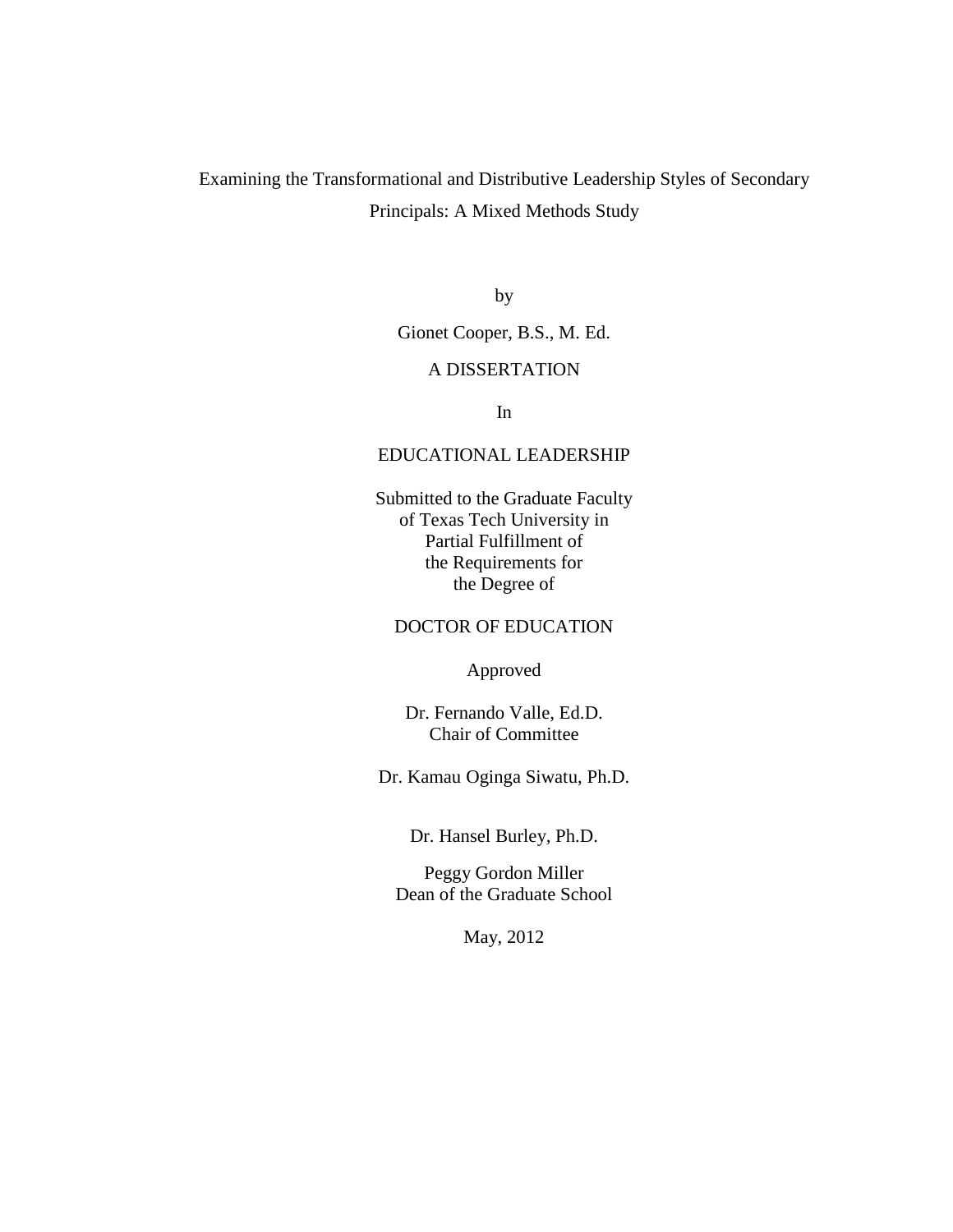Copyright 2012, Gionet L Cooper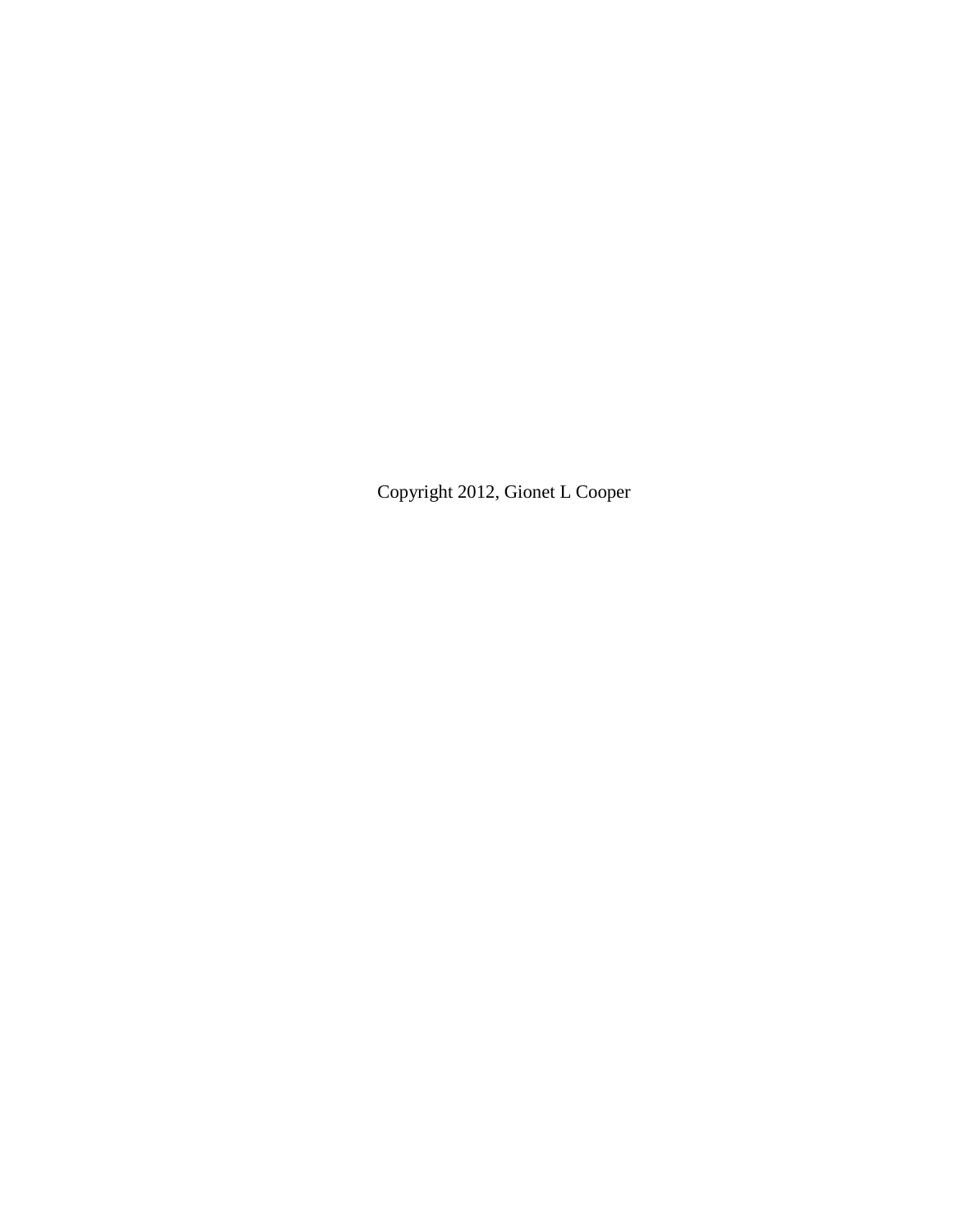# ACKNOWLEDGEMENTS:

The purpose of this page is to acknowledge my Wife, who sacrificed, shared and gave of herself to enable me to complete this study. My three daughters, Adrianna, Jannae-Leigh, and Keanna, who continue to remind me that serving, charity, fellowship, and leadership starts at home.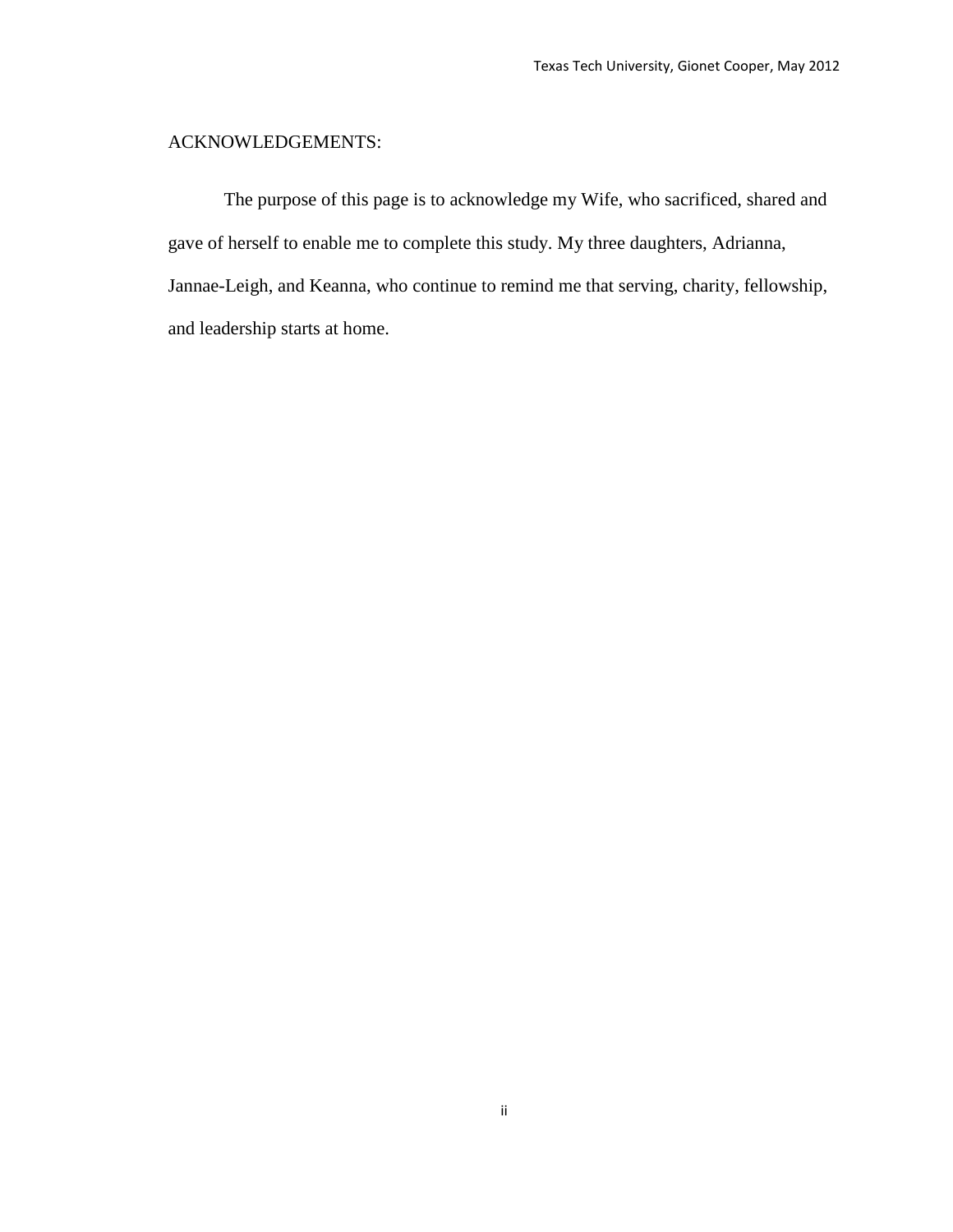# TABLE OF CONTENTS

| Historical Overview of Educational Leadership and Principal as a Manager 18 |
|-----------------------------------------------------------------------------|
|                                                                             |
|                                                                             |
|                                                                             |
|                                                                             |
|                                                                             |
|                                                                             |
|                                                                             |
|                                                                             |
|                                                                             |
|                                                                             |
| A Comparison of Transformational Leadership with Distributive Leadership.53 |
|                                                                             |
|                                                                             |
|                                                                             |
|                                                                             |
|                                                                             |
|                                                                             |
|                                                                             |
|                                                                             |
|                                                                             |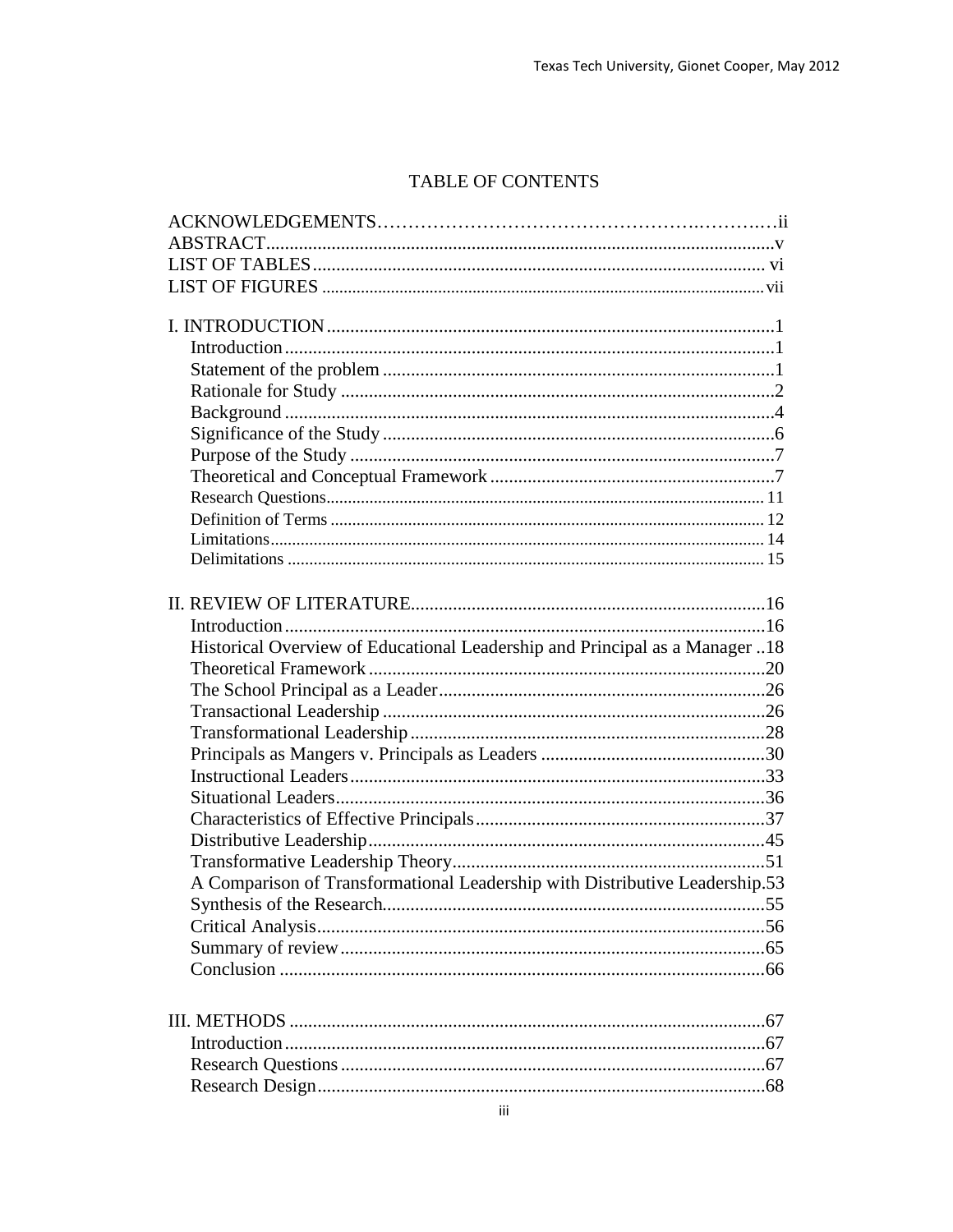| A. THE THIRTEEN (13) CORE COMPETENCIES GROUPED ITEMS  190 |            |
|-----------------------------------------------------------|------------|
| B. LEADERSHIP BEHAVIOR INVENTORY FOR PRINCIPALS193        |            |
| C. LEADERSHIP BEHAVIOR INVENTORY FOR TEACHERS 195         |            |
|                                                           |            |
|                                                           |            |
| F. DESCRIPTIVE STATISTICS FOR PRINCIPALS AND TEACHERS     |            |
|                                                           | $\sim 201$ |
| G. DESCRIPTIVE STATISTICS FOR PRINCIPALS AND TEACHERS     |            |
|                                                           |            |
|                                                           |            |
|                                                           |            |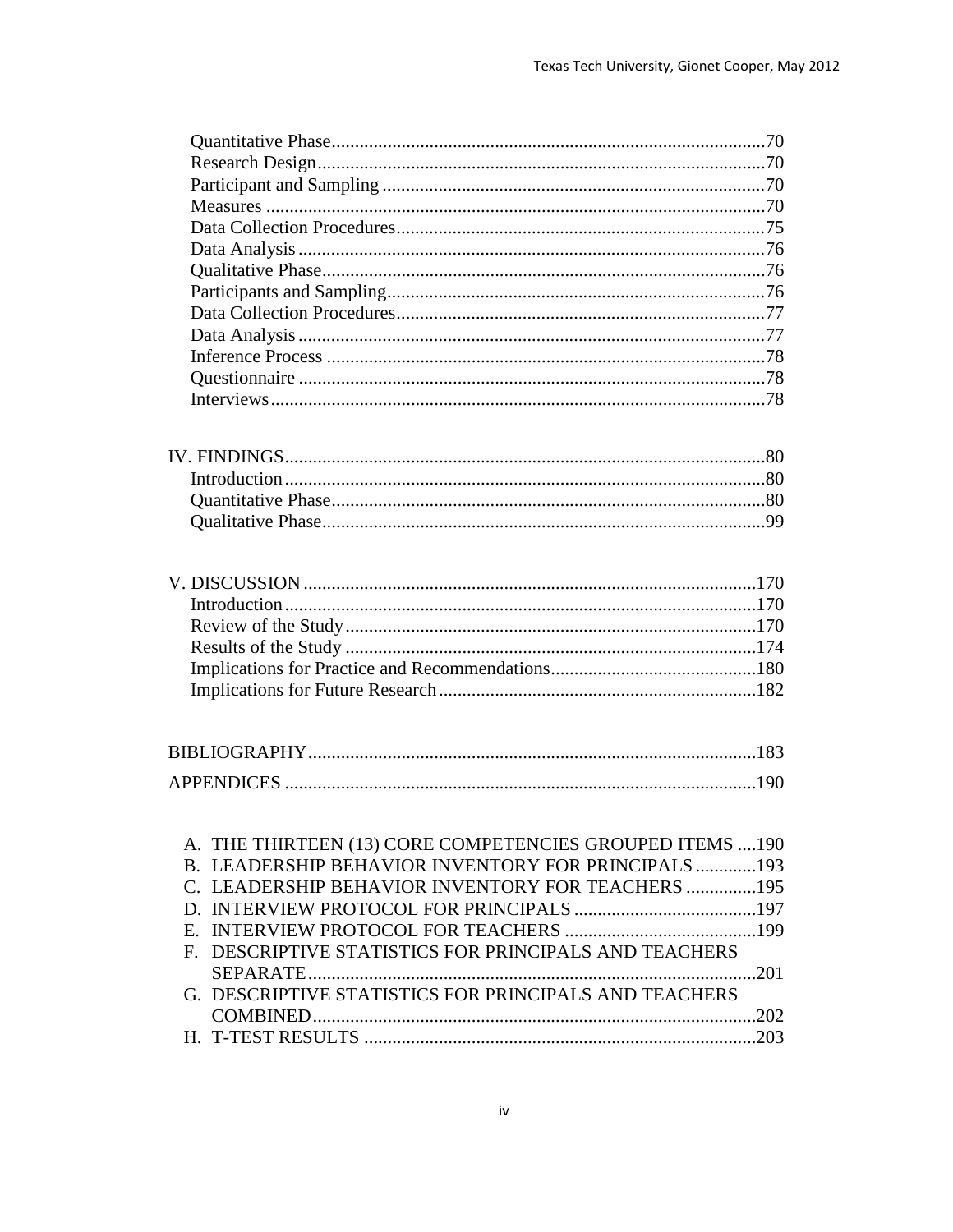## **ABSTRACT**

Abstract: Secondary school principals face numerous challenges in public education. Twenty first century leadership involves navigating state and federal accountability mandates, which has created a paradigm shift within the educational system. Secondary principals and educators alike are also faced with embracing the changing student demographics that will continue to grow throughout the 21st Century. Hodgskinson (2000) projects that by the year 2025 the Hispanic and Asian population will represent 61% of the United States total population. The purpose of this study is to examine secondary principals and educators who serve as transformational and distributive leaders, further examining those that value, foster, and develop school communities to meet the educational needs of students and teachers. The study includes the administration of the Leadership Behavior Inventory Questionnaire to secondary teachers, assistant principals and principals. Purposefully selected participants contributed to the collection of qualitative data. This study utilizes an explanatory sequential mixed method design to chart transformative leadership in secondary schools.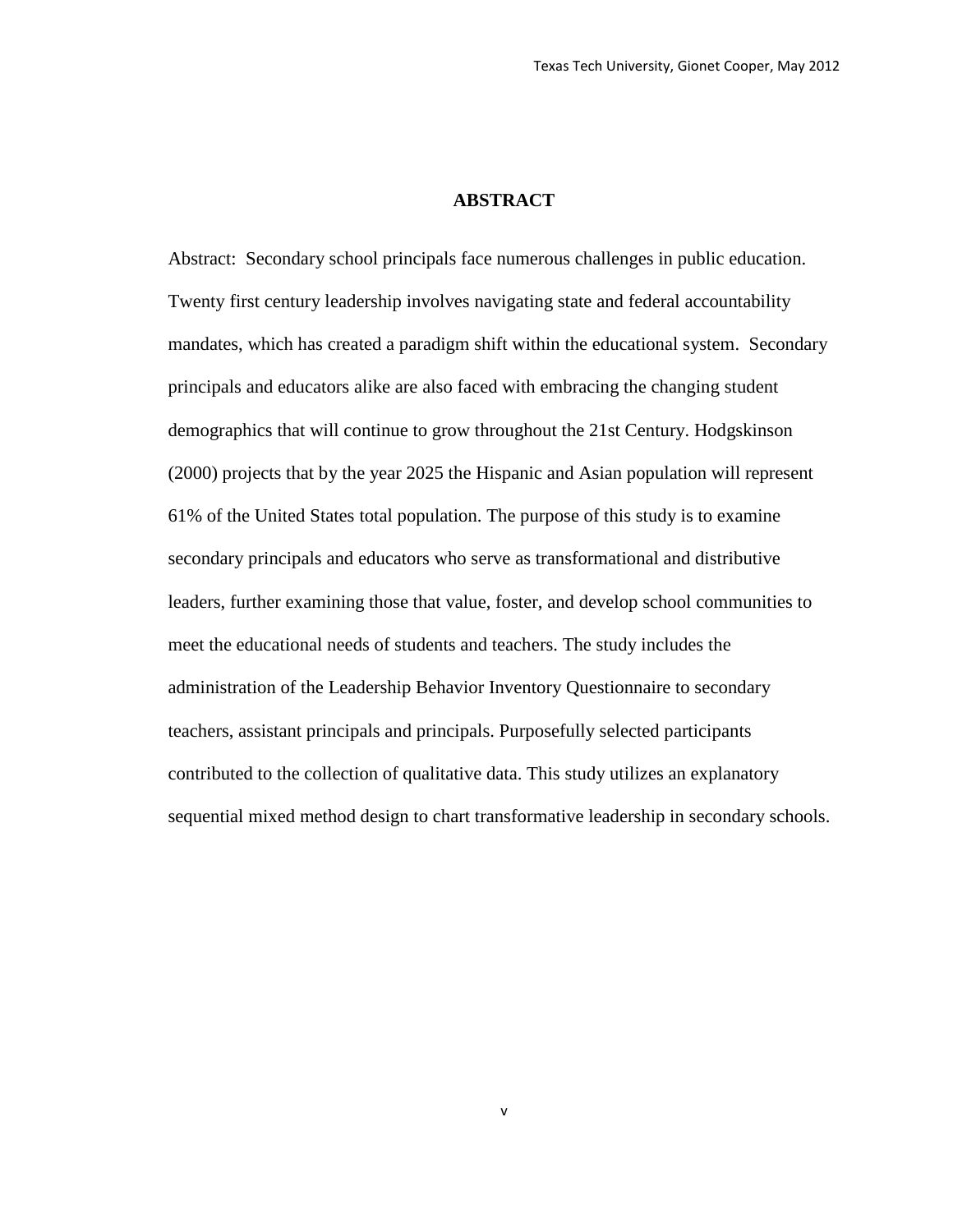## **LIST OF TABLES**

| 4.1 |                                                                                   |  |
|-----|-----------------------------------------------------------------------------------|--|
| 4.2 | Principals descriptive statistics grouped by the Thirteen Core Competencies 83    |  |
| 4.3 | Faculty and Staff descriptive statistics grouped by the Thirteen Core             |  |
| 4.4 | Principals, Faculty and Staff descriptive statistics grouped by the Thirteen Core |  |
| 4.5 |                                                                                   |  |
| 4.6 |                                                                                   |  |
| 4.7 |                                                                                   |  |
| 4.8 |                                                                                   |  |
| 4.9 |                                                                                   |  |
|     |                                                                                   |  |
|     |                                                                                   |  |
|     |                                                                                   |  |
|     |                                                                                   |  |
|     |                                                                                   |  |
|     |                                                                                   |  |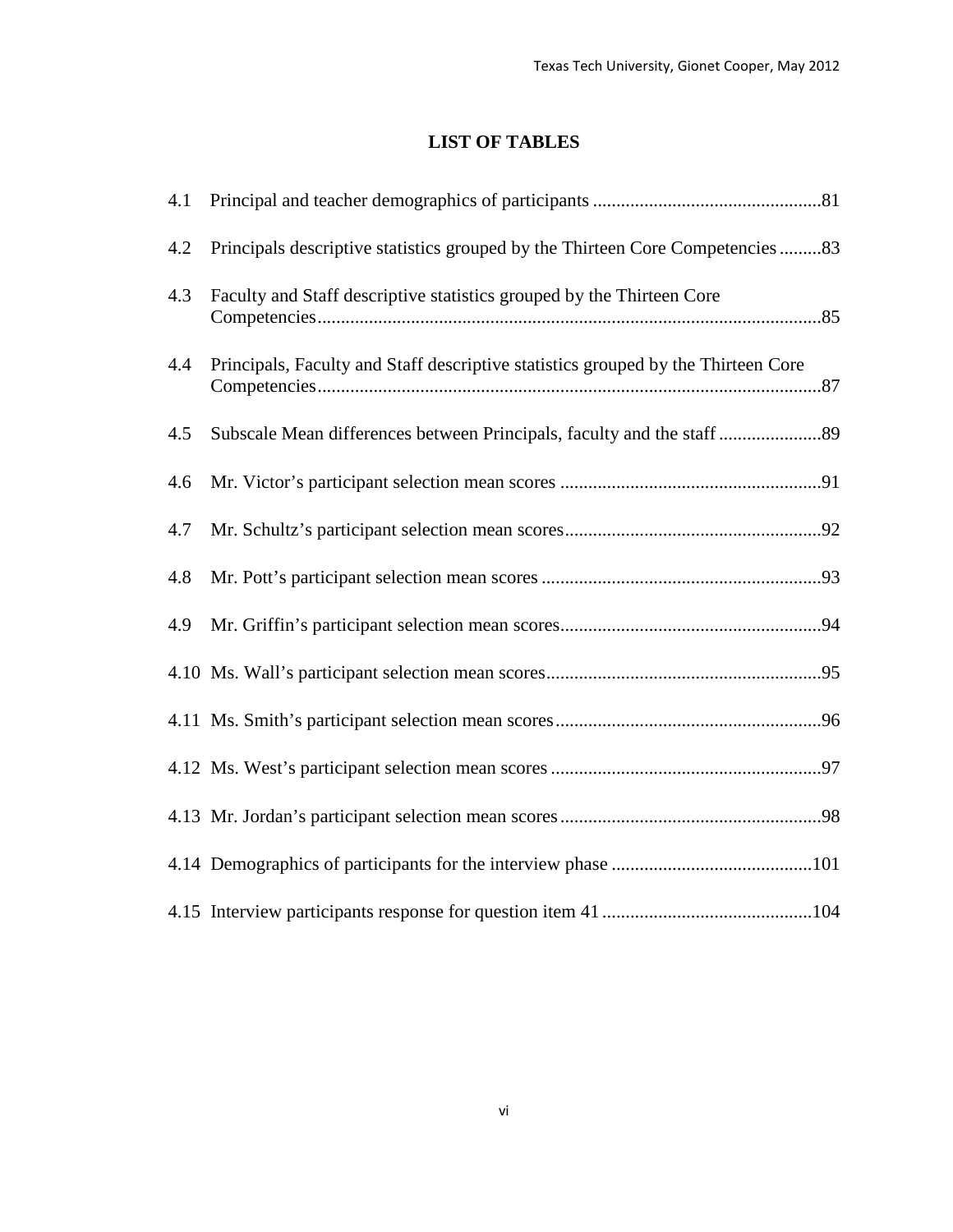# **LIST OF FIGURES**

| 2.2 Transformational Leadership Model in relation to educational leadership 21 |  |
|--------------------------------------------------------------------------------|--|
|                                                                                |  |
|                                                                                |  |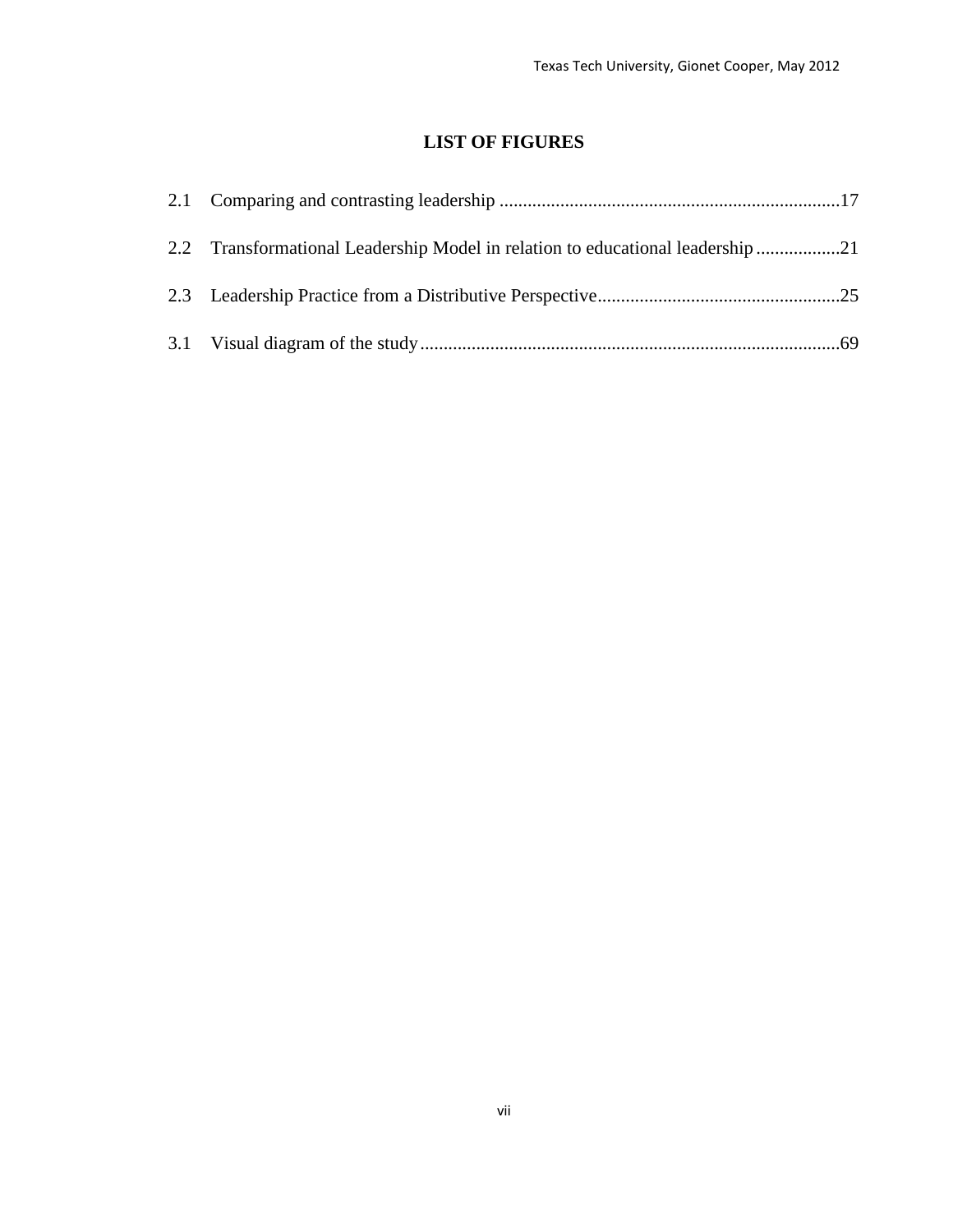#### CHAPTER I

#### INTRODUCTION

This study explores the Distributive and Transformational leadership styles of secondary school principals, assistant principals, and educators and the impact of said leadership styles in culturally diverse and non-culturally and linguistically diverse schools in the Southwest United States. Additionally, this study focuses on faculty and staff perceptions of school leadership of by principals assigned to culturally and linguistically diverse schools. This study uses a mixed method design, involving qualitative data analysis and a transformational theoretical lens. This chapter will include the statement of the problem, significance of the study, purpose of the study, a theoretical overview of the research questions pursued in this research, definitions utilized in this study, as well as limitations and delimitations.

#### **Statement of the Problem**

The constantly evolving role of secondary principals entails facing many challenges, including state accountability progress and achievement measures as well as mandates for individual ethnic and economic subgroups of students. Therefore, secondary principals and educational leaders must be purposeful in developing new leadership skills and practices that ensure that their schools meet the educational needs of all cultural, linguistic, and ethnic student populations in the  $21<sup>st</sup>$  century. Tirozzi (2001) believes that educational leaders must have an adept understanding and assessment of the demographic, economic, social and educational trends that are on the horizon. Hodgskinson (2000) projects that by the year 2025 the Hispanic and Asian populations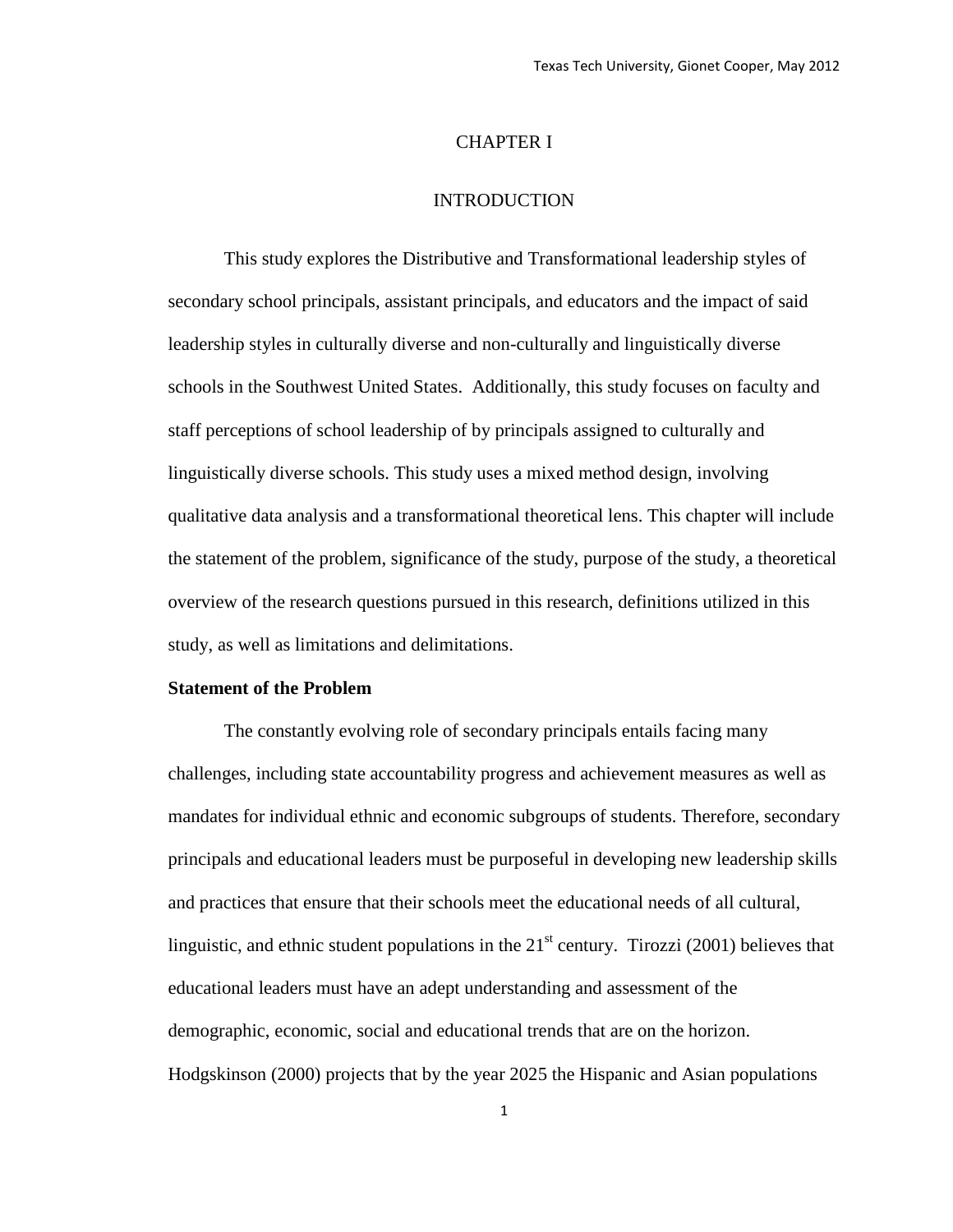will represent 61% of the United States total population. As a result, public schools will face the challenge of educating the significant percentage of students who will enter secondary schools speaking languages other than English. It will become increasingly imperative for school leaders to equip themselves with the ability to execute leadership skills and practices that enable the development of instructional methods, resources, and programs that will foster the process of evolving a school culture in which teachers and leaders can meet the educational needs of an increasingly diverse group of students.

#### **Rationale for Study**

Secondary public schools in the 21st century are faced with the challenge of educating students who are gradually becoming more diverse. Jensen (2011) states that nationally, the United States is experiencing a decline in the total white population from 76% in 1990 to 69% in 2000; with a total combined projection of African Americans, Asian Americans, and Latinos to account for more than half the U.S. total population by 2044. Current literature (Shields, 2000; Shields & Sayani, 2005) suggests that educational leaders must embrace this cultural and linguistic diversity as a valuable educational resource rather than as a detrimental complication.

The National Center for Educational Statistics, NCES (2011) longitudinal test data from 1992 to 2009 reveals that African American and Hispanic students' achievement scores in math and reading continue to remain significantly lower than White secondary students ranging from 8th grade to 12th grade. The achievement gap of African American to White students in 1992 for 8th graders was -30 in reading and -33 in math scaled achievement scores; the achievement gap of African American to White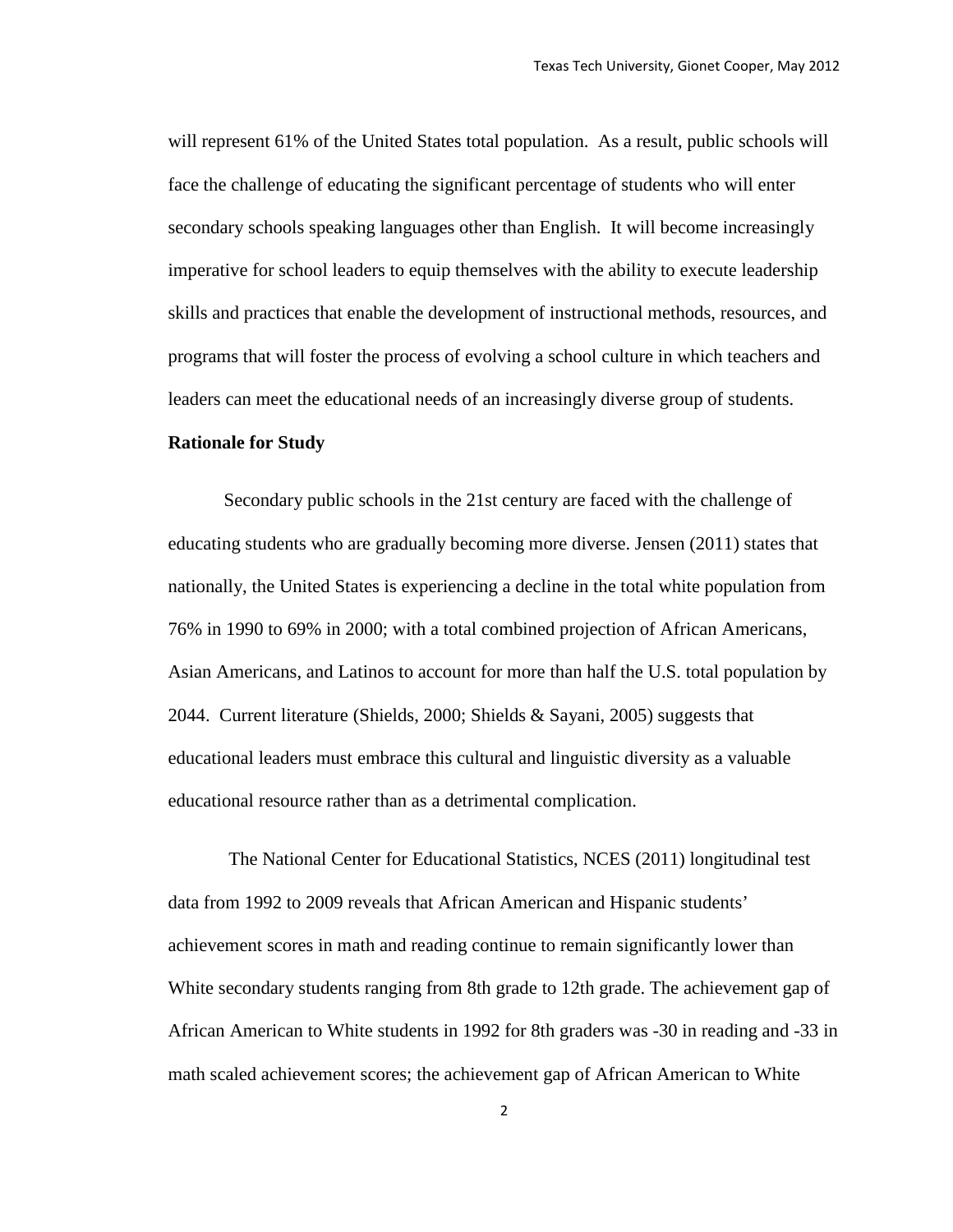students in 2009 for 8th graders was -26 in reading and -32 in math scaled achievement scores. The achievement gap of African American to White students in 1992 for 12th grade students was -24 in reading with no data available for math; the achievement gap of African American to White students in 2009 for 12th grade students was -27 in reading and -30 math scaled achievement scores. Therefore, academic achievement for the subject of math and reading has been minimal and stagnant for African American students (Cooper, 2009).

The data on Hispanic student populations in secondary schools in the United States present similar statistics in regard to the achievement gap of Hispanic to White students: In 1992, for 8th grade students, the gap was -26 in reading and -24 in math scaled achievement scores; the achievement gap of Hispanic to White students in 2009 for 8th graders was -24 in reading and -26 in math scaled achievement scores. The achievement gap of Hispanic to White students in 1992 for 12th grade students was -19 in reading with no data available for math; the achievement gap of Hispanic to White students in 2009 for 12th graders was -22 in reading and -23 for math scaled achievement scores (NCES, 2011). With the new trend in ethnic demographics, stagnant national achievement gaps, and divergent achievement scores for secondary schools, educational leaders are prompted to lead schools differently. Cooper (2009) believes that educational leaders must strive to become cultural change agents that equip themselves with current knowledge, support, strategies and valor to make curriculum, instruction, student engagement, and family partnership culturally responsive.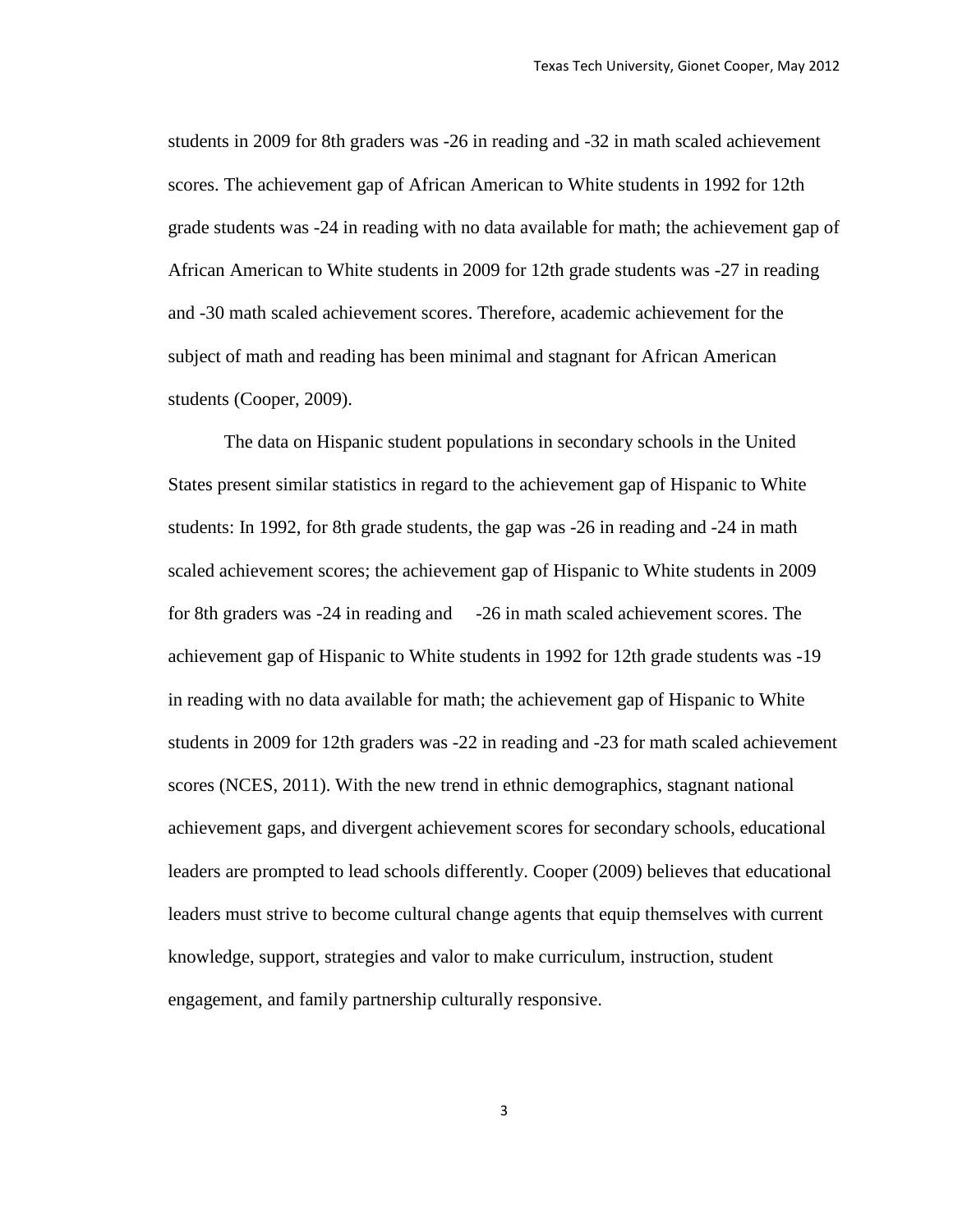#### **Background**

For more than a century, numerous stakeholders, such as educators, scholars, politicians, and citizens, have debated the purpose and practice of our public school system and how to reform it. Throughout the  $20<sup>th</sup>$  century, it became more evident that our public system would continue to go through multiple changes, yet the same issues and challenges also remained. One of the key issues that continues to surface is that our educators lack a clear consensus on what is needed to ensure that all of our schools are able to perform at high levels and that all of our students achieve success (Muhammad, 2010).

A direct result of the reauthorization of the Elementary and Secondary Act (ESEA) in 2001, which is also known as No Child Left Behind (NCLB), was a paradigm shift in public education in regard to accountability in public schools in the United States: "Holding schools, local educational agencies, and states accountable for improving academic achievement of all students, and identifying and turning around low-performing schools that have failed to provide a high-quality education to their students, while providing alternatives to students in such schools to enable the students to receive a highquality education" (No Child Left Behind, 2002). This law was a paradigm shift from parents being solely responsible for their children's academic achievement and success, to schools being judged based upon student outcomes, not educator intentions. Moreover, as the age of accountability within the  $21<sup>st</sup>$  century for public school education continues to grow, educators must continue to work wiser to improve in all facets and dimensions within our educational structure (Green, 2010; Muhammad, 2009).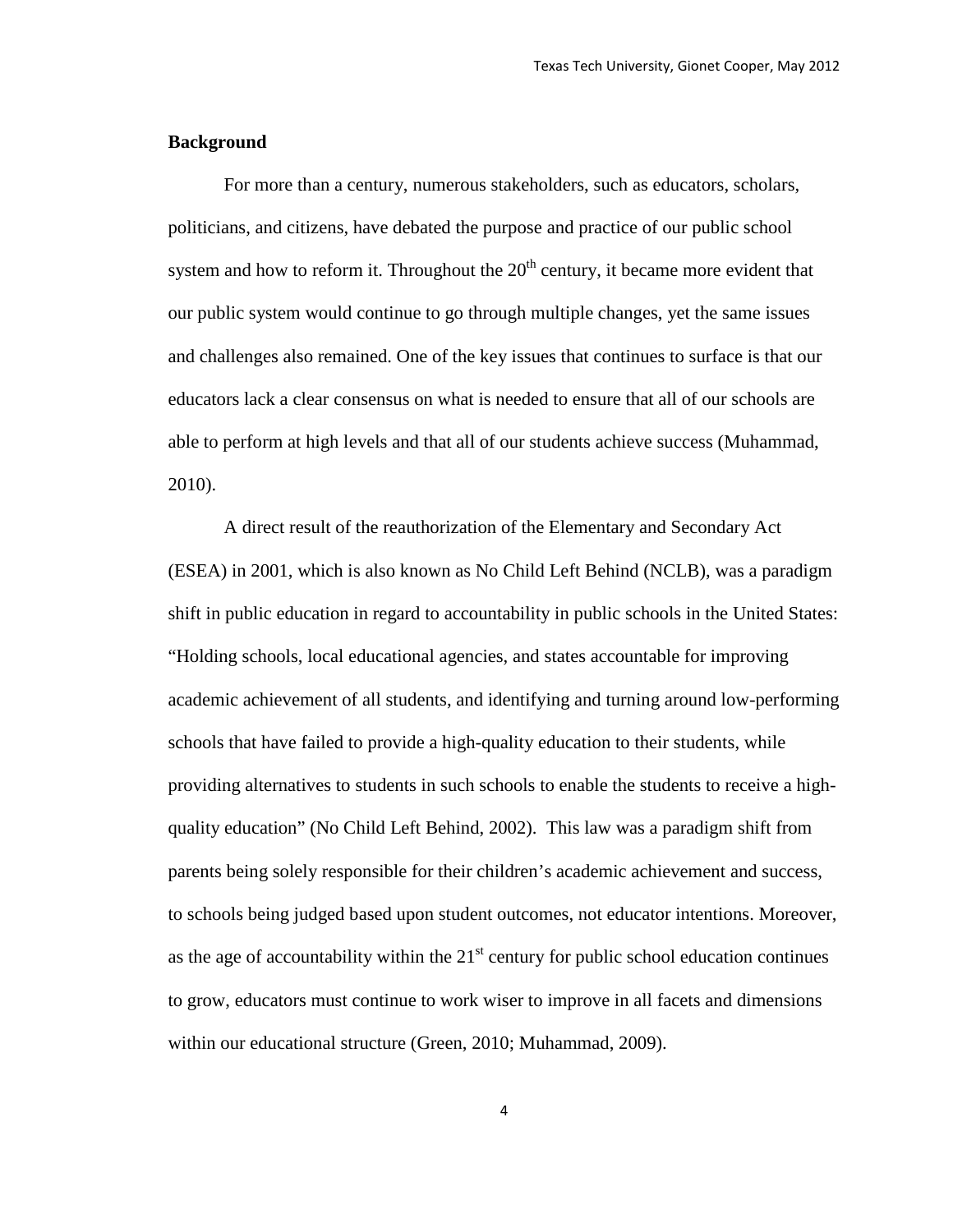Educational leaders and principals today are obligated by federal and state guidelines of (NCLB) to move the school organization from their current conditions to a vision that is shared by all stakeholders. While working diligently to educate America's youth within public schools, school leaders and principals must strive to become more collaborative in their leadership styles, practices, and approaches. When working with internal and external populations, educational leaders and principals need to become more cognizant of how their leadership approaches, styles, and views towards colleagues set an educational, instructional, and emotional standard for the entire school community. Some educational researchers believe that educational leaders and their followers are assigned to fulfill specific organizational responsibilities, duties, and obligations according to local, state, and federal guidelines and statues (see, Eaker, 2008; Green, 2010; Leithwood, Mascall & Strauss, 2009; Spillane, 2006). If this research is accurate, educational leaders and their followers have specific goals professionally as an organization and as individuals within the profession. Personally, educational leaders and their followers have their own measures of success and failure as well as aspirations within and without the organization that they are attempting to achieve. Accordingly, a complicated situation develops in which school leadership must work to interact with their charges in such a way as to ensure the execution and completion of all organizational goals, while at the same time being mindful of individual staff members' goals, both personal and professional (Eaker, 2008; Green, 2010; Leithwood, Mascall & Strauss, 2009; Spillane, 2006).

The specific interactions and behaviors displayed by school leaders while directing an individual or group of individuals to complete tasks for the common good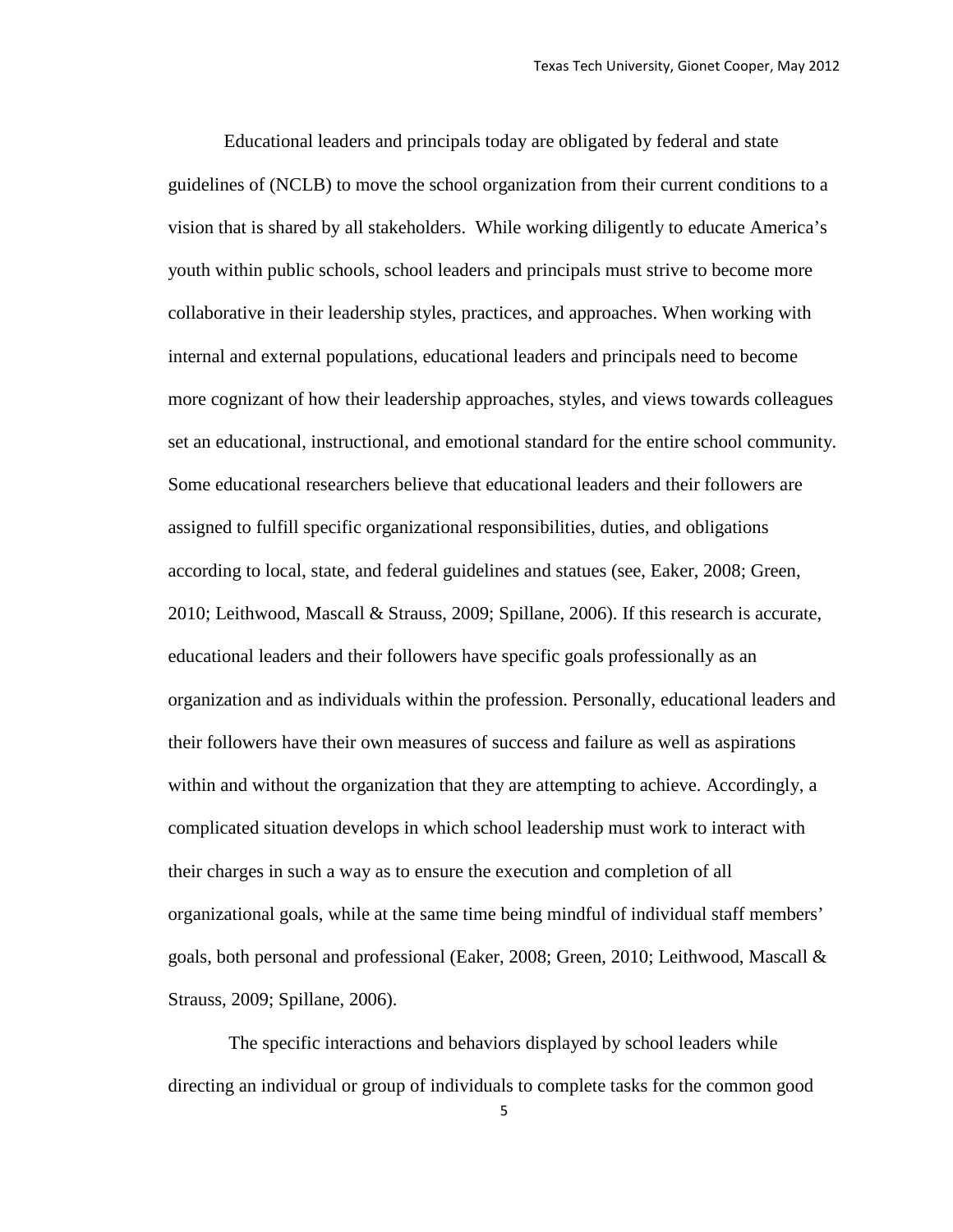and/or for the purpose of achieving school goals and/or outcomes is classified as their style of leadership. Historically, educational leaders in the United States have executed various leadership styles in an attempt to achieve the organizational goals and objectives of the school. In reality, different schools and the school dilemmas specific to each state, city, district, and campus inherently present unique challenges; different leadership styles have the potential to have varying effects on followers. If educational leaders are successful in identifying, adapting, and executing the appropriate leadership style in a given situation, it then becomes a valuable leadership quality. Therefore, further research is vital and necessary in the area of educational leadership practices in relation to what is considered effective or ineffective school leadership (Green, 2010; Spillane, 2006; Stodill & Coons, 1957).

#### **Significance of the Study**

Cited literature (Green, 2010; Muhammad, 2009; Spillane, 2006) prompts continued research in regard to examining how transformational leadership and distributive leadership must co-exist in order for schools and educational organizations to maximize the potential of all stakeholders involved in the educational process. There is a lack of research being conducted on secondary campuses over transformational leadership and distributive leadership. Another gap within the literature discloses no current research arguing that educational leaders should execute and display both transformational leadership and distributive leadership characteristics to carry out the educational tasks that public schools in the  $21<sup>st</sup>$  century must fulfil.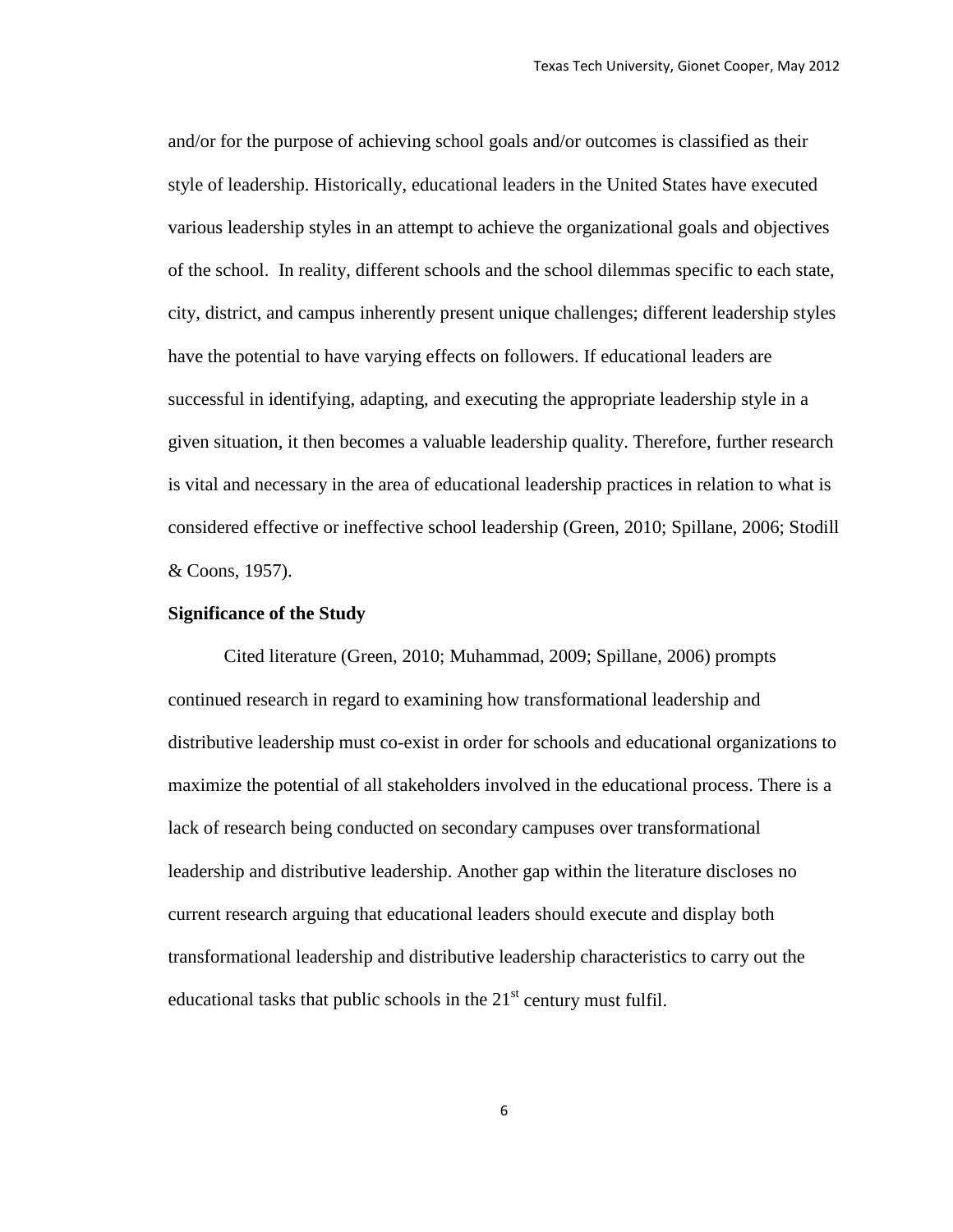#### **Purpose of the Study**

The purpose of this study is to collect and analyze data through questionnaires and interviews of practitioners of various leadership styles practiced with students who vary culturally and linguistically on secondary public school campuses in the Southwest United States. As the accountability for public schools continues to grow and evolve, so must our leadership and educational practices to improve the performance of student, teacher, and school leaders. Present day studies indicate that in the  $21<sup>st</sup>$  century, school or district initiatives cannot afford to solely rely or depend on the charisma, efficiency or energy of an exceptional principal, superintendent, or teacher leader. The fact remains that initiatives will come and go just as leaders will come and go. These studies (see, Eaker, 2008; Green, 2010; Spillane, 2006) support a belief that one of the primary goals of public school educational leaders in the  $21<sup>st</sup>$  century of educational leaders is to lead schools with the purpose of sustained and substantive improvement. The populations of our schools will continue to diversify and so must our leadership styles and behaviors. This type of school improvement will require school leaders to be committed to empowering others, to distributing and dispersing leadership responsibilities, and to create strategic systems and school cultures that enable ordinary people to accomplish extraordinary things.

#### **Theoretical and Conceptual Framework**

This study utilizes transformational and distributed leadership styles theory as the theoretical framework for examining leadership styles of principals at linguistically and culturally diverse schools. Historically, the educational leader or principal has been viewed by the general public as one who practices a managerial style of leadership that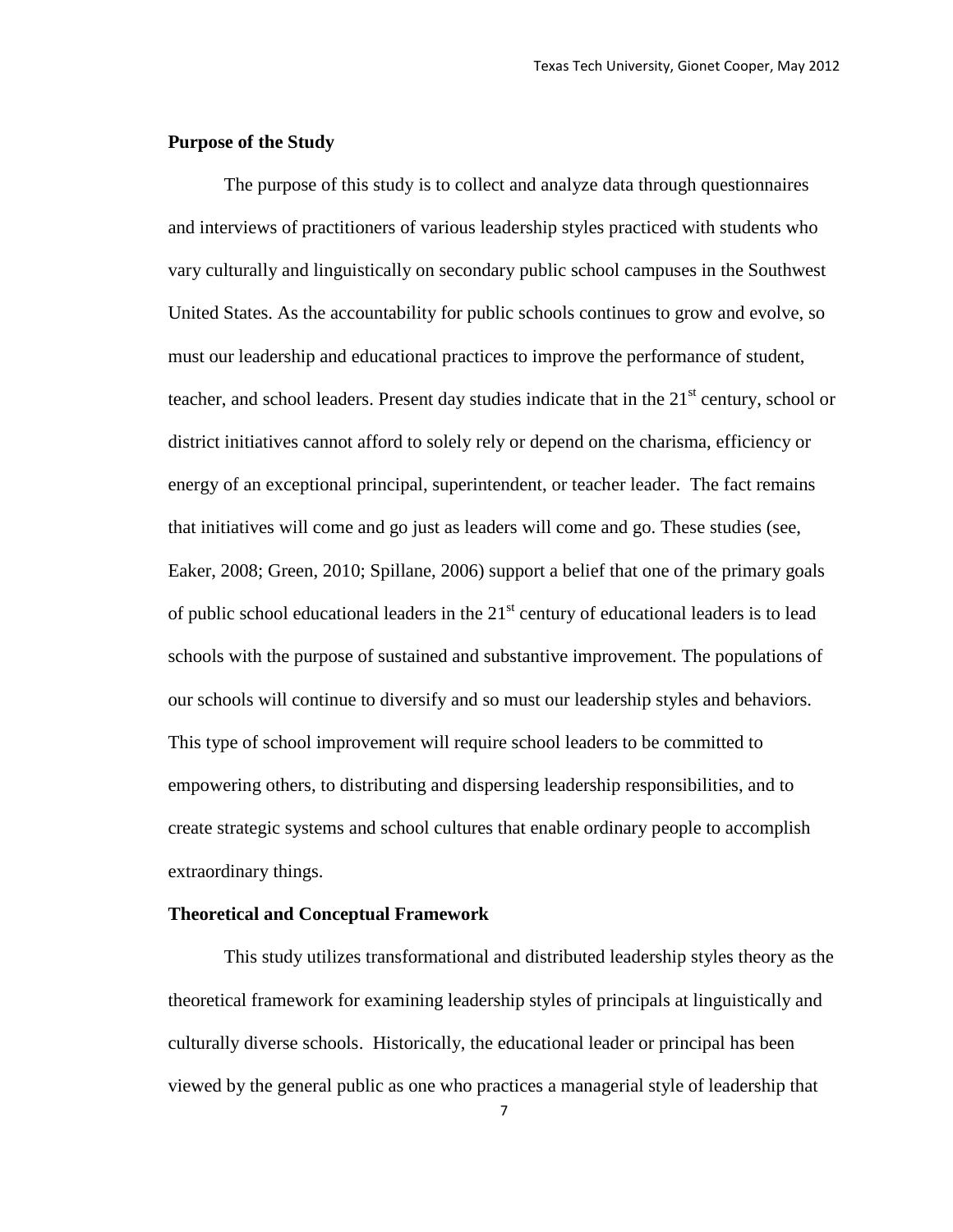oversees the mundane and managerial tasks within the school community. Both English (2003) and Fiedler (1967) state that the founding model of educational leadership was strongly influenced by work of Fredrick Taylor. This style of management is also known as "Taylorism," in which the leader's primary role within an organization with followers is to ensure that workers are efficient and productive. The earliest literature taught to aspiring school principals was embedded with theoretical frameworks and leadership practices profoundly influenced from this scientific perspective/lens.

Researchers agree that paradigms have shifted away from the traditional "topdown" approach of educational leadership as managerial, authoritarian hierarchies, focused on followers being productive and efficient. Current research suggests that in order for educational leaders and followers to be effective in closing the educational gap, in compliance with No Child Left Behind (NCLB), for all students in the  $21<sup>st</sup>$  century, they must effect a more collaborative leadership approach. School leaders must be able to successfully utilize interpersonal skills that empower others within the school community. Leaders must also develop an instructional expertise to better serve a diverse population of students in order to enhance teaching. Secondary principals must be comfortable and confident in delegating power to other educational experts within the school community to carry out the leadership behavior or activity necessary to enhance teaching and learning (Behar-Hornstein, 1995; Eaker, 2008; Green, 2010; Leonard J. & Leonard P,1999; Kirby, Paradise, & King, 1992; Martin, 2000; McGough, 2003; Muhammad, 2009; Spillane, 2006; Tirozzi, 2001).

Research literature by Fiedler (1967) and Hershey & Blanchard (1977) provided an early contribution to the paradigm shift of organizational management/leadership,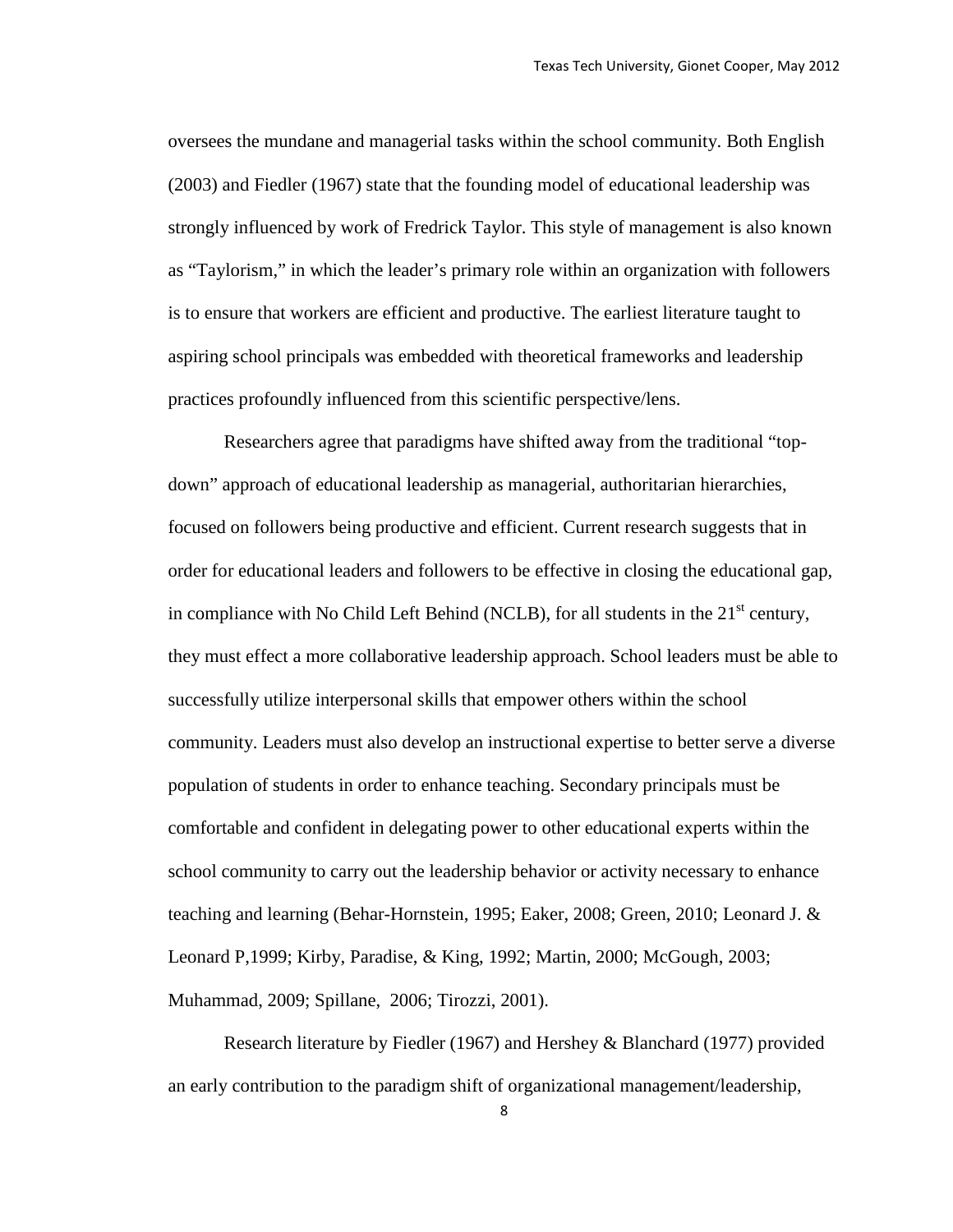from managerial and task-oriented behaviors, to leadership behaviors which are determined by the situation. Both Bass (1998) and Burns (1978) continued efforts to transcend the paradigm shift of organizational leadership, which emerged into transformation leadership theory. Transformational leadership theory consists of 4 components: 1.) Charismatic leadership: The leaders' behavior is conducive to being role models for their followers; the leaders are usually admired and well respected by their followers. 2.) Inspirational motivation: Transformational leaders are those who empower their followers to face organizational tasks and duties in a genuinely inspiring manner. 3.) Intellectual stimulation: Transformational leaders are successful in attempting to tackle old scenarios in new and innovative ways that are conducive to followers being stimulated and inspired to take risks and be creative for the sake of the organization. 4.) Individualized consideration: Transformation leaders take a genuine interest in their followers' personal career goals and professional goals in regard to the organization (Bass, 1998; Burns, 1978).

Several research scholars in education believe that in the public educational setting, a transformational leader is identified as the principal or teacher leader who attempts to succeed in raising colleagues, subordinates, followers, clients, or constituencies to a greater awareness about the issues of consequence. The heightening of awareness requires a leader with vision, self confidence, and inner strength to argue successfully for what he or she sees is right or good, not for what is popular or acceptable according to established wisdom of the time. It is imperative that educational leaders are charged with being catalysts for educational processes and change in the  $21<sup>st</sup>$  century that will empower teachers, as well as internal and external stakeholders. As a result,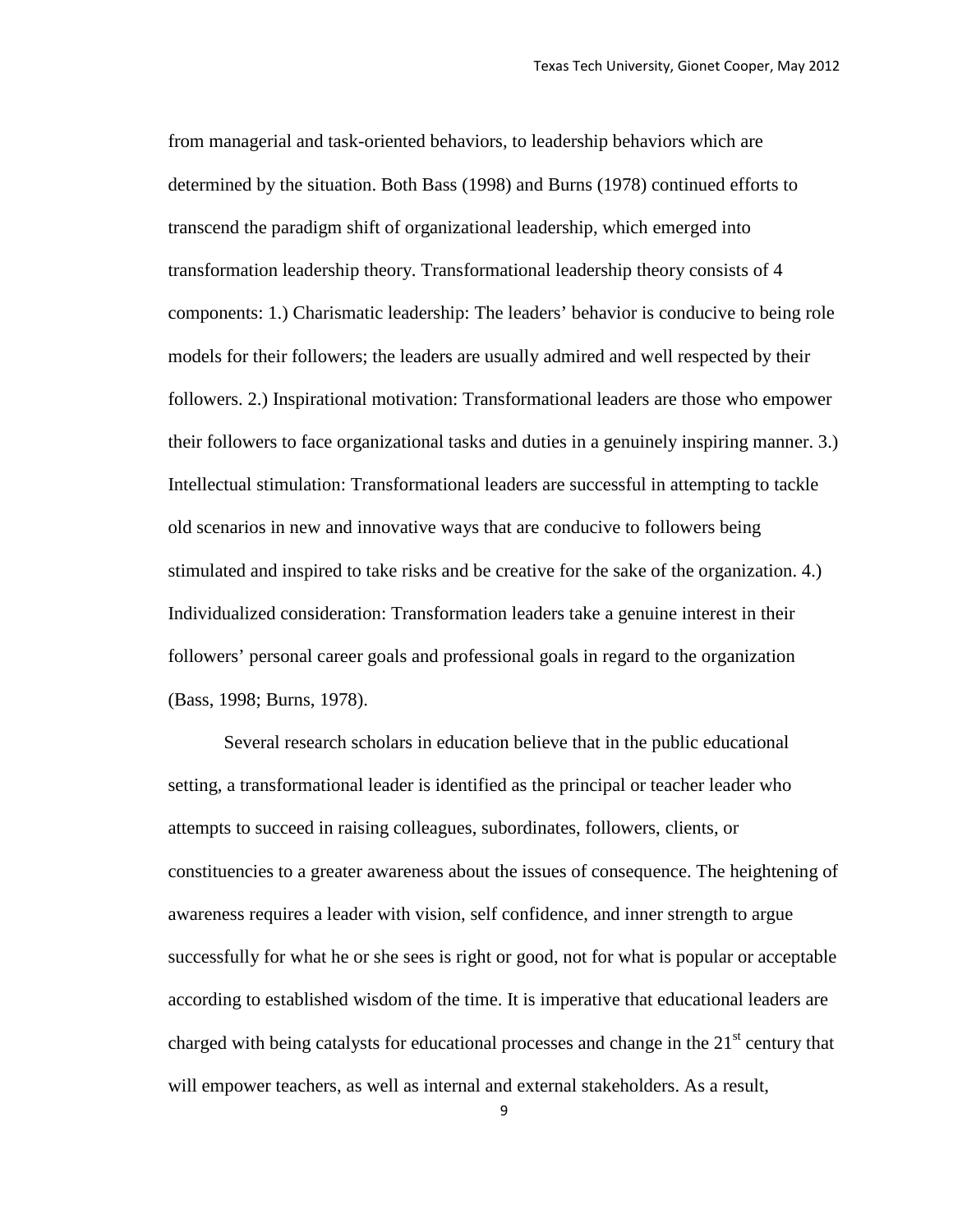educational leaders will encourage these constituents to be actively involved in the educational growth process and to be part of the transformation (see Green, 2010; Martin, 2000; McGough, 2003).

According to Green (2010), transformational leaders lead with knowledge of individuals inside and outside of the schoolhouse. They have a vision for the future of the school organization, can effectively communicate that vision to followers, and are able to convey the importance of its attainment. In addition, transformational leaders are able to inspire followers to deeply commit to the school vision and work in an interdependent manner towards its attainment.

Distributed leadership theory is another aspect that transcends the traditional managerial leadership style and continues to build on Burn's transformational leadership theory. Educational researchers define distributive leadership theory as the interdependence of the individual and the environment, showing how human activity is distributed in the interactive web of actors, artifacts, and the situation as the appropriate unit of analysis for studying practice. The leadership practice and behavior is distributed through material and cultural artifacts of the environment and through other people in collaborative efforts to complete complex tasks (Latour, 1987; Pea, 1993; Spillane, 2006). School leaders must be successful in the process of practicing distributive leadership characteristics which will enable them to share and relinquish power to proficient individuals who will carry out the educational leader's vision and goals for the school community. Green (2010) states that consequently, if distributive leadership is to be effective, school leaders must create a trust-based culture wherein teachers are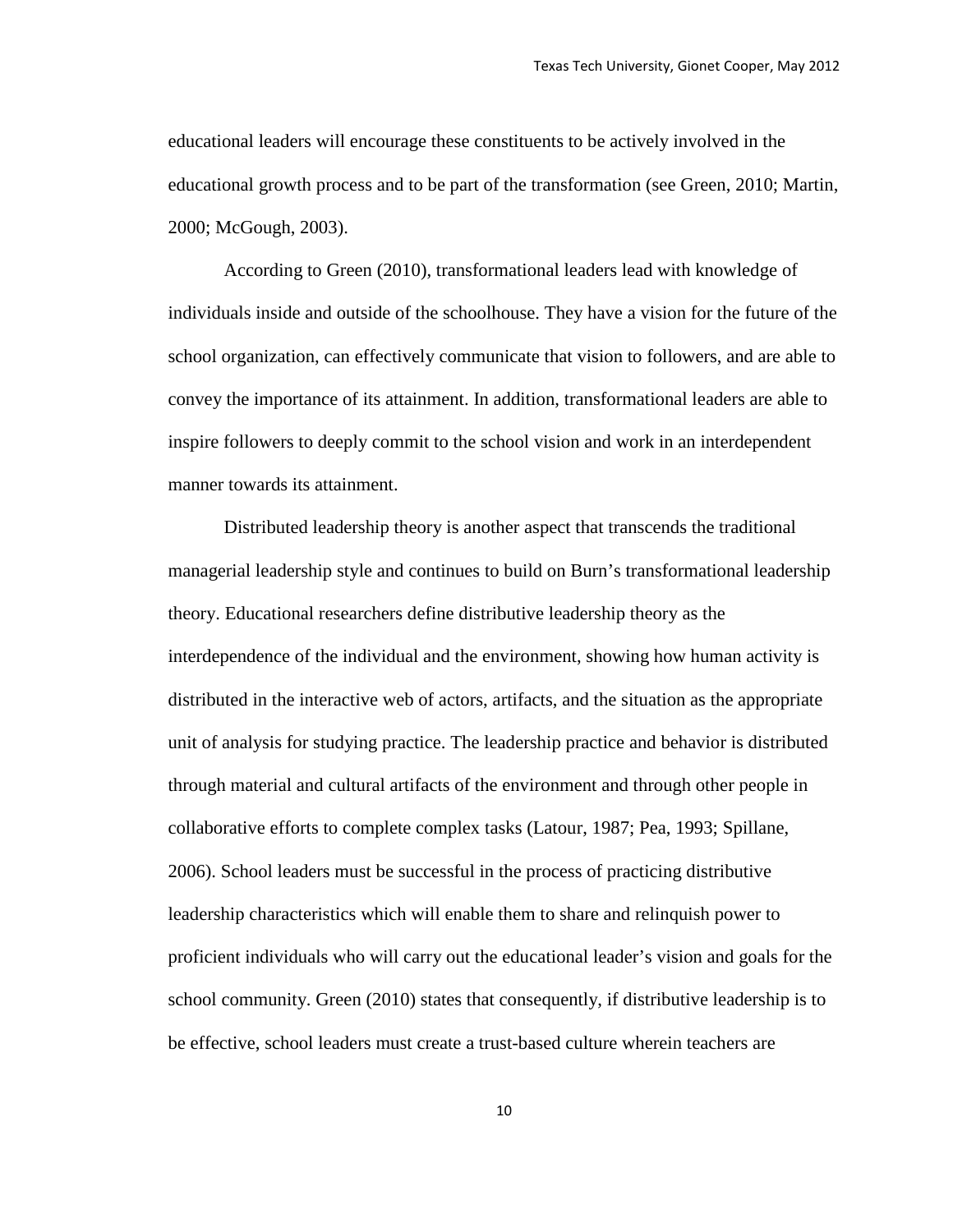satisfied to the point that they collaborate with the school leader and assume leadership roles and responsibilities for enhanced student achievement and growth.

#### **Research Questions**

This study will examine the leadership styles of secondary school principals. It will also compare the leadership styles of school leaders who serve primarily culturally and linguistically diverse students to school leaders who serve primarily non-culturally and linguistically diverse students. While conducting this study, one may be able to see the congruencies and/or disparities of the leadership styles practiced between school leaders and principals of the two different student populations. The participants will be given a Leadership Behavior Inventory to complete, and eight participants will be purposely selected to take part in a semi-structured qualitative interview. The following questions will be addressed:

- 1.) How do secondary principals describe their leadership style?
- 2.) What are the faculty and staff perceptions of school leadership?
- 3.) Do secondary principals' descriptions of their leadership styles differ from faculty and staff perceptions?
- 4.) What factors do faculty and staff perceive to influence the leadership style of principals?
- 5.) In what ways do secondary principals assigned to culturally and linguistically diverse schools describe their leadership style differently than secondary principals assigned to non-culturally and linguistically diverse schools?
- 6.) How does the cultural make-up of the school influence the leadership style as perceived by faculty and staff?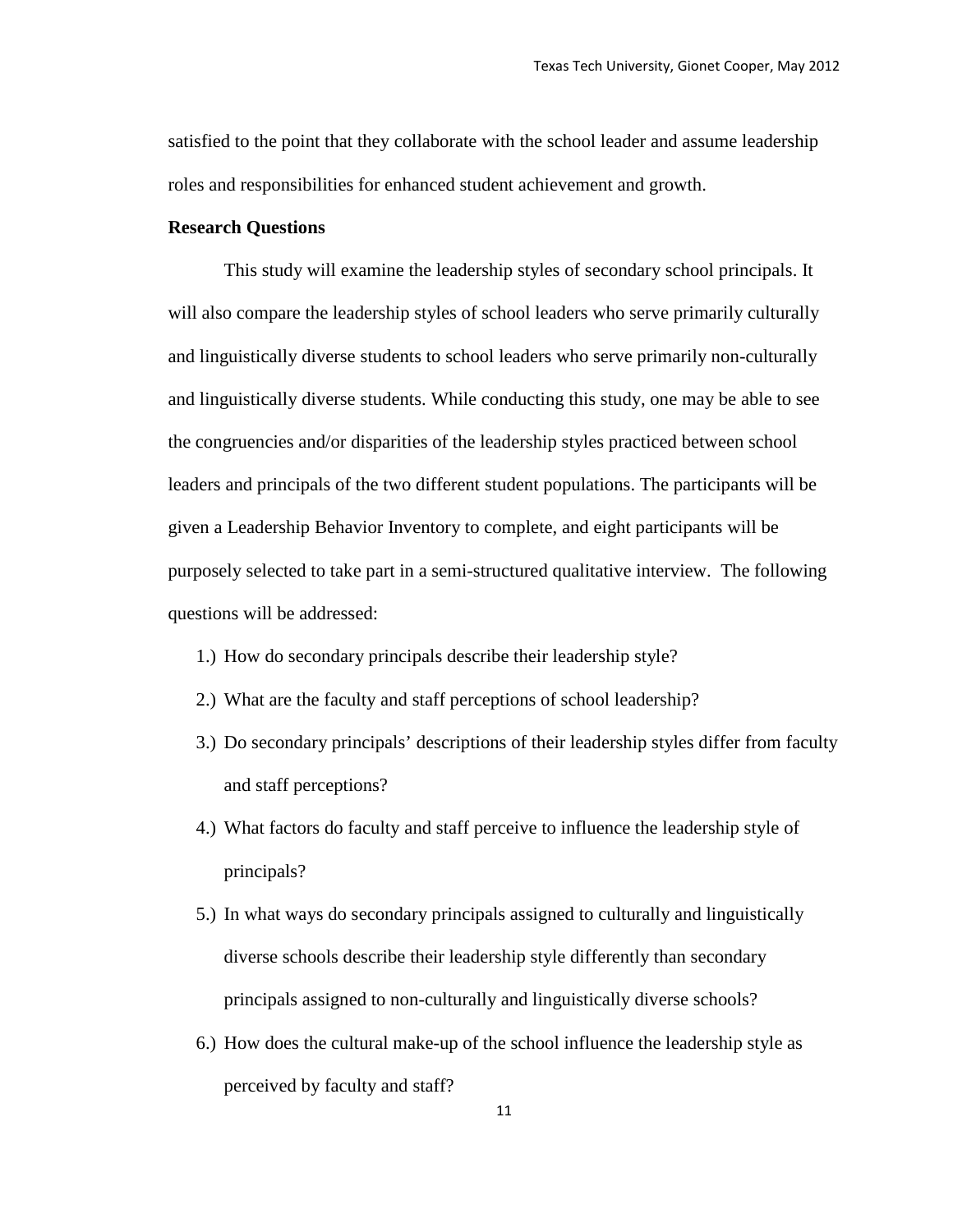7.) In what way do the qualitative findings help to better reveal the leadership styles of principals at culturally and linguistically diverse schools compared to nonculturally and linguistically diverse schools?

#### **Definition of Terms**

The following is a list of terms frequently used in this study:

• Academic Excellence Indicator System Reports (AEIS): Academic Excellence Indicator Systems are annual school and district reports of school progress and achievement. Texas Educational Agency AEIS reports will be used to identify, classify, and determine the demographic percentage breakdown of student groups such as African American, Hispanic, Whites, Economically Disadvantage, Limited English Proficient (LEP), and students with high or frequent mobility.

• Culture: A collection of patterns that are obtained and transferred by characters over time that ultimately becomes shared within a faction and corresponds to new constituents of the group to serve as a cognitive guide or framework for future actions (Black  $\&$ Mendal 1990).

• Distributive Leadership Theory: Spillane (2006) states three essential core elements of Distributive Leadership Theory: 1). Leadership practice is the paramount concern. 2). Leadership practice is derived of interactions of followers, leaders, and their situation in which each constituent is vital for leadership practice. 3).The leadership role and practice is defined by the situation. Therefore, the leadership practice and role may vary and change over time. The educator's expertise and not his or her official title within the school community/hierarchical position determine the leadership role and practice.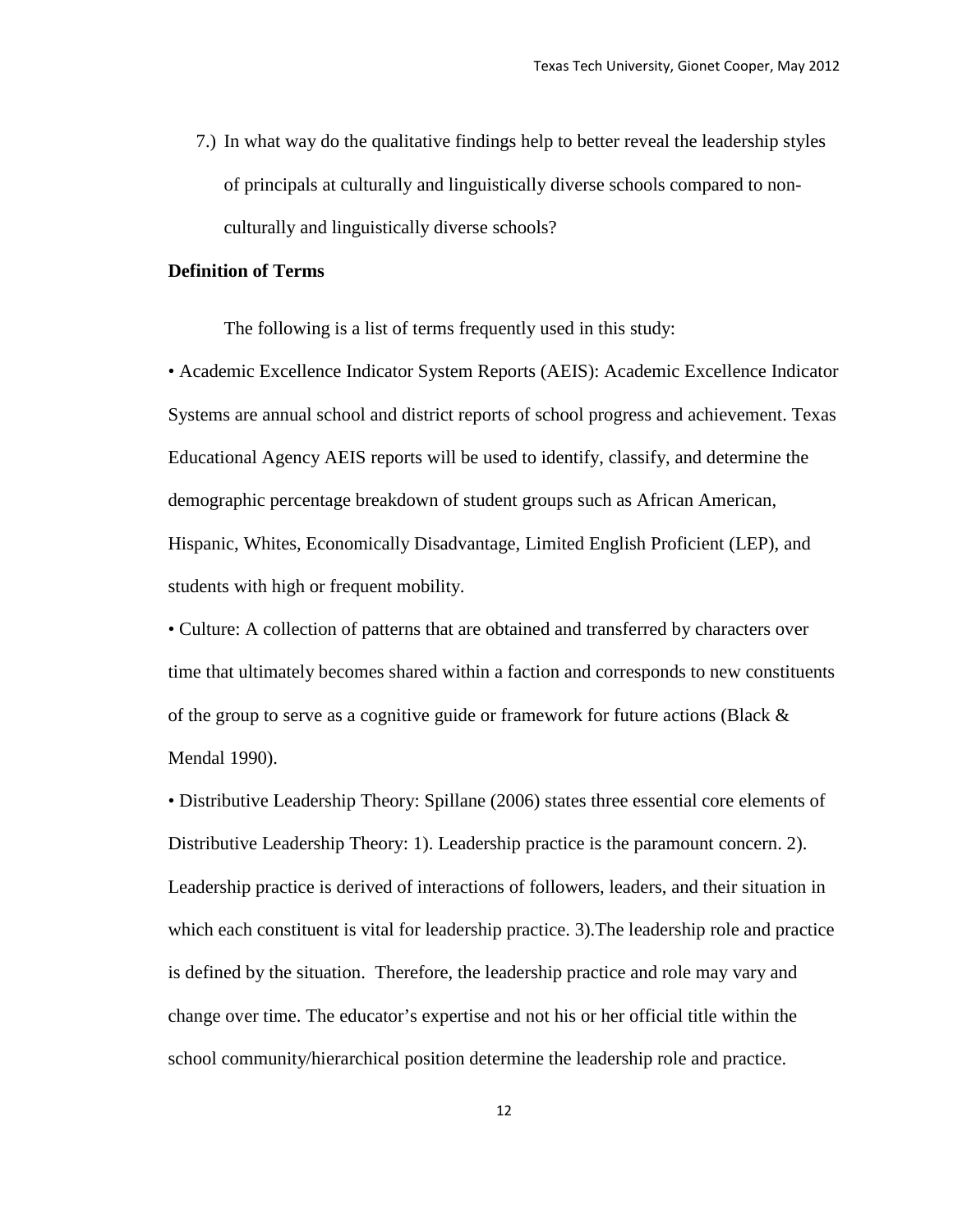• Culturally Diverse School: For the purpose of this study, a school population consisting of a proportion or combination of more than 40% of African American, Hispanic, and/or Asian students within a school campus.

• Diversity: This term refers to the differences that exist between students such as ethnicity, culture, social class, personal development, disability, academic ability, and gender. For example, differences between students include Caucasians, Native Americans, Asians, African-Americans, and non-English speaking students (Green, 2010).

• Explanatory Research Design: Participant Selection Model: Qual emphasized: The terms are used to identify the specific mixed method research design used within this study. The steps include quantitative data collection, quantitative data analysis, quantitative results, qualitative participant selection, qualitative data collection, qualitative data analysis, qualitative results, and interpretation (Creswell & Plano-Clark, 2006).

• Mixed Methods: A methodological approach that combines or associates both qualitative and quantitative methods within the research study. It entails the philosophical assumptions and utilizes both qualitative and quantitative approaches and the mixing of both approaches within the study (Creswell, 2009).

• Non-Diverse School: For the purpose of this study, a school population consisting of a proportion or combination of less than 40% of African American, Hispanic, and/or Asian students within a school campus.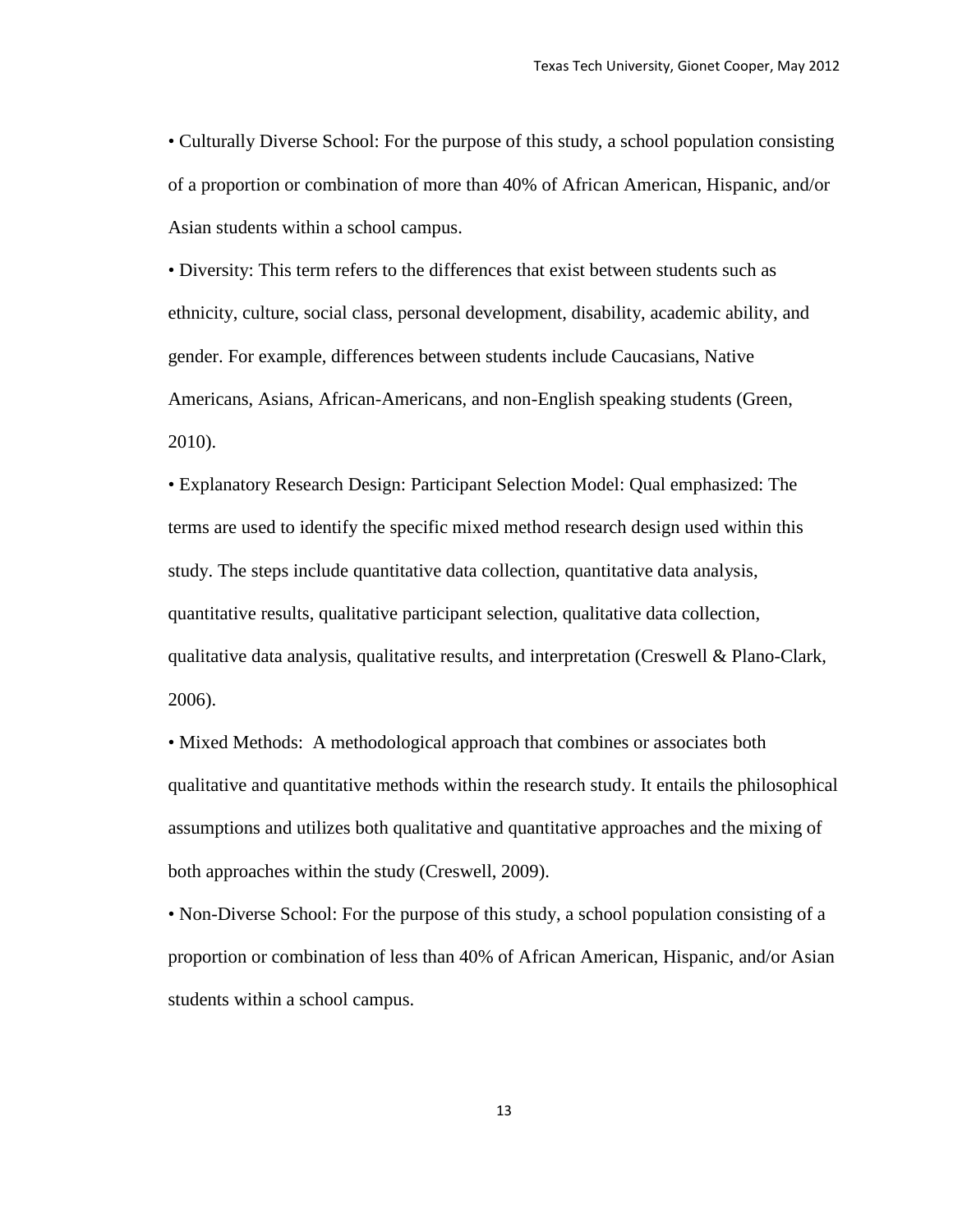• School Culture: Shared beliefs and values within an organization. The culture within the school has potential and capacity of having effects on multiple features of the school community and its environment (Getzel, 1968).

• Transformational Leadership Theory: Bass (1998) and Burns (1978) involve four components: 1.) Charismatic leadership 2.) Inspirational motivation 3.) Intellectual stimulation 4.) Individualized consideration. Leaders within this theory are effective in implementing their visions within schools or organizations. These leaders are successful in developing within their followers a common set of beliefs, values and norms that foster the attainment of that vision. This theory indicates leaders that share their power, distribute leadership tasks, and inspire others to take on leadership roles (Green, 2010).

• Transformative Leadership Theory: Leaders within this theory execute leadership practices that entail their being transparent and self-reflecting on the potential biases that they may have within their practice. This will enable them to systematically analyze the schools that they are leading. This type of leader is also involved in confronting inequalities caused by race, ability, gender, language, class and/or sexual orientation that tend to exist both internally and externally in regard to the school community. The leader's ultimate goal in this theory is social transformation of schooling (Cooper, 2009; West, 1999).

#### **Limitations**

Limitations: The process of developing and demonstrating trustworthiness involves the

researcher realizing the limitations of the study. Being able to detail these circumstances helps readers to understand the nature of the data (Glesne, 2006).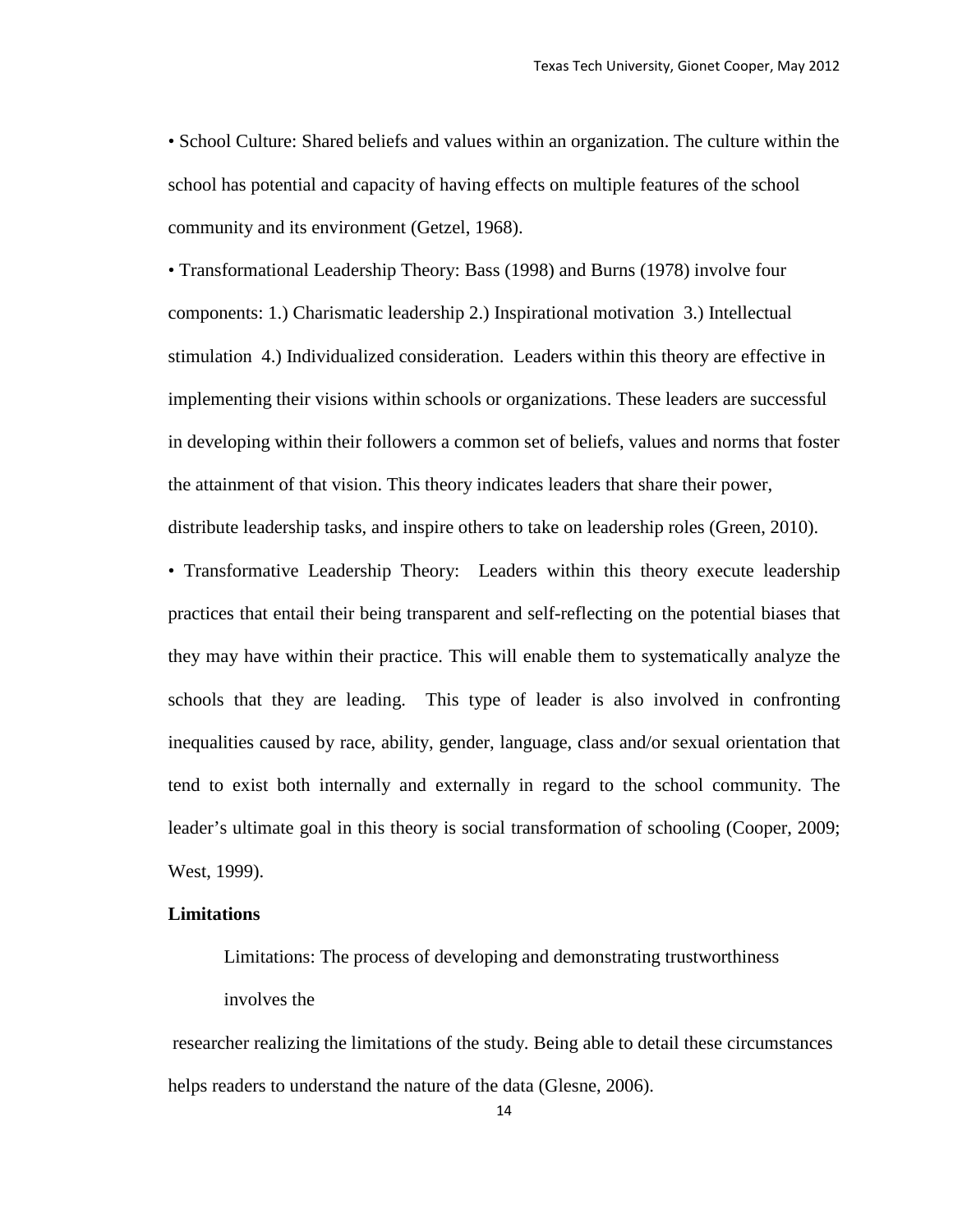• Because the Leadership Behavior Inventory is completed through self-reporting of attitudes, it assumes that participants will respond honestly to the items.

• This study only consists of studying secondary principals in the large southwest area of the United States rather than including samples from various geographical regions or areas in other states.

• A purposeful, convenience sample will be utilized for this study. Therefore, generalizations cannot be made about all principals in secondary schools, but the data still provides an opportunity for future research on other principals in primary and secondary schools.

#### **Delimitations**

•All of the data will be gathered from secondary public schools in Texas.

•All participants will be teachers, assistant principals, counselors, and principals in the summer and fall of 2011 from secondary schools in the Southwest United States.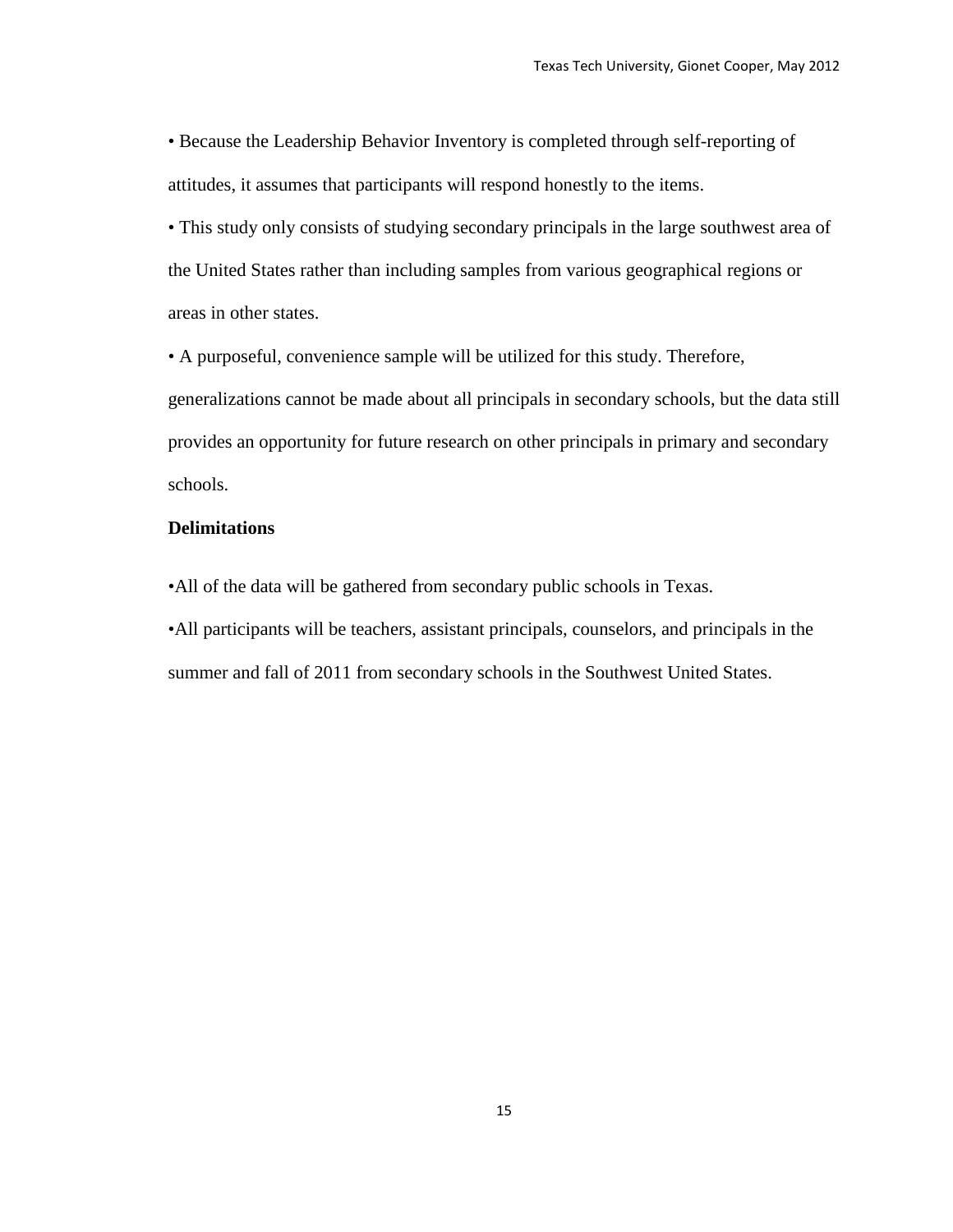#### CHAPTER II

## REVIEW OF THE LITERATURE

### **Introduction**

The defined role of the school principal is a continued work in progress. With the constant changes in regarding school demographics, public demands, accountability laws and statues, school principals and others within the school community are compelled to be actively involved in formal and informal leadership roles. This chapter addresses the literature on educational leadership with the following considerations: 1.) historical overview of educational leadership and the principal as a manager, 2.) theoretical framework, 3.) principals as managers v. principals as leaders, 4.) instructional leadership 5.) characteristics of effective principals, 6.) distributive leadership, 7.) comparing transformational leadership with distributive leadership. Figure 2.1 provides a conceptual framework of comparing and contrasting the paradigm shift of leadership theory and practice from Modernism Leadership Theory: 1950-1990 to Post Modernism Leadership Theory: Post 1990.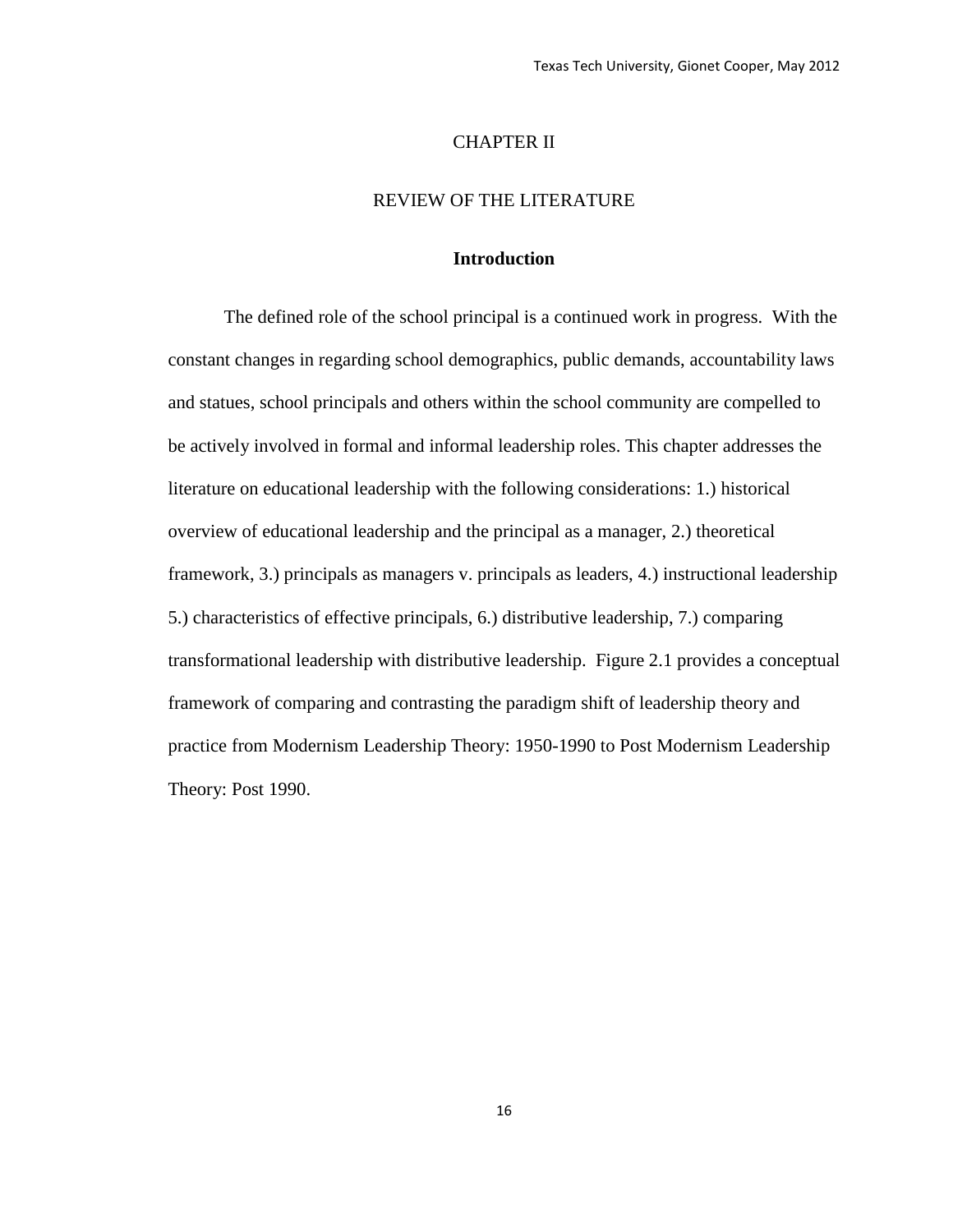

Figure 2.1 *Comparing and contrasting leadership*

Modernism Leadership Theory: 1950-1990.

Post Modernism Leadership Theory: Post 1990.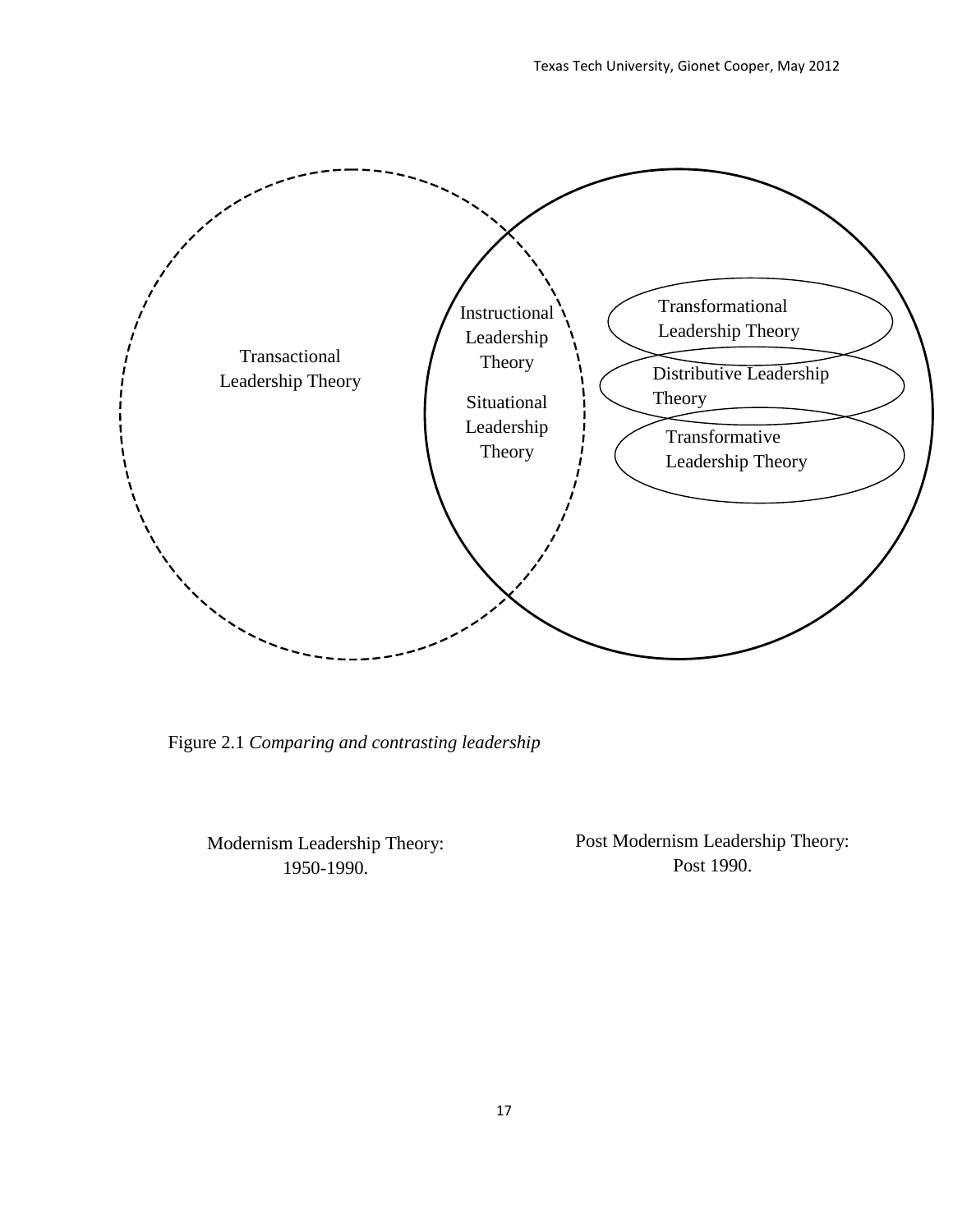## **Historical overview of educational leadership and principal as manager**

During the mid  $20<sup>th</sup>$  Century in the United States, modernism and its monomethod/single narrative approach played a major role in the establishment of school administration such as the superintendent and principal (English, 2003; Fiedler, 1967). *Webster's Dictionary* (2011) defines modernism as a modern practice or belief, a thing of current or recent date. "The founding pioneers in educational administration were infatuated with establishing a science for schools based on the gathering of factual data produced by quantitative measurement. This tendency was given new impetus with the work of Taylor and the national publicity surrounding his work" (English, 2003, p.44). At the university level, aspiring superintendents and principals were embedded in course work that was strongly influenced by Taylor. Taylorism is the coined scientific phrase that elaborated on Fredrick Taylor's modernist and positivist influences. The school administrator was trained as being a manager who solely focuses on his or her followers being productive and efficient. The study of the field of educational administration during this time period described by English (2003) was historically grounded and continued to be centered in theories that were compatible with bureaucratic order and control.

At the turn of the century, postmodernist T.B. Greenfield and Christopher Hodgkinson's research literature had a tremendous influence on educational administration. Postmodernism, described by English (2003), is the ideas and beliefs that involve the process of challenging and opening up the central premise that only one set of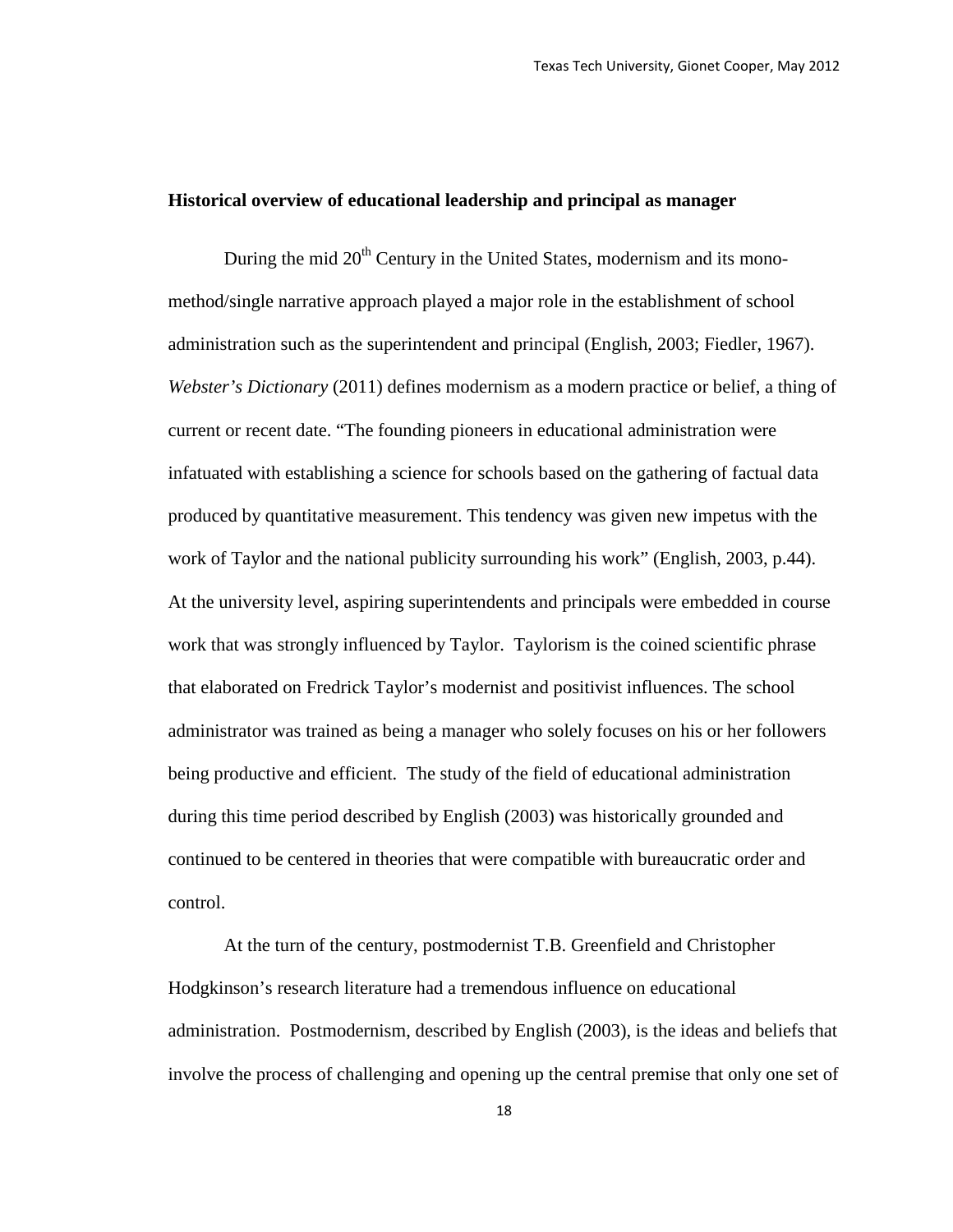borders is possible to define and support professional practice in educational administration. Greenfield (1980) states that educational administrators were constantly faced with the dilemma of building moral order, the appropriate curriculum/course work was not behavioral, positivistic science nor even management theory, but liberal studies in law, history, and philosophy. Hodgkinson (1978) stood firmly on his convictions and beliefs that management was concerned with science, facts, quantitative analyses and details, whereas administration qualitative in nature, was centered on art, policy, values, philosophy and reflection. His research approaches and findings to educational administration were the development of a deeper and more constructive conception of the kind of theorizing, empirical work and values that are in harmony with this general point of view and are appropriate for educational administration (Hodgkinson, 1978).

English (2003) disclosed four major implications of the postmodern turn in the field of educational administration: 1.) The first implication is problems with the concept of the knowledge base. Littrell and Foster (1995) argued that the promise of a stable knowledge base for educational administration is a fable of positivistic science. Postmodernists deny the existence of this sort of stability by which a knowledge base could be erected. The language used in its construction is inherently unstable and imprecise making a mockery of the best efforts to attain foundational status. 2.) The second implication is the dilemma of the best and reflective practices in preparing practitioners. 3.) The third implication is the question of legitimacy and boundaries at the university level; historically, colleges and university adopted scientific management practices by Taylor as foundational theories to educate aspiring educational administrators as well as the formation of the Interstate Leaders Licensure Consortium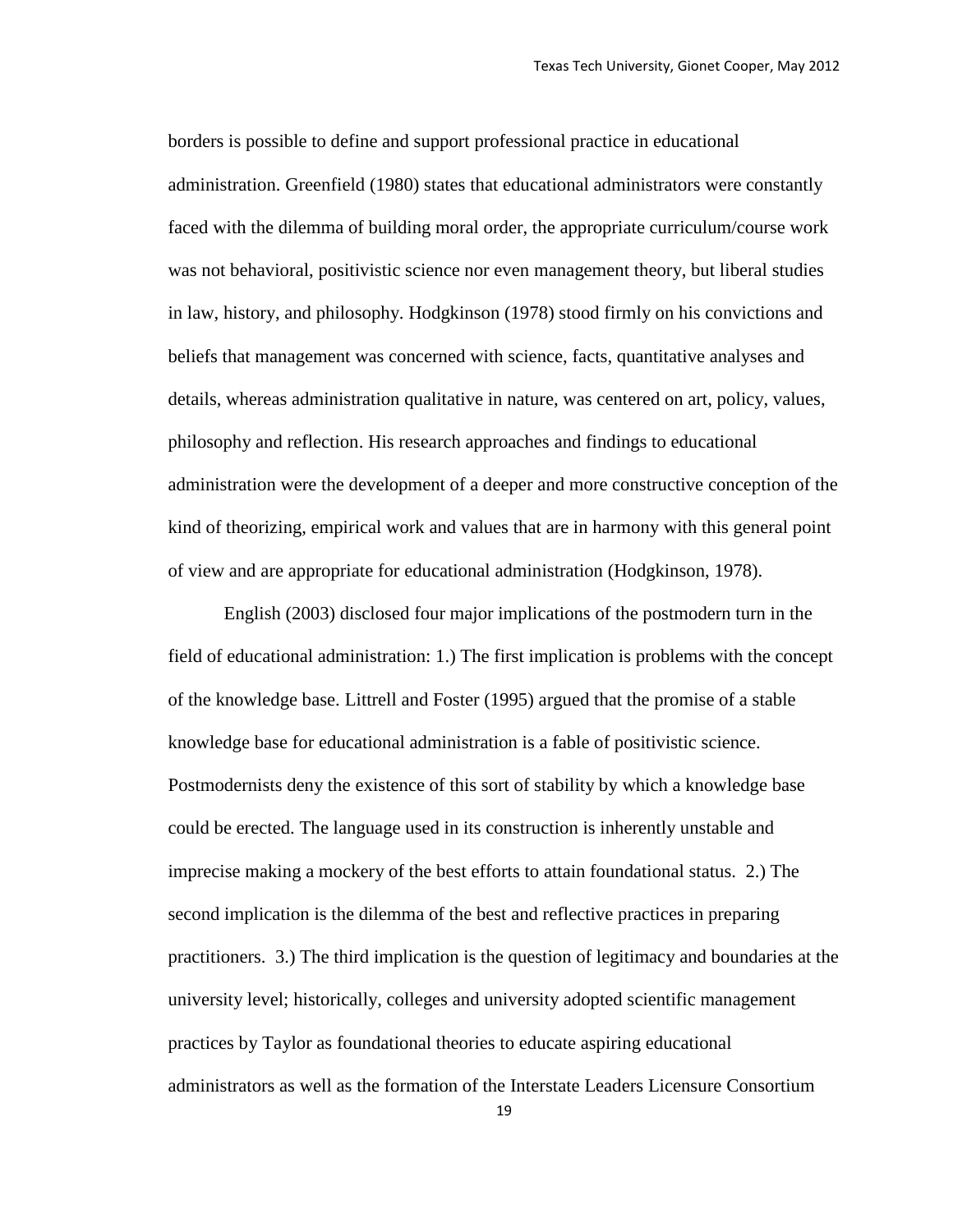(ISLLC) are responsible for setting the state and federal standards for principal and superintendent license/certification. 4.) The fourth implication is the continuing paradigmatic blind spot of understanding leadership; many professors and a large bulk of practitioners and their professional associations continue to believe in a world of modernity as the pillars of their practice and their continued control of the school.

#### **Theoretical Framework**

This study is informed by two theories, transformational leadership and distributed leadership. Several researchers help contribute to the paradigm shift of organizational management/leadership, from managerial and task oriented behaviors, to the leadership behavior being determined by the situation (see Fiedler, 1967; Hershey  $\&$ Blanchard, 1997). There have also been continued efforts to transcend the paradigm shift of organizational leadership which emerged into transformation leadership theory. Transformational leadership theory consists of four components: 1.) Charismatic leadership: The leader's behavior is conducive to being a role model for its followers; the leaders are usually admired and well respected by their followers. 2.) Inspirational motivation: Transformational leaders are those who empower their followers to face organizational tasks and duties in a genuine inspiring manner. 3.) Intellectual stimulation: Transformational leaders are successful in attempting old scenarios in new innovative ways that are conducive to followers being stimulated and willing to take risks and be creative for the sake of the organization. 4.) Individualized consideration: Transformational leaders take a genuine interest in their followers' personal career goals and professional goals in regarding to the organization (Bass, 1998; Burns 1978). Figure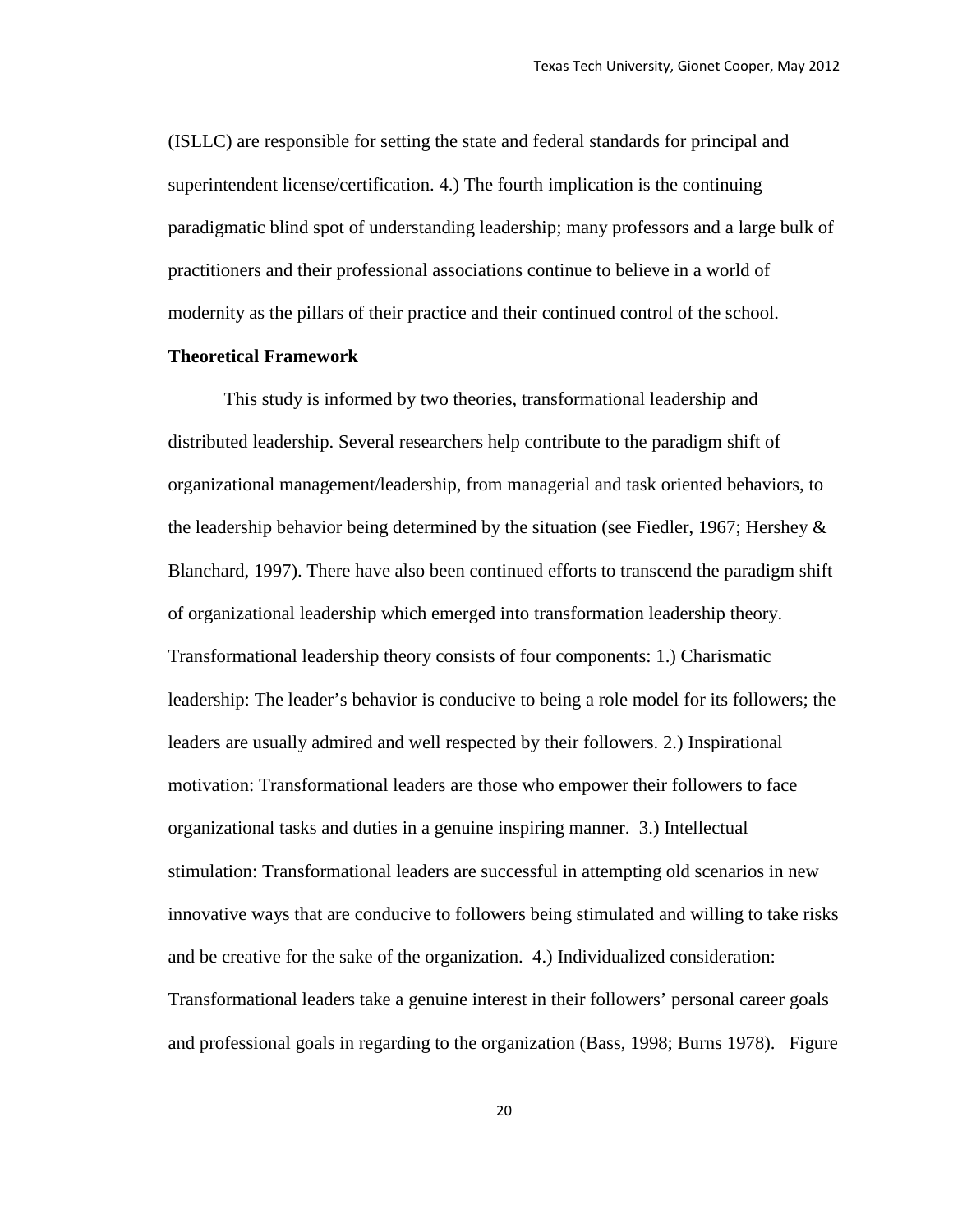2.2 displays the framework and characteristics of Transformational Leadership model in regard to educational leadership expressed by Leithwood (1998).



Figure 2.2 *Transformational Leadership Model in relation to educational leadership*. Adapted from "Conditions fostering organizationl learning in schools," by K. Leithwood, L. Leonard & L. Sharratt 1998, *Educational Administration Quaterly*, *34,* p.245. Reprinted with permission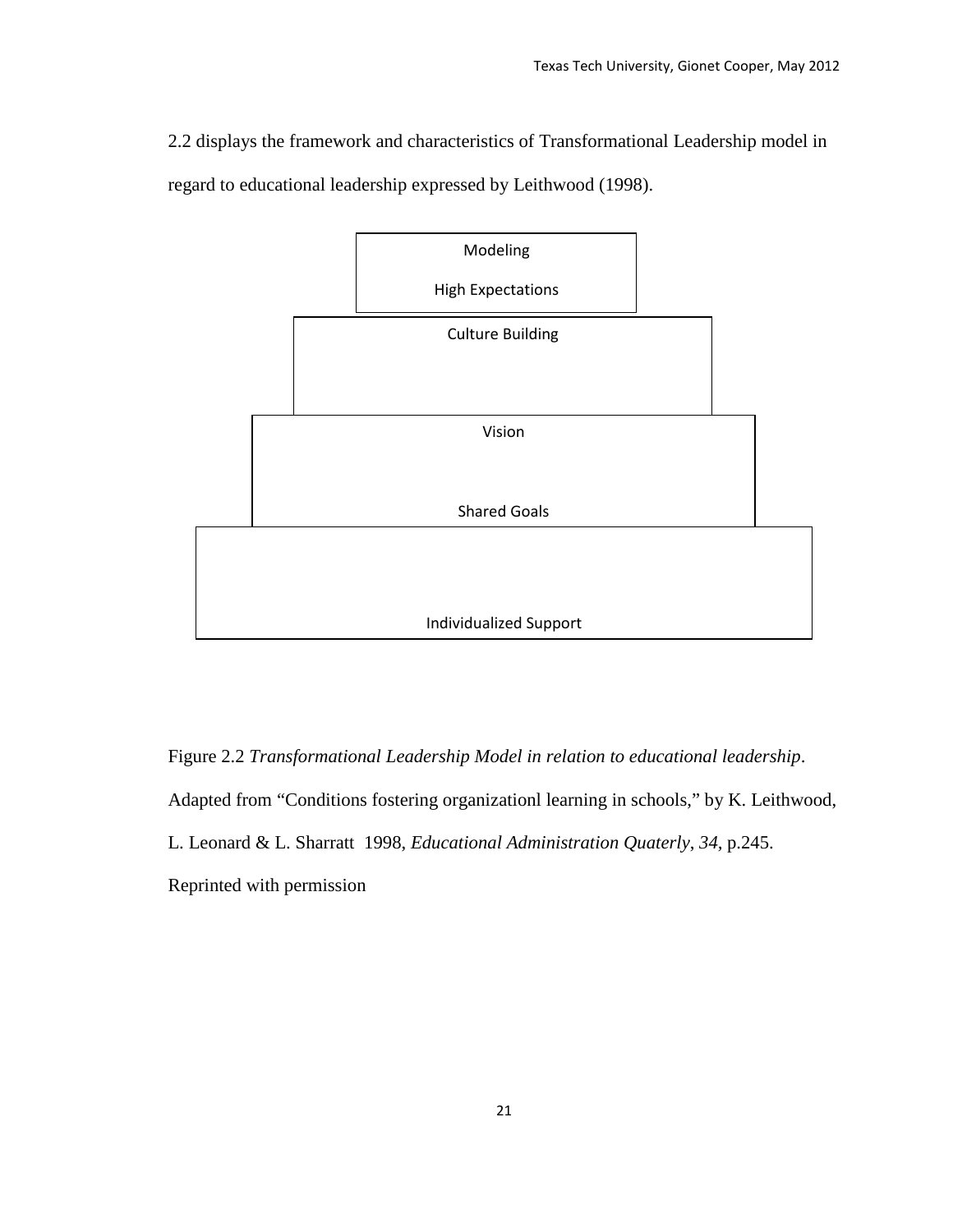The paradigm shift from transactional/managerial shift leadership in schools to educators implementing and adopting transformational leadership practices according to Leithwood (1998) occurred in the late 1990s. Educational leadership research on transformational leadership was a general reaction in opposition to the top-down leadership theory and policy-driven changes that predominated the 1980s. The seven components of transformational leadership further conceptualized by Leithwood are individualized support, shared goals, vision, intellectual stimulation, culture building, rewards, high expectations and modeling. This transformational leadership model represents the conceptual belief that school leaders influence people by building and leading them from the bottom-up rather than from the top-down (Leithwood, 1998).

Some researchers believe that in the public educational setting, transformational leaders are identified as principals or teacher leaders who attempt to succeed in raising colleagues, subordinates, followers, clients, or constituencies to a greater awareness about the issues of consequence. The heightening of awareness requires a leader with vision, self confidence, and inner strength to argue successfully for what he or she sees is right or good, not for what is popular or is acceptable according to established wisdom of the time. It is imperative that educational leaders are the catalysts for educational process and change in the  $21<sup>st</sup>$  century that will empower teachers and other internal and external stakeholders. As a result, educational leaders encourage these constituents to be actively involved in the educational growth process and transformation (see Green, 2010; Martin, 2000; McGough, 2003).

Green (2010) continues further to elaborate on the foundations of transformational leadership and applies them directly to public schools; transformational leaders lead with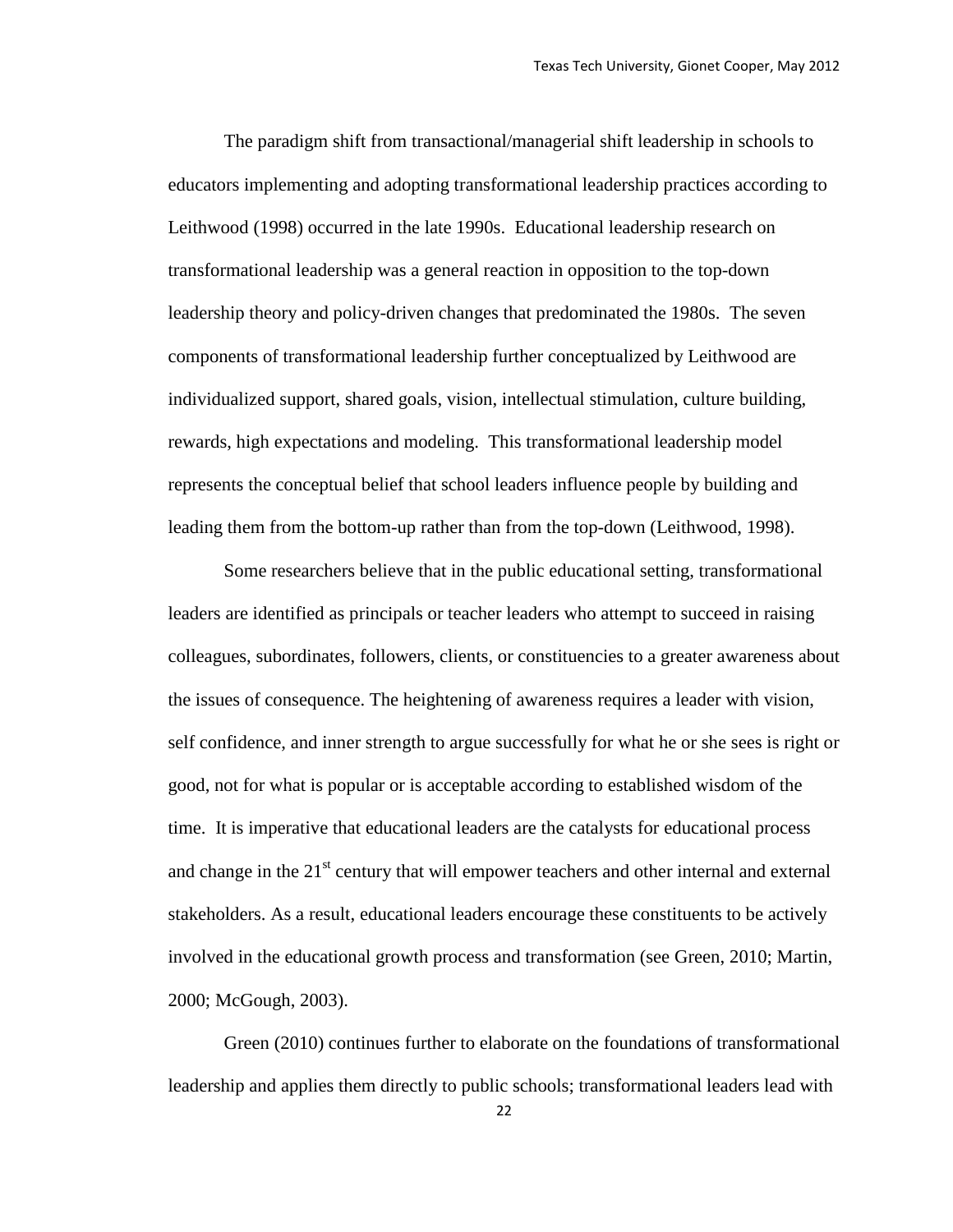knowledge of individuals inside and outside of the schoolhouse. They have a vision of the future of the organization, can effectively communicate that vision to followers, and are able to convey the importance of its attainment. In addition, transformational leaders are able to inspire followers to deeply commit to the vision and work in an interdependent manner towards its attainment.

Distributed Leadership Theory is another aspect that transcends the traditional managerial leadership style and continues to build on Burn's Transformational Leadership Theory. Distributive Leadership is the interdependence of the individual and the environment, and it shows how human activity as distributed in the interactive web of actors, artifacts, and the situation as the appropriate unit of analysis for studying practice. Leadership tasks are distributed through an environment's material and cultural artifacts and through other people in collaborative efforts to complete complex tasks (Latour, 1987; Pea, 1993; Spillane, 2006). A School leader must be successful in the process of practicing transformational leadership which will enable him or her to share and relinquish power to proficient individuals who will carry out the educational leader's vision and goals for the school community. Green (2010) states that consequently, if distributive leadership is to be effective, school leaders must create a trust-based culture wherein teachers are satisfied to the point that they collaborate with the school leader and assume leadership roles and responsibilities for enhanced student achievement and growth.

Leadership practice from a distributed perspective is a product of the joint interactions of the school leader, followers, and the aspect of their educational situation, which includes tools and routines. Distributive leadership is not just a form of shared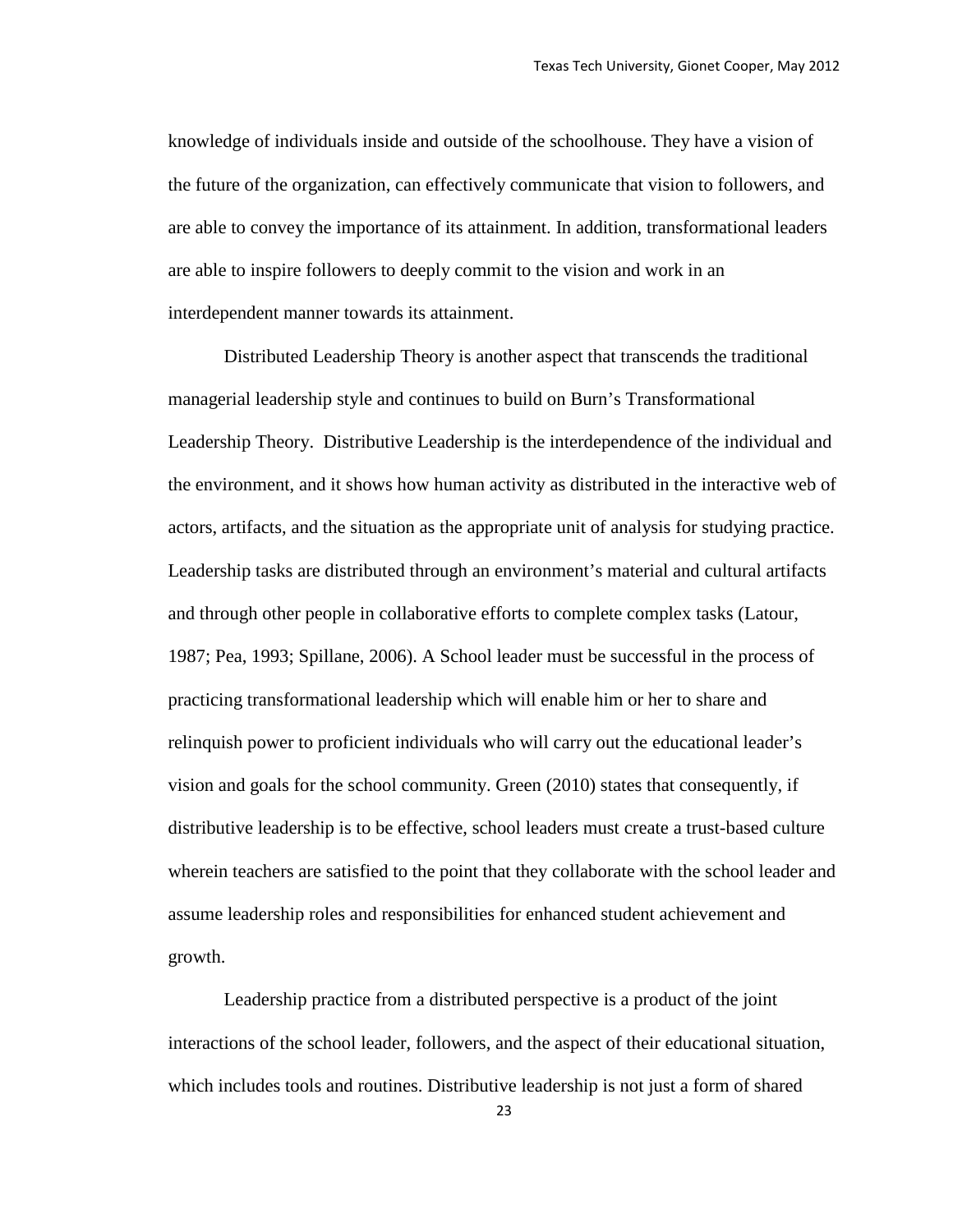leadership, but it is a collection of interactions among leaders, followers and their situation that is vital. "The situation of leadership isn't just the context within which leadership practice unfolds; it is the defining element of leadership practice" (Spillane, 2006, p.4). The triangles in the following diagram represent the leadership practices that occur daily for educators. The top of the triangle identifies the leader and varies over time. Figure 2.3 gives a figurative description of distributive leadership. The leader could be a teacher, counselor, principal, or even a student. The educational situation or dilemma will determine who plays the role of the follower and the leader.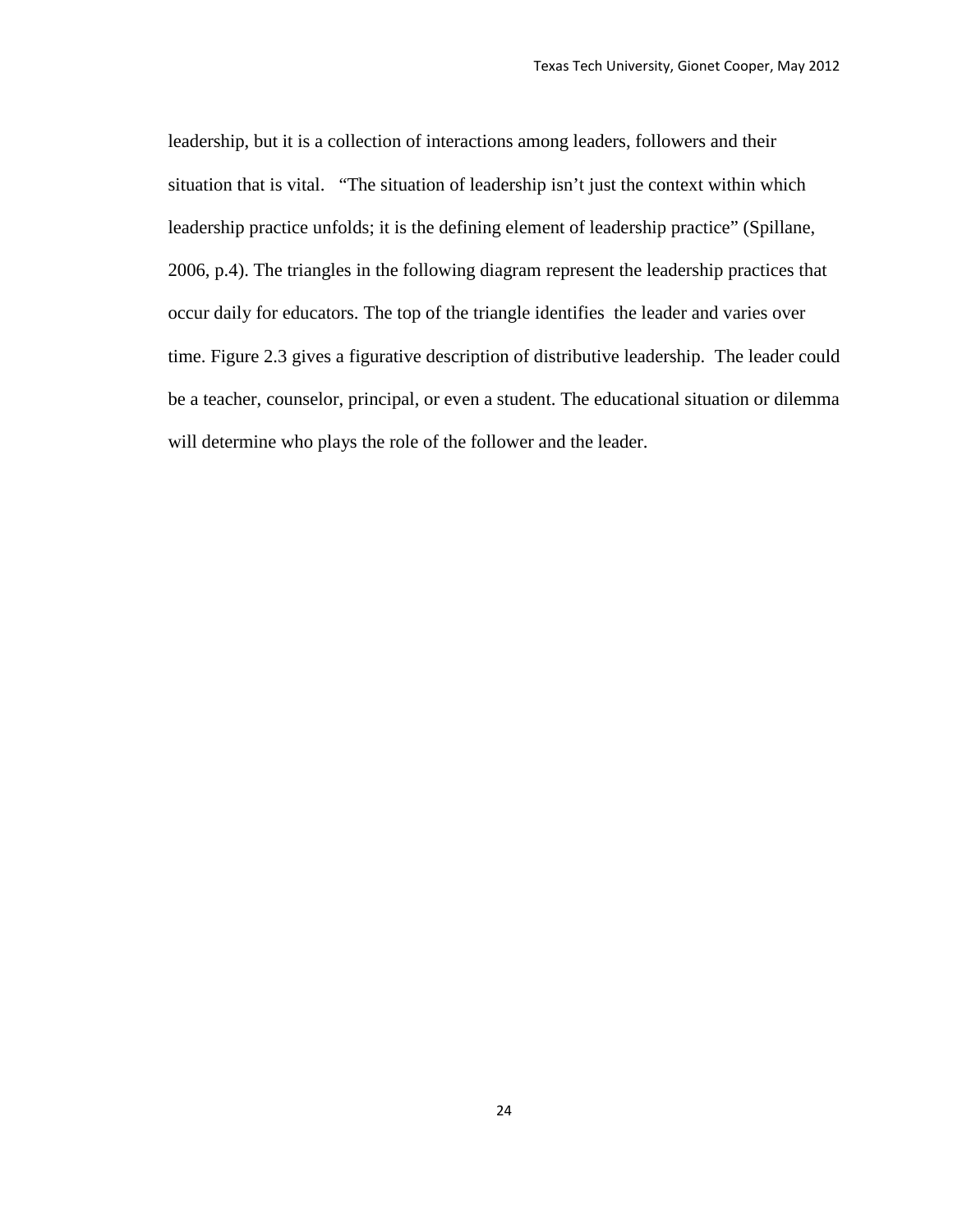

Figure 2.3 *Leadership Practice from a Distributed Perspective*. Adapted from "Distributed leadership," by J.P. Spillane, 2006. Copyright 2001 by New York and London: Teachers college press. Reprinted with permission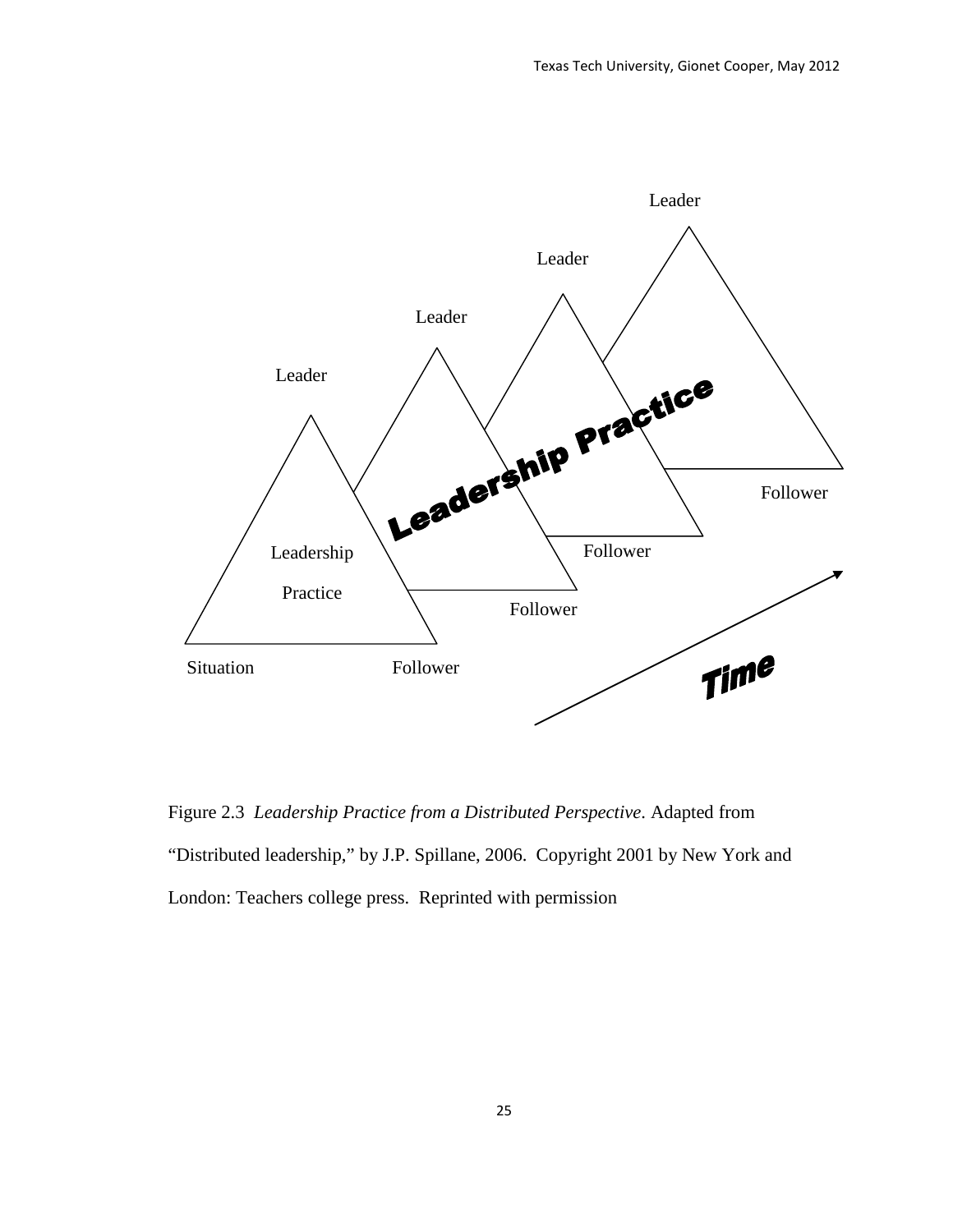#### **The School Principal as a Leader**

#### **Transactional Leadership**

By the end of the  $20<sup>th</sup>$  Century, a new leadership paradigm emerged in the military and business organizational sectors in the United States called transactional and transformational leadership. Burns (1978) states that this intrinsic definition of leadership would transcend how leadership would be practiced in business organizations, the armed forces, and public schools. Leadership defined by Burns focuses on leader's interactions with their followers; the leader's interaction entails empowerment, which induces the followers to reach for specific goals that represent the values and motivations, the wants and needs, the aspirations and expectations, of both the leaders and their followers.

Transactional leadership was the first implementation of Burns's new leadership paradigm that would have a less significant impact on the fields of organizational and educational leadership. The foundational function of transactional leadership occurs when the leader rewards or disciplines the follower depending on the adequacy or productivity of the follower's performance or progress. Therefore, transactional leadership was broken down into three distinct components. The first is contingent reward: the interaction between the leader and follower is described as a constructive transaction. This interaction involves the leader assigning or coming to an agreement with the followers on the goals of the organization. The leader promises rewards or actually rewards the followers in exchange for successfully carrying out the task or assignment. Bass (1998) believes that this method of leadership proved to be reasonably effective in comparison to the other two components of transactional leadership, but not nearly as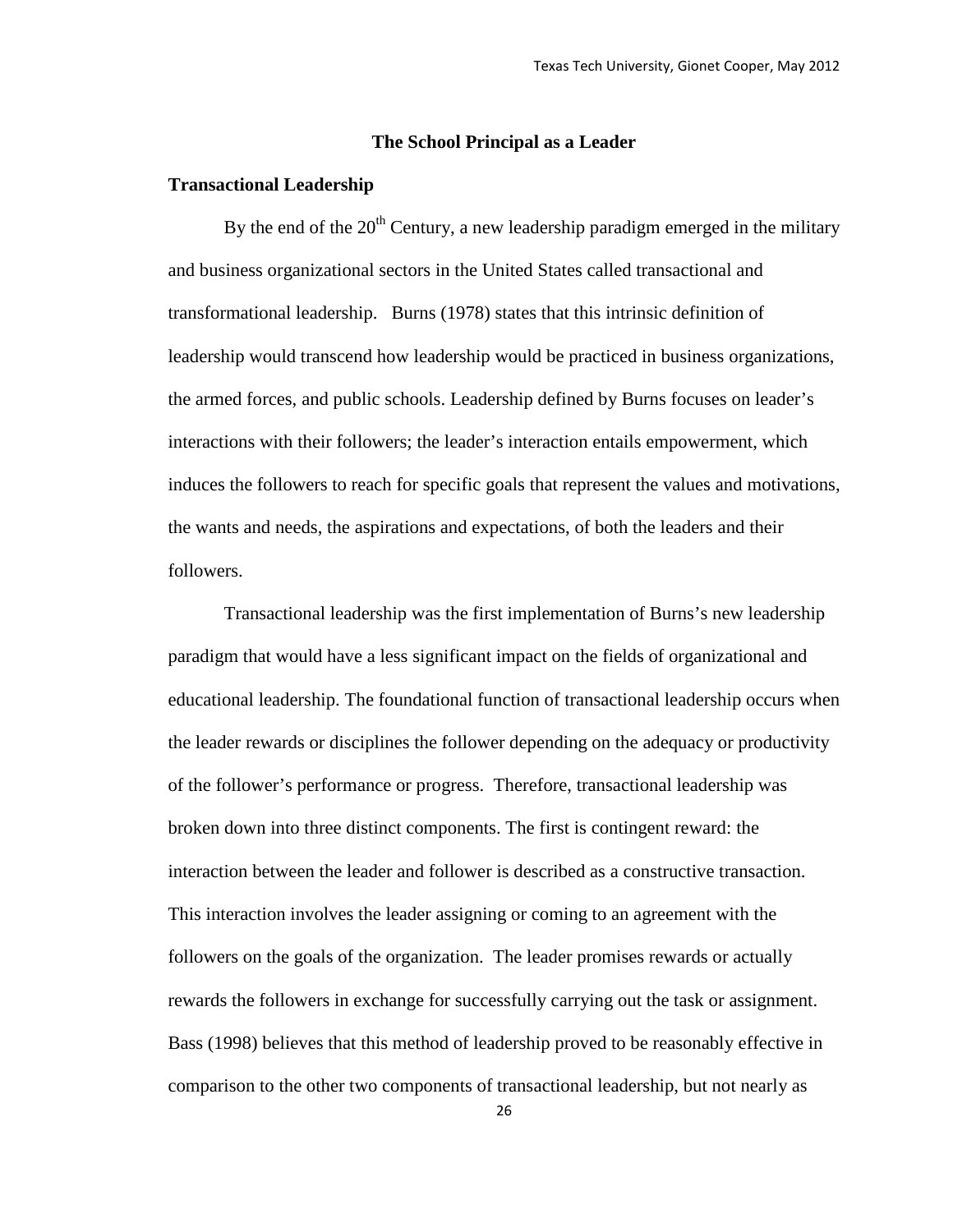effective as any of the four components described later in transformational leadership, which involves the leader motivating their followers to achieve higher levels of development and performance (Bass, 1998; Burns, 1978).

The second component in transactional leadership is management-by-exception. This corrective transaction tends to be more ineffective than contingent reward or the contingents of transformational leadership. The corrective transaction may be active management-by-exception or passive management-by-exception. When the leader is practicing active management-by-exception, he or she arranges to actively monitor deviances from standards, expectations, mistakes, and errors that may occur in the followers' assignments and must take corrective action as necessary if, for example, progress is below 73 percent accuracy, which is viewed as being inefficient. Leaders may be required to practice passive management-by-exception when they are faced with the challenge of supervising large numbers of subordinates and are unable to watch or view every action (Bass, 1998; Burns, 1978).

The third component in transactional leadership is *laissez-faire* leadership, which is the avoidance or absence of leadership and is, by definition, the most inactive, as well as the most ineffective in comparison with the other components of transactional leadership and transformational leadership (Bass, 1998; Burns, 1978). Although *laissezfaire* leadership has been classified as a component to transactional leadership by Burns and Bass, it can also be considered an oxymoron. "As opposed to transactional leadership, *laissez-faire* leadership represents a non-transaction. Necessary decisions are not made. Actions are delayed. Responsibilities of leadership are ignored; authority remains unused" (Bass, 1998, p.7).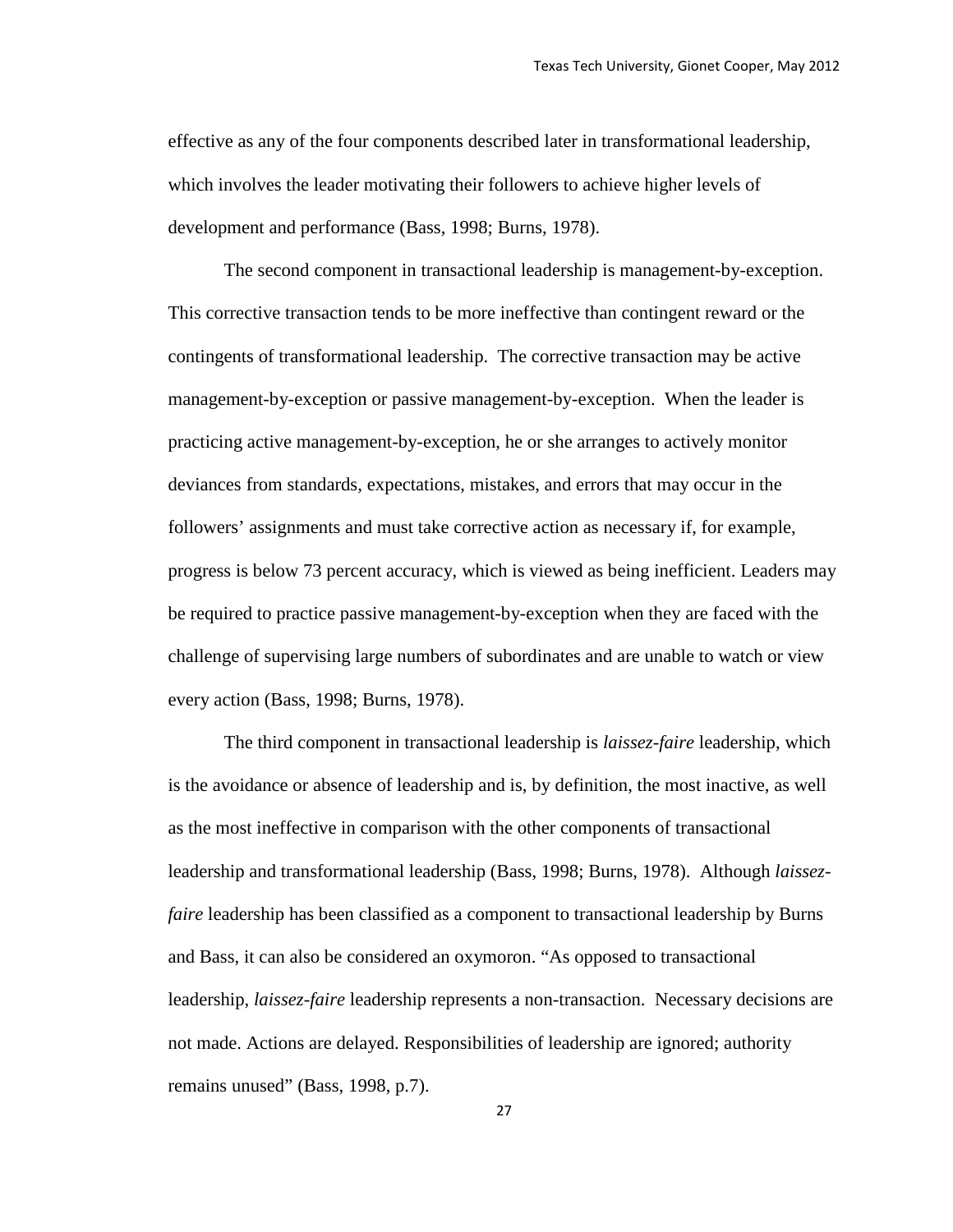Burns's transactional approach and contingent reinforcement to leadership was considered a tremendous breakthrough in leadership theory and practice. Bass (1998) and many other historians, theorists, political scientists, and sociologists concurred with the belief that leadership transcends way beyond the contingent reinforcement theory of rewarding or punishing the followers' work efforts within organizations. They believed that leaders must be more than just cognizant, that rewarding those under their leadership is vital and healthy in a work/business relationship, but leadership must also acknowledge and address the follower's sense of self-worth in order to genuinely engage in commitment and involvement in the task at hand. Burns (1978) defined this new approach to leadership as transformational leadership, which is an extension of the grassroots paradigm shift of transactional leadership.

#### **Transformational Leadership**

There are four components to transformational leadership: charismatic leadership, inspirational motivation, intellectual stimulation, and individualized consideration. The first component, charismatic leadership, can be described as leaders behaving as active role models for their followers. The followers tend to identify with the leaders, and as a result, they want to emulate them; leaders are endowed by their followers with having extraordinary capabilities, diligence, and determination. Leaders also display the eagerness and willingness to take risks that is consistent rather than arbitrary (Bass, 1998; Burns, 1978).

The second component to transformational leadership is inspirational motivation. Bass (1998) refers to leaders behaving in creative ways that motivate and inspire those around them by providing a challenge to their followers' work. In result, team spirit and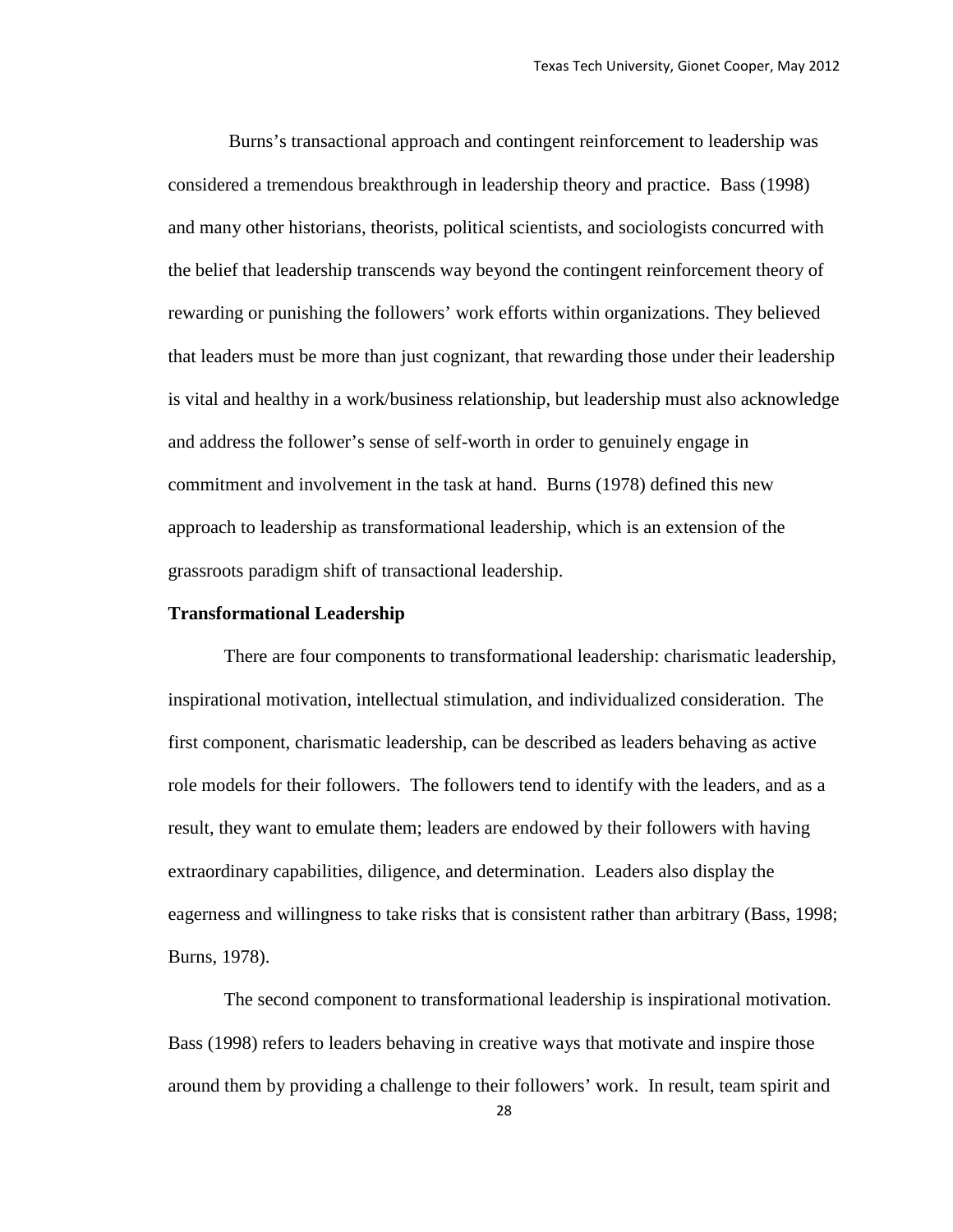morale within the organization is aroused; followers are ambitious, optimistic and eager to be working for the organization due to leaders allowing them the opportunity of being actively involved in the vision and future plans of the organization. The idea of a shared vision emerges between leader and followers.

The third component to transformational leadership is intellectual stimulation in which leaders are successful in stimulating their followers to be innovative and creative through the process of questioning assumptions, reframing problems, and challenging and approaching old scenarios/situations in new ways. Leaders are also able to empower followers to be creative and take risks in this process without any public reprimand or criticism for making mistakes. In a sense, leaders enable followers to become independent change agents for their organization and are not punished or criticized if their vision or new approach is not aligned with the leaders' ideas.

The fourth and final component to transformational leadership is individualized consideration. "Followers and colleagues are developed to successively higher levels of potential. Individualized consideration is practiced when new learning opportunities are created along with a supportive climate. Individual differences in terms of needs and desires are recognized. The leader's behavior demonstrates acceptance of individual differences" (Bass, 1998, p.6). The role of the leader involves being responsible for their followers' individual professional growth and achievement.

Consequently, contributions by Bass (1998) and Burns (1978) to transactional and transformational leadership theories solidify two foundational leadership models that have a continued impact on all types of organizations. For the last thirty years Educational researchers worldwide continue to adopt, adjust, test, and implement the four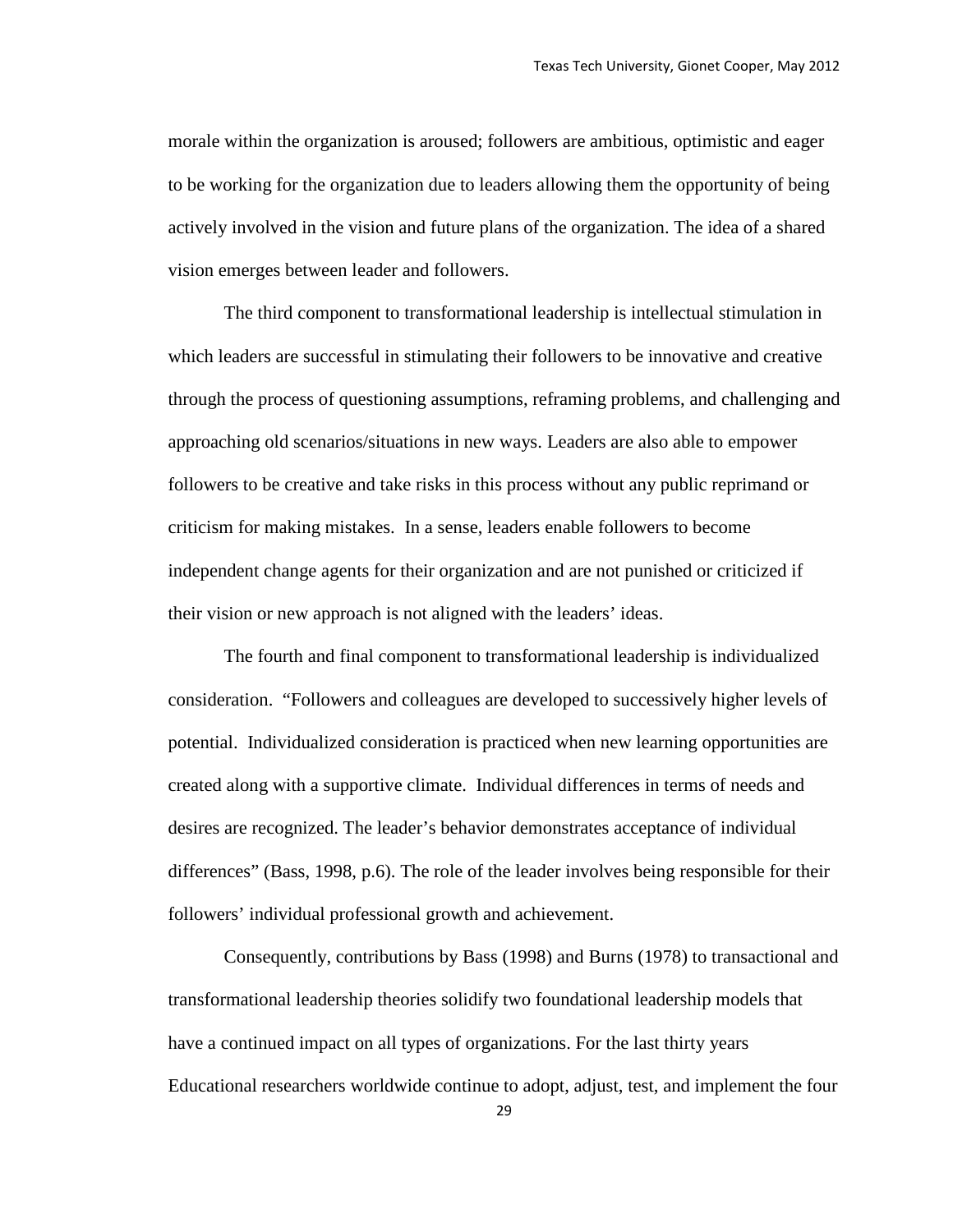components of transformational leadership. There are significant studies ranging from quantitative, qualitative, and mixed methods studies that disclose sufficient results and evidence in favor of transformational leadership having a positive impact on how schools should be led within the 21st century. The continued debate on whether schools should be managed or truly led differently by educational administration is still a reputable argument in which current literature favors those who embrace collaborative, distributive, instructional, and transformational leaders within the schoolhouse (see Carver  $\&$ Sergiovanni, 1973; Eaker, 2008; Green, 2010; Leithwood, Mascall & Strauss, 2009; McBeth, 2008; Spillane, 2006).

# **Principals as Managers v. Principals as Leaders**

Verma and Kamlesh (2001) reemphasize a heated argument and debates that have taken place historically both nationally and internationally regarding the difference between leadership and management. Verma and Kamlesh (2001) make a profound claim that not all leaders can manage, nor are all managers leaders. The authors went on to claim that just because an organization provides its managers with certain formal rights or privileges does not guarantee any assurance that they will be able to lead effectively. Leaders are successful in 1.) bringing about congruence of goals among the members of their organization, 2.) commiting to bring about a balance to the group's resources and capabilities with environmental demands, 3.) providing a group structure that is essential to focus information effectively in solving problems, 4.) making certain that all needed information is available at a decision centre when required.

When defining management, the authors make an astounding claim that leadership is synonymous in many aspects to management. "The overlap is seen most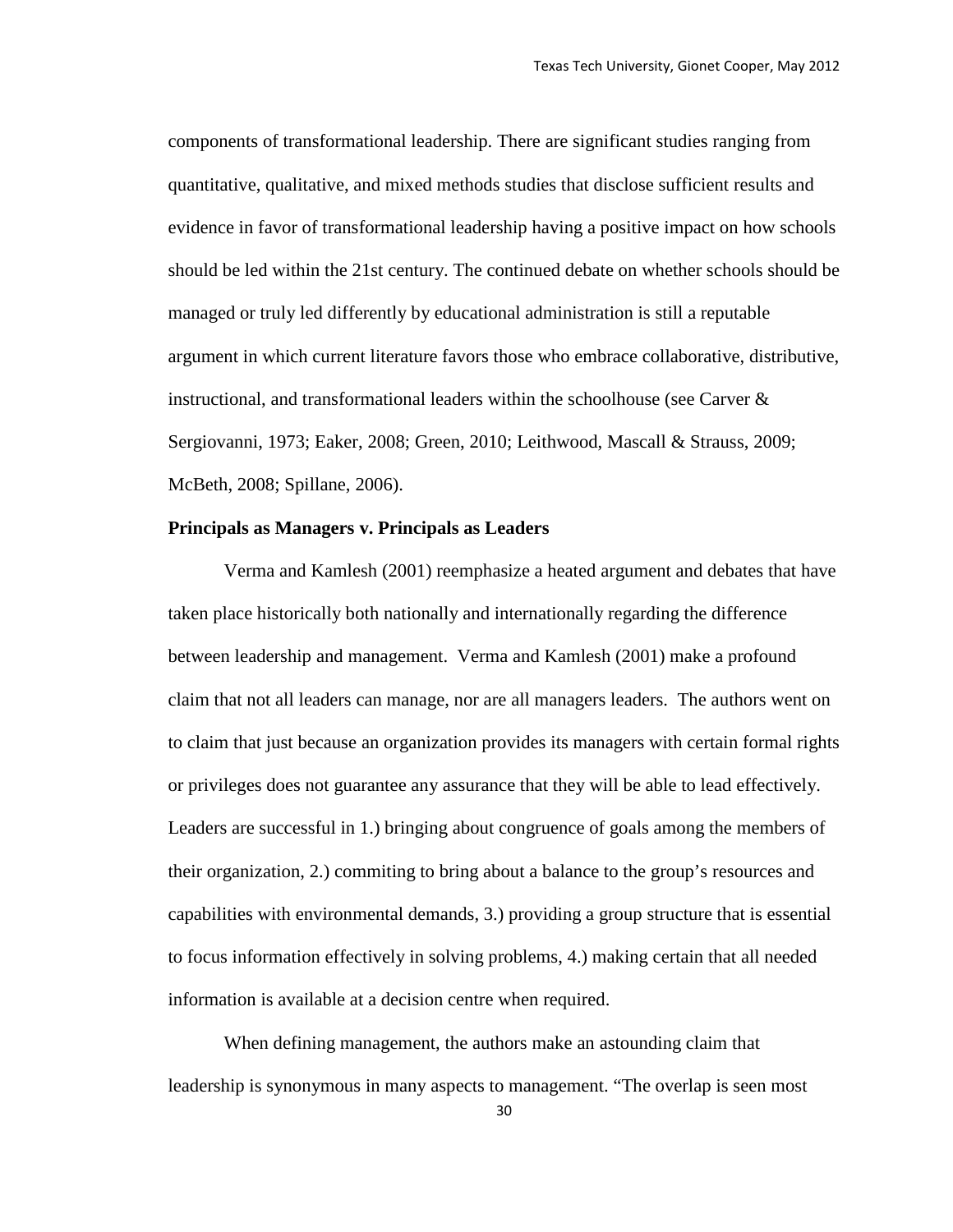when one considers the human factor and the interpersonal activities involved in managing and leading; skill as a leader in relating to others is a most important requirement at all levels of management" (Verma and Jain, 2001, p.481). Although the authors did not execute any research to test their claims in regards to leadership and management, they did attempt to support their arguments by conceptualizing prior and current studies conducted on leadership from 1900 thru 1989. Verma and Kamlesh (2001) codified the numbers of studies and discovered that two-hundred and twenty-one studies were conducted with a formal definition of leadership in comparison to threehundred and sixty-six studies which were conducted without a formal definition of leadership.

The authors expand on their belief that there is an overlap between leading and managing organizations as a means of survival. Similarly, Benis (1989) states "To survive in the twenty-first century, we are going to need to meet a new generation of leaders and managers. The distinction is an important one. Leaders conquer the volatile, turbulent, ambiguous surroundings while managers surrender to it" (p.7). Bennis (1989) formalizes the major characteristic differences between managing and leading. A Manager was also known as a person who administers; maintains and focuses on systems and structure; relies on control with a short range view; asks how and when; has eyes on the bottom line; imitates; accepts the status quo; is a classic good soldier; does the right thing. In comparing managers to leaders, Verma and Kamlesh (2001) state that leaders are characterized as being charismatic; tend to draw strong feelings from others affiliated with them; possess strong interpersonal skills; and send out clear signs and signals of their goal, purpose and mission. Verma and Kamelesh's literature review helped develop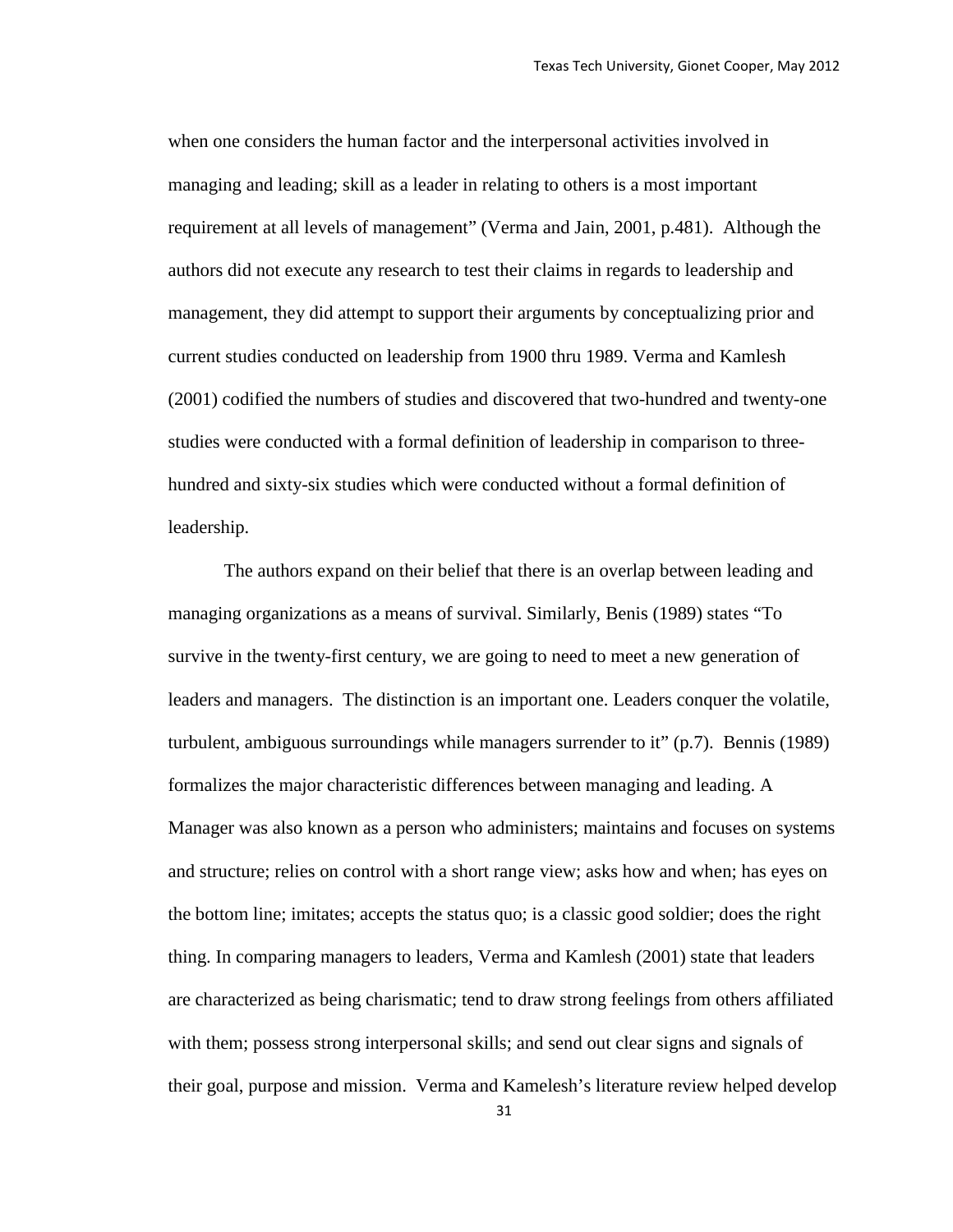a solid argument and theory that the role of leadership and management as a duo incorporate responsibility and obligation that transcends the current and prior studies of educational leadership. The development and role of the school leader/principal is to develop equilibrium between leading and managing which is a major component of distributive leadership perspective.

Behar-Horenstein (1995) establishes a legitimate topic that discloses weaknesses that exist on the collegial level while educating potential aspiring educational leaders/principals. She states that the traditional approach of educational leadership being managerial, authoritarian, and top down is a thing of the past. A more collaborative approach of school leadership displaying such characteristics as being empowering, possessing interpersonal skills, and displaying instructional expertise better serves a diverse population of students and enhances teaching. This must be implemented in their course work experience before potential leaders are placed on school campuses. Therefore, graduate coursework for aspiring school leaders should not be refined but redefined from beginning to the end. Courses must include extensive educational rhetoric and teaching which focuses on interpersonal skills, administrative leadership, effective instructional leadership, curriculum pedagogy, and staff development.

With student accountability being the barometer of school success, educational institutions must redesign the competencies and research that foster an enduring understanding of school leaders becoming transformational leaders as well as experts in learning rather than managing. This article serves its purpose well in placing responsibility on the educational institutions that train aspiring school leaders.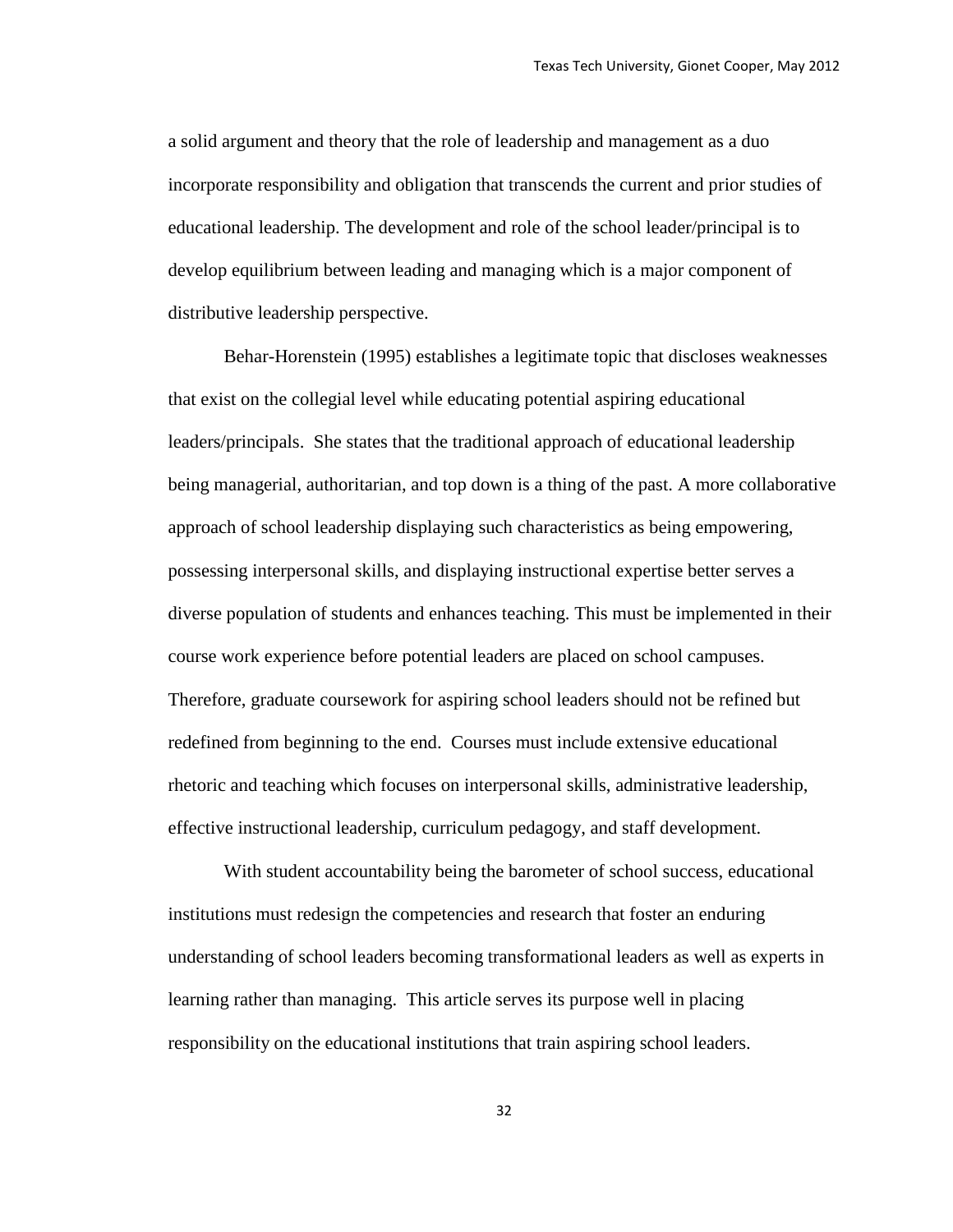# **Instructional Leaders**

As the 20th century approached, educators continued to embark upon the educational trend and paradigm shift of the age of scientific management, which was soon replaced with another theoretical lens of leading and supervising school. Glickman (2004) named this framework professional supervision, more commonly known as Instructional Leadership, which entails educational leaders being proficient in the classroom subject content being taught by teachers in order to recommend ways that teachers' could improve instruction for student academic success. Glickman (2004) outlines five outcome- targeted goals and behaviors established through Instructional Leadership: 1.) A collaborative relationship rather than a hierarchy between teachers and principals, 2.) Supervision that is shared between teachers as well as formally designated principals, 3.) The educational focus on teacher development rather than teacher compliance, 4.) An educational community in which teachers are collaborating in sharing effective instructional teaching strategies, 5.) Teachers encouraged by leaders to be actively involved in ongoing reflective inquiry.

Friedkin and Slater (1994) explored what is considered the most effective way to approach school leadership and performance. Friedkin and Slater (1994) believe that a social network of educators who work together collaboratively can cultivate and nurture a healthy learning environment that will increase student performance. The authors conducted a data sample from 17 elementary schools in California, in which the subjects (teachers and principals) were given questionnaires with questions regarding effective school and social network items and practices. Their findings supported their beliefs that school leaders must become more accessible and attentive to matters concerning teachers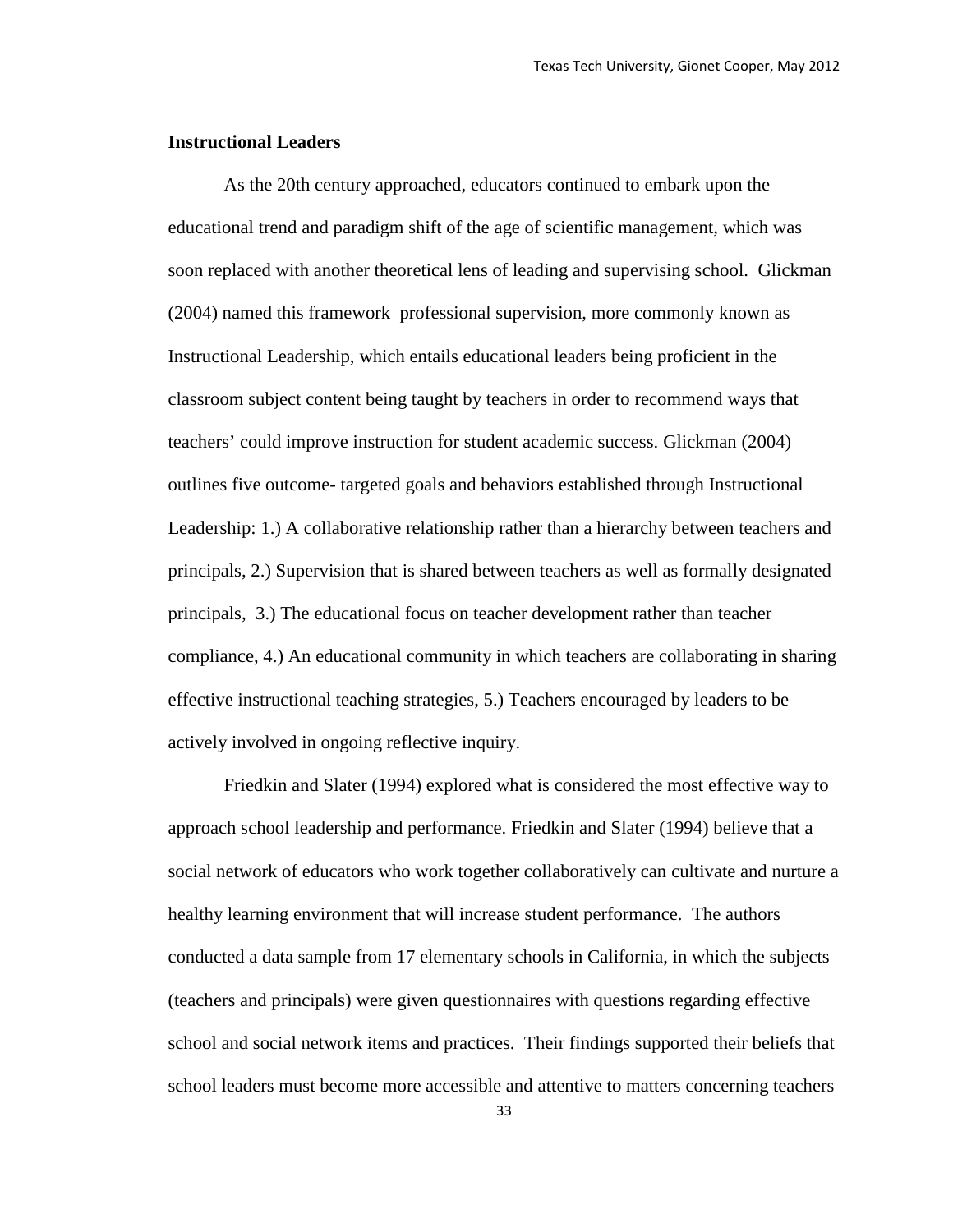and that collaborative problem solving in regards to instructional matters must be decided on a mutual level between teachers and principals. This article offers some guidance on how school leaders need to focus more on becoming instructional leaders/specialists in bridging the learning and understanding gap/wedge that has been placed between teachers and school leaders. Friedkin (1994) states that the major gap in the literature is a profound understanding of the examination of the current conditions in which schools are operating in a more egalitarian approach where teachers' insight and professionalism is valued as well as implemented in the schools functioning.

Krajewski (1979) delves into the topic of role effectiveness of school principals, in which he argues that the traditional historic perception of principals was viewed by teachers as being too apprehensive. In result, teachers have viewed principals in general as a part of the out group that truly does not understand what is going on in the classrooms on a daily basis, ultimately deeming the role of the principal as ineffective. In order for a principal to be viewed as an effective school leader, Krajewski poses two theories that lay the foundation of the article. His first theory or belief is called the administrative theory, in which the school leader must persist on becoming an instructional leader rather than a traditional leader who spends the majority of his time managing.

The instructional leader is to implement instructional strategies such as having a more hands on approach of consistently being in classrooms, analyzing instruction, and providing proper effective instructional support. Krajewshi's second theory or belief is to focus on building a rapport nurturance, which consists of a harmonious relationship with teachers as well as supporting, nurturing, cultivating and encouraging teachers to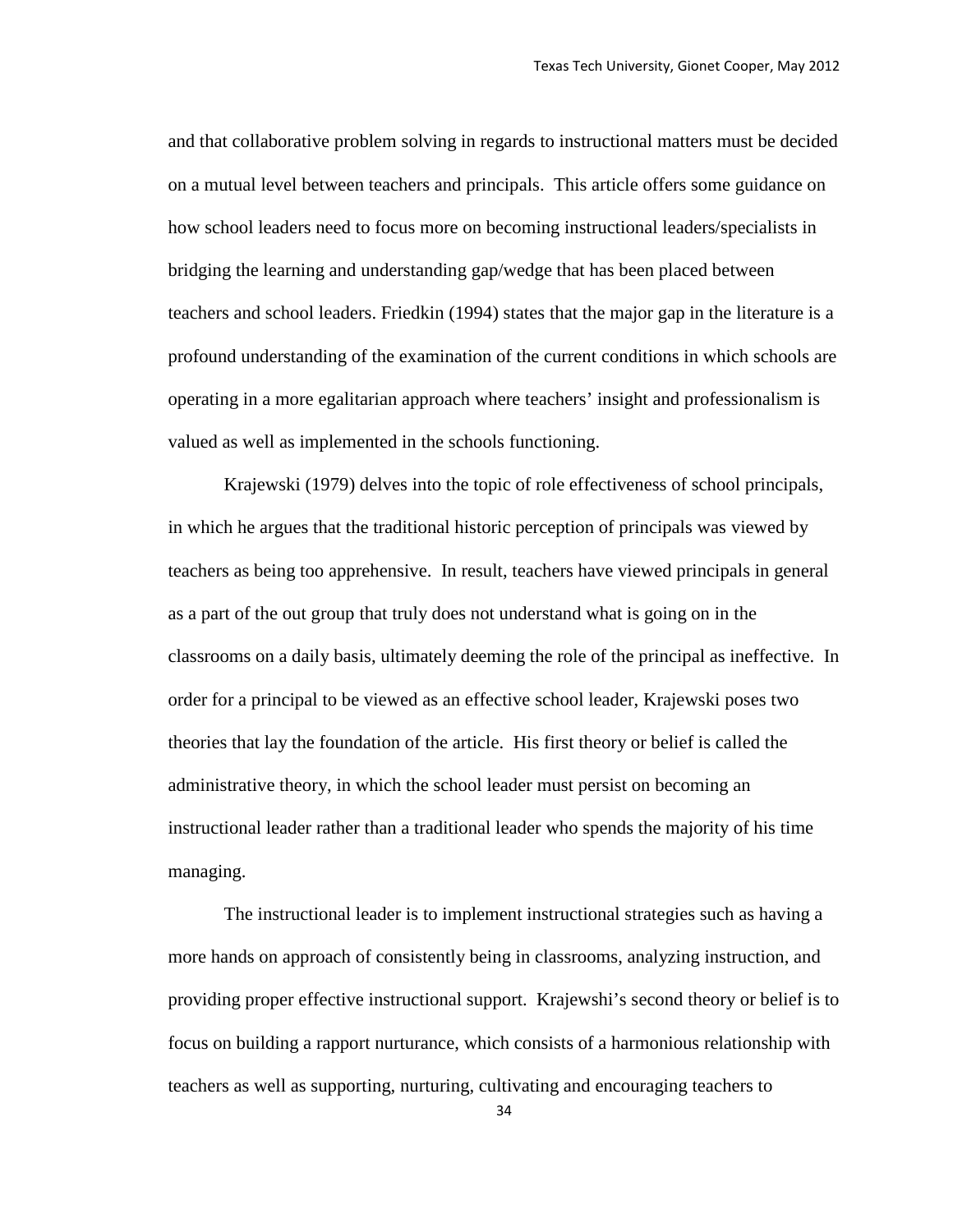collaborate with principals which will ultimately enhance the quality of curriculum and teaching. The principal's effectiveness is measured and ultimately determined by how successfully he or she can implement a valid and reliable administrative theory into practice, and by the relationships or rapport nurturance that is established with the teachers. This article offers valid evidence and recommendations on how educational leaders can foster a cultural change within a school organization.

Gaziel's (2003) work incorporates quantitative and qualitative methods of research study to answer three main questions: 1.) How do principals perceive their worlds and how do their colleagues perceive them? 2.) Do male school principals differ from female in the frames that they employ? 3.) Do frames associated with effectiveness as a manager differ from frames associated with effectiveness as a leader as perceived by school principals and their colleagues?

Gaziel generates four approaches on how school leaders/principals are classified for the purpose of the research study: 1.) The *structural leader*: one who values analysis and data, and always attempt to solve organizational problems through the introduction of new policies and rules, 2.) The *human resource leader*: one who values relationships, feelings, and leads by empowering others, 3.) The *political leader*: one that is an advocator and negotiator for social justice, 4.) *The symbolic leader*: one who instills charisma and enthusiasm to influence change within the framework of the school.

The qualitative portion of the research was conducted by interviewing 20 primary principals about their leadership style. The quantitative portion of the research consisted of 240 subjects who were given questionnaires. The research findings showed that there was not a correlation between how principals perceived their world in relation to how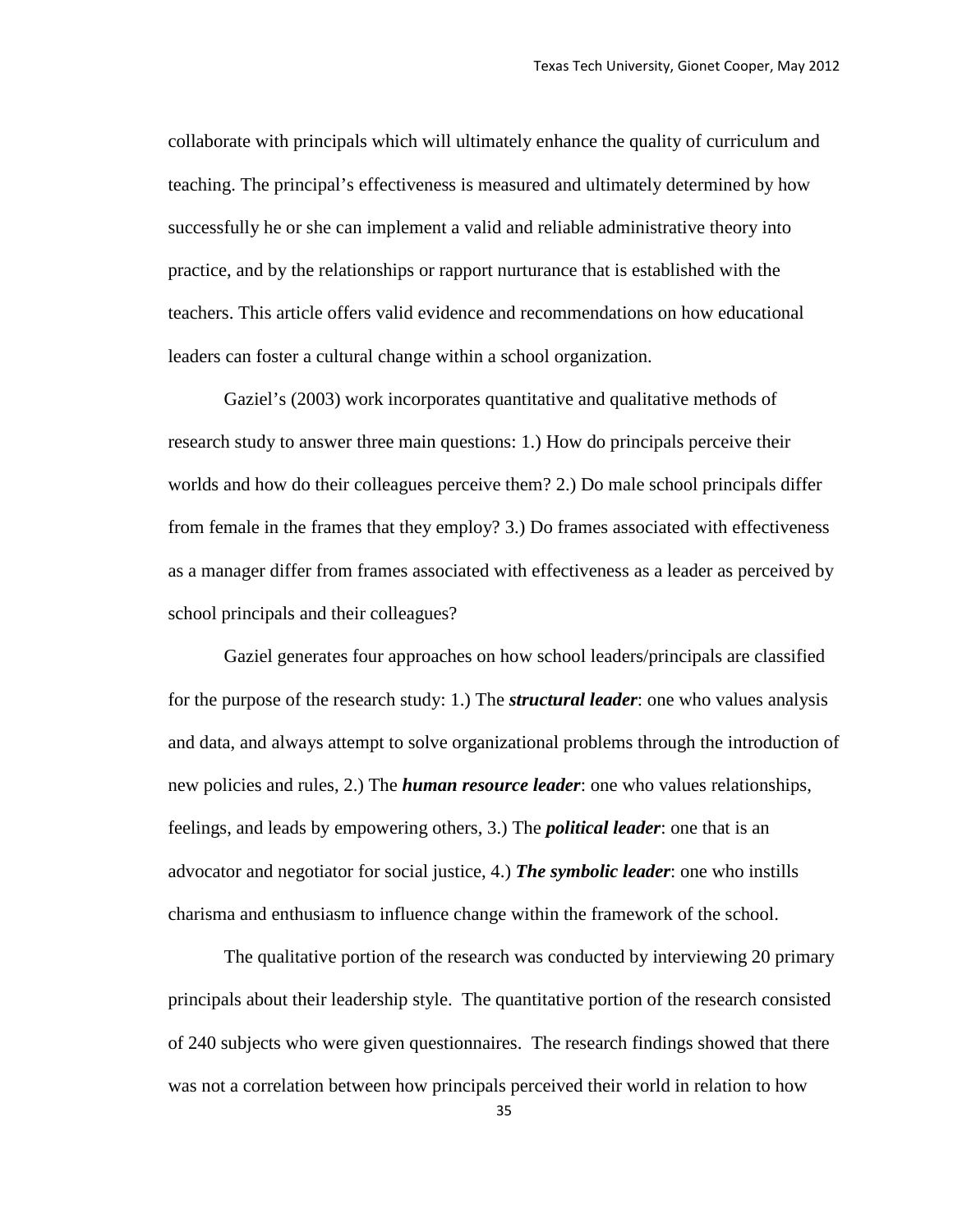their colleagues see them. Male principals were viewed as being more structural leaders, while female principals were viewed as being more human resource leaders. The article offers valuable information on four relevant theories on school leadership. The major gap in the literature suggests the necessary importance of further studies in relation to school principals executing multiple leadership styles to solve school problems; schools are complex and dynamic organizations, calling for various patterns of school management.

## **Situational Leaders**

While past and contemporary studies have proclaimed suitable or effective styles of leadership in leading public schools, it is essential to acknowledge the contributions that Hershey and Blanchard (1977) add to the knowledge base and theoretical foundation of organizational leadership. Their central argument and conceptual belief maintains there is no concrete, normative or single best style of organizational leadership. Therefore, leadership becomes relative or situational. They define situational leadership as, "using different behaviors, such as telling, selling, participating, and delegating based on the readiness levels of the followers" (Hershey & Blanchard, 1977, p. 208-209).

The four leadership behaviors guiding situational leadership are described as 1.) Telling: the leadership practice in which the leader informs or tells the followers what to do in a directive fashion, 2.) Selling: the leadership practice that involves the leader giving the follower directives but also listening and understanding the follower's feelings and creative ideas, 3.) Participating: the leadership practice in which the leader shifts leadership tasks and responsibilities to the followers and facilitates change and decision making, 4.) Delegating: the leadership practice in which total autonomy is delegated and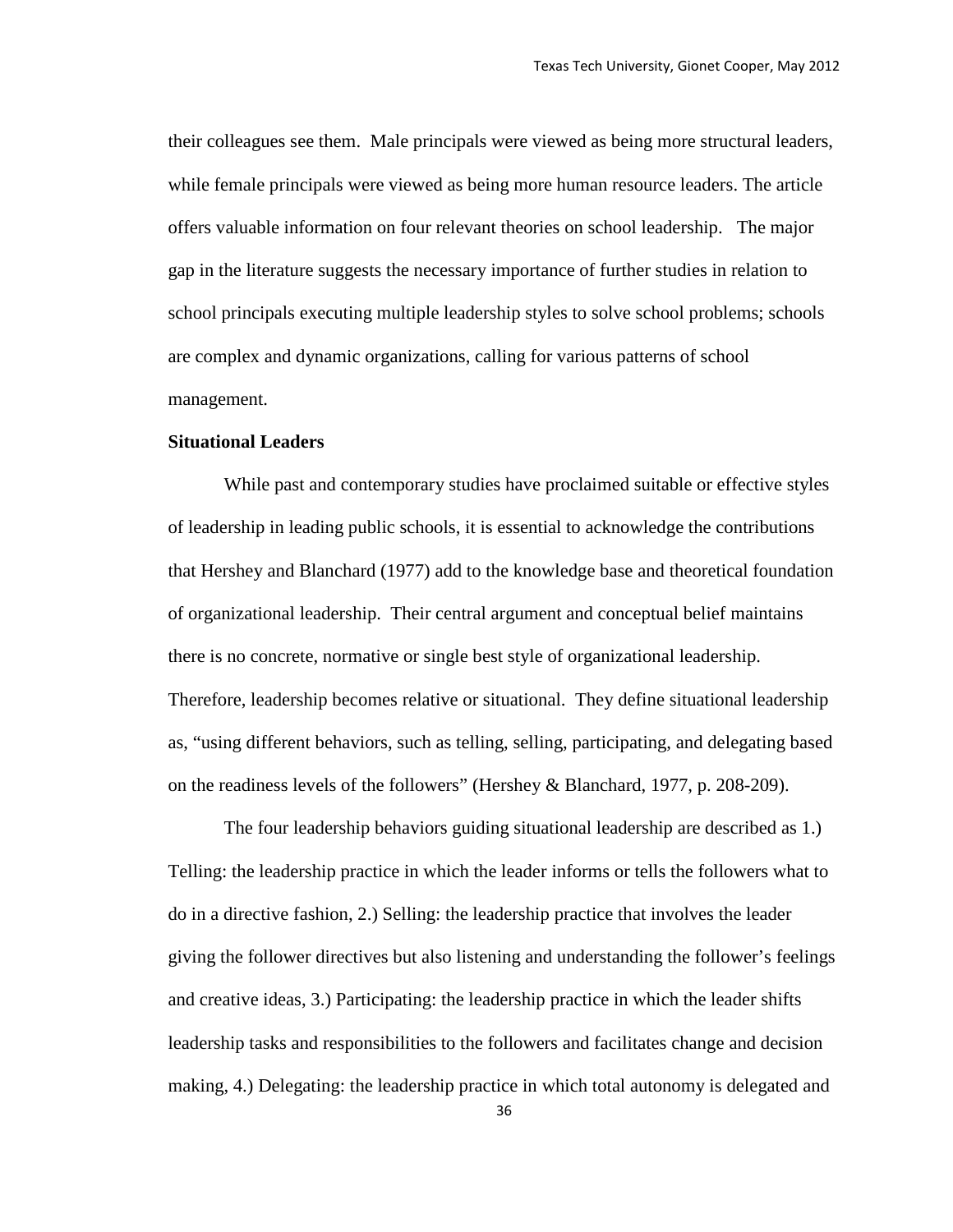given to the followers with little or no support from the leader (Hershey & Blanchard, 1977, p.209-210). Situational leadership dictates the type of leadership practice utilized in the field. This theory provides an extension and important alternative lens to leadership theory which is a catalyst for distributive leadership and a true transformative practice.

## **Characteristics of Effective Principal**

Glasman (1984) poses a concrete argument in which the author correlates student achievement to how effective or ineffective a principal may be. The principal is defined and described through four different dimensions. The first dimension of a school principal is one who is directly involved in the instruction or known as the instructional leader. The second dimension of a school principal is a political leader, one who should be able to deal effectively with environmental forces and relate to all participants in the community. The third dimension of a school principal is one who is seen as the man in the middle; the principal ought to focus simultaneous by on demands of the larger organization and to needs of the immediate work group. The fourth dimension of a school principal is one who is a change agent able to adapt and adjust to the past, current, and recent changes in educational reform.

The author supports this conclusion with a study that included 10 principals, 5 superintendents, and various teachers from 85 elementary schools in California. Glasman (1984) included a significant conclusion by most educators that an intensified belief in the positive effect of sharing of student achievement data with teachers may account for increased sharing. An increased experience with sharing may account for the intensification of the belief in the need to use data in evaluating teachers. Intensified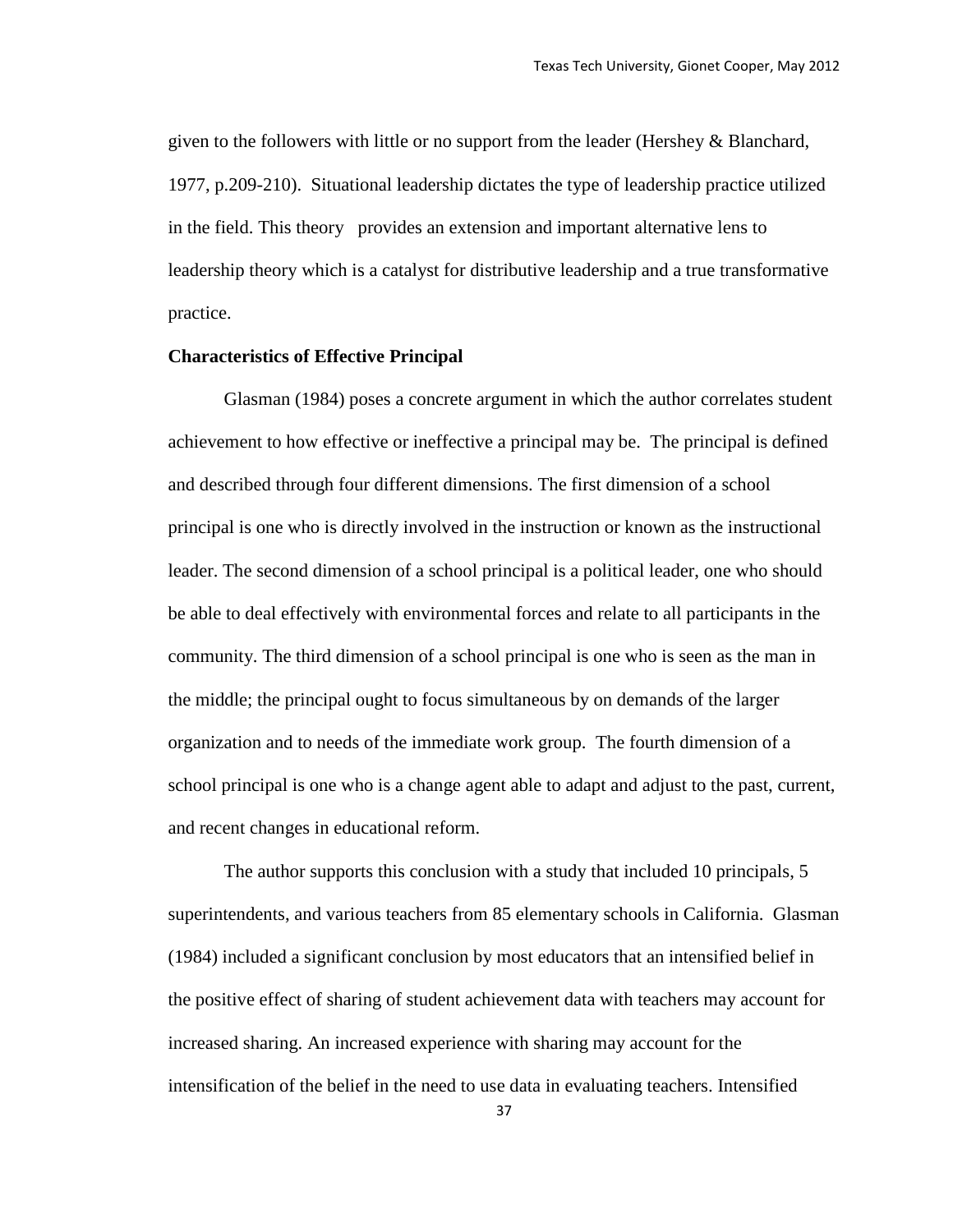belief in the need to use the data in evaluating teachers may account for increased use, and increased experience with using data in evaluating teachers may account for the intensified belief in the efficacy of such use in influencing teachers' classroom practices. This article discloses a rich history/inquiry into study of the school leader in America and how studies have continued to emerge due to testing accountability.

Cable and Judge (2002) conducted a qualitative research study that delves into two distinct styles of leadership from a business organizational perspective. The first type of leadership that was used in conducting this research study was a Transformational or Charismatic leader. This style of leadership encompasses characteristics such as being able to motivate, inspire, and stimulate others to action by articulating a clear, appealing, and inspiring vision. The second style of leadership used for this research study was a *Laissez-faire* style of leadership; further research supports the belief that this style of leadership tends to be the least effective leadership style, displaying negative correlations with effective leadership.

The sample subjects range in ages from 23-63, possess an MBA, and currently hold supervisory/managerial positions. Self reflective surveys were given to the participants over a two year span. Three instruments were used while conducting this research study: 240-item NEO personality inventory, 1998 agent version of the Influence Behavior Questionnaire (IBQ), and MLQ (Form5x) used to measure transformational leadership. The authors' research revealed that the business managers' personalities and their specific jobs had a significant correlation to which style of leadership style they displayed and exercised within the workplace. Their recommendations based on their research findings suggest that supervisors and managers need to be more reflective and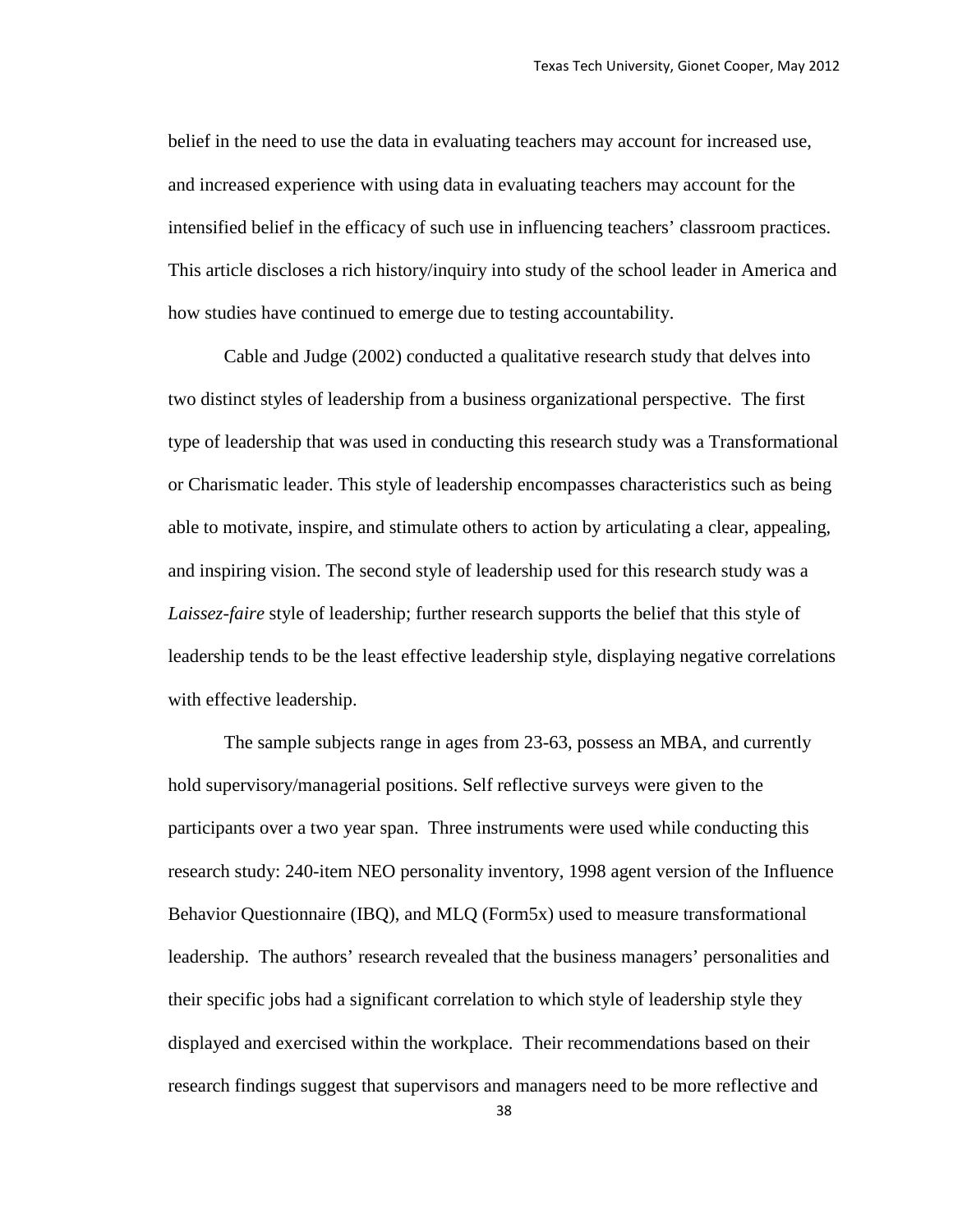cognizant of the impact that their personality and leadership style has on their organization. This article offers some guidance on how much of an influence a leader, manager, or supervisor can have on an organization directly, as well as indirectly.

Sather's (1999) research findings expand on two very distinct educational leadership styles. Yet through her research, she was able to correlate and merge their similarities. The author builds on her hypothesis by conducting a qualitative research experiment over two high schools. STHS's demographic break down consisted of 91% of the student population being minority with over 85% of the students on free or reduced lunch. MLHS's demographic consisted of 90% of the student population being Euro-American and or Caucasian, with 39% of its students on free or reduced lunch. At STHS, the principal's leadership style consisted of his being a transformational leader, in which he inspired the teachers, students, and parents to have high expectations for their school. He often modeled the desired behavior that he wanted everyone to embody. The principal at MLHS displayed a more relaxed style of leadership, in which student/leaders and teacher/leaders had a great influence on how the school functioned and operated.

Throughout the article, the author establishes major themes that were codified for her qualitative research project such as empowerment, ownership, collaboration, and high student achievement for all students and stakeholders involved in the educational community. This article offers alternative practices that are practical and useful for leaders who are striving to change the traditional status quo of the typical school leader.

Shamir, House and Arthur (1993) expand into the genre of organizational leadership known as Charismatic, Transformational, and Visionary or Inspirational leadership. Over the past fifteen years, extensive research theories have emerged to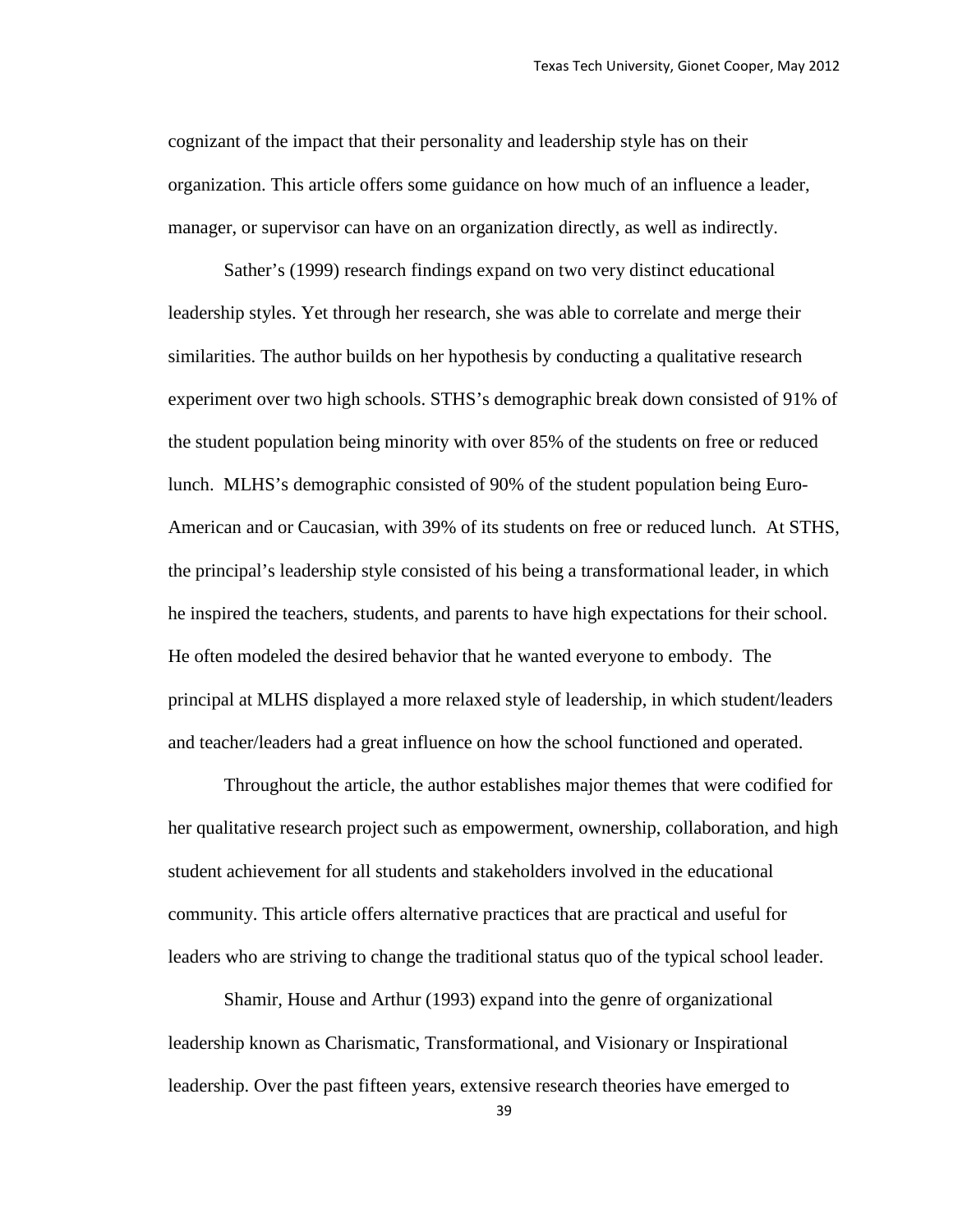identify some of the characteristics that a charismatic leader possesses; these characteristics include one who can transform the needs, values, preferences, and aspirations of followers from self-interest to collective interests. The authors' main purpose of this article is to offer a motivational theory to account for the effects of charismatic leaders on their followers. An intrinsic shift in the paradigm of a traditional manager/leader to a more charismatic/transformational leader is vital to improving overall organizational effectiveness of followers. In order for this to happen, the authors argue that three changes must occur from the leader within the organization. First, transformational or charismatic leaders are able to elevate follower's needs from lower to higher levels in Maslow's hierarchy. Second, leaders are able to raise followers to higher levels of morality. Third, such leaders are successful in motivating followers to transcend their own self-interest for the sake of the team, the organization, or the larger polity.

Shamir, House, and Arthur (1993) believe that there was a problem with the current and past literature on charismatic leadership and transformational leadership, which does not provide any explanation of the process to support the theories. According to the authors' longitudinal analysis of studying charismatic leadership, they are convinced that there are no motivational explanations to explain how charismatic leaders bring about changes to followers' values, goals, needs and aspirations. As a result, the authors' developed a motivational theory to supplement the current theories of charismatic leadership that will be able to better explain the relationship between leaders' behaviors and effects on followers, and to account for the transformational effects of charismatic leaders. The theory has four main parts: 1.) leaders behaviors, 2.) effects on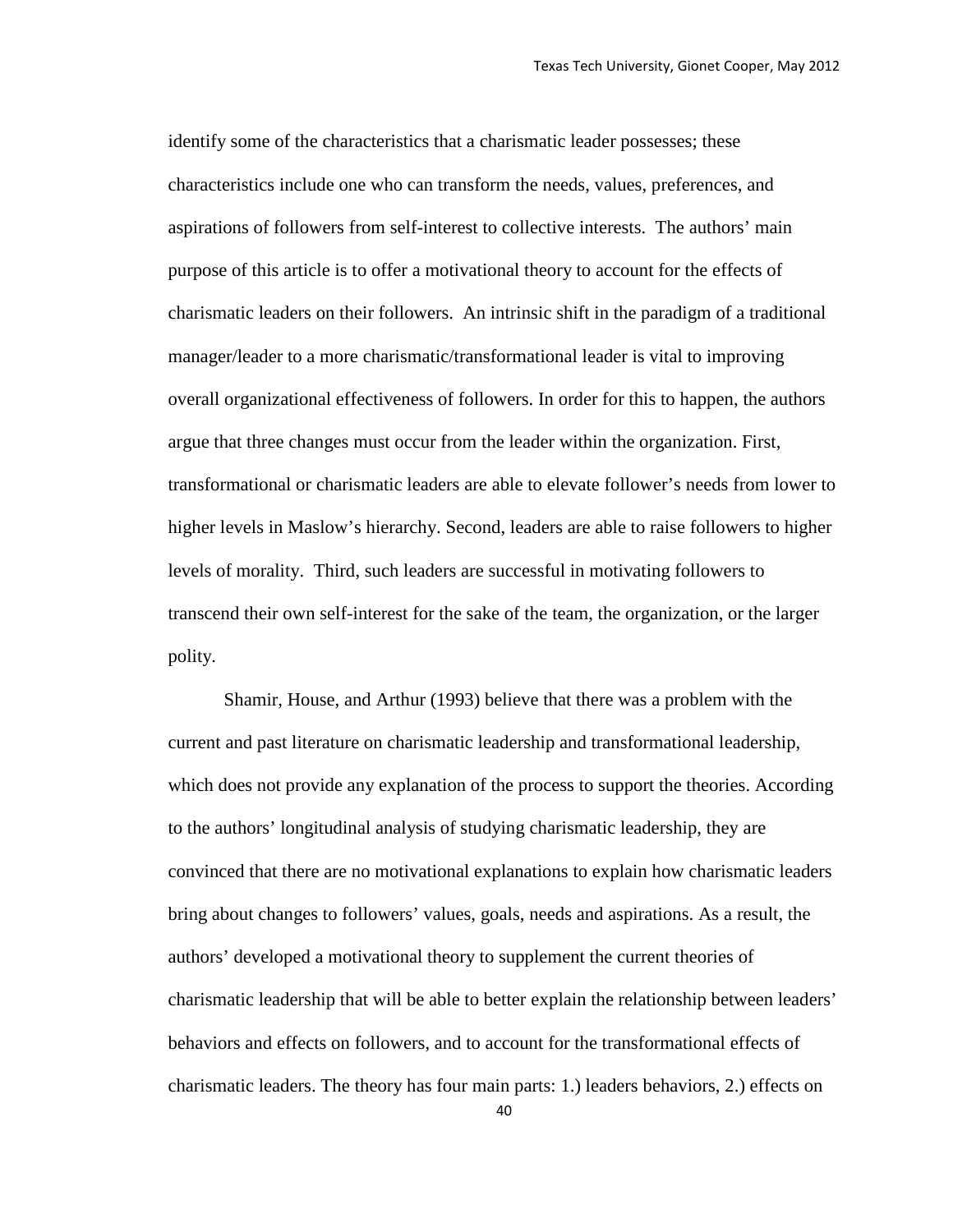followers' self-concept, 3.) further effects on followers, 4.) the motivational processes by which the leaders' behaviors produce charismatic effects. Although the article did not consist of the researchers testing their motivational theory that encompasses charismatic leadership and transformational leadership, their overall goal did not contradict existing models of motivation; rather, they suggest the existence of additional mechanisms without which the transformational effects of charismatic leadership cannot be explained.

Kirby, Paradise, and King (1992) continue to expand and build on the Burns (1978); Bass (1998) model of transformational leadership. The authors used Bass's research instrument called the Multifactor Leadership Questionnaire (MLQ), an 80-item questionnaire consisting of six leadership factors and two outcome scales. Four of the six factors in the MLQ are characteristics that embody transformational leadership theory including charisma, individualized consideration, intellectual stimulation, and inspiration. The two remaining factors in the MLQ are characteristics that exemplify transactional leadership. Contingent reward, involves a mutual exchange of appropriate rewards for meeting agreed upon objectives between the leaders and the followers. The second factor is management by exception in which the leaders leave the followers or organizational members by themselves to complete their jobs, and the leader only intervenes when they have to correct, sanction, or criticize a specific behavior.

Kirby, Paradise, and King (1992) state that the study was split into two separate phases. The first phase was quantitative and served the purpose of determining the degree to which educational leaders were perceived to employ transformational and transactional leadership behaviors. The second purpose of the first study was to determine which specific behaviors were best able to predict follower satisfaction and leader effectiveness.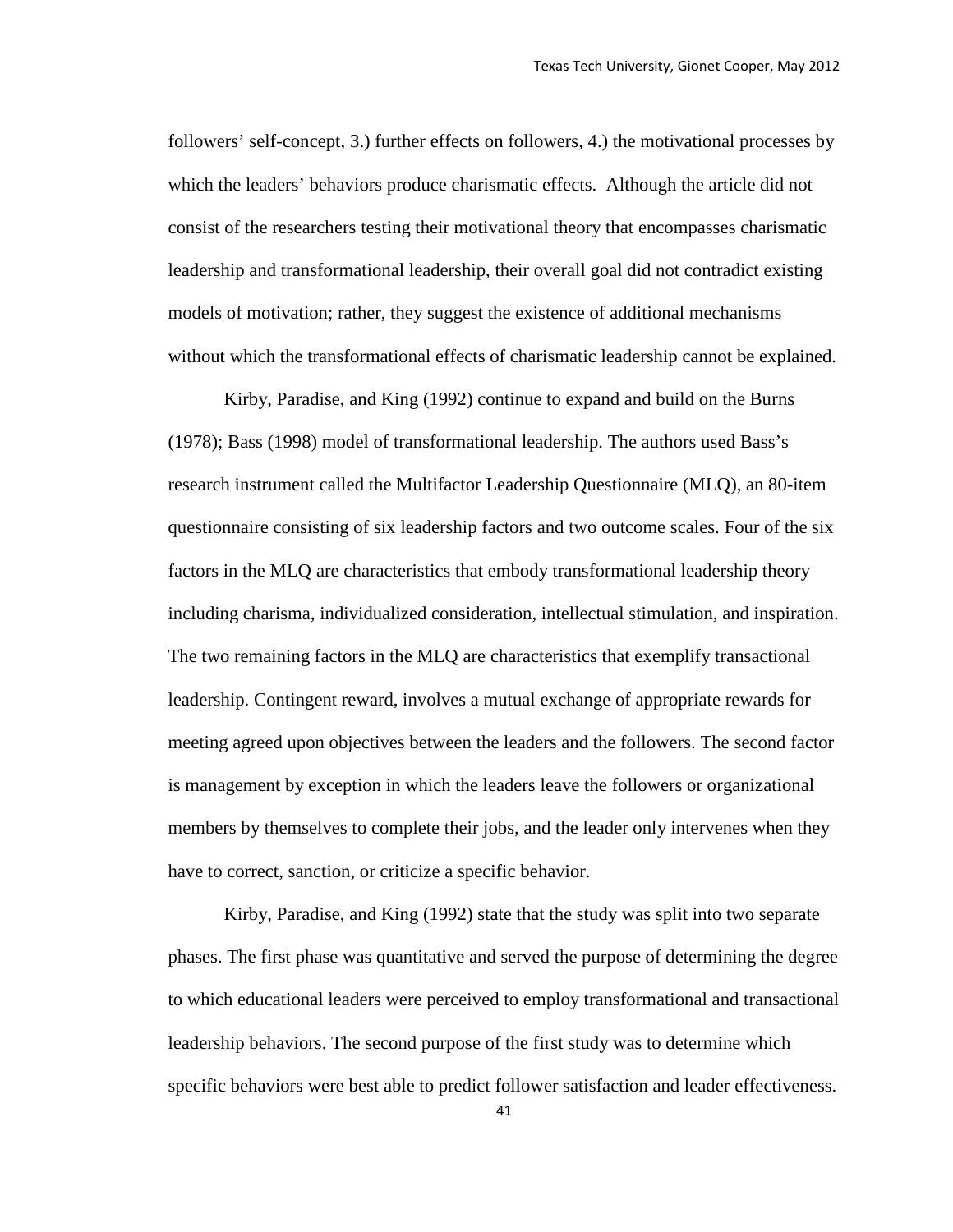The sample consisted of 103 practicing educators from six different school districts in which they answered the MLQ in relation to their immediate supervisor. The sample consisted of 88 (88.4%) teachers K-12<sup>th</sup> grade, 7 (6.8%) principals, and 8 (7.8%) assistant principals. All the subjects involved in the study were enrolled in graduate classes in education, and the leaders that they were describing included 88 (85.4%) principals, 3 (2.9%) superintendents, and 12 (11.7%) other central office administrators. The results of the scores revealed that transformational leadership was apparently associated with high levels of performance and satisfaction. Two criticisms evolved in regard to the first study. The MLQ suffered from single-subject bias, and charisma appeared to overwhelm the other MLQ factors in explaining perceived outcomes.

The second phase of the study consisted of the researchers conducting narratives of a sample of educators who were asked to think of an extraordinary leader in education and write a narrative that best exemplified that person's leadership. The purpose of the second phase was to clarify aspects of transformational leadership that could not be examined on the basis of the quantitative dated collected earlier. The sample of 58 educators were selected separately from the first phase in response to the two criticisms that surfaced during the first study as well as to increase the researchers overall understanding of extraordinary leadership. 9 out of 58 students revealed that they did not have any difficulty in identifying and describing an extraordinary leader in education and were purposely selected for further investigation.

The 9 narratives were further disaggregated and analyzed using a qualitative technique called constant comparative analysis which developed themes across the narratives. The characteristics of the leaders revealed synonymous characteristics that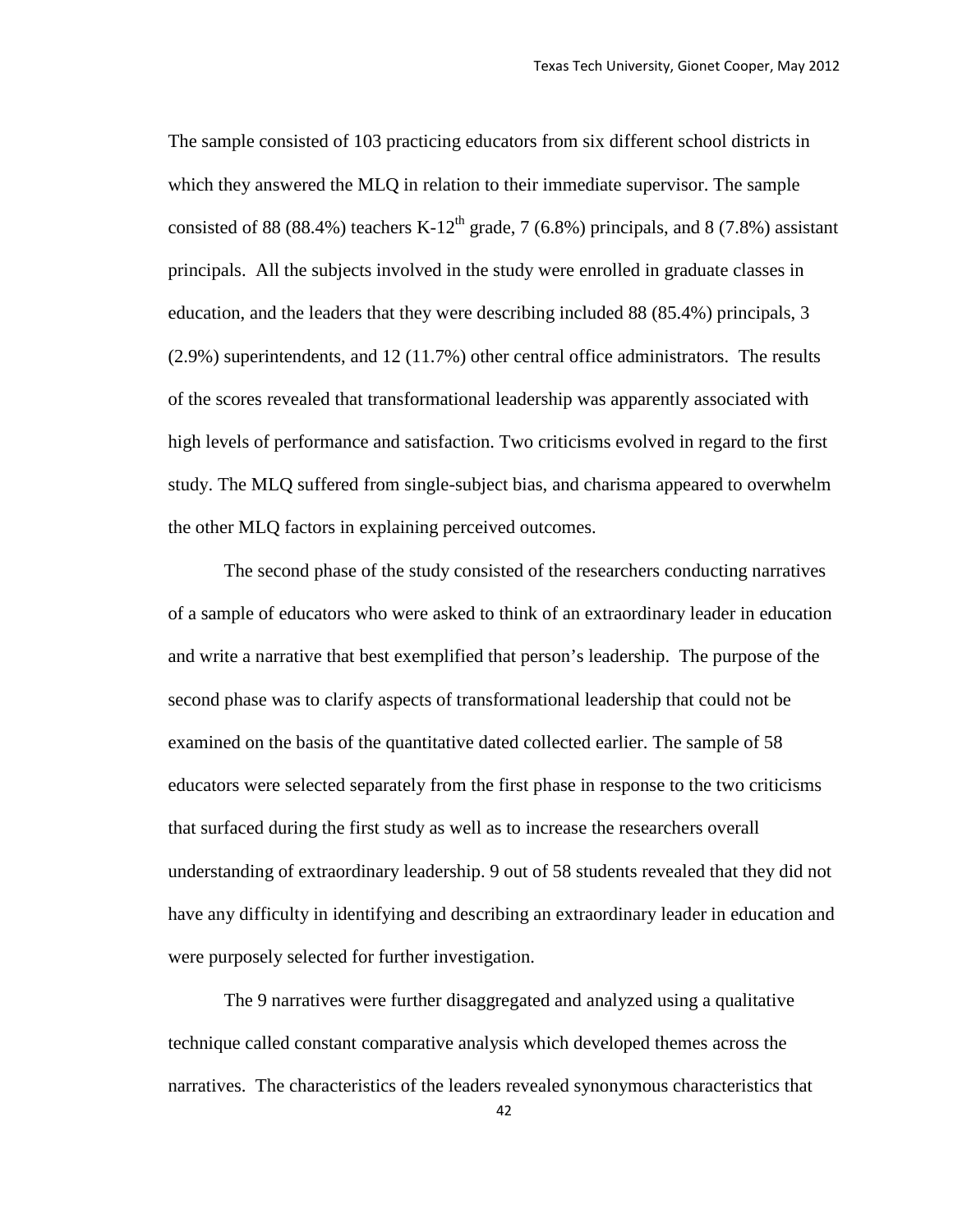embodied transformational leadership. "Characteristics ascribed to extraordinary educational leaders also varied. In general, they were viewed as people oriented ("caring", "personable", "supportive"), knowledgeable, through experience ("she knows from whence she speaks"), and having a positive outlook ("enthusiastic," "optimistic"). All but one was explicitly described as "committed"- both to the organization and to the task at hand" (Kirby, King & Paradise, 1992, p.307). Although transformational leadership and transactional leadership theory were created to influence and impact business and military organizations, the authors add to the knowledge base and literature that transcend into educational leadership.

Jason's (2000) literature continues to add to the knowledge base and literature supporting the beliefs that transformational leadership practices are vital in educational leaders' repertoire in the  $21<sup>st</sup>$  century. "According to Smith (1996), the vision and responsibility for maintaining ideals and programs that are responsive to racial, ethnic, linguistic, cultural, religious, and gender diversity has become one of the leadership challenges of the coming century" (pp.33-34). The practice of transformational leadership by the principal can help promote a culture which is conducive to meeting this challenge" (Jason, 2000, p.1). Jason (2000) cited Burns (1978) to establish transformational leadership practices imperative for school principals to embrace and execute as they strive to continue to be effective in a school environment that is challenged and changing due to diversity. Jason (2000) states that transformational leaders in education are school principals who are open to change, more deeply involved in embracing culturally diversity, and realize that school improvement is inextricably connected with the personal and professional development of themselves and their staffs.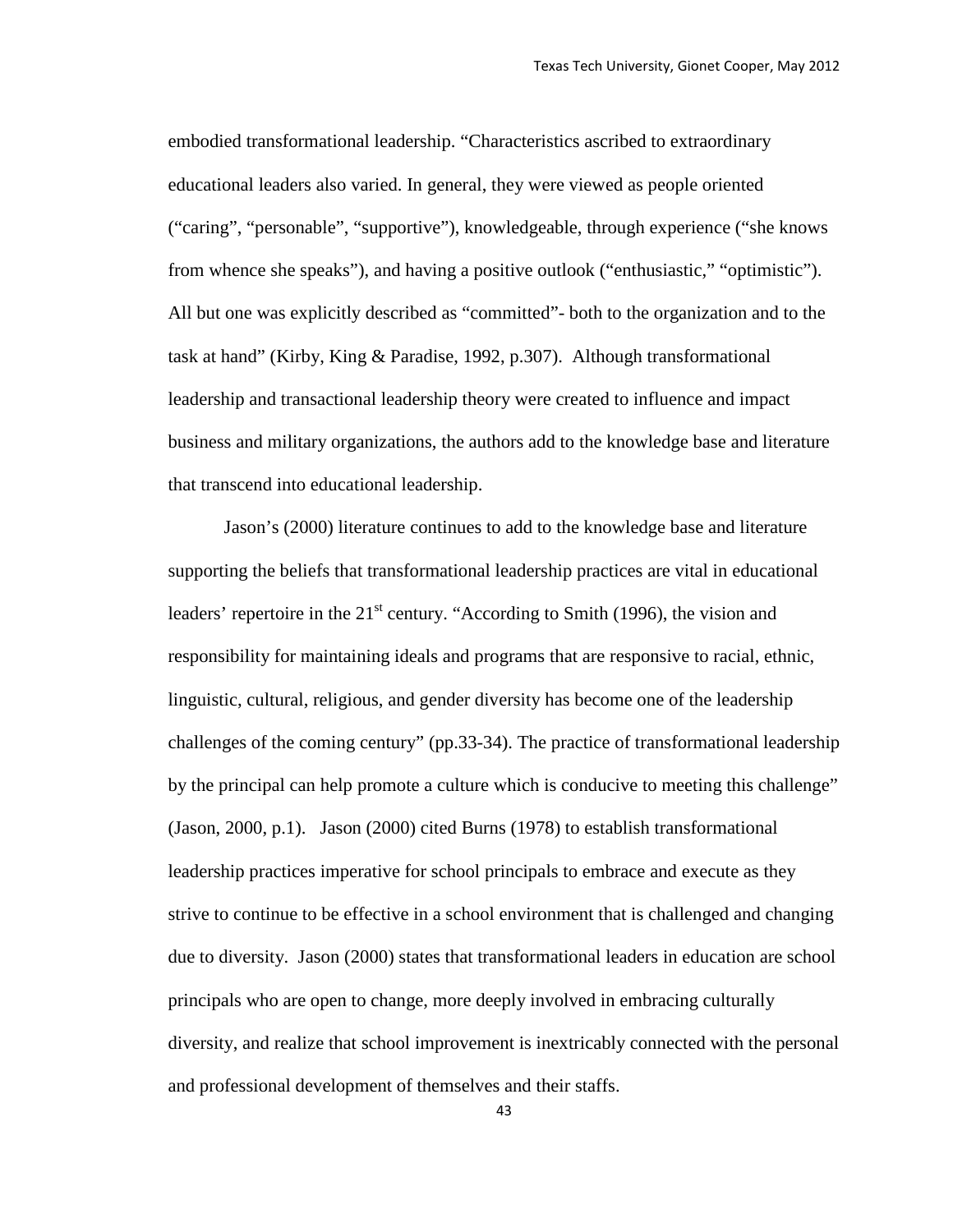Other themes discussed in this article that are synonymous with transformational leadership theory and how it transcends into educational leadership practices include the focus on professional growth, self-efficacy, and empowerment. Jason (2000) states that the empowerment of colleagues is exercised through transformational leadership, which can be viewed from professional development and political aspects; therefore, when a school principal promotes a school culture where self-efficacy and empowerment are linked, individuals and groups will ultimately grow in confidence that they can solve problems and achieve as groups. This article is a meta-analysis of several prior studies over transformational leadership and how it was implemented, studied, and tested for validity, reliability, and trustworthiness in relation to the school principals. The success of the analysis solidifies Jason's argument and claims.

While the implication for transformational leadership continues to transcend into how principals and educational leaders should be leading schools, supporting theories continued to emerge. Although transformational leadership has been beneficial principals and educational leadership in prominent roles, the need for transferring and extending the leadership roles, duties, and responsibilities must surpass formal leadership roles in order to ensure that all stakeholders are involved in the educational process and improvement of schools in the  $21<sup>st</sup>$  century. Spillane (2006) states that the practice of constructing and selling a vision for instructional and educational improvement in a school cannot be understood by focusing solely on the actions or reactions of the school principal alone; Spillane further states that instead of leadership being know as actions and reactions, leadership must be carried through interactions amongst various stakeholders which offers a distinctively different perspective on leadership practice.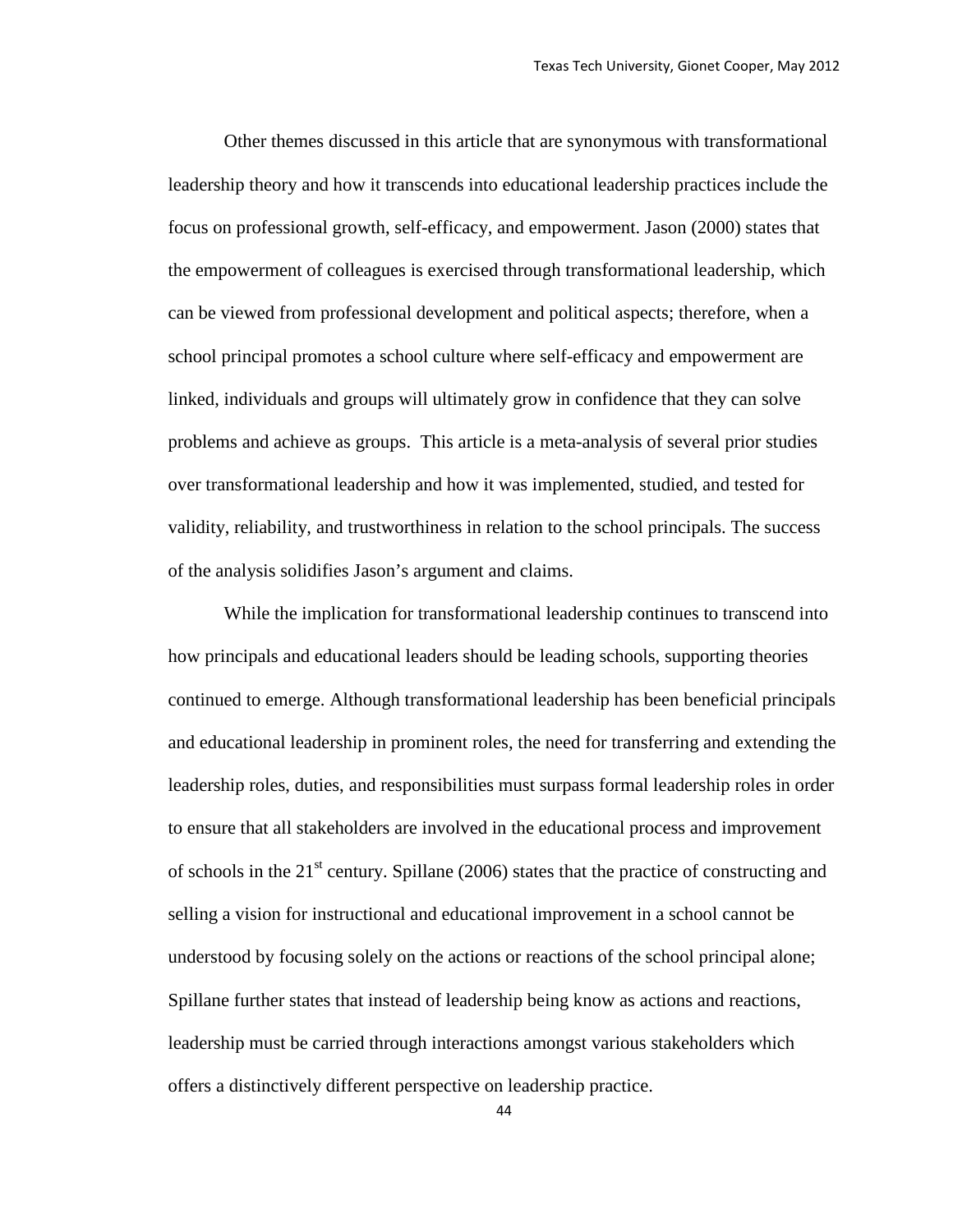# **Distributive Leadership**

Spillane (2006) created, tested, and proposed another perspective or theory on how schools should approach leadership called Distributive Leadership Perspective. A prescribed definition of distributive leadership includes activities that are tied to the core work of an organization; that are designed by organization members to influence and impact the motivation, knowledge, affect or practices of other organizational members; or that are understood by organizational members as intended to influence their motivation, knowledge, effect, or practices. "The term *leadership* is reserved… for activities that administrators, teachers, or students understand as influencing them, all in the service of the organization's core work" (Spillane, 2006, p.12). The framework for distributive perspective on leadership involves two main aspects: the leader-plus aspect and the practice aspect. Although the cornerstone of distributive leadership perspective is the leader-plus aspect, it is ineffective or insufficient if practiced without the practice aspect. Spillane (2006) stated that the leadership practice aspect shifts the focus from aggregating the actions of individual leaders to the interactions among leaders, followers, and their situation.

The first main aspect of distributive leadership perspective, the leader-plus aspect, in which Spillane (2006) suggests, that leadership does not reside in the principal's office any more than it does in the chief executive or the corner office of a multinational corporation. Therefore, the leadership role is defined, determined, and carried out depending on the leadership function or routine, the subject matter, the type of school, the school's size, and a school leadership team's developmental stage. A school leadership function or routine includes the head principal and, to a lesser extent, the assistant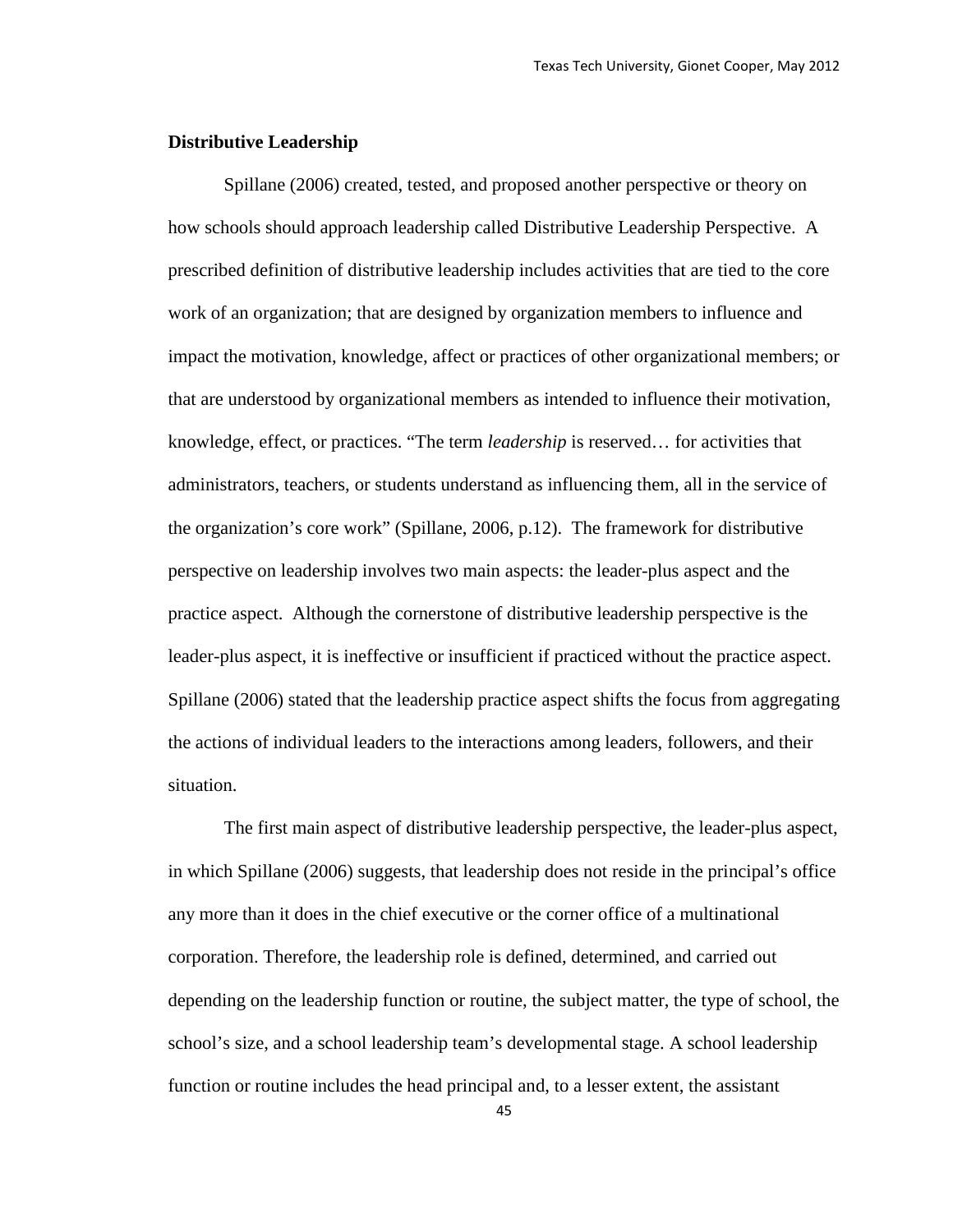principals who carry out daily routines and roles such as instructional leadership functions, building management functions, and boundary spanning functions. The subject matter of what is being taught in classrooms also determines how and who upholds leadership duties and interactions. The type of school encompasses whether the school is charter, private, public, magnet, or Catholic. Spillane (2006) argues that regardless of the type of school, leadership is critical in seven key areas: instruction, management, human resources, micro-politics, external development, culture, and strategic planning. The school size plays a major factor of determining the distribution of leadership in which the larger the school would have more informal leaders than smaller schools due to the sheer volume of leadership work.

Spillane (2006) disclosed three arrangements of leadership responsibilities: division of labor, co-performance, and parallel performance. Based on Spillane's longitudinal studies of principals and assistant principals, he believes that a single leadership position rarely takes the responsibility for a particular leadership or school function. An archetypal example of this would involve principals distributing responsibilities and duties in regard to assistant principals for instruction, discipline, and activities. Therefore, a precise division of labor is imperative in school's to help identify, predict, and curtail potential barriers to the schools success. Co-performance involves two or more leaders performing a leadership function individually or through collaboration. Parallel performances consist of two or more leaders performing a synonymous leadership duty but in separate spheres.

Spillane (2006) stated that there are three arrangements in which leaders are distributed in a school or an organization: by design, by default, and by a crisis.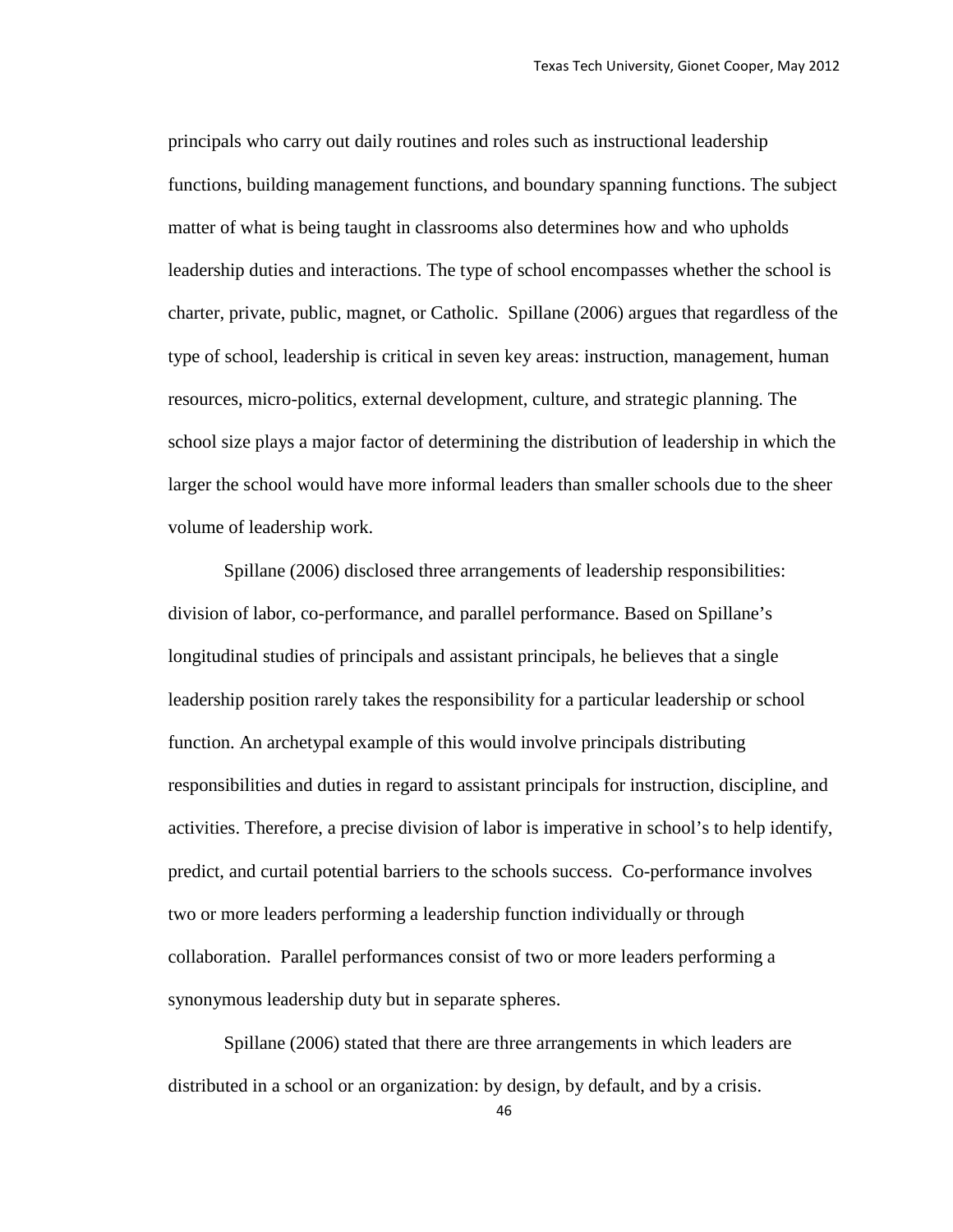Leadership distributed by design is executed when formal leaders or teachers, together or alone, create and make design decisions, which can happen in two ways: "First, creating formally designated leadership positions or reframing existing positions can shape the distribution of leadership amongst formal leaders and teachers. Second, creating structures and routines that enable the distribution of responsibility for leadership and develop teachers as leaders can also influence the distribution of leadership" (Spillane 2006, p.42). Distribution of leadership by default typically occurs when internal and external stakeholders take the responsibility of leadership functions or routines that are not fulfilled by others within the school community. Distribution of leadership by crisis occurs when a school leader has to immediately react to a specific situation due to the situation requiring an immediate response or action.

The practice aspect is the second component to Spillane's (2006) distributive leadership perspective, which involves the people dimension.

People, whether in leader or in follower roles, are central to any analysis of leadership practice. What people do—the actions they take—are critical. But all too often, attempts to analyze leadership practice never go beyond that actions of individuals—usually, individual leaders—or some attempt to aggregate the actions of two or more leaders. In a distributed approach, it is also critical to look how leadership practice takes shape in the interactions between leaders and follower. (Spillane, 2006, p.57)

Therefore, continued research regarding interactions amongst leaders and followers has been identified in three types of interaction distributions (see Spillane, Diamond & Jita, 2000, 2003; Spillane, Diamond, Sherer & Colderen, 2004).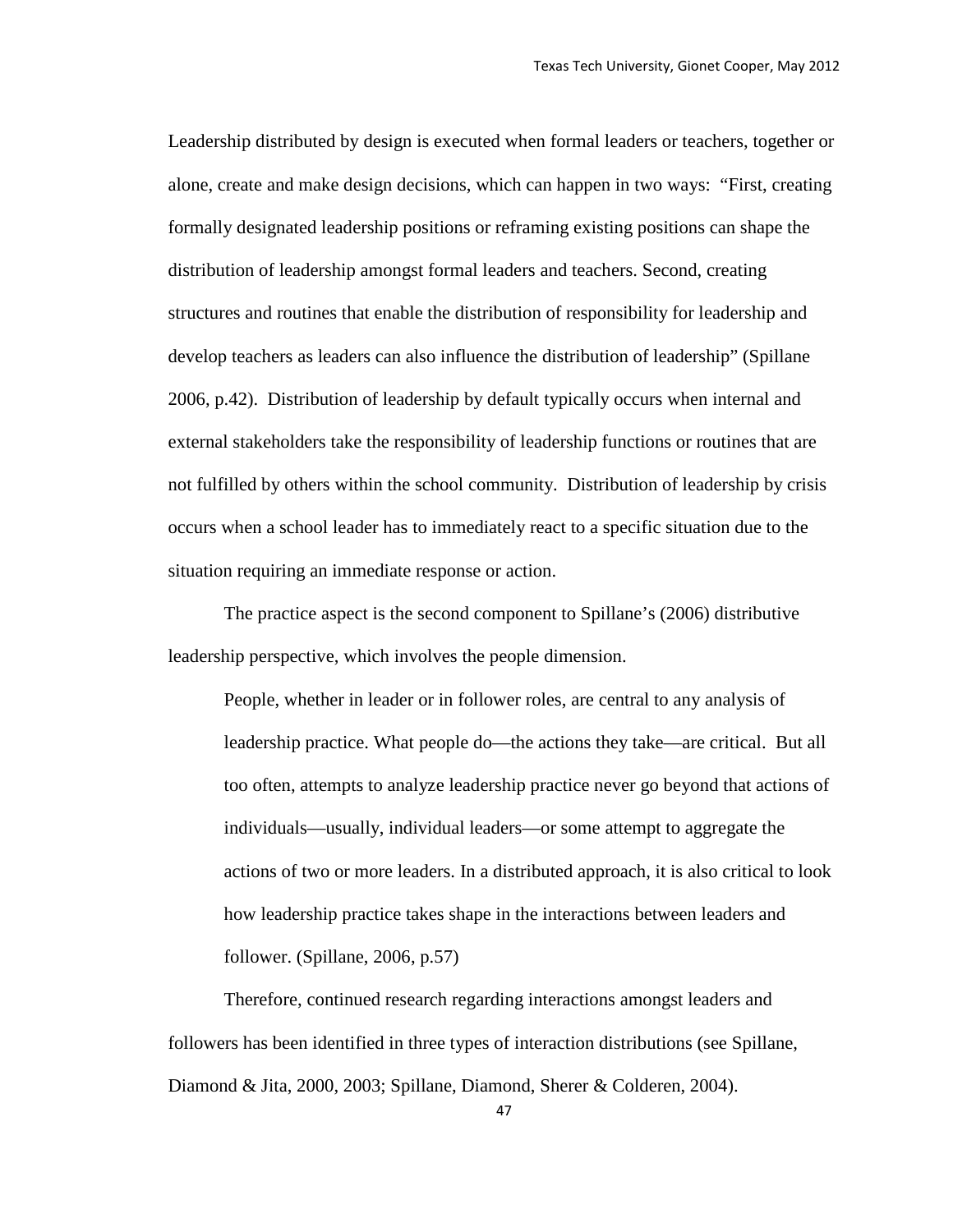The first type of interaction distribution is *collaborated distribution.* This type of distribution characterizes leadership practice that is extended over the work of two or more leaders who work in collaboration with one another to fulfill the same leadership routine. "The co-practice in this situation is similar to that in basketball, in which players must interact with one another, passing to teammates when they stop dribbling and working to set one another up to shoot" (Spillane 2006, p.60). The second type of interaction distribution is c*ollective distribution.* This type of distribution characterizes practice that is extended over the work of two or more leaders who perform a leadership routine by working separately but interdependently. "The interdependencies are akin to those in baseball or cricket, in which players at bat perform alone, but their actions in interactions with that of the pitcher or bowler collectively produce the practice" (Spillane, 2006, p.60). The third type of interaction distribution is *coordinated distribution.* Spillane (2006) refers to leadership routines that involve activities that must be performed in a specific sequence. "The interdependency in this situation is similar to that in a relay race in track; the co-performance of the relay race depends on a particular ordered sequence" (Spillane, 2006, p.60).

All three types of distribution interaction—collaborated, collective and coordinated- involve various sorts of interdependencies that create both similar and different challenges for leadership practice. Thompson (1967) defines three specific types of interdependencies that should occur between leaders and followers: *reciprocal interdependencies*, the process in which every activity entails input from the other; *pooled interdependencies*, the process in which activities distribute or produce common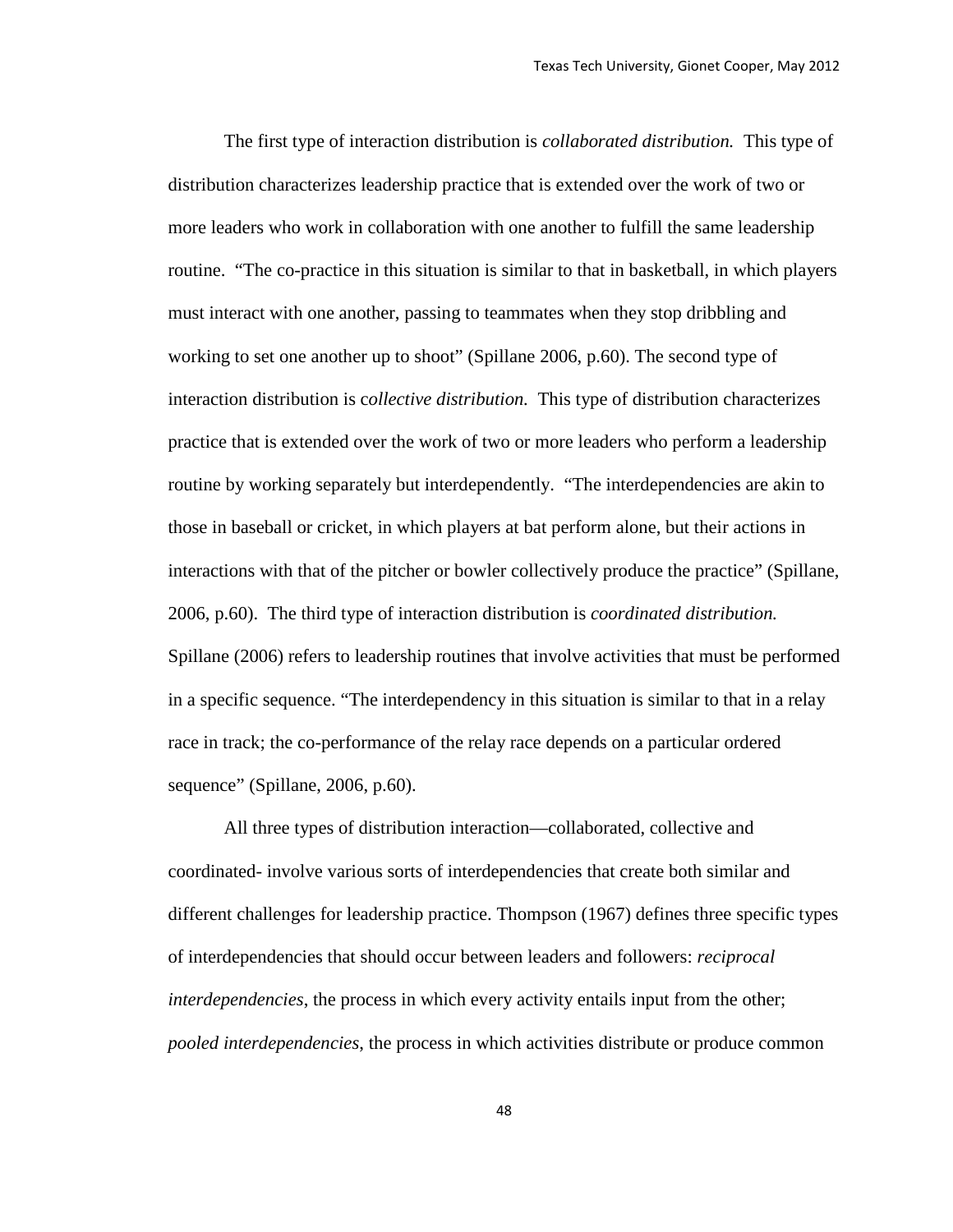resources but are otherwise independent; and *sequential interdependencies*, the process in which some of the activities depend on the completion of others.

Copeland (2003) developed a longitudinal research study of leadership within a sample of 16 schools in the San Francisco Bay Area of California which was given a 5 year grant to implement a new style of leadership practices titled "The Bay Area School Reform Collaborative." The primary focus and goal of this educational process was to shift from the traditional paradigm role of the principal being the primary leader to one that places leadership responsibilities on stakeholders involved internally and externally within the school community. These stake holders include teachers, faculty, principals, counselors, and parents.

Copeland (2003) alludes to these elements of leadership as distributed school leadership: collective activity, focused on collective goals; the spanning of task responsibility and power of boundaries between traditionally defined organization roles; the reliance on expert rather than hierarchical authority. From the traditional leadership paradigm, the principal would feel that his power is being threatened or relinquished, but the distributed style of leadership states that although the principal has the power to hire and fire personnel, the principal's active role and influence on the culture and focus of the school has shifted to being the catalyst for change, the protector of vision, and leader of inquiry. By year four of the research project, qualitative evidence was collecting through principal observations, interviews, and teacher surveys. The cultures within 91% of the schools have become more collaborative. With teacher and parent leaders playing prominent roles in the direct and indirect decision making process in educating students. This article disclosed information in regard to the importance of implementing the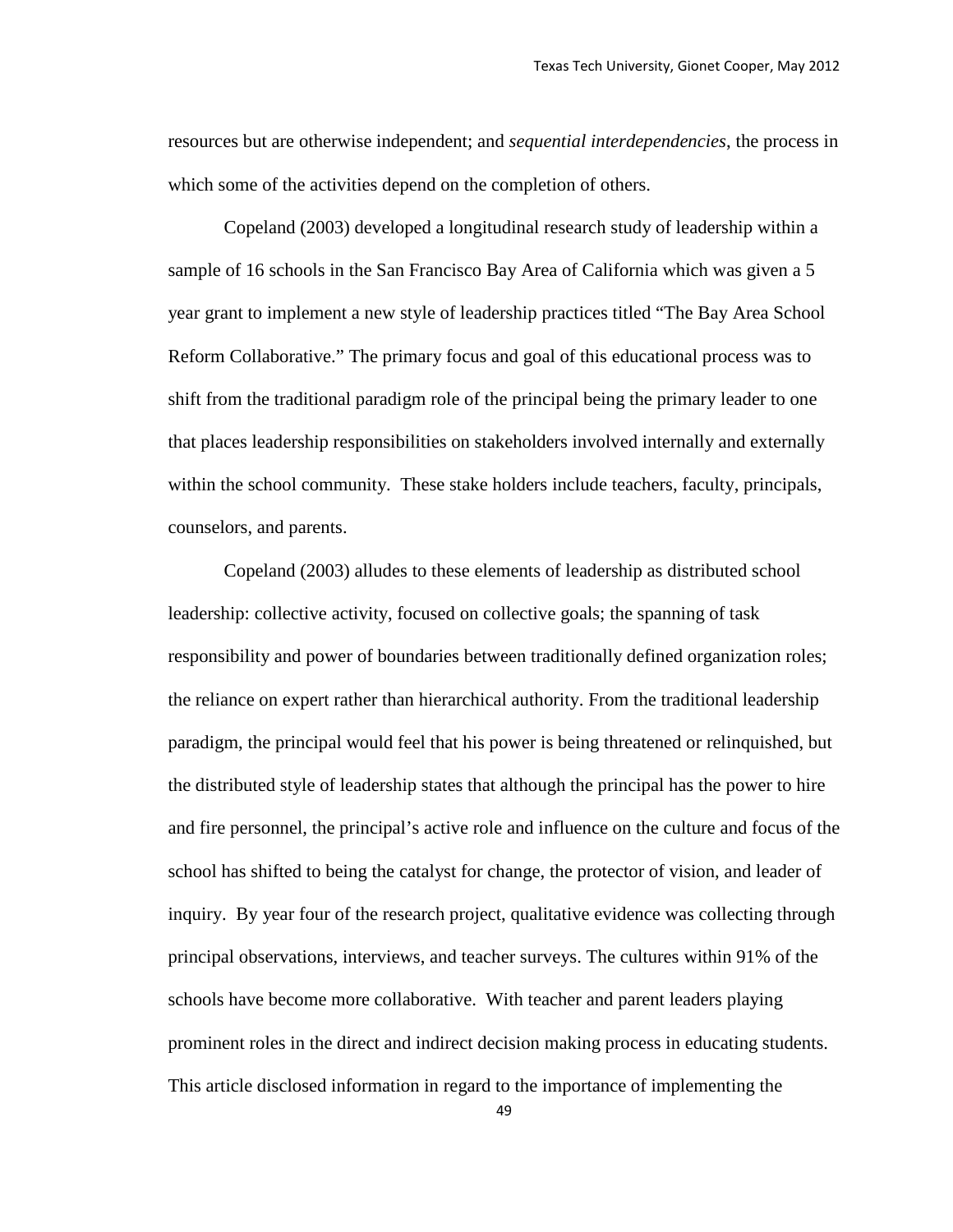necessary cultural/educational changes that are imperative to enhance principal, teacher, and student achievement in the field of education.

Spillane, Halverson and Diamond (2001) develop a phenomenon on how school leaders should consider approaching school leadership as a distributed perspective. In a distributed perspective, school leaders approach daily tasks, challenges, and educational goals/objectives from a sense of shared responsibility with all the stakeholders involved directly in the school community. The traditional paradigm of a school leader/principal being the sole person who makes all of the decisions is replaced with a collaborative shared involvement both directly and indirectly by assistant principals, counselors, teachers, and curriculum specialists. The authors distributed perspective is synonymous to transformational leadership, in which one of the main goals of a school leader is to posses the ability to empower others. Another shift in the traditional paradigm of a school leader/principal that the authors argue is that school leaders are not independent micro managers who oversee the safety and structure of a school but that school leaders are macro/micro task managers who are responsible for the instructional practices or theories that are in use within the school. As research continues to emerge and evolve regarding educational leadership practices, this article offers a valid argument that challenges the lack of a shared vision and offers a more distributed approach to educating students in comparison to the archaic paradigm of one person knowing what is best for the entire school community.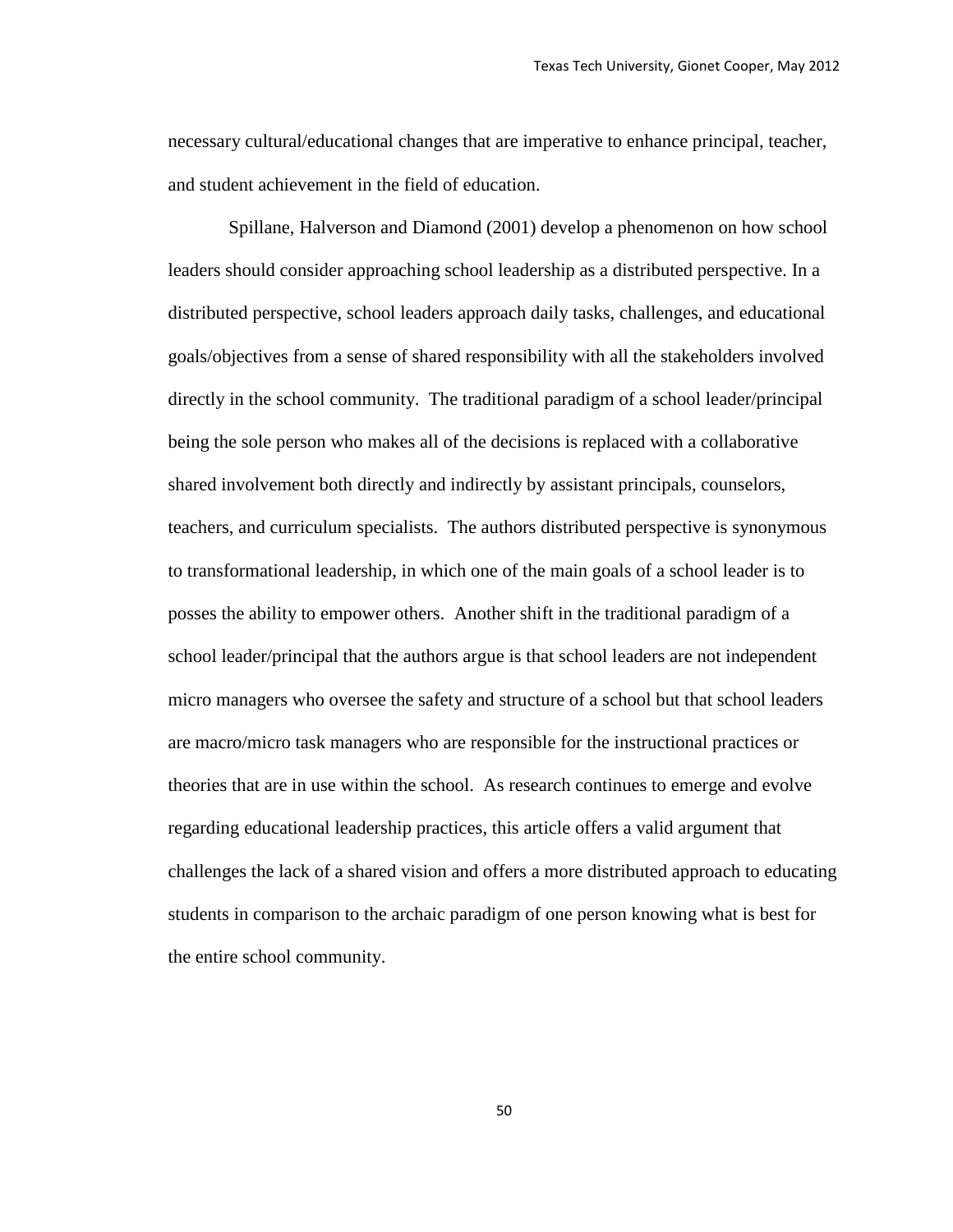#### **Transformative leadership theory**

In the beginning of the  $21<sup>st</sup>$  century, U.S. political and social government has been committed to ratifying a public stance in educating all children regardless of their culture and ethnic background through the federal mandate of NCLB. With these standards, educating all children has become a historical landmark in identifying the importance of sanctioning an inclusive educational system. The struggle and challenge has been the implementation process starting with the educational leaders who are to carry out these mandates in public school buildings. Contemporary educational scholars argue that conscious efforts by the U.S. public educational system and public educators will fail without the intervention of implementing strong educational leaders who strive to curtail marginalizing forces and inequalities that have been perpetuated in education (Larson  $\&$ Ovando, 2001; Shields & Sayani, 2005; Zhou, 2003).

This process is called transformative leadership theory. Its theoretical framework was informed by Cornel West who originated the theory based on his beliefs of social justice and critical philosophies (West, 1999). As literature continues to emerge on transformative leadership theory, scholars have been able to operationally define the theory. "Transformative educational leadership involves one's engaging in selfreflection, systematically analyzing schools, and then confronting inequalities regarding race, class, gender, language ability, and/or sexual orientation. Upon doing so, one works towards the social transformation of schooling" (Brown, 2004; Cambron-McCabe & McCarthy, 2005; Cooper, 2009, p.696; Dantley, 2003; Lopez, 2003; Marshall & Olivia, 2006; Quantz, Rogers, & Dantley, 1991; Theoharis, 2007a).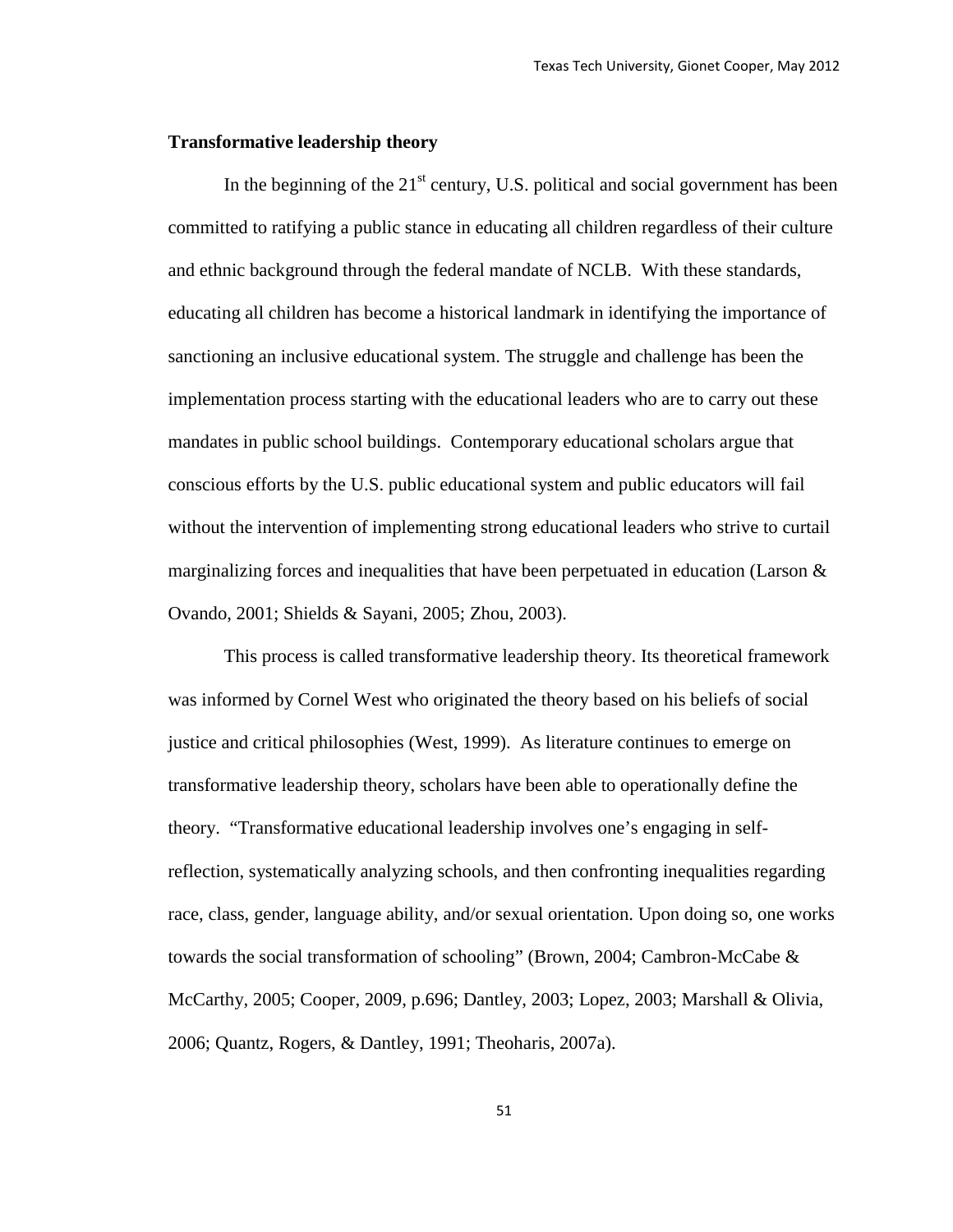Cooper (2009) refers to transformative leadership theory to guide her study. The author argues that it is vital for students in culturally diverse schools to be led by educational leaders who are adept in being advocates and are well equipped change agents. This type of educational leader embodies core knowledge, strategies, student engagement, support and bravery to make curriculum, instruction, and family partnerships culturally responsive. Educational leaders within this theoretical lens are also responsible for discarding ideologies and practices that are deliberately biased to transform schools. The research design for the study consisted of the author conducting a comparative case study examining two North Carolina primary schools that had experienced swift student and family demographic changes. The data collected and reported consisted of educators' and families' responses to the cultural diversification and their views in regard to family-school relations.

Cooper's (2009) findings suggested that the paramount goal is for educational leaders to embrace student demographic changes by embodying transformative leadership practices. The first act educational leaders must execute is to uncover their blind spots to understand, view, and counteract inequity. This will enable educational leaders to inspire and assemble followers to cross or deconstruct borders that keep school stakeholders stratified. Educational leaders are to then focus their energies of curtailing the social and cultural chasms of faculty and staff working in isolation and oppression in order to working in an educational climate and community that fosters collaboration and democracy.

Cultural work is the action in which transformative leaders are engaged that involves the following: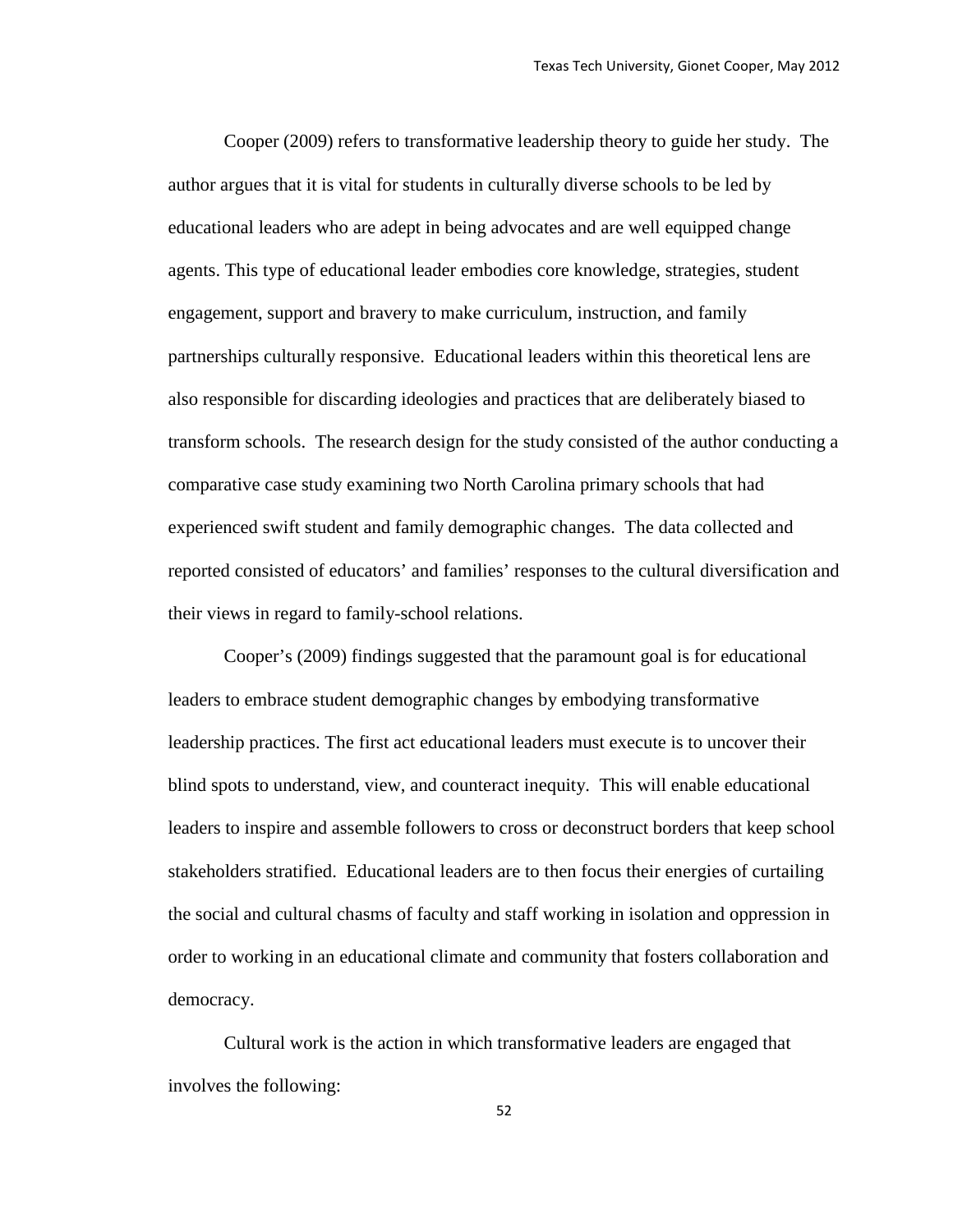…an educator who validates and draws on knowledge that is critical, multicultural, and interdisciplinary. She or he recognizes and cultivates cultural capital among culturally and linguistically diverse students and families, forges collaborative relationships with school community members, and shares leadership while forming alliances with those who hold similar vision of equity and inclusiveness. A cultural worker is also a transformative educational leader who maintains political clarity, demonstrates courage, and takes risks to advance social justice. Accomplishing these objectives is essential when leading culturally diverse and demographically changing schools. (Cooper, 2009, p.178)

## **A Comparison of Transformational Leadership with Distributive Leadership**

Transformational leadership and distributive leadership theories are synonymous in the fact that their overall purpose and goal is to improve/enhance teaching and learning. I believe that they are both interdependent due to their purposes jointly linking them to one another. The underlying purpose of transformational leadership is to empower others to be actively involved in improving and enhancing teaching and learning; the fundamental purpose of distributive leadership practice and focus is for leaders and followers to be actively involved in improving and enhancing teaching and learning. Collaboration stretched amongst internal and external stakeholders is vital to executing both theories. It is imperative that within both theories/practices that coleadership, formal and informal leadership roles emerge and are established to meet the instructional, cultural, physical, and educational needs of teachers and students.

Although transformational and distributive leadership share many similarities, one must be cognizant of the fundamental differences that exist between the two. The major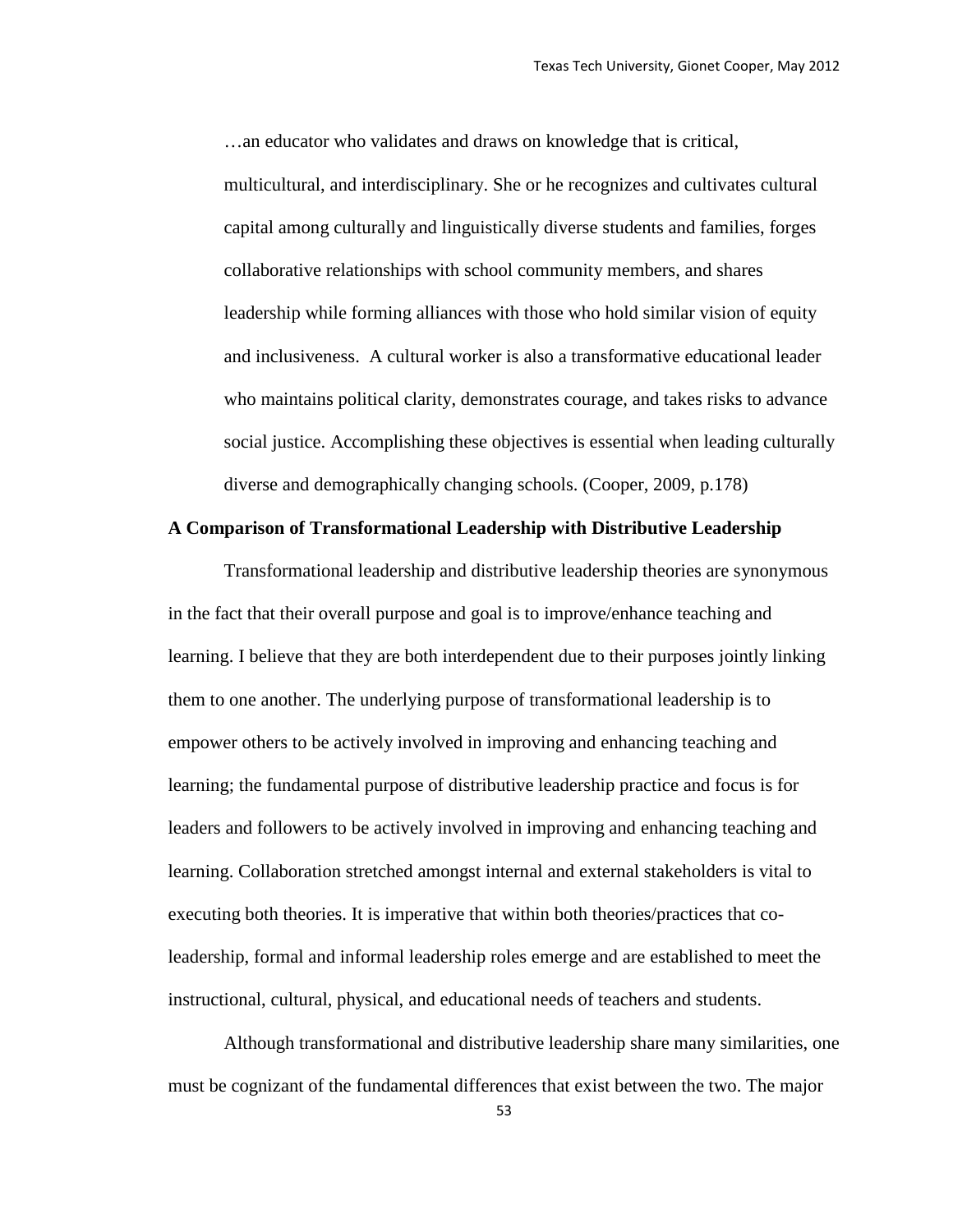difference between the two theories involves those who are responsible for initiating, establishing, and determining who are in leadership positions. In transformational leadership, Kirby and Paradise (1992) state that a leader's focus and goal is on the individual development of faculty members which will enhance their performance, in turn, leading to school improvement and growth; whereas, in distributive leadership the leadership role, act, duty, or routine is determined by the educational situation. Spillane (2006) stated that the distributive view of leadership recognizes that leading schools requires multiple leaders; occasionally, this may consist of schools having co-principals who share or divide up responsibilities for running a school. In retrospect, leadership is more than what individuals in formal leadership positions do; a strong leader's actions and interactions, both formally and informally, cause stakeholders to take roles and responsibilities in leadership activities.

There are three major gaps in the literature dealing with school principals and leadership styles. Further research in examining the importance of fostering professionalism and egalitarianism within schools is of key theoretical importance; the process of embracing teacher expertise in major leadership situations and roles is imperative in enhancing educational achievement for principals, teachers, and students. The second major gap in the literature is the process of a further examination of understanding how and to what extent a principal's leadership style impacts directly or indirectly the school climate, culture, and teachers' effectiveness or ineffectiveness. The third major gap in the literature involves the need for research studies that examine the similarities and differences between transformational leadership theory and distributive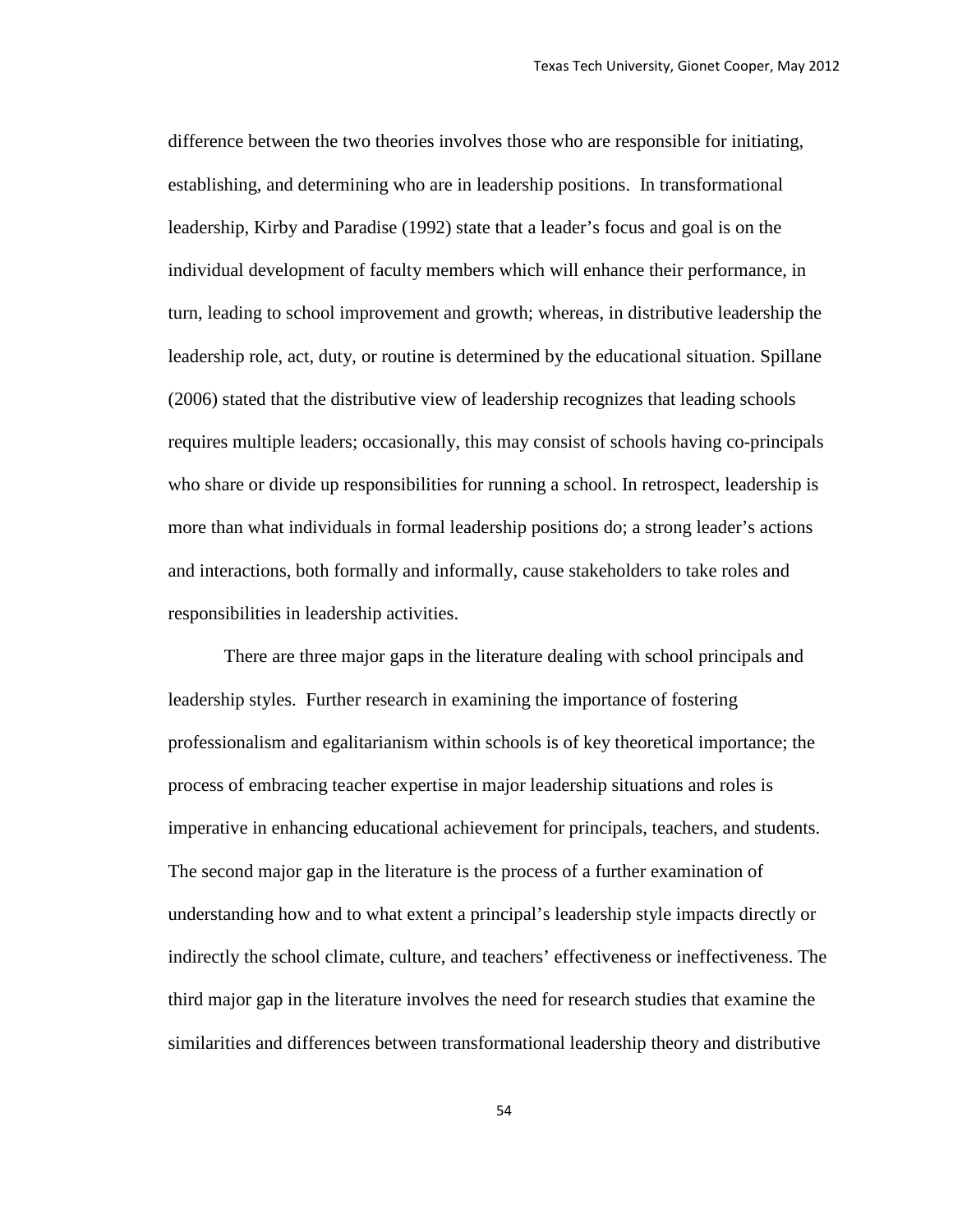leadership theory (Bogler, 2001; Cable, 2003; Copland, 2003; Friedkin, 1994; Gaziel, 2003; Glasman, 1983; Kirby, 1992; Mc Gough, 2003; Sather, 1993; Spillane, 2006).

#### **Synthesis of the Research**

The current literature that is impacting educational leaders within public education can be traced back to Burns and his theory on organizational leadership theory in the late  $20<sup>th</sup>$  century. A range of researchers concur with transformational leadership theory and distributive leadership theory having a tremendous impact on educational leadership theory and practices in the  $21<sup>st</sup>$  century. The educational era in which one person leads whether they are a gifted orator or an effective manager, has become archaic. In order for educational leaders to be successful in closing the educational gaps for all students, they must strategically collaborate with followers. Educational leaders must interact with followers in a fashion that encourages and utilizes the strengths for the greater good of student enhancement and achievement, while guiding them to the necessary resources, professional development, and leadership opportunities to emerge as aspiring educational leaders (see Behar-Hornstein, 1995; Eaker, 2008; Green, 2010; Leithwood, Mascall and Strauss, 2009; Leonard J. and Leonard P., 1999; Kirby, Paradise, and King, 1992; Martin, 2000; Mc Beth, 2008; Mc Gough, 2003; Muhammad, 2009; Spillane, 2006; Tirozzi, 2001).

Muhammad (2009) alludes to school culture with the  $20<sup>th</sup>$  century evolution of public education in American school as the old contract. Under the old contract, teachers dictated what was taught and the pace in which educational instruction would take place. The teachers also played the vital role in which they were given the right from federal and state government to be the sole assessors to determine student proficiency and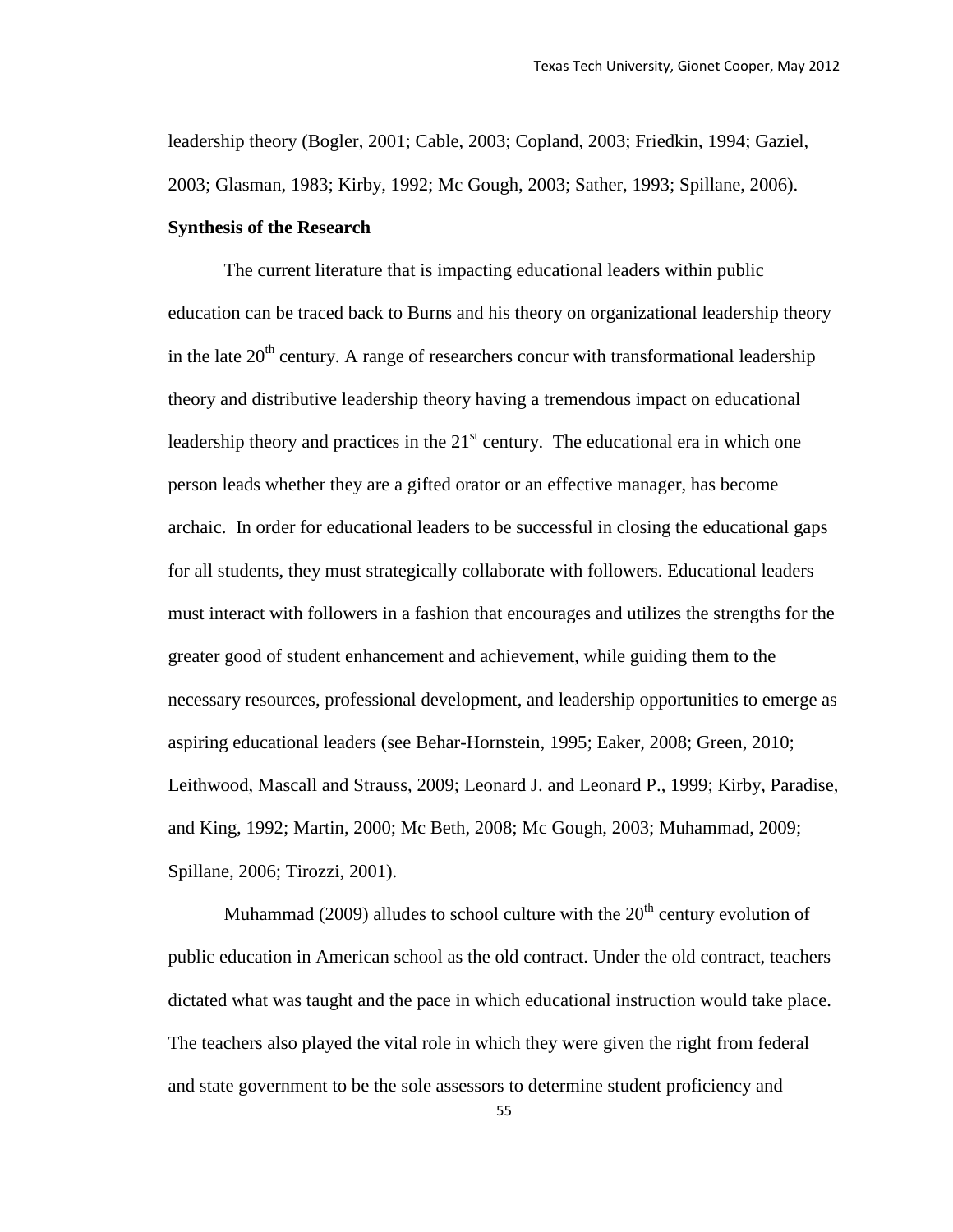success of instructional content. Another key characteristic of the old contract was teacher interaction with colleagues; ultimately, teachers had the right to refrain from any type of collaboration or interaction with other teachers. In many instances, teachers who worked in isolation were well respected by their peers.

Muhammad (2009) describes how a school culture functions in the  $21<sup>st</sup>$  century, which he calls the new contract. Under the new contract, curriculum and educational standards for achievement are determined and created by a state department of education rather than local teachers within a school district. Teachers in public schools are operating with an emphasis on working and collaborating together with colleagues as a new strategy to help student academic performance. A key characteristic of the shift of school culture and reform consists of student proficiency and success of course content which is determined by standardized academic exams. In result, the new contract creates an educational atmosphere holding teachers accountable for students that fail the standardized academic exams; whereas, the old contract places the responsibility of student proficiency on the student. Therefore, paradigm shift of school culture changes, teacher practices, and educational leadership styles emerges.

## **Critical Analysis**

The Cable and Judge (2003) study distributed a survey and prepaid return envelopes to a random sample of 1,501 individuals who had obtained their MBA's within the last 10 years from a business school in the Southeast region of the United States. The purpose of the survey was to assess individuals' demographics and personality traits. Five hundred and ninety-nine people (40 percent) responded. Within a year a second survey was sent out to each of the 553 individuals in which 258 responded (47 per cent);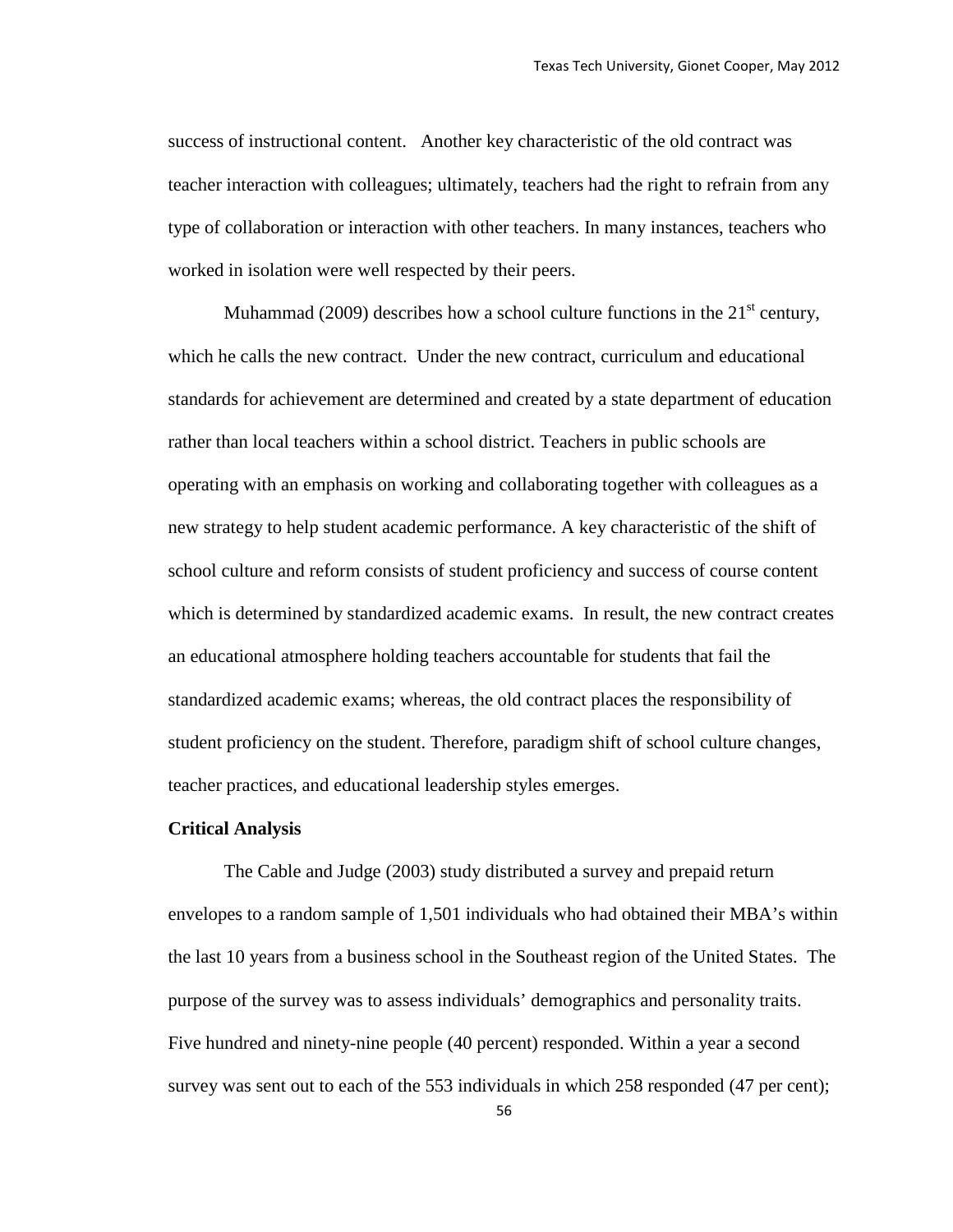the second survey measures their supervisors' leadership style. The demographic breakdown of the respondents for the survey is as follows: seventy percent of them were male, 88% were Caucasian, 4.5 % were Hispanic, and 3% were Asian. The age of the average respondent was 36 years old.

Cable and Jude (2003) placed each of the respondents into a high or low category in each of the personality traits from their first survey, and then created a variable that represented every possible combination of personality traits. Analysis of variance (ANOVA) was used across each influence tactic where the factor was the variable representing the 32 possible combinations of personality traits. The results showed that individuals that worked in sales and marketing were more likely to use tactics that focused on inspirational appeal, exchange, personal appeal, and ingratiation; whereas, individuals in the finance and accounting fields were more likely to use tactics that put an emphasis on pressure, legitimization, ingratiation, and consultation.

Copland (2003) Basic Area School Reform Collaborative (BASRC) theory is a multifaceted study with the primary focus of implementing distributed leadership, continual inquiry of practice, and collective decision making of schools within the California Bay area. Quantitative and qualitative data analyses were conducted during the two different phases in the study. Phase 1 consists of survey findings of school principals; additional survey data was collected from a sample of teachers within the BASRC schools. Phase 1 also consists of qualitative observational findings derived from BASRC principals which were collected, and analyzed. Phase 2 consists of sixteen BASRC leadership schools, purposely sampled, which were recommended by BASRC personnel or identified by members of the research team as potentially information/data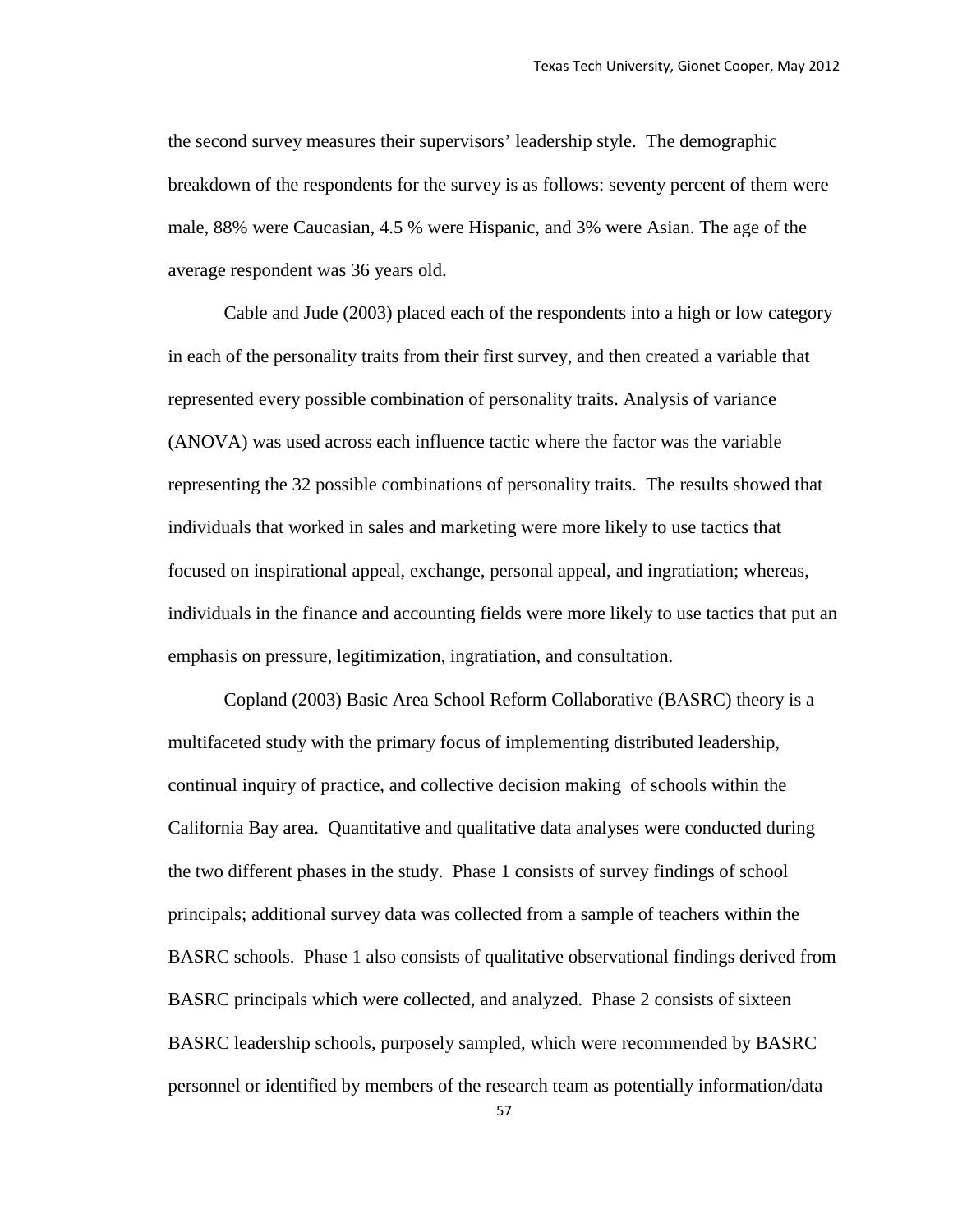rich examples of schools that possess and display more advanced reform efforts disclosed through the research evidence by their use of inquiry to inform and improve educational practice.

Copland's (2003) findings from a retrospective survey that was given to principals (N=63) within the BASRC leadership schools revealed positive changes in the development of teachers' leadership capacity to schools' involvement. Teacher leadership capacity was defined based on distributive leadership characteristics: principals' perception of the extent to which teachers have an active voice in regard to school decisions related to instructional change and improvement; and teachers actively involved in sharing and developing a consensus about the immediate and long term needs within the school. The principal survey also revealed that 91% were in agreement that their school's BASRC involvement strongly contributed to changing teacher leadership, while 97% of the principals were in agreement that BASRC involvement promoted teachers' involvement and consensus on needed areas for school change.

Copland's (2003) teachers surveyed from 18 diverse BASRC leadership and membership schools responded to questions in relation to principal leadership within their particular schools. The teacher responses to the survey disclose a significant correlation with responses to principals' questions of teacher engagement in data analysis and the general examination of school performance; use of cycle inquiry, use of data decision making, presence of a shared school-wide vision of reform, school-wide encouragement of inquiry, and school responsiveness to making decisions based on student needs were strongly and positively correlated with principal responses about the extent of teachers' regular examination of school performance. "Strong corresponding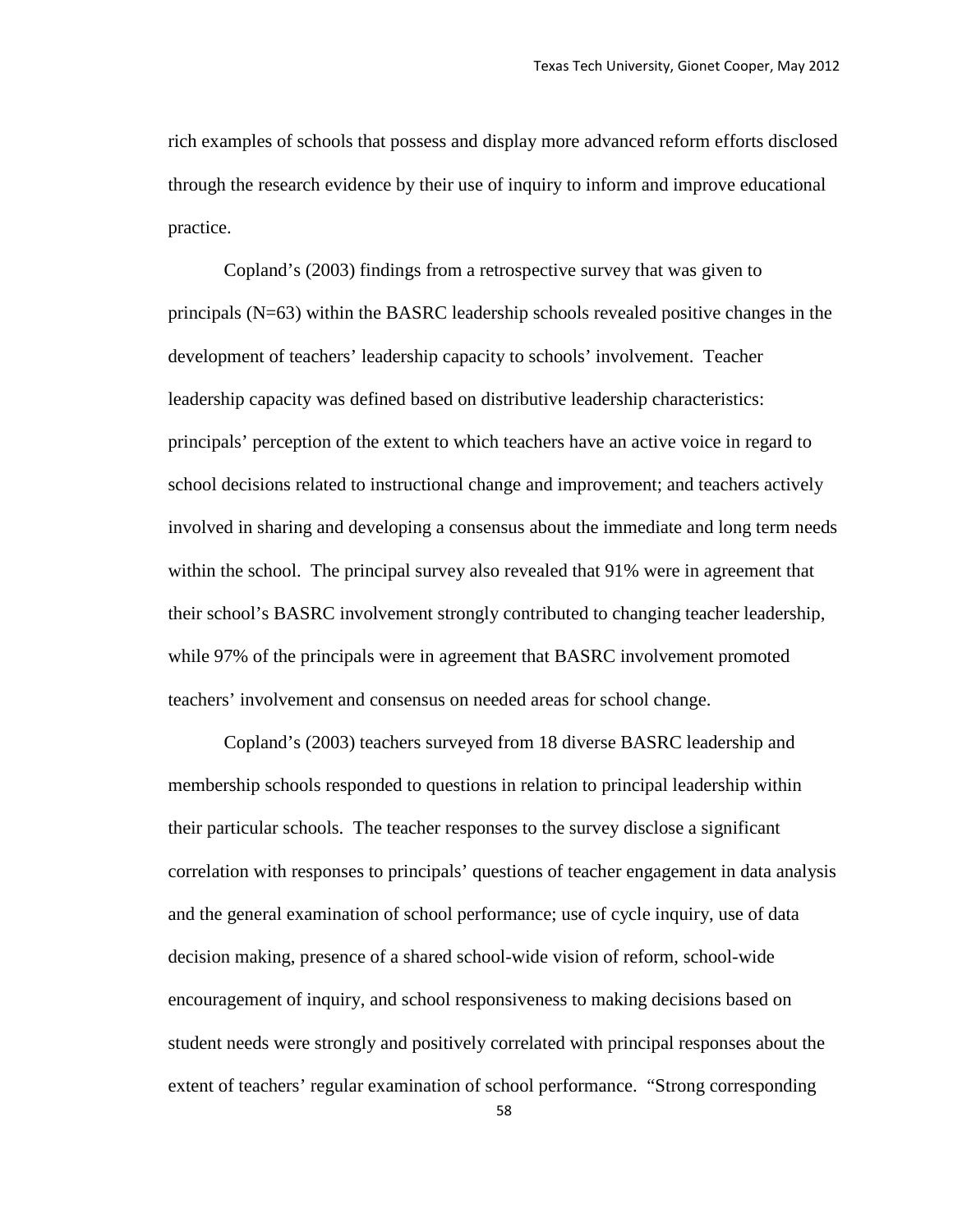evidence of the development of distributed leadership across BASRC schools surfaced through analysis of qualitative data obtained through interviews and observations on site. Sharing the work of leadership in the context of the whole school reform" (Copland, 2003, p.384).

Friedkin and Slater (1994) collected and utilized data from teachers and principals in regard to their relationship with all other certified/licensed staff at their schools; attitudinal data derived from teachers about their schools and principals; and data from school performance from the California State Department of Education. This data was collected during the spring of 1990 from a sample of 20 elementary schools in California; quantitative surveys were given to principals and teachers in the sample of schools; a follow up supplemental questionnaire was sent to principals to collect data in regard to enrollment and test scores.

Friedkin and Slater (1994) used the analysis technique of degree of centrality to measure the principals' network of centrality for this study. "Degree of centrality may be computed as the number of ties incoming to a person (in-degree) or outgoing from a person (out-degree); in comparing the degree of persons from different networks, on standardizes degree of centrality by dividing the raw degree by the maximum possible number of incoming or outgoing ties" (Friedkin & Slater 1994). Findings reveal that there is an association between teachers' network cohesion and school performance, which is directly associated with the principals' influence. The study suggests that the relationship between the principal and teachers should focus on accessibility and attentiveness to matters concerning teachers and collaborative problem solving and decision making on instructional issues in context of mutual respect.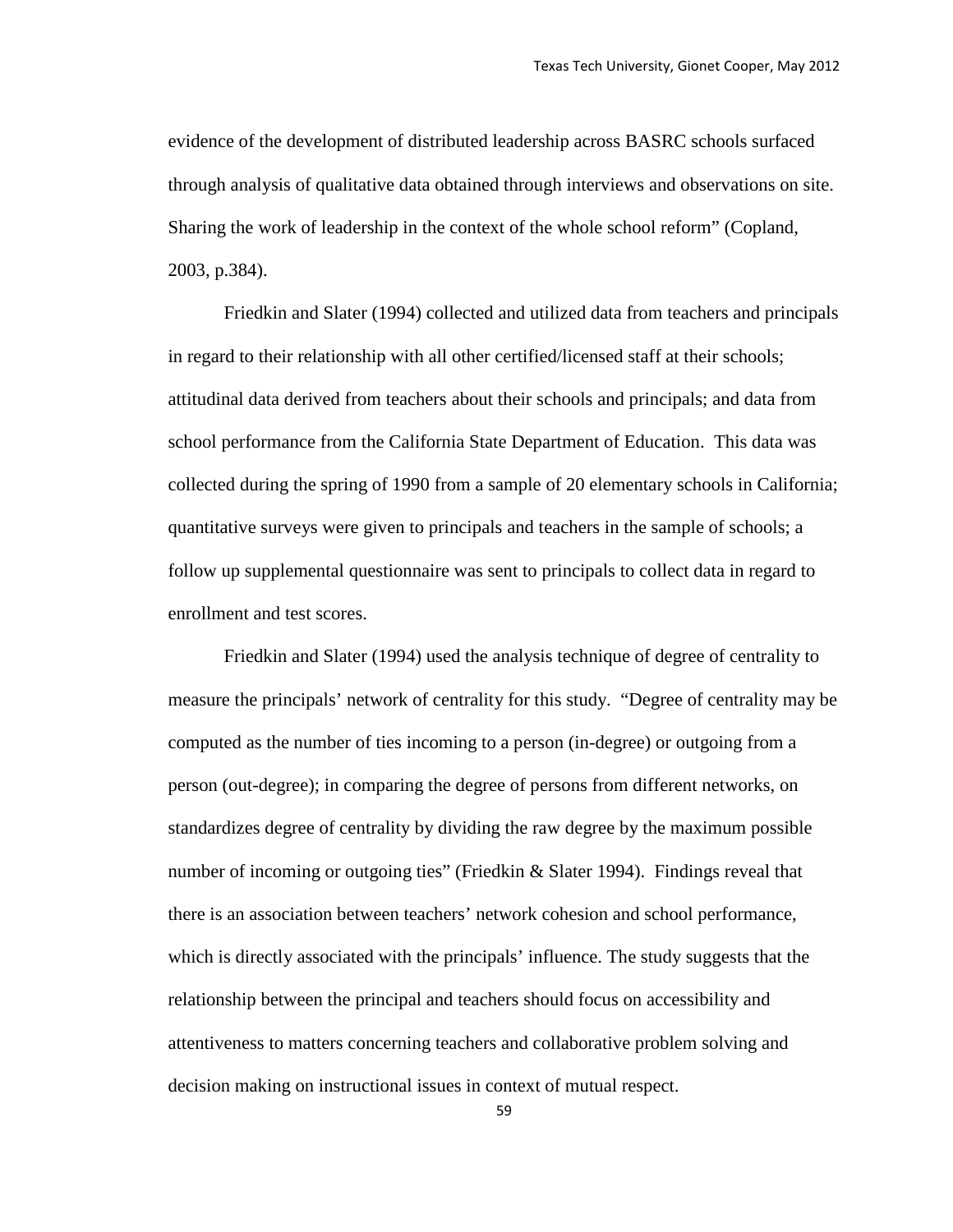Gaziel's (2003) study in Israel over school principals and how they perceive their world in the school building and how their personal/profession perception impacts/influences their effectiveness as managers and leaders includes both qualitative and quantitative research methodologies. The qualitative research subjects were twenty primary school principals who were chosen randomly from an exclusive list of sixty principals (30%) who were enrolled in an in-service training program in educational administration at Bar Ilan University (Israel) during the 2001-2002. The twenty principals were interviewed by a trained research assistant. The duration of each of the twenty interviews was 60 minutes. Principals were asked various questions related to their job perceptions, factors that contributed to their responding to problems and situations that tend to occur on the job at school, work experiences, and any other lessons learned from their educational experiences. All interviews were taped, transcribed, and analyzed by two senior researchers considering subtleties of how school leaders think and how they frame their experiences. The final statements of the interviews were used in formulating the quantitative survey called School Leader Orientation Questionnaire.

240 teachers answered the School Leader Orientation Questionnaire, which contained 24 items with a five-point response scale Gaziel (2003). "For validity measure, a factor analysis with varimax rotation was run with an Eigen Value  $> 1$ " (Gaziel, 2003, p.479). The research findings disclose significant differences between school principals' reports regarding the frame (structural, human resource, political, symbolic) they use most frequently and their colleagues' (teachers') reports. Male principals differed from female principals in the frames they used but despite this, there were no significant differences in regard to gender. The human resource frame was consistently the most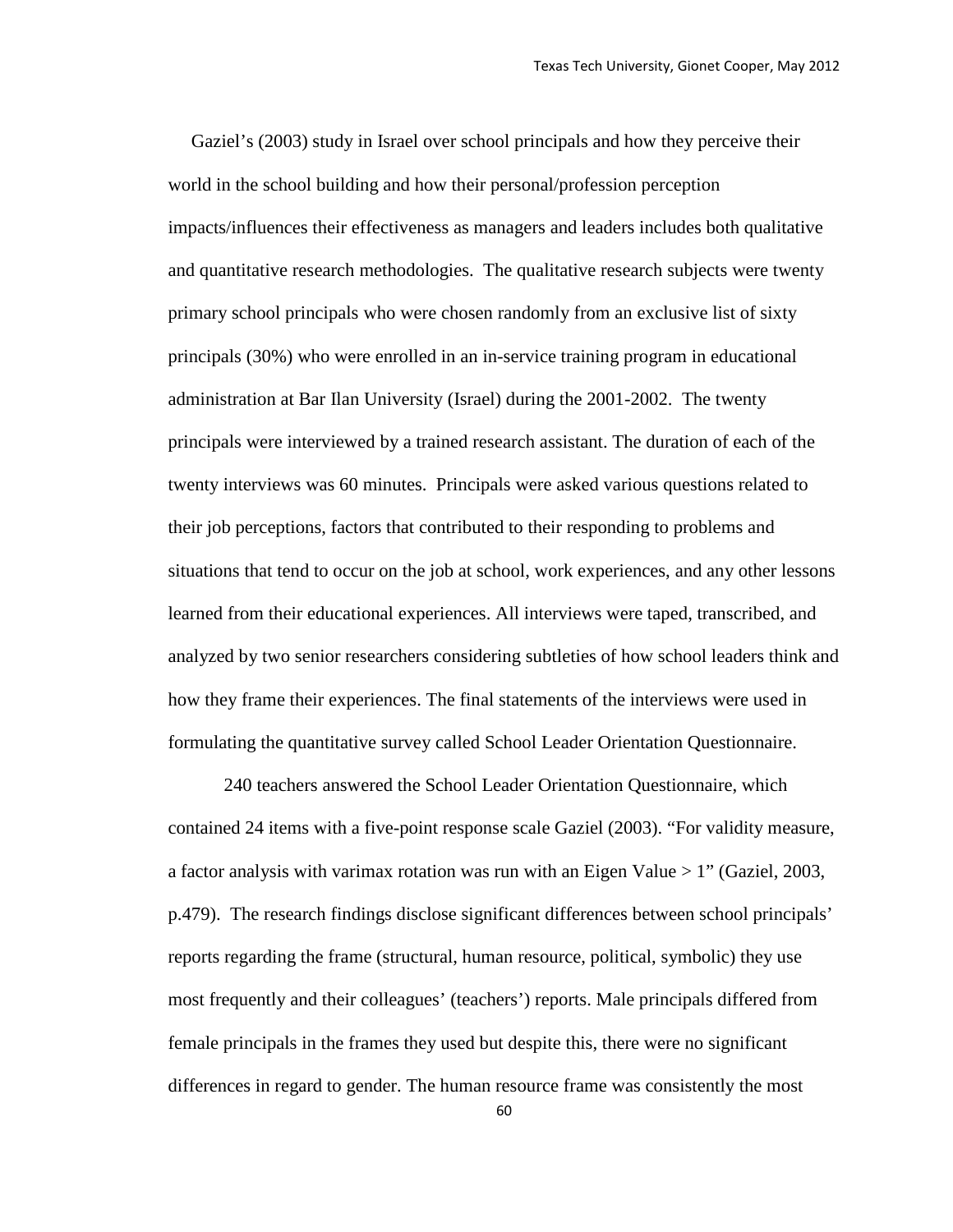powerful as it predicted management effectiveness. Managerial effectiveness was strongly associated with the structural frame. The four frames were also used to predict 72% and 73% of the variance in perceived leadership effectiveness, and 64% and 67% of the variance in perceived managerial effectiveness.

Kirby, Paradise and King (1992) study considered the results of two investigations of school principals' leadership behaviors and characteristics associated with extraordinary performance. The first study involved 103 practicing educators from six different school districts who responded to a quantitative research questionnaire called the Multifactor Leadership Questionnaire (MLQ). The respondents answered the MLQ as a self report of how they view their immediate supervisor. The sample consisted of 88 (85.4%) teachers K-12, 7 (6.8%) principals, and 8 (7.8%) assistant school administrators. Every subject involved in the study was currently enrolled in graduate course work. The leaders who were being described in the MLQ by the 103 practicing educators consisted of 88 (88.5%) principals, 3 (2.9%) superintendents, and 12 (11.7%) other central office administrators. "Scores for the MLQ were calculated by averaging item scores for each factor. Means for each of the MLQ leadership subscales were near the midpoint (2.0 on a 0 to 4 scale) with standard deviations near 1.0. Pearson productmoment correlations between MLQ leadership factors and outcome variables revealed that charisma, individualized consideration, intellectual stimulation, inspiration, and contingent reward were significantly related ( $p < .001$ ) to perceived effectiveness of and satisfaction with the leader" (Kirby, Paradise & King, 1994, p.305).

The second study consisted of a second sample of educators from 15 different schools in one southern state; 60% of the sample were teachers and 40% of the sample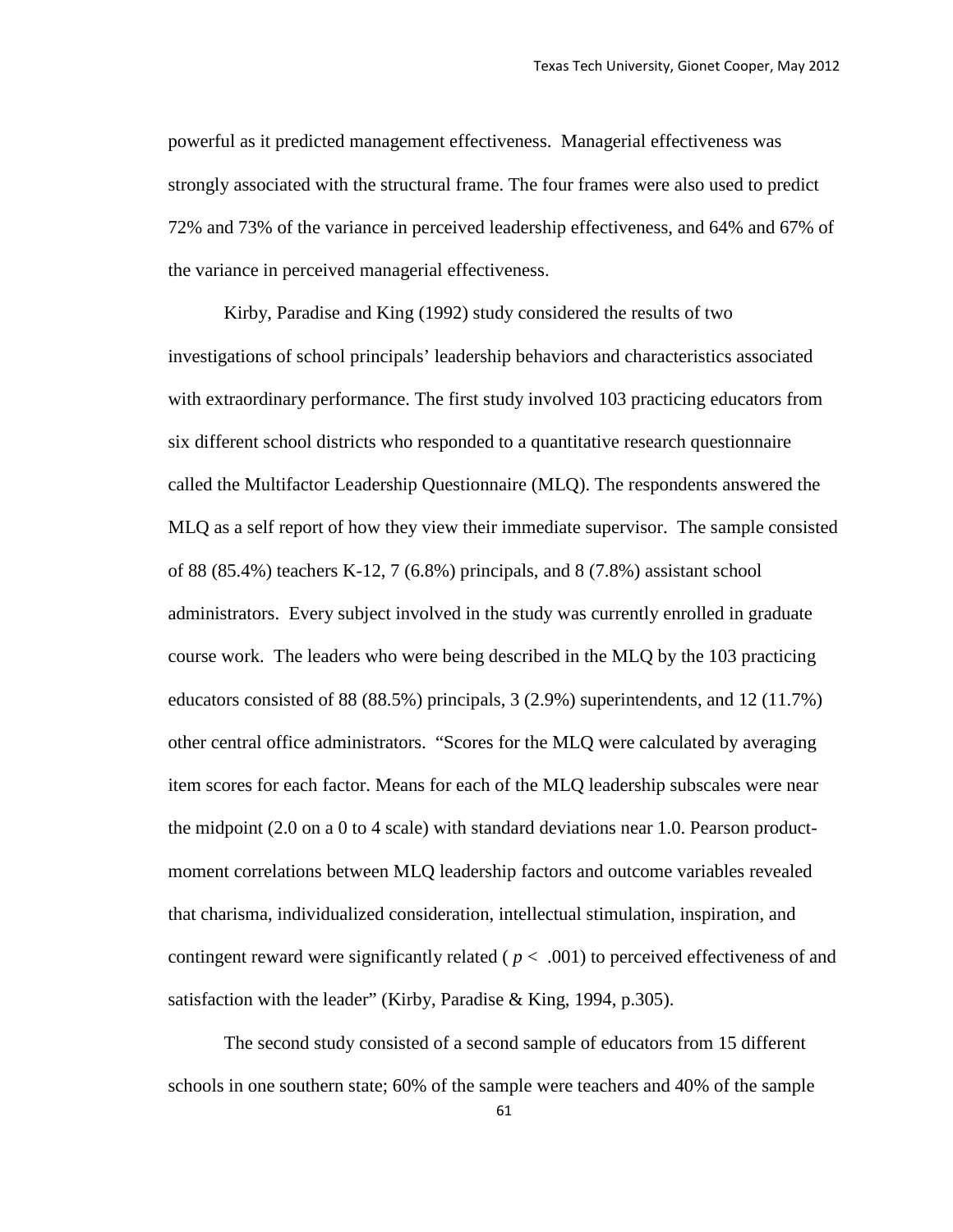were administrators who were not exposed to rhetoric or literature such as transformational or situational leadership theories. Narratives were recorded and transcribed in relation to subjects describing in detail a particular situation or event, how it was initiated, what parties were involved, objectives/goals, the leader's action, and the outcomes. Upon completion of the narrative, the subjects responded to Likert-scale items that assessed the challenges or difficulty in trying to describe an extraordinary leader in education, rating or describing whether the leader was effective in accomplishing goals and whether the employees that worked under this leader were satisfied.

Research findings disclose that only 9 out of 58 students had no difficulty in identifying and extraordinary leader in education Kirby, Paradise and King (1994). The 9 narratives were further analyzed to determine if there were any extra-ordinary characteristics displayed in the data. Data analysis included examining the data within and across coding categories to discover themes and patterns of responses. The completed findings were compared with the conclusions of the quantitative study. In comparing the quantitative findings to the qualitative findings, intellectual stimulation was a important factor that had a statistically significant, positive correlation with effectiveness and satisfaction in the quantitative study, whereas, a leaders' ability to encourage and expect followers to change their old ways and replace them with new ways were the key ingredients in extraordinary leadership in relation to the second study.

Leithwood and Jantzi (2006) conducted a study over primary schools in England. Two representative samples of 500 schools were selected; one of the samples was exclusively drawn to provide evidence from teachers about National Literacy Strategies (NLS) while the other sample was exclusively drawn to provide evidence about National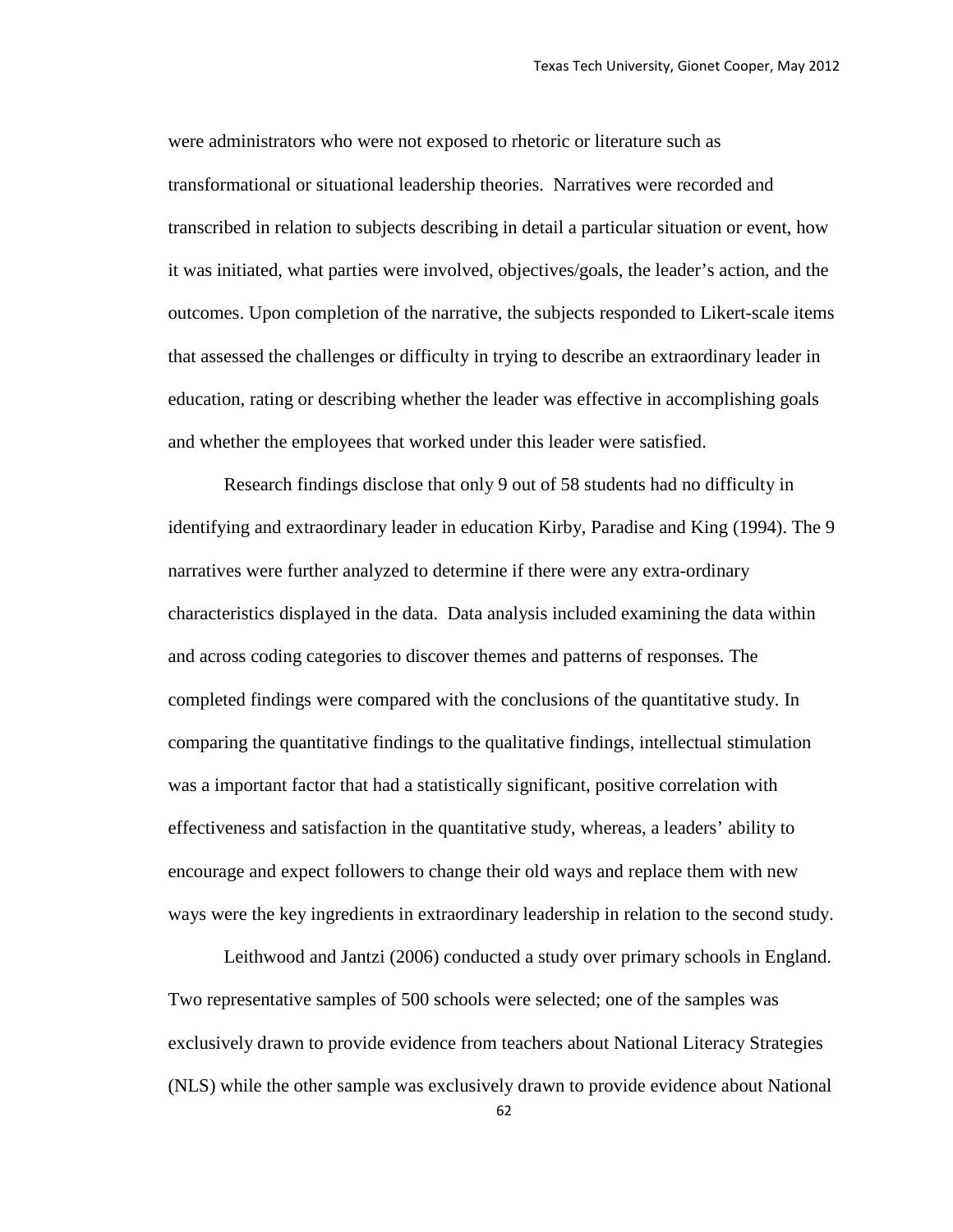Numeracy Strategies (NNS). Both samples were drawn randomly from England's National Foundation for Educational Research (NFER) data base of schools with the intention of being representative of England's primary school population in regard to school type, national curriculum test results, region, and proportion of students on free or reduced lunch.

Leithwood and Jantzi (2006) used two types of teacher surveys. Both instruments were based on 5-point response Likert scale. One scale focused on NLS and the other NNS. Surveys were sent out to headteachers with proper instructions on how to distribute them to all staff. Both sets of surveys were analyzed at the individual and school level by using an analysis of the means, reliability coefficients (Cronbach's alph), standard deviations, and correlation coefficients. SPSS was also used to total individual responses by school, as needed. To compare the mean ratings of NLS and NNS respondents, an independent sample of t tests was used to determine whether differences were statistically significant. "LISREL was used to assess the direct and indirect effects of leadership on motivation, capacity, and situation, as well as the effects of all these variables on altered teacher practices. This path analytic technique allows for testing the validity of casual inferences for pairs of variables while controlling for the effects of other variables" (Leithwood & Jantzi, 2006, p.210).

Liethwood and Jantzi (2006) data from this study reveals three significant findings/conclusions. The first finding/conclusion was that school leadership has a major influence on the possibility that teachers will change their classroom practices. The second finding/conclusion alludes to transformational leadership theoretical approaches to school leadership which seem to hold considerable promise for this purpose. The third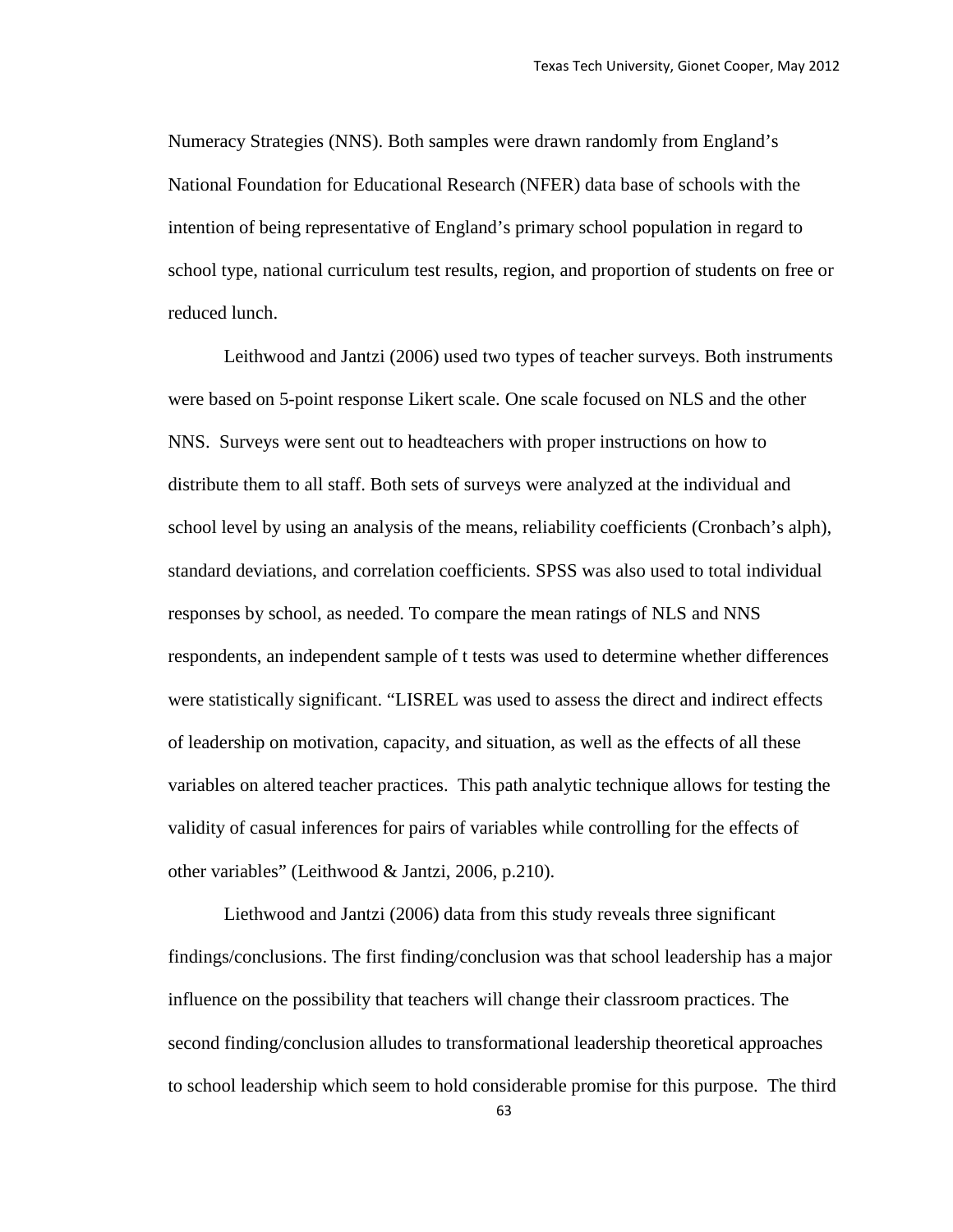finding/conclusion reports that there is a significant gap between classroom practices that are "changed" and practices that hold weight to stimulate and promote greater pupil learning; the influence of leadership for increasing student learning is dependent upon the specific classroom practices which leaders must be able to stimulate, encourage, and promote.

Sahin's (2004) educational research study in Izmir, Turkey in sampled 50 school principals and 950 teachers working in 50 primary school out of a total of 364 primary schools within the 2002-2003 academic school year. The sampling technique used was the irregular layer sampling method.

"The data were collected using the Personal Data Form distributed and the Scales of School Principals' Leadership Styles and School Culture developed by the researcher. The first section of the scale consists of demographic information about teachers, principals, and schools. The second section consists of 24 items about transactional leadership. The scale of Transactional Leadership indicates two dimensions of autocratic leader and status quo leader found by factor analysis. The final section consists of 48 items about school culture. The Scale of school culture is composed of four dimensions as Co-operative Culture, Educational Development Culture, Social-Educational Culture and Traditional Culture" (Sahin, p.389).

Sahin (2004) analyzed the data in this study considering means, standard deviations, correlation coefficients and test statistics. Cronbach Alpha readability scores were tested with a coefficient of .96 for Transformational Leadership; .79 for Transactional Leadership; and .94 for School Culture. The internal consistency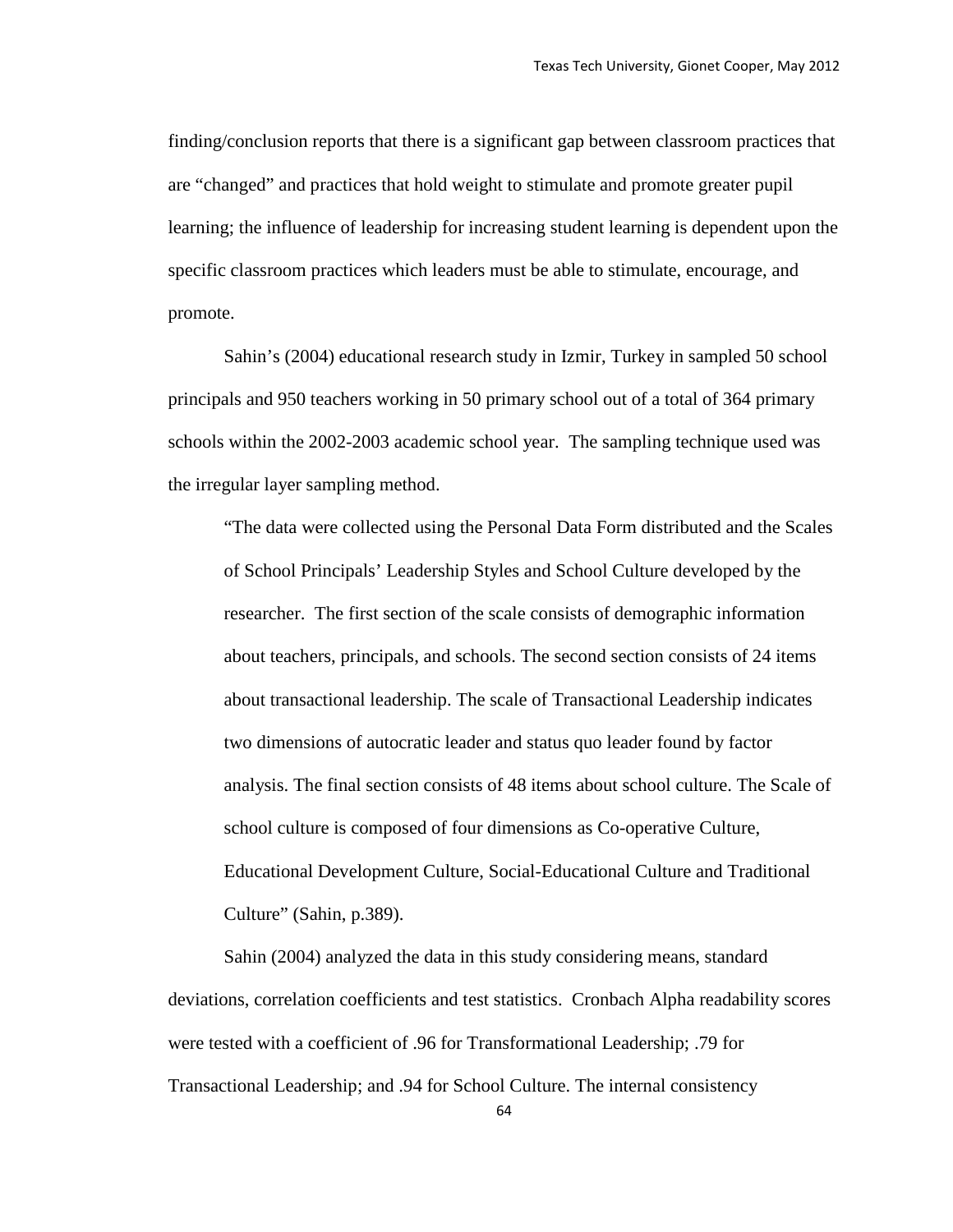coefficients of the scales were .60 to .83 for the subscales of transactional leadership, and .94 to .59 for the subscales of school culture. The results of the study revealed that teachers and principals exhibited more leadership characteristics found within transformational leadership than transactional leadership. Compared to teachers, principals tend to have less positive perceptions of school culture. The school principals believed that there was a positive correlation between transformational leadership-style and the dimensions of co-operative culture.

#### **Summary of Review**

There are five major gaps in the literature dealing with school principals and leadership styles. Continued research is vital to examine the importance of fostering professionalism and egalitarianism within schools; the process of embracing teacher expertise in major leadership situations and roles is imperative in enhancing educational achievement. The second major gap in the literature involves the further examination of understanding how and to what extent a principals' leadership style directly or indirectly impacts the school climate, culture, and teachers' effectiveness or ineffectiveness. The third major gap in the literature involves the need for research studies that examine the similarities and differences between transformational leadership theory and distributive leadership theory (see Bogler, 2001; Cable, 2003; Copland, 2003; Friedkin, 1994; Gaziel, 2003; Glasman, 1983; Kirby, 1992; Mc Gough 2003; Sather, 1993; Spillane, 2006). Green (2010), Muhammad (2009), and Spillane (2006) favor the belief of continued research in relation to examining how transformational leadership and distributive leadership must co-exist in order for schools and educational organizations to maximize the potential of all stake holders involved in the educational process. The fourth gap in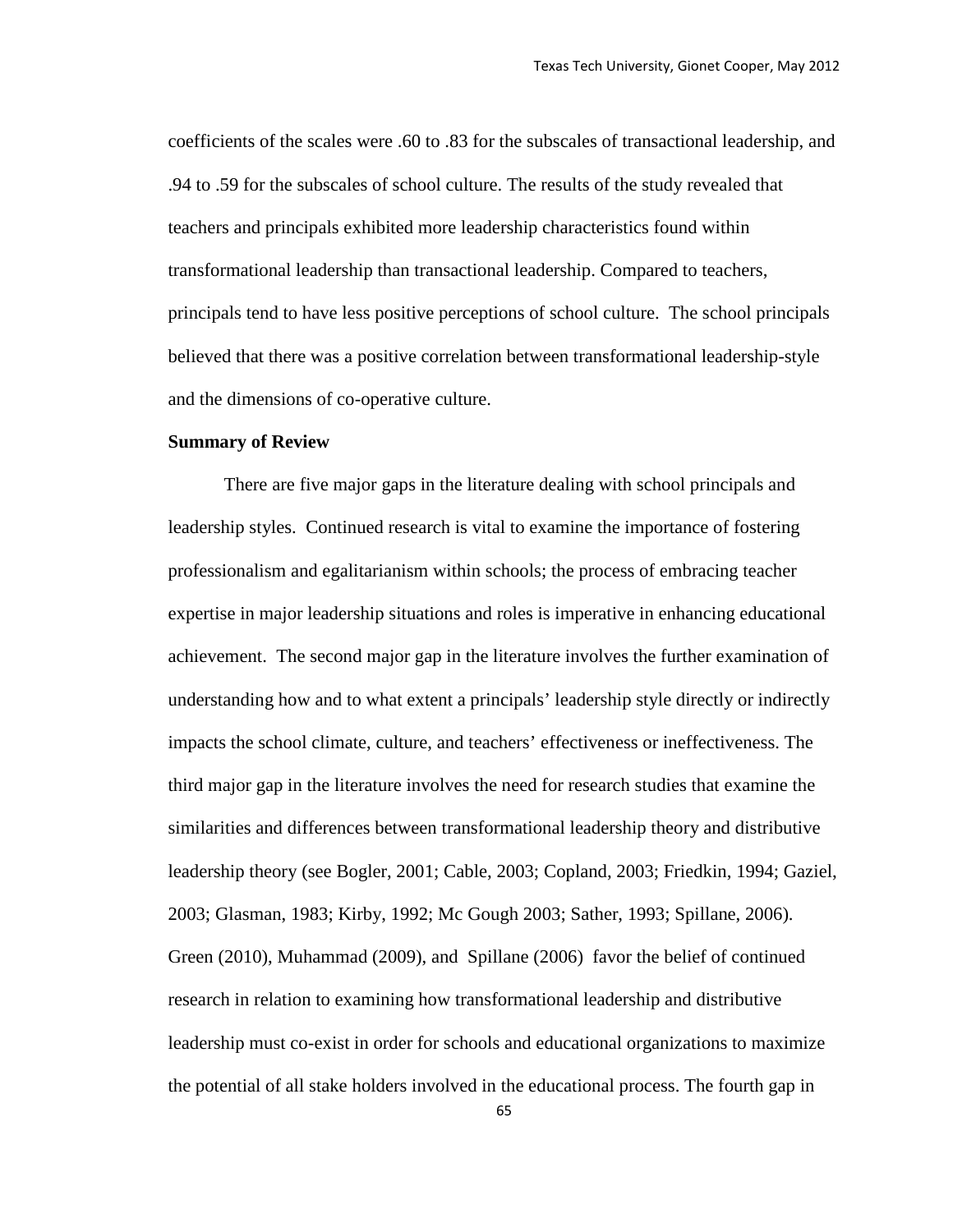the literature is the lack of research being conducted on secondary campuses over transformational leadership and distributive leadership. The fifth gap in literature is that no current research argues that educational leaders should execute and display both transformational leadership and distributive leadership characteristics to carry out the educational tasks of public schools in the  $21<sup>st</sup>$  century. By further examination of this phenomenon, policy makers would be compelled to think about measuring individual student, teacher, school and school leaders' educational growth, effectiveness, and educational gains from year to year.

#### **Conclusion**

The intention of this study is to make further contributions and impact educational leadership in the complex secondary school environment. This study also intends to add to the knowledge base of what is known about the phenomenon of emerging distributive leadership styles. By examining the leadership practices of secondary principals in Texas through the lens of culturally and linguistically school settings. This study also aims to bridge the gap of providing current research that supports the belief that educational leaders in secondary school settings should execute and display both transformational leadership and distributive leadership practices to carry out educational tasks of secondary public schools in the  $21<sup>st</sup>$  Century. Additionally, the mission of this study is to inform, encourage, and empower educators with empirical evidence of effective educational strategies. The final aim of this study is to promote educational growth and achievement for students, teachers, parents, and other stakeholders who are directly and indirectly involved in student achievement.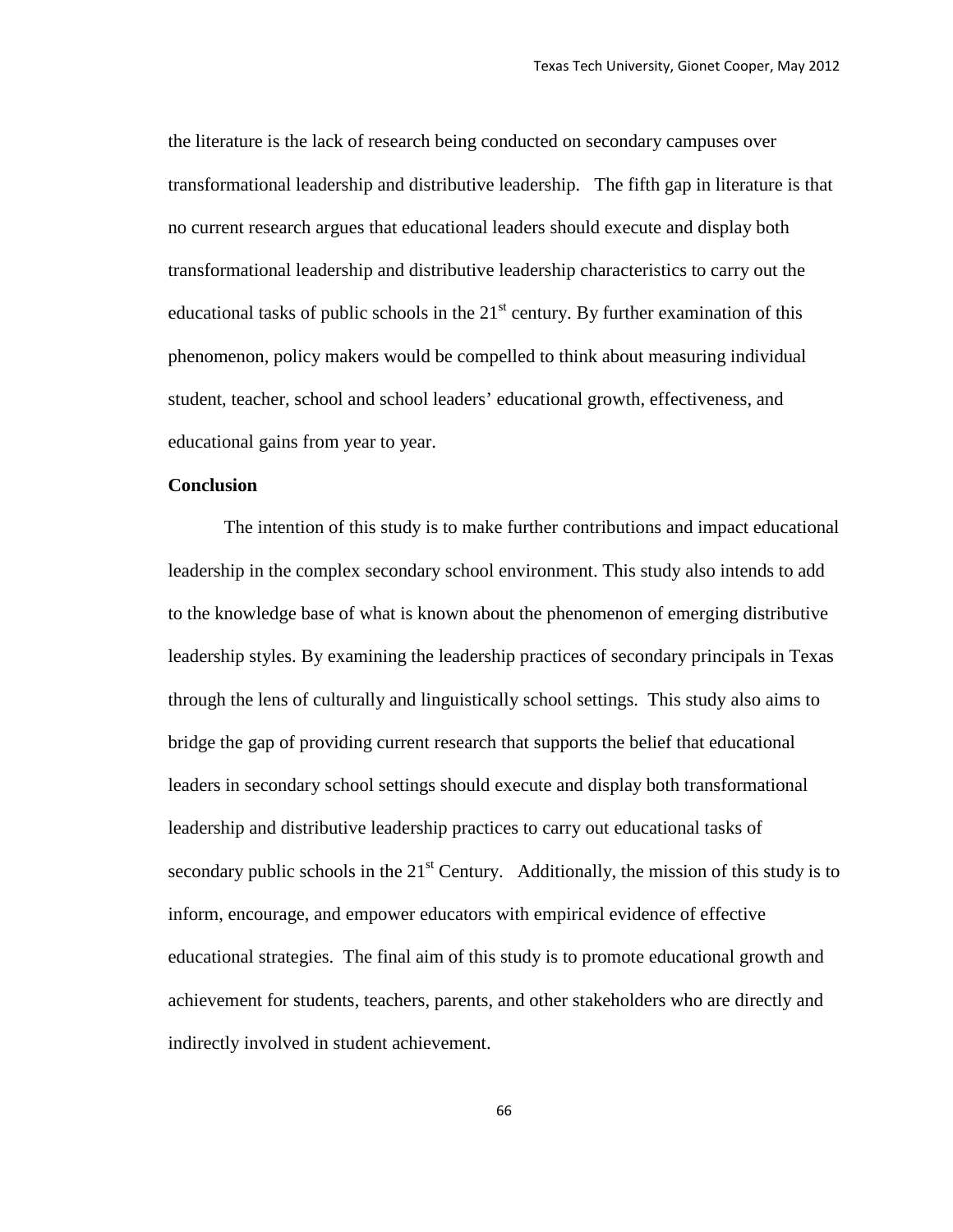# CHAPTER III **METHODS Introduction**

The purpose of this chapter is to describe the research methods used to answer the research questions guiding this study. First, an overview of the research questions and mixed methods research design are provided. Second, the research methods associated with the quantitative phase are discussed. Third, an overview of the methods associated with the qualitative phase is provided. Finally, a synopsis of the inference process is presented.

#### **Research Questions**

- 1.) How do secondary principals describe their leadership style?
- 2.) What are the faculty and staff perceptions of school leadership?
- 3.) Do secondary principals' descriptions of their leadership styles differ from faculty and staff perceptions?
- 4.) What factors do faculty and staff perceive to influence the leadership style of principals?
- 5.) In what ways do secondary principals assigned to culturally and linguistically diverse schools describe their leadership style differently than secondary principals assigned to non-culturally and linguistically diverse schools?
- 6.) How does the cultural make-up of the school influence the leadership style as perceived by faculty and staff?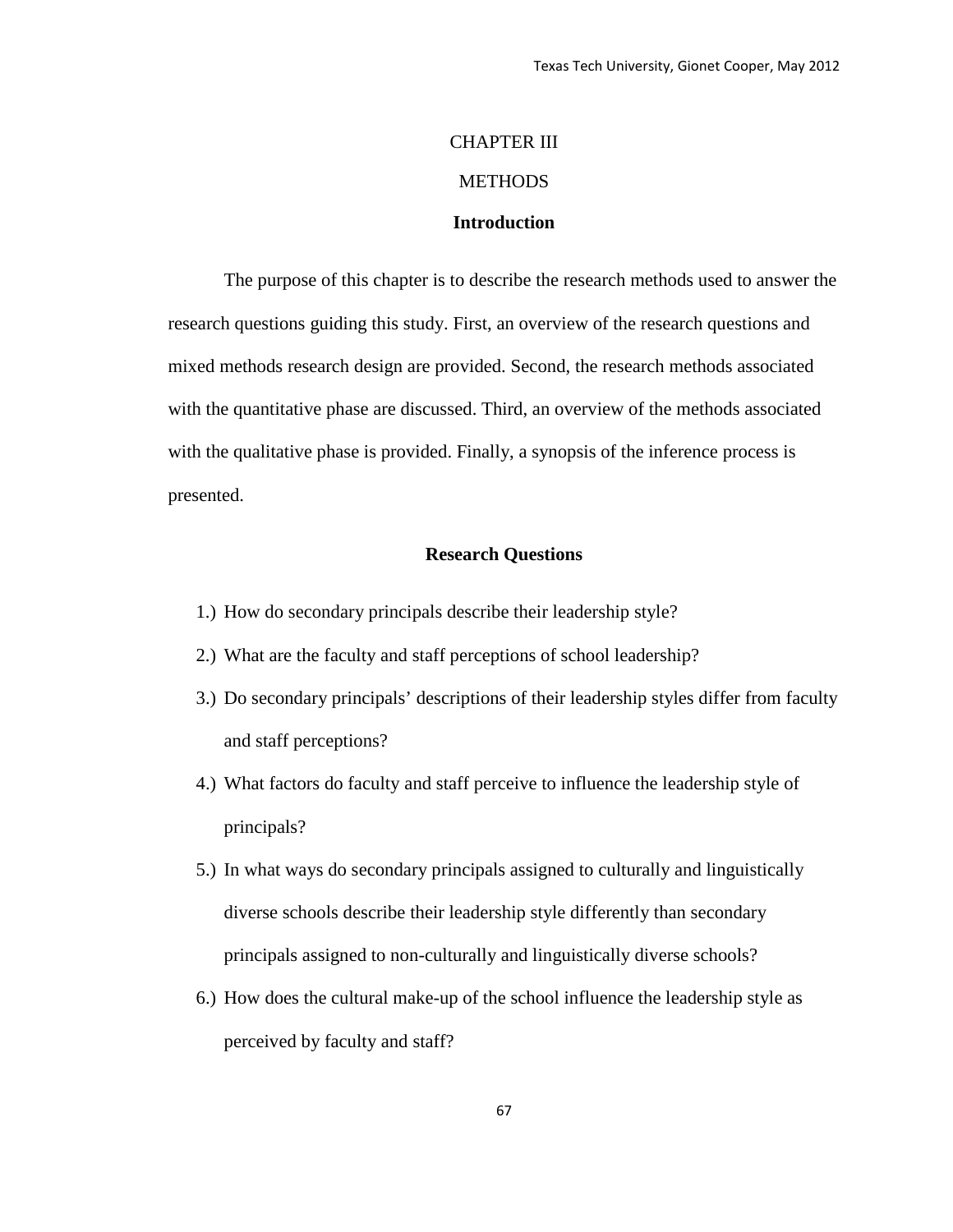7.) In what way do the qualitative findings help to better reveal the leadership styles of principals at culturally and linguistically diverse schools compared to nonculturally and linguistically diverse schools?

#### **Research Design**

This study was guided by an explanatory sequential mixed methods design (Creswell, 2006). In the first phase of this study, participants were given a quantitative questionnaire called the Leadership Behavior Inventory questionnaire. The goal of findings for this phase is to test the leadership frequency characteristics encompassed in distributive and transformational leadership by examining the relationship among the variables. The second phase of the research design, interviewing selected participants, will be executed sequentially after the quantitative data collection is gathered and analyzed. The participants for the second phase were purposefully selected from the survey participants frequency scores (See Fig 3.1). The Rationale for mixing methods is that the quantitative research facilitates qualitative research. This study utilized the quantitative research data findings to select distinct participants that enhanced the qualitative portion of the study.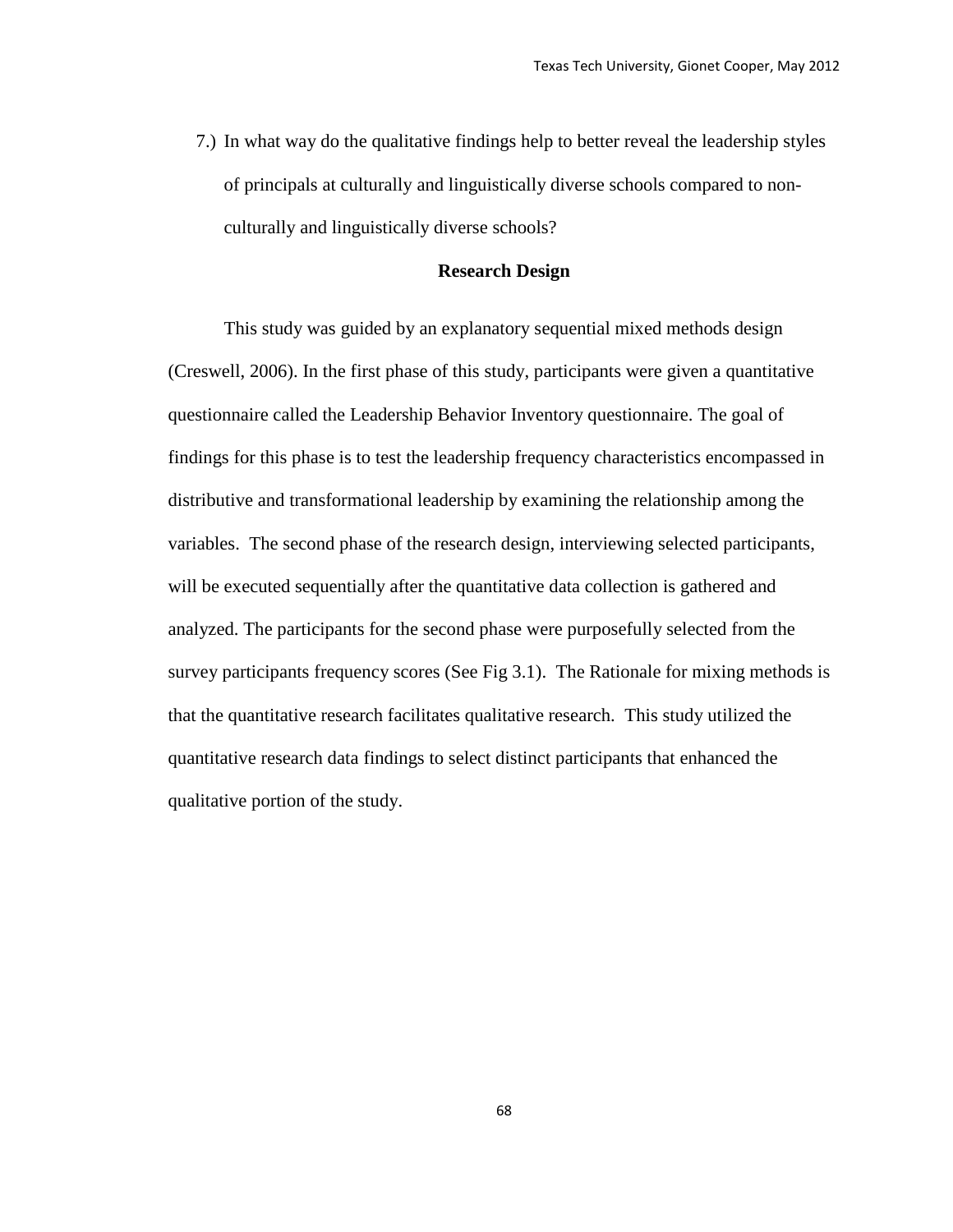### Figure 3.1

### Visual diagram of the study

**quan data collection:** Secondary principals, assistant principals, and teachers in Texas were given the Leadership Behavior Inventory Questionnaire on paper and digitally through Qual-trics software.



**quan data analysis:** The data was analyzed using SPSS 19.0 to determine the frequency scores of the leadership practices as reported by principals and assistant principals. Counselors and teachers rated their principals' frequencies of leadership practice according to the questionnaire. Both versions of the questionnaire scored and rated the frequency levels of principals displaying transformational and distributive leadership characteristics.



**quan results:** Results are then finalized that revealed mean frequency scores of principals' perceptions of their leadership styles. And faculty and staffs mean frequency scores of their perceptions of their principals' leadership styles. T-test was executed that disclosed the differences between principals compared to faculty and staff perception of leadership.



**QUAL data collection:** Seven face to face and 1 phone interview were conducted. Questions for the semi-structured interviews were developed and asked to these selected principals, assistant principals and teachers that built around answering the qualitative research questions.



**QUAL data analysis:** The data from the principal, assistant principal and teacher interviews were transcribed by the researcher and member checked by all eight participants through email correspondence.

**QUAL results:** The results were coded, and six themes emerged from the data.



**Interpretation:** The final data results were interpreted that disclosed the congruencies and disparities that were prevalent in the leadership styles of principals assigned to culturally and linguistically diverse schools compared to principals assigned to nonculturally and linguistically diverse schools.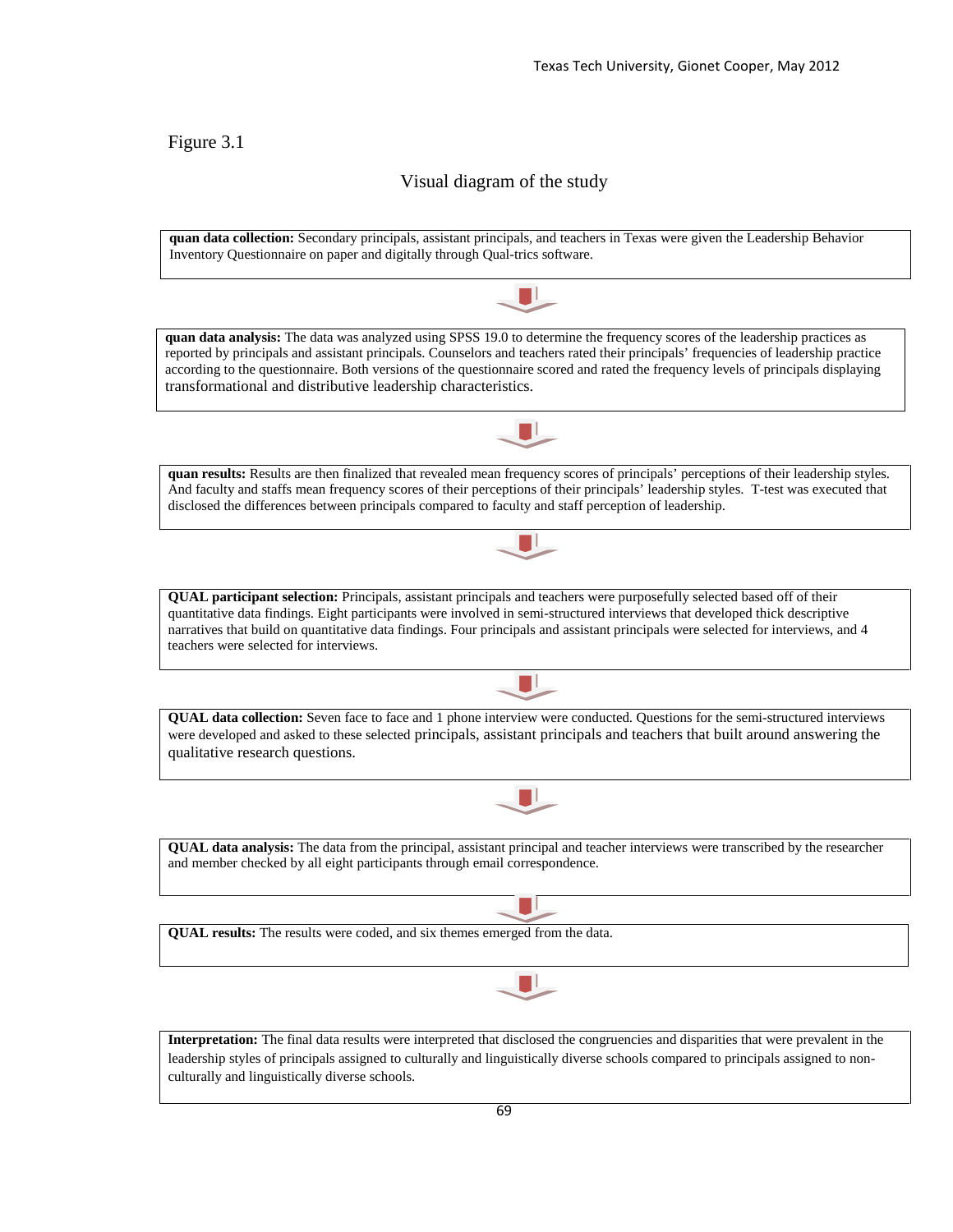#### **Quantitative Phase**

#### **Research Design**

The first phase used a survey research design. This design involved using a questionnaire that collected data from a convenient sample that was selected to represent a population to which the findings within this data analysis can be generalized (Gall, Gall & Borg, 2007).

#### **Participant and Sampling**

The participants involved in the quantitative phase of the study included teachers, faculty, principals, assistant principals, and counselors from culturally and linguistically diverse secondary schools and non-culturally and linguistically diverse secondary schools. The quantitative phase of this study executed convenience sampling strategies. Staff development gatherings, secondary schools and educational service centers were academic venues for data collection using a Qualtrics online questionnaire.

#### **Measures**

The survey instrument was the Leadership Behavior Inventory that collected data answering the quantitative research questions. The questionnaire used determined whether school principals displayed or performed high or low frequency characteristics in their leadership behavior in relation to transformation and distributive leadership theories. The instrument consisted of 39 statements characterized by leadership behavior advocated for 21st century school leaders. The questionnaire consisted of 13 core competencies/subscales that described leadership behavior. The text below contains a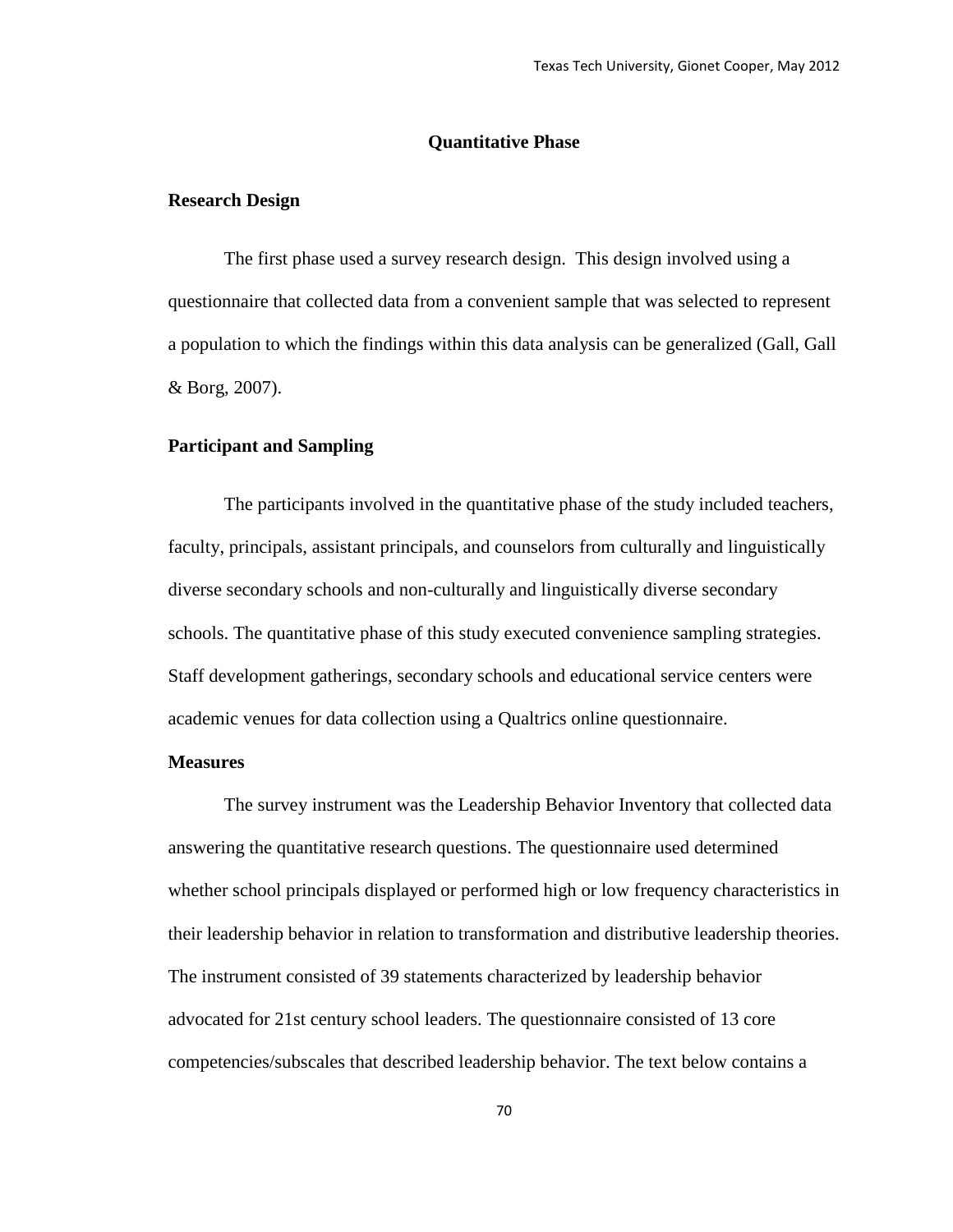description of each subscale along with sample items. Each of the 13 core competencies/subscales had three item statements that further described the leadership behavior in multiple educational settings. A 5-point Likert scale was used to determine the frequency of the behavior: always (A), frequently (F), occasionally (O), seldom (S), or never (N) (Green, 2006).

*Summary of Leadership Behavior Inventory Questionnaire Subscales*

(See APPENDIX A for complete Sub-scale tables)

#### **Assessment**

 Definition: Educational leaders must be effective in using various strategies to monitor student progress/achievement and continuous learner development. Sample Item: using a formal plan to assess student progress for the purpose of

enhancing student achievement

### **Collaboration**

 Definition: Educational leaders must be effective in dialogue and behaviors that Engage all stakeholders in the process of creating a caring, safe community that values self-motivation, active inquiry, and positive social interactions. The leader is effective in multicultural environments and can enhance student achievement while working with individuals who have diverse views and interests.

Sample Item: working in concert with individuals who have diverse opinions

#### **Curriculum and Instruction**

Definition: Educational leaders must be effective in understanding the importance of the implementation of a coherent curriculum that focuses on student success and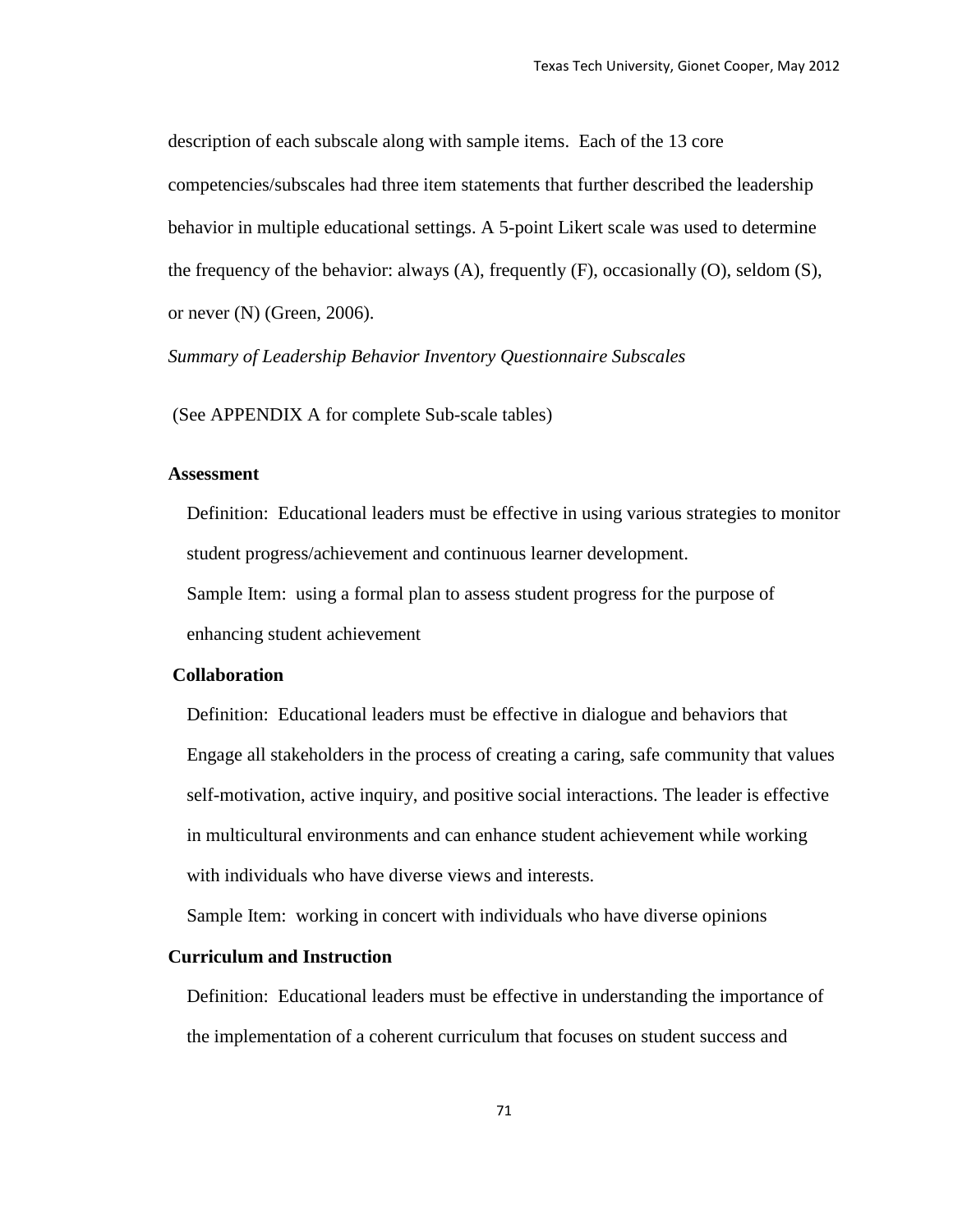pedagogic leadership. The leader is effective in keeping the school focused on teaching and learning by laying a foundation of curriculum that contains research-based strategies which are sufficient to meet the needs of all students into practice.

Sample Item: recommending curriculum that focuses on individual student needs

#### **Diversity**

 Definition: Educational leaders must be effective in constructing an educational climate in which the moral and ethical imperatives of learning in a democratic society are valued embraced, and upheld. All unjust treatment and inequalities are recognized and eliminated.

Sample Item: respecting the diverse ideas of teachers when working with

#### **Inquiry**

Definition: Educational leaders must be effective in promoting an educational environment that channels continuous improvement of the school organization. Sample Item: examining research to identify best practices for use in responding to school related issues

#### **Instructional Leadership**

 Definition: Educational leaders must be effective in assisting others within the educational community in the application of current knowledge in learning and human development. The leader must be able to use data to make instructional program decisions that meet the needs of all students.

 Sample Item: collaborating with school-based personnel in analyzing data for the purpose of identifying programs to improve instruction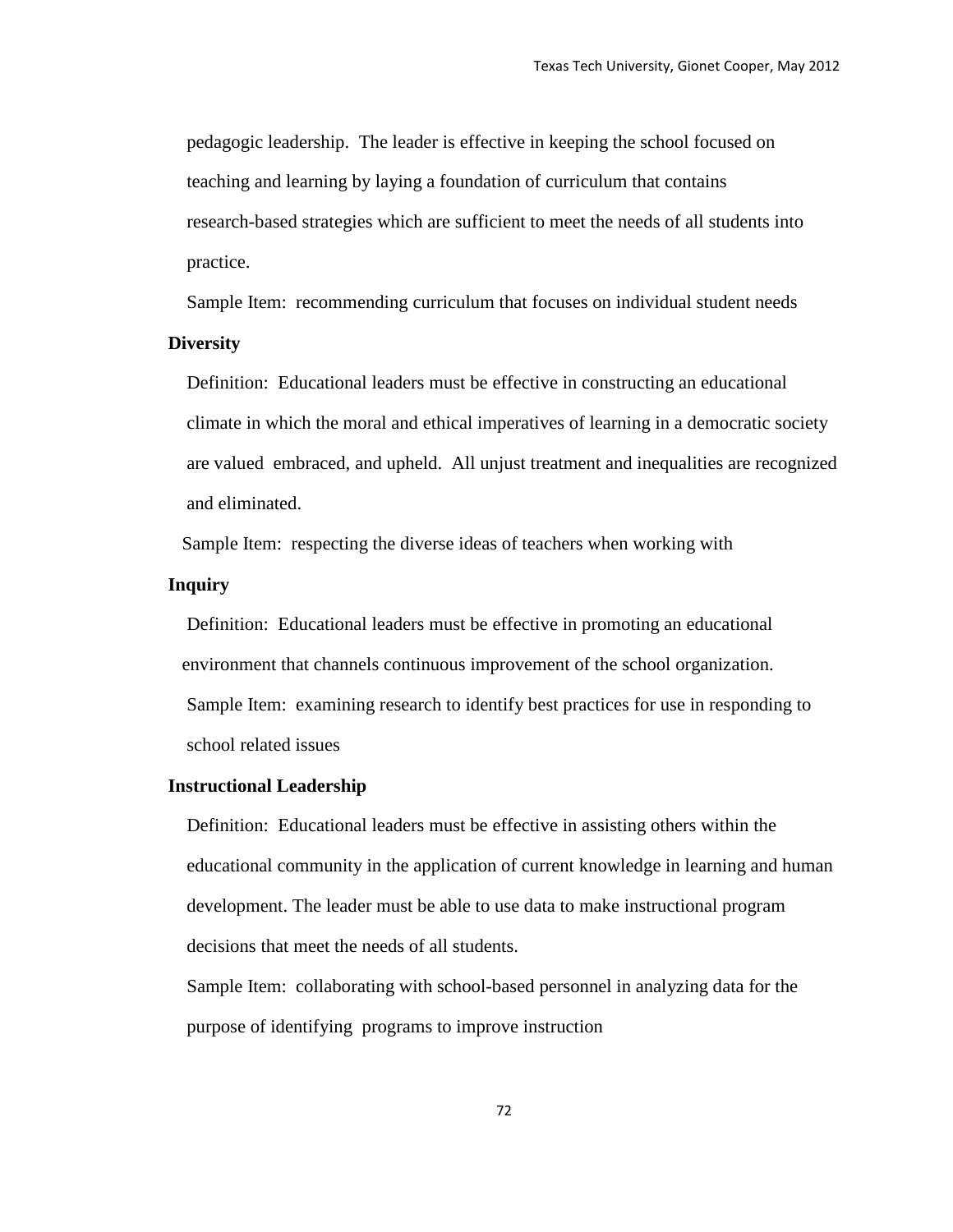#### **Learning Community**

 Definition: Educational leaders must effectively promote and create a learning environment that supports stakeholders and constituents in being innovative, their being involved in decision making, and continuing professional development. Sample Item: supporting teachers when they provide the leadership for student learning and performance

#### **Organizational Management**

 Definition: Educational leaders must be effective in the continuous process of improving culture of the school by utilizing the principles and practices of effective organizational management. The leader is successful in structuring the school organization in a way that communicates high expectations for adults and students and effectively uses material resources.

 Sample Item: assisting teachers in seeing the relationship between their roles and function and the vision for the school

#### **Professional Development**

 Definition: Educational leaders must be effective in promoting a campus culture that encompasses the belief that educators are lifelong learners who demonstrate a commitment to their own professional development and renewal. The leader ensures t that faculty and staff members are engaged in implementing the best research based practices that influence student learning and achievement.

 Sample Item: designing professional development activities to keep teachers educationally informed to best practices.

#### **Professionalism**

Definition: Educational leaders must be effective in displaying and demonstrating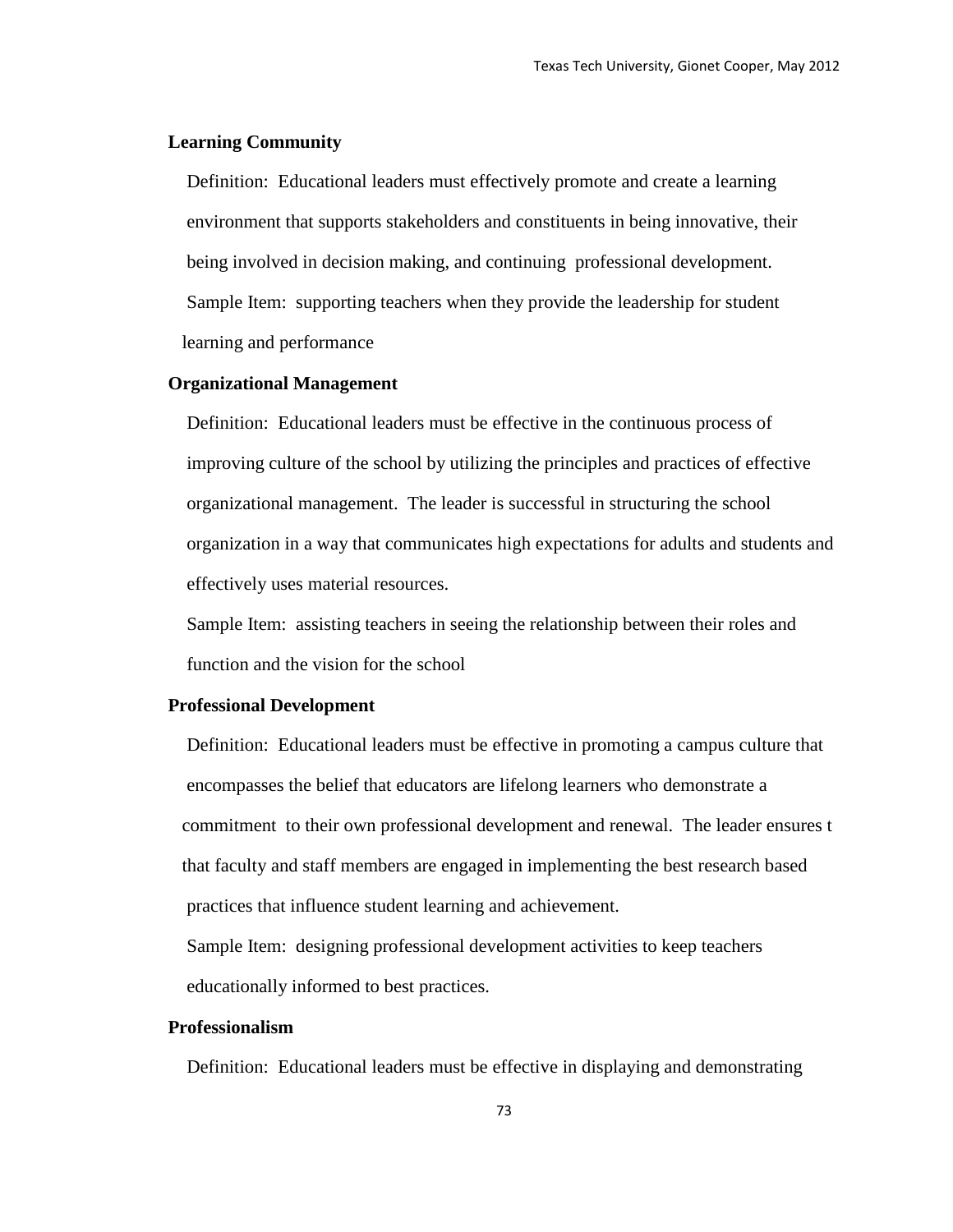ethical/moral leadership characteristics and a continuous commitment to development of the profession. The leaders' behavior conforms to the ethical/moral standards of the profession. The leader then puts a system into practice that influences the members of the school organization to behave in a synonymous manner.

 Sample Item: behaving in a way that reflects value for ethical standards in the educational profession.

#### **Reflection**

 Definition: Educational leaders must be effective in reflecting on prior, current, and past results with the purpose/intent of modifying future practices as needed. Sample Item: making it evident that they reflect on their practices with focus on improving their effectiveness.

#### **Unity of Purpose**

 Definition: Educational leaders must be effective in developing a unity of purpose within the school community that embraces and includes all stakeholders and focuses on student learning. The leader is successful in gaining the commitment of faculty and staff members around a single focus and aligns behaviors/activities that foster goal attainment.

 Sample Item: assisting teachers in aligning their activities to facilitate the accomplishment of the vision of the school

#### **Visionary Leadership**

 Definition: Educational leaders must be effective in demonstrating/displaying commitment, energy, and enthusiasm that influence a faculty and staff to display faith and trust in their decisions and to assist in the transformation process. Sample Item: influencing teachers to have faith and truth in their directions.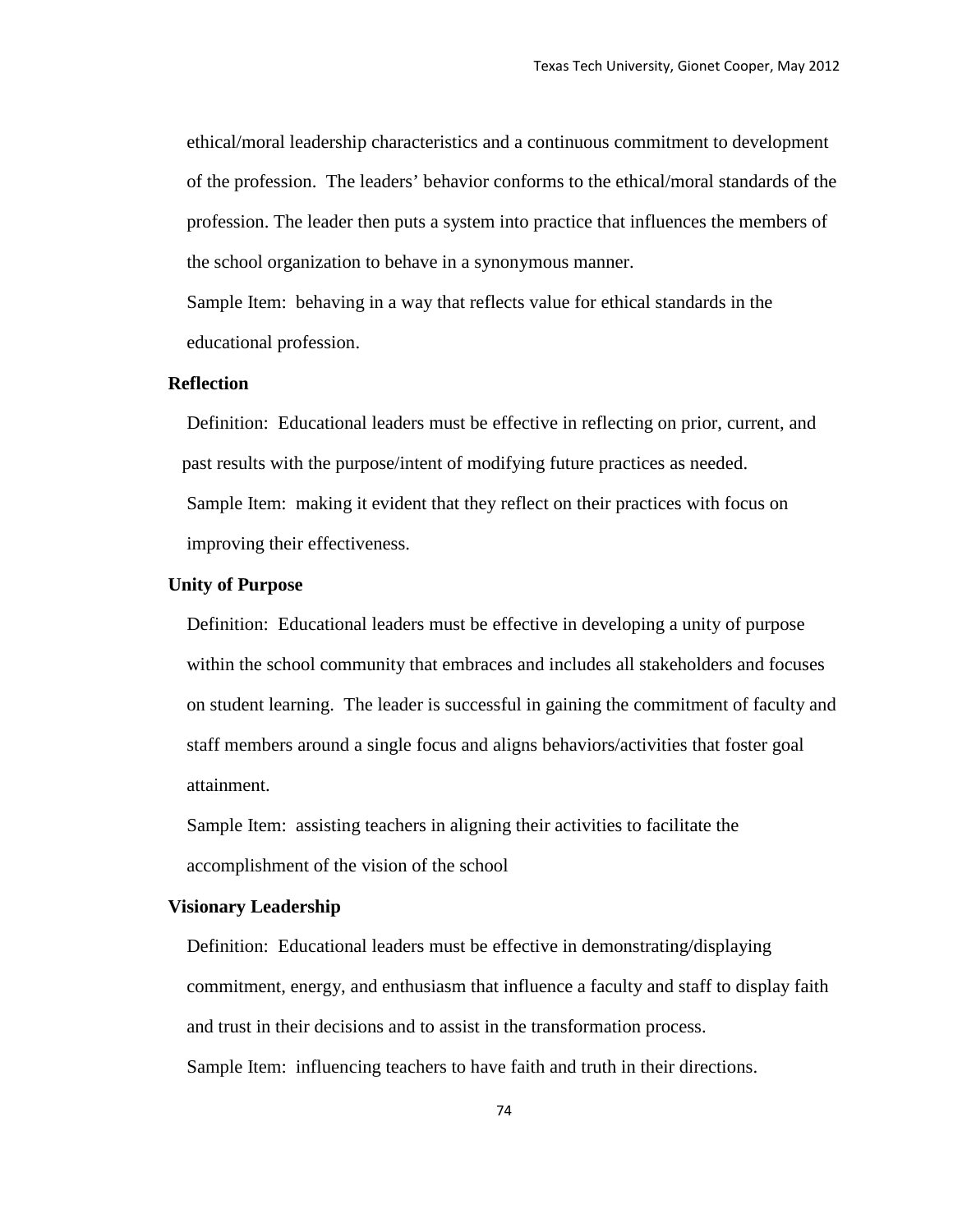Green (2006) and Ivie (2007) validated the Leadership Behavior Inventory while studying the relationship between teacher job satisfaction and school leaders' behavior informed by the aforementioned 13 core competencies/sub scales. The instrument was validated by peer judgments made by school leaders and teachers. Twenty (20) principals from various elementary middle, and high schools, and, subsequently, 136 teachers fully completed the instrument. After minor changes, the inventory was field tested using elementary, middle, and high school teachers. The respondents indicated that the survey was easy to complete and easy to understand.

Green (2006) granted Ivie (2007) permission to test reliability for the Leadership Behavior Inventory for Principals instrument and found a high reliability score during her research study of school leaders. Two hundred questionnaires in the study were completed by elementary, middle, and high school teachers, and 136 were fully completed. Reliability for the study was calculated for the Leadership Behavior Inventory instrument using means with Chronbach's alpha. Chronbach's alpha coefficient compared the rating of one question to the ratings of all the remaining questions based on the theory that if a rating were low for one item; it most likely would be consistently low across other items. The final result of the study found a high level of internal consistency with an alpha of .905 (Green, 2006 & Ivie, 2007).

#### **Data Collection Procedures**

The initial process of data collection procedures which followed the expected deadlines and recommendations for research consisted of submitting a research proposal through the Texas Tech University Institutional Review Board. The researcher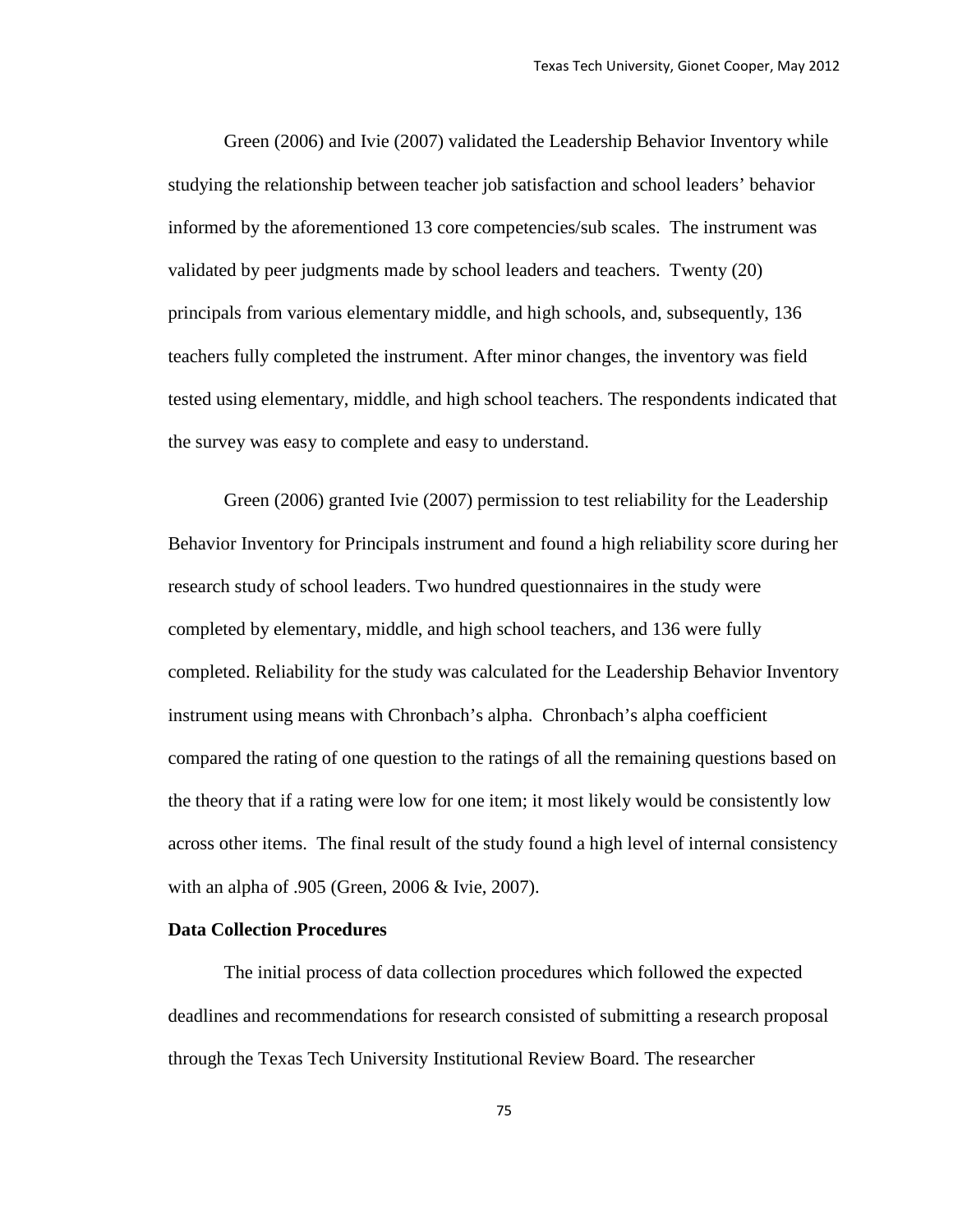corresponded with public schools, school district superintendents, principals, and educators throughout Texas. The quantitative instruments used in this study were administered both face to face and online through Qualtrics, an online survey software program available for Texas Tech students. Participants were provided an opportunity to take the survey face to face at a location of their choice. The average amount of time to complete the survey was eight minutes (Green, 2006).

#### **Data Analysis**

A t-test or t-statistic was used in this study to identify the congruencies and disparities in the descriptions of secondary principals' perception of their leadership compared to faculty and staff perceptions of leadership. A two tailed independent sample test was executed to determine the equality of the principals' means scores in comparison faculty and staff. The t-test data analysis procedure was executed by using SPSS 19.0 student edition.

#### **Qualitative Phase**

#### **Participants and Sampling**

The participants involved in this phase of the study were purposefully selected faculty/staff based on their scores from the quantitative instrument. Purposeful sampling addresses specific purposes related to the research questions stated within a specific study. The sample size for this study consisted of 8 participants: 4 faculty/staff from culturally and linguistically diverse schools and 4 faculty/staff from non-culturally and linguistically diverse schools (see page 96 for complete descriptions of participants).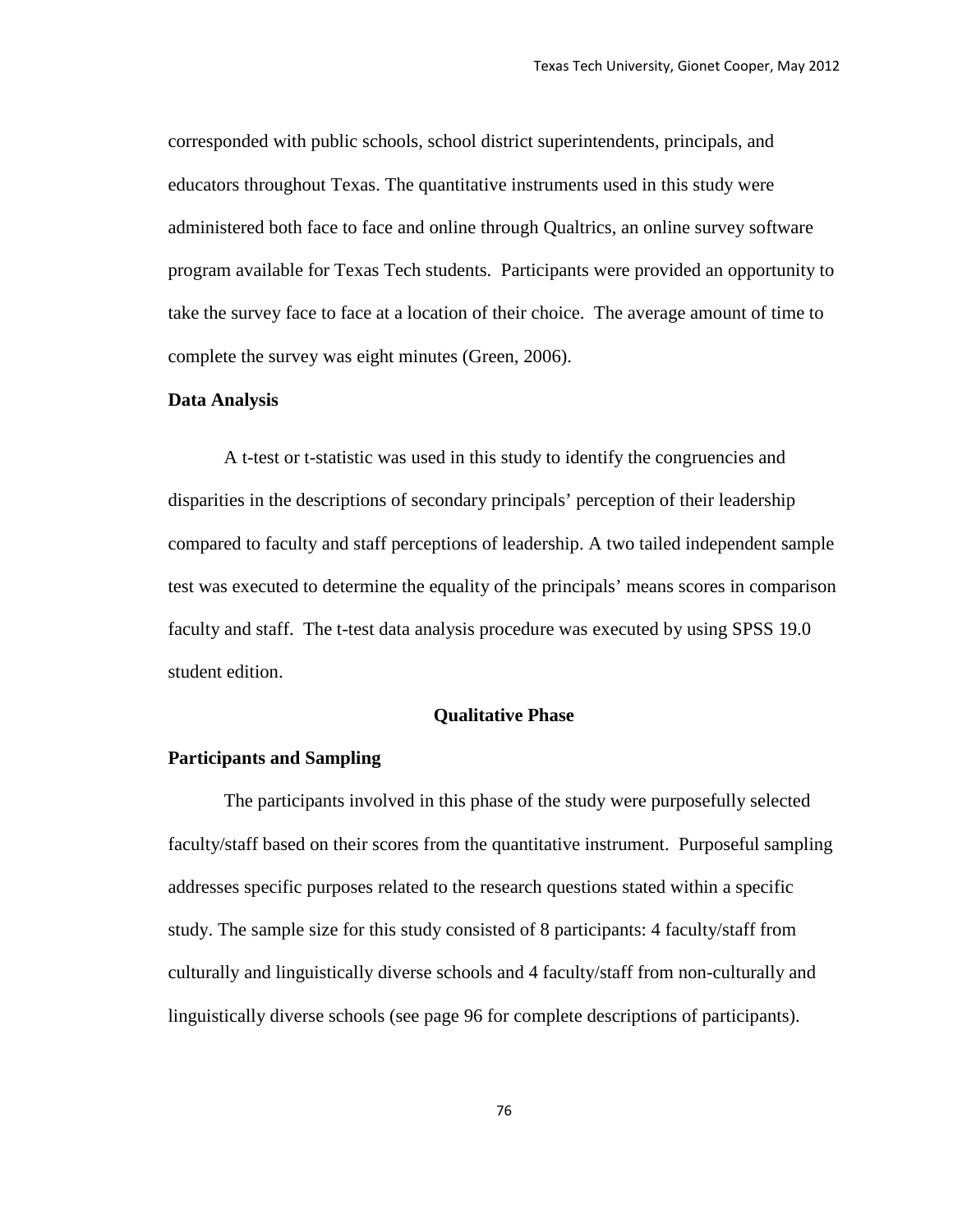#### **Data Collection Procedures**

The participants were interviewed in a semi-structured format, which involved the researcher asking a series of structured questions and then probing deeper with openended questions to obtain additional information from each participant based on the findings/results of the quantitative data (Gall, Gall, & Borg, 2007). The participants were given the opportunity to select the setting in which the interview was conducted. Face to face and phone interviews were optional and conducted dependent upon participant availability. All interviews were at least 30 minutes and were digitally recorded and transcribed by researcher. (See Appendices D and E for Interview protocol)

#### **Data Analysis**

In the qualitative portion of this study, interviews were transcribed verbatim and read through precisely. The coding and sorting of qualitative data into analytic files and themes were formulated from the collected data. The process of coding transcribed data involved several stringent steps/techniques: 1) organizing the text/material into chunks or segments of text before bringing meaning into the information, 2) taking the text data during data collection, 3) segmenting the sentences or paragraphs into categories 4) labeling the categories with terms which readers would expect to find, based on the past literature (Creswell, 2009). A constant comparison analysis was executed throughout the qualitative phase, which enabled the researcher to continually compare the different pieces of data, refining or tightening up the categories; this allowed the researcher to move on to higher conceptual levels by providing evidence to answer the qualitative research questions.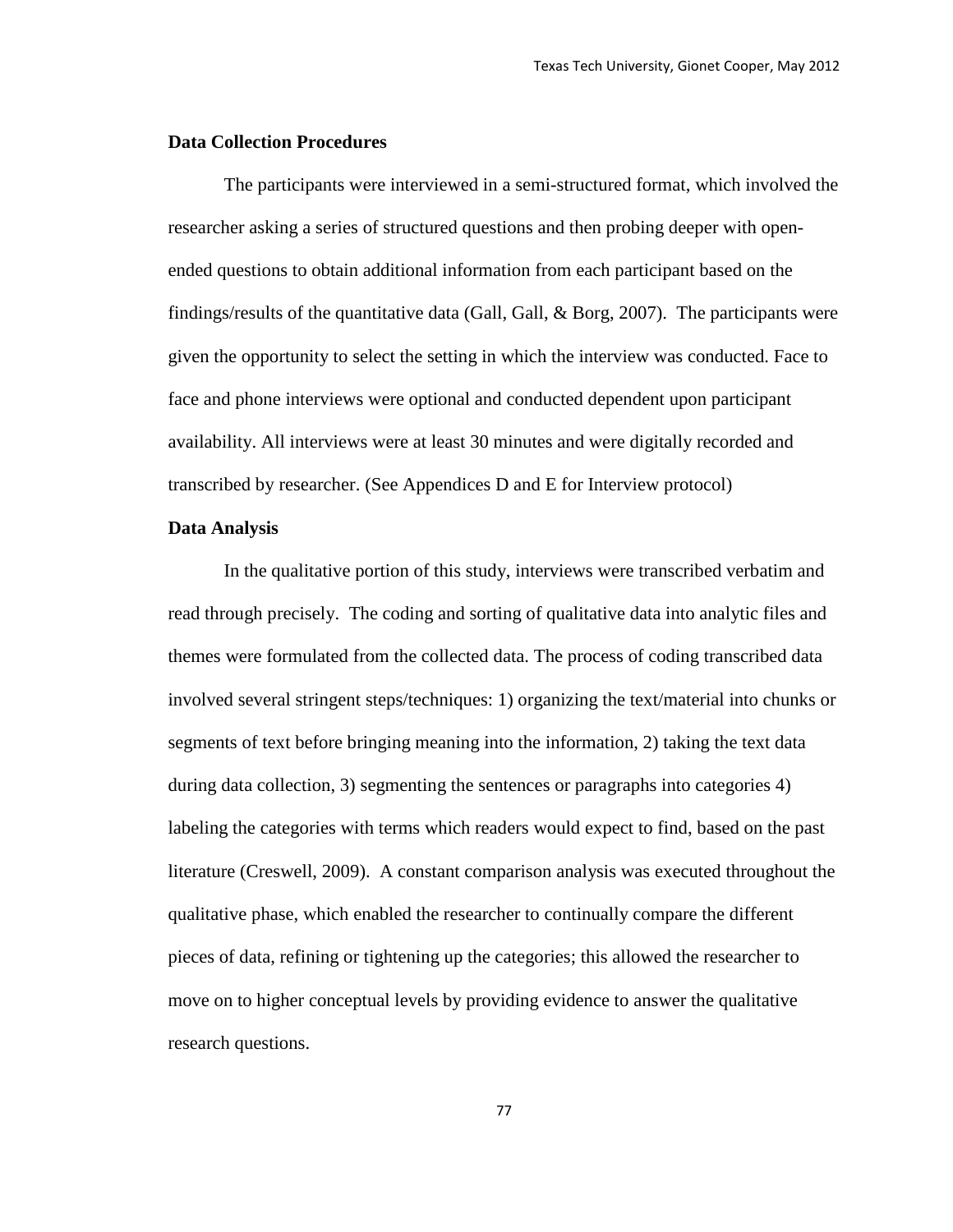#### **Inference Process**

The process of making inferences for a particular study consisted of the researcher making sense out of the results of the data analysis. Inferences are also known as interpretations and conclusions that were made on the foundation of collected data in this research study (Creswell, 2009).

#### **Questionnaire**

The researcher must be careful not to choose weak quantitative results which would pose a threat to validity to follow up on with for the qualitative portion of the study (Teddle &Tashakkori, 2009). Creswell (2009) stated that the threat of statistical conclusion validity arises when the researcher's assumptions of the study are inaccurate due to inadequate statistical power or violation of statistical assumptions.

#### **Interviews**

External validity consisted of the researcher executing thick descriptions that captured the participants' responses to the semi-structured interview questions. Member checks were performed, which allowed the participants to review their statements in the text/report for accuracy and completeness. The errors that were discovered by the participants were amended by the researcher alleviating discrepancies (Gall, Gall, and Borg, 2007).

The methodology outlined in this section described central components of the study, such as the theoretical framework, research questions, and instruments used. This chapter also introduced a mixed-method research design. This section of the leadership described the populations for both the quantitative and qualitative sections and outlined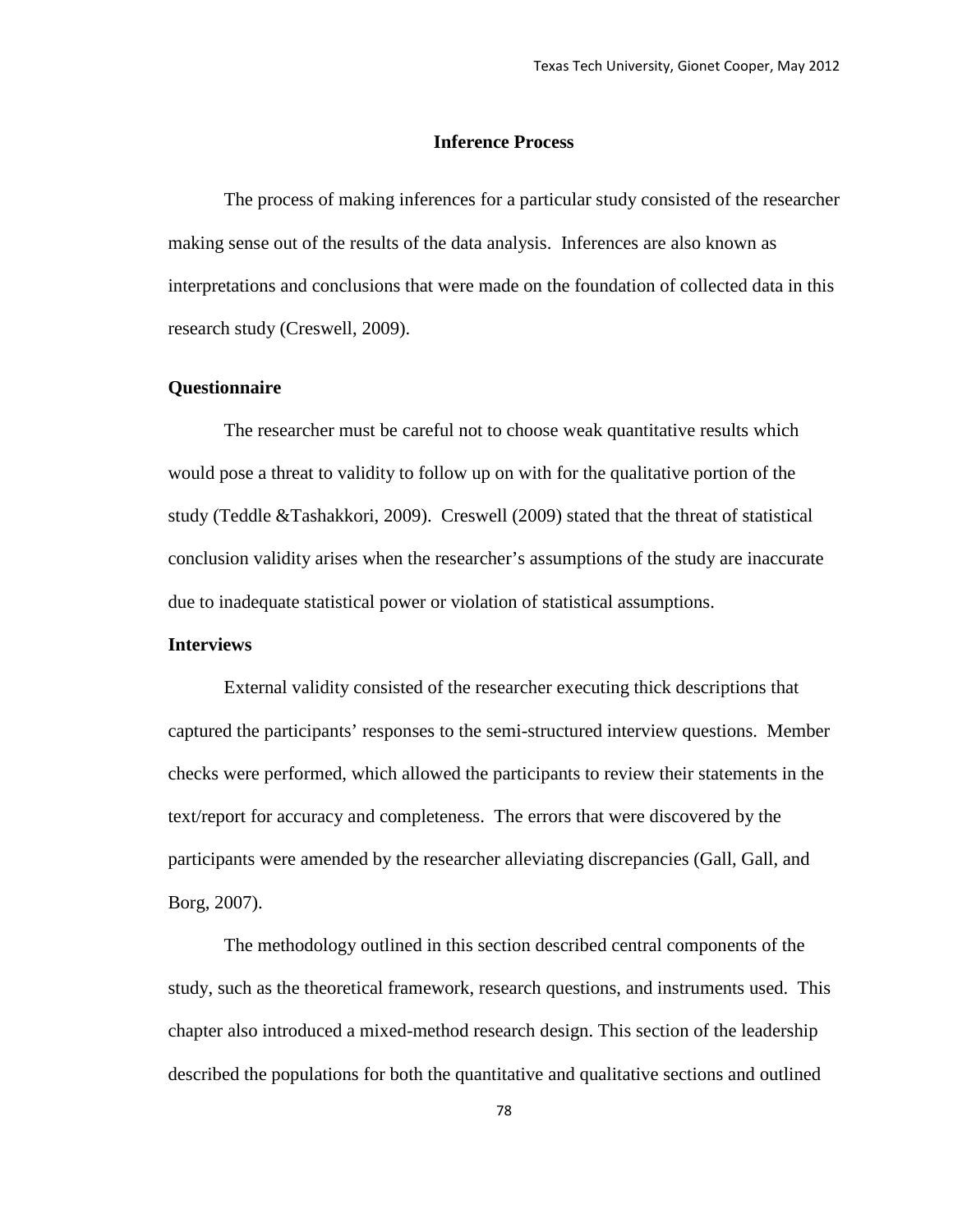the process for the data collection which included completion of surveys and interviews. Data analyses as well as methods to ensure the reliability and validity of the study were mentioned in this chapter.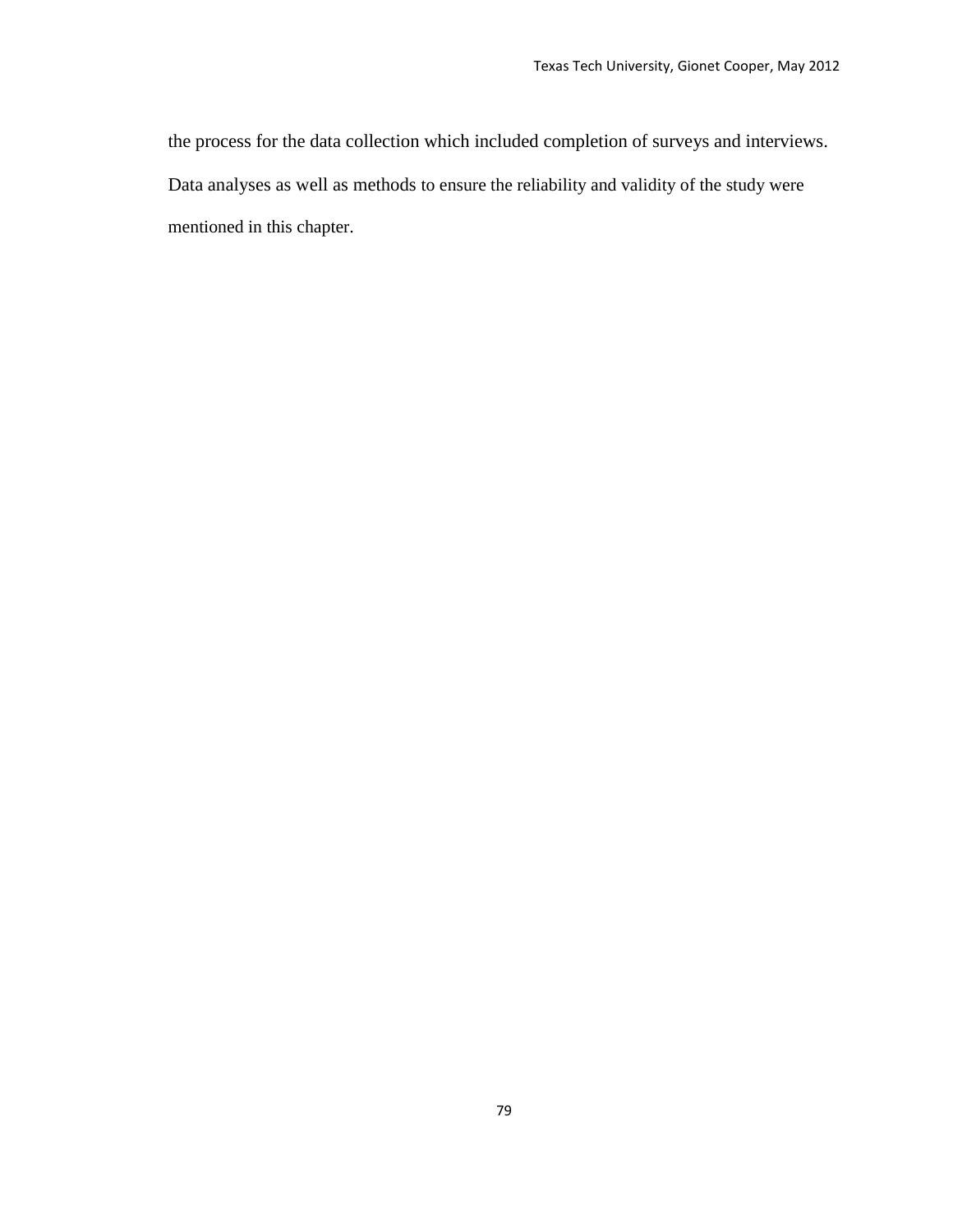#### CHAPTER IV

#### FINDINGS

#### **Introduction**

The purpose of this chapter is to present data collected for this study and report the questionnaire and interviewing portions of the study. The research design which guided the study was an explanatory sequential mixed methods design (Creswell, 2006). The questionnaire represented the quantitative and first phase of this study in which 106 secondary teachers and principals were given the Leadership Behavior Inventory questionnaire, Ed to complete. The second phase of the study consisted of individual interviews with selected individuals. Participants for the qualitative phase were purposefully selected from the teacher and principal pool that completed the questionnaire during the first phase. This chapter presents the data findings and analyses from the completed questionnaire and the themes which emerged from analyzed qualitative data gathered from the interview phases of the study.

#### **Quantitative Phase**

Data from completed questionnaires displayed in Table 4.1 is the demographic descriptions of the participants from the study. The total number of participants for this study is N=106, in which 43 were male, 60 were female, and 3 were recorded as unknown. The educational position for participants in this study consisted of 45 principals and 61 teachers.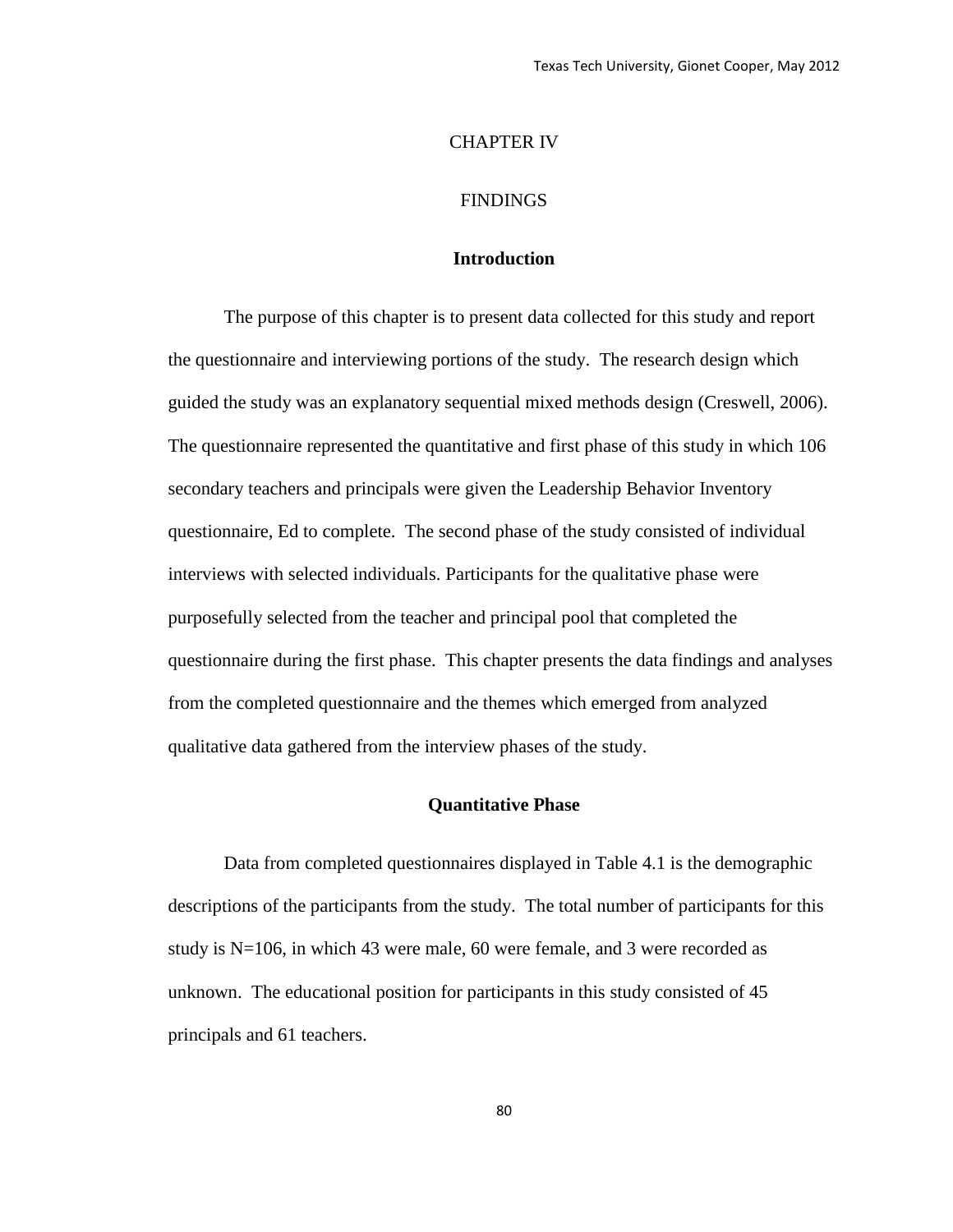## Table 4.1

| Gender                      | $\mathbf N$    | Percent |
|-----------------------------|----------------|---------|
| Male                        | 43             | 40.6    |
| Female                      | 60             | 56.6    |
| Unknown                     | $\mathfrak{Z}$ | 2.8     |
| <b>Educational Position</b> |                |         |
| Principal                   | 45             | 42.5    |
| Teacher                     | 61             | 57.5    |
| Total                       | 106            |         |
|                             |                |         |

## *Principal and teacher demographics of participants*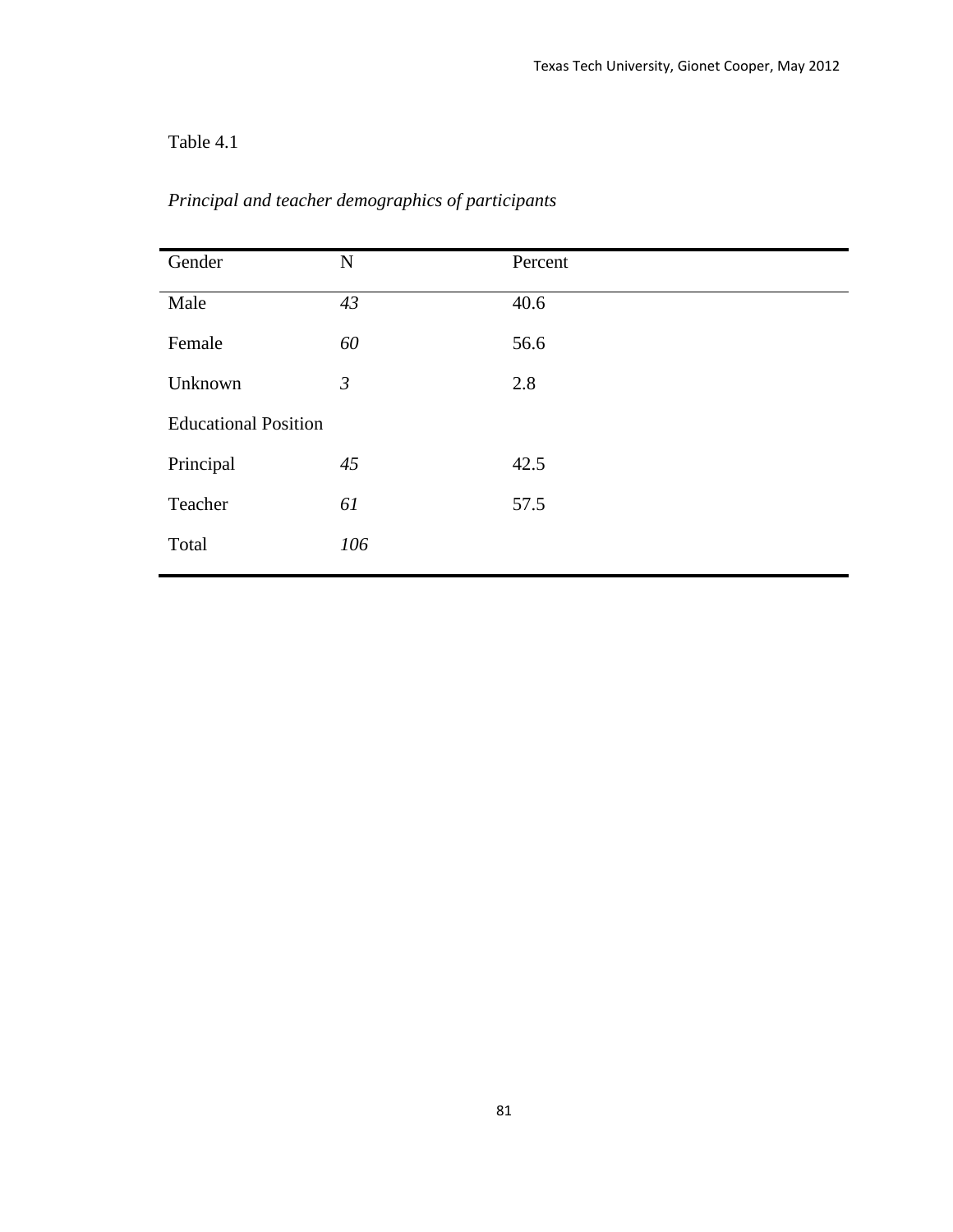Research Question:

1.) How do secondary principals describe their leadership style?

Research questions 1 through 3 address the quantitative portion of the study. Table 4.2 displays the principals' mean scores for all 13 core competencies and their standard deviations. The subscale means were ranked in ordinal fashion. The highest competency means score was Reflection at 3.40. The lowest competency means score was Curriculum and Instruction at 2.94. The range between Reflection and the Curriculum and Instruction means was .46.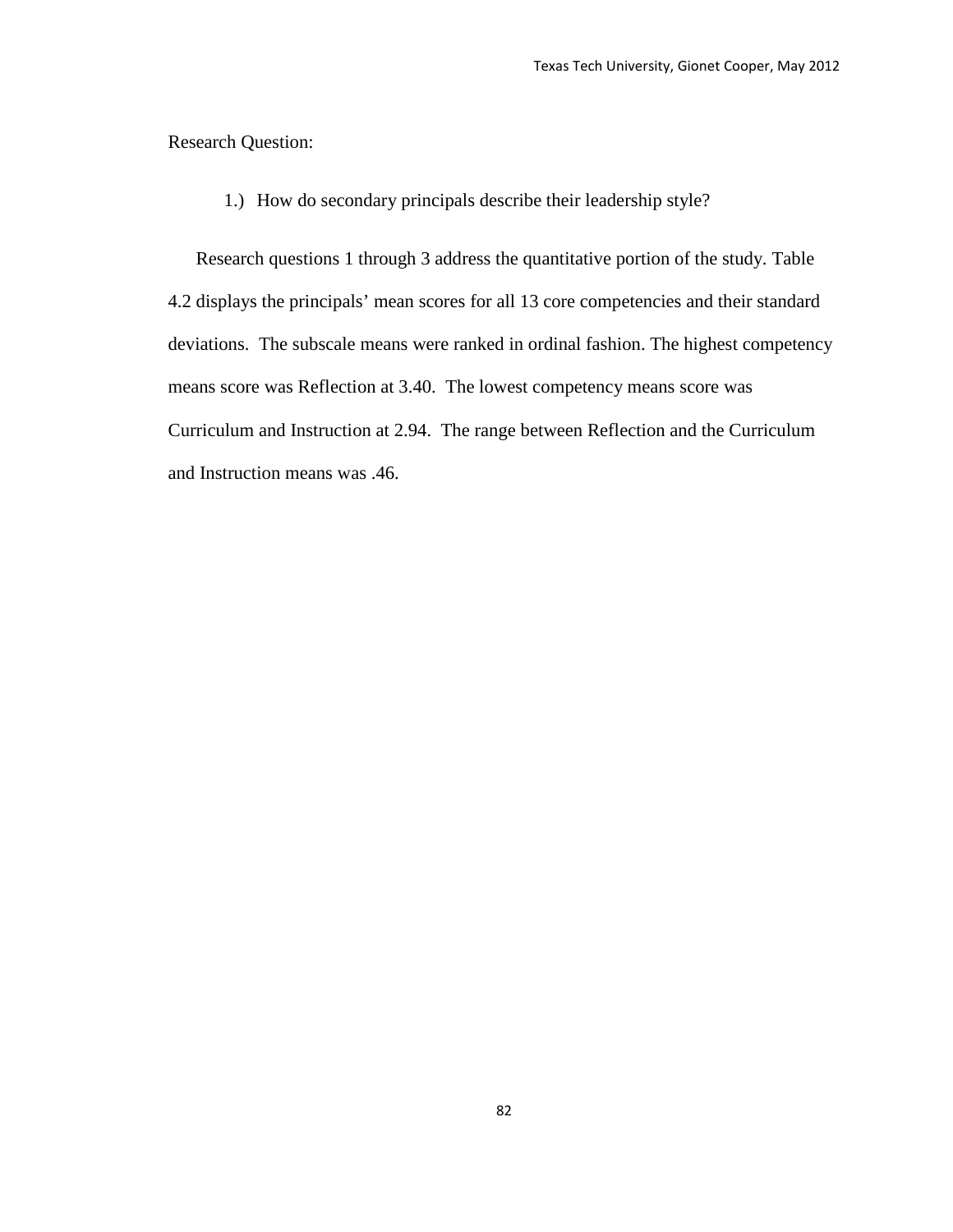## Table 4.2

| Core Competency                 | M(SD)      |
|---------------------------------|------------|
|                                 |            |
|                                 |            |
| Reflection                      | 3.40(.44)  |
| Diversity                       | 3.27(0.46) |
| Visionary Leadership            | 3.21(.42)  |
| Learning Community              | 3.17(.50)  |
| Professionalism                 | 3.17(.63)  |
| Professional Development        | 3.16(.51)  |
| Assessment                      | 3.13(.59)  |
| Organizational Management       | 3.10(.50)  |
| Inquiry                         | 3.08(.68)  |
| Unity of Purpose                | 3.02(.64)  |
| Collaboration                   | 3.01(.62)  |
| <b>Instructional Leadership</b> | 2.99(0.74) |
| Curriculum and Instruction      | 2.94(.65)  |

## *Principals Descriptive Statistics grouped by the Thirteen Core Competencies*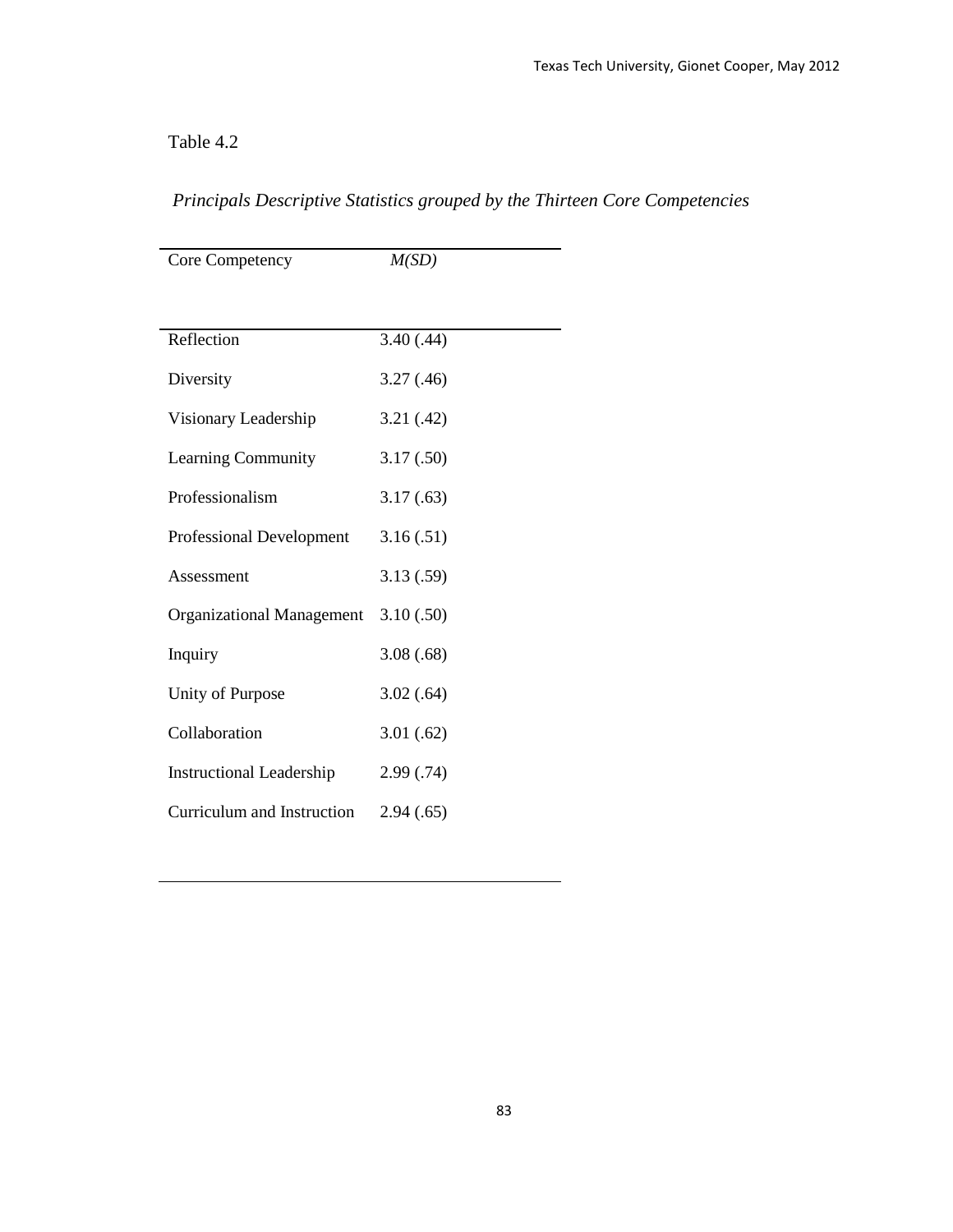Research Question:

2.) What are the faculty and staff perceptions of school leadership?

Table 4.3 displays the faculty and staffs' mean scores for all 13 core competencies and their standard deviations. The subscale means were ranked in ordinal fashion. The highest competency mean score was Reflection at 3.57. The lowest competency mean score was Professional Development at 3.21. The range between Reflection and the Professional Development means was .36.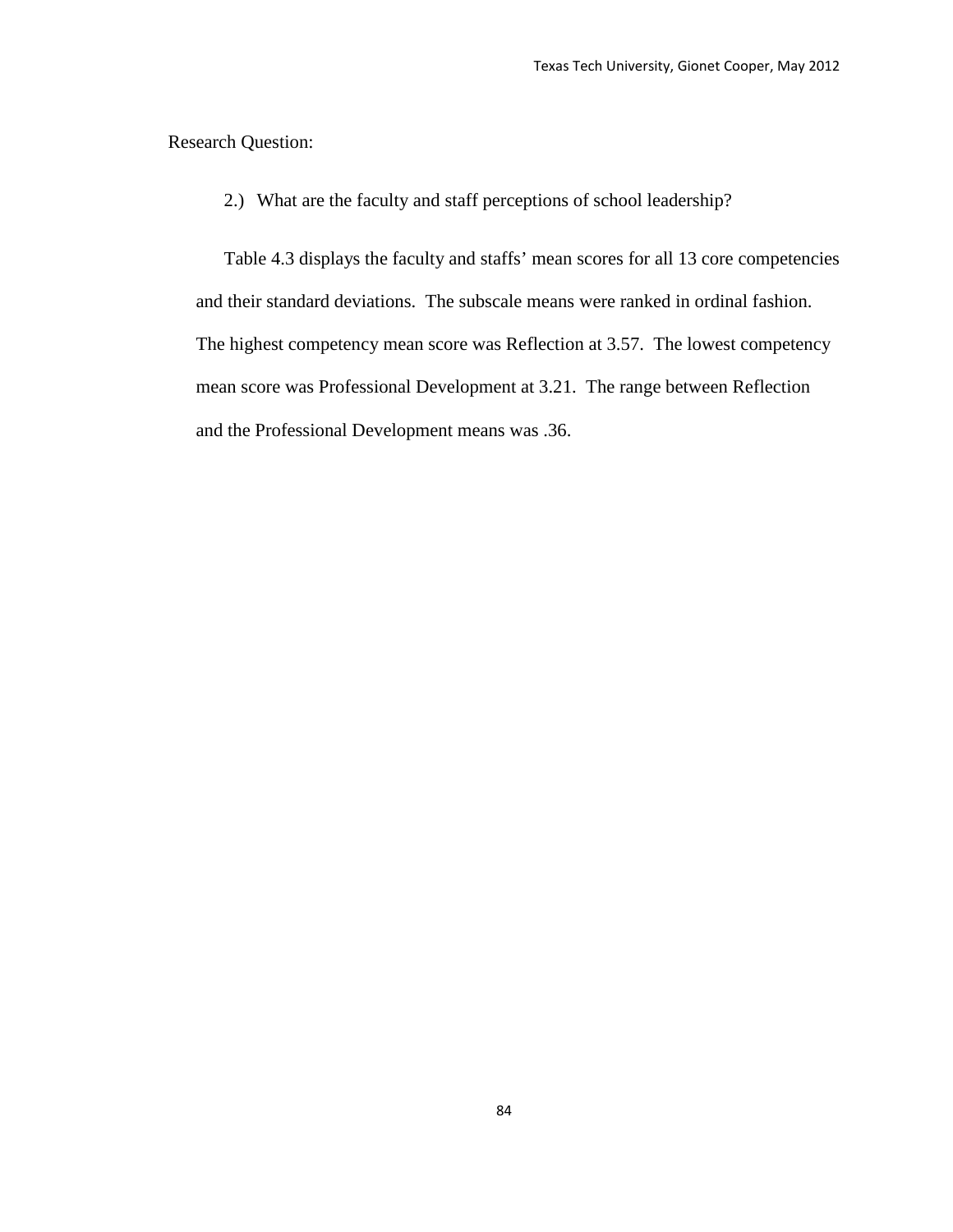## Table 4.3

| Core Competency                 | M(SD)      |  |
|---------------------------------|------------|--|
|                                 |            |  |
| Reflection                      | 3.57(.57)  |  |
| Visionary Leadership            | 3.49(.67)  |  |
| Inquiry                         | 3.43(.54)  |  |
| Learning Community              | 3.43(.60)  |  |
| Diversity                       | 3.37(.68)  |  |
| Organizational Management       | 3.34(0.70) |  |
| Professionalism                 | 3.34(.76)  |  |
| Curriculum and Instruction      | 3.33(0.75) |  |
| Unity of Purpose                | 3.33(.68)  |  |
| Assessment                      | 3.30(.65)  |  |
| Collaboration                   | 3.28(.74)  |  |
| <b>Instructional Leadership</b> | 3.22(.72)  |  |
| <b>Professional Development</b> | 3.21(.74)  |  |

*Faculty and staff descriptive statistics grouped by the Thirteen Core Competencies*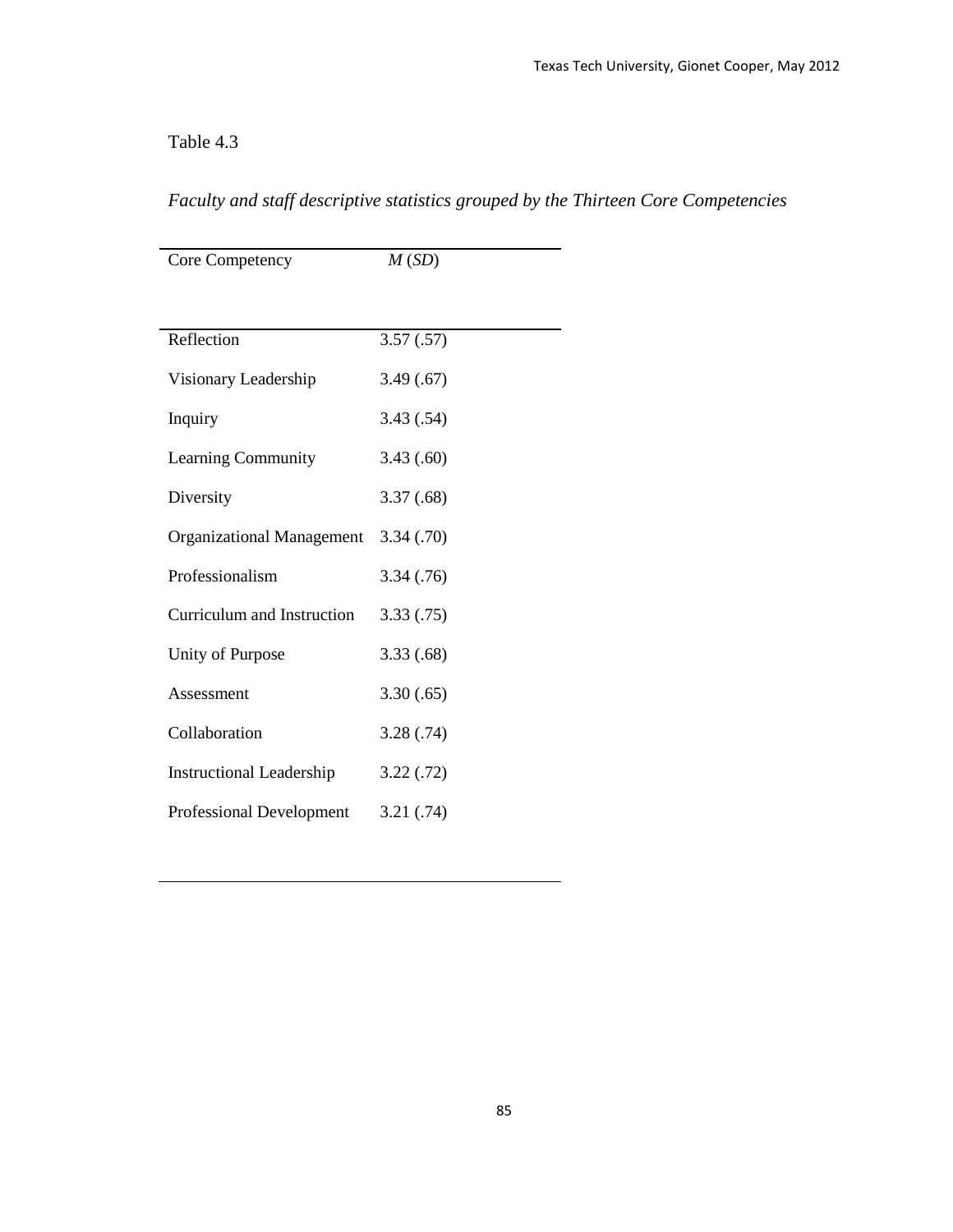Research Question:

3.) Do principals' descriptions of their leadership styles differ from faculty and staff perceptions?

Table 4.4 displays the principals' and faculty and staffs' mean scores for all 13 core competencies and their standard deviations. The subscale means were ranked in ordinal fashion. The highest competency mean score was Reflection at 3.50. The lowest competency mean score was Instructional Leadership at 3.12. The range between Reflection and the Instructional Leadership means was .38.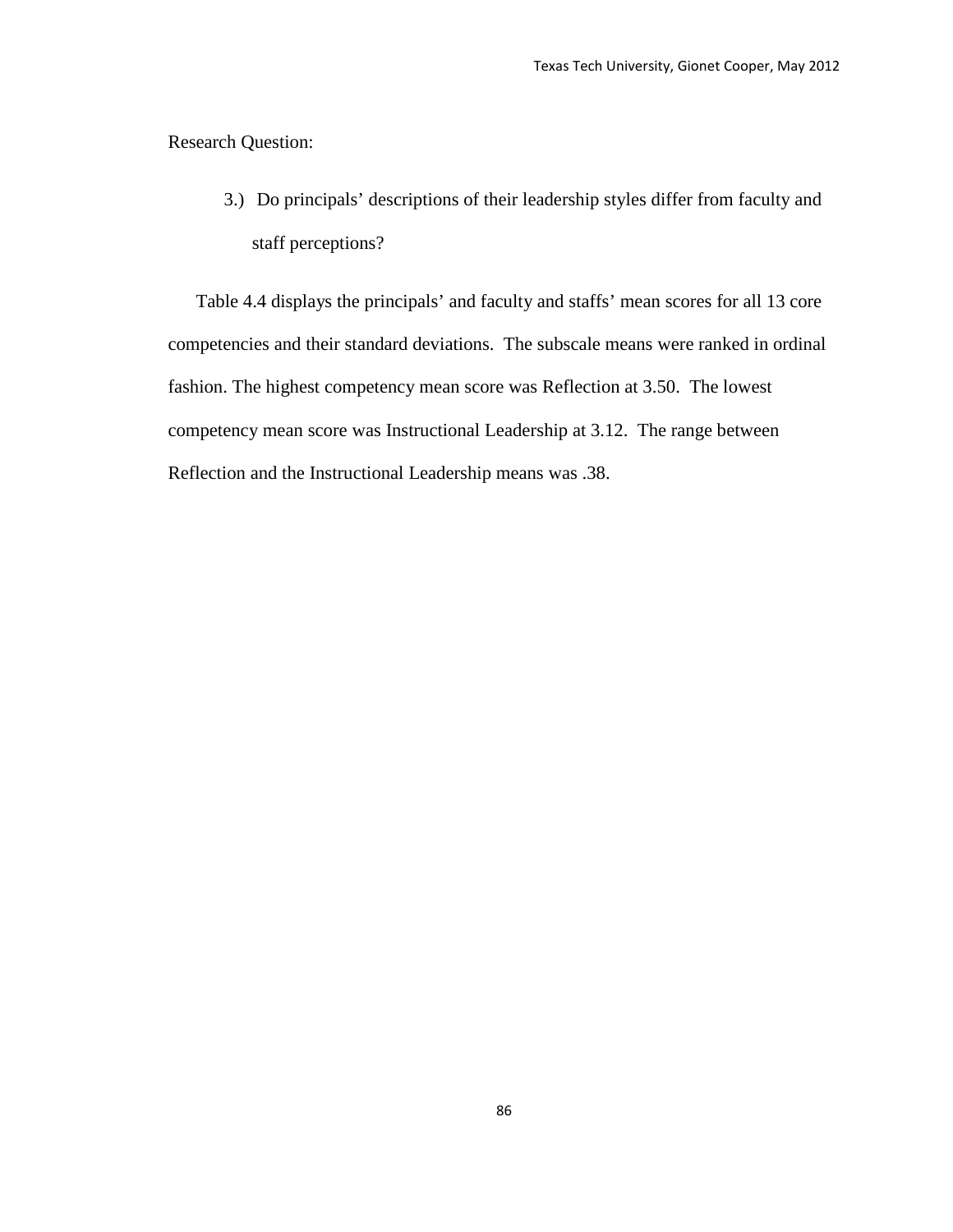## Table 4.4

## *Principals, faculty and staff descriptive statistics grouped by the Thirteen Core*

## *Competencies*

| Core Competency                  | M(SD)      |  |
|----------------------------------|------------|--|
|                                  |            |  |
| Reflection                       | 3.50(.52)  |  |
| Visionary Leadership             | 3.37(.59)  |  |
| Diversity                        | 3.33(.59)  |  |
| Learning Community               | 3.32(.57)  |  |
| Inquiry                          | 3.28(.63)  |  |
| Professionalism                  | 3.27(0.71) |  |
| <b>Organizational Management</b> | 3.24(.64)  |  |
| Assessment                       | 3.23(.63)  |  |
| Unity of Purpose                 | 3.20(.68)  |  |
| Professional Development         | 3.19(.65)  |  |
| Curriculum and Instruction       | 3.17(0.73) |  |
| Collaboration                    | 3.16(.70)  |  |
| <b>Instructional Leadership</b>  | 3.12(0.73) |  |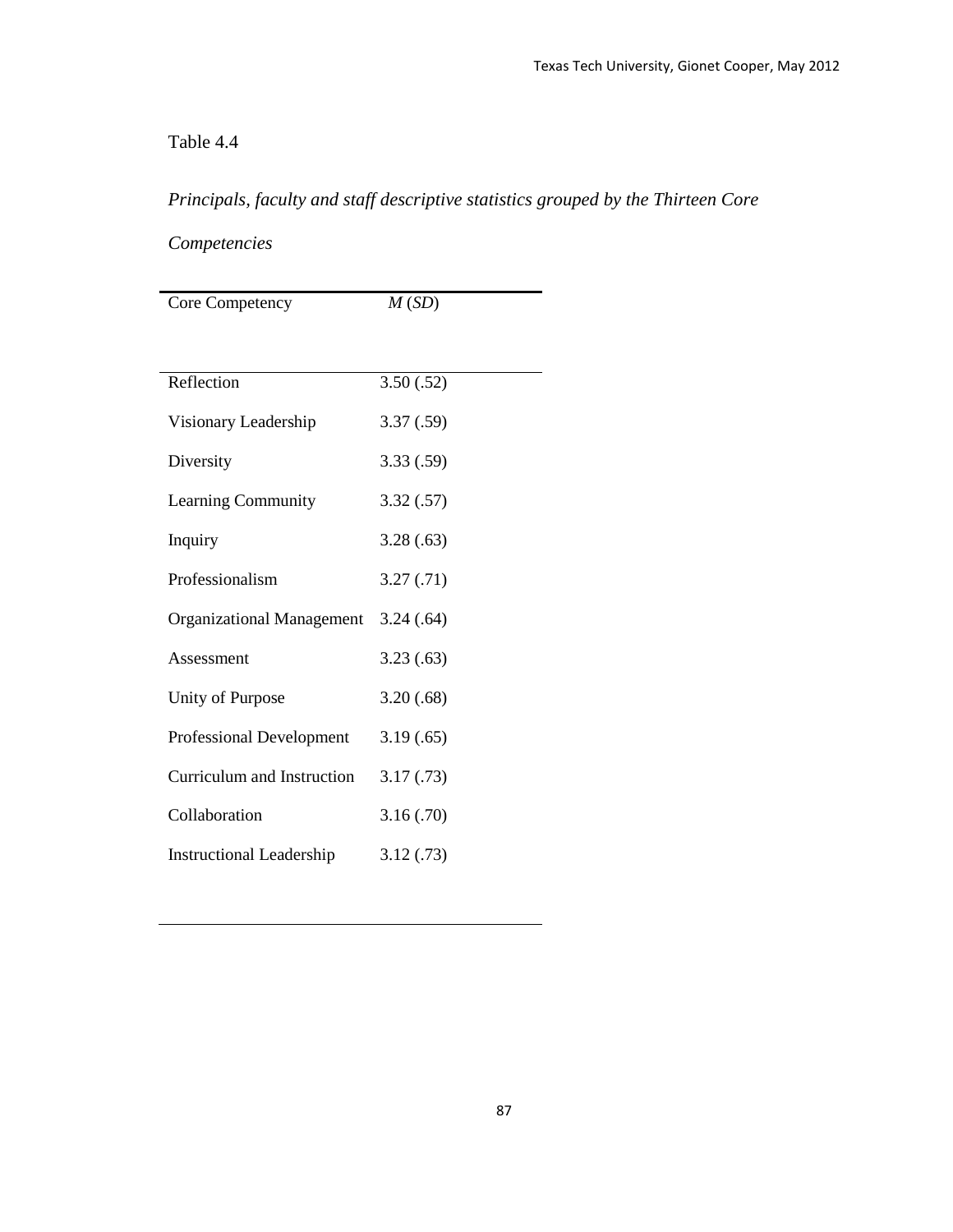Table 4.5 displays the principals', and faculty and staffs' mean score differences for all 13 core competencies. The subscale means were ranked in ordinal fashion. The two highest core competency mean differences were Curriculum and Instruction at .39 and Inquiry at .34. The two lowest core competency mean differences were Professional Development at .05 and Diversity at .09. The range between between Curriculum and Instructional and Professional difference was .34. A consistent cluster of mean difference scores ranged from .27 to .23 for Visionary Leadership, Collaboration, Learning Community, Organizational Management and Instructional Leadership. Another consistent cluster of mean difference scores range from .18 to .17 for Assessment, Professionalism, and Reflection.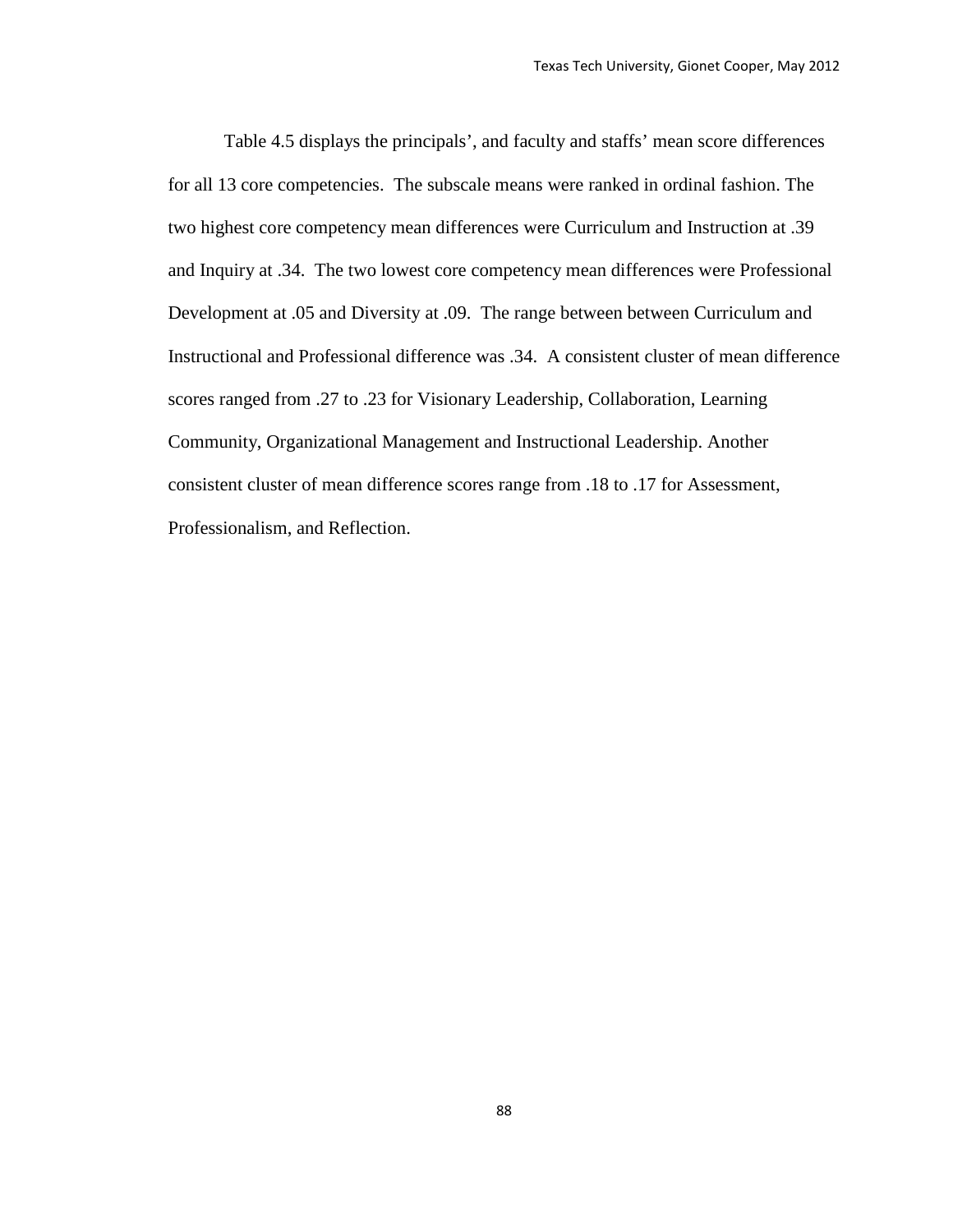## Table 4.5

## *Subscale mean difference between principals, faculty and staff*

| Core Competency                  | M's |
|----------------------------------|-----|
|                                  |     |
| Curriculum and Instruction       | .39 |
| Inquiry                          | .34 |
| Unity of Purpose                 | .31 |
| Visionary Leadership             | .27 |
| Collaboration                    | 26  |
| Learning Community               | .25 |
| <b>Organizational Management</b> | .24 |
| <b>Instructional Leadership</b>  | .23 |
| Assessment                       | .18 |
| Professionalism                  | .17 |
| Reflection                       | .17 |
| Diversity                        | .09 |
| <b>Professional Development</b>  | .05 |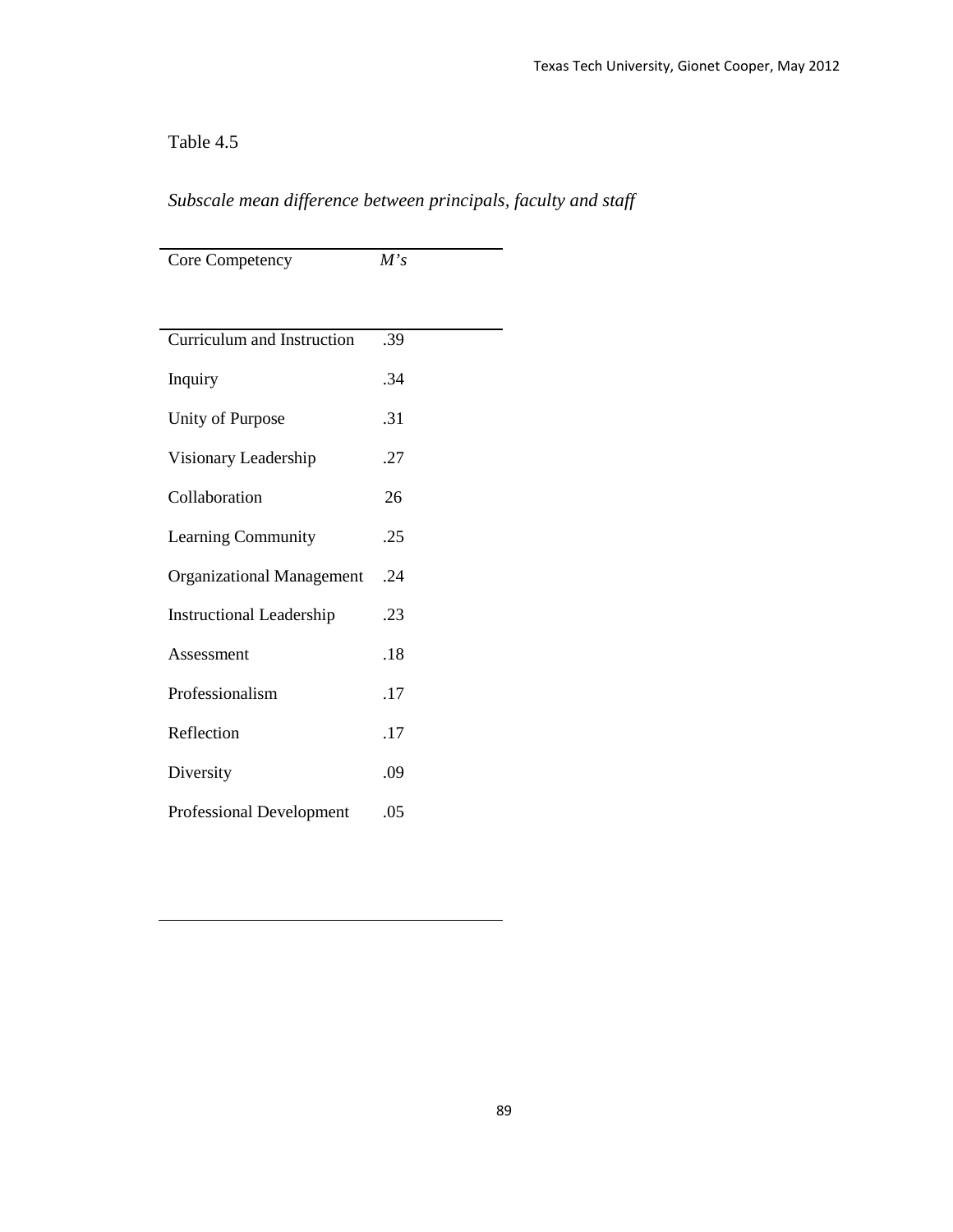A t-test was used to examine the differences between the opinions of teachers and principals who took the survey. The Levene's Test for Equality of Variances was not significant, indicating that the variances of the two groups were equal and normal procedures for the t-test could be used. The means tested indicated that principals' opinions (*M*=3.13, SE=.07) about Instructional leadership, curriculum and instruction were much lower than the teachers' (*M*=3.36, SE=.08). This difference between the principals' and teachers' overall mean scores was significant *t*(104)=2.156, p=.03. The effect size for the *t*-test was  $d=-.43$ , meaning that there is a medium practical significance according to Cohen *d* to determine the effect size. Therefore, while the actual mean difference between the two groups is small but statistically significant, the effect size is strong, 17 percentile points beyond no difference. From statistical and practical significance perspectives, overall teachers' and principals' opinions vary greatly.

**Participant Selection Based on Quantitative Results:** The following tables provide data for the highest and lowest mean scores of participants in comparison to a representative sample of principals N=45 and teachers N=61 overall average means for this study (see tables 4.2 for principals and 4.3 for faculty and staff). Tables  $4.6 - 4.13$ provide the standard deviations and mean scores for all 13 core competencies for each selected participant.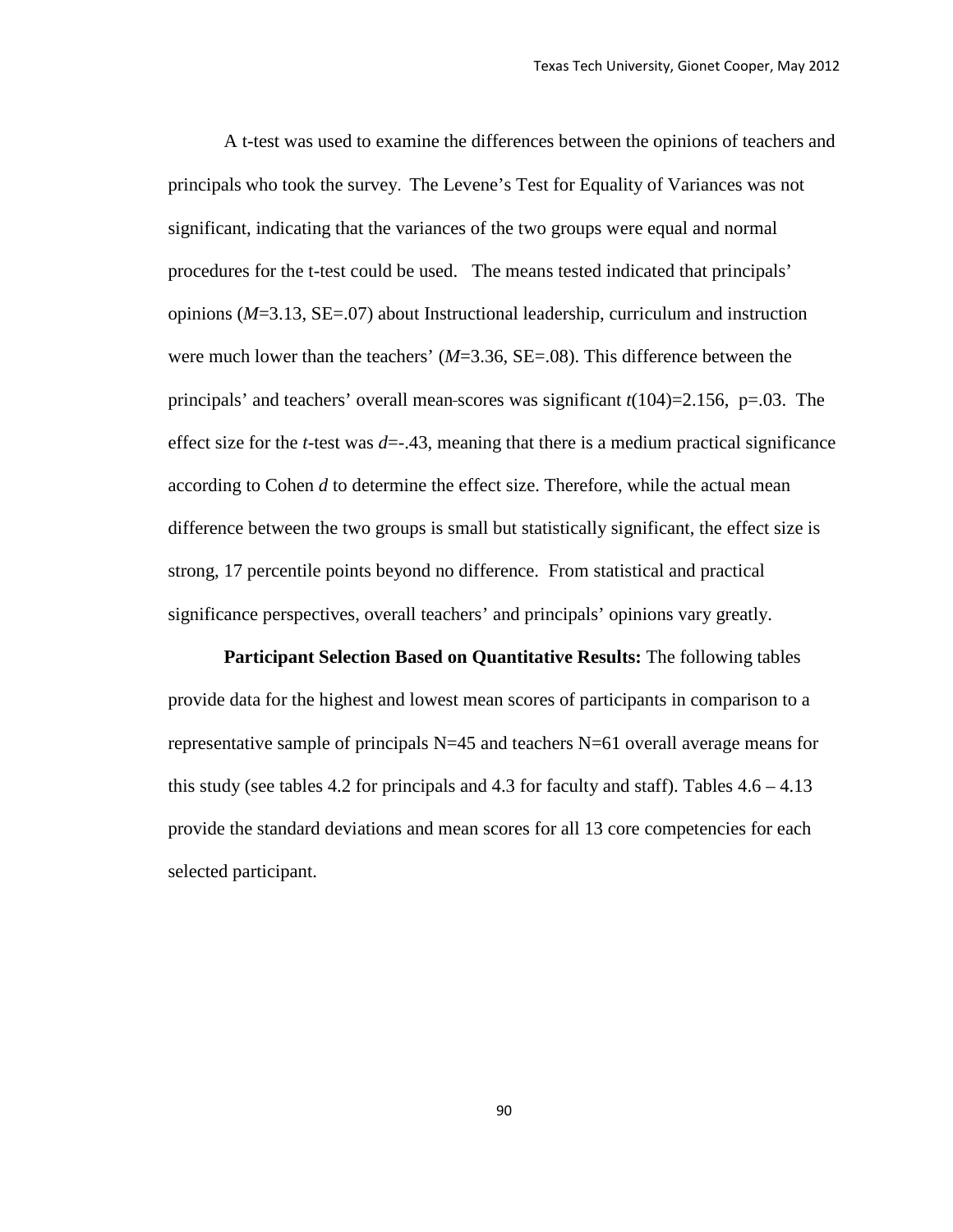Table 4.6 displays that Mr. Victor self-reported 10 out of 13 core competency mean scores which were lower than mean average scores from the principal sample of the study. The three highest core competency mean scores were Diversity, Professional Development and Reflection.

Table 4.6

*Mr. Victor's participant selection mean scores*

| Core Competency                  | M(SD)      |  |
|----------------------------------|------------|--|
|                                  |            |  |
| Assessment                       | 2.33(.58)  |  |
| Collaboration                    | 2.67(.58)  |  |
| Curriculum and Instruction       | 1.67(.58)  |  |
| Diversity                        | 3.67(.58)  |  |
| Inquiry                          | 2.33(.58)  |  |
| <b>Instructional Leadership</b>  | 2.33(2.08) |  |
| Learning Community               | 3.0(1.00)  |  |
| <b>Organizational Management</b> | 2.67(.58)  |  |
| <b>Professional Development</b>  | 3.33(1.15) |  |
| Professionalism                  | 2.67(1.15) |  |
| Reflection                       | 4.0(.00)   |  |
| Unity of Purpose                 | 2.67(.58)  |  |
| Visionary Leadership             | 2.33(1.53) |  |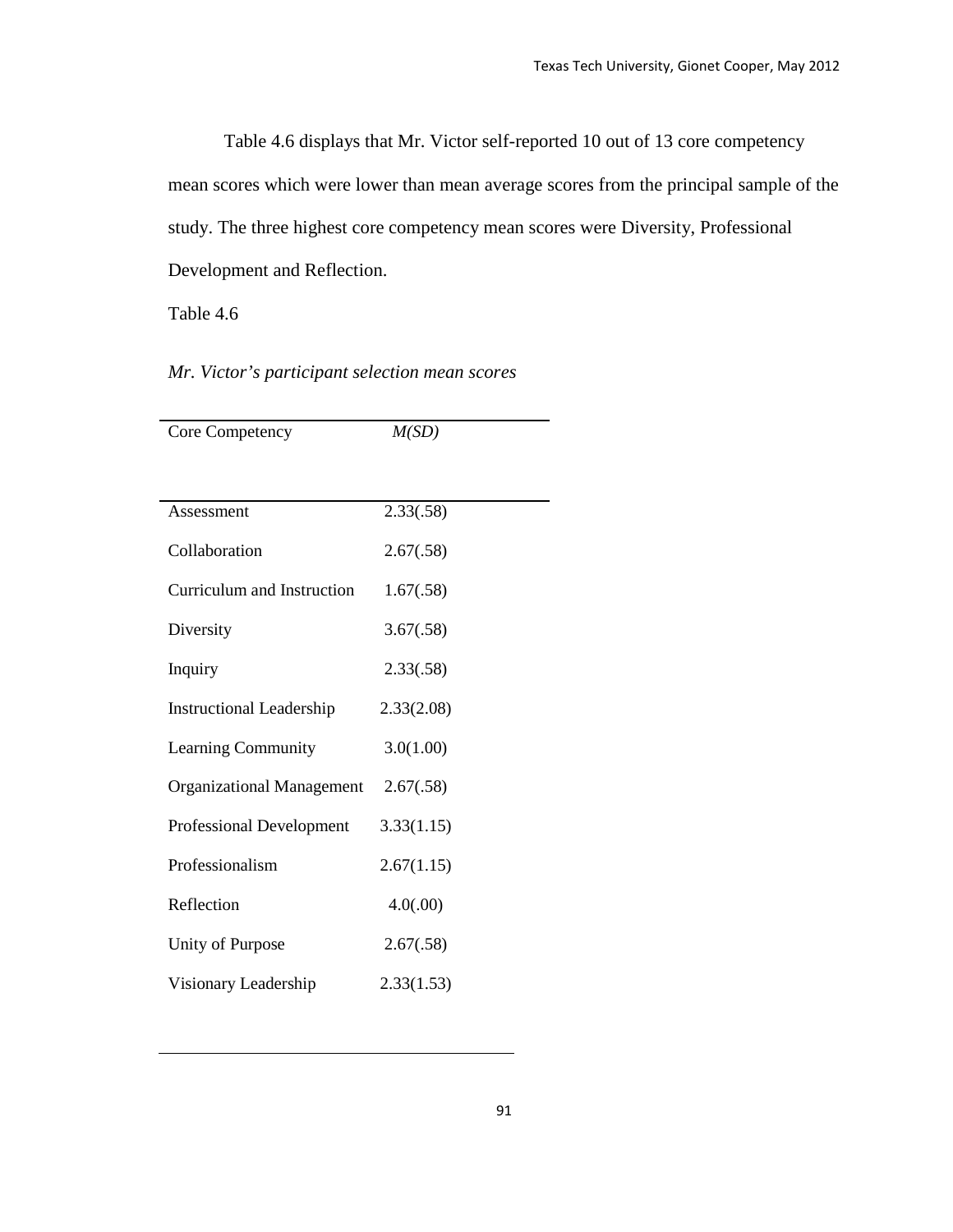Table 4.7 displays that Mr. Schultz self-reported 13 out of 13 core competency mean scores higher than all the mean average scores of the principal sample of the study. Table 4.7

## *Mr. Schultz's participant selection mean scores*

| Core Competency                  | M(SD)    |
|----------------------------------|----------|
|                                  |          |
| Assessment                       | 4.0(.00) |
| Collaboration                    | 4.0(.00) |
| Curriculum and Instruction       | 4.0(.00) |
| Diversity                        | 4.0(.00) |
| Inquiry                          | 4.0(.00) |
| <b>Instructional Leadership</b>  | 4.0(.00) |
| <b>Learning Community</b>        | 4.0(.00) |
| <b>Organizational Management</b> | 4.0(.00) |
| <b>Professional Development</b>  | 4.0(.00) |
| Professionalism                  | 4.0(.00) |
| Reflection                       | 4.0(.00) |
| Unity of Purpose                 | 4.0(.00) |
| Visionary Leadership             | 4.0(.00) |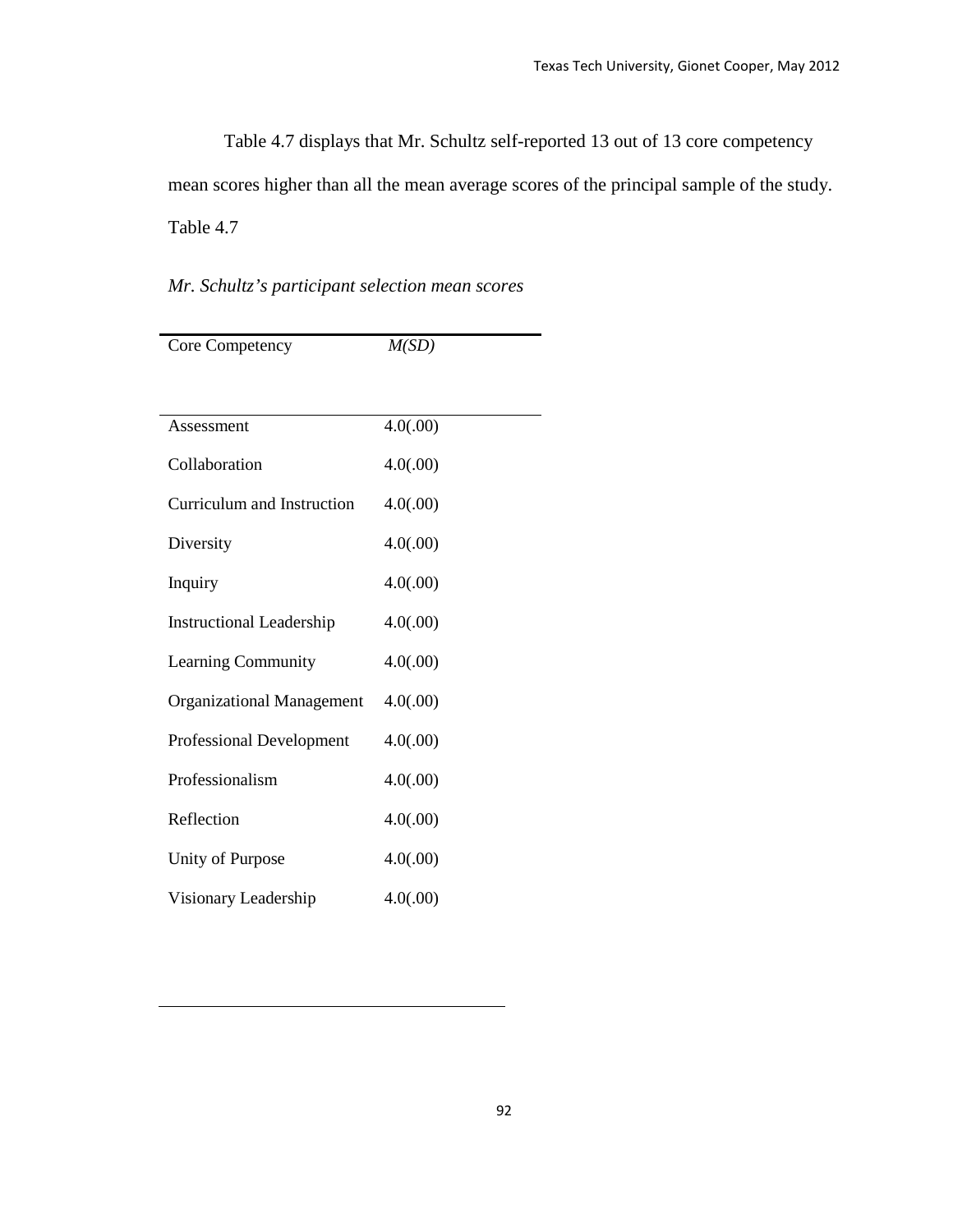Table 4.8 displays that Mr. Potts self-reported 11 out of 13 core competency mean scores higher than mean average scores from the principal sample of the study. The two lowest core competency mean scores were Diversity and Professional Development. Table 4.8

### *Mr. Potts's participant selection mean scores*

| Core Competency                  | M(SD)      |  |
|----------------------------------|------------|--|
|                                  |            |  |
| Assessment                       | 3.33(.58)  |  |
| Collaboration                    | 3.67(.58)  |  |
| Curriculum and Instruction       | 3.67(.58)  |  |
| Diversity                        | 3.0(.00)   |  |
| Inquiry                          | 4.0(.00)   |  |
| <b>Instructional Leadership</b>  | 3.67(.58)  |  |
| Learning Community               | 3.33(.58)  |  |
| <b>Organizational Management</b> | 3.67(.58)  |  |
| <b>Professional Development</b>  | 3.0(.00)   |  |
| Professionalism                  | 3.33(.58)  |  |
| Reflection                       | 3.67(.58)  |  |
| Unity of Purpose                 | 3.33(.58)  |  |
| Visionary Leadership             | 3.33(1.15) |  |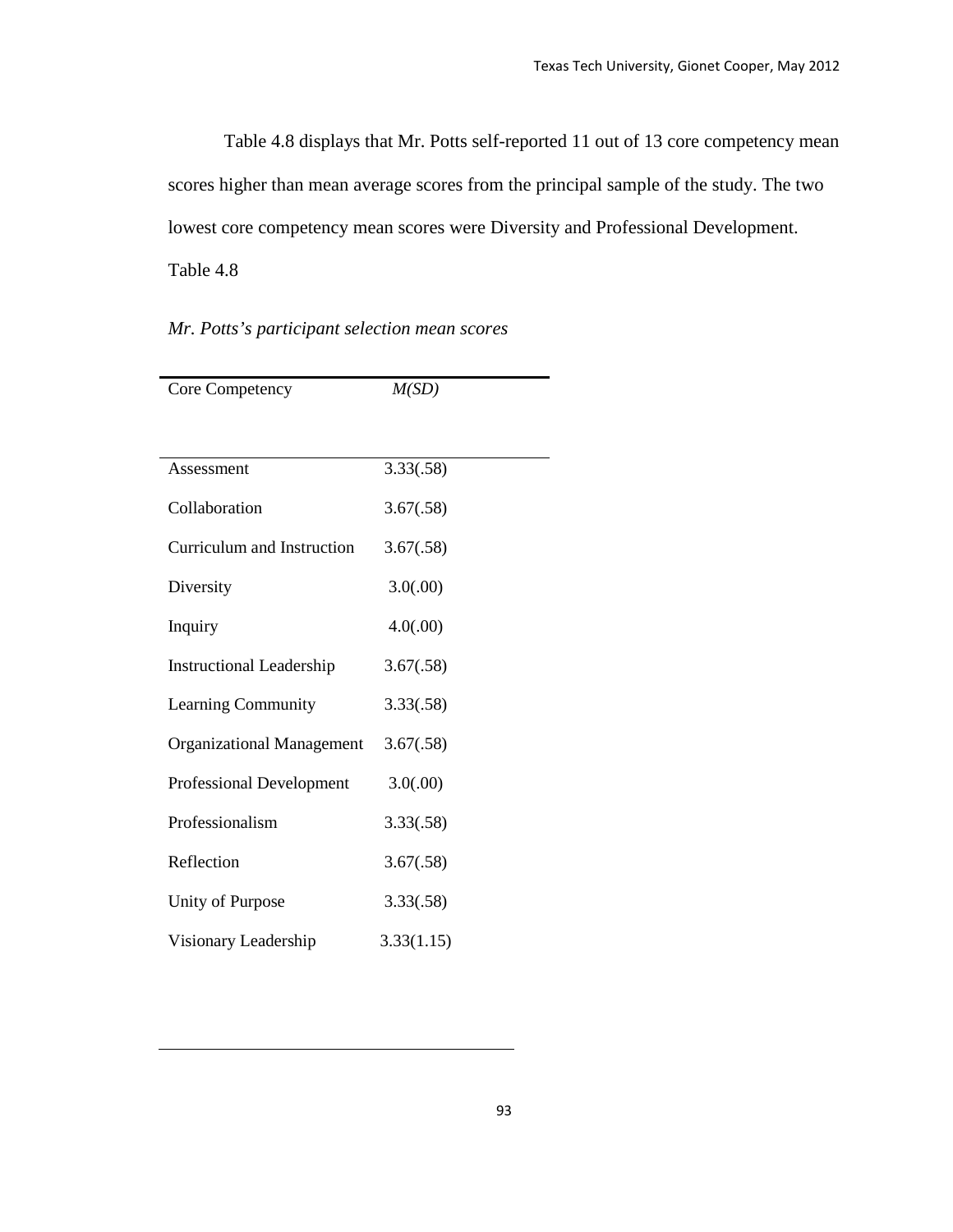Table 4.9 displays that Mr. Griffin self-reported 11 out of 13 core competency mean scores which were lower than mean average scores from the principal sample of the study. The two lowest core competency mean scores were Diversity and Reflection. Table 4.9

### *Mr. Griffin's participant selection means scores*

| Core Competency                  | M(SD)     |  |  |
|----------------------------------|-----------|--|--|
|                                  |           |  |  |
| Assessment                       | 2.67(.58) |  |  |
|                                  |           |  |  |
| Collaboration                    | 2.67(.58) |  |  |
| Curriculum and Instruction       | 2.67(.58) |  |  |
| Diversity                        | 3.33(.58) |  |  |
| Inquiry                          | 2.33(.58) |  |  |
| <b>Instructional Leadership</b>  | 2.33(.58) |  |  |
| Learning Community               | 3.0(.00)  |  |  |
| <b>Organizational Management</b> | 2.67(.58) |  |  |
| <b>Professional Development</b>  | 3.0(1.00) |  |  |
| Professionalism                  | 2.67(.58) |  |  |
| Reflection                       | 3.67(.58) |  |  |
| Unity of Purpose                 | 3.0(.00)  |  |  |
| Visionary Leadership             | 2.67(.58) |  |  |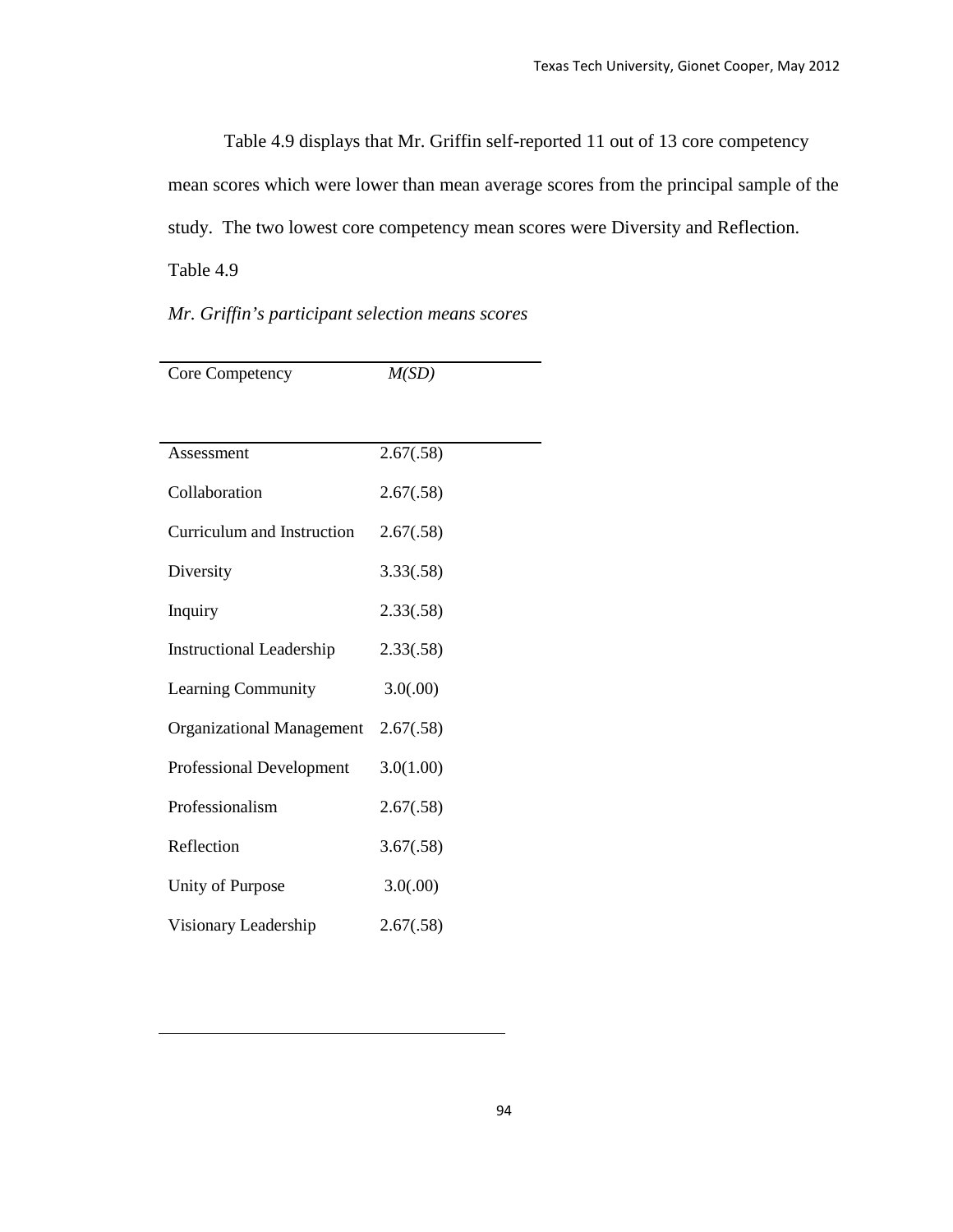Table 4.10 displays that Ms. Wall reported that her principal displayed 13 out of 13 core competency mean scores which were lower than all the mean average scores from the faculty and staff sample of the study.

Table 4.10

### *Ms. Wall's participant selection mean scores*

| Core Competency                  | M(SD)     |  |
|----------------------------------|-----------|--|
|                                  |           |  |
| Assessment                       | 1.0(1.0)  |  |
| Collaboration                    | .67(.58)  |  |
| Curriculum and Instruction       | .33(.58)  |  |
| Diversity                        | 1.0(0.00) |  |
| Inquiry                          | 1.67(.58) |  |
| <b>Instructional Leadership</b>  | .67(.58)  |  |
| <b>Learning Community</b>        | 1.0(.00)  |  |
| <b>Organizational Management</b> | 1.0(0.00) |  |
| <b>Professional Development</b>  | .33(.58)  |  |
| Professionalism                  | .33(.58)  |  |
| Reflection                       | 1.0(0.00) |  |
| Unity of Purpose                 | 1.0(1.0)  |  |
| Visionary Leadership             | 1.0(0.00) |  |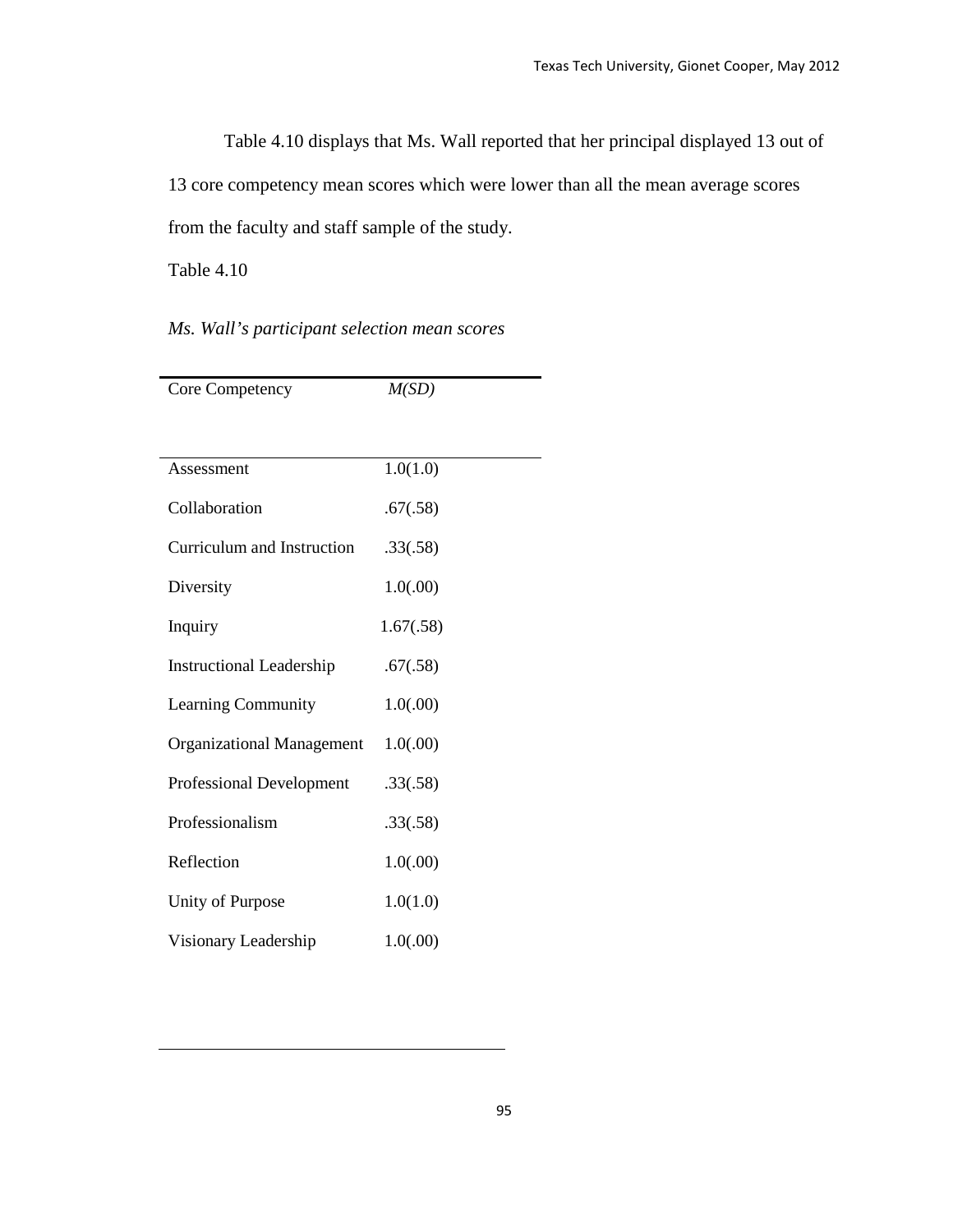Table 4.11 displays that Ms. Smith reported that her principal displayed 10 out of 13 core competency mean scores which were higher than mean average scores from the faculty and staff sample of the study. The three lowest core competency mean scores were Instructional Leadership, Learning Community and Professionalism.

Table 4.11

|  |  |  |  | Ms. Smith's participant selection mean scores |
|--|--|--|--|-----------------------------------------------|
|--|--|--|--|-----------------------------------------------|

| <b>Core Competency</b>           | M(SD)     |  |  |
|----------------------------------|-----------|--|--|
|                                  |           |  |  |
| Assessment                       | 4.0(.00)  |  |  |
| Collaboration                    | 3.67(.58) |  |  |
| Curriculum and Instruction       | 3.67(.58) |  |  |
| Diversity                        | 3.67(.58) |  |  |
| Inquiry                          | 4.0(.00)  |  |  |
| <b>Instructional Leadership</b>  | 3.0(.00)  |  |  |
| Learning Community               | 3.33(.58) |  |  |
| <b>Organizational Management</b> | 4.0(.00)  |  |  |
| Professional Development         | 3.67(.58) |  |  |
| Professionalism                  | 3.33(.58) |  |  |
| Reflection                       | 4.0(.00)  |  |  |
| Unity of Purpose                 | 4.0(1.0)  |  |  |
| Visionary Leadership             | 3.67(.58) |  |  |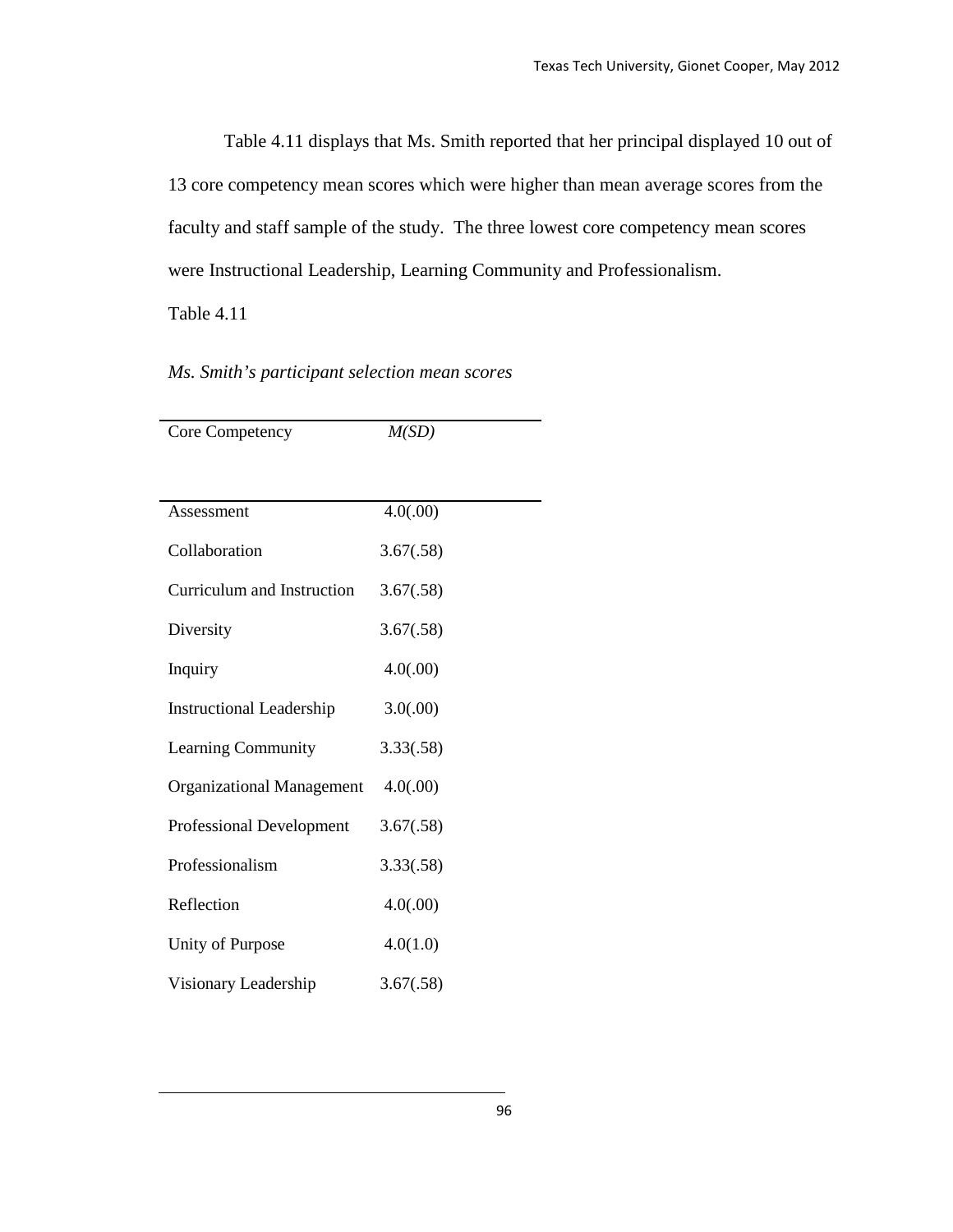Table 4.12 displays that Ms. West reported that her principal displayed 13 out of 13 core competency means scores that were lower than all mean average scores from the faculty and staff sample of the study.

Table 4.12

*Ms. West's participant selection mean scores*

| Core Competency                  | M(SD)      |  |
|----------------------------------|------------|--|
|                                  |            |  |
| Assessment                       | 3.0(.00)   |  |
| Collaboration                    | 2.33(.58)  |  |
| Curriculum and Instruction       | 2.33(.58)  |  |
| Diversity                        | 2.67(.58)  |  |
| Inquiry                          | 2.67(.58)  |  |
| <b>Instructional Leadership</b>  | 1.67(.58)  |  |
| Learning Community               | 2.67(.58)  |  |
| <b>Organizational Management</b> | 1.67(.58)  |  |
| <b>Professional Development</b>  | 2.33(.58)  |  |
| Professionalism                  | 2.0(1.0)   |  |
| Reflection                       | 2.67(1.15) |  |
| Unity of Purpose                 | 1.33(1.15) |  |
| Visionary Leadership             | 2.0(1.00)  |  |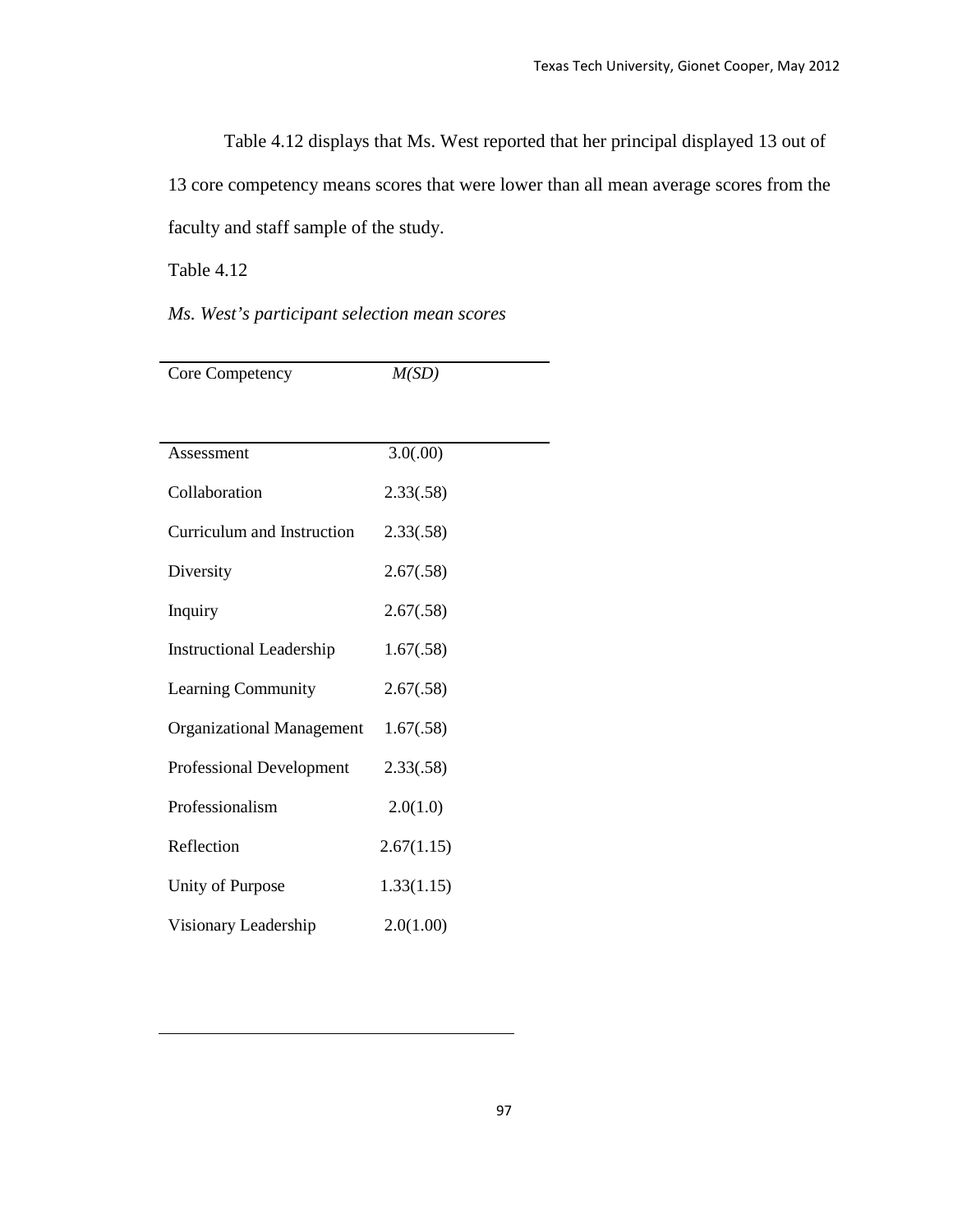Table 4.13 displays that Mr. Jordan reported that his principal displayed 13 out of 13 core competency means scores which were higher than all mean average scores from the faculty and staff sample of the study.

Table 4.13

*Mr. Jordan's participant selection mean scores* 

| Core Competency                  | M(SD)     |  |
|----------------------------------|-----------|--|
|                                  |           |  |
| Assessment                       | 4.0(.00)  |  |
| Collaboration                    | 3.33(.58) |  |
| Curriculum and Instruction       | .33(.58)  |  |
| Diversity                        | 4.0(.00)  |  |
| Inquiry                          | 3.67(.58) |  |
| <b>Instructional Leadership</b>  | 4.0(.00)  |  |
| Learning Community               | 4.0(.00)  |  |
| <b>Organizational Management</b> | 4.0(.00)  |  |
| <b>Professional Development</b>  | 4.0(.00)  |  |
| Professionalism                  | 4.0(.00)  |  |
| Reflection                       | 3.67(.58) |  |
| Unity of Purpose                 | 4.0(.00)  |  |
| Visionary Leadership             | 4.0(.00)  |  |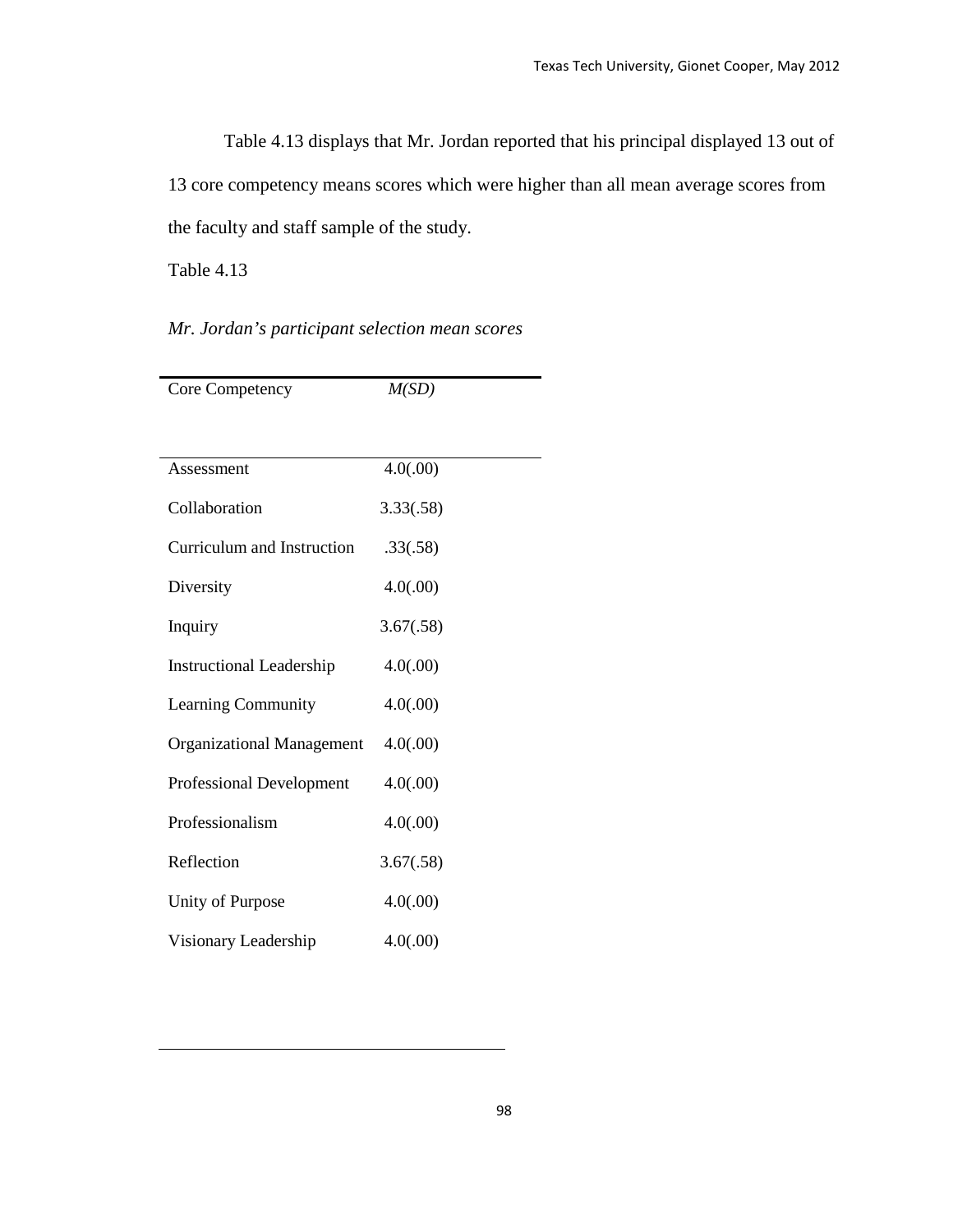#### **Qualitative Phase**

The interview and qualitative phase of this study focused on answering numbers 4-7 of the research questions: 4.) What factors do faculty and staff perceive to influence the leadership style of principals? 5.) In what ways do secondary principals assigned to culturally and linguistically diverse schools describe their leadership style differently than secondary principals assigned to non-culturally and linguistically diverse schools? 6.) How does the cultural make-up of the school influence the leadership style as perceived by faculty and staff? 7.) In what way do the qualitative findings help to better reveal the leadership styles of principals at culturally and linguistically diverse schools compared to non-culturally and linguistically diverse schools?

The data presented in Table 4.14 presents demographics from eight participants purposefully selected from the questionnaire phase of this study based on their voluntary participation in a semi-structured interview. The data in Tables 4.6- 4.13 provides mean scores, standard deviation for each select participant. This data provided further grounds for participant selection.

Interviews were conducted at the participants' choice of location. Each participant was given twelve scripted open-ended questions chronologically in an attempt for the researcher to elicit views and opinions from the participants (Creswell, 2006). The participants were informed of their consent to participate and to terminate the interview at any time upon their request. All eight interviews were digitally recorded and transcribed by the researcher. Upon completion of the transcription, peer examinations for all eight participants were conducted by allowing selected colleagues to comment on the findings as they emerged and reviewed a draft of the developed qualitative themes.

99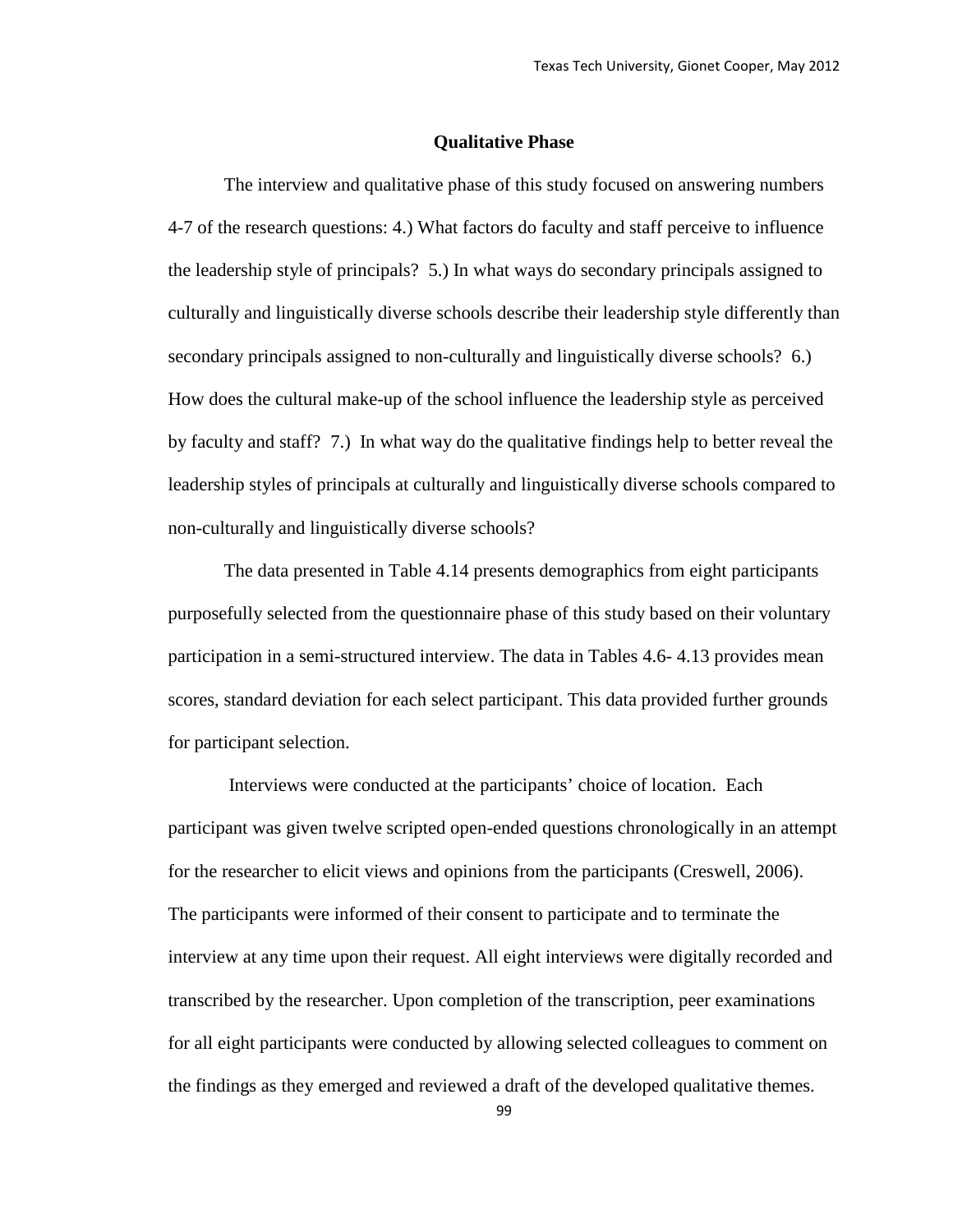The process of member checking was performed by the researcher with all eight research participants reviewing their own transcriptions for accuracy and completeness. Reflections, emails and phone calls, post member checking with each participant, provided additional deep and rich qualitative data. To complete the triangulation process, the researcher discussed reflections of the interviewing phase that disclosed the researcher's sensitivity in relating to the situation being studied, and discussed role relationships and assumptions, theoretical orientation, worldview and position toward the phenomenon being investigated (Gall, Gall & Borg, 2007).

Table 4.14 displays the demographic data of the eight participants' who participated in the interviewing and qualitative phase of this study. Geographically, the range in which the participants reside covers a large portion of the state in which many of them worked in more than one school district, both in rural towns and urban cities.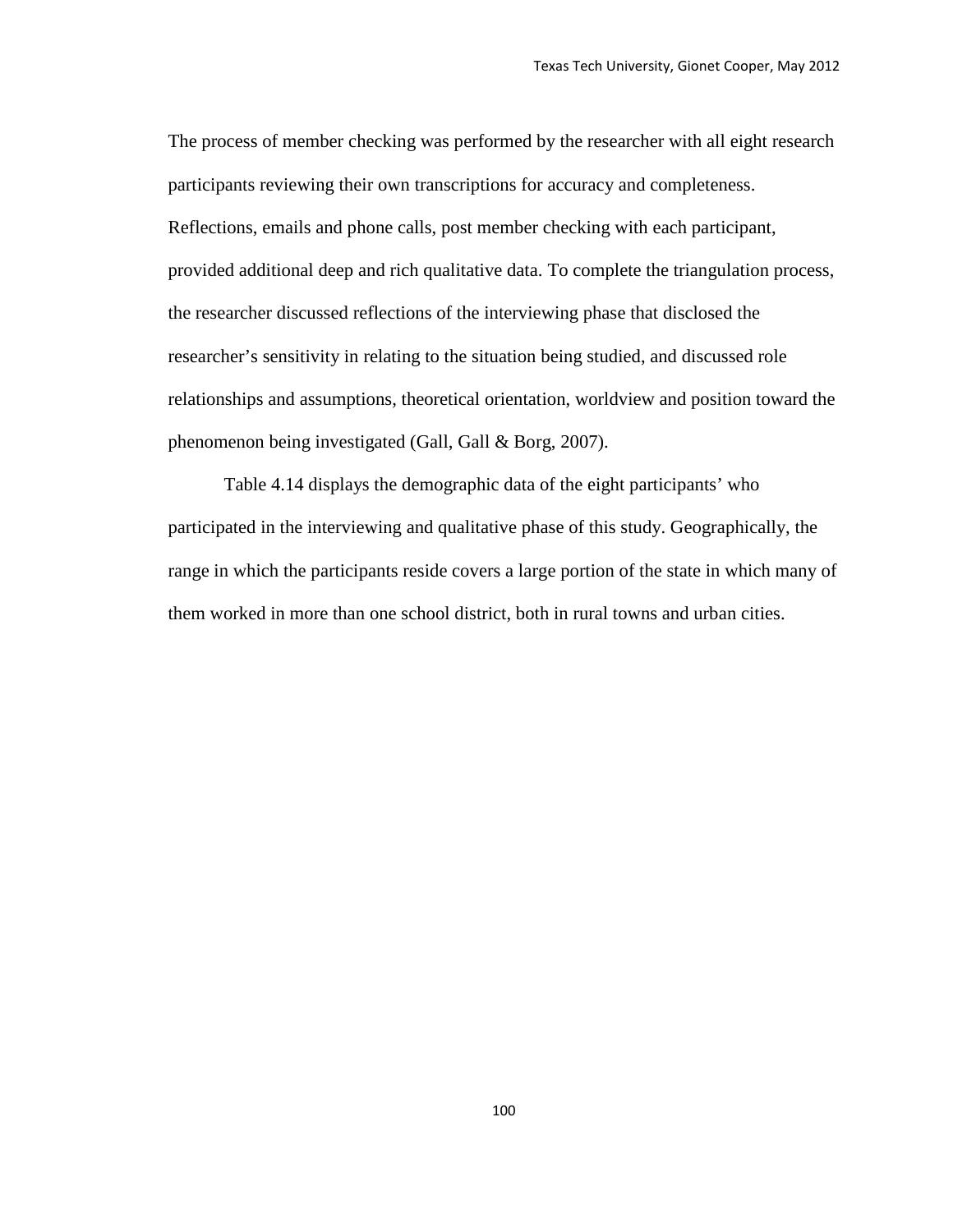## Table 4.14

| <b>Pseudo Name</b> | <b>Position</b> | <b>Gender</b> | <b>Years of</b><br>experience | <b>Middle or</b><br><b>High</b><br><b>School</b> | Diverse or<br><b>Non-Diverse</b><br>campus |
|--------------------|-----------------|---------------|-------------------------------|--------------------------------------------------|--------------------------------------------|
| Mr. Victor         | Principal       | Male          | $11+$                         | High<br>School                                   | Diverse                                    |
| Mr. Schultz        | Principal       | Male          | $6 - 10$                      | High<br>School                                   | Diverse                                    |
| Ms. Wall           | Teacher         | Female        | $1 - 5$                       | High<br>School                                   | Diverse                                    |
| Ms. Smith          | Teacher         | Female        | $11+$                         | High<br>School                                   | Diverse                                    |
| Mr. Potts          | Principal       | Male          | $6 - 10$                      | Middle<br>School                                 | Non-Diverse                                |
| Mr. Griffin        | Principal       | Male          | $11+$                         | Middle<br>School                                 | Non-Diverse                                |
| Ms. West           | Teacher         | Female        | $6 - 10$                      | High<br>School                                   | Non-Diverse                                |
| Mr. Jordan         | Teacher         | Male          | $11+$                         | High<br>School                                   | Non-Diverse                                |

## *Demographics of participants from interview phase*

With Dr. Reginald Leon Green's permission, the researcher added the following two additional questionnaire items to the Leadership Behavior Inventory questionnaire to further categorize data: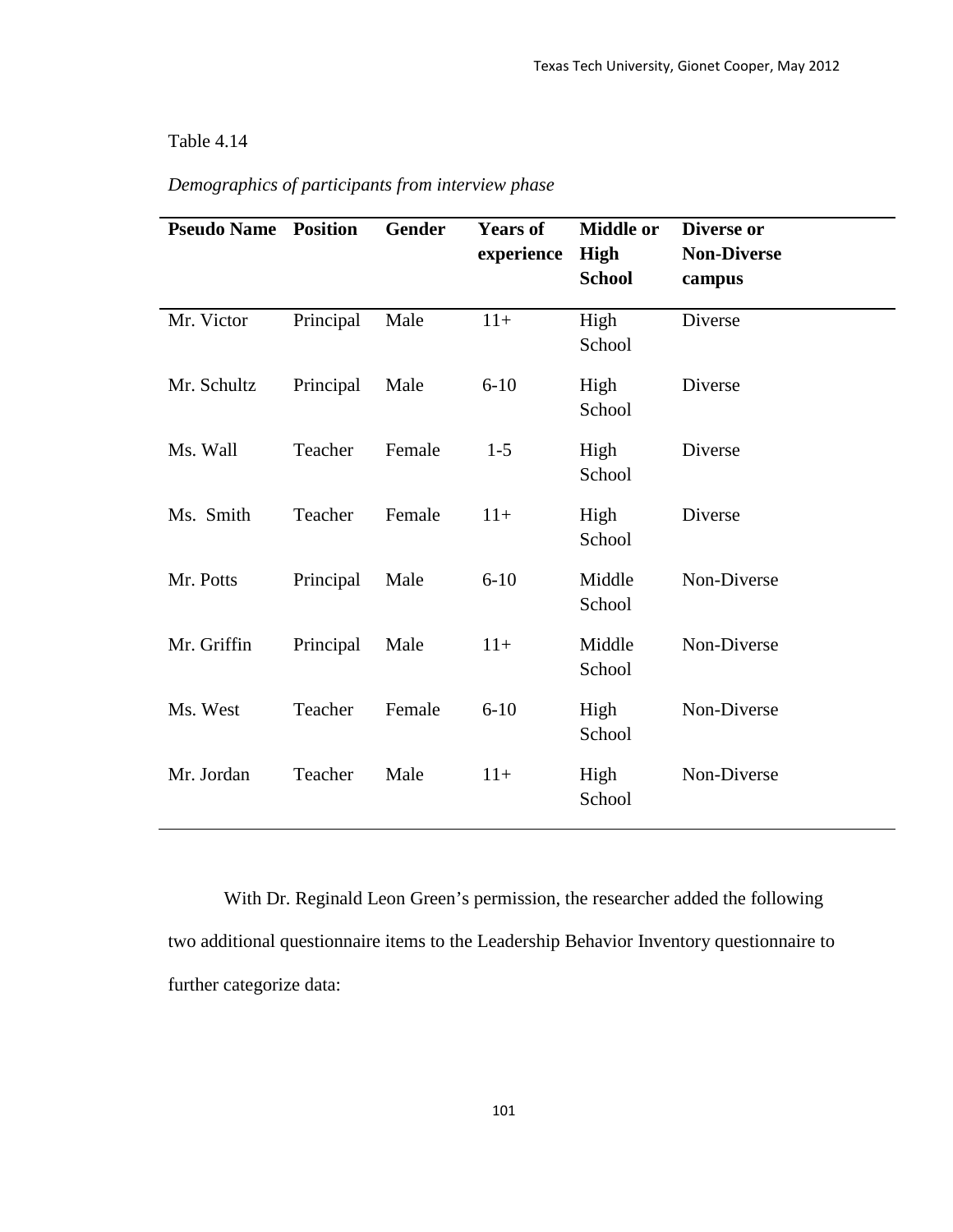- Questionnaire Item 40: Do you feel that your school is culturally diverse? (A.) Yes, my school is culturally diverse; (B.) No, my school is not culturally diverse.
- Questionnaire Item 41: Best describe the minority student population percentage that is present on your campus. (A.) 20% or less; (B.) 30% or less; (C.) 40% or less; (D.) 50% or less; (E.) More than 50%

The purpose of adding these two additional questions to the questionnaire was to enable the participants the opportunity to self-identify and disclose their perception of the cultural make up and student diversity that may be present on their school campuses. The questions also helped the researcher categorize data of participants necessary for connecting and transitioning the quantitative results with the qualitative participant selection process.

Operational definitions from Chapter I were used to guide the purposeful selection of participants. A Culturally Diverse School, for the purpose of this study was defined as a school population consisting of a proportion or combination of more than 40% of African American, Hispanic, Native American and Asian students within a school campus and the Non-Diverse School was defined as a school population consisting of a proportion or combination of less than 40% of African American, Hispanic, Native American and Asian students within a school campus.

Six of the eight participants responded to Questionnaire item 40: Do you feel that your school is culturally diverse? (A.) Yes, my school is culturally diverse; (B.) No, my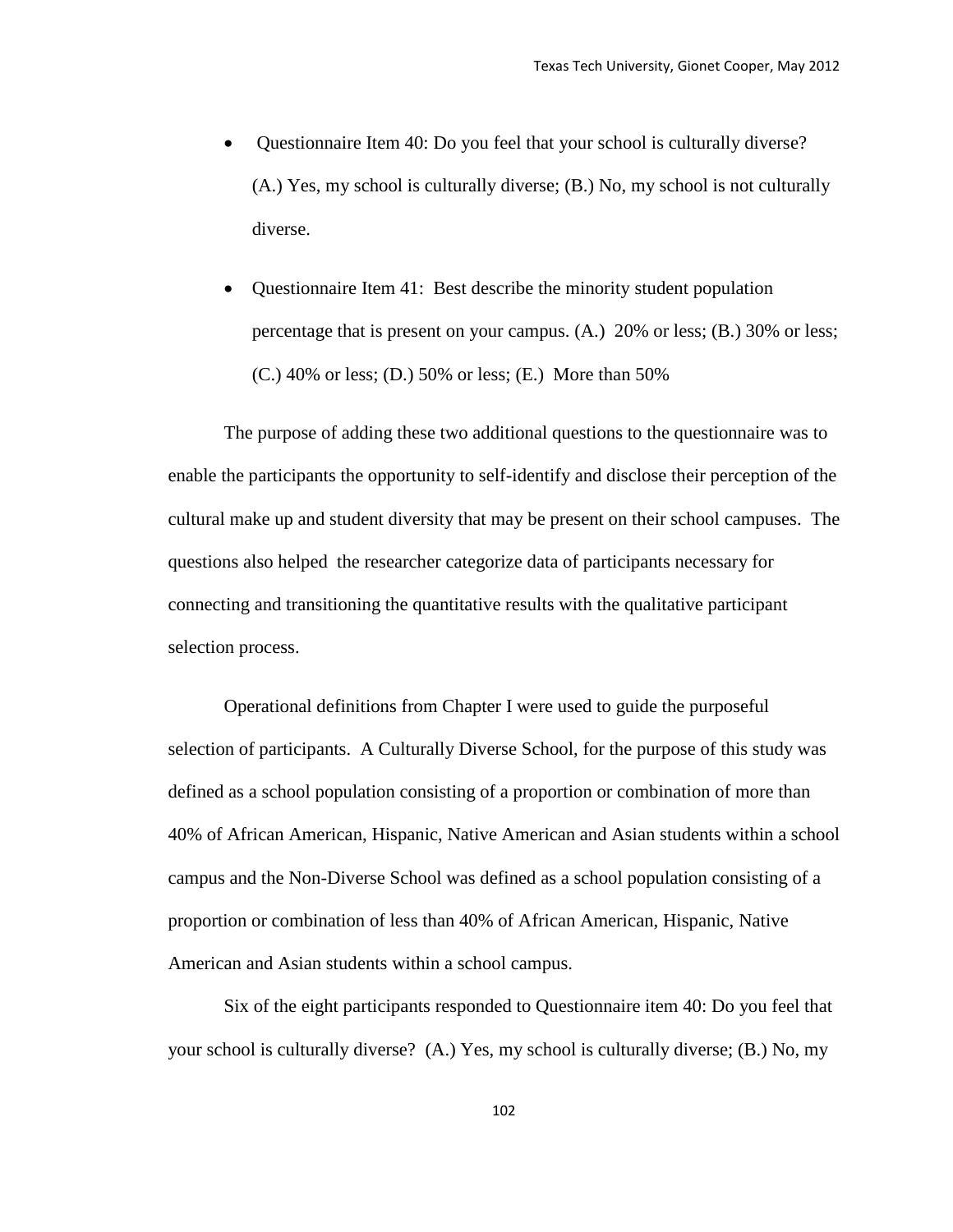school is not culturally diverse. The responses to this item were congruent with the operational definition of culturally diverse and non- culturally diverse campuses used in this study. Perceptions of student populations on campus were further highlighted by responses to Questionnaire Item 41. Ms. Wall responded to Questionnaire item 40 as "No, my school is not culturally diverse," yet responded to Questionnaire item 41indicating that 50% or more of her school campus had a student population that was congruent to the operational definition of being a culturally diverse school. Mr. Griffin's response, on the other hand, to Questionnaire Item 40, was yes, his school was culturally diverse; however, the response selected to Questionnaire Item 41 of 30% or less indicated his school campus had a student population congruent to the operational definition of being a non-culturally diverse school. Responses for Questionnaire Items 40 and 41 in Table 4.7 depict selected participant culturally diverse or non-diverse responses as compared to their actual state Academic Excellence Indicator System (AEIS) report with exact minority student percentages. The intent of purposefully selecting eight participants for this study was to capture rich thick contextual settings, and perceptions of culturally diverse schools. The contributors were deliberately selected for their significant information in educational leadership that will best answer research questions and cannot be obtained as well from other choices (Creswell, 2006; Tashakkori & Teddlie, 2003).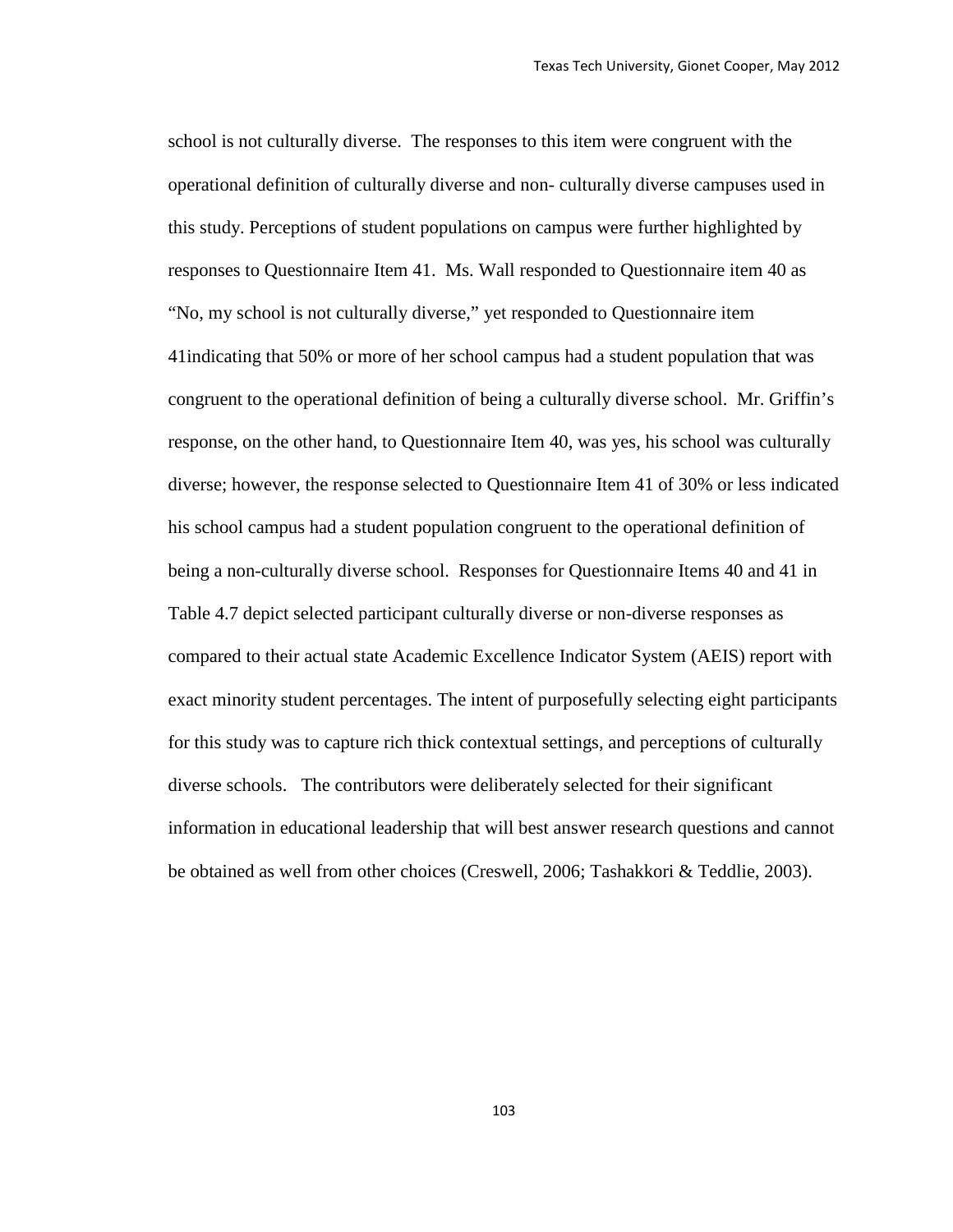## Table 4.15

| <b>Pseudo Name</b> | Percentage of<br>minority<br>students on<br>campus | <b>AEIS</b><br>percentage<br>of minority<br>students on<br>campus |
|--------------------|----------------------------------------------------|-------------------------------------------------------------------|
| Mr. Victor         | 50% or more                                        | 95%                                                               |
| Mr. Schultz        | 50% or less                                        | 46%                                                               |
| Ms. Wall           | 50% or more                                        | 98%                                                               |
| Ms. Smith          | 50% or less                                        | 46%                                                               |
| Mr. Potts          | 30% or less                                        | 13%                                                               |
| Mr. Griffin        | 30% or less                                        | 13%                                                               |
| Ms. West           | 30% or less                                        | 46%                                                               |
| Mr. Jordan         | 30% or less                                        | 35%                                                               |

*Interview participant responses for questionnaire item 41*

The participants selected and the information they provided on perceptions of non diverse and diverse campuses serve as a basis to establish a context of the leadership practiced by the principals interviewed. Tables glean their perceptions and provide a starting point to set the stage for the interviews. The praxis of responses, perceptions and realities of the transformative practice of leadership in both culturally diverse and non diverse schools are thematically examined in this next section. The interview protocol for principals and teachers was developed to aid, guide and answer the qualitative research questions. (See appendices D and E)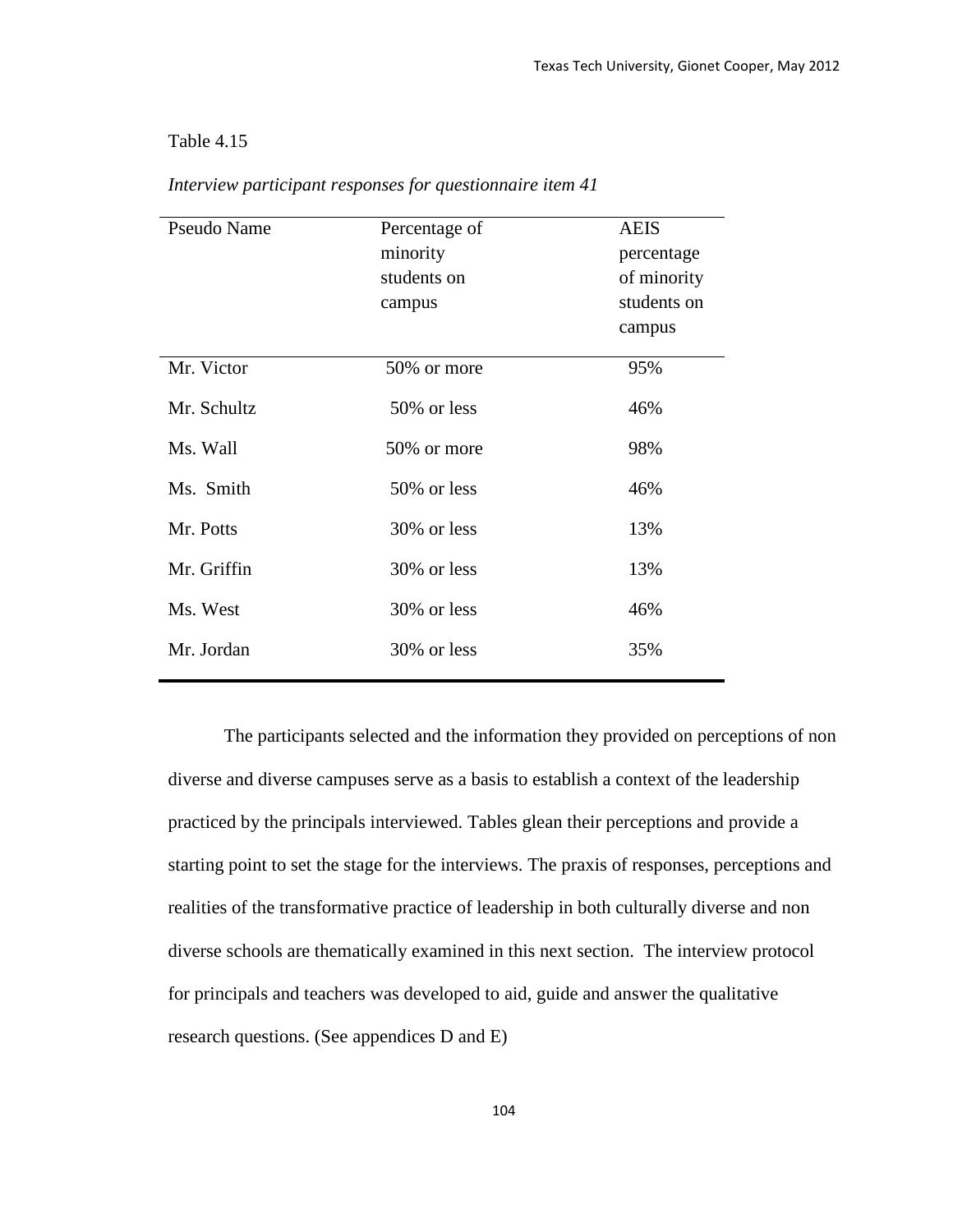Accompanying the demographic and qualitative data gathered for the study, it is imperative for the researcher to disclose a self-reflection of personal and educational experiences as life biases may have a direct or indirect influence on data interpretation of the inductive portion of this study. It is necessary for researchers to acknowledge and clarify the bias brought to a study. This process is known as reflectivity and known as a core characteristic of qualitative research (Creswell, 2006). This study continues to acknowledge the experiences or culture, family and education of the researcher to further position the critical dialogue of educational leadership. This mixed method study allowed for a reflexive examination of the skills, practices, and leadership experiences of the researcher.

Having being raised in a military family provided the fortunate blessing to experience a cultural and educational experience that was truly global and arguably well rounded. Residing in states such as Oregon, Georgia, Oklahoma and Washington provided various educational and cultural contexts. Between the multiple tenures of living in the United States, as a family the country of Germany served as home on two different occasions. The first tenure was during primary years of schooling from first to second grade before the Berlin Wall was destroyed. The second tenure was toward the end of high school. After the Berlin Wall was destroyed and symbolically unified both East and West Germany.

Being immersed in various cultural and educational experiences in the crucial formative years of my development provided ample experiences for cultural and educational growth. Having stayed and graduated from a high school in Germany would have kept me fluent in German, as it was a part of the educational curriculum. Diverse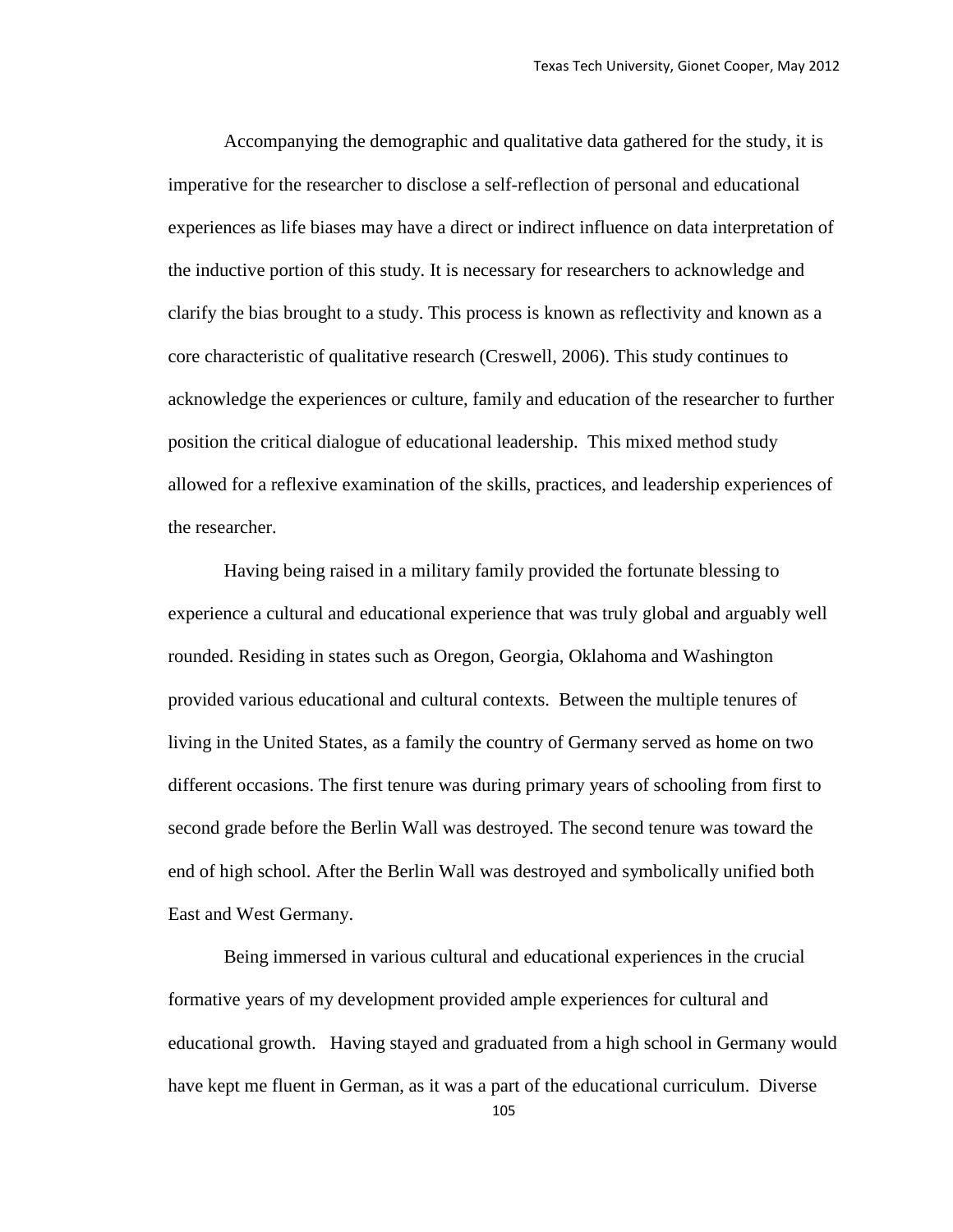schooling experiences on my lineage of family educators. The role and impact of grandparents, specifically grandmother, the matriarch who was an educator in public schools for over forty years, made a strong impression on my personal and professional career. Grandmother spent countless summer hours tutoring and mentoring students with learning challenges. School facilities, whether contracted with the district or off duty, were used by my family to help students in need. Throughout the neighborhood and the community, she was known as a woman who loved and cherished all children, despite cultural and ethnic differences. Many of her experiences still resonate with our family of educators.

As with many students, it was an educator who influenced my educational outlook. In this case, it was a  $6<sup>th</sup>$  grade teacher in Oklahoma, Mr. McCall. He was an Anglo teacher who was the first and only educator that administered corporal punishment on me; that changed my life. It also set a point of consent to view the amount of impact and influence that an educator possesses. These two fellow educators—as different as they were–made a significant impression on my thinking and my educator practice. The importance of understanding leadership goes beyond the principal. Leadership and education are commonly practiced in transformative and distributive fashions throughout the school community by various educators who impact the daily practice of school.

As an African American male, my role in education is to promote the importance of a school culture that is collaborative and inclusive. The belief that educators should relish the learning and educational opportunities that diversity provides for all stake holders involved in the educational community is my passion; to grow and develop change agents that have an enduring impact on students is my mission. The current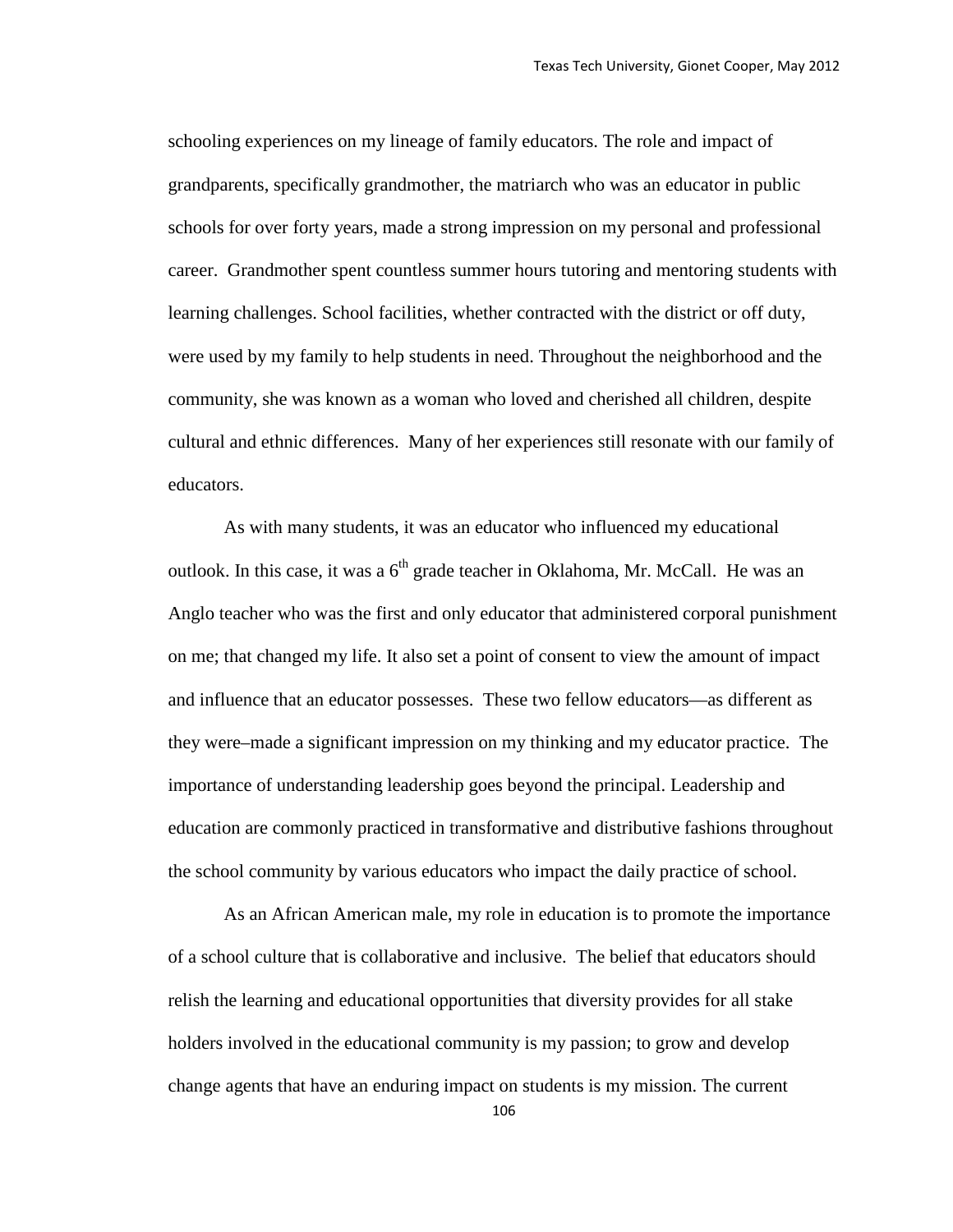educational journey which guided my outlook involved several teaching and administrative tenures on various secondary campuses within the same school district. Teaching history, both in the middle school and high school levels for five years, while coaching various sports allowed me to view schools from an alternative lens. The last five years has also afforded me the opportunity to serve as both middle school and high school administrator. Throughout the duration of my educational career, the privilege to educate and lead both students and teachers on campuses which are culturally and linguistically diverse and campuses that are non-culturally and linguistically diverse has provided me contrasting contextual experiences of educational leadership.

The transcription process with secondary educators provided an opportunity to relive my own experiences. The broad range of topics and ideas that were discussed by all eight participants brought the various contexts of secondary school to life through the processes of aggregating and contrasting the congruencies and disparities which emerged between the teachers and principals assigned to culturally and linguistically diverse schools. The teachers and principals assigned to non- culturally and non- linguistically diverse schools provided the intersection to continue expanding the knowledge of transformational leadership and distributive practice in the field.

Research questions guided the qualitative phase: 4.) What factors do faculty and staff perceive to influence the leadership style of principals? 5.) What ways do secondary principals assigned to culturally and linguistically diverse schools describe their leadership style differently than secondary principals assigned to non-culturally and linguistically diverse schools? 6.) How does the cultural make-up of the school influence the leadership style as perceived by faculty and staff? 7.) In what way do the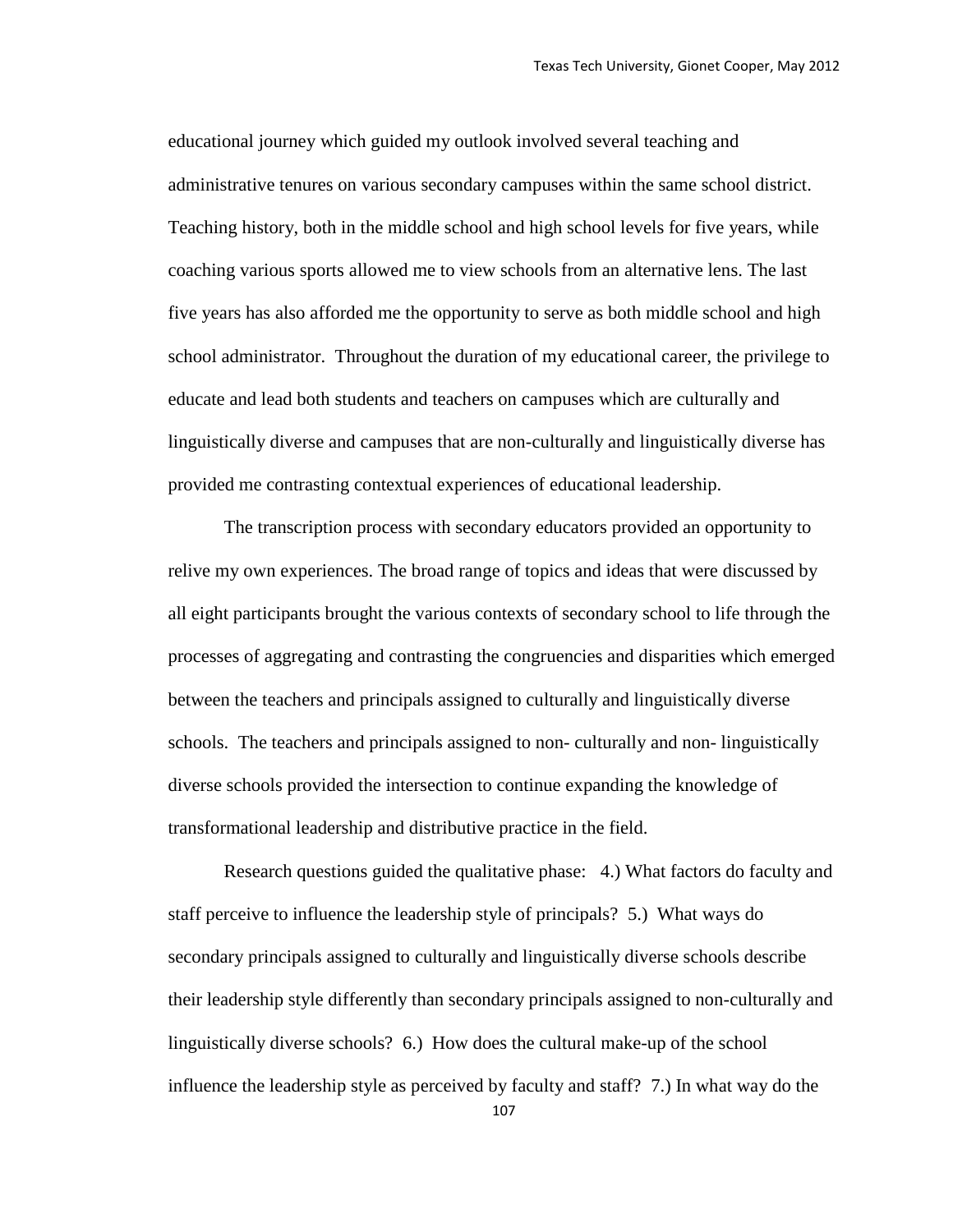qualitative findings help to better reveal the leadership styles of principals at culturally and linguistically diverse schools compared to non-culturally and linguistically diverse schools? After revisiting transcriptions, reflecting and coding, and conducting peer examinations of the raw interview data, six initial themes emerged: 1). Educators' inspiration to the field; 2). Philosophy and culture of secondary schools; 3). Factors influencing leadership styles; 4). Reflections of secondary school leadership; 5). School wide interventions ; 6). Recommendations for leading secondary schools in the  $21<sup>st</sup>$ Century. The following sections of this chapter provide the rich and thick descriptions of experiential knowledge which serve as a platform for the voices of secondary teachers and principals in the field,

*Educators' inspiration to the field:* The first theme that materialized consistently highlighted significant people and life choices that played a major role in choosing education as a career. The information throughout this theme provided the foundation to this study. Participants shared authentic dialogue about the people who impacted them and described in detail the characteristics that are synonymous with transformational, transformative, and distributive leadership theory.

Mr. Victor, a secondary school principal on a diverse school campus, shared his insight in which two teachers in different subjects and different grade levels made conscious efforts to push him to his potential. This had an enduring impact on his pursuing education as a lifelong career.

The fourth grade teacher was the one who really had me hone in on math, and I became probably the best math student in that class. And of course that went on to the next year, when I had a history teacher, tell me back then why was I in a certain group.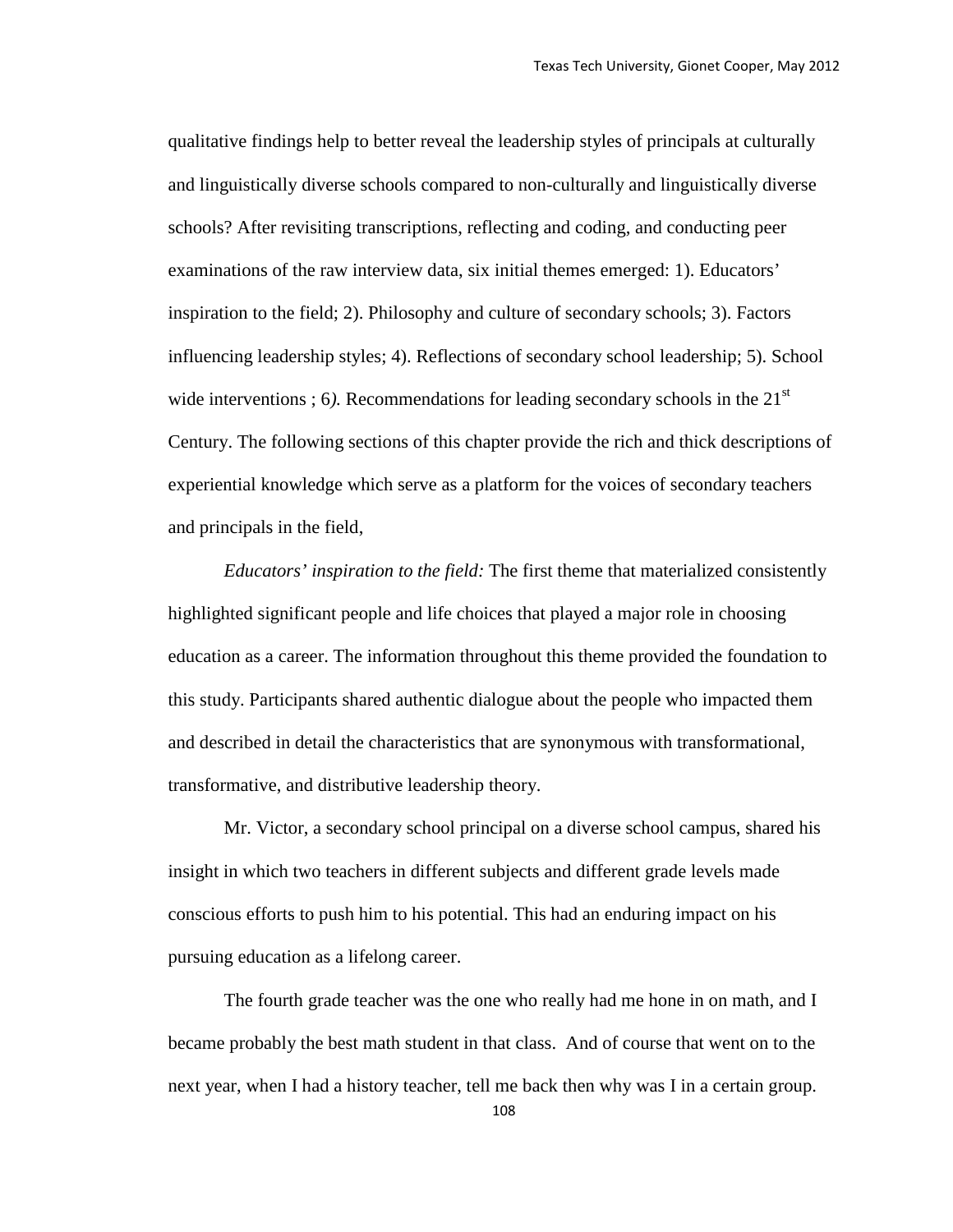We had level one, level two and level three which was basically the medium group, the high group and the low group. I was in the medium group and she said that you did not need to be in here, you need to be with these other kids. I thought from that point on, and I guess it really inspired me about sixth grade that teachers have that much power. And if a teacher has that much power to change me from what I was at that point in time, how much power can I have influencing kids. So I really think that triggered me to pursue the educational field—the power of what we have.

Mr. Schultz, a secondary school principal on a diverse school campus, was able to recount the defining moment of his change of major in college due to a positive experience in teaching a church youth group. It provided the inspiration to become an educator.

I was a business major in college and volunteered to help at a church to teach a youth bible program. They assigned me to some junior high boys' class—kind of a little leadership class. I really, really enjoyed it, and I could tell that I just hit it off with those guys. They really enjoyed me as the teacher; of course, being young, this made me feel good in my mind. I just kept thinking that I really love this. I am one of those blessed people. I am doing what I think my given talents and strengths are complemented by the profession that I chose. That is really where it began. I recall when I did my first unit presentation when I became an education major walking into a classroom that I felt like I had returned home. I felt like this is where I belonged. And so that is really what started my career.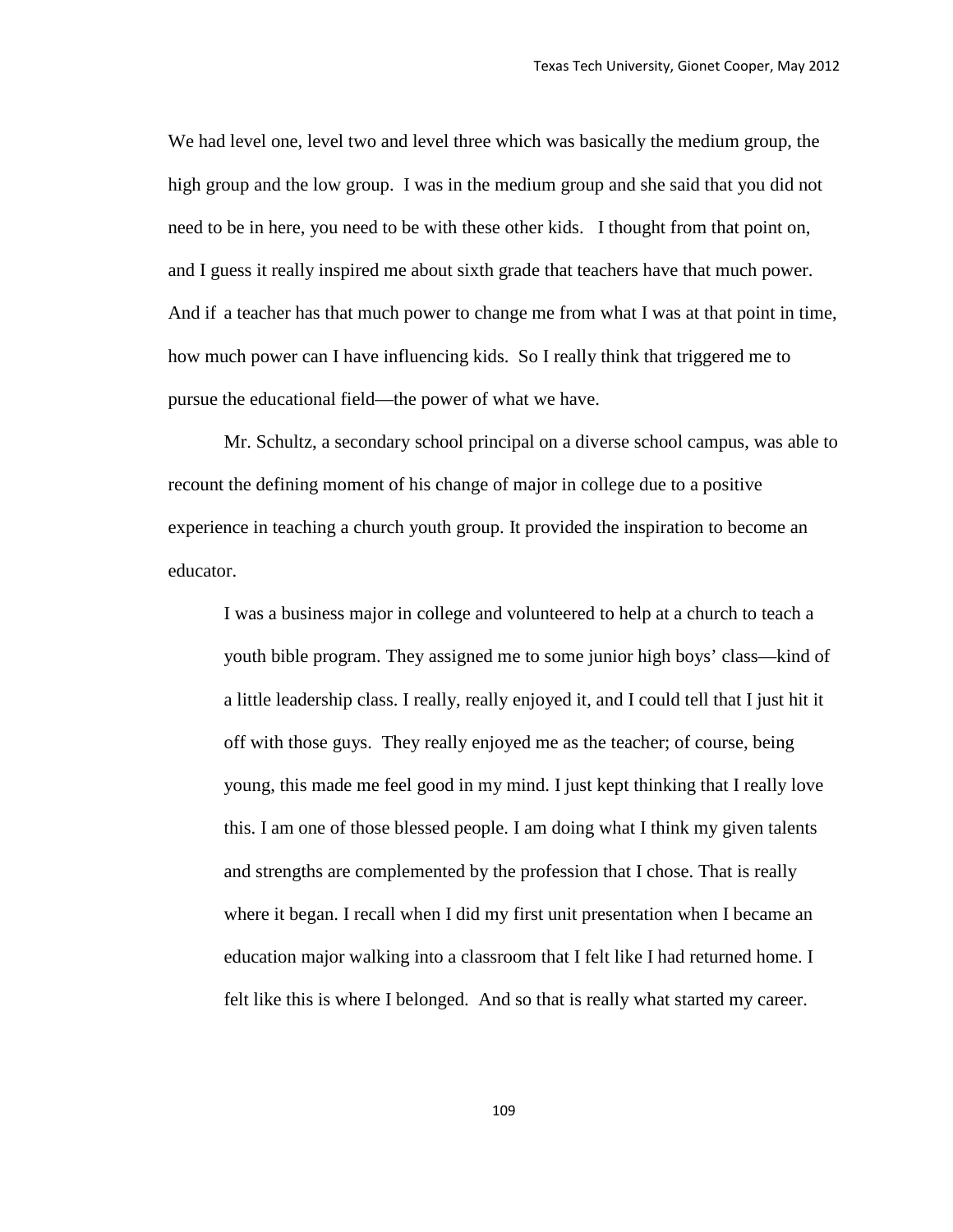Ms. Wall, a secondary teacher on a diverse school campus, attributed her inspiration of becoming an educator to the success of homeschooling her children prior to their attending public school.

As a parent, I played a very active role in my children's education. I have four children. Doing my time as a PTA parent, I volunteered and also assisted wherever needed. I also homeschooled prior to enrolling them in public school, and all my children are advanced in pre-AP classes. Even my oldest daughter Jasmine skipped a grade level. After saying all of that, I believe the relationship that I had with them and the ability for them to think and act upon their prior knowledge enabled them to do extremely well. I thought to myself, hey I may be really good at this thing. So I decided to choose it as a career, and I became an educator.

Ms. Smith, a secondary teacher at a diverse school campus, credits divine inspiration for her pursuing a career in education.

I didn't want to go into education. I love to read; I wanted to be a writer. With a bachelors degree there is nothing you could do and authors starved before they get published. God said, "Do you want to eat?" And I was like, yes! God says to me, "Than you better think about this." I had a divorce and he was like, "Are you ready?" I was like no, but I will go anyways. He opened the doors and that is how I got here. I have always thought that this is where he wants me to be. My obligations' are to him first, then to the district and to the students; it is real hard between the district and the students because the district wants certain things. I feel that I am supposed to make a connection with those kids if at all possible.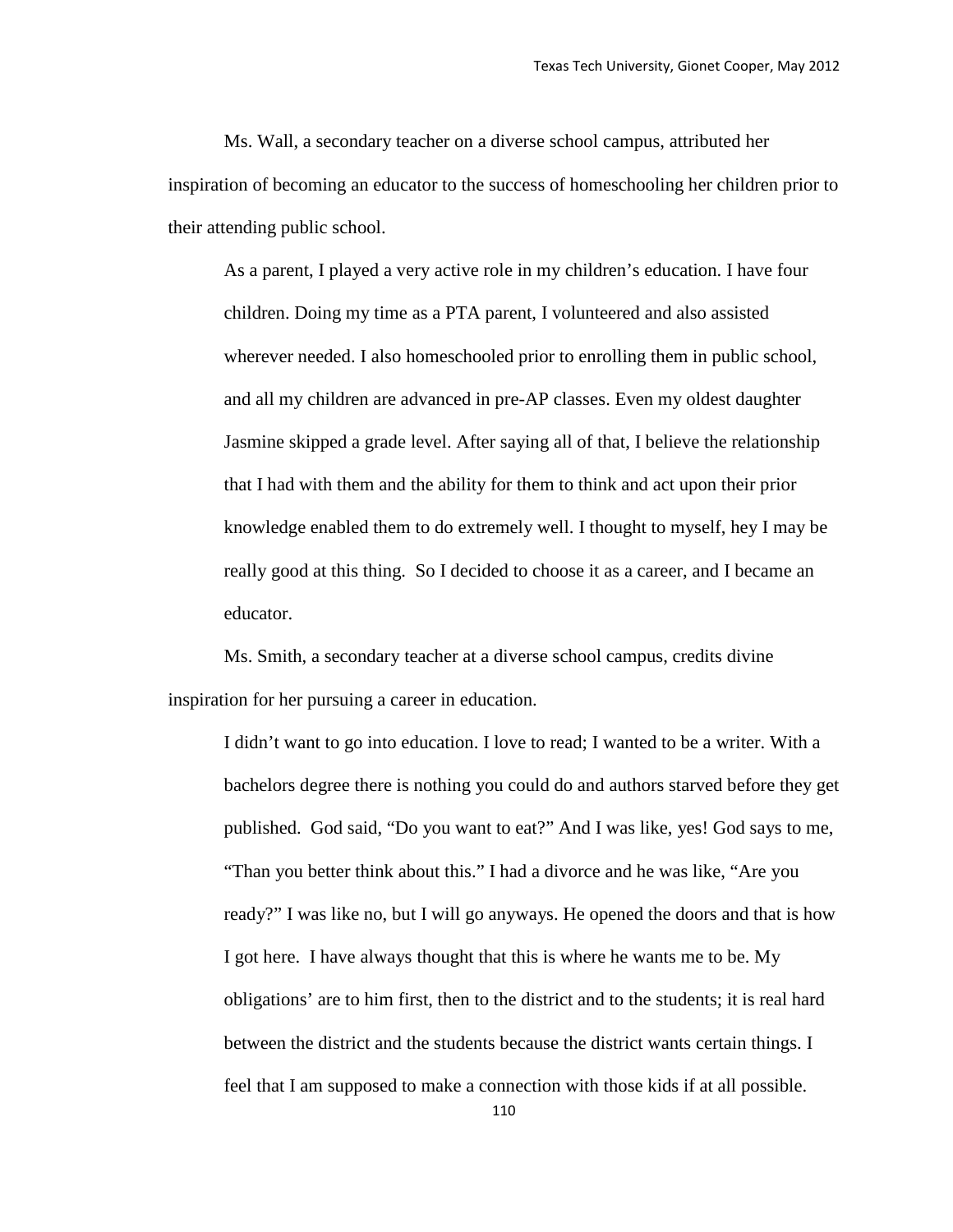Mr. Potts, a secondary head principal at a non-diverse school campus, shared insight that his inspiration for pursing education was from teachers who instilled the importance and belief of making a positive impact on people.

My choice in education goes back throughout school, in the town that I grew up in; I grew up in a very small rural community. The biggest impact on my life was in high school. I was surrounded by good educators that actually cared. They knew I had the capability to achieve. A few teachers had a huge impact on my life; it's funny when I was in school it wasn't counselors that drove me to college or the principal. It was actually was teachers that I worked with everyday that helped me and gave me the pathway to go to college. I originally started off as a computer science major [in college]. I just really didn't feel a connection with what I was trying to learn. By the time I was a sophomore in college, I changed my major and went into History; I decided I wanted to go into education because I wanted to impact other people like the teachers who impacted me while I was in school. I chose education as my career path and while in college everything just fell in place. I haven't regretted a moment since. I made that commitment to become an educator*.*

Mr. Griffin, an assistant principal and non-culturally diverse school campus, was inspired to pursue education as a career because of his religious conviction. His call in life was to teach math. This pathway led him to the principalship.

111 I was a lab technician in physics working on integrated circuits and computers that we have today. I worked there for four years. I realized that was not my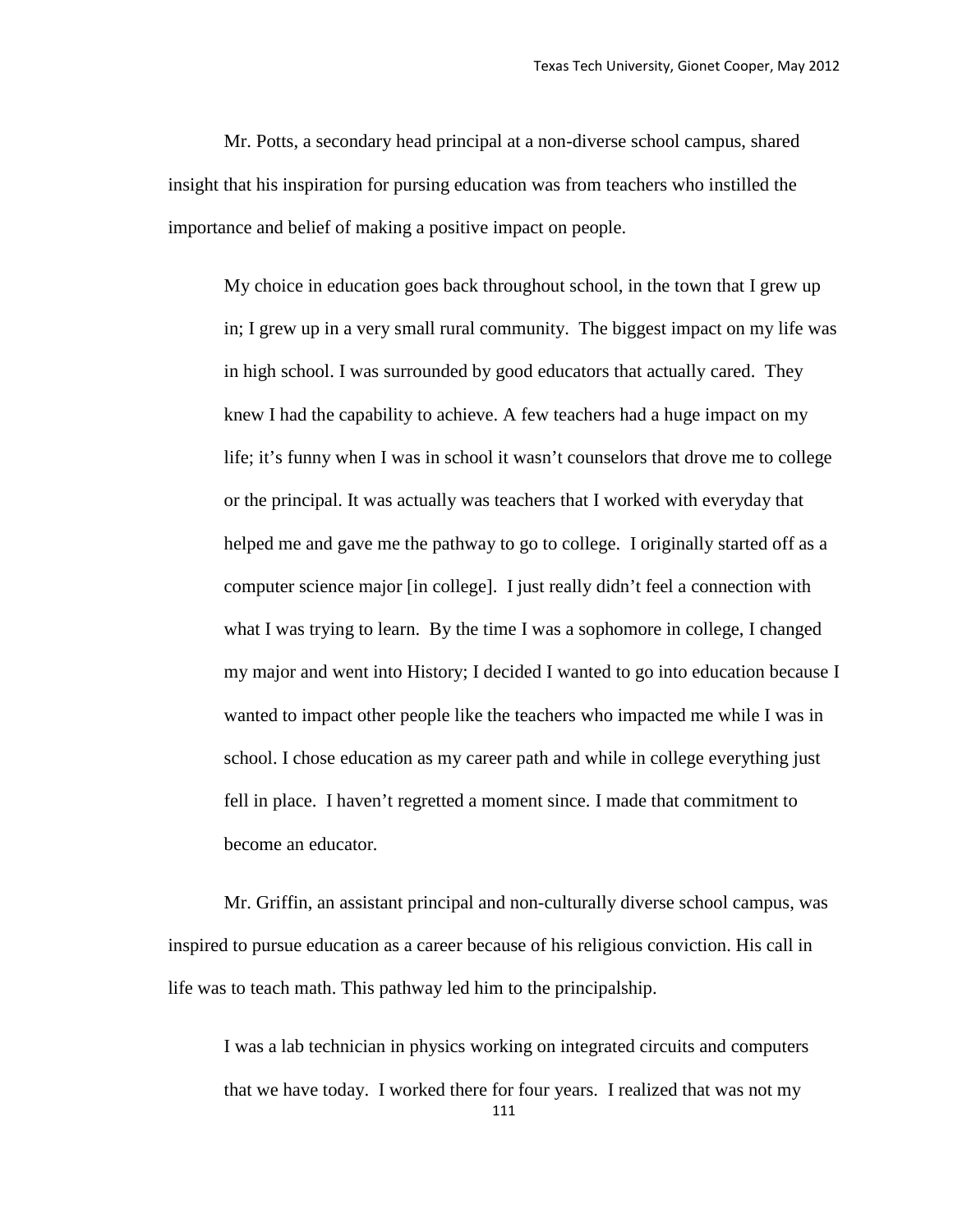calling in life. I mean it was interesting, but it was boring; it was boring because there were no people involved. I had two choices, I could either continue with the math thing, get a job in the big city or I could go into education, because just about every town is going to have a school. So that is what I did. I enjoyed sports so I got a P.E. degree, a driver's education degree to teach drivers education and a Math Degree so I could teach Math all the way up through high school.

Ms. West, a secondary school teacher on a non-diverse school campus, believed that her family lineage inspired her to carry on the legacy of educators in her family.

First of all I feel like I'm a people person and very few careers have you as actively involved with people as education. Also I came by it naturally. Both of my parents are educators and I come from a family of educators, so it comes natural.

Mr. Jordan, a secondary school teacher on a non-diverse school campus, reflected on his inspiration for pursuing a career in education which centered on sports, friends and coaches.

When I was younger, probably an  $8<sup>th</sup>$  or  $9<sup>th</sup>$  grader, I always enjoyed basketball. I wanted to be an architect at one time. Then talking to a buddy from high school, he said," Why don't you want to coach?" Then it kind of hit me, that it would be fun. I talked to a few coaches when I was in high school that walked me through it. I always enjoyed my coaches. I had a few teachers who really inspired me, and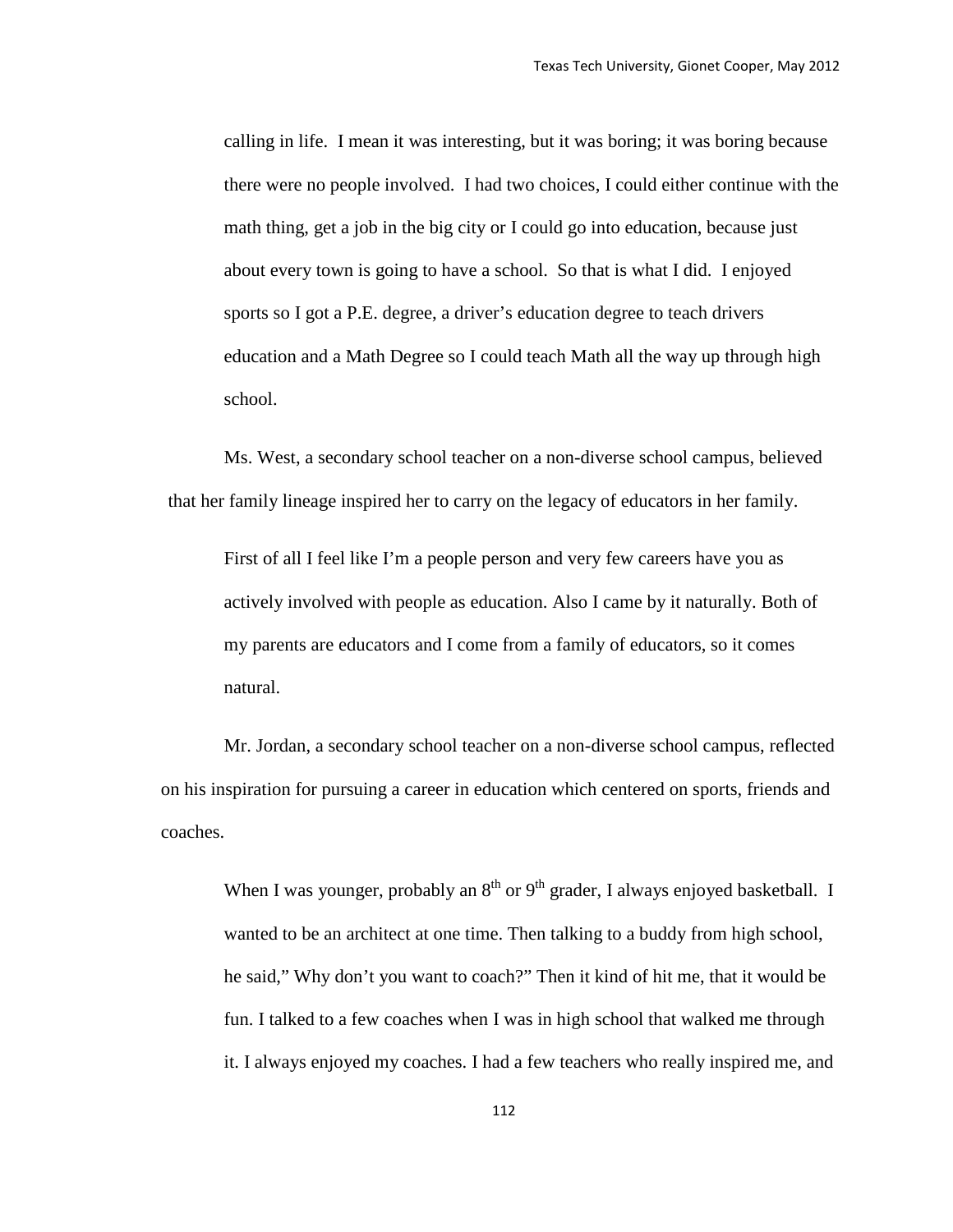I enjoyed being in their classrooms. The one main thing is I have always enjoyed being around kids. Basketball is probably one of the main reasons for me going into education.

Overall, three of the participants attributed their inspiration to pursue education as a career to one or more teachers throughout their kindergarten to high school experience. Two of the participants attributed it to family; one of these participants said that the family's career lineage of being educators was the main factor. Three participants confirmed that their religious convictions and beliefs inspired them to become educators. Relationships, trust, role models, and authentic care of students came through in the interviews. The purpose and intent of recapturing this data was to gain an authentic insight and unveil the enduring impact the educators had on the career choices of their students. Four out of eight participants attributed teachers or educators as determining factors in their pursuing careers in education.

*Philosophy and culture of secondary schools:* The second theme which emerged revolved around the participants' educational philosophy which provided disclosure of skills and perspectives on educating students. A subset of this theme is the participants' description of secondary school culture from multiple lenses and points of view which impacted secondary schooling and their overall philosophy.

The importance of not denying students' identity was emphasized by Mr. Victor, especially within the school's mission and philosophy. "I think our philosophy is not to try to take away what kids have been…not to take away from their identity." His philosophy and experience in secondary schools examined the understanding of school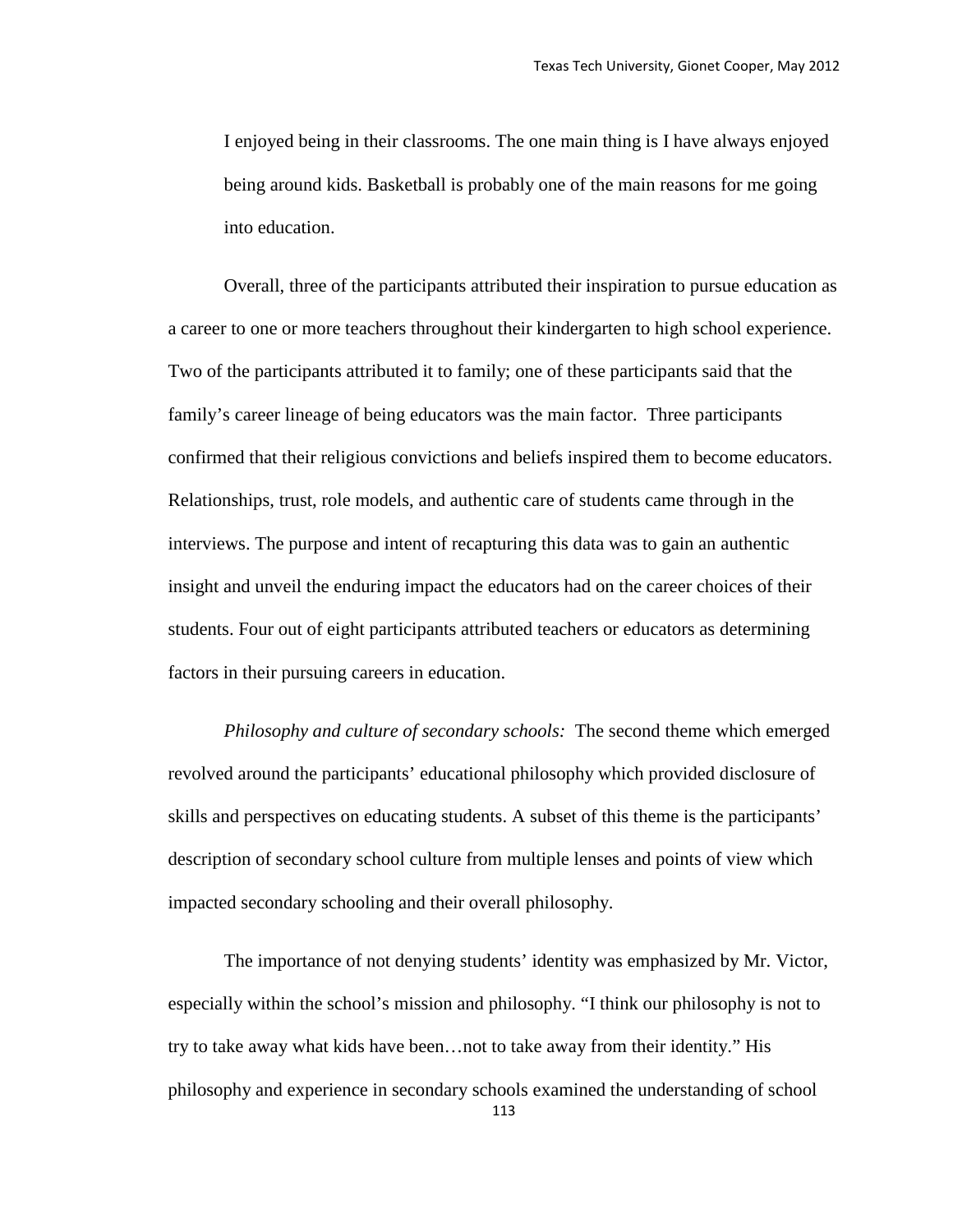culture; "We should work with students and not ignore what they bring to school with them, but rather strive to understand them as individuals."

Mr. Victor challenged faculty and staff assumptions that their students' were raised within the same physical, social and economical parameters as the educators in the building and often fall short in understanding the complexity of the challenges students face. "Short term and short lived success are followed by thoughts of doubt and fear"; Mr. Victor acknowledged the common and mutual attitudes equally expressed by teachers, principals, and students in his school.

We have people who grew up and had it all and that's the way it has been for them all along. They assume that our kids who come in here have the same type of values, qualities, opportunities and understanding of life. Bless their hearts, I wish maybe life would be simple if we had it that way, but it's not. A lot of our kids are kind of leery of having something good happening to them. That sense of a good feeling and sense of comfort as far as safety and increasing scores. I think our teachers get that way too because everything is good, and if having been here a long time you hear teachers say, "Okay, so many good things are happening something is bound to happen that is going to be negative." I hate that train of thought, but they have been here a long time and they know that from every mountain top there is a valley.

Mr. Schultz describes how his philosophy of education has changed over a thirty year span starting in the early 1970's to present time.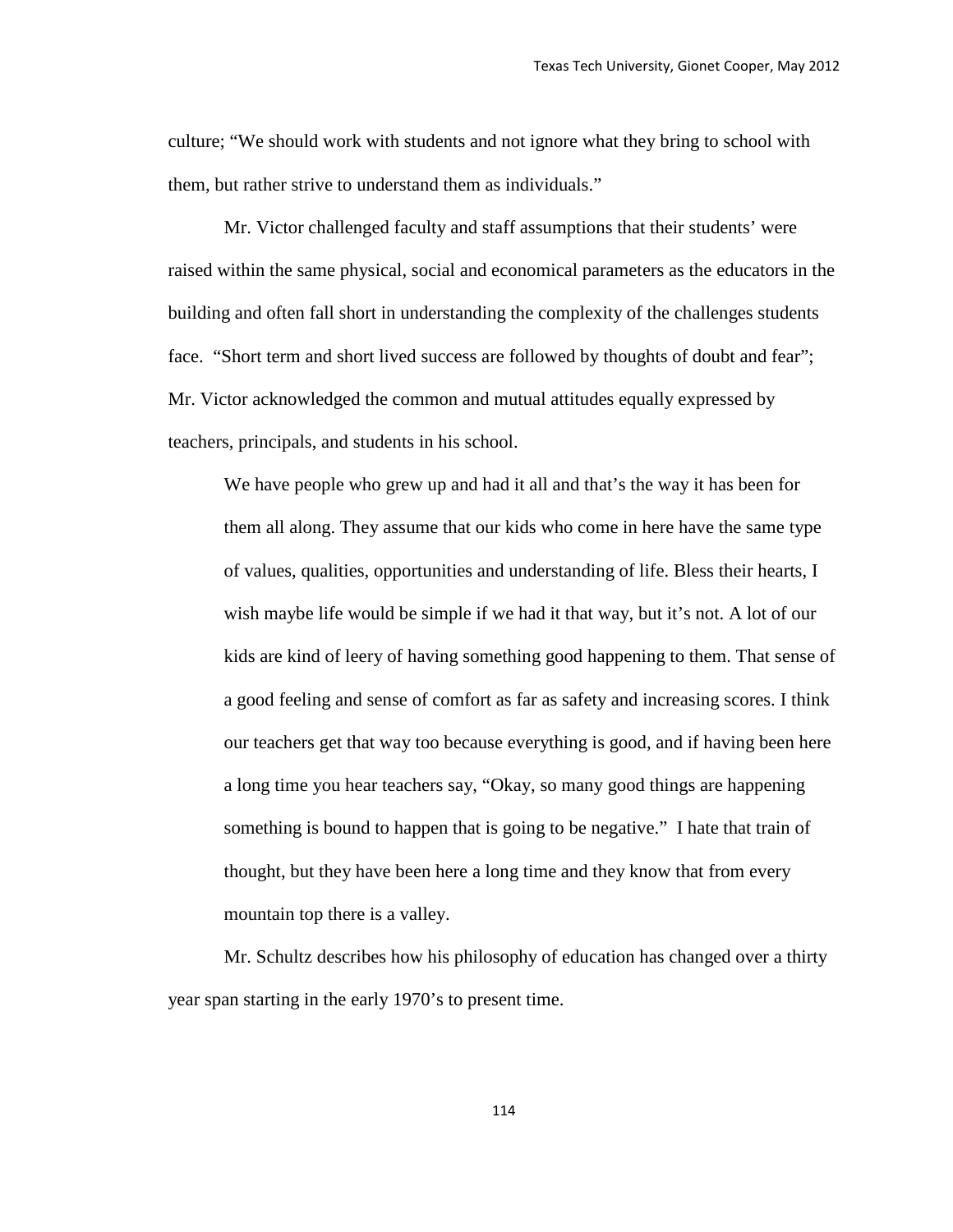When I first began teaching, I was taught that it was my job to be the best bridge to knowledge. So I prepared myself in my subject area. I would invite the students to learn.

Now through the years this has changed to the point that I believe that it is my responsibility as an educator to see that learning occurs and to evaluate, to really assess, and understand if a student is learning or not.

Mr. Schultz reflected on his trajectory of being a student, counselor and administrator on the same campus. This time frame enabled him to see the cultural and educational transformations that occurred within the school. Mr. Shultz reflected on the transpiring changes and challenges during his tenure: "So I say that our culture is resilient, but it is growing. It is solidifying and if people ask what kind of culture we have, I say a culture of teaching and learning."

I was actually a student [at the school], then twenty years after I graduated, I came back and worked as a counselor. Over a nine year period, I worked as an assistant principal and then the associate principal. When I left the school, it was not a very diverse school to be honest. . . . When I came back the culture was not good. It was fragmented . . . . there was a lot of confusion. I saw a lot of it around a failure to adjust to too many that occurred in the school: changes in the accountability system, changes in teaching philosophy, changes in leadership, and changes in clientele. There was a very diverse and poor response to it all. A lot of cultural insensitivity, I saw people resistant to change. I am talking about teachers resistant to change, confused by the change. They were retreating to what they considered were "the good old days" you know bathing in nostalgia.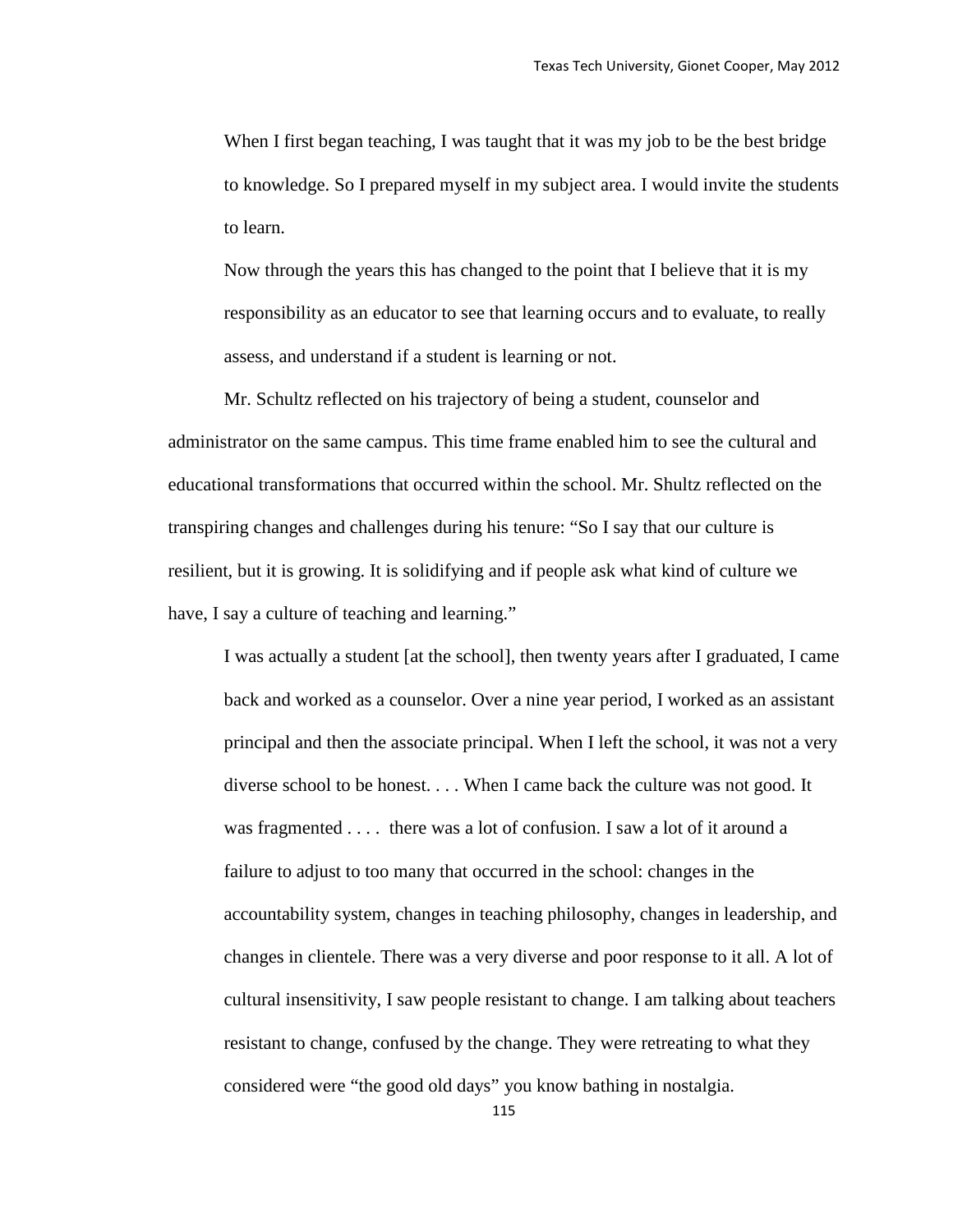Ms. Wall shared her perspective on her own educational philosophy and the culture of school from the lens of a teacher striving to serve a diverse population of students. She further asserted, "My educational philosophy is that every child has the possibility of reaching their fullest potential." She provided thoughts on her secondary school reality and the culture which she described included less than half of the teachers committed to the holistic success of their students.

My role as an educator is to bring forth a rigorous curriculum through interdisciplinary and contextual learning. Our school is 85% African American and 15% Hispanic students. We are located in an area that is low income, high poverty, and the crime rate is extremely high compared to surrounding cities. Most of our students come from single parent homes, broken homes and guardianships are given up. Grandparents step in and take the role of being the parent. In regards to the teachers, the culture toward the students, well the majority of teachers come into the building just to teach. Meaning, they give the curriculum, they give the information and give grades. In their minds they are doing the best that they can. You only have about 15% of them who really want to get involved with students; and what I mean by that is a establish a relationship with students because these students are going through a lot.

Current mismatched efforts in the home to meet student needs explained Ms. Smith's expressed educational philosophy and experiences of school culture."The many [students] that seemed very apathetic through their educational journey and experience," also further shaped her current position.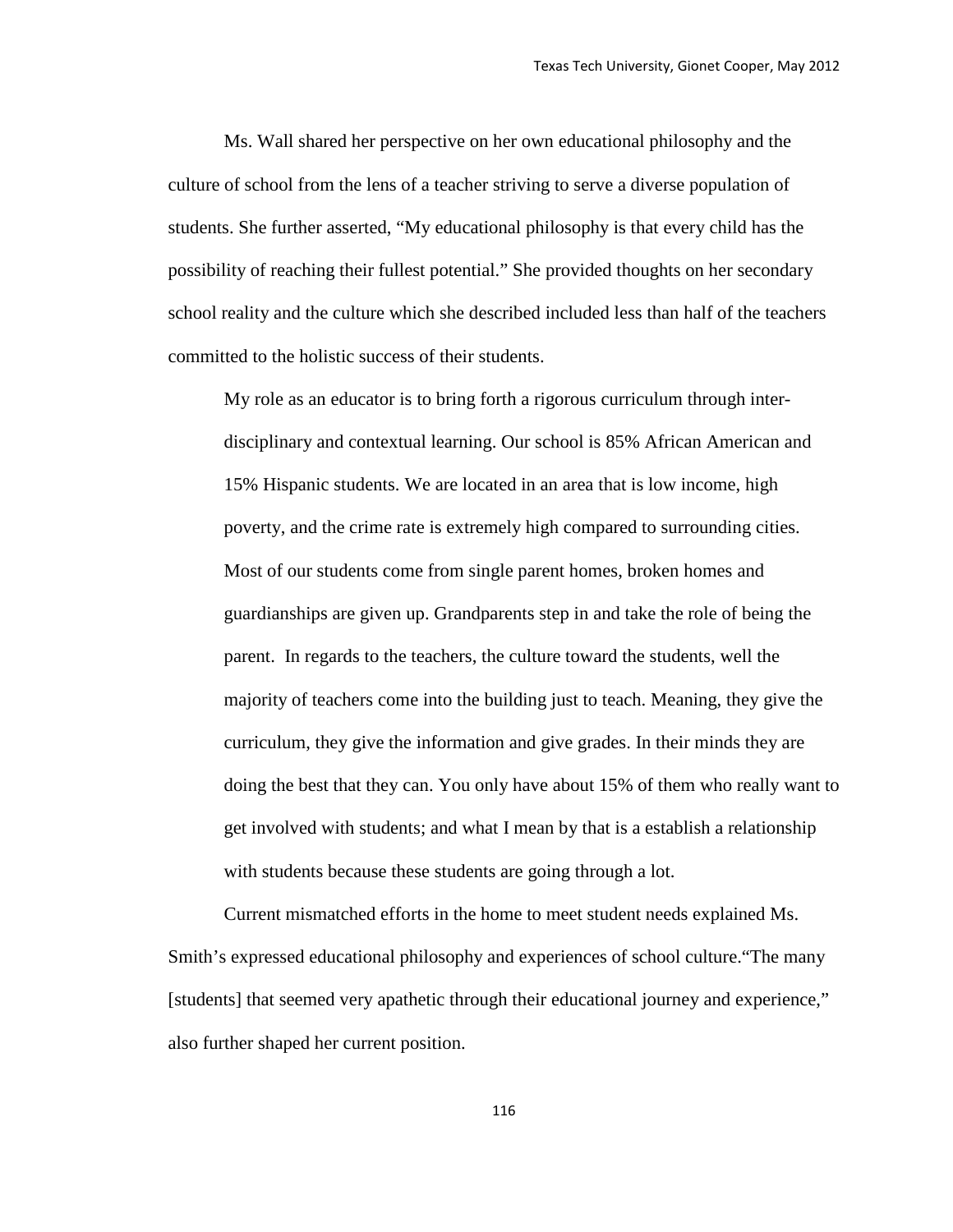Not everyone needs to go to a 4 year college. There is just as much money to be made in becoming a plumber. You know, becoming a blacksmith. I want them to find what they feel that they would want to do. If you become a lawyer but you hate being a lawyer, what good is that? You know, I want them to find what they want, not where I feel that they need to go. The administration is trying. But I don't think that at any level we understand why we are losing—what seems like an even larger portion of the student population. You know when I was young there was just a real small portion. And now that I am teaching and I am in education, it seems like this group over here who are anti-establishment or antiwhatever; I am not sure what all they are anti and against. But they [students] are not buying into the urgency of obtaining an education. This current culture of our kids, the micro culture in their homes and the interacting on or acting upon their parents, or especially if their parents aren't there or whatever is going on has an impact. We now have this group of students and honestly, I think and I may be wrong but I think it is across ethnicities. I think it is across economics and ethnicities that kids are controlling the parents or the parents have given over leadership.

Mr. Potts clearly stated that culture of his school enabled him to be a servant leader which required him to ensure his students were given the necessary tools to be successful. Mr. Potts addresses the cultural make up of the population he is serving and the strong parental involvement which has been the norm for his secondary school experience.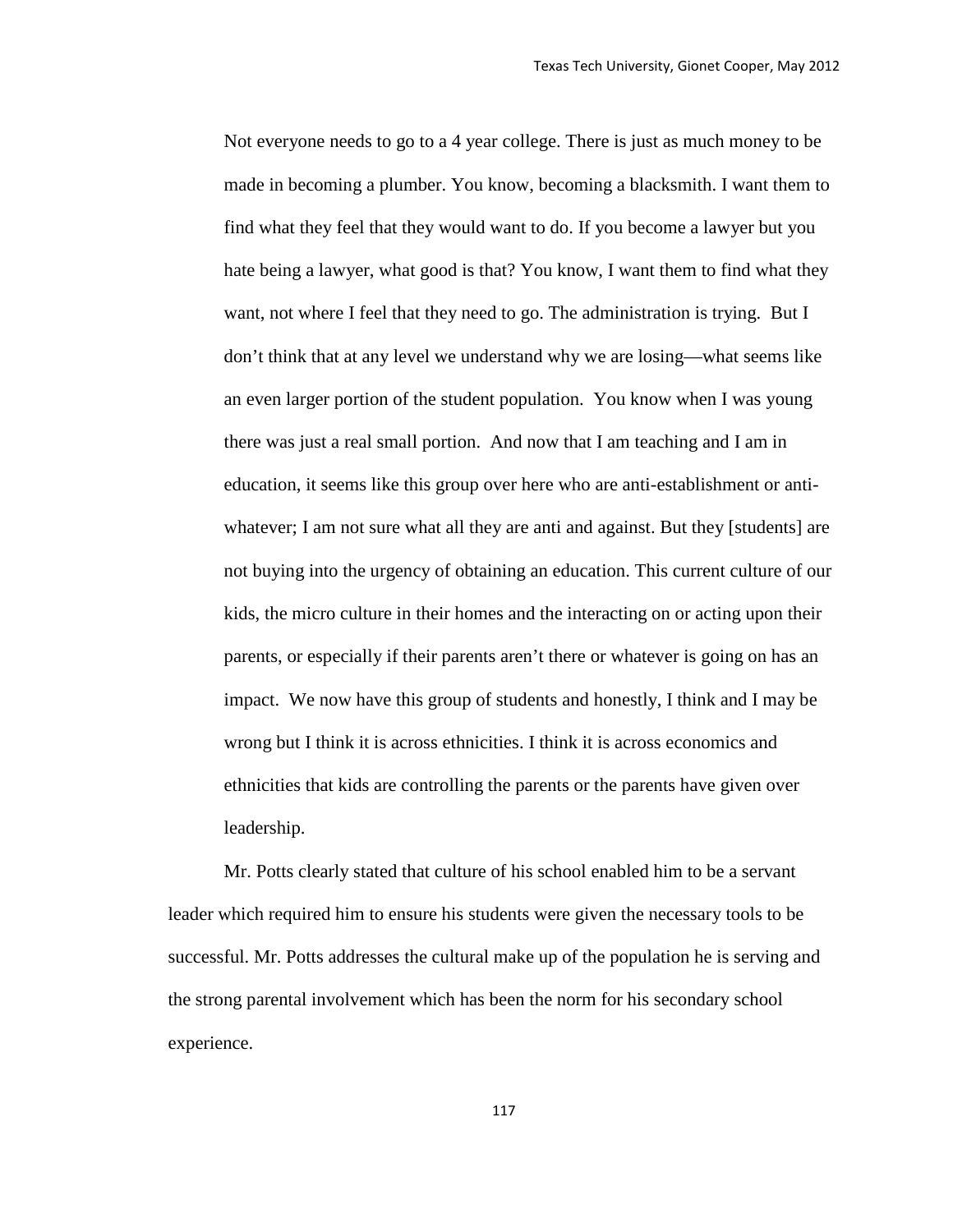My educational philosophy, especially in the role that I work in would be more of a servant leader. Making sure that every student that I work with has the educational opportunities guaranteed to them and ensure those working with students provide things that are effective in the work with students each and every day. Although the population has changed over time, we have become a little more diverse in our student population. About thirty percent of our students are classified as Hispanic and less than 5 percent are African American and the rest our Anglo with a few Asians. I think that it has become more culturally diverse over time. I also think it is a very "neighborhood" school, a true neighborhood school. Even though we do have a lot of transfer students, everyone buys into the culture of the school. There is a lot of pride in the school, and there is a lot of pride within our students that they are a part of the school. I see that with our parents; our PTA is a very strong PTA, probably the strongest one that I have ever been around within my years of education while working on four different campuses.

Mr. Griffin seemed very candid in describing his educational philosophy. He discussed the changing demographics starting to occur on his campus and the transition that his teachers are experiencing while addressing the needs of these particular students.

My philosophy is that anybody can learn something every day. If you have an opportunity and you stay open, you can learn from anybody, whether it is someone who has been teaching for thirty years or somebody that is fresh out of college.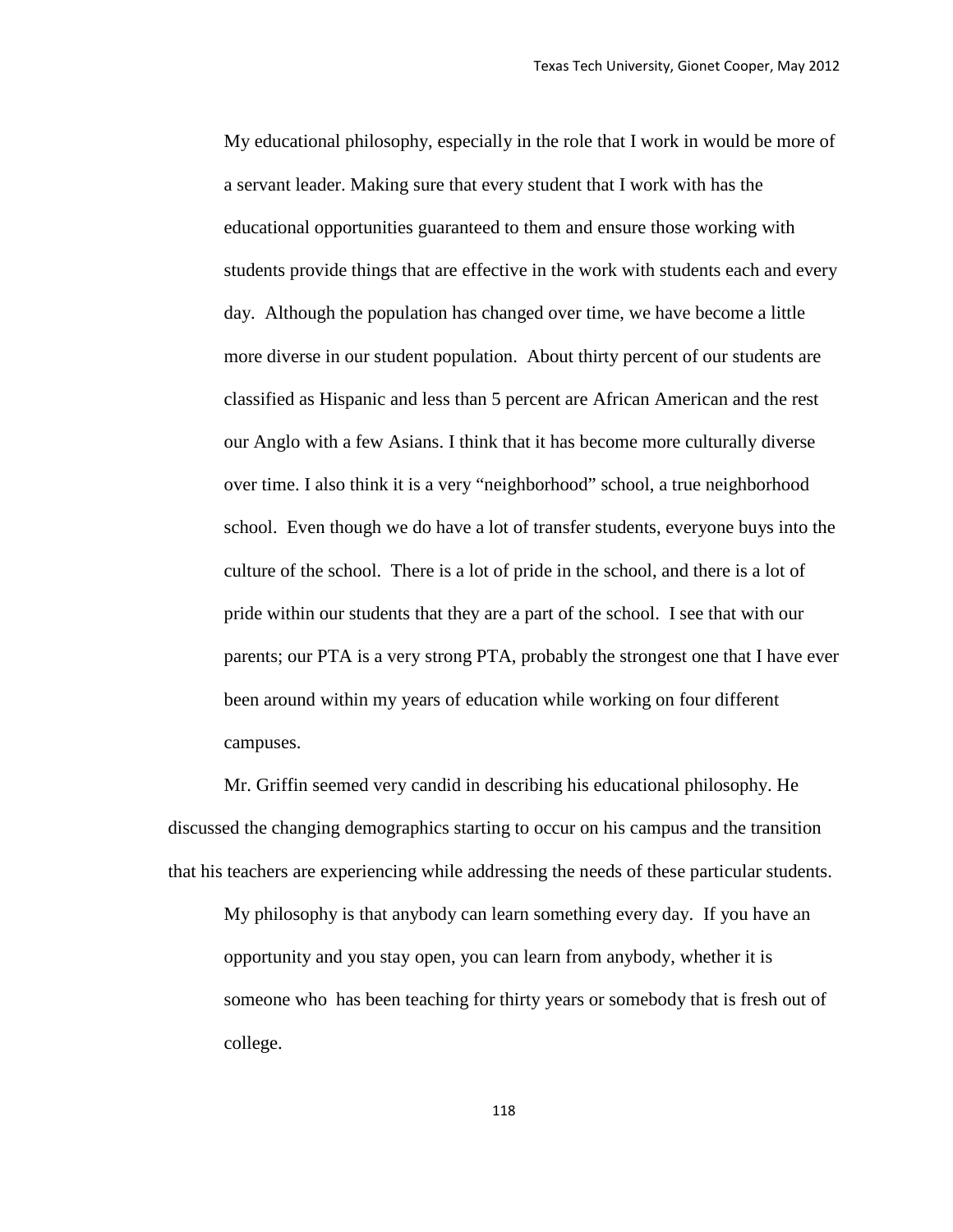Issues discussed in a past staff development were a reexamination of school culture. Mr. Griffin recounted the discussions lead by the head principal on the demographics of the school which had changed as he reflected on the ethnic and class breakdown which changed over the years.

Before, you had the real rich kids wearing the custom clothes. Then you had the kids that had just barely enough to wear something on their backs. There were major cultural clashes that went on between these kids and those kids. The culture today is more mixed. We don't have that clash, it's kind of a middle area now, but some of our teachers especially some of our veteran teachers have never worked with some of "those" kids. They never had the opportunity to work with that population. They have been here or at another school similar to this one and they have not worked at any other school before. So they don't know how to work with these kids; so our culture is going to be changing as far as belief system on the fact that you don't define a kid by what he wears but by what he is on the inside. We [teachers] need to develop a relationship with the kids.

It's easy to care for somebody whose parents are college degree people who may be the majority of them. You might only have three or four kids in your class that were transported by buses, and it is harder to care for somebody who comes from broken homes. You don't understand what they are going through. You don't understand to get to school every day some of them walk two or three miles to come to our school. You get on them for not having their math work or their history paper.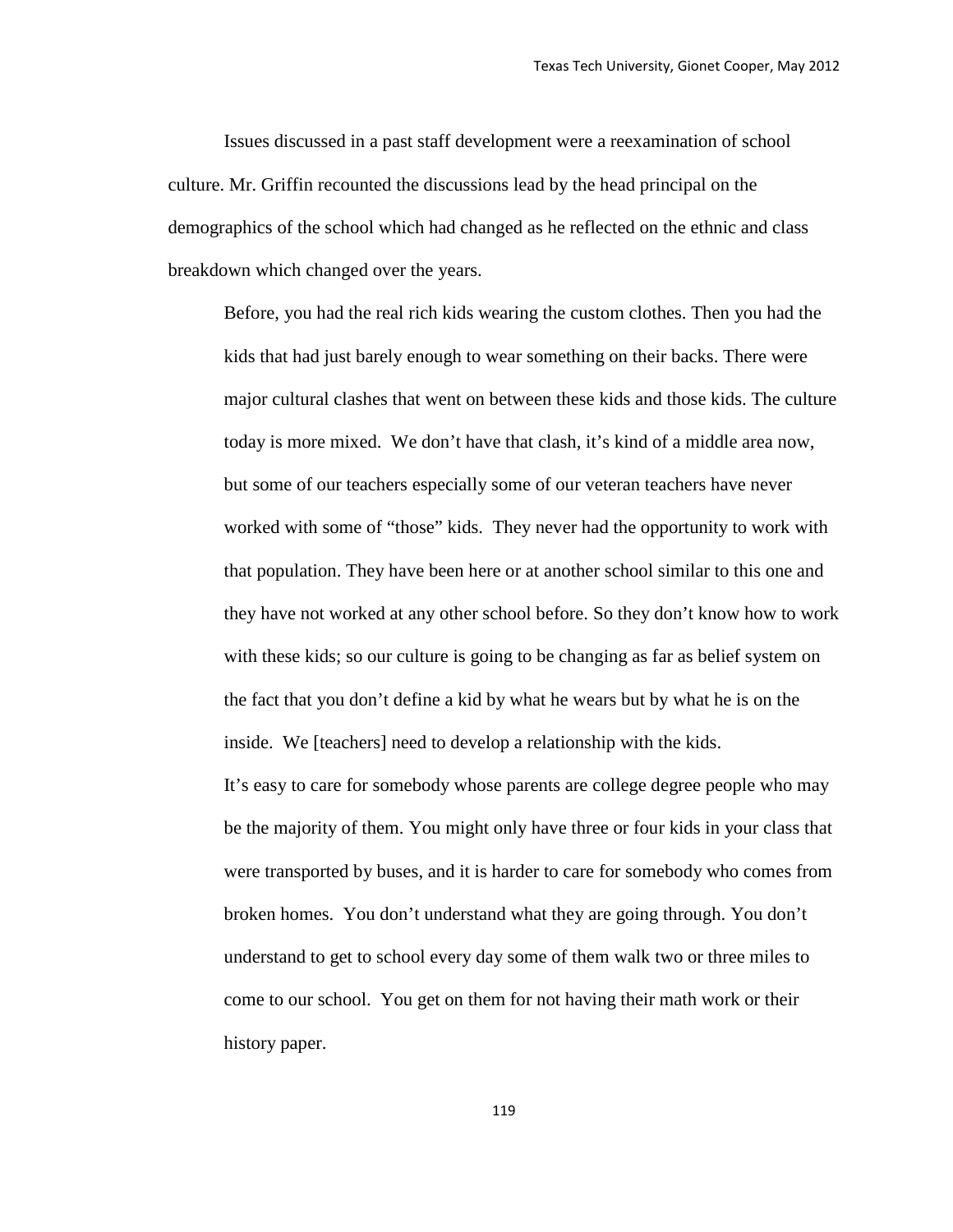Ms. West reflects, "I think we have become a lot more diverse than we used to be." She shares her insight on her educational philosophy and describes her school culture in regards to these greater challenges.

I think education is about helping people become who they are supposed to be. It is not just did you learn some content, or did you learn some facts; it's also about functioning in society. It's about choosing the right path for yourself and figuring out who you are. I really feel like teachers and educators in general should be facilitators for students, not just people who give them facts to memorize.

The sudden changes in demographics of the students they are educating caused Ms. West to examine this change in her school.

I feel like the socio-economic status has changed. The fact is the population has changed. I think we have to adjust from being the teachers of kids who have super involved parents and who would do anything and pay for anything to becoming more working families, single parent homes, a lot more children working within the home because it is necessary for the family. I don't want to say that these diverse kids are the only ones because that's not true. But it's harder whenever you have those gaps, high mobility, single parent homes; those kids are the ones that have the gaps. I don't know the numbers, but I feel like there are a lot more faces of color. My one regret is they are not necessarily in my AP courses. I wish there were more. I would love to encourage students to reach up to that.

Mr. Jordan's lack of a father in his life helped shaped his educational philosophy and worked to fill the similar void in his students' lives.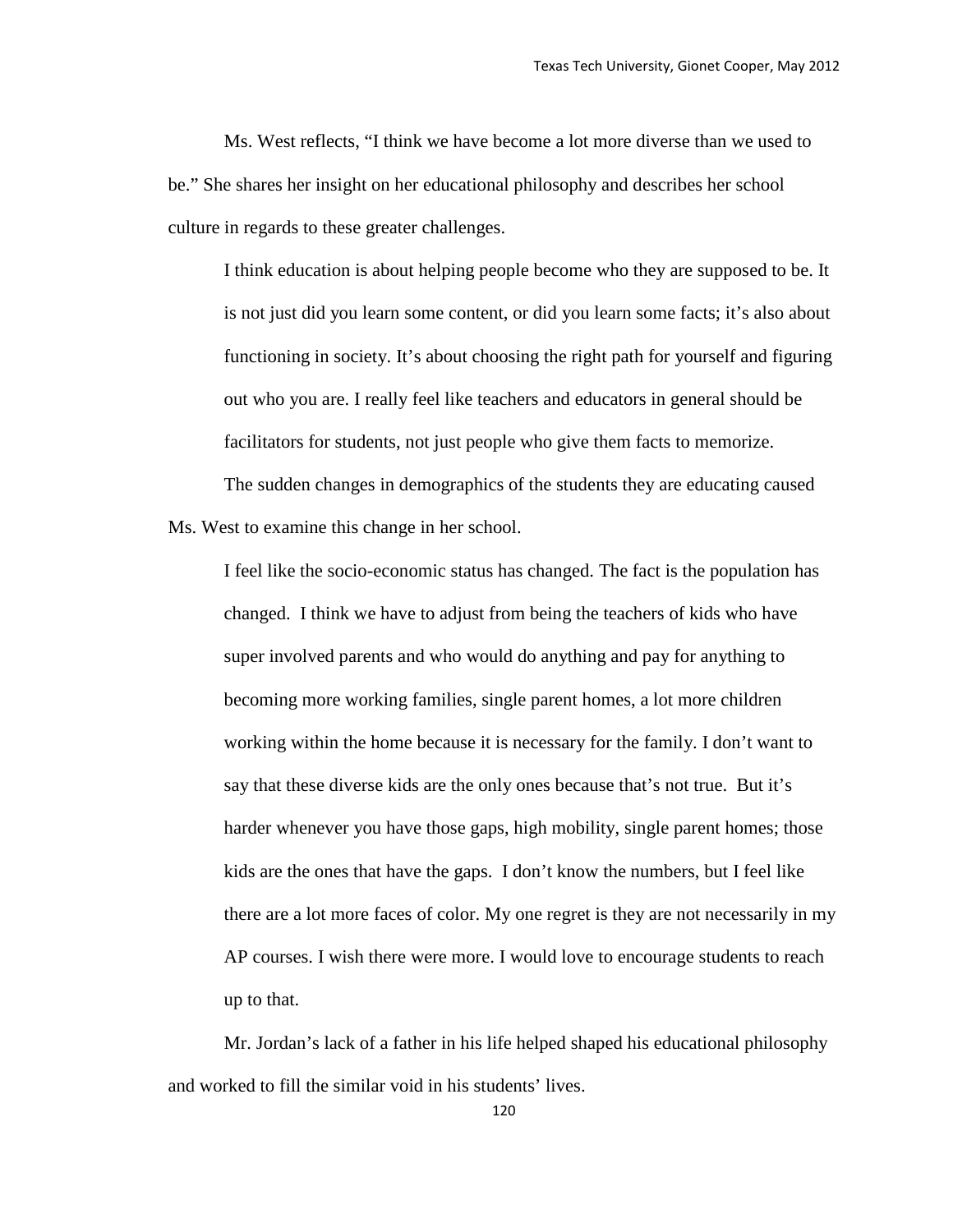I think for me it's more of my growing up, my experiences in life. The trials and tribulations that I had as a kid growing up, you know, mom working two and three jobs. No dad in the picture at all. So my heart goes out to those types of kids when I get to know them. One, I don't necessarily try to figure out their background but more of just knowing that each kid has their own story like mine. I want to try to give them as many chances as possible. I try to build them up. There are a lot of them that have walls that you are not going to knock down, but if you try you can reach them in any possible way. I will always try my best in this. I always try to bring up situations that have occurred in my life and things that I have gone through to try to let them understand that these are the paths that you are on, and not alone.

Mr. Jordan acknowledges the strengths of the school, "Our school has been blessed with a great budget," and the changing demographics and stability of personnel in the school. He describes the culture of his school and educator turnover rates.

I feel like the school has grown since I have been here. I think maybe in the last few years, culturally, we may have increased a little bit on the Hispanic aspect and maybe a little bit in the African American aspect, but not much. In terms of our staff, from 1993 to 2003 we had one [principal] come in, stayed one year and got moved up to administration, and this current one [principal] is starting her  $7<sup>th</sup>$ year. Not really a high turnover ratio as far as head principals. It's the same way with coaches on the boys and girls side. It's really a lot like this with our teachers. We don't have a high turnover rate.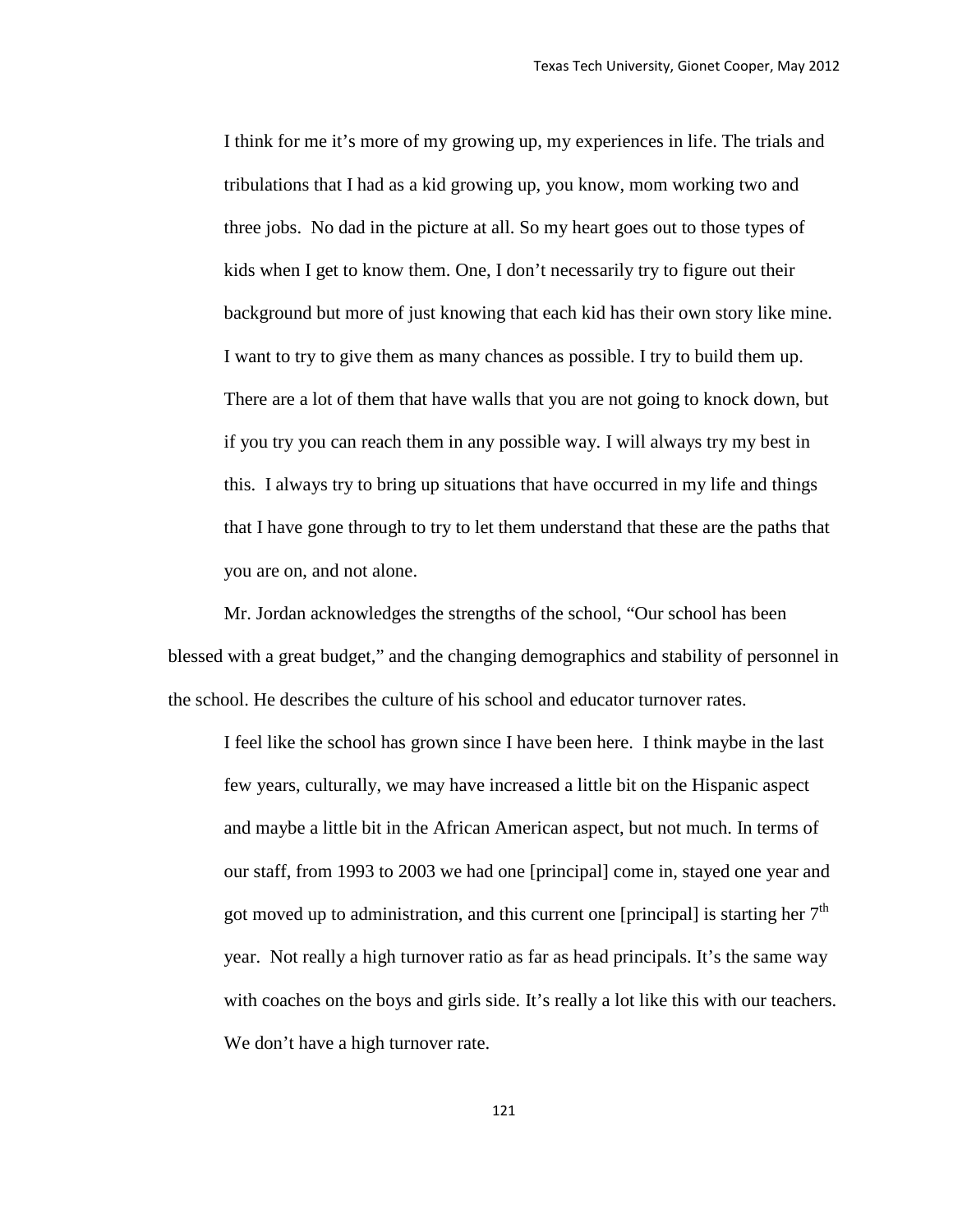Data from participants working in diverse and non diverse campuses provided congruencies and disparities in secondary school practice and leadership. Two key beliefs were present on both campus settings. The first congruency involved the overall philosophy toward education. It revolved around student success. The second congruent belief involved participants' belief of changing and increasing student demographics and the impact on schooling.

Disparities were prevalent in relation to teacher apathy and lack of cultural sensitivity in meeting the needs of secondary students. This was made clear by participants and mentioned amongst all four participants from culturally diverse campuses. A first participant stated that although campus administration was making a conscious effort to meet the educational needs of their diverse student populations, the students' were resistant to accepting their services. A second participant stated teachers and students were constantly pessimistic toward school success due to experiencing cyclical failures. In contrast, the perception of school culture described by the four non diverse school participants shared insights to other aspects of school culture, citing low teacher and principal turnover rates, pride in school and school culture and high rates of parental involvement.

*Factors influencing leadership styles:* This theme emerged and provided data, from the lens of the principal, to further explain the congruencies and disparities present in the diverse and non-diverse secondary campuses in this study. Exploring the principals' self- perceived leadership style added to theoretical underpinning of transformational, transformative and distributive leadership framing the study. These underpinnings are amplified with Mr. Victor. He believes that leadership goes beyond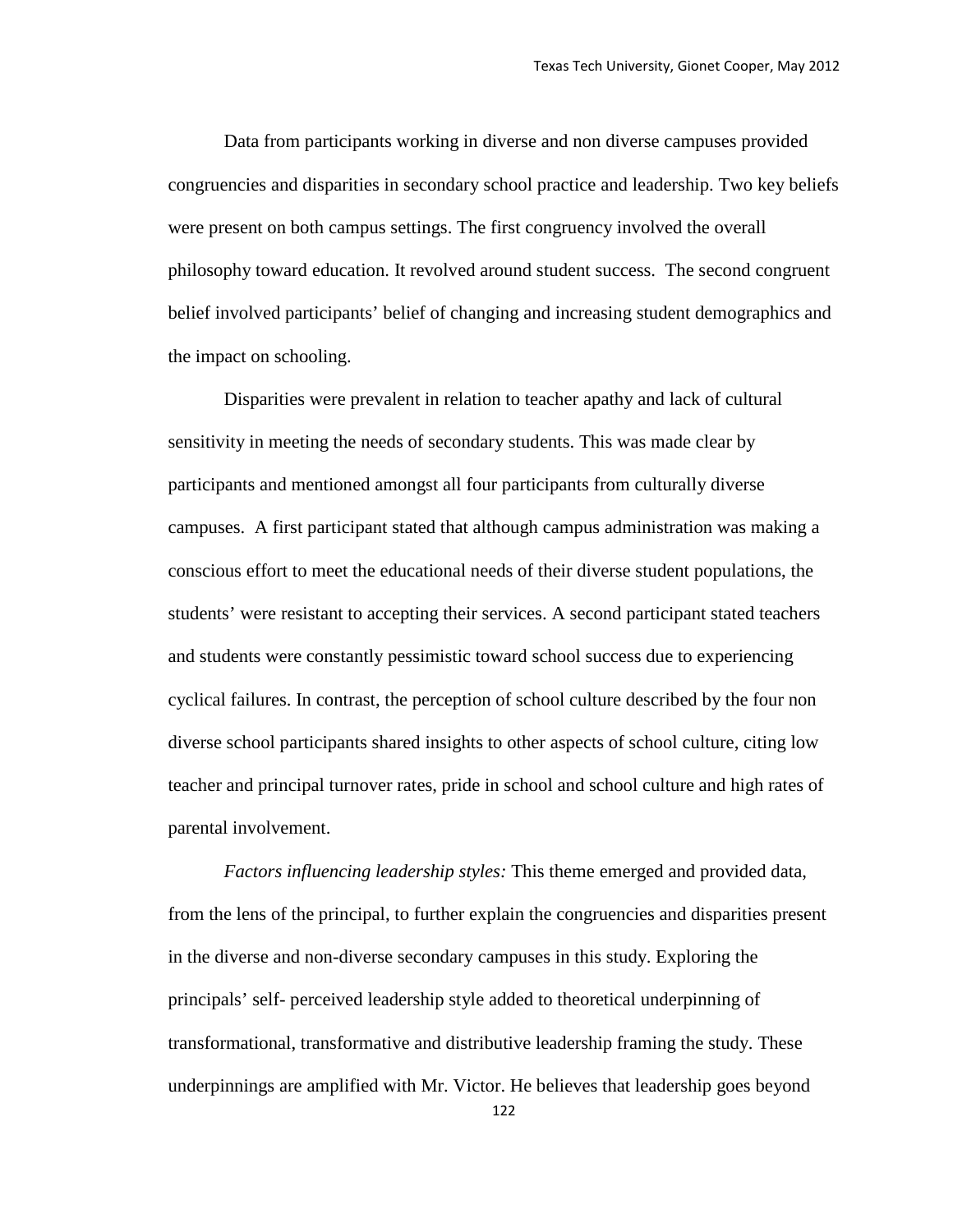himself and that every stakeholder within the school community has value in the process of student achievement.

I think I am one of those people who try to distribute leadership. I think that's what it is all about. I think that anyone you talk to would say the Mr. Victor is not controlling. He's kind, but don't mistake his kindness for weakness. I think my way of leading not only impacts kids but janitorial staff and even the community is watching other people evolve and trying to pull out the best in them. I think that others would say that Mr. Victor is the type that distributes those qualities and characteristics in order to touch other peoples' lives.

Mr. Victor explains that multiple factors play a role in his leadership style. He also asserts the cultural make up of his school has compelled him to play multiple significant roles for students and community.

Some of them, we try to put a dent in them [laughs]. There are state factors, federal factors and local factors in regard to the superintendent and everyone who works in that cabinet. Sometimes the things you feel work best for your school and your leadership style may not be feasible due to things you cannot control.

Mr. Victor constructs his community and their influences, the treatment of students in the community, and his role in supporting the community, the school, and the home.

In this community they are not going to question your dealings with the child. If I was in a different community, it may be "that's not your child, we take care of those problems at home." Here I have to be a nurturer and a father to a lot of kids because they don't have one at home. My leadership style more than ever is now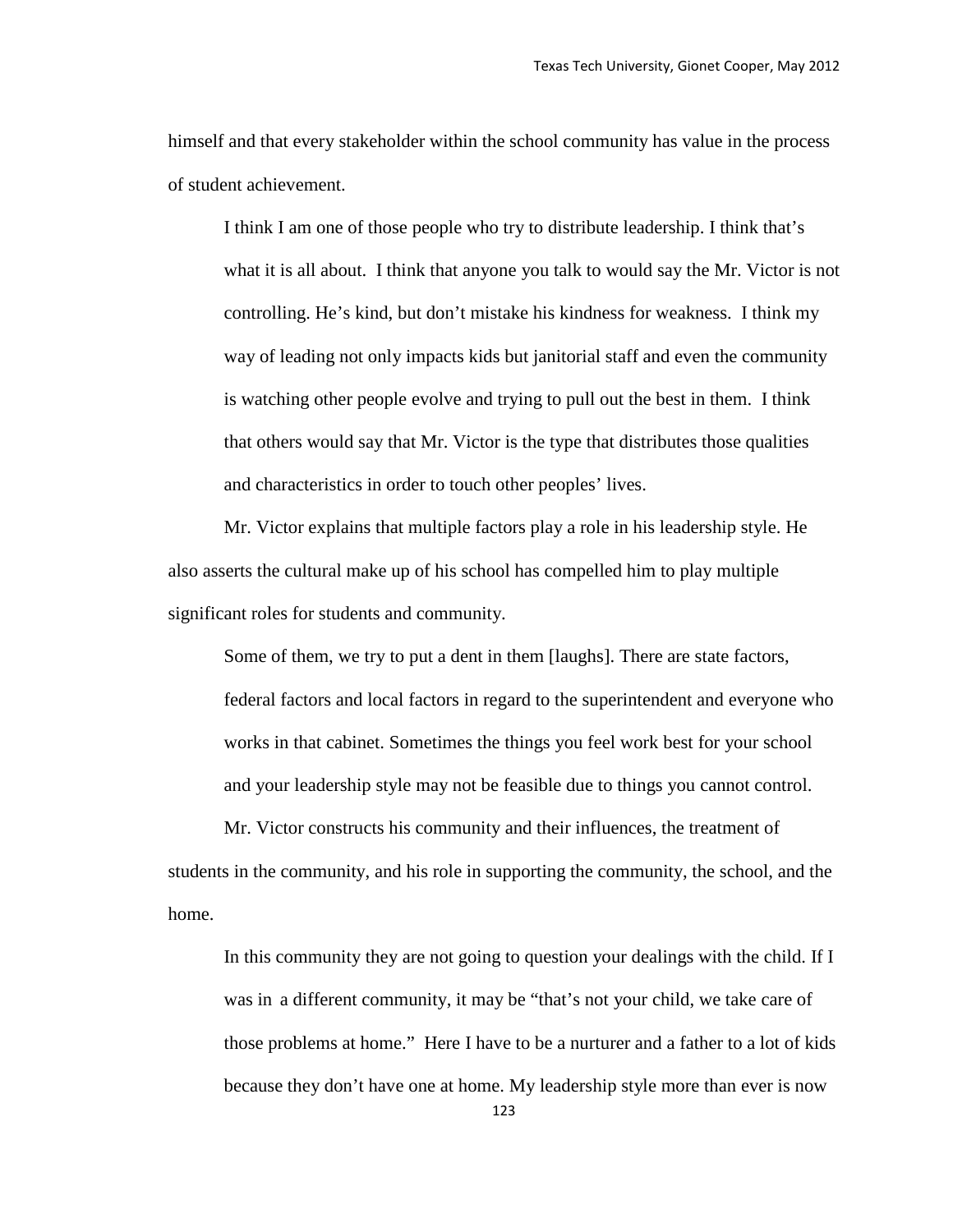influenced by the surroundings, more than what I want to be sometimes. Like I said before, our community has to have a voice. Probably in a different area I wouldn't be that voice because my personality is reserved, it's do not speak unless spoken to. But I know that this community doesn't have a voice, so I have to stand up a lot of times for it. A lot of people ask me, "Why are you trying to be the devil's advocate?" Well, I have to do it because I don't have the community standing up to do it for themselves. They can do it for themselves, but people are just shying away.

Mr. Victor's completed his thoughts on his leadership and school community; "I think this community makes me step it up more than I ever had to just because I know I have to be a voice for them."

Collaborative, transparent, and being comfortable with not having all the answers described Mr. Schultz and his leadership style. He examines situations which arise as opportunities to look to others.

I am a collaborative leader. I was so relieved when I began to do some research and study site based management; this spans back probably twenty years when I was a counselor. Of course I am relational. I read what brought Japan from ashes to an incredible manufacturing machine and incredible economy. After World War II, they all got together, shared and rebuilt. This is what has been troubling me. I considered leadership, that somehow the only kind of style was authoritarian, where I somehow am supposed to know how to teach math as good as the math teacher, and I don't. I think I am a good social studies teacher, a good speech teacher, but I am in no way a good math teacher.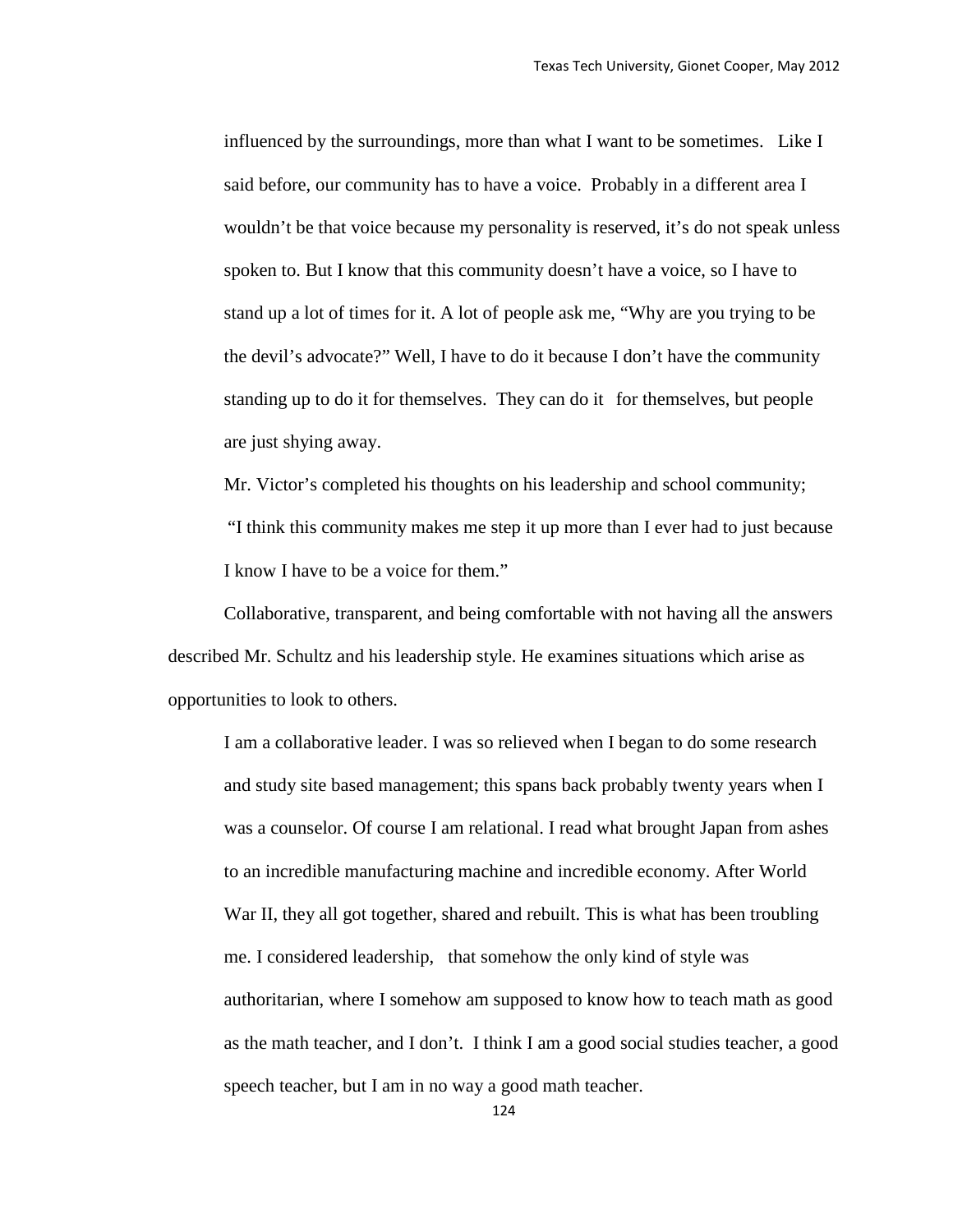I have to be very transparent [as a leader] but at the same time it's still necessary, and it has nothing to do with pride or ego, but it's still necessary for everyone to understand that there is somebody ultimately that is responsible or in charge. A teacher I worked with years ago and I started a collaborative site-based committee in a little rural school. He was a retired navy man, and he took me aside and said you can't run a school with a committee. You have to run the school. I said, I am running the school but we are going to do this together. I will never forget in about a month he came back and said, "This is great, this is amazing." He said, "I was wrong, I wanted it top-down. I wanted you to just tell me what to do, and I will do it just like I did in the navy." That is my belief and my style, we do it together. It is very transparent and very collaborative.

Mr. Potts prior tenure working at a more diverse campus helped him reflect on the disparities that emerged on non-diverse campuses. He also stated that communication and listening are vital: "As an educator and a leader you have to be prepared to be a listener and communicate; again it's all about being able to communicate to be an effective leader" while striving to make decisions that are in the best interest of students.

I think when I look at the philosophy of my leadership style, I have had to adjust to the schools I have worked at. I think when I came to this school, having been to some of the tougher schools, you have to work harder to motivate kids. What's also important in my philosophy in leadership is listening to everyone and then making the best judgment for the success of all students. Everything has to revolve around how it impacts students and is it for their success. That's the way I approach the decisions I have to make on this campus: "is it what's best for kids.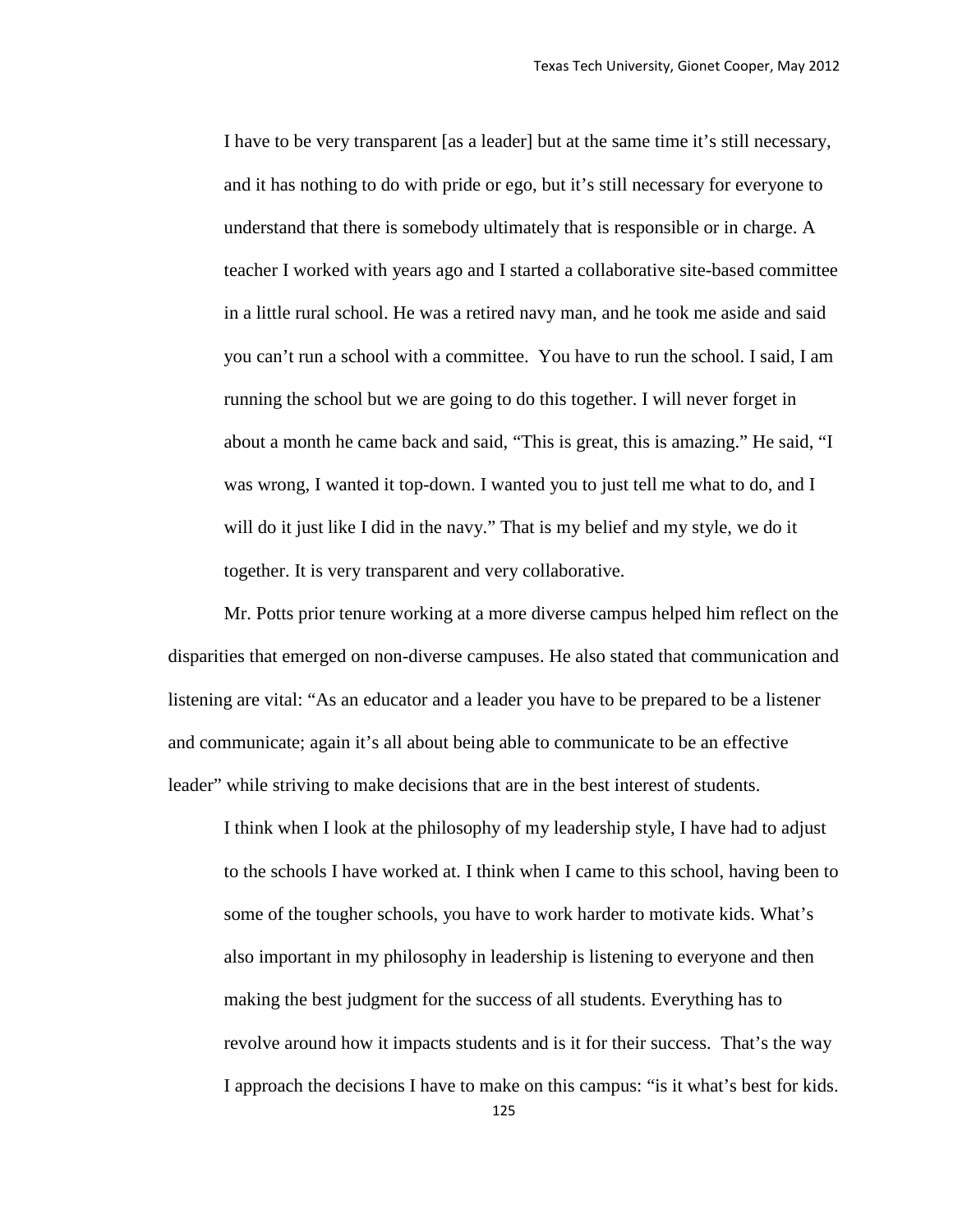Sometimes if it is changing a bell schedule or looking at programs or bringing monies in or using monies I have on the campus and I am seeing how it is going to be tied to student learning and student success, that is what I try to base all of my decisions on and make sure I listen to everyone involved in making that tough decision.

Mr. Griffin stated that stakeholders such as teachers, students, and parents and where they are in their life experiences are the determining factors of the type of leadership style or approach he executes.

I think that the factors that influence my leadership style have to do with the makeup of the student body and the makeup of the teachers. Most of the teachers in this school are twenty or thirty years younger than me and in some cases forty years. I have to adapt to that in where they are at and their experiences. I need to understand that they don't have the background that I have. The parent involvement also makes a difference as far as what my leadership is going to be. I am going to listen to the parents, but I want an open door policy to where they feel comfortable to see me and talk to me. The age and experience level of the teaching staff that I have and parent involvement factors. These factors will dictate the type of leadership style/approach that I will use. You cannot lead the school in just one way. You can't be a micro manager in this educational setting anymore because there are too many things that you have to be in touch with. There are too many variables here and you can't be an expert in all of them.

Examining congruencies and disparities that surfaced between the two principals from diverse campuses and the two principals' from non diverse campuses provided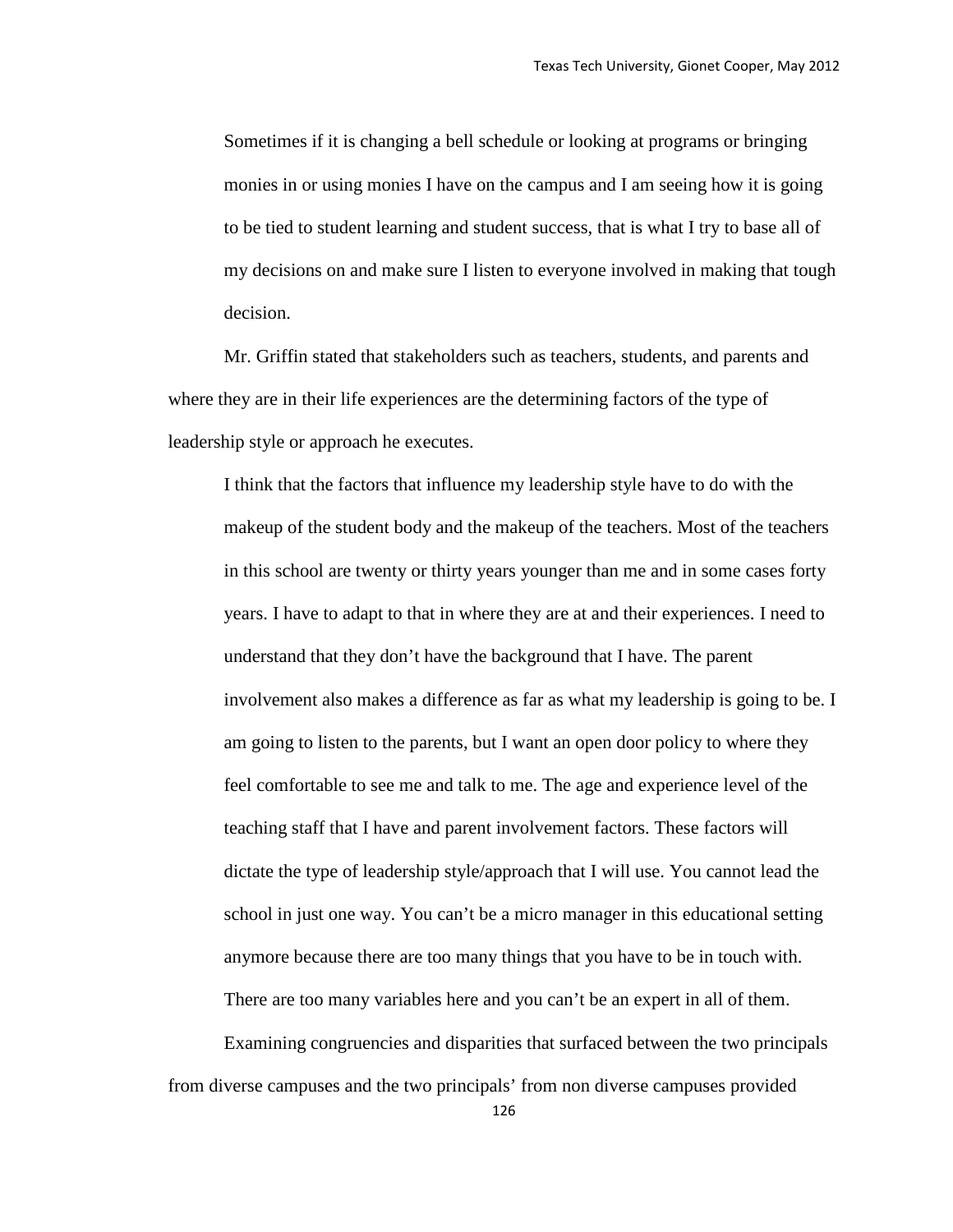evidence in the roles they fulfilled; they were different. Principals at the diverse secondary schools stated their leadership styles ranged from being distributive to collaborative, and established transparency. Factors that influence their leadership styles involve federal, state, and local statutes. One of the principals stated that he played multiple roles in students' lives such as the parent, the nurturer and a voice for the community because he felt that voice and presence was absent. Both principals from the non-diverse campuses stated they adjusted their leadership styles to meet the needs of their students. Contributing factors to the leadership styles of practicing principals included the age and experience of their teachers, the degree of parental involvement, and the level of work and effort in non diverse campuses versus diverse campuses to motivate the student populations being served.

*Reflections of secondary school leadership:* The lens of secondary teachers in diverse and non-diverse campuses provided data for theme development and further examination of congruencies and disparities present in secondary schools. Teacher perception and view of secondary school leadership added constructs to the many contexts and roles principals fill in school. Assessing leadership style, leadership practice, and the secondary school leadership space provided a secondary teacher's perspective of the theoretical underpinnings of transformational, transformative, and distributive leadership practiced by principals.

Ms. Wall was candid and skeptical of secondary leadership. She described it as managerial where the majority of leadership time was spent on disciplinary problems and issues leaving little or no time for anything related to academics, student success, or curriculum and instruction. Ms. Wall points to the failed relationships principals have in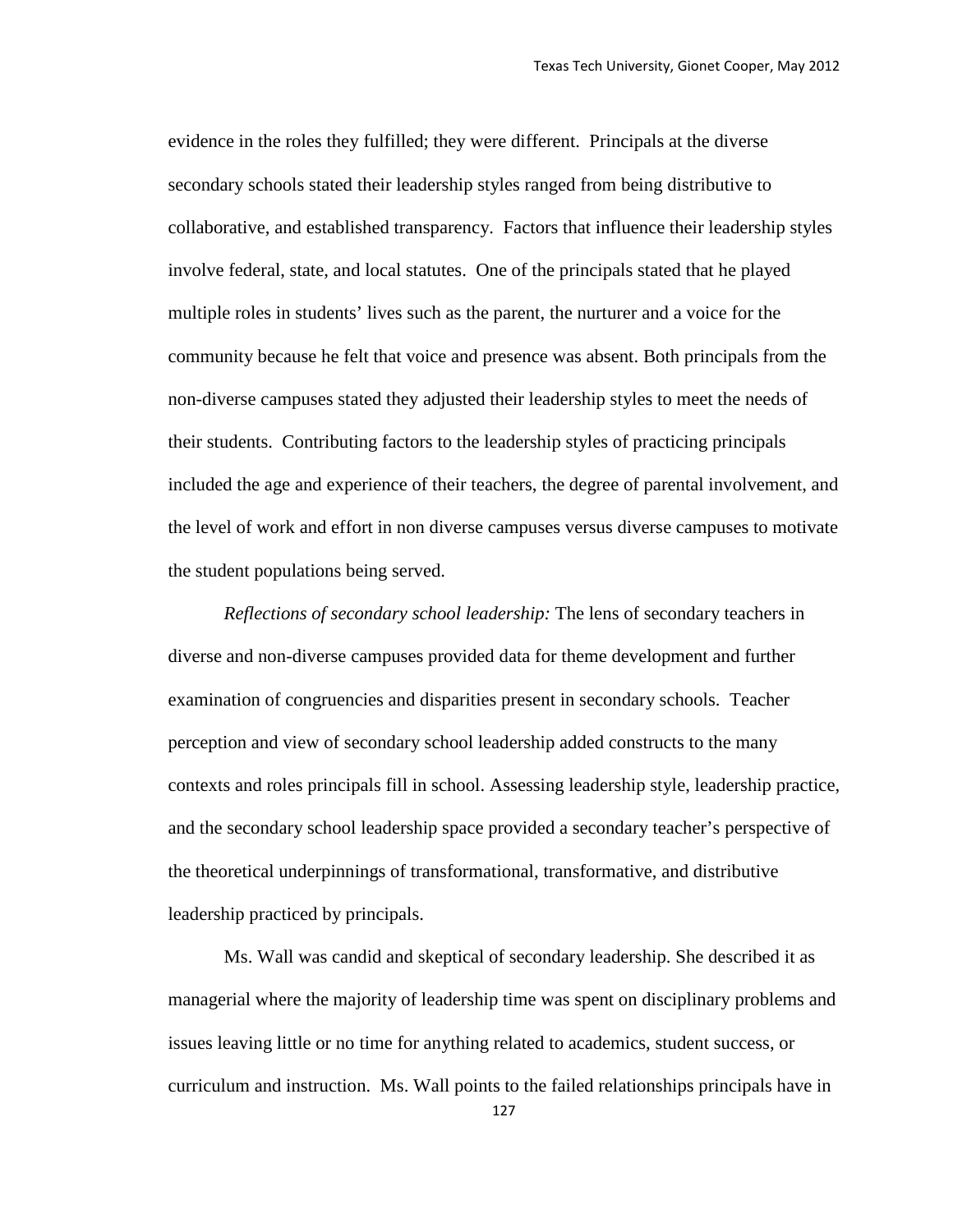secondary schools with the students on her campus: "Many of the students on our campus do not even know who the principal is in the administration."

I believe that our principal has a more disciplinary approach to leadership because of the behavior that happens within the community which filters into the school. Many times the energy is focused on prevention, safety issues and things of that nature. The majority of the leadership here is based on discipline. I would have to say that instruction is truly not focused on by the principals but the main focus is on the discipline. A lot of times he [principal] doesn't respond or sometimes political excuses are made and says that is out of their control and will see what they can do but nothing basically ever gets done.

You don't see instructional leadership. You don't see the passion of a principal that wants to lead his students instructionally. You don't see innovative ways of principals trying to get students to buy in to the curriculum. You don't see the principal saying, "These are some guided tools that I want you to implement. I want you to come back to me and discuss how the students reacted to this." We don't have that type of dialogue.

Ms. Wall recounts the absent relationship between secondary students and the administration at her campus. She stated, "Without him being visible there is no relationship in the building."

A lot of our students didn't even know who the principal was. When they did see him, he would walk the halls and ask students to go to class. They would look at him and say, "Who do you think you are talking to. I don't know you [principal] or him. Who is this?"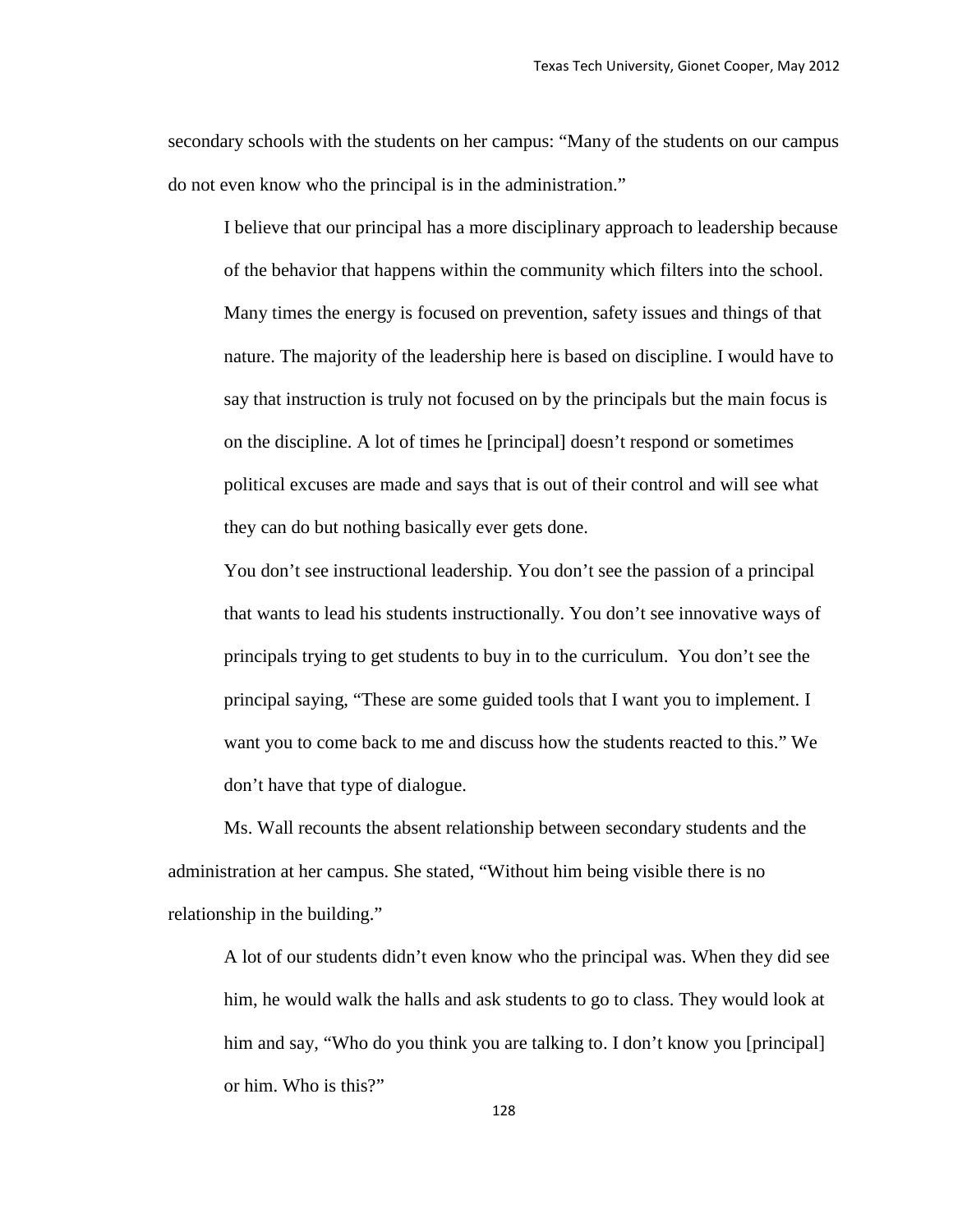Ms. Smith described her principal as being a religious person and central office administration dictating his leadership style. Her observation of his leadership came from tendencies to micro manage teachers and from limited classroom visits.

From my experience with him, I believe central office and then secondly, from my point of view, his belief in God is how he leads. His tendency is to be a micro manager, but because I am in my own little world with our web/computer based curriculum, he has not micro managed. It's almost like he says, "I am here," but I only go to him when I have issues. He is there for guidance and for clarification and stuff like that. I do like that he is not constantly in my room, but I would like for him to be in there a little bit more.

Ms. West perceives her principal as being personable with teachers and students. She stated he is not an authoritative leader but emphasized the importance of building positive relationships with stakeholders, and striving to be visible throughout the school community.

He is concerned with the person. I don't think he sees a student that misbehaves in his office as somebody who is wrong and should be gotten rid of. He sees them as a case that can be worked with. I think that that is how he is; he strikes me as a very gently man and somebody who really cares about people and not necessarily as someone who slams his fists down and says it's my way or the highway. He's a lot more giving and understanding. I think that he is the right man for the job right now because we are in a turbulent time as far being at the end of the No Child Left Behind thing. With the beginning of this new idea of trying to be teachers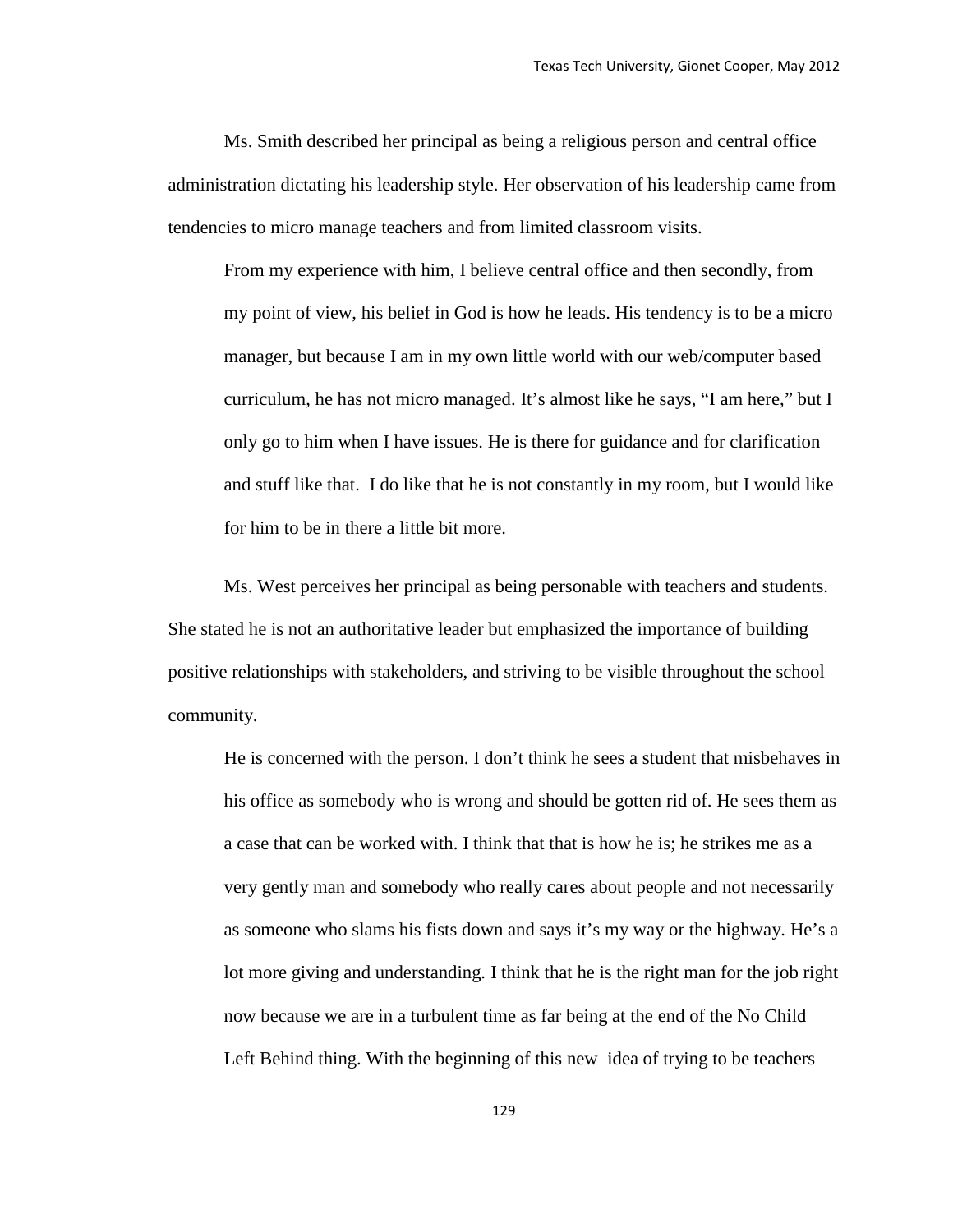that focus on yearly growth rather than a snapshot test day, he is really good at facilitating that because he is really wanting us to be effective on our jobs all of the time and not just one day. I also feel like he has tried really hard to be good in the hallways with students as far as trying to talk with students on addressing them and trying to know them personally. This affects the rest of the administration because he leads by example. Culturally, just getting to know students, being present and having them aware that, hey, there goes our principal and knowing them by name really helps.

Mr. Jordan asserted the principal gets along well with those who are on her good side, but those on her bad side have disciplinary actions that will follow. He also noted the principal as hands off with discipline and distributed that responsibility towards her five assistant principals. The principal was observed as collaborating well with others within the school community and being an advocate for her staff.

I think that our head principal is very good about allowing everybody to do their jobs. She is not big on discipline because she has five assistant principals that handle it all. So she is big into doing whatever administration does: she hires teachers to do their job. I mean she is very stern. If she asks you to do something, you do it; otherwise, she will write you up. If she tells me to do something, I am going to do it because I know for a fact that she fights for me. Anything I ask her to do, she will do and fight for me. She is not a micro manager but collaborative, definitely. The one thing I know is if you are on her good side, you are not going to have any problems. She cares for you, and she cares for all of our teachers. If there is something going on, she will call you, text you or email you and say hey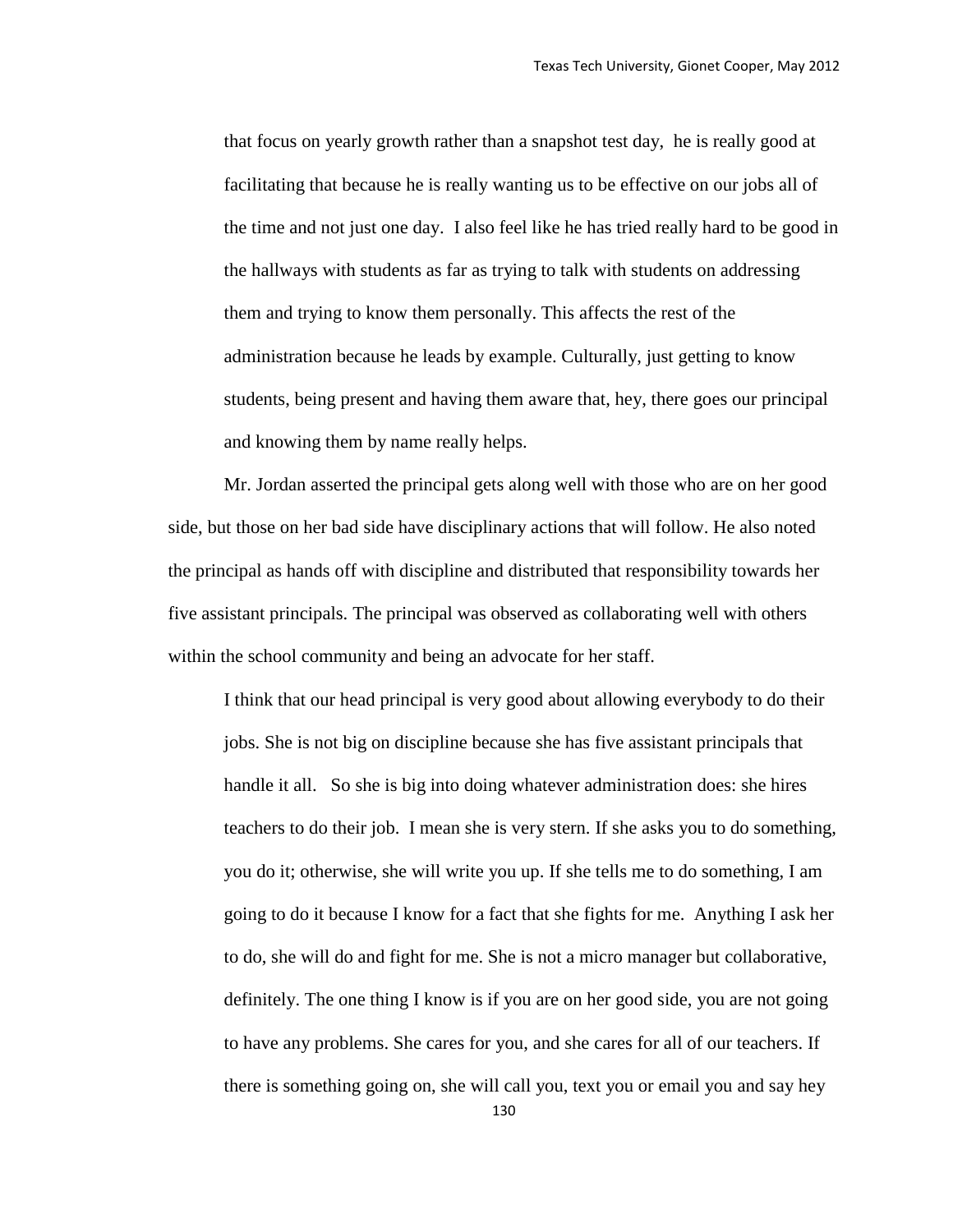take care of this or else. You know that you better do it and that's the last of it. After that she will cut up and joke with you. She is very good about that. I love her. She is the best principal that I ever had. She makes me want to be a better teacher, coach just a better person in general. I think for her [principal] it's more that she's got good people that work below her and the school just kind of runs itself.

Upon examining the congruencies and disparities that surfaced between teachers from diverse campuses and teachers from non diverse campuses, the roles of the principals at these different types of secondary schools are apparent; they are executing different roles to staff and their campuses. The congruency was also in what teachers did not mention; in all four campuses teachers failed to mention a strong correlation of the principal being a true instructional leader or anything related to instructional leadership. Four disparities were discovered between two campuses. The teachers from the nondiverse campuses described their principals as having a more "hands off" approach or having a leadership style that was more *laissez faire*. In contrast, one principal on the diverse campus was described as being authoritarian without any control over students, while the other principal on the diverse campus was described as being dictated to by either central office or God as his leadership style.

The second disparity disclosed through the data was that out of four principals, only one campus leader at a non-diverse campus was mentioned as using distributive leadership. These efforts were to complete a task with circumstances involving student discipline. The third disparity involved teachers from diverse campuses stating principals were not visible or present enough, while teachers from non-diverse campuses made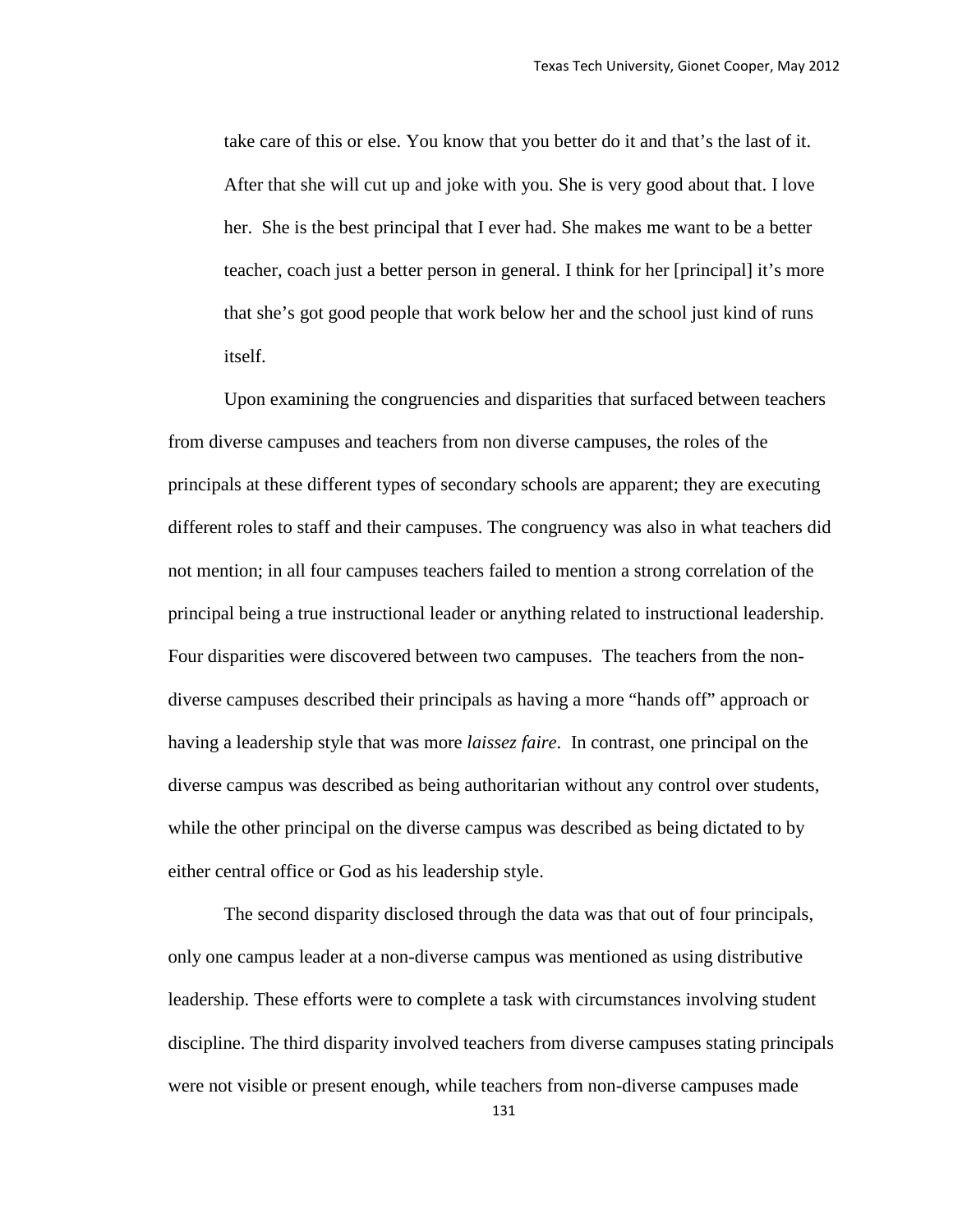various comments of their principals being present and available on the campuses. The fourth disparity emerged through conversations of collaboration and relationships which existed between the teachers and principals on non-diverse secondary campuses, while there was no significant evidence that relationships existed between teachers, principals and students in the diverse campuses.

*School wide interventions:* Each participant was able to illustrate and elaborate on interventions, practices and efforts to engage a changing population that their secondary school was currently using or was in the process of implementing to meet the needs of their diverse, non-diverse, English Language Learners and Special Education students. The data from all eight participants was included in this theme to extract and build on the congruencies and disparities present in the diverse and non diverse secondary school campuses in this study.

Mr. Victor stated the mindset and approach to school interventions in his school had been punitive and authoritative in nature. He believed that in order for an intervention to really be effective, student insight, feedback and recommendations need to be a part of the process.

I think a lot of this has changed. I remember the days we use to have Tuesday and Wednesday school for kids who were failing, but it was punitive. I just felt like it was a punishment. Whenever you are rounding up kids during the last few minutes of the school day and trying to corral them like wild mustangs and they are bucking everywhere you go, it's punitive. When kids start coming to you, it's an intervention. When kids are not feeling like, "oh my gosh!" you targeted me again, it's an intervention. A lot of people don't look at it that way. A lot of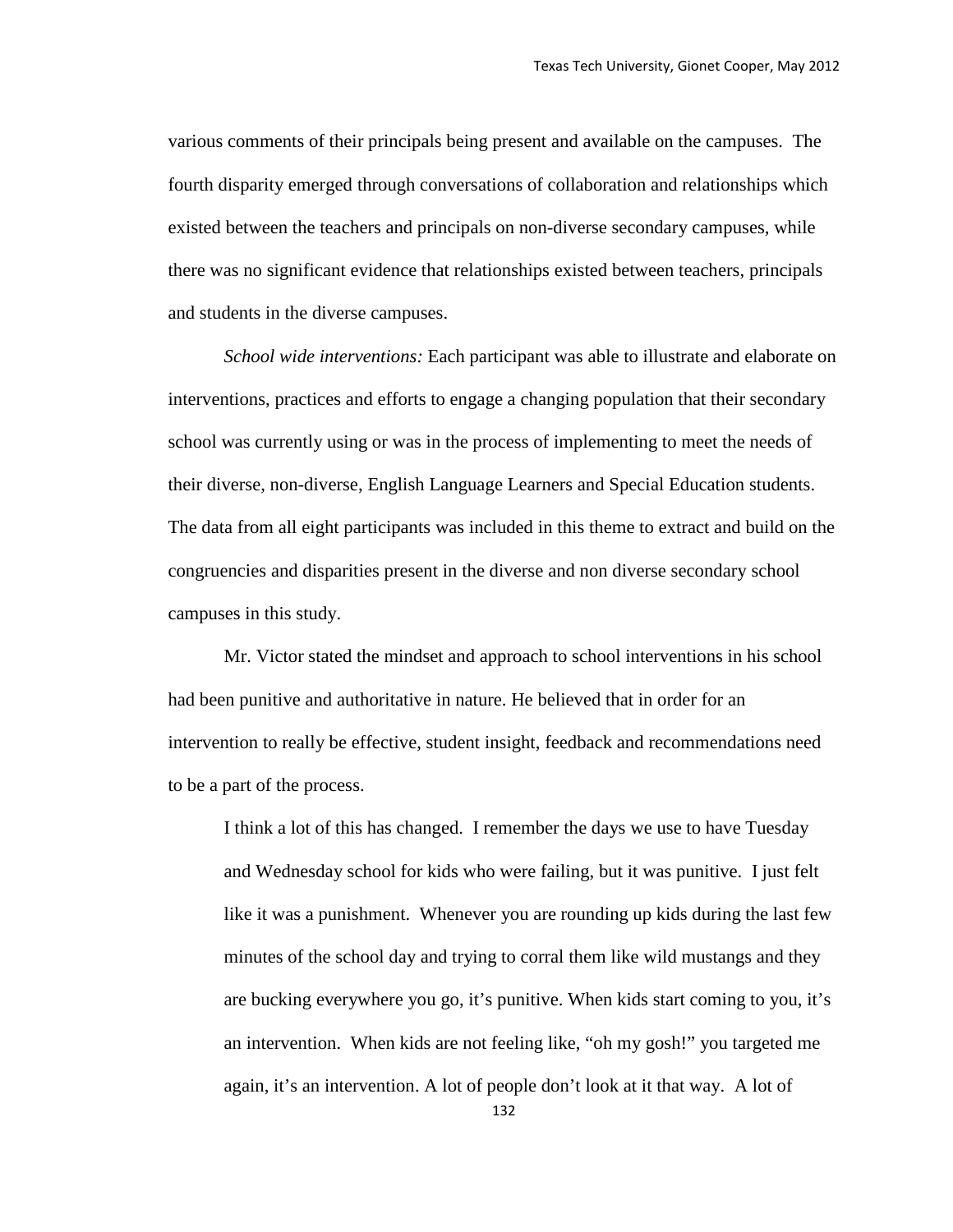people's version of an intervention is that you are going to do what I tell you to do and that is the way it's going to work. Just think about that, if that's the way a person who is on drugs came to an intervention meeting, would they stay there? No, they have to be able to talk and give their own ideas in what they think works for them. Then they have to have that accountability group. I feel like that is why we are here. We are talking to kids. We are taking surveys to get a feel about what works best for students and allowing students to take ownership in their intervention.

Mr. Victor further explained past practices of the school community and beliefs which existed in regard to the instruction of English Language Learners. He discussed the changes over time.

We have two people and we are hoping to have even more people trained on our staff. Both of them are ELA in the English field as far as teaching. Our district and school for years would send kids to a certain school rather than keep them on their home campuses, which was a great disservice. Like me, when I was a kid, and they were pulling me out of  $5<sup>th</sup>$  grade telling me to go somewhere else or in another room because, "we can't help you."

Mr. Victor reflected back to prior years at his school on how students were not properly served due to support teams not being utilized or executed. He explained how that mindset and belief is changing.

I know for a fact that some kids have been able to fall through the cracks over the years. This year I probably attended more support team meetings than I ever had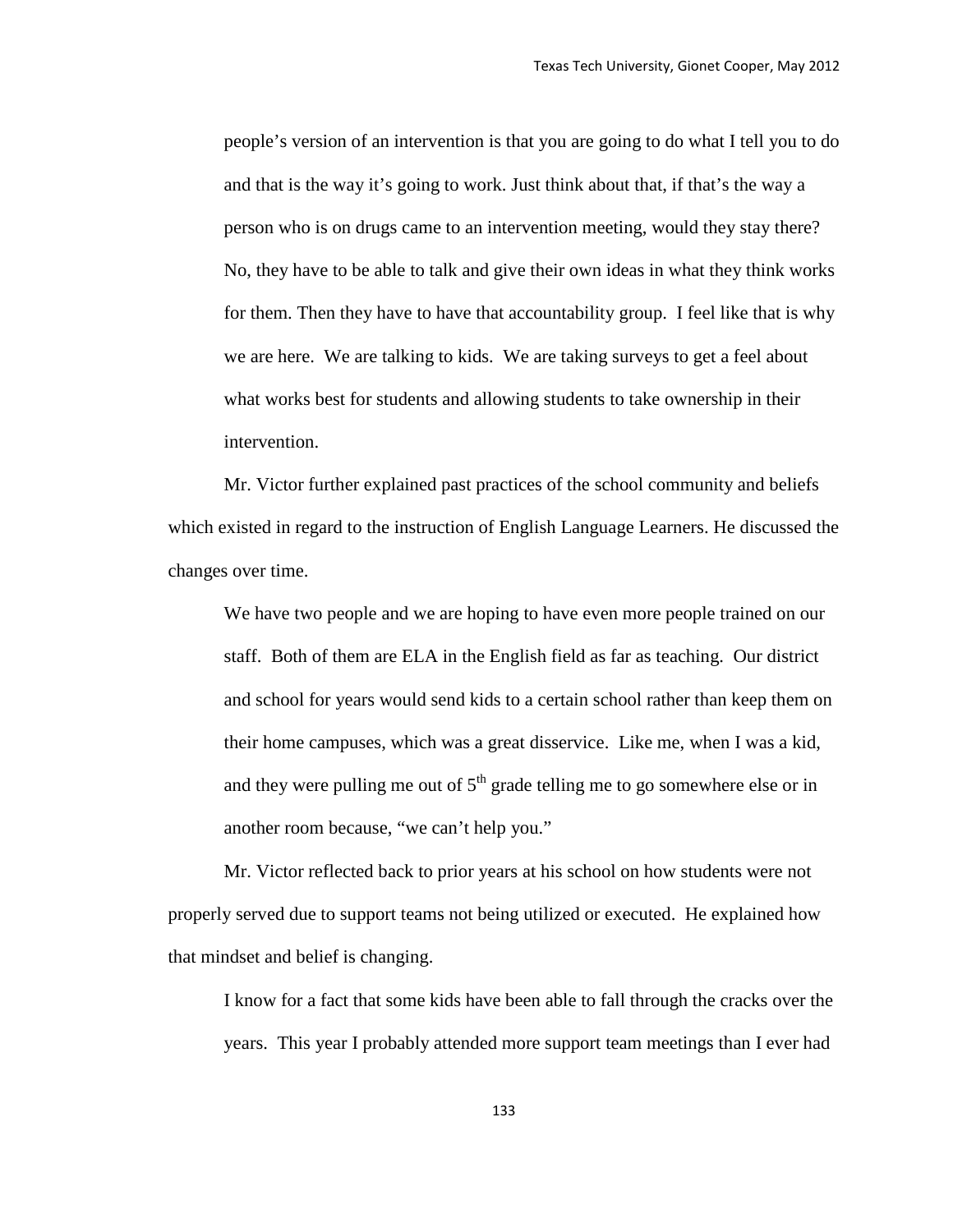before in my life. Some of these kids were not special education classified, but they were so close to it they needed support.

Mr. Victor complained that engagement is a continuous battle with many of his students due to lack of parental support, student disbelief/discouragement, teacher empowerment, and the indifference that their students cannot finish high school and beyond.

I think engagement could be so much better if our kids had a vested interest into it. They could carry a class for the teacher, but for some reason we don't do it. I think so many of our kids are in that self-fulfilling prophesy mode because they get battered and bashed everyday at home. You are nothing and will never be anything. You're going to be just like your worthless father. As much as they hear, they eventually start believing it and so our kids don't get a fair shot at the beginning at times of college. We have to give it to them here. Some of my teachers have their pre-conceived ideas whether the kid is going to make it or not. Some of our kids here think no matter what they attempt to do, they will never be able to go to college.

Mr. Schultz, on the other hand, seemed very optimistic about his school's intervention practices which included multiple faculty and staff member contributions. I am mostly excited about our administrative team, which can collaborate and work with the kids. I like the fact we have student support functions, especially our student support team meetings where we bring teachers, students together, parents together, administration and counselors together.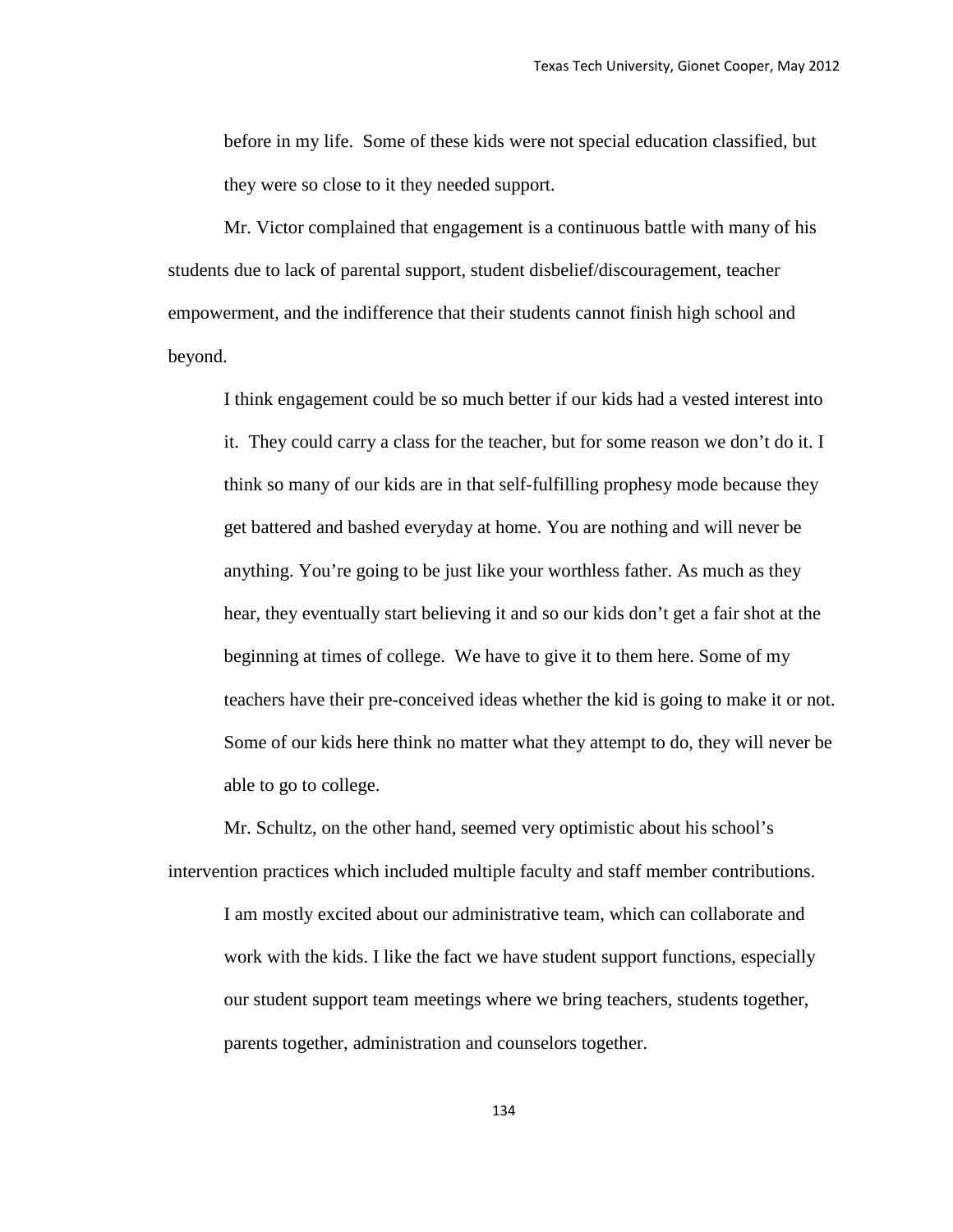That plan may be tutorials or it may be some kind of discipline action. Sometimes that referral may disappointingly be a referral to an alternative campus placement to help and redirect the student. That is not just punitive in nature. We are trying to mold the student, to help the student. Ongoing academic intervention, inclusion, you know we have with many of our students; there are any myriad of those type of things. Not only directly affecting our special education kids but also affecting other kids who are not being served by special education but happen to be in those inclusion classroom environment.

Mr. Schultz acknowledged facts impacting the educational needs of some diverse students. In order to meet secondary school interventions and tutoring, he believed they must take place within the captured day due to public transportation needs of many students.

The old days we would say come in early or stay late. The football player who didn't take care of business and couldn't be out of practice joined hands with a teacher who kept him in after school; that worked in the old days. In this day and time, many of these kids have very little to hang their hat on. If you take that away from them, it becomes a combative, frustrating situation. Also with a lot of kids, you have to get in the intervention during the captured day because they ride school transportation to school. They get here just as school is starting and are going to leave as soon as school is over.

Mr. Schultz endorsed the importance of being reflective, empathetic and transparent which he argued some of his faculty and staff fall short of many times.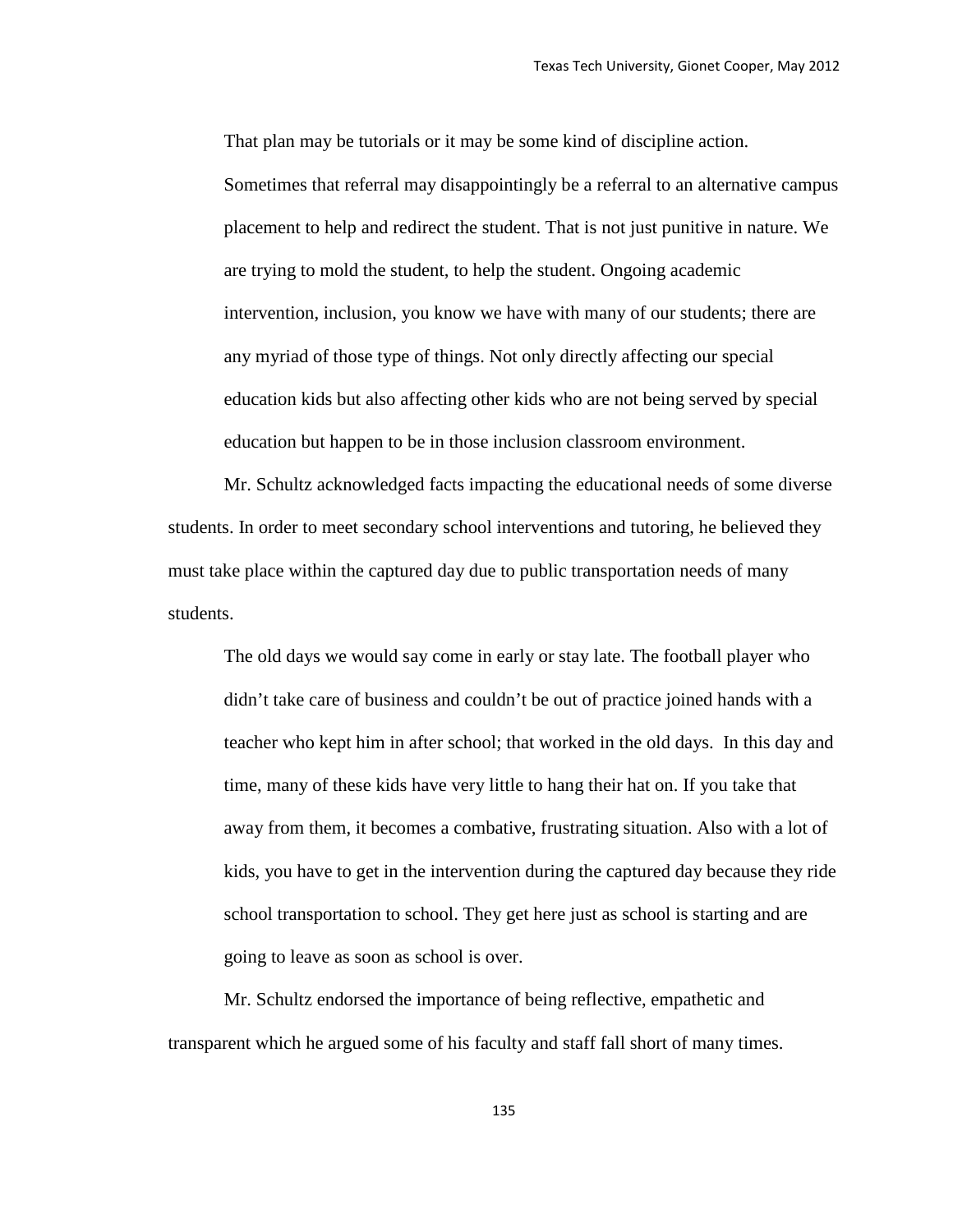Where we sometimes were short sighted is we want to take responsibility for all of the adjustments to that diversity, and we don't include the diverse in it. We're all a part of the diversity. I mean we all are, but we have cultural ways that we bring. It's who we are; we have our sacred cows. We have our things that we protect; we have our sensitivities. Some of those things are broadly cultural, and some of them you don't know until you meet the individual. The mistake we make quite often is that we don't evolve.

Mr. Schultz celebrated that his school culture and beliefs about student failure are not optional. They are a work in progress for the betterment of all students.

I think we need to get to the point now where we continue to see that in spite of the kid's behavior or involvement, we have to say, "No, I am not going to give up on you." You're not going to give up on you. We are going to keep going. I think that we are better than where we were two years ago, but we still got a ways to go with that.

As an intervention, Ms. Wall reflected on the framework for interventions and Professional Learning Communities which were prevalent on her campus, but not enforced nor functional due to the lack of strong administrative leadership.

We have before and after school tutoring which are mandatory for teachers and offer that twice a week. We also have several tutoring agencies that come in as part timers who come both before school and after school. Students are rewarded with incentives for coming to tutoring. Some are given Ipads, Ipods, computers and things of that nature; that has been pretty successful for some. Professional Learning Communities are a part of our other duties, but the leadership of our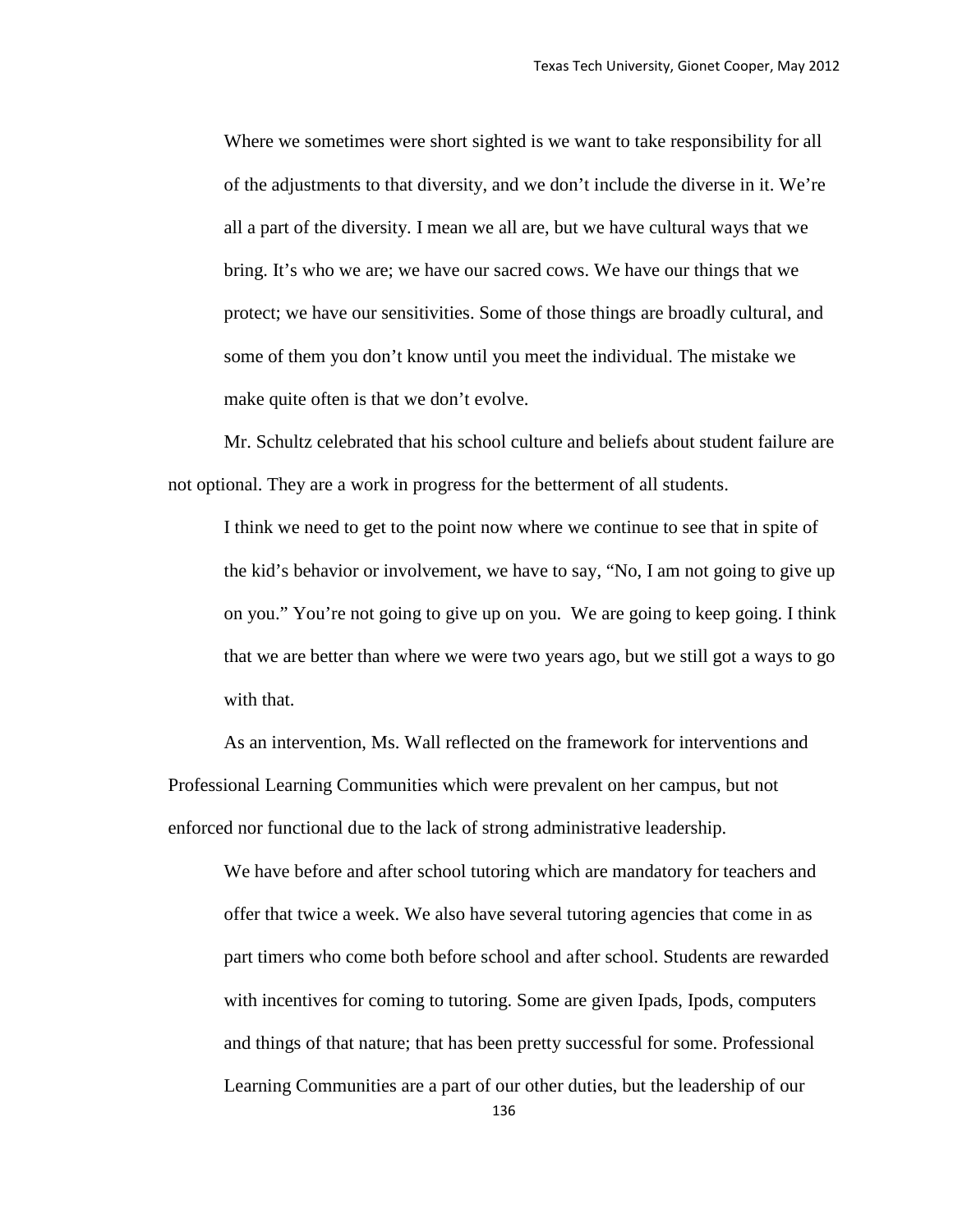principal just didn't have the attitude to care about what was going on, so that fell by the wayside.

Ms. Wall also shared her insights on the secondary schools' failure to meet the educational needs of English Language Learner and Special Education students.

Unfortunately there is none! Our school really doesn't cater to the needs of our English Second Language or English Language Learners. I hate to say this, but I want to give you honest information. There is just really no one there to take that role upon "you know this kid is failing what we are going to do." To be honest with you, we have a lot of those situations, and these kids are English speaking who are about to fall from the wayside. When you talk about students with language barriers and our school community meeting their specific needs, it's just way down the list, not a major priority. We actually have several special education teachers who work together and collaborate with each other. I don't know what you call it, but they have a case load. Their job is to come to classrooms and to work with these students while they are in the classroom. They also keep their information outside with the teachers to check weekly to see how they are doing or progressing, but again, none of this ever happens.

Ms. Wall provided insight on how students feel when their attempts in pursuing learning are met with the cynicism from teachers. This she claims deters any type of positive interaction and engagement with students. As a result, student educational and emotional aspirations of college are derailed, primarily by the reluctance of teachers taking ownership of their students' learning.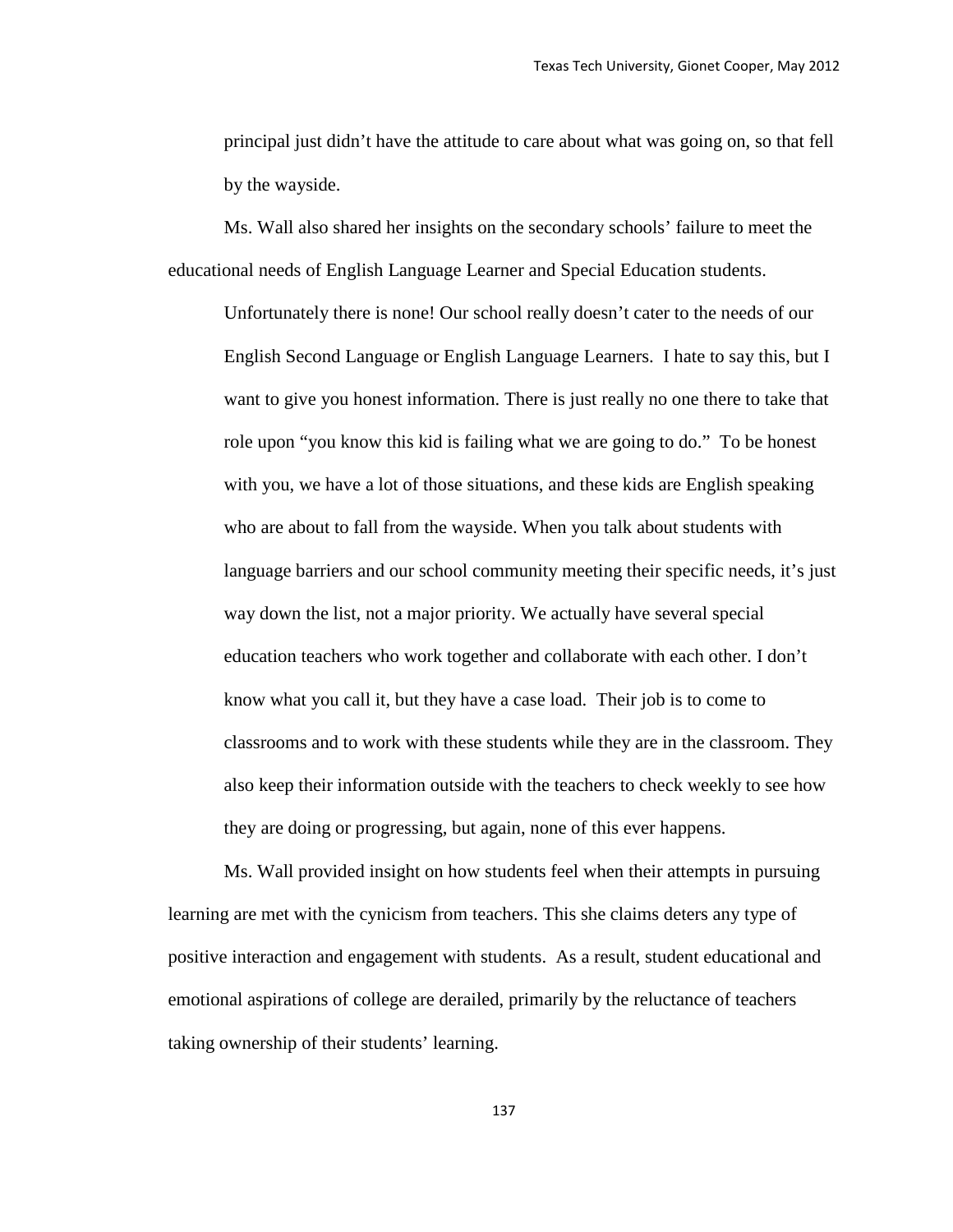The student's are like, "Why should I try to do this when I don't even understand what she is talking about?" Most of the students are afraid to say they don't understand because sometimes teachers say that this is something you should have learned before. So now you have students not raising their hands because now they don't want to be embarrassed. On the other hand, you also have some teachers who feel that if parents aren't getting them prepared mentally and physically for college, "Why should I?" These are the teachers who are not willing to go the extra mile to see if the student will ever consider going to college or even discuss that option, so it is kind of two-fold.

We have a couple of counselors who meet with the students weekly, sometimes on a monthly basis just trying to get an understanding of where students are with their college plan and how are they doing personally and things of that nature. But as a whole, as far as teachers and principals, I don't see them truly engaging students. I just don't see it.

Ms. Smith candidly disclosed her view of interventions occurring on her campus. She believes educators must continue offering viable alternatives for students to obtain an education.

I thought the restructuring with principals and counselors was part of the intervention in an attempt of trying to have relationships with the kids. I know that bringing in the computers with the digital curriculum was a way of reaching kids by offering students a different methodology. That's how I see it you have the standard methodology in school, but we have a group of kids who don't like that. For whatever reason they are choosing something else, whether it is to go out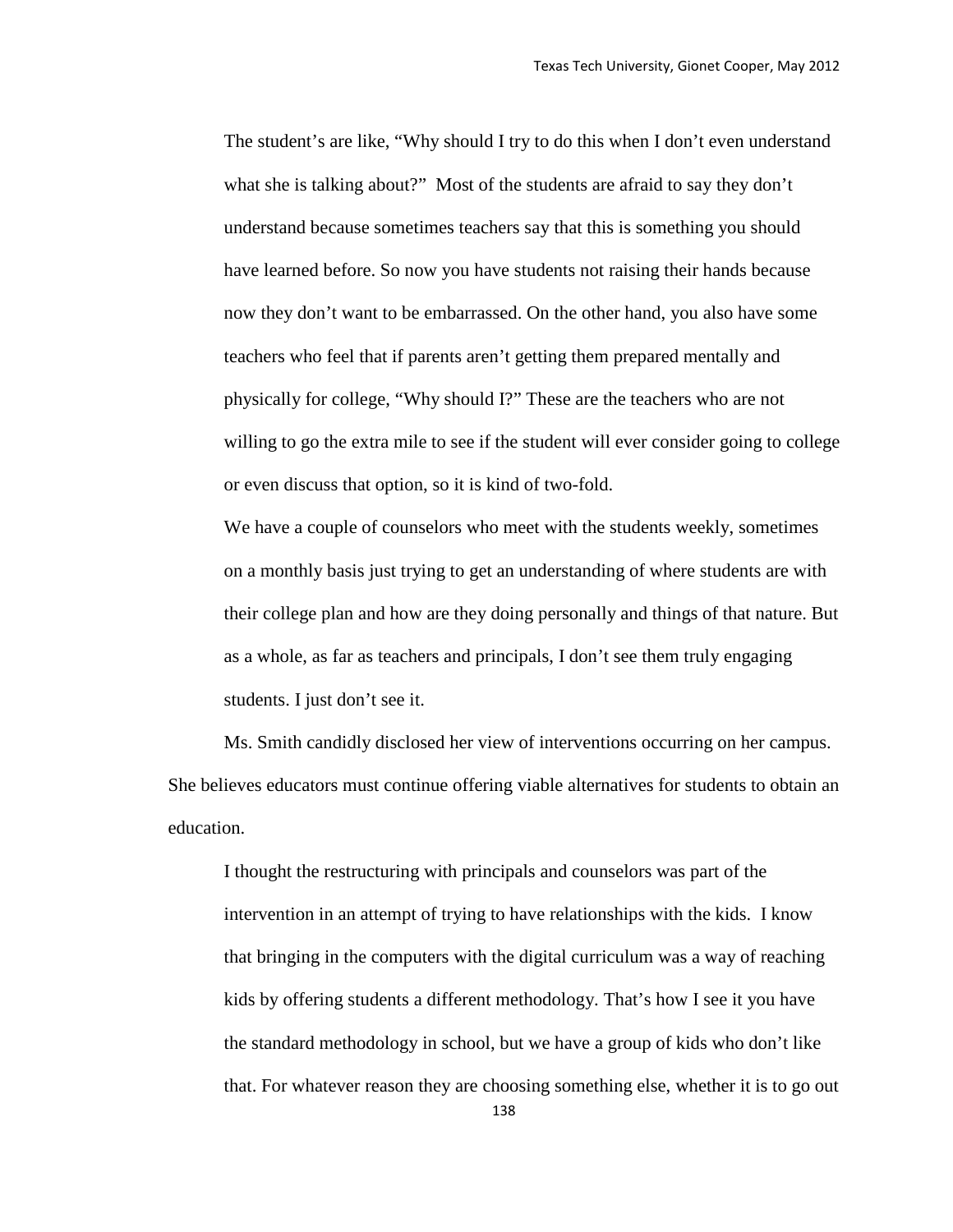and have a smoke or to go drinking or whatever. We have to offer them something different.

 Ms. Smith also noted special education interventions on her campus were neither equipping nor preparing students to become more self-sufficient independent learners.

I know that we have the special education classes, but I have gone in there and their job is hard. They have a bunch of students with very limited support. As far as their curriculum, teachers are all over the place. Students want her to help. The other thing is that some of the students, by being in special education and going through it with the structure that it has now made some of them darn lazy. It's like anything, if we can tell somebody to get us the remote, then we will tell them to go get the remote and we will just sit there. And then our muscles will atrophy. Well it's like they are doing that with their brain.

 Ms. Smith shared her religious convictions emphasizing educators do not have the right to judge students due to the multiple variables and challenges they face. Her thoughts and comments also move towards federal, state and local laws which promote college and career readiness. She concedes they have made her grow callous due to not providing students with other alternative educational opportunities.

I think we need to examine ourselves. We need to truly go back to that of, you know, be careful how you judge because that is how our Lord is going to judge you. You are going to go there and I think we need to get to where we can differentiate. Even like when some of our kids keep going back to the wall and they get themselves locked up. Yes, maybe they are using drugs, and more than likely they are, but they are still his child and we have to let them know that I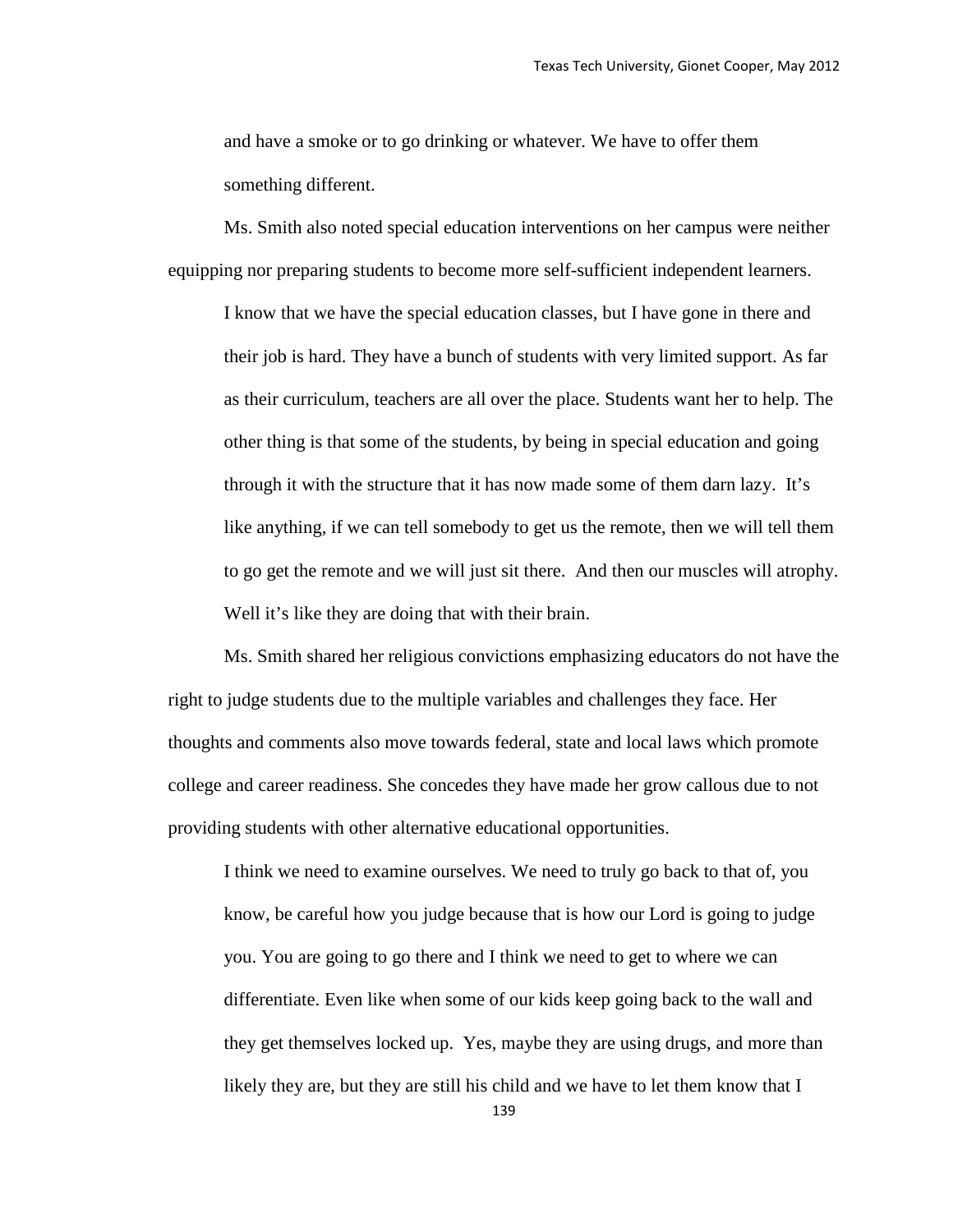don't approve of what you do, but you still have value. As educators we are deceiving ourselves and them a good bit of the time. As educators we know that even if we could get every one of our students into the university, there are not enough jobs to support them. I think because of what the district is pushing, what No Child Left Behind is pushing, we are being forced to focus all this, you know, go to college and blah blah blah…and go to college. I think that that is part of the problem with reaching the students. We are not being allowed to offer them a solid, viable alternative.

 Mr. Potts, described how interventions have been implemented on his campus and the types of students included in their interventions with added efforts from secondary schools.

Interventions are big on our campus. Students are categorized within three tiers. Tier 1 kids are your normal students who are struggling daily in which our teachers provide tutoring to help fix their problem. Then you have your Tier 2 kids who are struggling kids. They may need a little more than just a day or two of tutoring. They may need a week or some more drilling down of why kids didn't get the specific student expectation which is clearly defined in the Texas Essential Knowledge Skills (TEKS) from their common assessments. Tier 3 intervention is for those kids who are needy and haven't been successful on whatever assessment that we are using for data. They need more intense support, whether it is semester long or a year- long in trying to get them caught back up with the rest of their peers.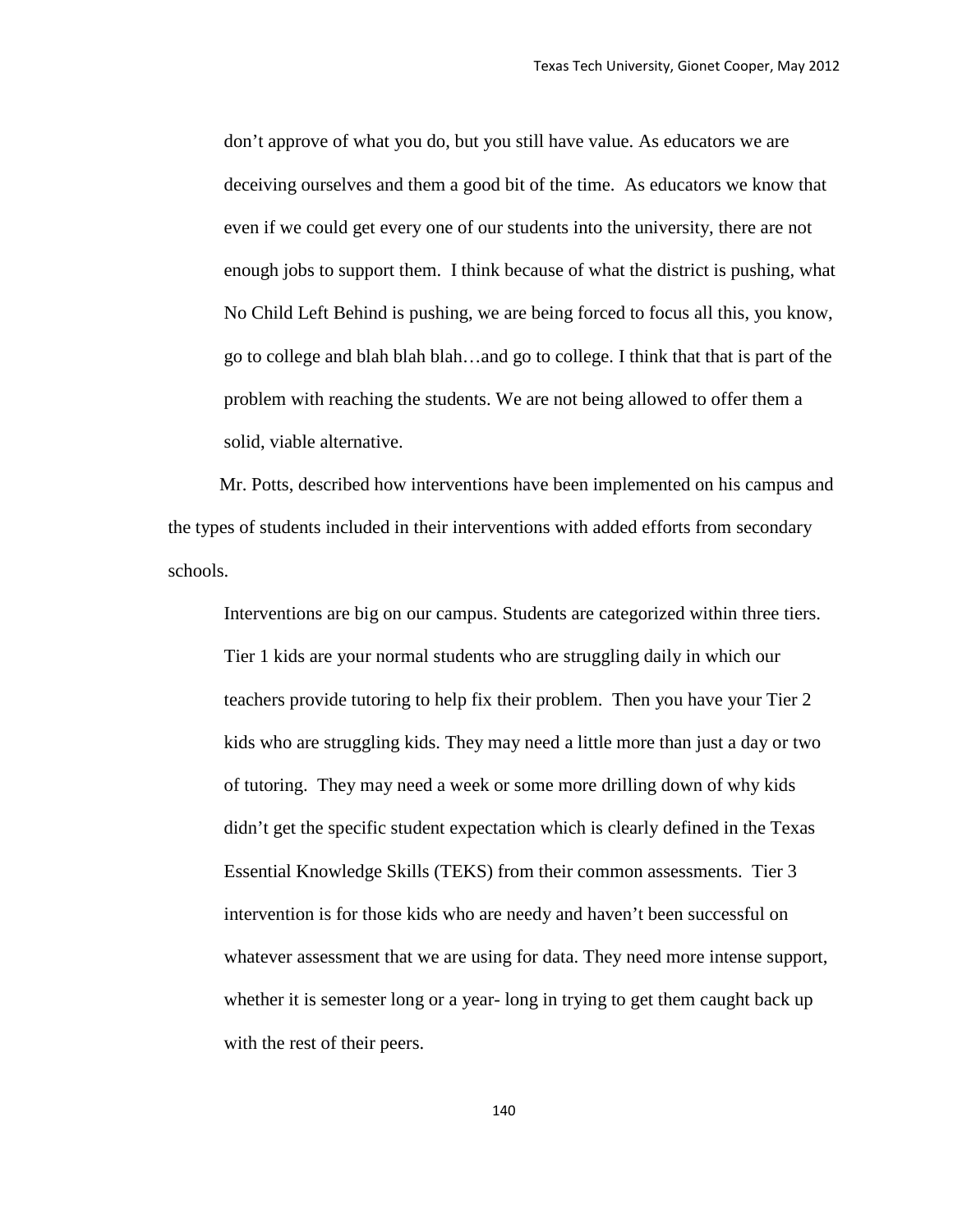Mr. Potts also provided information on the school's plan to meet the needs of special education students who fail to turn in work in a timely manner and ESL and ELL students.

Even in special education we have inclusion and support facilitation and coaching. We make sure that our accommodated kids or modified kids are given the same educational opportunities that our regular students are learning but with additional support. We have a program for kids who have zeroes and who didn't turn in work after a week. We had after school detention, basically having the teacher there with an administrator to help facilitate and make sure that the child is working until they finish. We communicate with parents to let them know what is going on. In the past, when we had students who were struggling ESL learners, they were farmed off to different campuses to receive the ESL language and strategies that were important for their success. Every campus is now responsible for creating and establishing a home campus ESL team. No longer will students be farmed out to another school. In other words, if the students are in your school community, then you will have to take care of them and not a neighboring campus that has an ESL team.

 Mr. Potts and his school's approach to engaging diverse students included making the content relevant to the student and a school wide advocacy program that focused on the at-risk student population. Although he strives for total teacher participation for the advocacy program, some teachers are not fully on board with this leadership initiative.

When we look at the diversity of our students, of course it is engagement in the classroom. You want to make sure that the lessons that are being provided to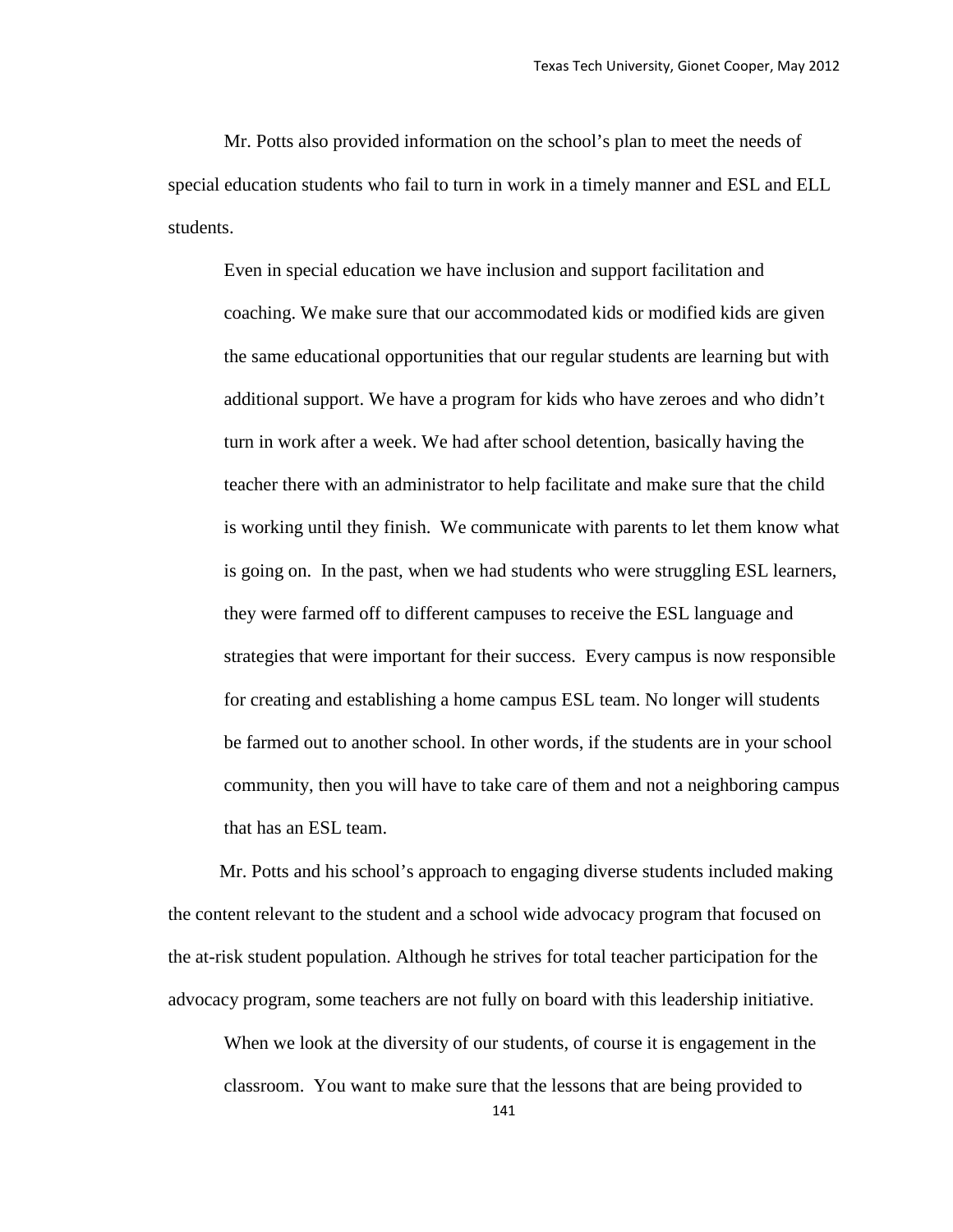students are for all students because we live in a digital age today. The other thing we do on our campus is we have an advocacy program. We have students that are at-risk and are identified at the beginning of the school year and have a mentor. The child has an adult that they can go to and the adult cares about them and works with them. We hope for 100 percent faculty participation and sometimes it's there on paper but I don't know how effective it is. You can have a teacher who meets up with the kid but some just "kind of meet with them" they don't try to set goals or things for the child. The student that does have a caring mentor on our campus, it's very successful. We have seen some turnarounds for some of our kids that were at-risk or struggling either academically or behavior wise. When they knew that they had someone that they could come to talk to and get some help from, there was a lot more success for those students.

Mr. Potts strongly asserts that his leadership efforts led him to believe that he has a well equipped administrative team of counselors and principals that are meeting the educational needs of their diverse and at-risk students. Mr. Potts further stated that the majority of parents at his school have the mindset that their children will attend college immediately after high school.

My administrators and counselors do an excellent job in working with all types of students from all different diverse backgrounds. I am very blessed that I have teachers and administrators who have had experience working with very diverse populations, low socioeconomic, struggling learners, students who are at-risk from their teaching experiences and careers. I think, here on our campus, I think for the most part I would say that 99.9 percent of our parents who send their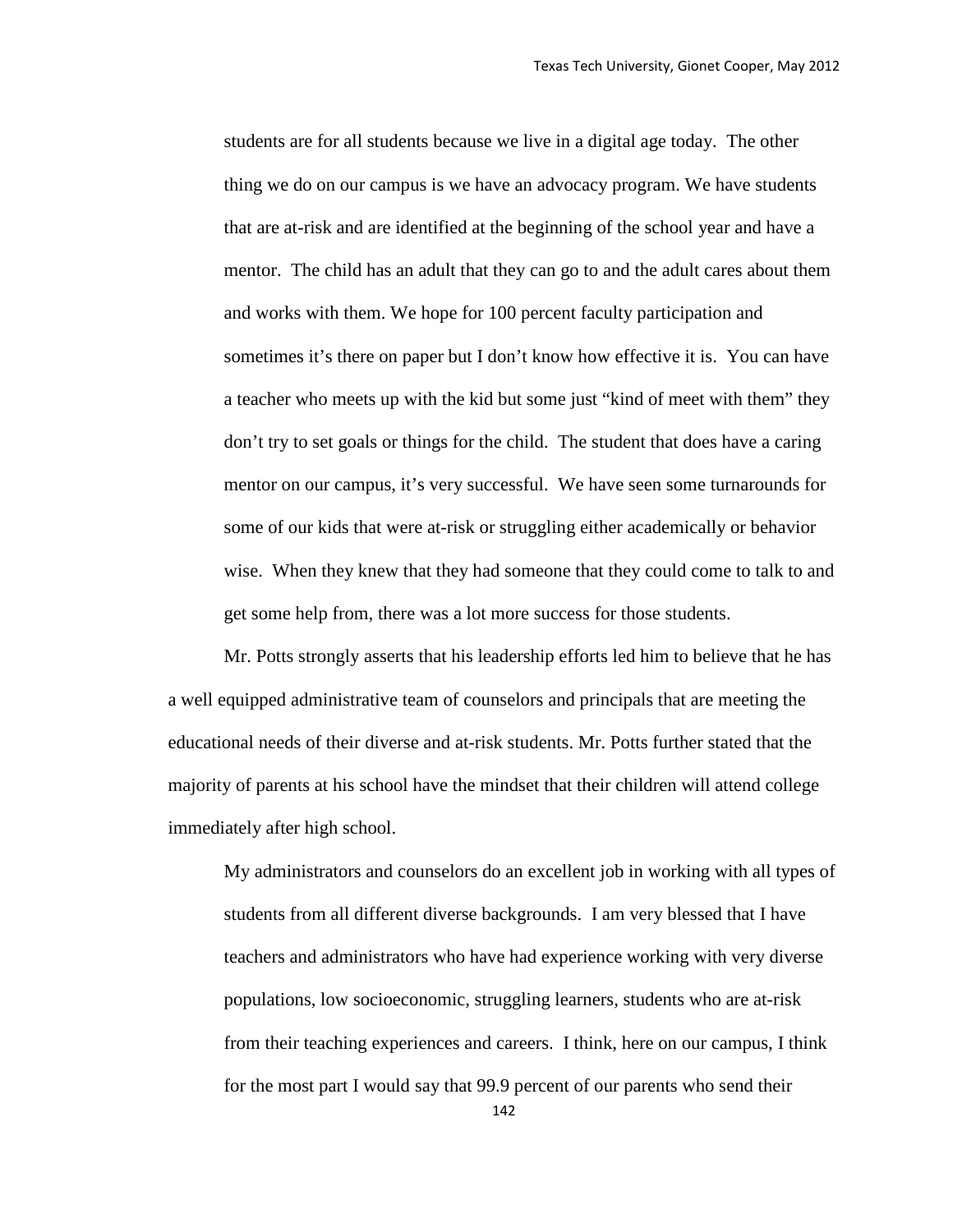children here have the idea that their child is going to go to college. I think that it is really important that we kind of push that as far as that college mentality on our campus.

Mr. Griffin points to the intervention program set up based off their school's philosophy of not accepting zeroes for any student work.

Our intervention program entails a mandatory tutorial, an hour and a half everyday afterschool until they get their homework done. We have it in the library. Students have a quiet place to do their work. There are two or three teachers in there if students have questions over the material. We established the belief that zeroes are not accepted. If you fail a class for not knowing the materials, that's what morning and afternoon tutoring was for, but zeroes weren't accepted. So students stayed in there, and they had to do that until five-thirty every day except for Friday.

Other school wide interventions described by Mr. Potts involved student support programs that target struggling students, Professional Learning Communities as a collaborative effort amongst teachers for planning, and data discussions and a mentor/advocacy program that targets at-risk students.

We are in the process of setting up a student support program for those kids that we realized that day in and day out they are not getting the material. By the end of the first six weeks, they got several classes that they are failing or struggling in; the teachers give us the information. Johnny is coming into the class, and he doesn't understand it in class. He's really struggling; we have had tutorials and stuff. We also have PLC's set up this year so that they can meet every day for a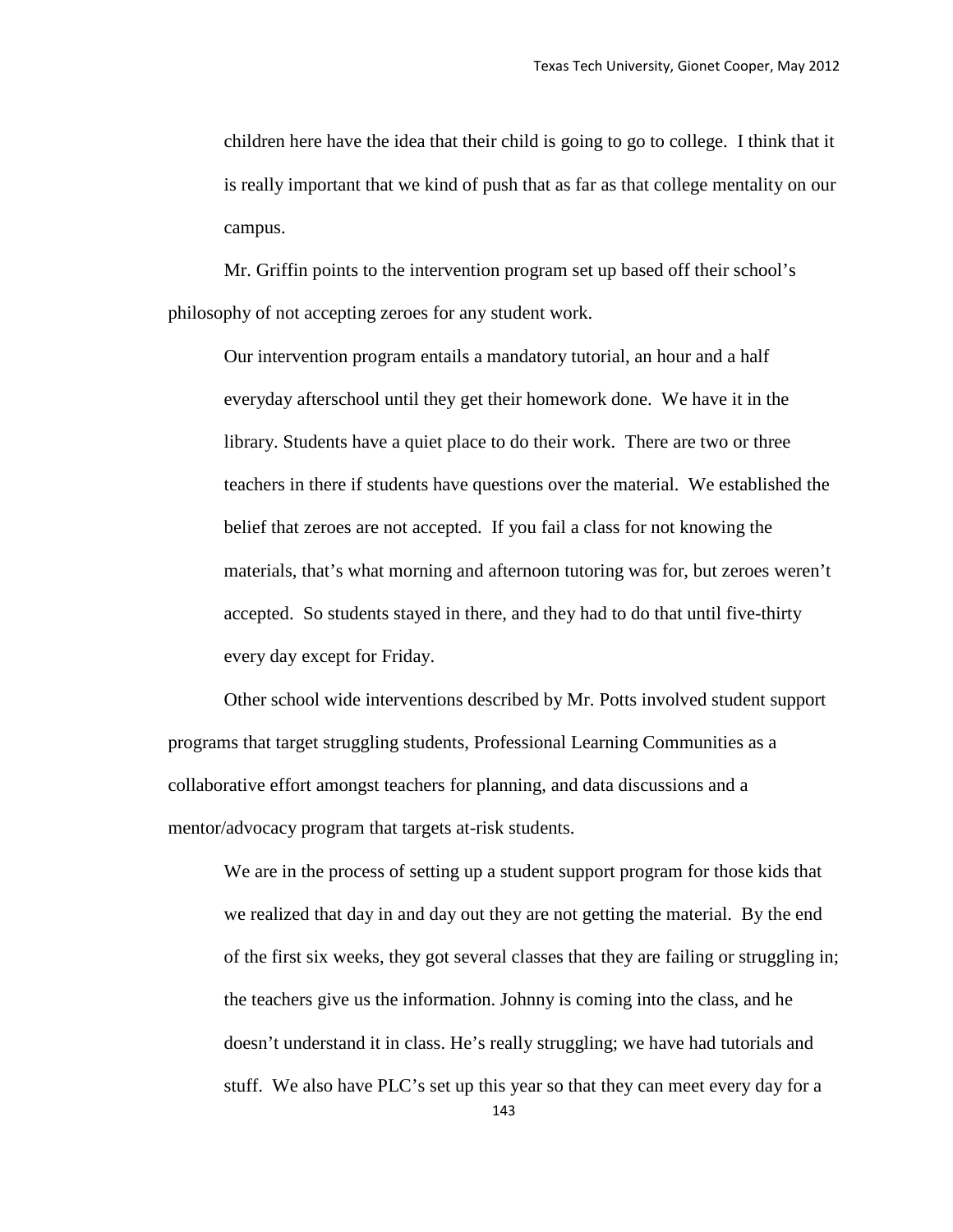regular classroom period. PLC's and Interventions will meet in a classroom setting every day. Two or three days a week, they are going to be planning and looking over data, looking at kids and where they are having shortcomings. We have the advocacy program for kids that spend a lot of time in my office for certain situations. A lot of it is that they didn't bring their homework or they didn't bring their paper, pencils or they were late to class. These are things that teachers can take care of.

Mr. Potts stated that past central office administration chose to bus or house ESL or ELL students on specified campuses, but all schools are now responsible for serving these on their home campuses.

We are in the process of establishing shelter teams for these kids that come in. Historically we haven't had at this campus any ESL kids, and as a district what we would do is locate them in two or three central campuses. Now we are trying to do away with that so that every campus is equipped to do that. The same way with our special education classes; we will be in year one of having sheltered teams.

Mr. Potts outlined the school strategy for engaging diverse students, involving integrating technology into daily lesson to stimulate students. His belief was firm that every student, whether they are diverse or non diverse, deserved an opportunity to go to college.

We are training our teachers in how to incorporate this technology so that we can get the kids involved. They can't just sit at their desks and zone out. They are going to have to get involved. We are also going to be out as much as possible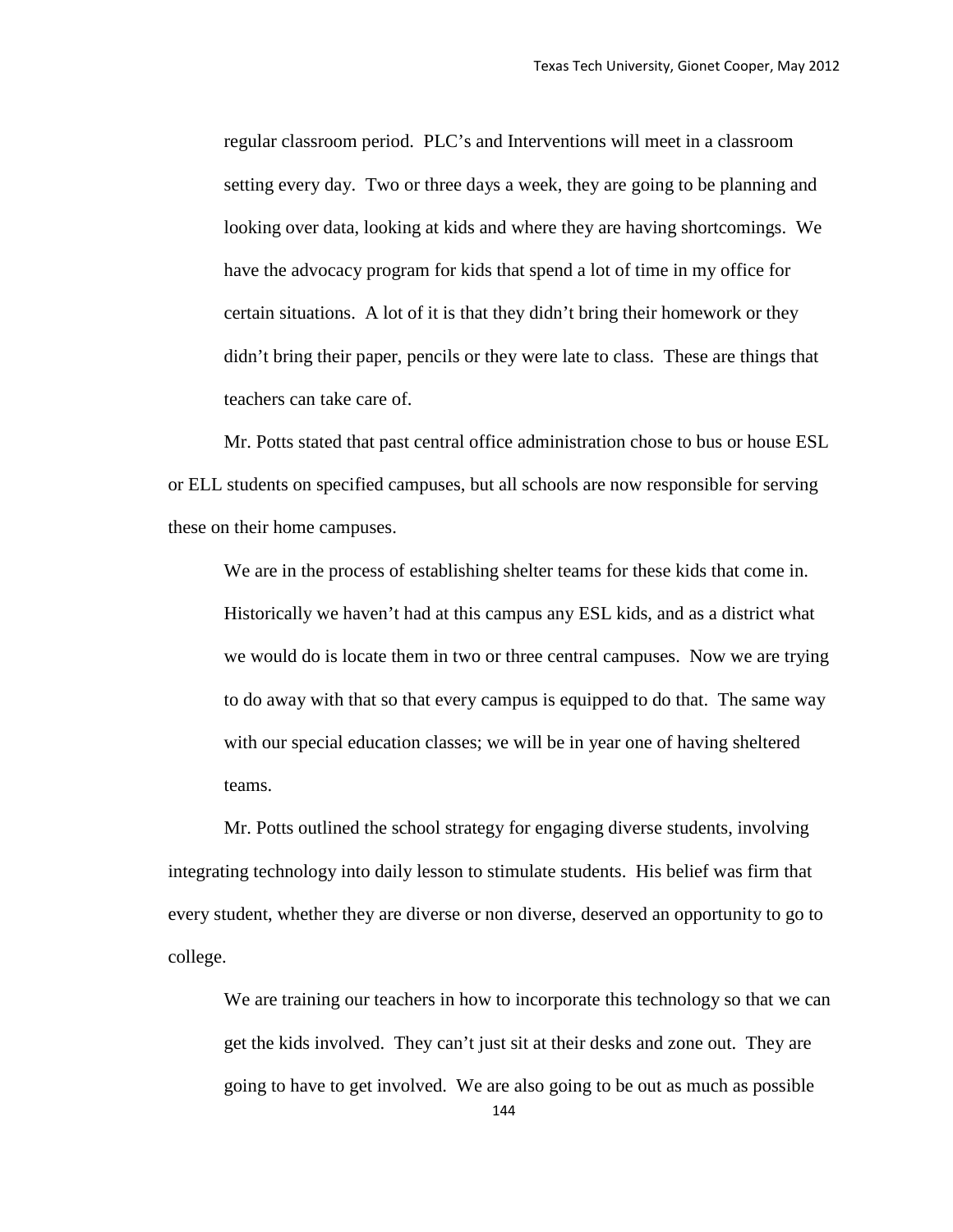out in the hallways and classrooms, getting to talk with the kids and visit with the kids to get the kids engaged. The other thing is that we need to make the lesson relative to the students. The only way to do that is that have to know the students. Not just know their name but know who they are and what they are about and where they are coming from. Just saying, "you got to learn this because I said so" won't work anymore. It's not that our diverse kids are not smart; it's just that they didn't have the opportunities growing up that some of our non diverse kids do. I think our teachers and administration here feels that all of our kids, diverse and non diverse, are college material and that everybody can learn.

In the developmental stages of implementing a school wide intervention, Ms. West stated that their school targets students who have not had success on state mandated tests.

I know that we are developing a school wide intervention program in which we will be having teachers helping students who are working on test scores. I am still trying to wrap my brain around how we are going to do all of that because it's new.

Ms. West also provided examples of how principals have taken it upon themselves to mentor specific students throughout the duration of the school year to help meet the needs of their diverse secondary students.

I have noticed that certain principals, I don't know if they are assigned particular students or if they just naturally are, but they take a certain interest in a hand full of students. They try very hard to work with these students throughout their years of school. Trying to know who they are and trying to influence them in a way that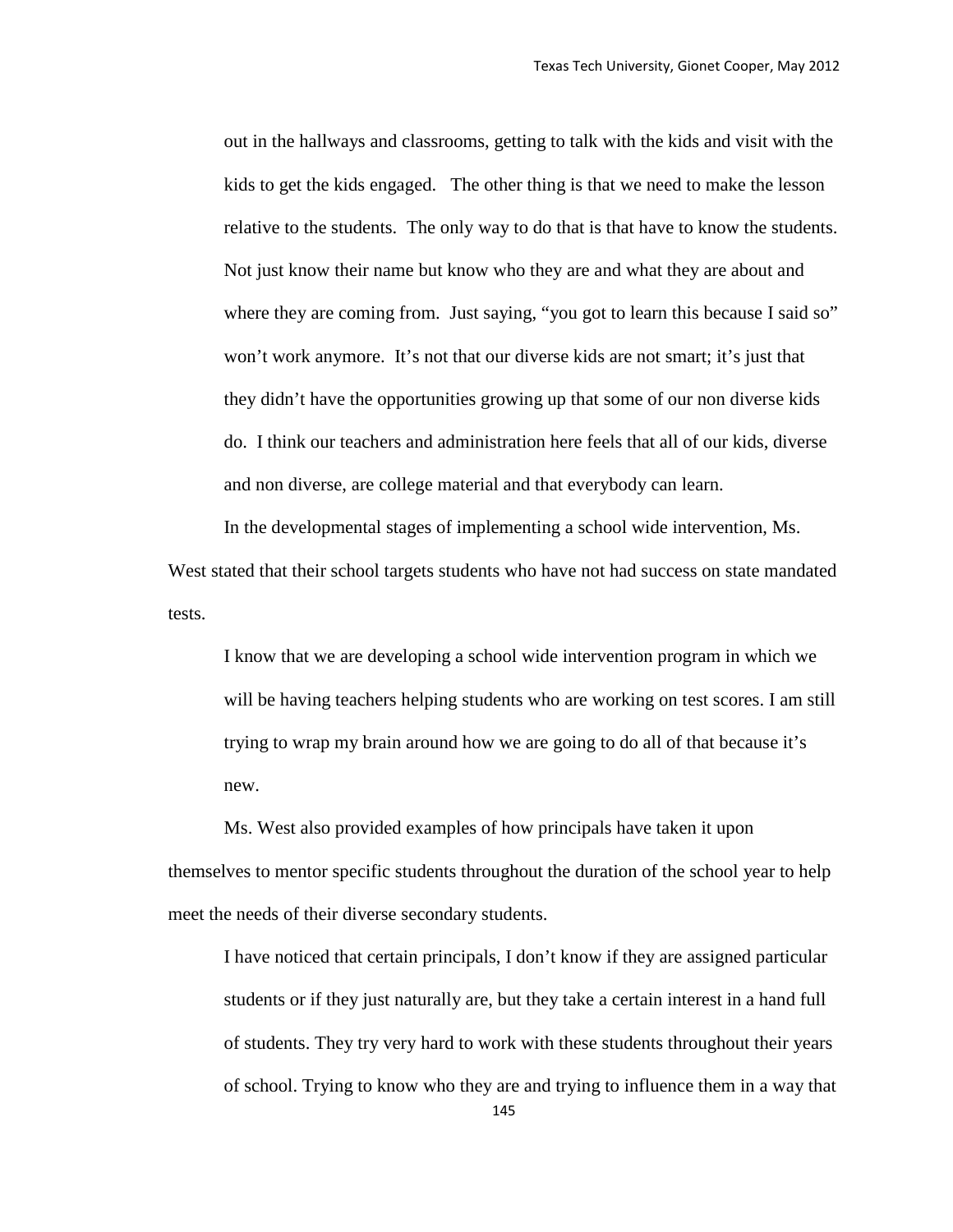would benefit them positively. I think that this is a positive way that our administration has tried to involve themselves in the changing population.

Ms. West stated that the numbers of ESL and ELL students were not noticeable and that some of their teachers have been trained to meet these students' needs through interventions.

I think we don't have as many or they are not as evident I think as I would expect. This is probably a good thing because we don't want them to stand out. We also don't have as much of a migrant population as maybe some other schools do, but I think that teachers who have been trained and who understand and can appeal to those students, they are doing a great job. I am really amazed by that.

Ms. West stated that the number of students placed in special education has decreased significantly.

I know that several of our students have been put into regular education classes in which they have been mainstreamed. I heard a statistic this morning that 23 percent of those students are now mainstreamed versus 9 percent before. I think that's incredible because those students need the social interaction and the cultural interaction just as much as they need the instruction. So it's a good experience.

Ms. West strongly recommended that her teaching staff look into implementing a school wide mentoring program for all students regardless of their cultural differences to build relationships. She clarifies the need for teachers to increase awareness and communicate more with their diverse secondary students.

First of all I think a mentoring program would be really good. I think that if every teacher were assigned two or three students per year to make a special inquiry,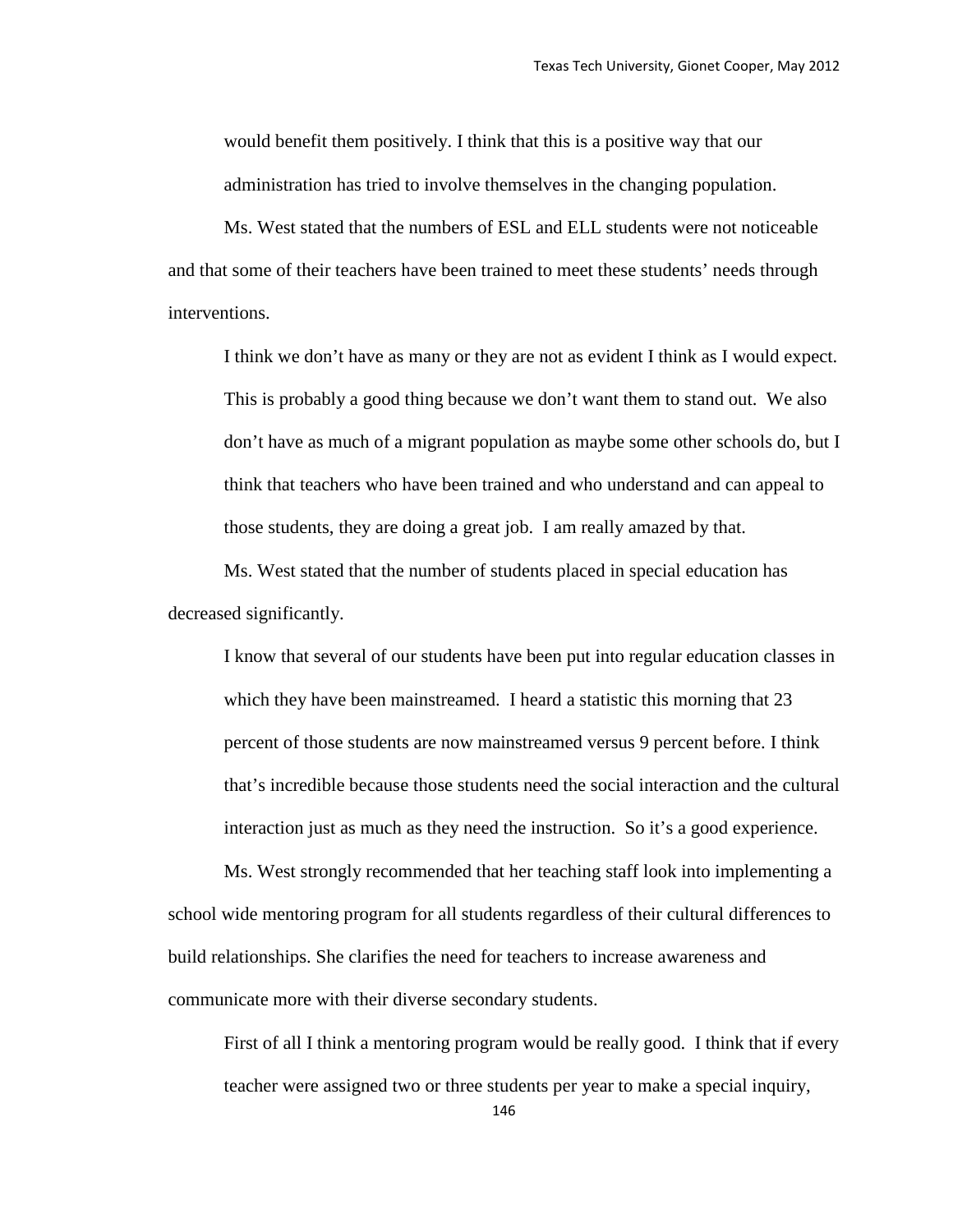this will give teachers a rapport with these students. To talk to them and say hey I am your mentor. I think an opportunity for something like that personally would be good for the students. It would be really good for the teachers to get to know some students maybe out of the realm of their classroom, some just other students that they don't have in class. I think that we could do a better job of maybe communicating with our minority students. I know people that bend over backwards at this school trying to help these students get there. I think that our diverse students need to be made more aware of all the educational resources and opportunities provided at our school.

Mr. Jordan alluded to his head principal being the sole person in charge of their school interventions. Teachers are instructed to embrace and promote communication with parents to keep them informed about the academic progression or regression that is occurring at school.

The principals put this on us, and she will say any time a kid is failing that we have to make a parent contact, somehow or some way, whether it's an email or a phone call, it does not matter. She would prefer a phone call over an email. She also said if teachers develop a relationship with certain parents, then an email would be sufficient. We have to turn in some type of parent contact sheet. I don't know, once every six weeks or week, I don't remember.

To add to the secondary school experience, Mr. Jordan stated he was unclear or not well informed of the interventions and programs that their campus uses to meet the needs of their ESL and ELL students.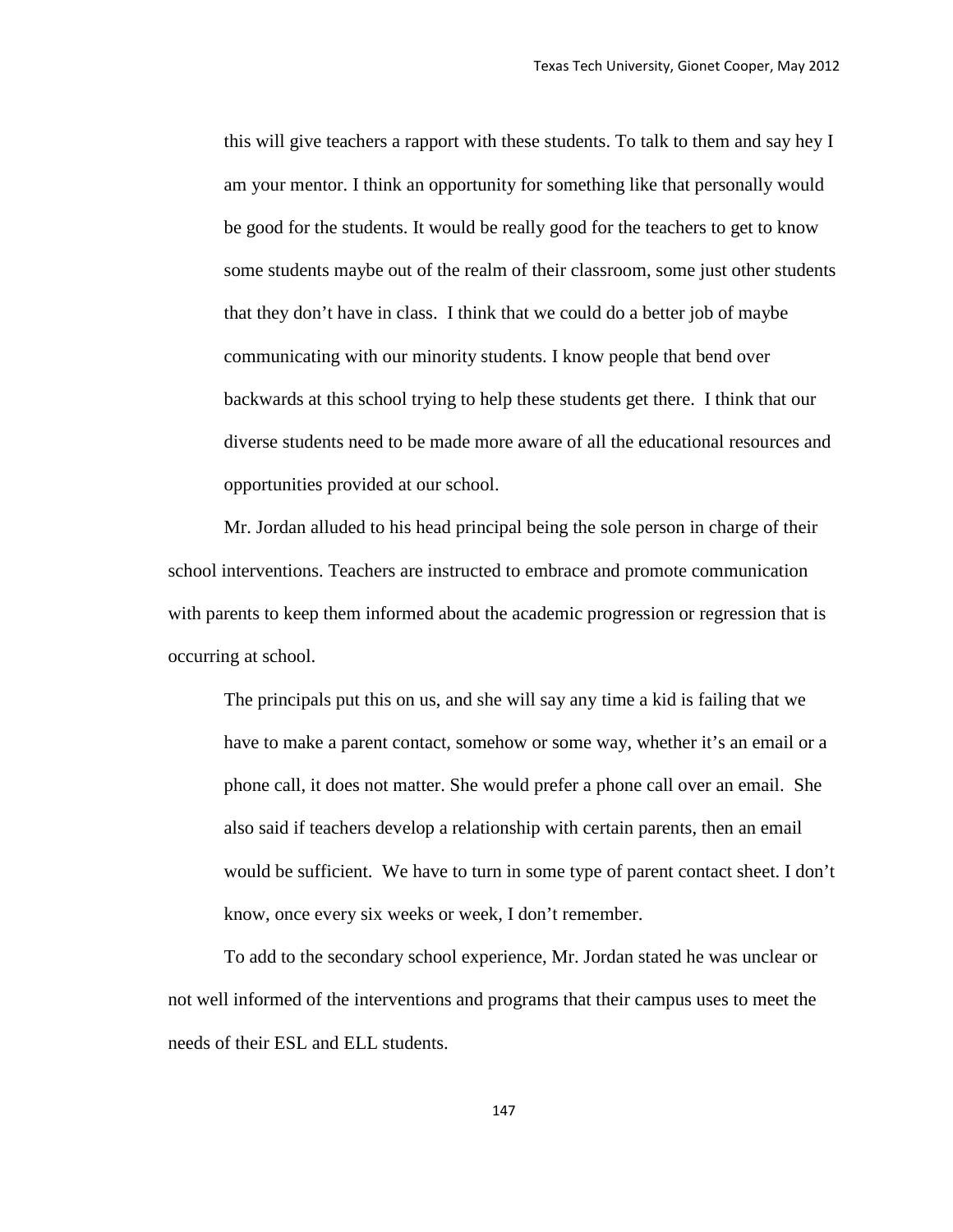When it comes to responding to questions in regard to language and achievement gap interventions, I can't really answer that one. I am certain we do, but honestly with the classroom situation I am so far out of the loop about what they are doing. I know they have something, but I would be lying if I said that I knew what it was.

When it comes to interventions regarding their Special Education students, Mr. Jordan stated the ultimate goal and focus is to make their educational experience as inclusive as possible.

The one thing we try to do with our adaptive kids is that we try to main stream them. We try to get them into any type of education class that we can and feel like they can benefit to help them when they leave the school. We are allowed to keep those kids until they are twenty-one. They are a little older so we try to get them to adjust a little bit.

Outside of sports and extra-curricular activities, Mr. Jordan believed that the school struggles with trying to keep diverse students engaged and have a sense of belonging in the school. Many diverse students and students of lower social economic status face scrutiny and lack a sense of belonging by non-diverse students who are on the high echelon in relation to socio-economic status.

I think it's hard to do that if they are not involved in any types of extra-curricular. Whether it's choir, band, athletics, National Honor Society you name it, it's hard because I think kids not in involved don't have a sense of school pride. They come to school because it's a must for them. They would rather stay at home or they would rather work because their families need it. I don't have a solution on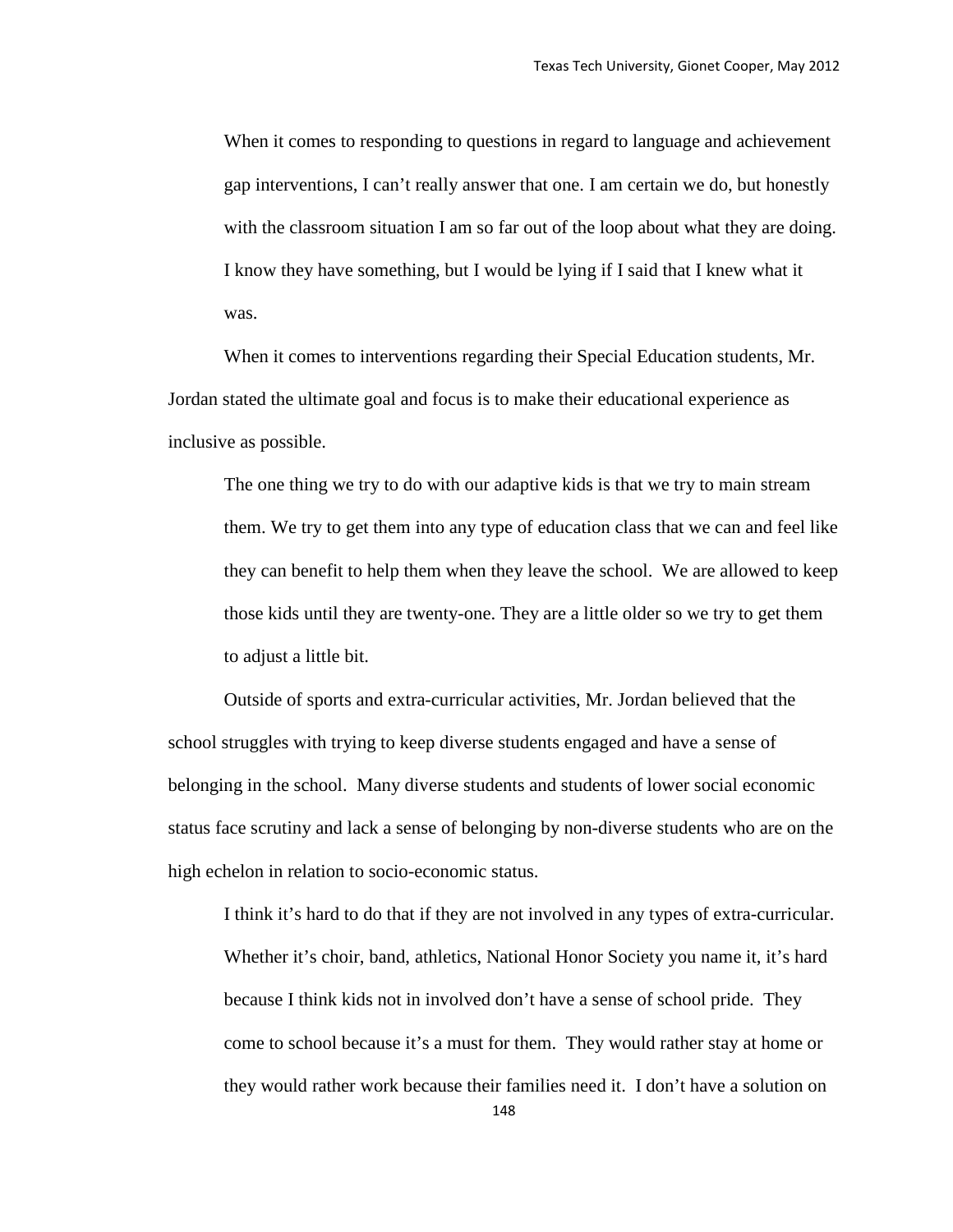how to get those types of kids to be pulled in. I think if you could get them involved. I think school pride is a must for some of those kids. If there is a way to get them to understand, I know it's hard with this age of kids. They are so bad with saying "Look at that pair of jeans he has or that shirt they are wearing." As soon as they see you, they have already sized you up and down. You're poor, you're this you're that.

Mr. Jordan's made an honest claim that at times the teachers also seemed to label and filter their diverse students based on their appearance, culture, and socio-economic status.

I think a lot of that has to do with how you are brought up. It's sad because as teachers, we know that too. We know the culture. We think we know what this kid is about and his economics. Teachers clique them too, you know, well that kid is a skater, this kid is a jock. It's sad. I wish there was a way that we could do that, but again, we are human too, and we see it as much as the kids do.

In terms of promoting college readiness for their diverse students, Mr. Jordan agreed it was important, but the overall goal is for students to graduate.

I think our teachers and principals have absolutely done this. They think that every kid has a chance. We are pushing them to graduate from high school. That's our number one goal. Then the next thing is to try to get them into college, because we offer so many college hours in the high school and we push those kids to do that. If they choose not to, and they don't want to go that route, then that is fine too. That is just fine; let's just graduate.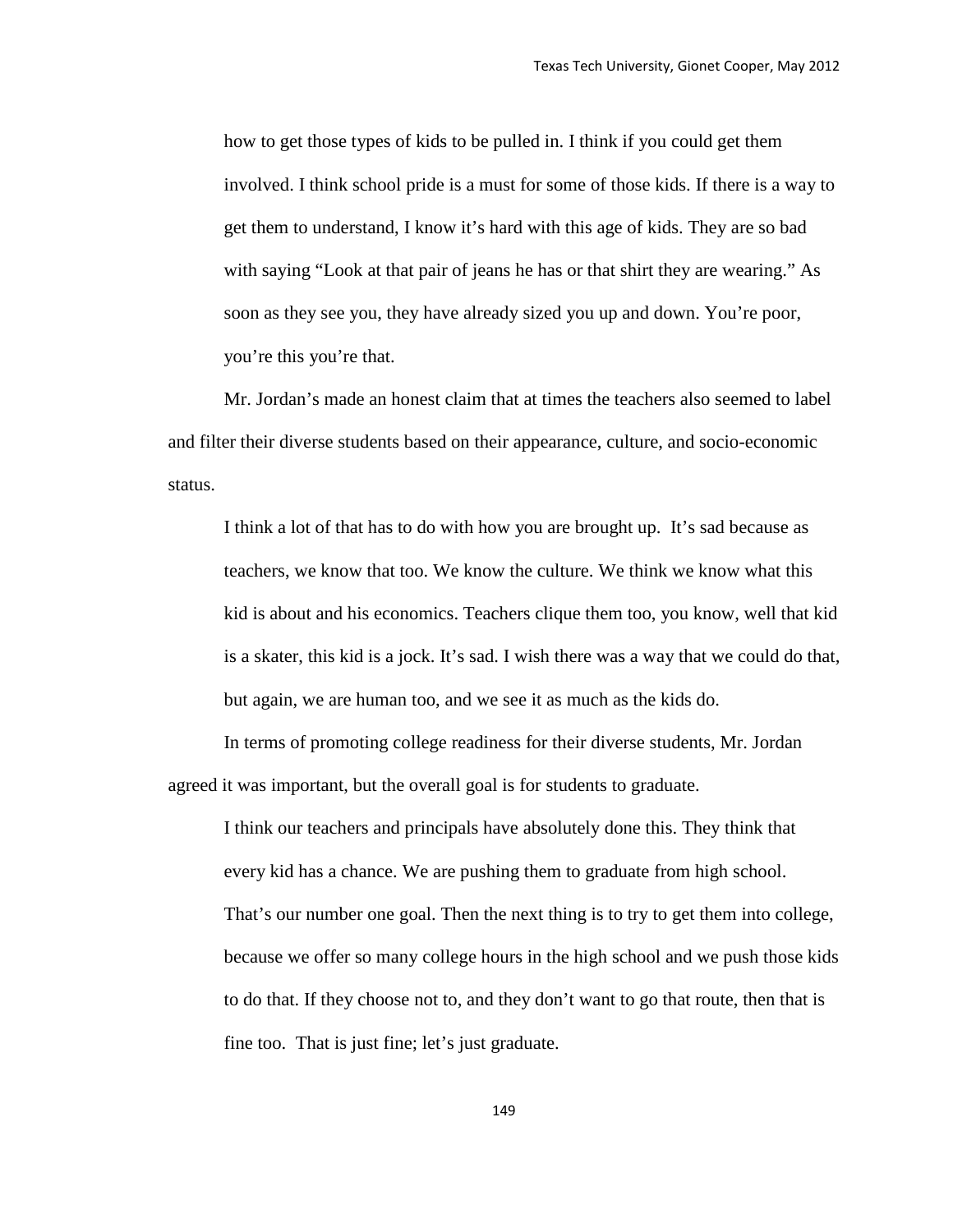In regard to intervention and engagement, data revealed two congruencies and several disparities that developed between the principals and teachers from diverse campuses and principals and teachers from non-diverse campuses. The first congruency revealed by the data was that seven out of the eight participants stated they had school wide interventions. The only outlier was a participant from a non-diverse campus who stated that the principals made teachers responsible for calling parents of students who were at risk of failing. The second congruency showed that six out of seven participants had interventions in place for ESL or ELL or were in the developmental stages of training additional staff to meet the needs of these students.

In secondary schools with diverse teaching and student populations, the disparities were prevalent. With diverse campuses, two out of four stated that special education interventions were not functional; three out of four diverse campus participants viewed student engagement as a struggle and challenge; and three out of four diverse campus participants had a negative perception on college readiness for students. Disparities which emerged on non-diverse campuses in comparison to diverse campuses included three out of four non-diverse campus participants stating they had a functional mentor program for at-risk students. Two out of the four non-diverse participants agreed that their schools' overall purpose and focus of special educational programs was to construct it to be as fully inclusive as possible. Half of the non-diverse participants believed that their campuses used instructional strategies that made content relevant to diverse students as an effective strategy for engaging diverse students. Two of the nondiverse participants' campus interventions were set up for a zero tolerance policy for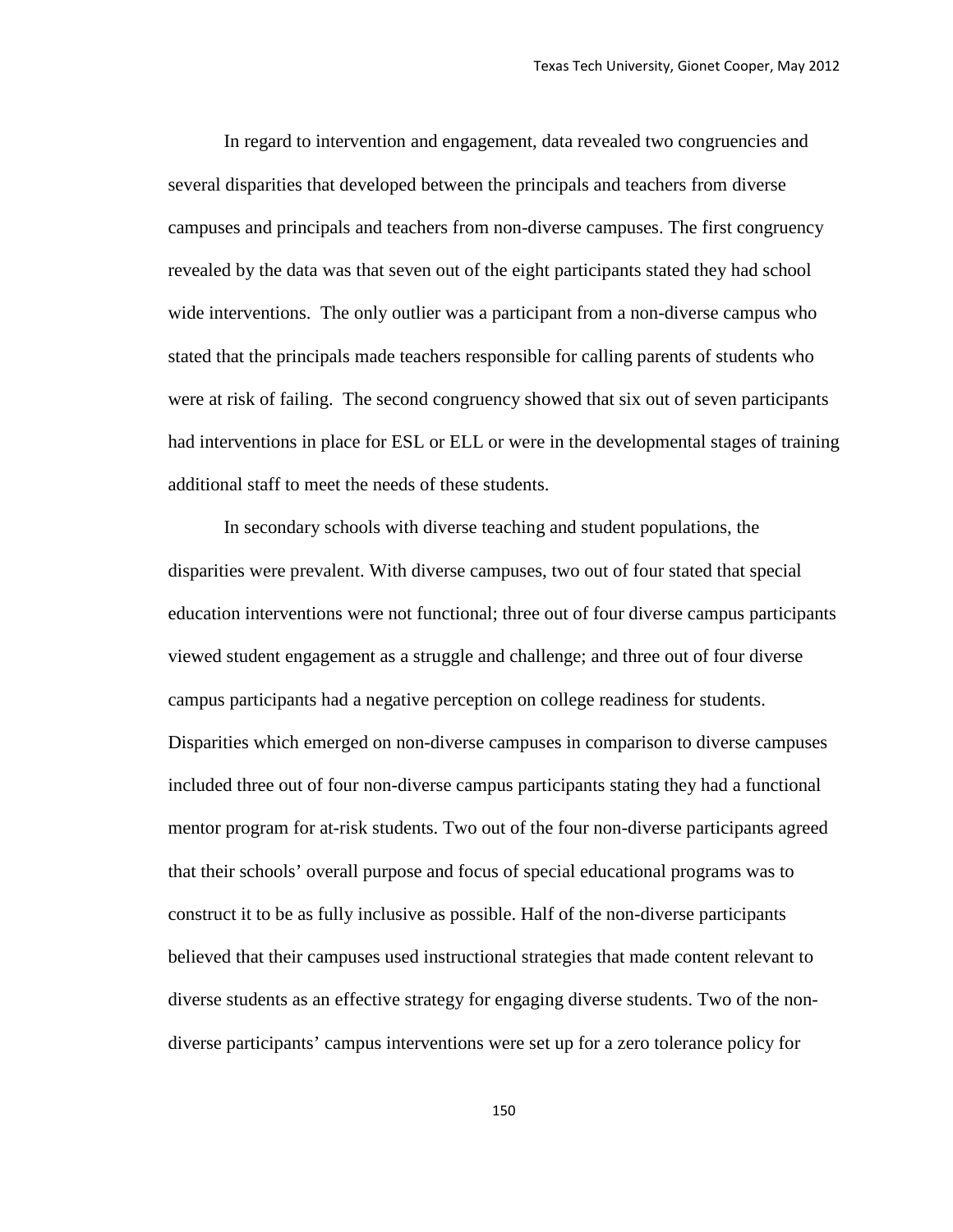incomplete work. One fourth of the participants on non-diverse campuses experienced a philosophy focused on college readiness for all students.

*Recommendations for leading secondary schools in the 21st Century :*This theme was developed by the participants' willingness to share their thoughts and views of how secondary educators are to lead diverse secondary schools as they proceed into the  $21<sup>st</sup>$ Century. All eight participants were included in this inquiry to extract and build on unique contexts and spaces of secondary schools. The congruencies and disparities presented from both diverse and non diverse school campuses are found in the participant quotes and the concluding thoughts of this section.

Mr. Victor argued against content knowledge without understanding people as individuals and for striving to be more culturally competent. Instead, many educators pursue higher degrees in education that do not help them become more effective in their educational careers in secondary public schools. Mr. Victor also made the claim that many educators need cultural sensitivity training.

I think as far as content knowledge, you can have all of the content knowledge in the world. But if you don't know how to reach that particular student whether it's because of their ethnicity or whatever it may be, you might as well continue to go to school and make your job as being a career student because I have seen people do that. Many educators are hindered in their educational practices due to them not knowing people and understanding cultures. I believe that many have become desensitized to our students and are in dire need of sensitivity training. I think there has to be some cultural awareness classes. It always has to be a least one that you went through. Here is your one semester of cultural awareness class and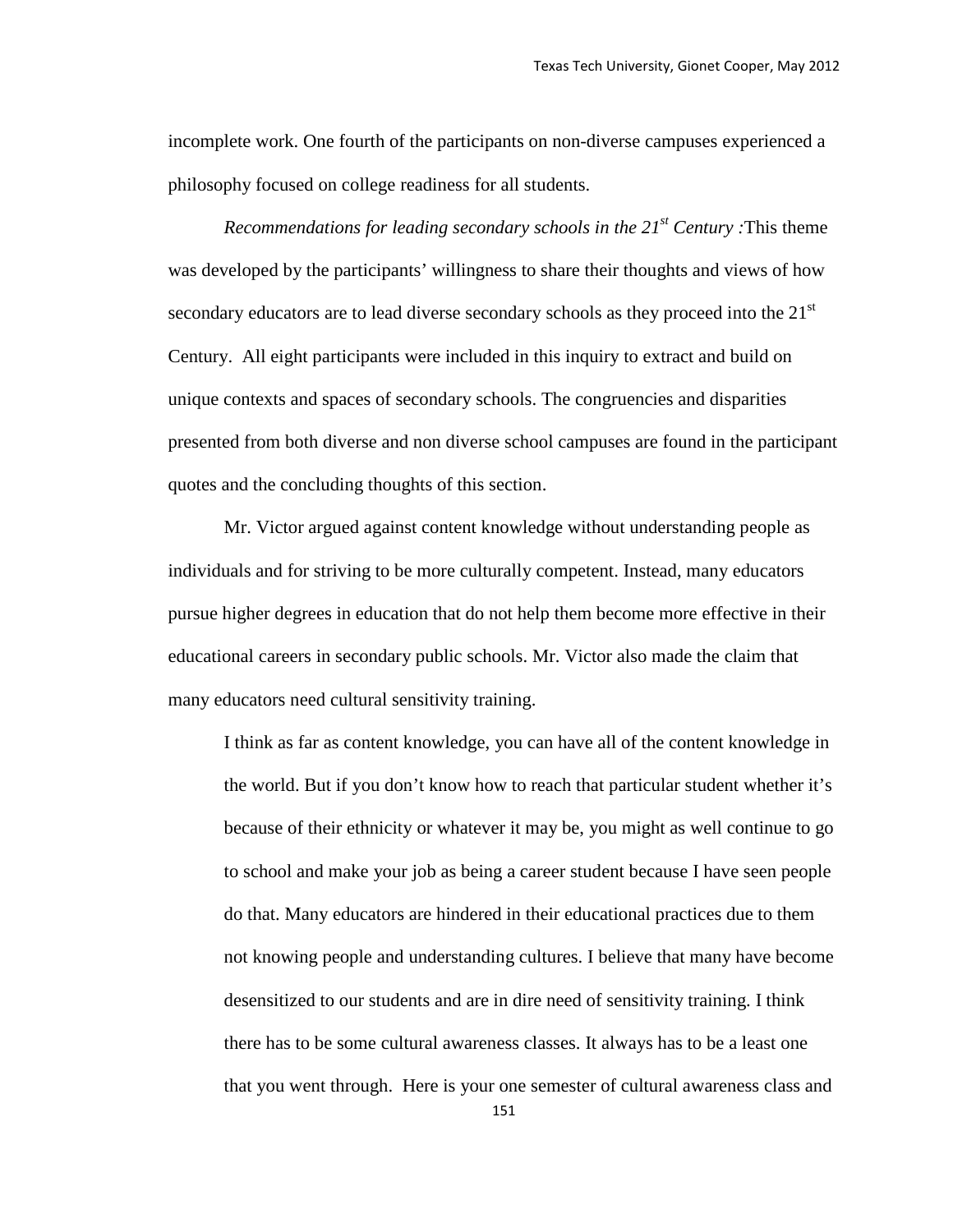then they throw you to the dogs. People hold up all of these classes about school finance, pedagogy and all of this other stuff. We are not even to this point because I can't understand the life styles of my students.

Mr. Victor emphasized the importance of building a genuine relationship with students. He iterates this imperative before the process of learning can take place.

If I am going to be able to reach people, I am going to have to know their heart before you can know their mind or before you can even engage in their mind, especially kids.

The thing about high school and middle school is that who cares if you know everything? Who cares if that teacher was the best teacher in the world, but if that teacher treated me wrong and broke my heart, I would never let that teacher in my mind. So I think we have to be able to get in their hearts before we can know their minds.

Mr. Victor regarded teacher relevancy of content as essential in engaging students. More importantly, the key to increasing engagement, especially with diverse students, is to honor and value the prior knowledge that they already know about the content. He also believed that as a significant priority, educators must make content applicable to the world that they are currently living in within the  $21<sup>st</sup>$  century.

So you have to know what drives this kid. I think we don't get enough training on this. We get all of the content training in the world. I think we need to go back to where we get capstone training because here is the other part of it. You have teachers who have all of the knowledge in the world but they don't know how to tie all of that knowledge that they have learned into real world situations. I think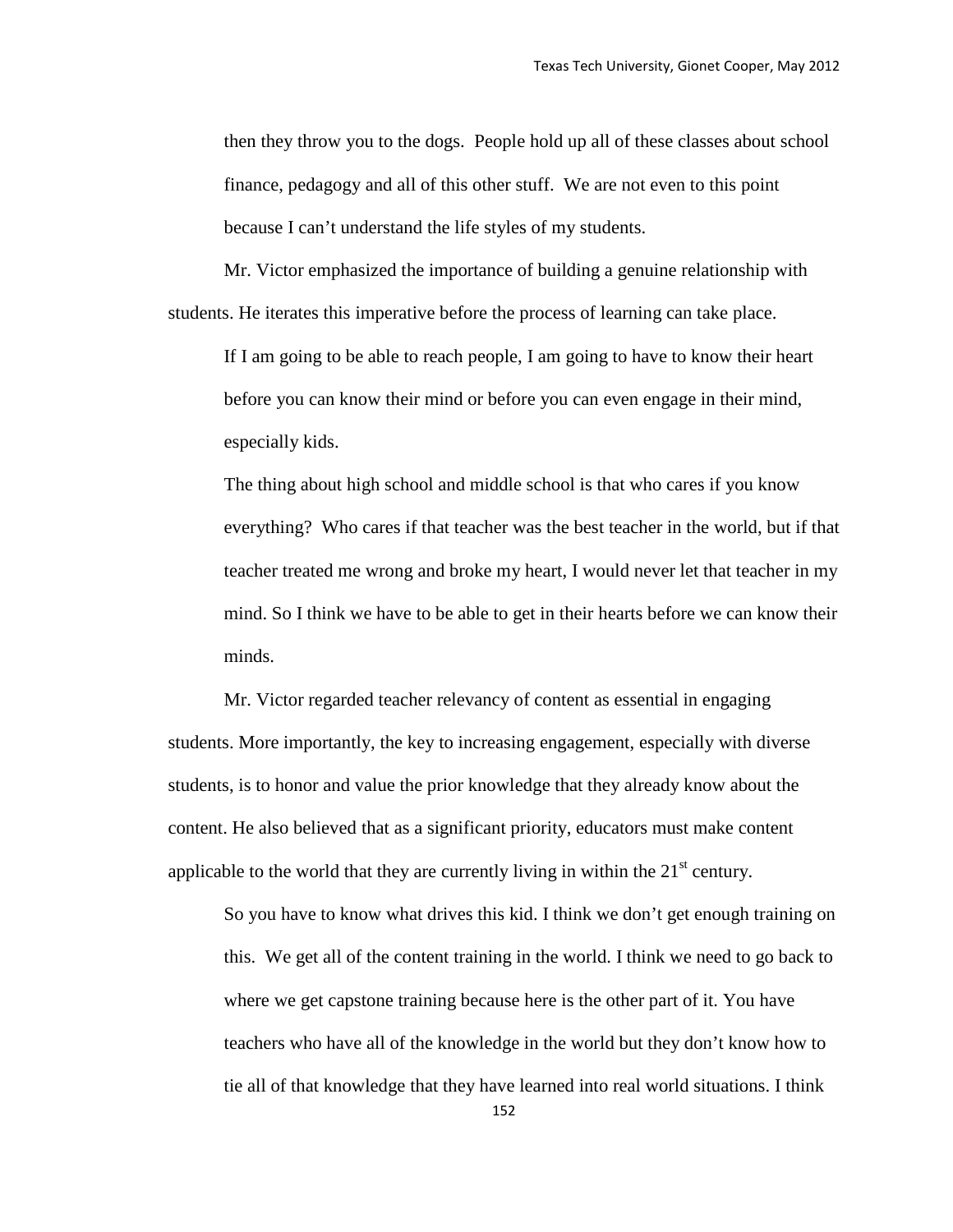that is why we can't reach the culturally diverse kids because we have bored them to death. And they are like, you just think that I am stupid but really I know all of this stuff because the same kids that failed all of these classes this year are finished in four days with a whole semester of class in summer school. Some of them have finished three classes in less than three weeks.

Mr. Victor closed his recommendations by stating that educators must be more pragmatic in teaching and committed to being lifelong learners. He also proclaims that educators must constantly remember why they chose to go into this field, to impact the lives of our youth.

We have a long way to go because we people are stuck in some old ways of doing things, and we have to think outside of the box. Education, in a sense, shouldn't stop for educators when you become a teacher. You should keep your mind wide open because that is why you went into education. Do your thinking outside of the box. Remember why you went into it, but most importantly think of the precious souls that we have so much power to impact. They can be world changers.

Mr. Schultz claimed leadership skills needed to lead diverse schools within the 21<sup>st</sup> century included collaboration, high ethical standards and help building trust between parents and others within the school community.

An emphasis of being more collaborative, and I am not patting myself on the back. I am talking about myself, but it takes a lot of guts to lead a school. I think you have to have guts to put yourself out there. You have to love people enough to be very, very honest to confront them. Your ethical standards have to be there so that people will trust you. Trust you with their children, trust you with their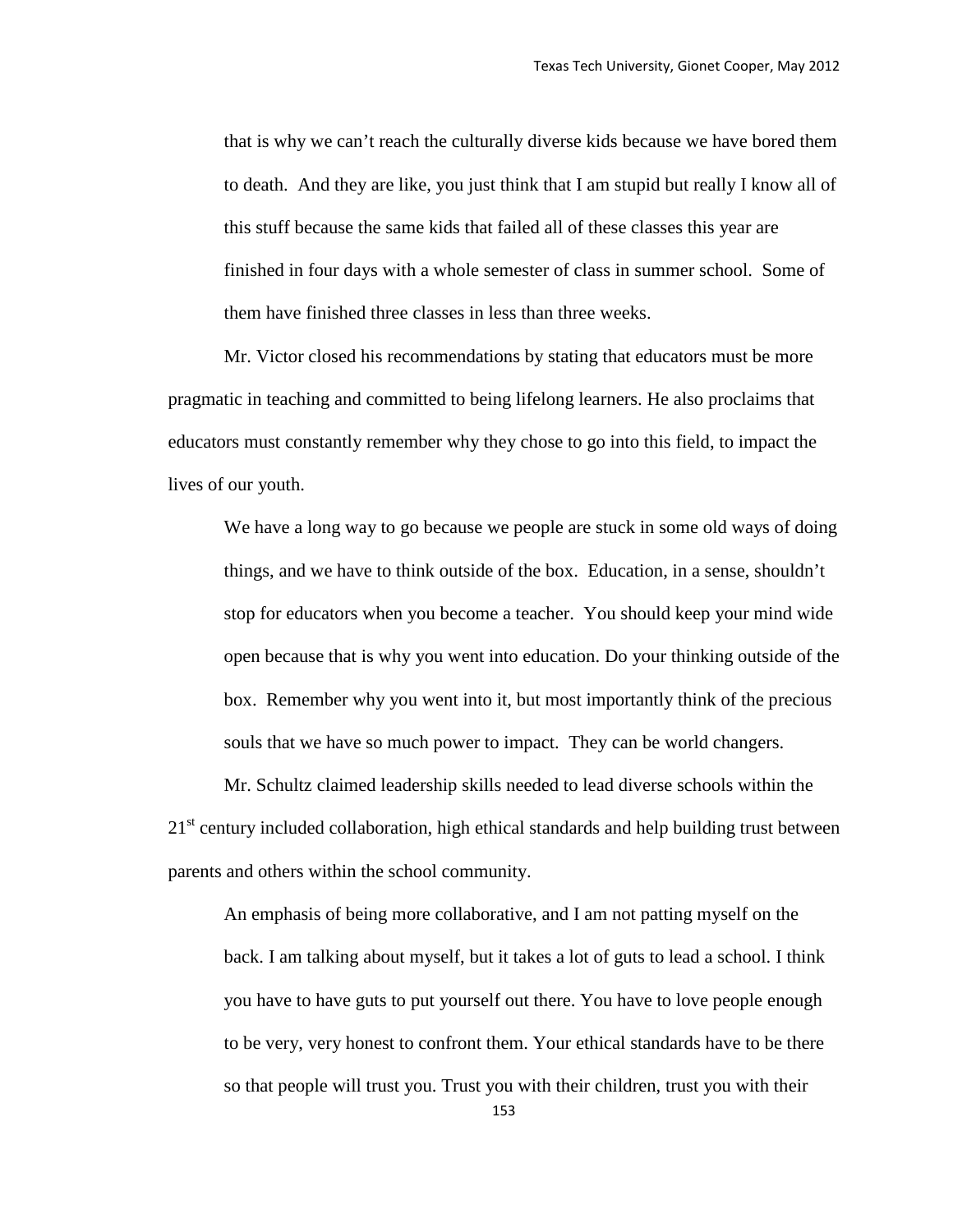career, and trust you with all these decisions. The ethical standards have to be unquestionable. But you have to exercise those ethics.

Mr. Schultz felt that although confrontation is inevitable especially in school leadership, one should not thrive on it, but execute it with caution and charisma. He expressed a vivid analogy of the importance of confrontation in education.

I wonder about a person who likes confrontation. You know I just think 'oh my goodness.' But they're both to me equally as cruel, the one that likes it, relishes it, they set it up. They want to put people in their place. They are the top down type of leaders you know. They want everybody to think, yeah that's the boss, here comes the boss, a little fear in there you know, instead of trust. Then you have the other person who just walks around. Extreme laissez-faire kind of leader that walks around and they are not confronting and just let messes build up. You know the true laissez-faire person; they determine whether they should act on something by it becoming a big mess. If it becomes a big mess then they will go in and try and clean it up. How much time have you wasted and who have you hurt in the process? What hospital administrator out there if they had a doctor who was killing people who would fail to confront that situation? Well, we have teachers that are in the business of killing kids academically. Why would you fail to confront that? Confrontation is just an example of the guts that the leader has to have. You got to have courage, you got to have stamina, and you got to be a constant learner yourself. The ethical component is the basis of it all. People have to see that and you got to manifest that too every day.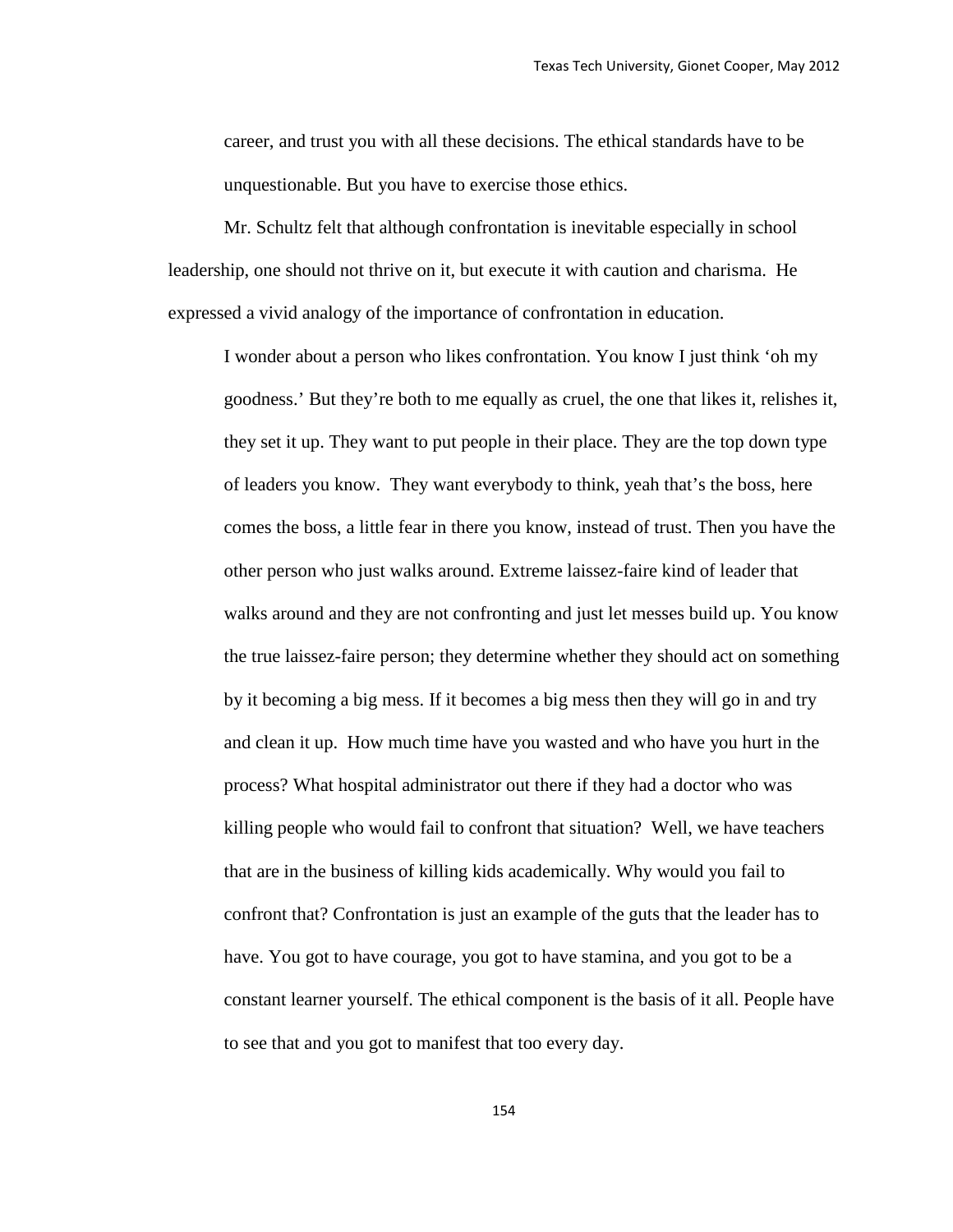Closing comments from Mr. Schultz suggested he enjoys his work and what he does. Despite the continuous challenges, it is something he looks forward to daily.

I am here because of the kids and because of the people I get to work with. My dad said, find a job or career where you are whistling on Friday about what might happen on Monday. That is where I am at. Although it is burdensome, tiring, it takes a lot of stamina. It's ongoing, never quits, even in the summer time, it doesn't quit. But that's okay, because I know what it is all for and what it is all about.

Ms. Wall elaborated on her beliefs on what educational leadership should entail while leading diverse schools for the  $21<sup>st</sup>$  century.

A leader who has a transformational type of leadership skills will be very important to lead students and teachers. This type of person encourages individual growth and a learning community of creativity. The leaders who can keep the line of communication open so that the staff feels free to share ideas and be part to the process of moving the school forward. The principal serves as a role model. I believe that they should model the behavior of what they expect. If I am the principal, I am going to model behavior that I expect from my teachers. If the staff respects and trusts the leader, I believe that they will buy in, intrinsically share their ideas, and bring their vision to fruition.

Ms. Wall also suggested it is important for the principal to go beyond their office within the school. It must transcend classrooms and extracurricular activities for students, to build relationships with teachers and students.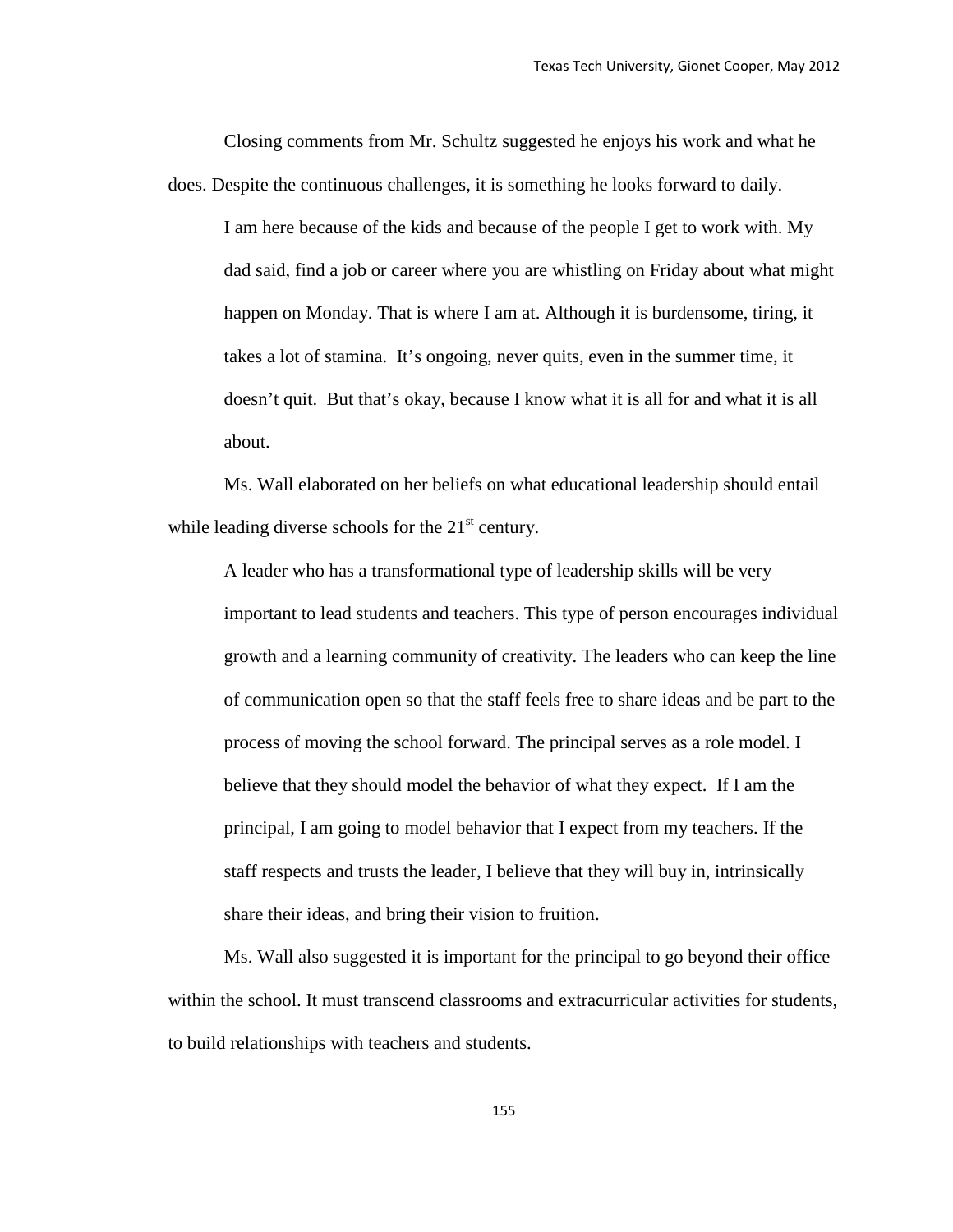I think if that leader comes in and evokes this information to the teachers lead by example, be in the classrooms, walk the halls, develop a rapport with the students, and the teachers see that, I believe that it is a win-win situation. Not only are principals involved in the educational process, but principals should also be involved in the extra curricular process. Go to some of the games.

Ms. Wall alluded that educators must develop a cultural competence, genuinely knowing and understanding the social, cultural, and economic variables impacting diverse students to better meet their needs of becoming successful.

If you do these things as well and get involved in keeping those teachers accountable, saying hey, I want you to support in that endeavor just as you see me, you have a whole collective body supporting the students. This is what is missing with our students, in particular those who come from impoverished areas and are low socio-economic status. There is a dire need of acceptance. They are in dire need of being validated. They are in dire need of being led by people who care about them. They have already been hurt, they have already been abused, and they have already been mistreated, so what is the easiest thing to do? To act up; we know that. It's the easiest thing for them to do because they are crying for attention. If I curse you out or act crazy, that is expected and you can already see where it is coming from. Educators must have tools and strategies to help develop ways of understanding our students so that we can be engaged in conversation of knowing, knowing that they come from a bad situation but I am here to help you. I care about you and here are some of things that we are going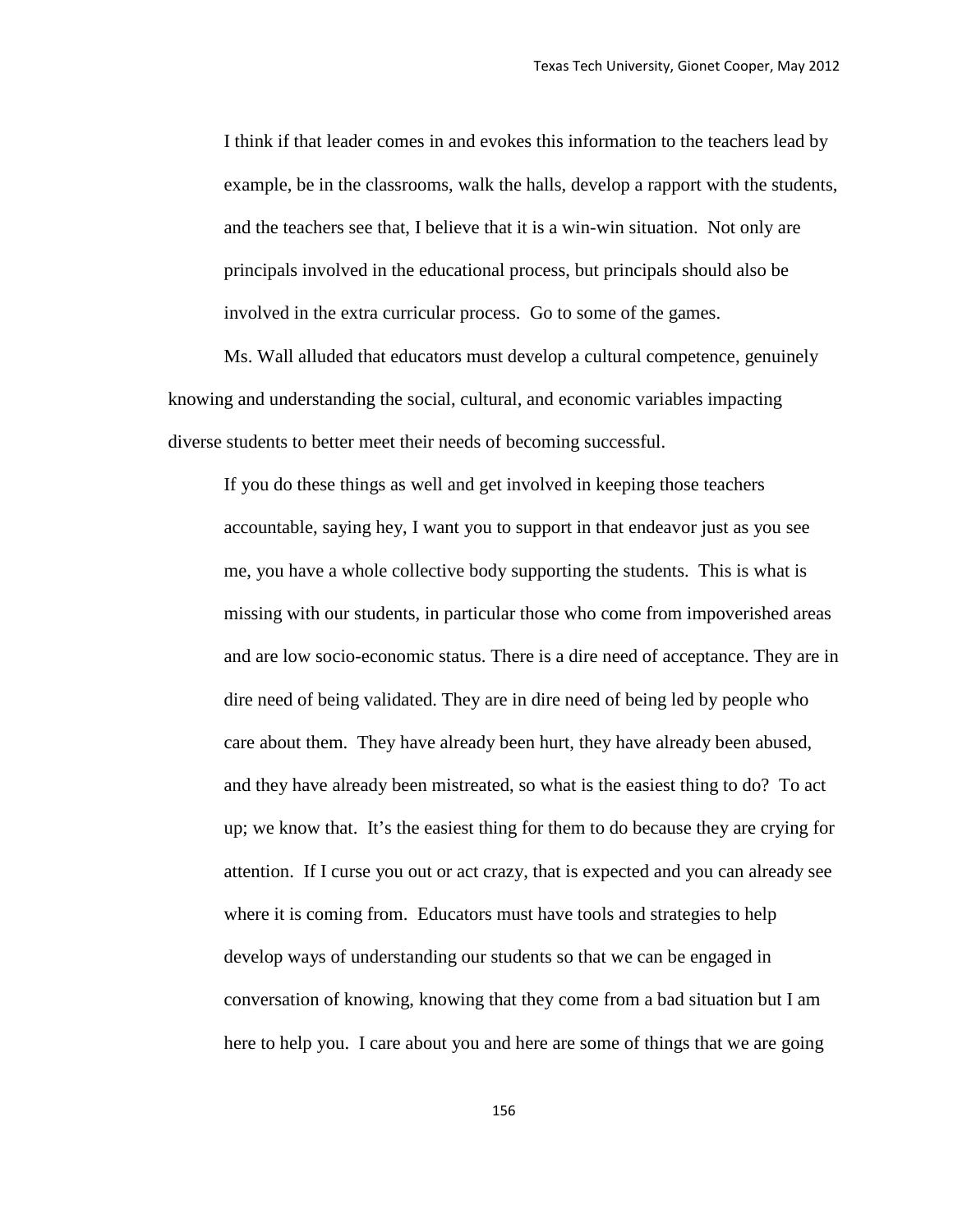to do to move you forward. To ensure you become a success because I am not going to give up on you.

Ms. Wall also argued educators must have a moral obligation and commitment to educate diverse students, promote hope, and genuinely believe they can be successful.

I think it is important we don't give up on our students because these kids are our future. I mean these students will be the next doctors, lawyers, and engineers who are going to help us when we get old and grey. If we don't take time out to educate them, not just educationally but as far as developing to be human beings imbedded in kindness and a sense of morals…it's our job; we have a lot to do as educators. They are important and if you really want to be in this type of role, as far as a career, you are going to have to roll up your sleeves and put in some work. You are really going to have to have a love for it.

Ms. Smith stressed the importance of making sure that diverse secondary students were valued and that for educators to be in a position to genuinely care about them.

Students don't have to think they are the brightest cookie in the bunch, but they have to know that we care, we honestly care. If you need to come and talk to me, I will talk to you and I value you. We need to give kids the message they have value. That is my skew and I do believe in God. I think that a lot of the issues are going on because as individuals we do not stay focused; we are supposed to positively touch these kids and let them know they have value. You know we can plant seeds now even if it's not harvested now. We're not doing that on a spiritual level. We're not doing that on an educational level.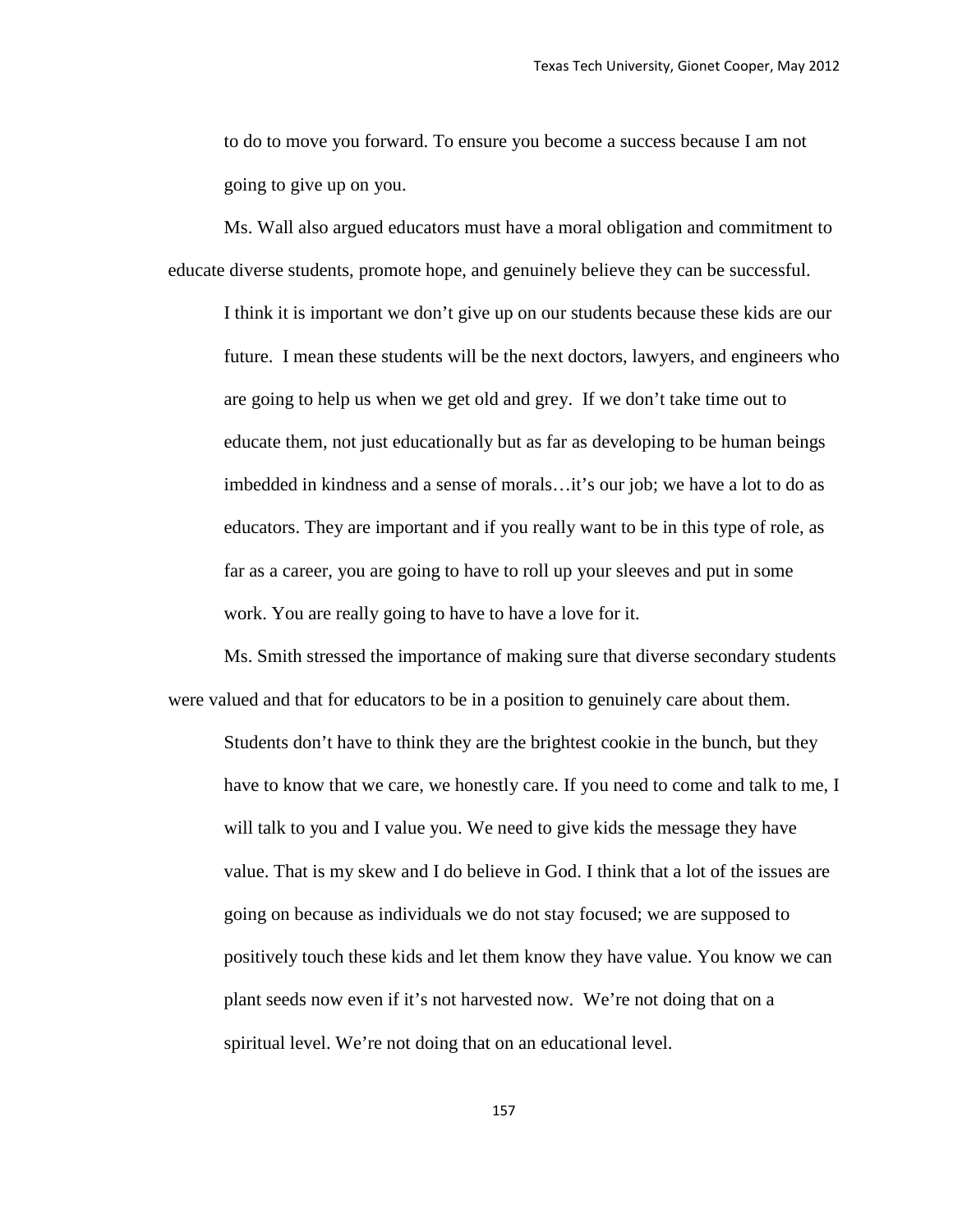In closing, Ms. Smith stated educational leaders need to embrace all students whether they are responsible for them or not and to be cognizant of their body language while working with diverse students. She also believes that educators are called to be missionaries for our schools.

We need to have good communication skills and be sensitive to not tell a kid, "oh no, you're not mine." As educators we need to be careful about our body language and our facial language. We understand we have bad days, but for the kid who is obviously having a bad day, well he wouldn't be sitting down here if he wasn't. We just have to keep trying to be better missionaries and better examples.

Mr. Potts affirmed effective educational leaders must be able to empathize with the people they are leading or serving and must be excellent communicators.

I think one of the most important things is the leadership skill that sometimes isn't always taught, to have empathy for people that you work with. I think sometimes we get so tied down as administrators, we are trying to get people in and out of the office that sometimes we forget. I think effective leaders who have that empathy are able to communicate well and they can diffuse a lot of situations. They kind of win people over.

People come in with their own problems and their own difficulties. Just like students when they come into the office. I think it is very important to see where the approach is coming from, examine what they are thinking about and adjust what you want to communicate with your expectations.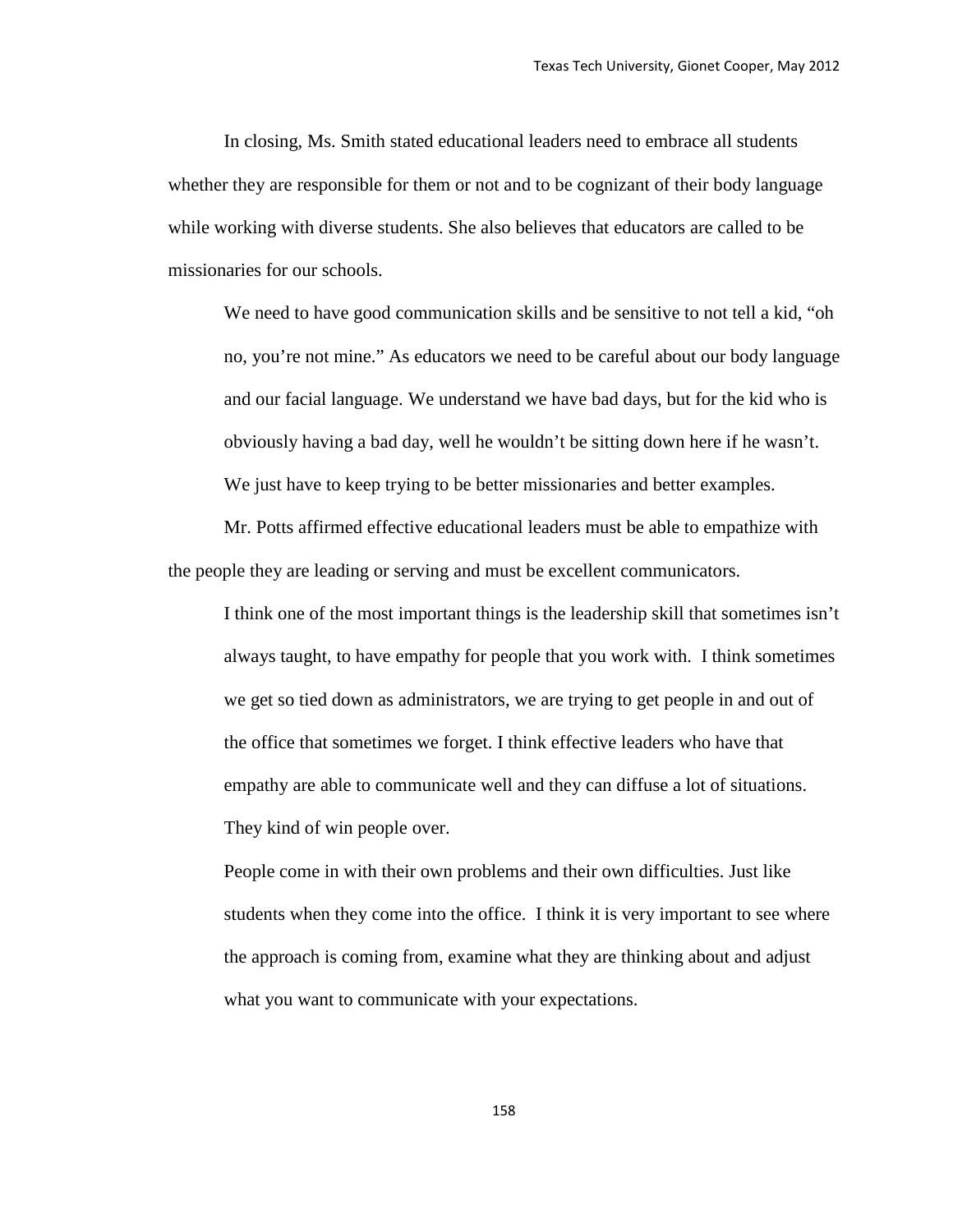Mr. Potts made an important claim for 21 century leadership. He advocated for leaders and educators to know their data in regard to the demographics, ethnicity of students, and students classified at-risk, to better serve the students.

It is imperative that educational leaders know who their school made up of. I think it is not only important for educators to know the data of the school and the ethnic makeup of the school, but what classifies a kid as being at-risk or all those types of things. Leaders need to understand their district and state because they need to understand the changing demographics of the school community since youth diversity is much more pronounced than the adult side of things in education.

Mr. Potts claimed that they failed to identify and address the changing demographics of the student populations in their schools and districts. As a result, his school district and even the state is now faced with greater challenges to meet the educational needs of diverse students.

Looking at census data, in the state of Texas you can see Hispanic students ethnically are the majority. That is just a fact. They are the fastest growing population age wise. So we have to be aware of those things. I think when you are not aware of those things, then all of a sudden your school is kind of caught off guard. I think that is the problem some of our other schools are facing in this district; they weren't prepared. They didn't realize the changing demographics of populations and by the time they did it, was a problem. Teachers weren't given the data and information to adjust until it was too late.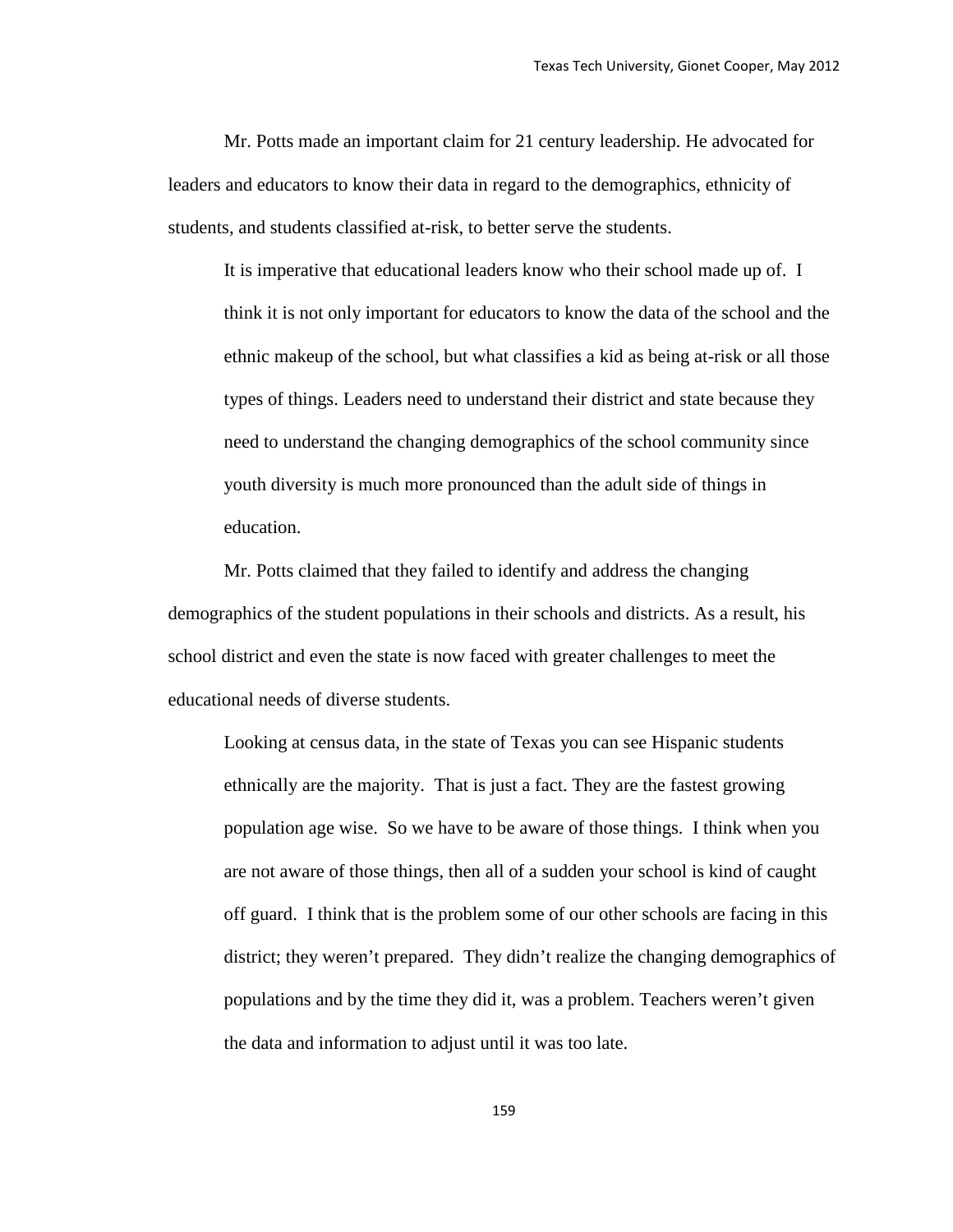Mr. Potts shared his view on key characteristics that educational leaders must possess as they continue serving diverse student populations.

You have to be able to be an empathetic listener and learner; you have to be able to be an instructional leader as you need to know data and as much instruction as possible, and then, of course, an effective communicator.

In closing, Mr. Potts shared some insight on his feelings about the state of education both on the state and federal levels. As a result of these misperceptions of education and its importance to our society, the funds and resources are being spent elsewhere which is leaving many dedicated and impactful educators fearful of their jobs and futures.

I think that one of my biggest concerns in this state of education today is how people seem to devalue or want to use public education as a scapegoat. I think that today because public education is being looked upon as a scapegoat, sometimes we are spending too much money. The fact of the matter is if we do not invest in education, today and we do not adjust in the changing of our student demographics, we run the risk in the future of having more economic problems and social problems than we do today because we are not investing the time and the resources necessary for our current kids. As a state we are not focused on education. If we want to have the continuation of a strong democracy, we have to invest in education. I feel that that is my biggest concern today, that I don't think that a lot of our legislators and people in law making capacities priorities are somewhere else. They just don't realize how much of an impact educators make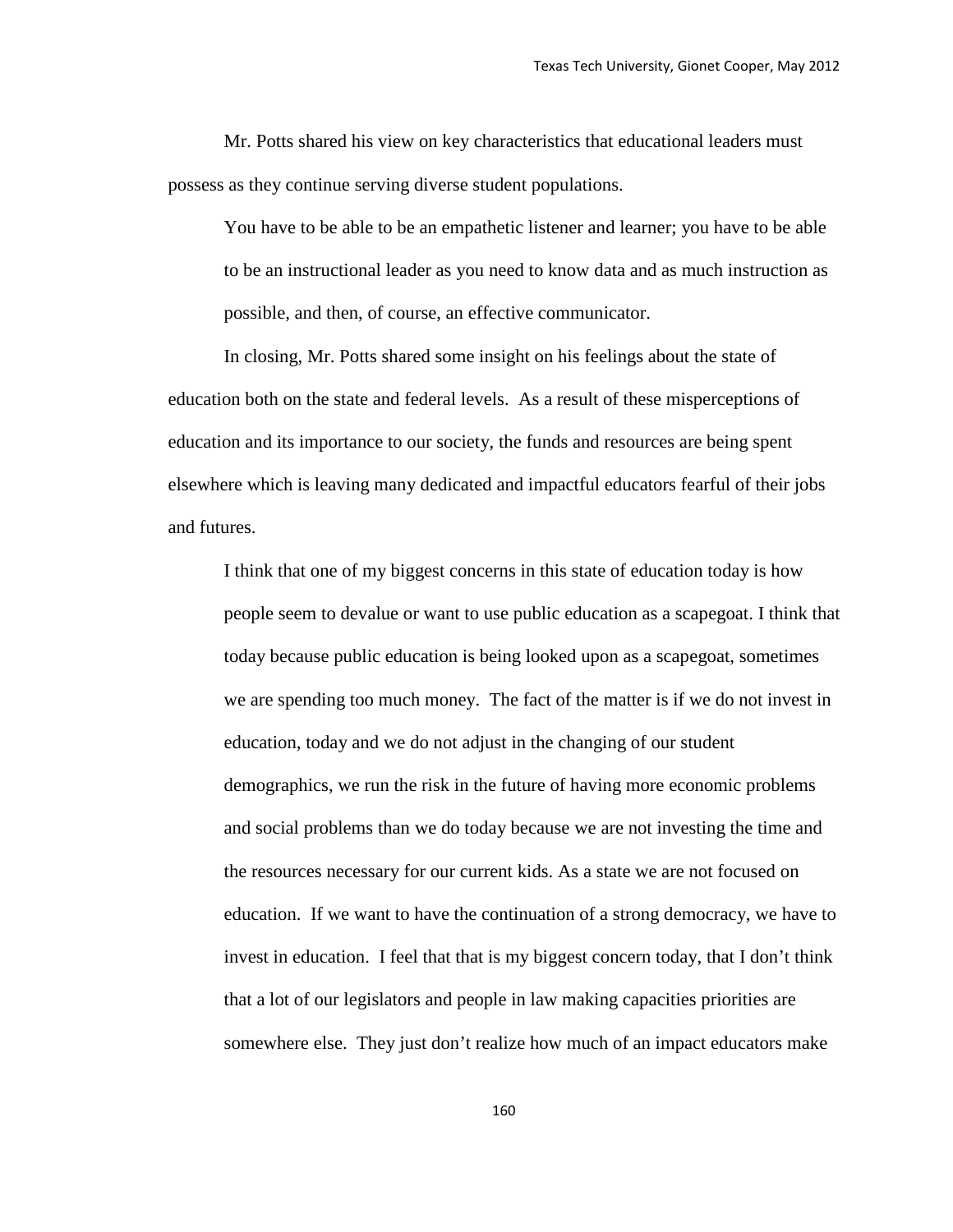on kids and they don't take that responsibility as law makers. I am just kind of fearful of what could possibly happen.

Mr. Griffin shared his views on aspiring educational leaders and how they need to be trained in the managerial side of leading school. Mr. Griffin also stated that they also need to be well trained in being more culturally competent and responsive to the various types of ethnicities and cultures that will be served.

Don't think that you know all that you need to know because you don't and things are changing. Our demographics are changing. I think that as you are going through college you are going to have to know how to do the budget and all of those things that involve running a school operational and managerial wise. You have got to know a little bit about culture and different types of culture. The English culture, Spanish culture, Black American culture, Indian culture; you have to have enough of an understanding about it to understand the people you are working with. You have to know what to look for as far as different cultures in your school; the different types of kids, parents, teachers and stuff. You have to be more diverse as far as knowing the whole thing. The only way you can do that is by getting out and getting involved in it. So as teachers, counselors or principals who work with students, you are going to have to get out and put yourself outside of the box into different areas.

Mr. Griffin also believed that it was important that educational leaders be well trained and equipped in interpreting student data, curriculum and instruction. He also believes that the paradigm of teacher isolation is obsolete and that collaboration must be constant practice amongst teachers, principals, and counselors to better serve all students.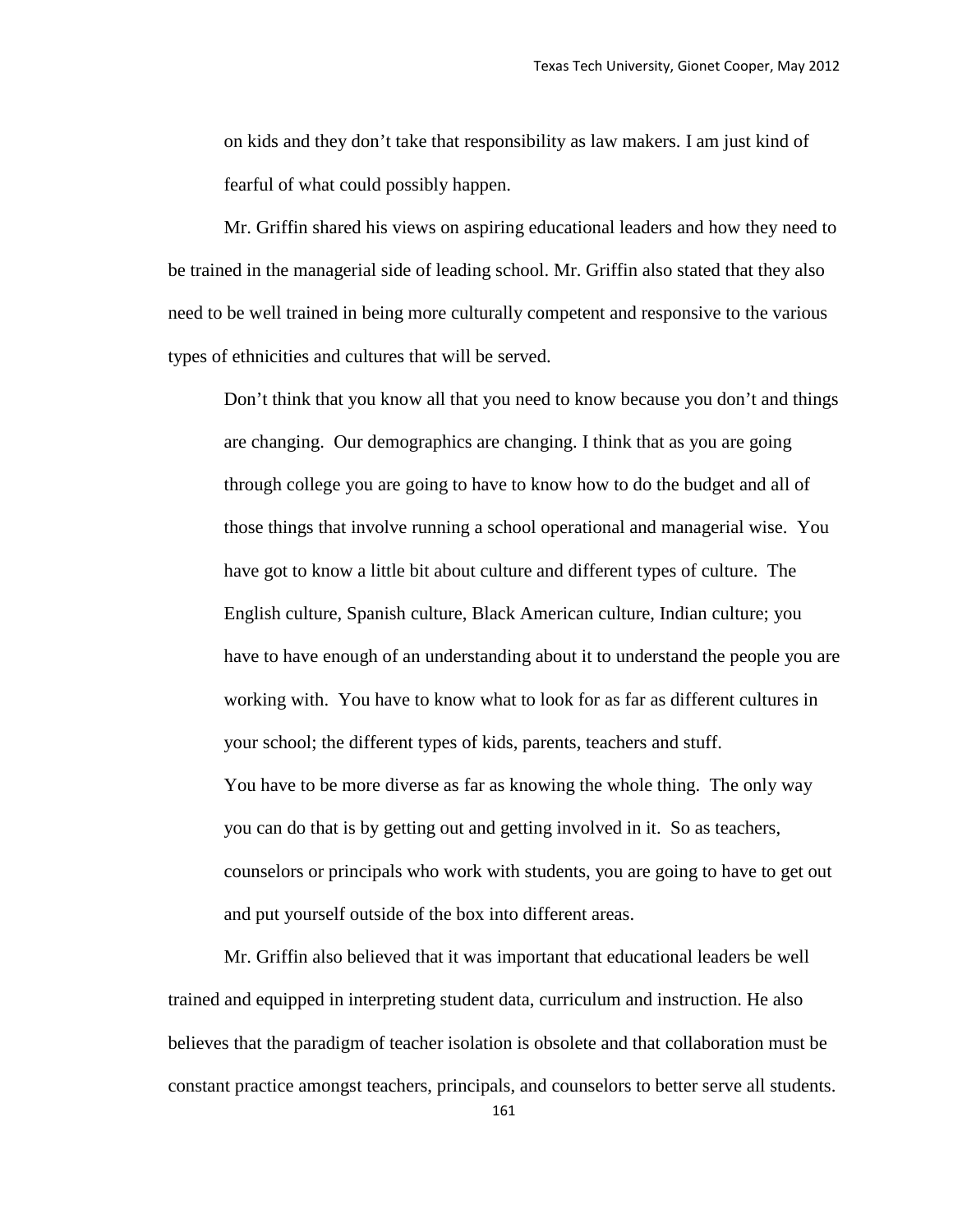You also have to be able to look at the data that you are going to use to develop your curriculum. So you can't just be one. You can't be where I was a long time ago where all I do is disciplinary work and that kind of stuff.

Educators going from isolation to collaboration; you can't collaborate if all you do is just sit in one room. You have a PLC but what you do is you go in and shut your door and then you are isolated again. Then all you do in your PLC is sit and bitch and gripe about what the kids are doing and not about looking at the data and seeing what is going on with what students are doing and not understanding. Let's find out what teaching strategies are working and how can we teach it better. Teachers need to strive to become more like this and principals get out of isolation and counselors also.

In closing, Mr. Griffin shared some key characteristics that educational leaders must possess and display if they are to be effective in schools for the  $21<sup>st</sup>$  century.

You have a responsibility to the kids and to the parents and to your teachers and faculty that if you are going to talk the talk, then you are going to have to walk the walk. You are going to have to live in what you believe. You cannot put out and front and be two faced. You are going to have to be genuine in who you are because the kids are going to see right through you. If you are trying to put up a front that you care and you don't, you are not going to get anywhere with them. These kids and teachers will do anything for you if you will show them that you care.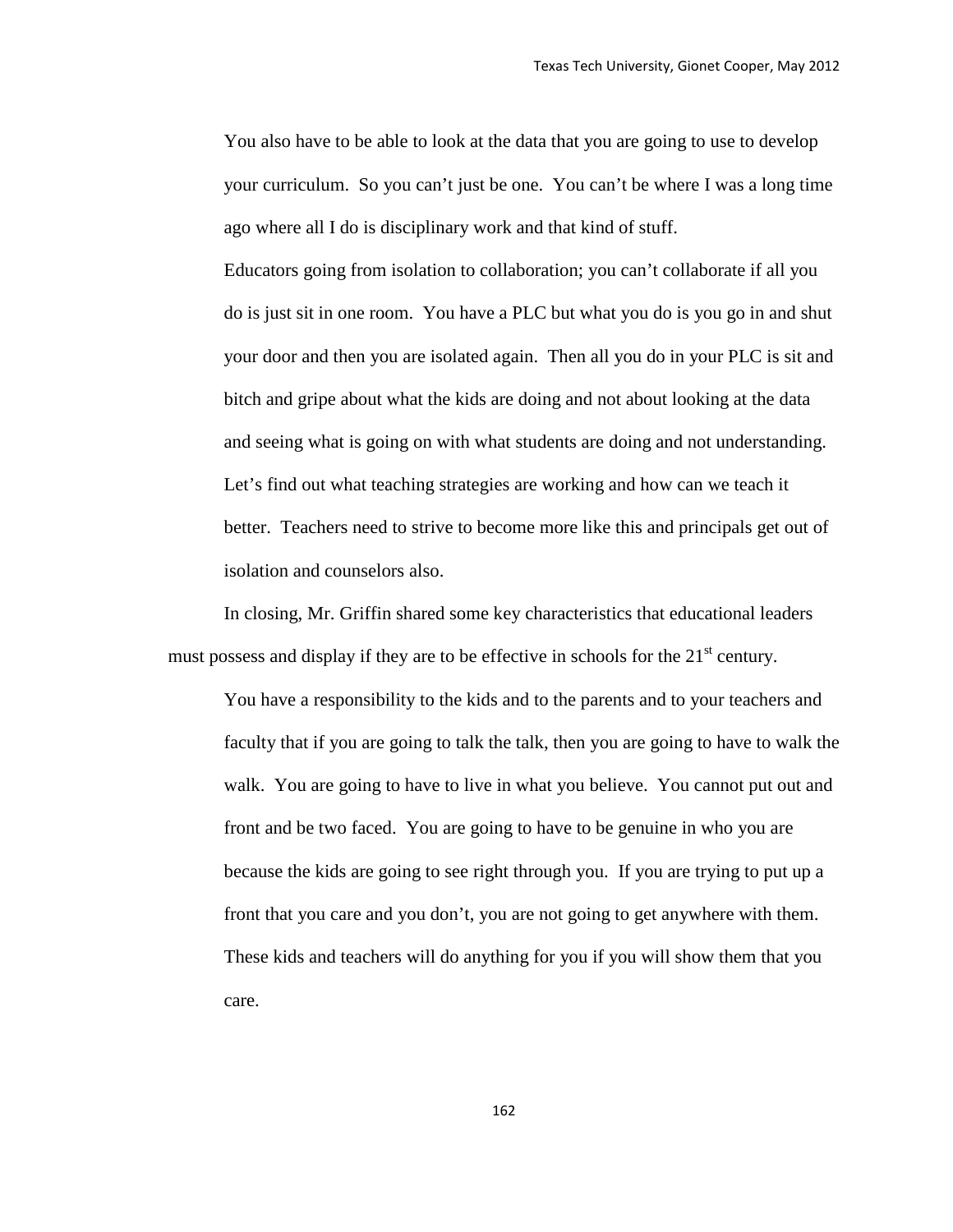Ms. West shared her views and insight about the importance of hiring female principals on her campus and also throughout the educational field to add to the diversity that is lacking.

One thing that I think needs to happen and has happened at our campus is you don't just need male principals at our campus. We need females because of that kind of diversity. I think it's important for women to do the job also. The good old boy system just needs to go away; just because you done your time and, you know, paid your dues doesn't mean you should be automatically given a position of power that you might abuse. I also feel that a culturally diverse leadership team would really help our school culture and other schools also.

Ms. West also emphasized the importance of bilingual educators to help better serve their diverse students. She also stated that principals' leadership and their influence has to go beyond the wall of the school and throughout the community to be more effective, rather than people getting into the field to receive fringe benefits.

It would help if we had people that are bilingual; people that are active in the community not just at school. I know it's so hard because principals are required to do so much. But maybe people can be active in their church or maybe their area or neighborhood that they live in. I think people who truly believe in kids are really important, not just somebody who does it because it's the highest pay grade in the district until you get to central office. I think that they're not in it for the paycheck, but somebody who is a good communicator because some people who can't talk or are unwilling to talk are not going to be successful in a leadership position.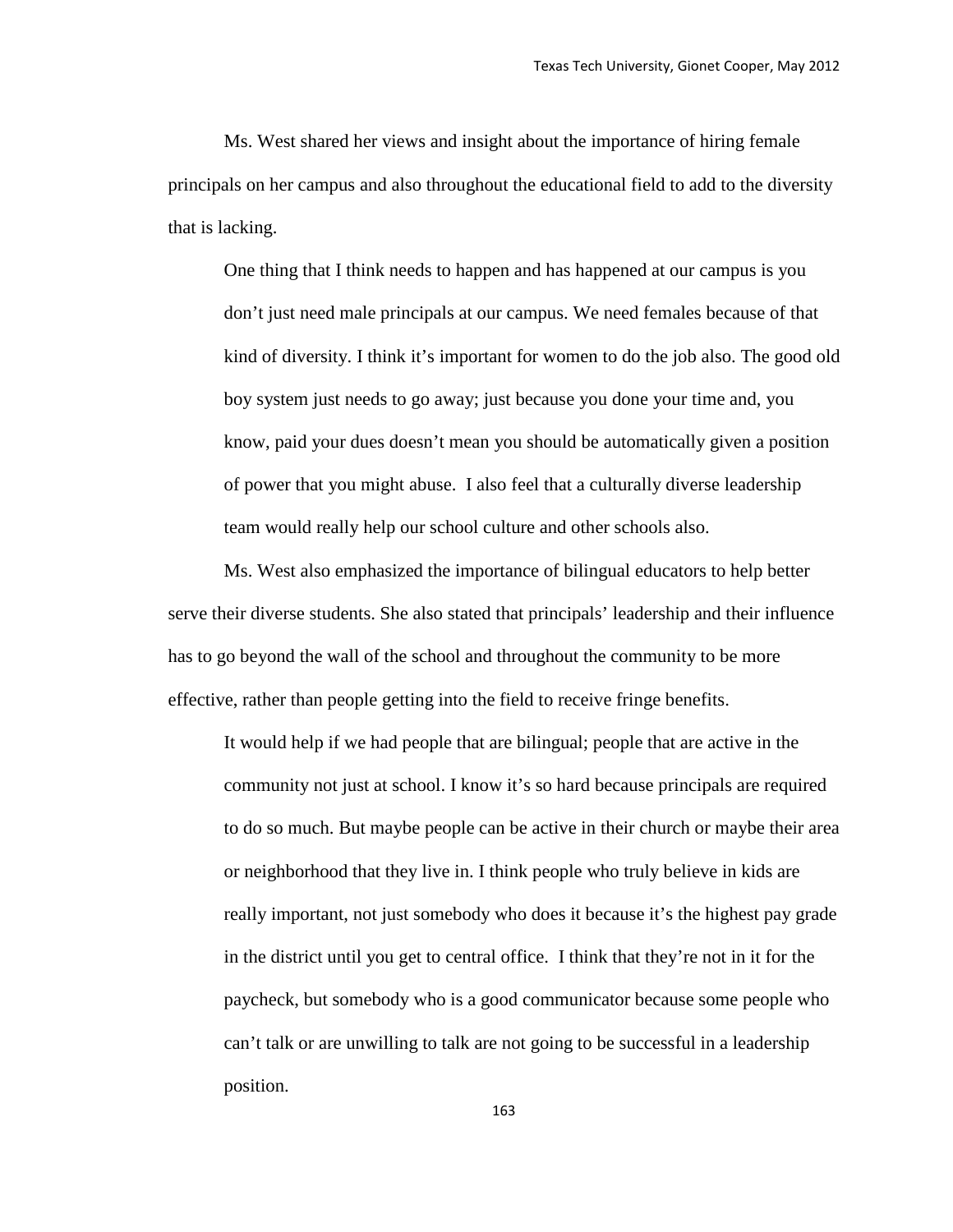In closing, Ms. West shared her views on the social and political climate of education for the  $21<sup>st</sup>$  century.

I know people are the important thing in education. I feel that a lot of times, other people brush us off as something that is an extra expenditure for the government. I worry about where our nation's leadership will be taking education; what will they be asking us to do next; because we who choose to be educators tend to do whatever we need to do anyways to bend over backwards. I feel and worry that no one is going to stand up for the educators while we stand up for kids all of the time, but who is going to stand up for us? I feel that the future for education is really a scary thing sometimes because I don't know if I can handle it personally if someone was going to pile more things on my back. There are people making decisions at the Capital and in Washington D.C. that have no idea of what we do. They still look in the lens of understanding that it's a job and we have a task to accomplish, and that's not how educators see it at all.

Mr. Jordan shared his views on the effective ways principals and educational can leaders can lead diverse students in the  $21<sup>st</sup>$  century. Mr. Jordan also alluded to the lack of parental involvement as the reason why many of their diverse students are not involved or engaged in their educational career and experience.

I think just getting the kids involved. If we can somehow get a kid involved and have school pride, then I think their outlook would totally change. If we can figure out a way of getting those kids involved. It doesn't have to be athletics, it can be anything. There are so many programs and clubs we have at the school that offer to those kids. They just got to have that want, and I think it comes all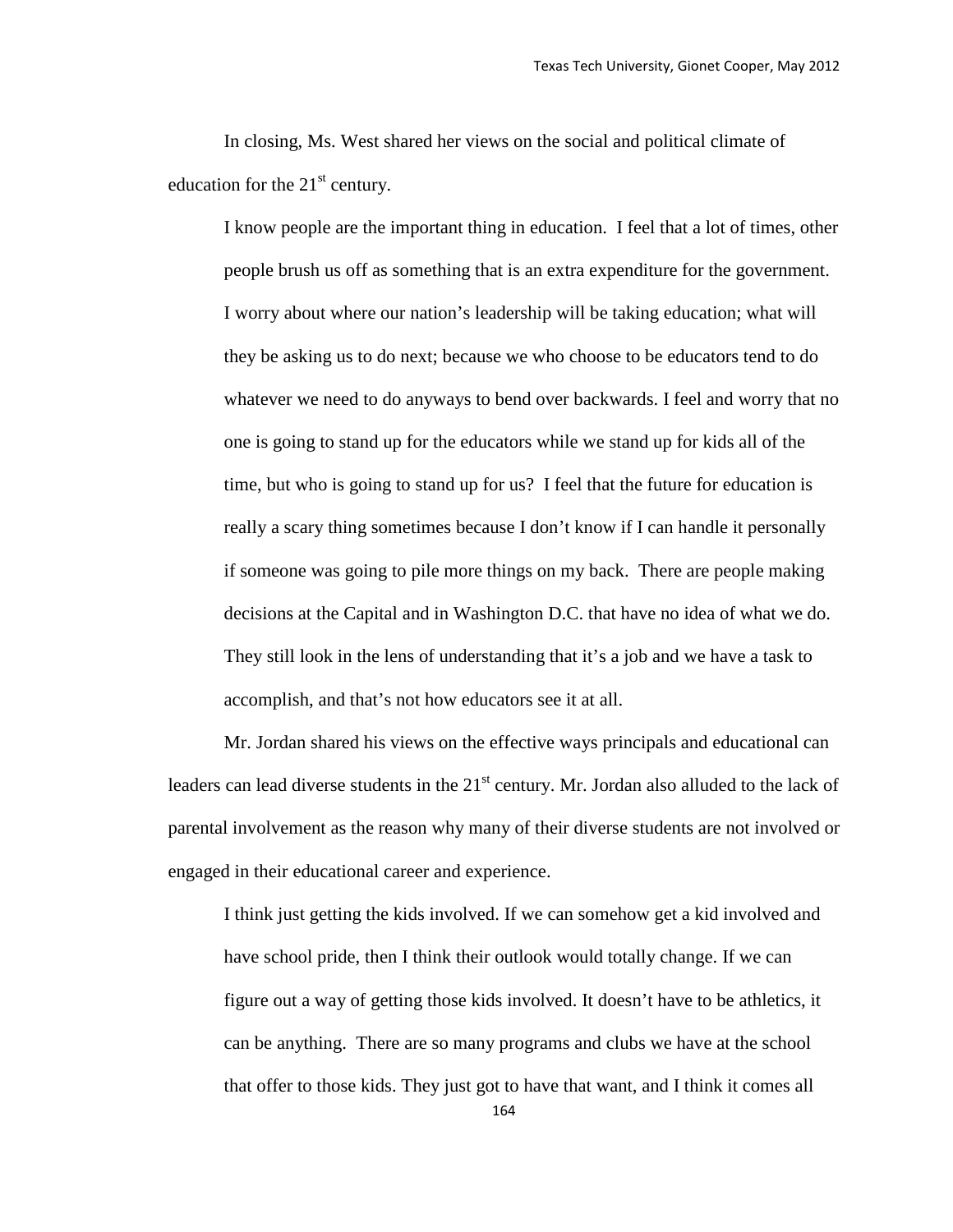the way back to the parents. They want to put everything on the teachers, and I don't thinks it's that way and that it really needs to fall back on the parents. If the parents aren't going to get involved, then these kids aren't going to get involved.

Mr. Jordan felt that their school and others would benefit from implementing a school wide mentoring program. He also believes that if teachers took a genuine interest in their students then it would help them become more successful in their educational career and experience.

I think if we can… and we tried it one year, we did what we called mentors. With all the teachers that we had, I think every teacher was given four kids I think, maybe five. Teachers had to make contact with each kid. I think if teachers would understand that we are here for the kids and it's hard because you will always have kids who really do something that really makes you mad to where you really don't want to come back to work or you just blow that kid off. I think if we could figure out a way to turn that around, we can get that kid closer to us instead of them pushing away. I think we as teachers can help our society because you never know that one kid could make a difference.

In closing, Mr. Jordan recommended consistent punishment be used as a disciplinary consequence and that principals would distribute discipline with equality regardless of their economic background.

I think our students' would really benefit if corporal punishment was used a disciplinary alternative. When I look back, and nobody likes it now and thinks that it's so wrong, but if we look back in the past, we didn't have these problems because when you got it at school you also got it at the house plain and simple.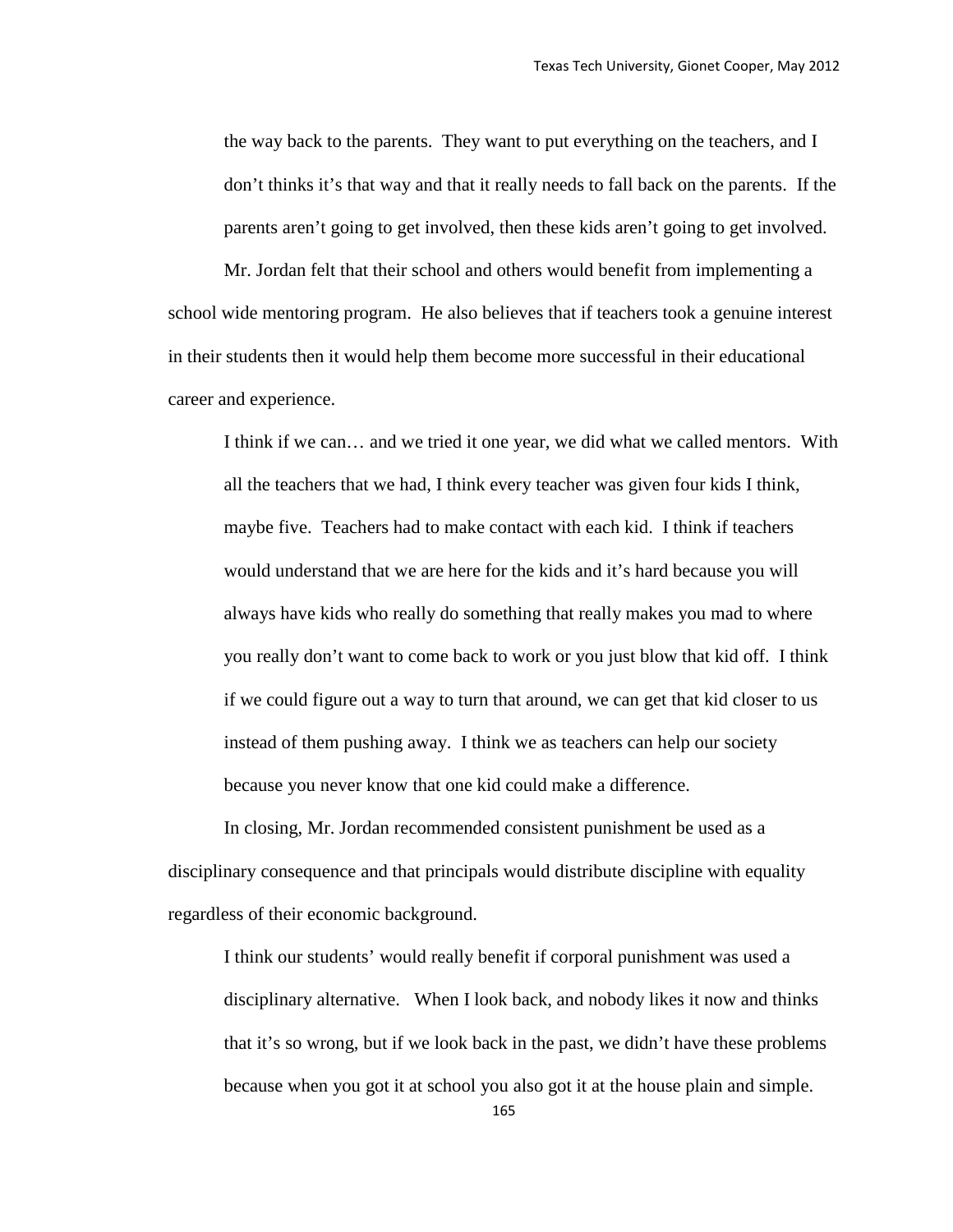You got in trouble at school, you also got in trouble at home. I knew right from wrong. We do not do corporal punishment at our school and across the district. I feel like if I were an administrator somehow, some way, not necessarily swat the kid all the time, I am not saying that. But I am saying being stronger on your discipline. If the kid screws up, I don't care who the kid is or I don't care how much money the kid's parents have. You know I don't care how much the parents are involved and not involved. You discipline that kid the same way you would discipline the other kid right there.

The data for this theme revealed three congruencies and four disparities amongst the participants. The first congruency prevalent amongst all eight participants bordered the necessary skills required to lead diverse school for the  $21<sup>st</sup>$  century. A strong recommendation for educators to embrace diversity in secondary schools was clear with all participants. Transformative work recommendations entailed: professional development encompassing cultural competence amongst educators and a need for cultural responsiveness to better serve students. The second congruency among all eight participants was the need for a more collaborative approach. An important challenge for educators was bestowed by all participants; the work in school must be in a more collaborative approach in order to lead and teach students from diverse populations. Days of working in isolation are now obsolete in meeting the social and educational needs of diverse and non-diverse students in secondary schools. The third congruency discovered in the data was affirmation of the passion and committed work necessary to be an educator in today's secondary schools. All eight participants agreed and concluded that educators and educational leaders must genuinely believe their roles are more than a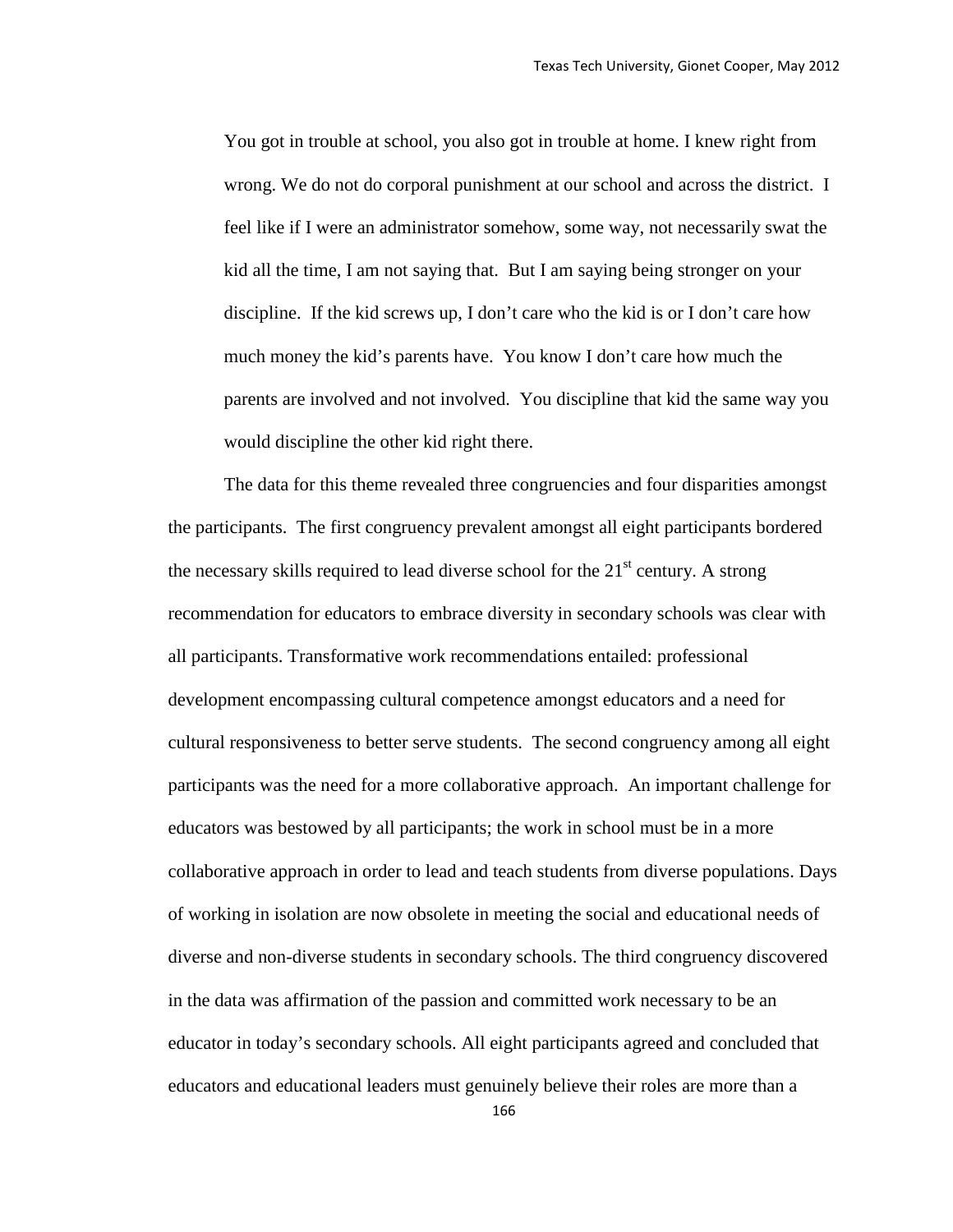contractual obligation to the school, district, state and students. Rather it is a moral obligation to the school, district, state and students to truly be transformative and distributive in secondary schools.

Qualitative findings also demonstrated disparities in the work to lead  $21<sup>st</sup>$  century schools. A participant firmly believed consistent disciplinary actions and or corporal punishment should be used as a discipline alternative while leading  $21<sup>st</sup>$  century schools with diverse populations. A second gap in practice involved a belief of inequality in discipline practices. Educational leaders were charged with practicing equality, ensuring both diverse and non diverse students were administered equal punishment for their disciplinary infractions. A third inconsistency involved participants advocating the increased recruitment and hiring of more women into leadership positions to increase diversity amongst school leaders, a statement firmly argued by a participant. Additional advice in secondary school practice was voiced by participants with a charge for educational leaders in  $21<sup>st</sup>$  century schools to not deflect confrontation, but deal with it in a professional and constructive manner.

## **Conclusion**

This chapter reported the statistical interpretation of the one-hundred and six participants consisting of 61 teachers and 45 principals for the questionnaire and quantitative phase. After conducting a T-test, the questionnaires gathered from principals and teachers revealed a significant difference between the *t*(104)=2.156, p=.03. The second phase of this explanatory, sequential, mixed method design consisted of the interview and qualitative phase of the study. Eight participants were involved: two teachers and two principals from diverse campuses and two teachers and two principals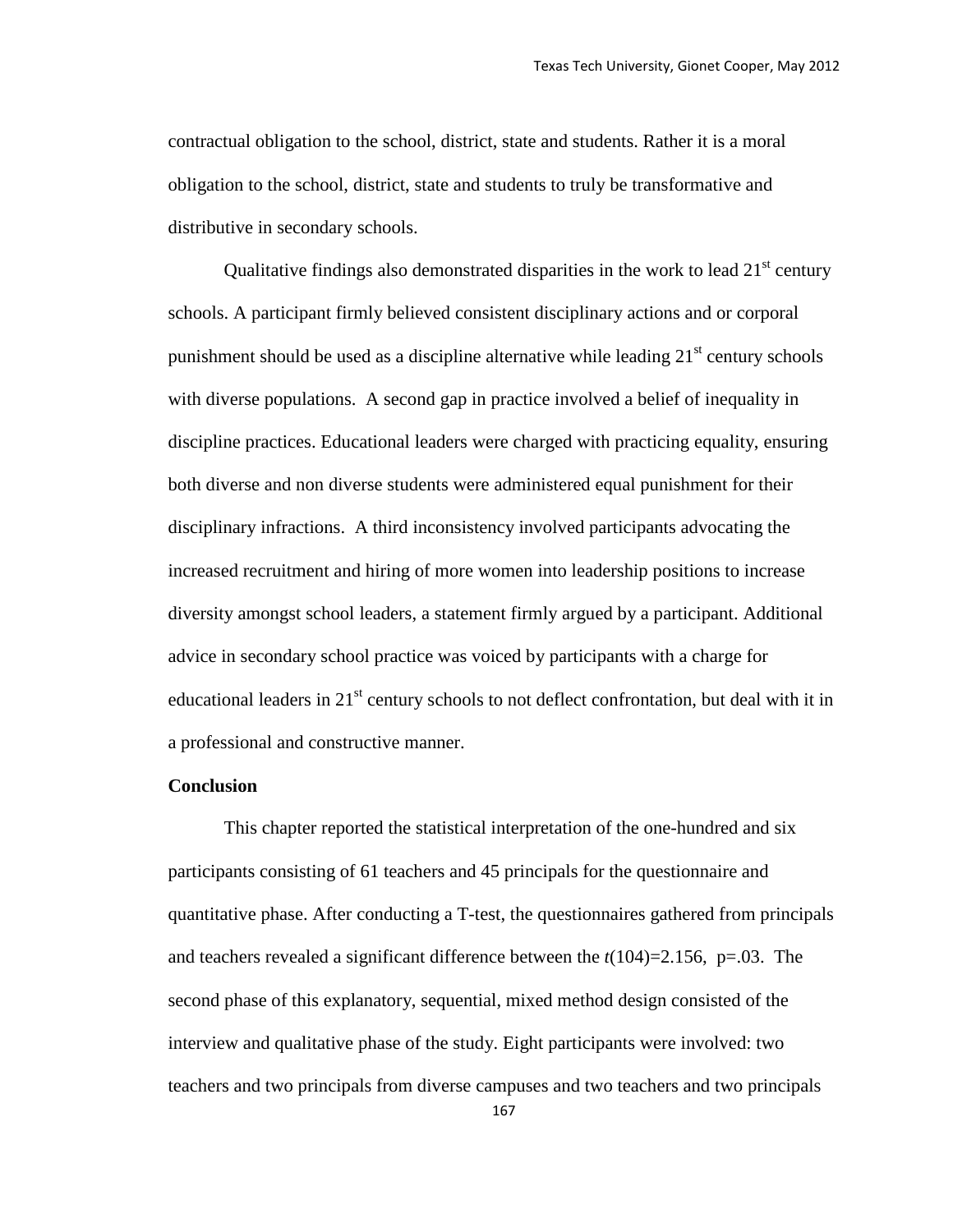from non-diverse campuses were purposefully selected. Through the interpretation and analysis of the qualitative data, six themes emerged to continue filling in the gaps of knowledge among the distributive and transformational practices of secondary school leaders: 1). Educators' inspiration to the field; 2). Philosophy and Culture of Secondary Schools; 3). Factors influencing leadership styles; 4). Reflections of secondary school leadership; 5). School wide interventions; and 6) and Recommendations for leading 21<sup>st</sup> Century secondary schools.

The incorporation of this explanatory sequential mixed method study enabled the eight participants to expound on their core beliefs, perceptions, practices and perspectives as educators currently teaching and leading secondary public schools. The amalgamation of thick, rich descriptive data from both culturally diverse and non-diverse secondary public educators solidifies the contrasting and legitimate argument outlining distinctive differences that exist on these school campuses. The theoretical and social belief that principals in secondary public schools can lead the same way they did 30 years ago has become a fallacy. The demographics of secondary schools have changed. This was a consensus across all eight participants. Their voices cemented the belief that promoting a learning environment that embraces cultural diversity must be a vision of all educators and must be a conscious and all-encompassing effort.

The data findings pose an argument. Secondary principals at diverse schools have to wear multiple "hats" and play multiple roles in their schools and communities. Principals are compelled to incorporate and execute leadership characteristics and practices derived from transformational and distributive leadership theories themselves in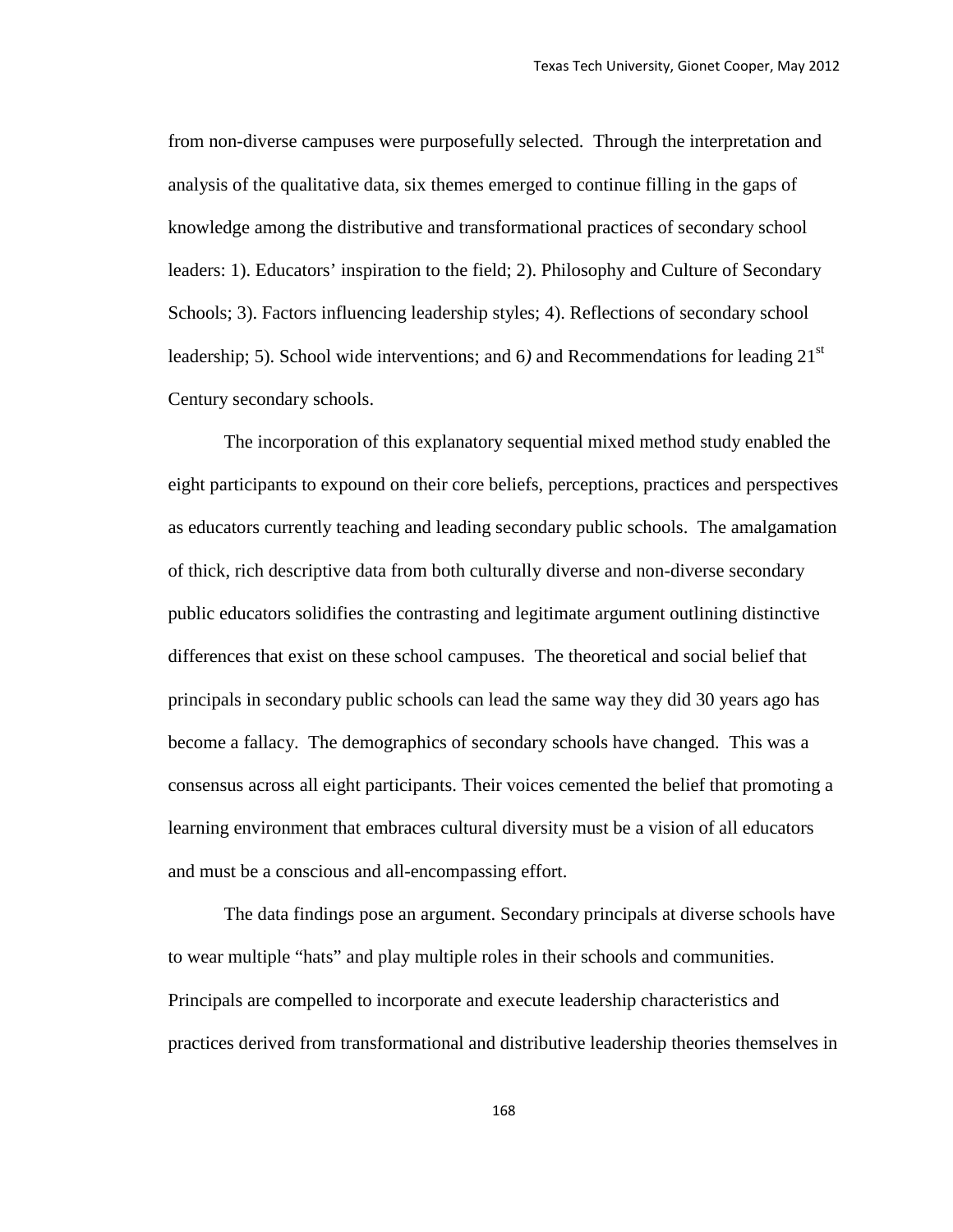order to be truly transformative in the field. A principal at a culturally and linguistically diverse campus reflected on these principles.

I have to be a nurturer and a father to a lot of kids. They don't have one at home. My leadership style more than ever is now influenced by the surroundings, more than what I want to be sometimes. I think I am one of those people who try to distribute leadership. I think that's what it is all about. I think that anyone you talk to would say that Mr. Victor is not controlling; he's kind, but don't mistake his kindness for weakness. I think my way of leading not only impacts kids but even the janitorial staff and even the community is watching other people evolve and trying to pull out the best in them.

The consensus data revealed that while principals and teachers at non-diverse schools are adjusting and adapting to the changing demographics of their student population, factors and challenges of leading their schools are different.

When I look at the philosophy of my leadership style, I have had to adjust to the schools I have worked at. I think when I came to this school, having been to some of the tougher schools, you have to work harder to motivate kids. What's also important in my philosophy in leadership is listening to everyone and then making the best judgment for the success of all students.

The final chapter discusses the interpretation of the findings in conjunction to research questions for the study and provides implications for further research. The conclusions in Chapter 5 offer findings and further recommendations for transformational and distributive practice within the field of secondary public education.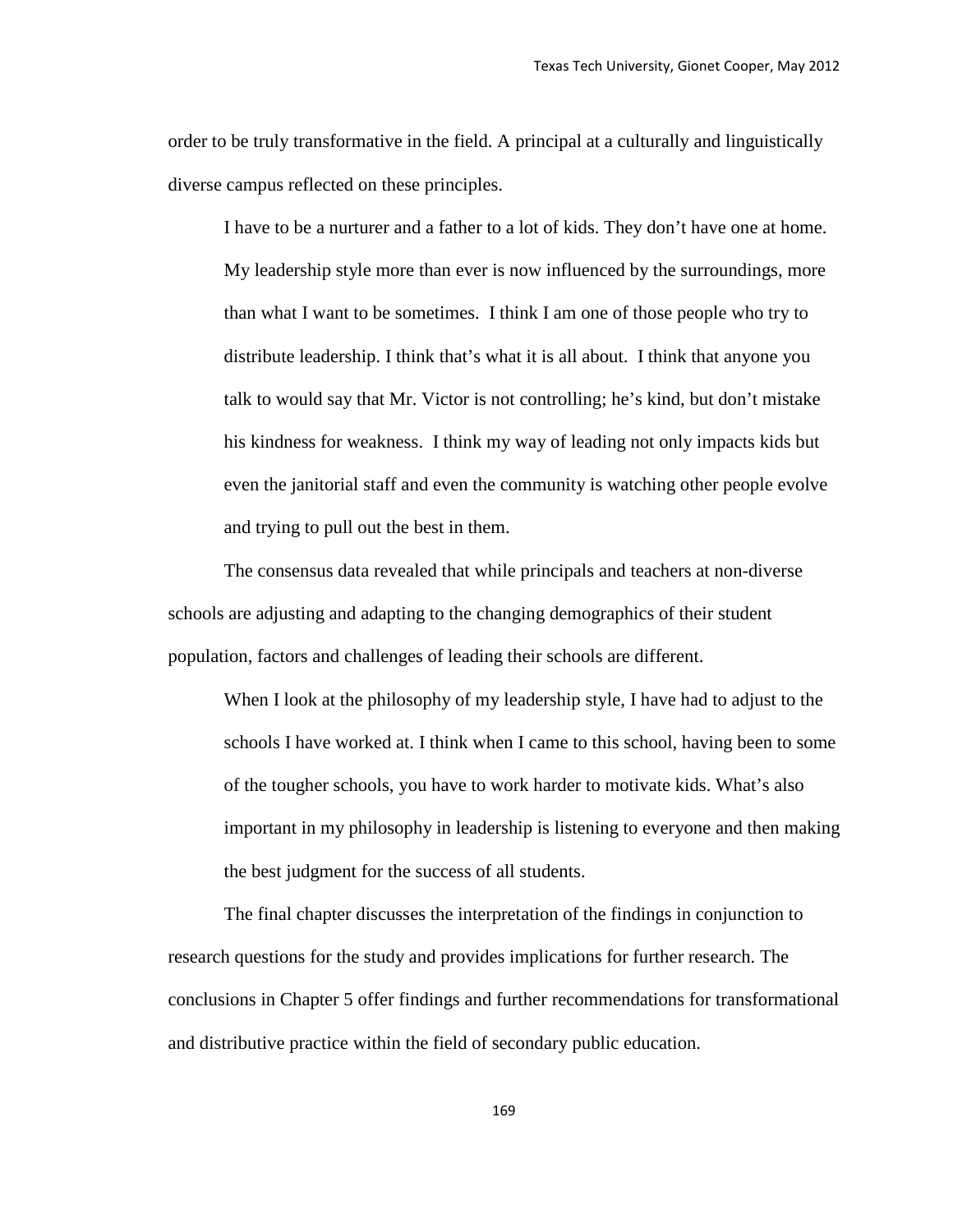# CHAPTER V

# DISCUSSION

# **Introduction**

This chapter presents an overview of the study and the interpretations and findings which provided the synthesis for the following four sections. First, a review of the study provides a restated purpose of the study, a theoretical perspective, and an overview of the methodology and mixed methods research design. The second section includes research questions in conjunction with research findings and offers interpretations and results from the collected data to display the results of the study. Finally, a third section discusses a summary of the study findings, the statistical v. practical significance of the study, conclusions and recommendations for practice, and future studies in educational leadership.

#### **Review of the Study**

The purpose of this study involved collecting and examining transformational and distributive leadership data through the processes of questionnaires and interviews. The participants included principals and teachers from secondary public school campuses. The research focused on the leadership styles practiced by principals with both culturally and linguistically diverse and non-diverse students. Secondary public schools in the  $21<sup>st</sup>$ century are faced with increased challenges in accountability, standardized testing, and ensuring all secondary students perform at a national standard. Educational leadership must evolve with the purpose of being inclusive and harnessing the educational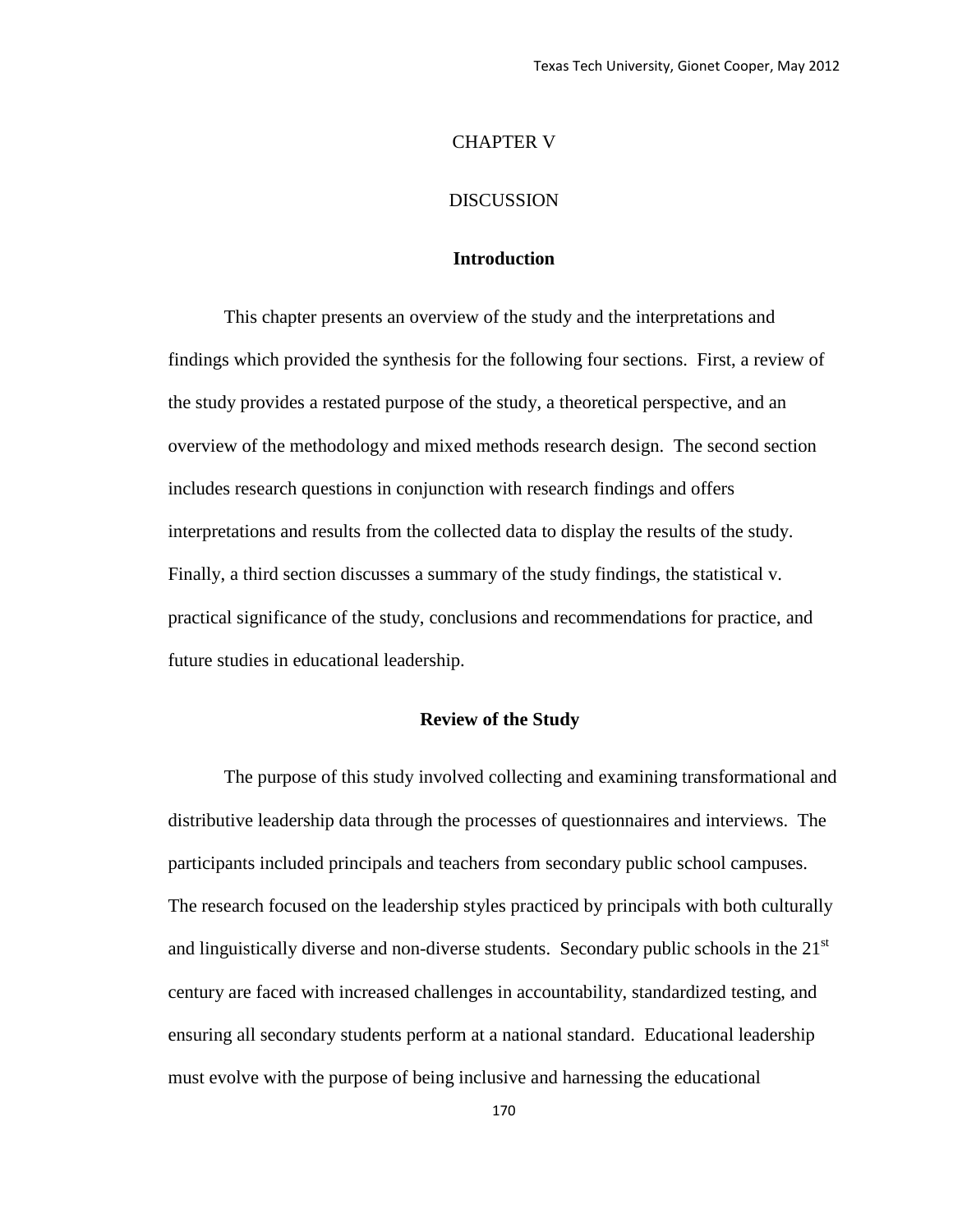community to increase student, teacher and school leadership performance. The second aspect secondary public schools are faced with is the changing demographics of student populations which entails involvement and cultural sensitivity to a more diversified school population in terms of ethnicity, culture, and languages. Current empirical research specifies that leadership and teaching practices must transcend from a practice of isolation to a more collaborative practice with growth oriented feedback in the educational process. This type of improvement will require educational leaders to be devoted to empowering others, sharing and distributing leadership responsibilities and developing strategic systems and school cultures that enable ordinary people to accomplish extraordinary things (Eaker, 2008; Green, 2010; Spillane, 2006).

The following quantitative and qualitative research questions were utilized to guide this secondary school study:

- 1.) How do secondary principals describe their leadership style?
- 2.) What are the faculty and staff perceptions of school leadership?
- 3.) Do secondary principals' descriptions of their leadership styles differ from faculty and staff perceptions?
- 4.) What factors do faculty and staff perceive to influence the leadership style of principals?
- 5.) In what ways do secondary principals assigned to culturally and linguistically diverse schools describe their leadership style differently than secondary principals assigned to non-culturally and linguistically diverse schools?
- 6.) How does the cultural make-up of the school influence the leadership style as perceived by faculty and staff?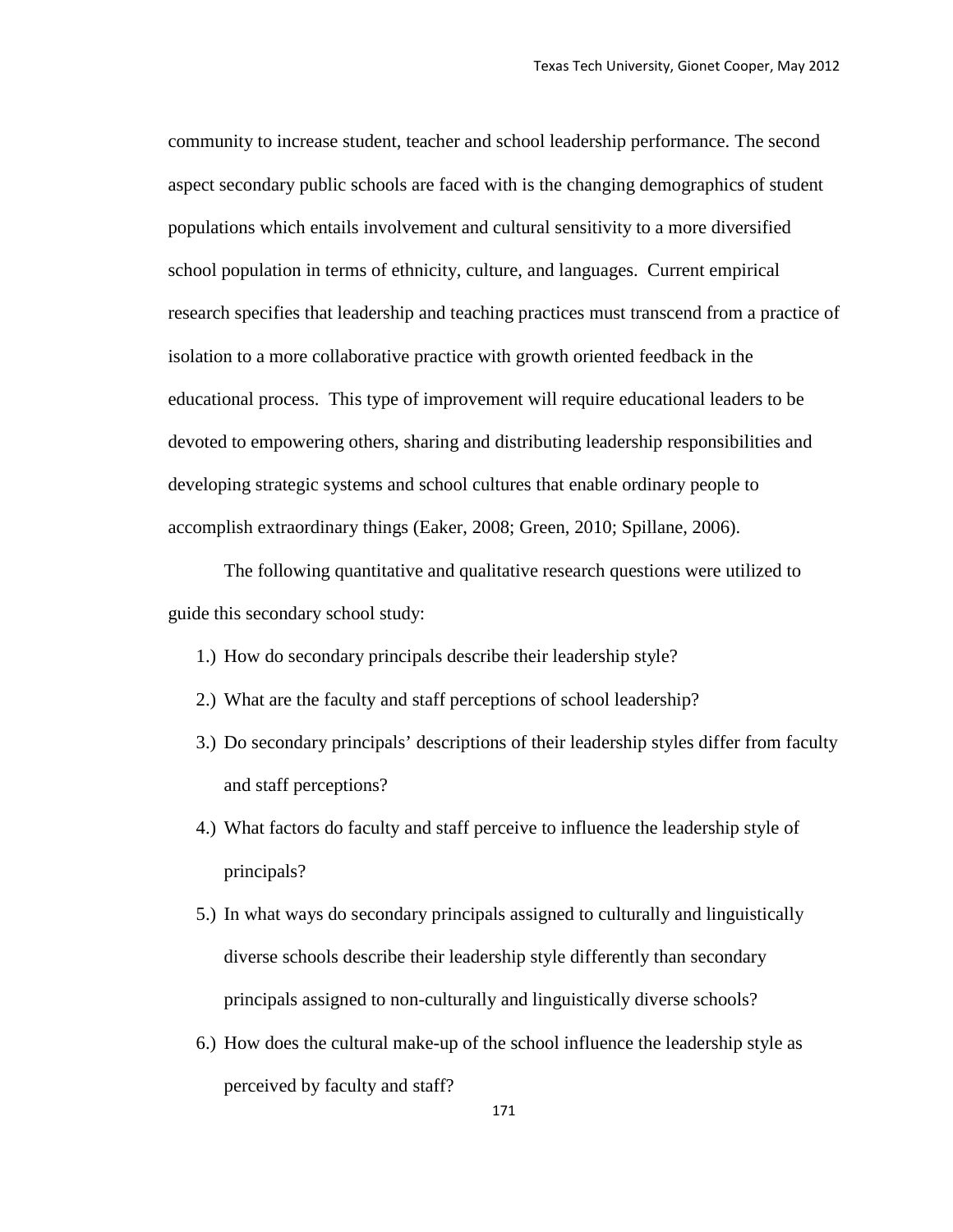7.) In what way do the qualitative findings help to better reveal the leadership styles of principals at culturally and linguistically diverse schools compared to nonculturally and linguistically diverse schools?

Supporting the research were two theoretical frameworks, transformational and distributive leadership theories. These leadership theories served as theoretical underpinnings for examining the leadership styles of principals at culturally and linguistically diverse secondary schools and principals at non-culturally and nonlinguistically diverse secondary schools. The earliest research literature for aspiring and practicing educational leaders was focused on a managerial style of leadership. During this Modernist era, educational leaders and principal practice were strongly influenced by Fredrick Taylor. The primary focus for leadership practice was to ensure that the followers were efficient and productive (English, 2003; Fiedler, 1967).

The challenges facing current secondary school administrators may still have managerial duties embedded but have multiple layers of accountability, assessment, performance, retention, and changing demographics, compounding an already complex educational position. As we embark upon the challenges that public educators face in the 21<sup>st</sup> century and beyond, our efforts to close the educational achievement gap for all students in core areas, especially math and literacy, will impact and dictate the need for adult educators in the building to be collaborative, transformative, and inclusive and to utilize strengths-based leadership practices in secondary schools.

Empirical research and educational leadership literature reveals an outcry for an essential paradigm shift in leadership practices from the traditional "top-down" managerial and authoritarian style which focused on efficiency and productivity, to a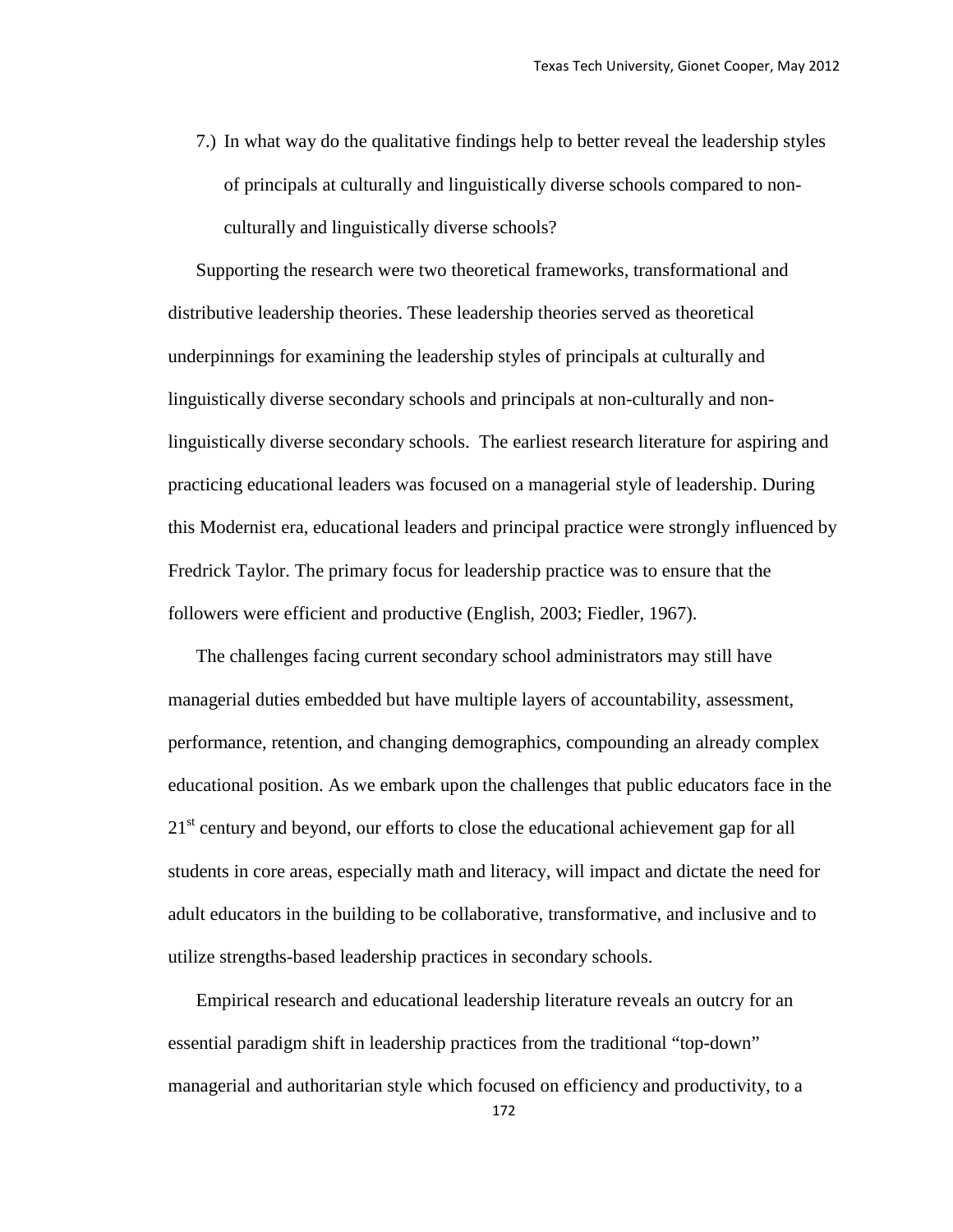more collaborative approach and practice with school leaders being encouraged to be effective communicators empowering others within the school community. The implementation and practice of this paradigm shift will enable others to be active contributors in leadership practices that foster learning environments that focus on educational expertise, teaching and learning rather than just being compliant members of school communities (Behar-Horstein, 1995; Eaker, 2008; Green, 2010; Leonard J. & Leonard P., 1999; Kirby, Paradise, & King, 1992; Martin, 2000; McGough, 2003; Muhammad, 2009; Spillane, 2006; & Tirozzi, 2001).

For decades educational leadership research relied on quantitative methodology to project success in schools to determine effective leadership practices. Research continues to provide convincing arguments on deductive reasoning as the only way to obtain significance in research due to its numeric soundness. As a result, opportunities for obtaining thick, rich data to fill the gaps of knowledge which can be extracted from human processes and experiential knowledge in the field are often neglected. Reichardt and Cook (1979) state the true challenge for the researcher is to fit the research methods to evaluate the problem without parochialism. This challenge calls for a combination of qualitative and quantitative methodologies to best answer the research questions. The purpose of integrating or mixing methods is to be executed in a way that has complementary strengths and overlapping weaknesses (Johnson & Turner, 2003).Distinguishing between the two by using separate labels may serve only to polarize them unnecessarily. This study also attempted to add to the body of knowledge in mixed methods research practices in secondary school administrators. Mixed methodology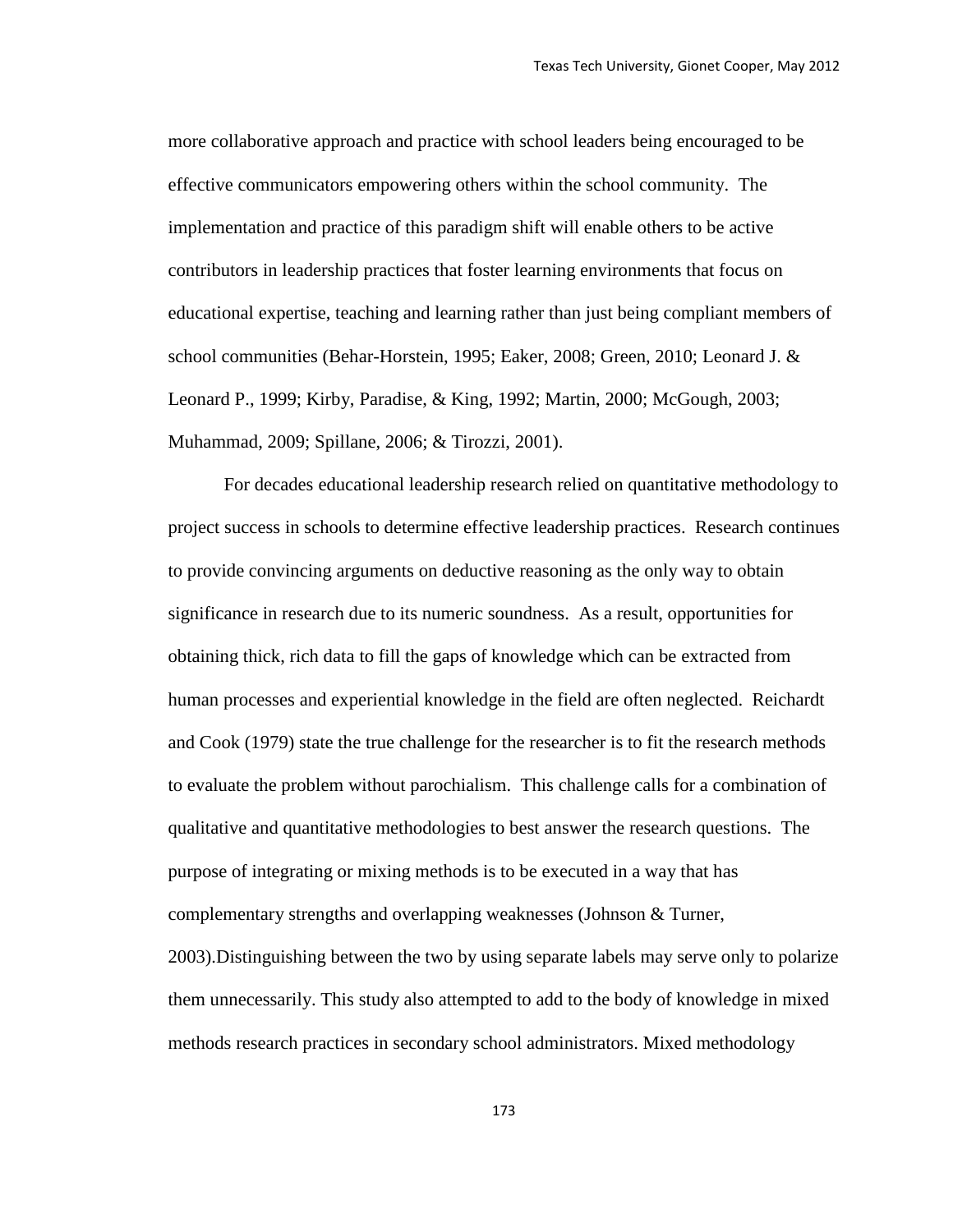pedagogy and approaches can capture what is important in both the scholarship and practice of current secondary school leaders.

This study was guided by an explanatory sequential mixed methods design with an emphasis on the qualitative findings (Creswell, 2006). Participants in the questionnaire and quantitative phase consisted of secondary teachers, assistant principals and principals who were given the Leadership Behavior Inventory questionnaire. Four teachers and four principals were interviewed and provided rich, thick data for the qualitative phase. After the quantitative data was collected and analyzed, eight participants completing the questionnaire were purposefully selected to participate in a semi-structured interview.

#### **Results of the Study**

The findings from the quantitative phase of the study included a T-test from the scores from the principals and teachers. The test revealed the difference between the principals' and teachers' overall mean scores was significant *t*(104)=2.156, p=.03. The difference between the mean scores of the principals and teachers showed staff development .09, and diversity .05, as the two lowest responses of the 13 core competencies. The difference between the two highest mean scores of the principals and teachers were curriculum and instruction .39, and inquiry .34. The range between the difference of the principals' and teachers' mean scores was .39 to .05. The test indicated that principals' and teachers' opinions in regard to staff development and diversity and should be further examined.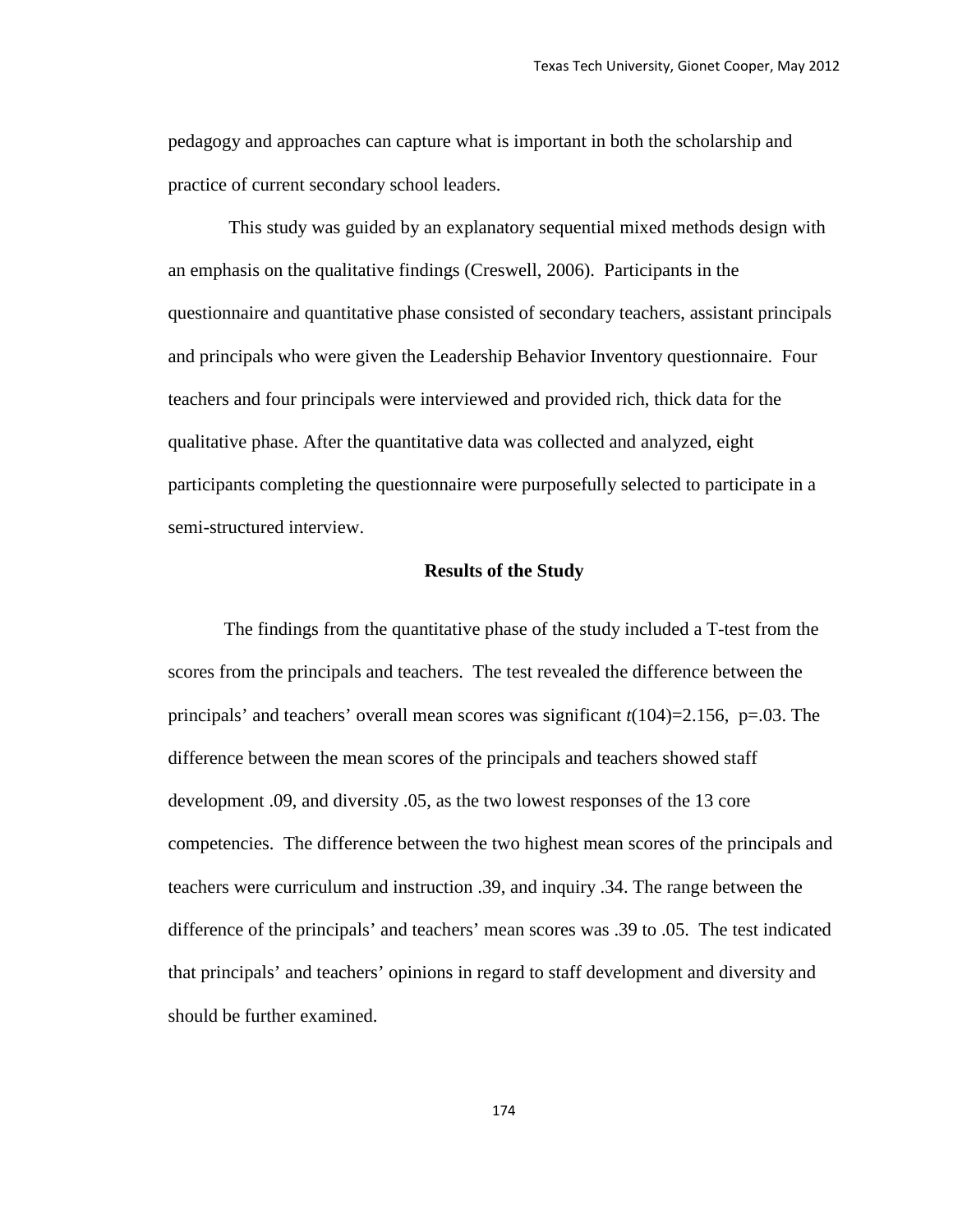Six qualitative themes were found in the study: 1). Educators' inspiration to the field; 2). Philosophy and culture of secondary schools; 3). Factors influencing leadership styles; 4). Reflections of secondary school leadership; 5). School wide interventions; and 6*).* Recommendations for leading secondary schools in the 21st Century. These provided a platform for deeper level of analysis. Mixed methodologies in the study allowed for traditional empirical quantitative techniques and qualitative methods to delve deeper into secondary school leadership behavior and practices. The intertwining and combination of data through deeper analysis provided useful in creating the interpretations and naming of categories which emerged from the findings of both data sets: 1). Secondary school leaders must have a holistic and inclusive understanding of the students they are serving. 2). Secondary school leaders must incorporate and implement transformational leadership characteristics which embrace collaboration and invigorate faculty and staff to become involved change agents for the school community. 3). Secondary school leaders must actively promote genuine relationship with students being served. 4). Secondary school leaders must guide the school community to resist isolation and transform the culture into a collaborative one that strives for distribution of effective practices. 5). This critically conscious and continuous work of the secondary school leader will involve going through a critical leadership conversion process: moving from transformation to distribution, to truly becoming transformative (the work and process to lead secondary schools).

A finding or result of the study indicated leaders must have a holistic and inclusive understanding of the students they are serving. Tirozzi (2001) believes that educational leaders must have an adept understanding and assessment of the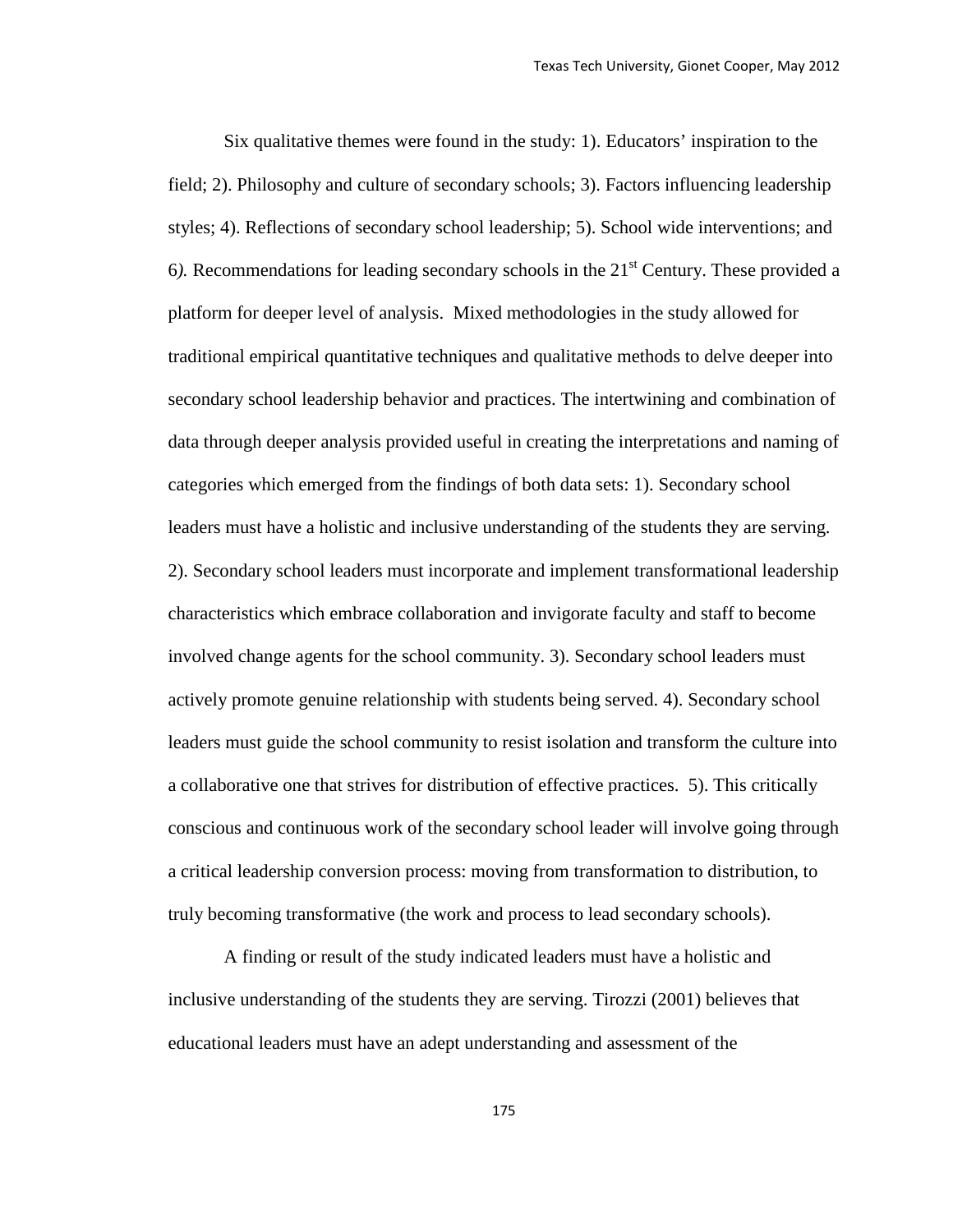demographic, economic, social and educational trends on the horizon. Mr. Potts, secondary principal at a non-diverse school supports this in the field.

When you look at census data, you will see that right now ethnically in the state of Texas our Hispanic students are the majority. That is just a fact. They are the fastest growing population age wise. So we have to be aware of those things. I think when you are not aware of those things, and then all of a sudden your school is kind of caught off guard. I think that that is the problem some of our other schools are facing in this district is thatthey weren't prepared. They didn't' realize the changing demographics of populations and by the time they knew it…well, the problem was that the teachers weren't given that data and information to be able to adjust until it was too late.

Mr. Griffin, also a secondary principal at a non- diverse school, acknowledges this awareness and adept understanding that Triozzi (2001) argues. Mr. Griffin also believed it is important that educational leaders be well trained and equipped in interpreting student data, as well as applying curriculum and instruction. He also believes that the paradigm of teacher isolation is obsolete and that collaboration must be in constant practice amongst teachers, principals, and counselors to better serve all students.

You have got to know a little bit about culture and different types of culture. The English culture, Spanish culture, Black American culture, Indian culture; you have to have enough of an understanding about it to understand the people that you are working with. You got to know what to look for as far as the different cultures in your school; the different types of kids, parents, teachers and stuff.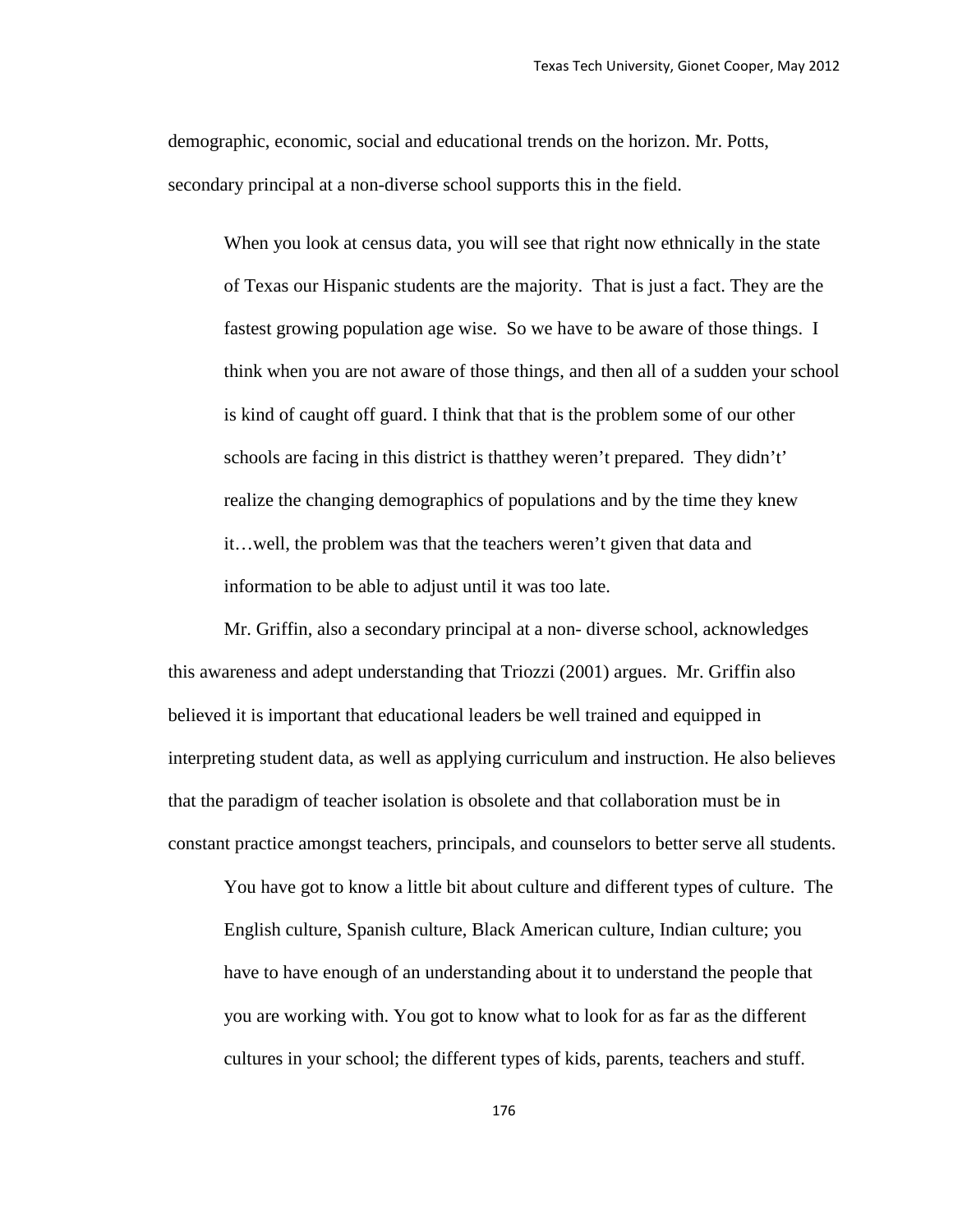You have to be more diverse as far asknowing the whole thing. The only way you can do that is by getting out and getting involved. So as teachers, counselors or principals who work with these students, you are going to have to get out and put yourself outside of the box into different areas.

Leaders must incorporate and implement transformational leadership characteristics that embrace collaboration and invigorate faculty and staff to become involved as change agents for the school community and betterment of the students we are serving. The transformational leadership model supports the conceptual belief that school leaders influence people by building and leading them from the bottom-up rather than from the top down (Leithwood, 1998). Ms. Wall, who is a secondary teacher at a diverse school, shared her insight on what she believes educational leaders need to display to be effective in secondary schools.

A leader who has a transformational type of leadership skills will be very important to lead students and teachers. This type of person encourages individual growth and a learning community of creativity. The leaders who can keep the line of communication open so that the staff feels free to share ideas and be part of the process of moving the school forward. The principal serves as a role model. I believe that they should model the behavior of what they expect. If I am the principal, I am going to model behavior that I expect from my teachers. If the staff respects and trusts the leader, I believe that they will buy in, intrinsically share their ideas, and bring their vision to fruition.

The combination of data also revealed an important finding that materialized in the fact that leaders must promote a school community culture that resists isolation and is

177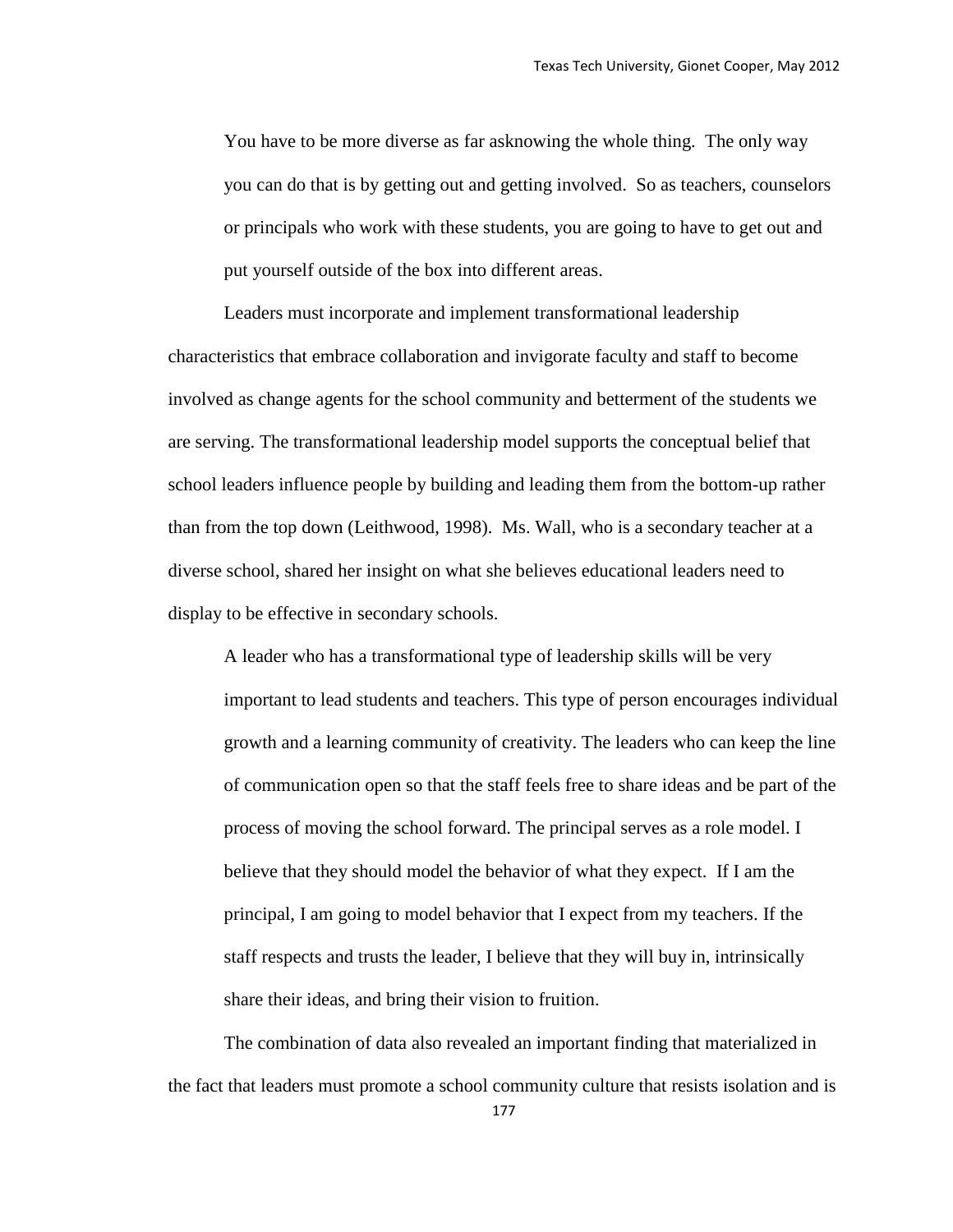transformed to collaboration that strives for distribution. Mr. Griffin stressed the importance of educators embracing collaboration and resisting isolation.

Educators going from isolation to collaboration; you can't collaborate if all you do is just sit in one room. You have a PLC, but what you do is you go in and shut your door and then you are isolated again. Then all you do in your PLC is sit and bitch and gripe about what the kids are doing and not about looking at the data and seeing what is going on with what students are doing and not understanding. Let's find out what teaching strategies are working and how can we teach it better. Teachers need to strive to become more like this, and principals get out of isolation and counselors also.

This critically conscious and continuous work of the leader will involves a foundation of transformational leadership with distributive actions leading to transformative practice (the work and process to lead secondary schools). Spillane and Diamond (2001) state that a distributed perspective, in the way school leaders approach daily tasks, challenges, and educational goals/objectives from a shared responsibility of all the stakeholders involved will directly impact the school community. The traditional paradigm of a school leader/principal being the sole person who makes all of the decisions is replaced with a collaborative shared involvement both directly and indirectly by assistant principal, counselors, teachers, and curriculum specialists.

The work of transformative and distributive leaders requires that they actively conscious and aware of the population they are serving while keeping faculty, students, teachers and other school community members adept in being culturally competent to serve students. The research literature of Cooper (2011) states that a leader recognizes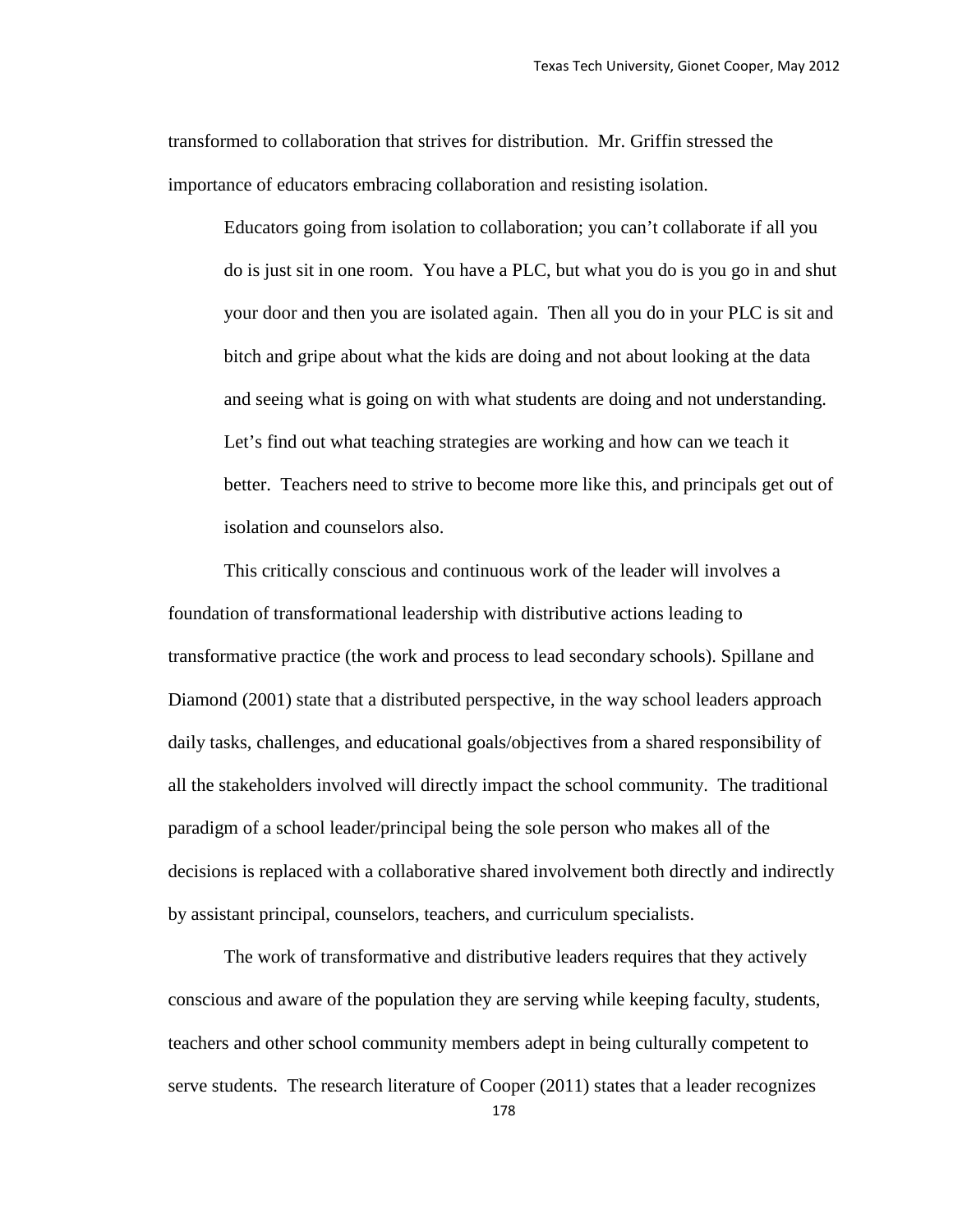and cultivates cultural capital among culturally and linguistically diverse students and families, forges collaborative relationships with school community members, and shares leadership while forming alliances with those who hold a similar vision of equity and inclusiveness. Mr. Griffin shared his view on the changing demographics and how educators must respond, therefore becoming congruent to Cooper's (2011) research in leading diverse schools in the  $21<sup>st</sup>$  century: "Don't think that you know all that you need to know because you don't! Things are changing. Our demographics are changing!"

The significance of this study is to further examine the phenomenon of secondary principals practicing leadership behaviors associated with transformational and distributed leadership theories. Several conclusions can be drawn from this mixed method study that deserve consideration with respect to secondary leadership practices within diverse school settings. The fallacy that educators can be successful working in isolation rather than in collaboration will result in a debacle for both the educators and students and will continue widening achievement gaps. Educators must gain a continuous understanding of the diverse population that they are educating. Therefore, secondary school principals must hone themselves first and be a moral compass and culturally competent school leader for their community to become the transformative change agents that embrace changes and opportunities that come with diversity.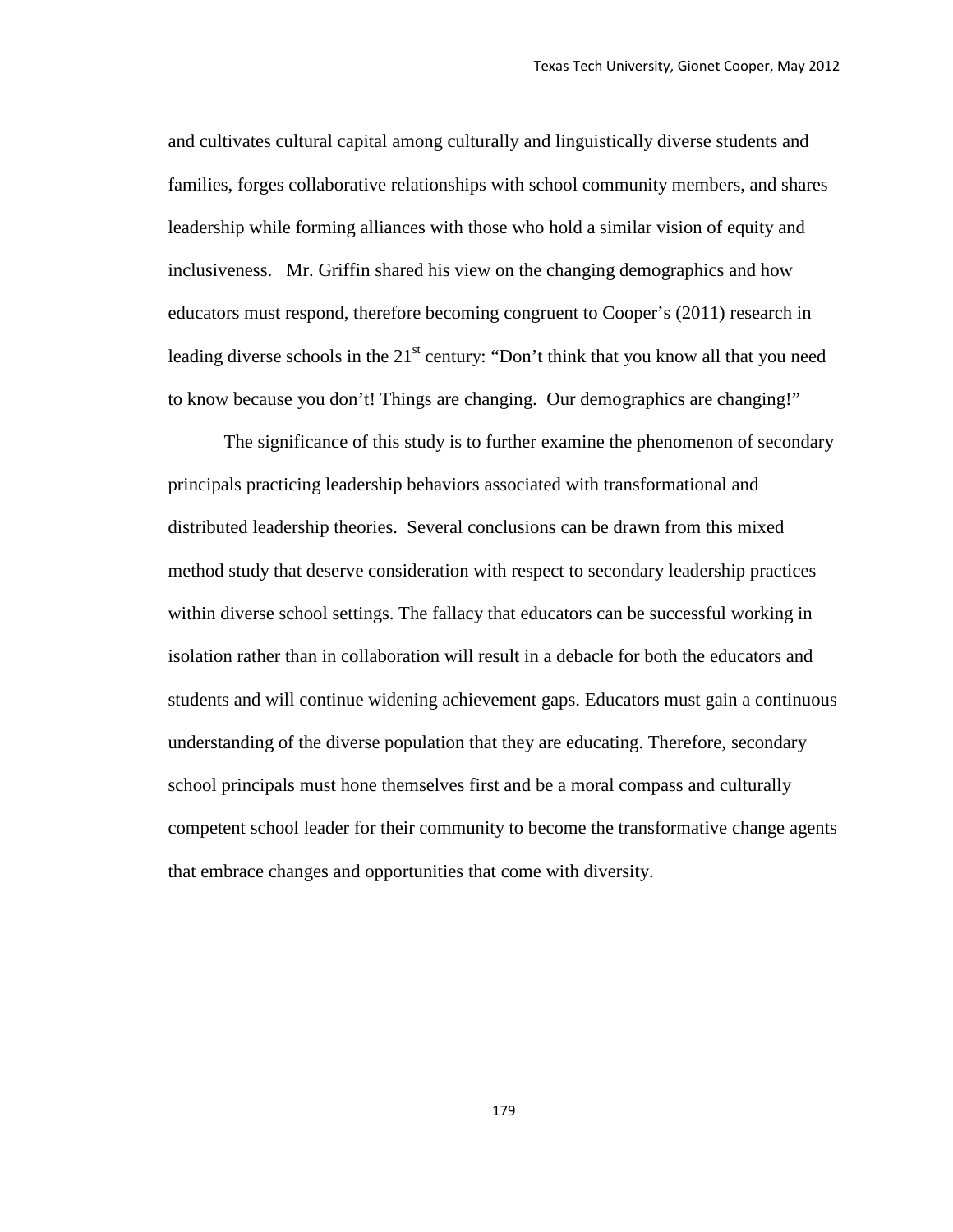#### **Implications for practice and recommendations**

These studies (see, Eaker, 2008; Green, 2010; Spillane, 2006) support a belief that one of the primary goals in the  $21<sup>st</sup>$  century of educational leaders in public school is to lead schools with the purpose of sustained and substantive improvement. The populations of our schools will continue to diversify and so must leadership styles and behaviors. This type of school improvement will require school leaders to be committed to empowering others, to distribute and disperse leadership responsibilities, and to create strategic systems and school cultures enabling ordinary people to accomplish extraordinary things. Therefore, leadership goes beyond one sole individual; it must be truly distributive. The process of this systemic change must begin with secondary school leaders.

The research finding also supports a belief in principals taking the lead role in becoming instructional leaders. That is not to say that they are experts at having advance core knowledge of all subjects, but educational leaders must have a keen understanding of content and pedagogy toward student engagement. As the quantitative data disclosed, the need for staff development for educators to understand student engagement, especially with diverse students, becomes imperative for successful implementation of embedded strategies for student engagement. This also requires secondary principals to be in classrooms more than once a semester and to provide constructive and growth inspired feedback. Increasing the amount of walkthroughs in classrooms and educational leaders giving high quality, honest feedback will promote valuable dialogue that will increase teacher effectiveness and student achievement.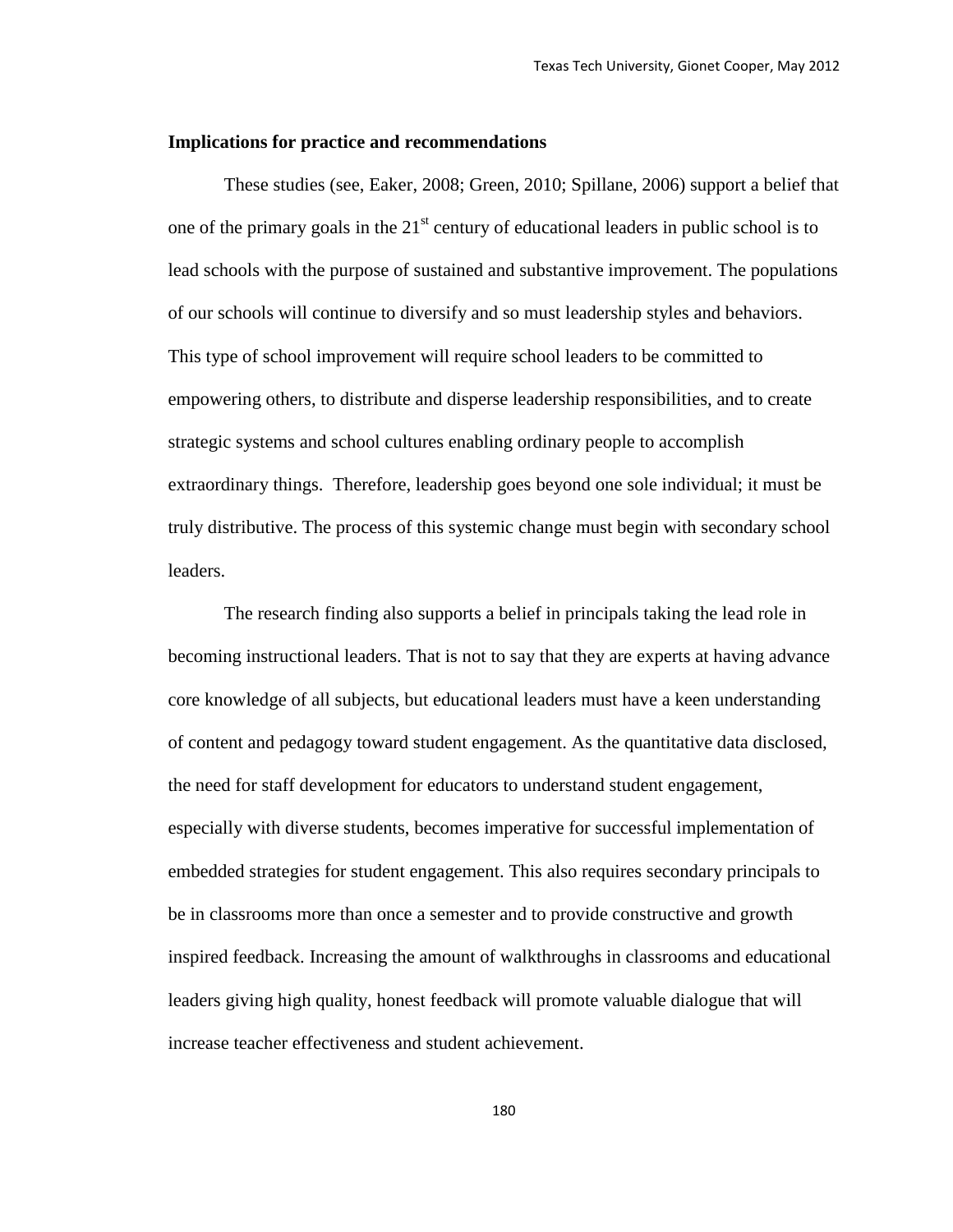Another recommendation discovered in the quantitative, statistical findings involved diversity. Principal and teacher responses and the differences in their mean scores support the need for educators to understand the importance of being culturally responsive with students they are serving, a true current challenge for secondary school educators and leaders. The practicality of this phenomenon is further described by Mr. Victor.

I think as far as content knowledge, you can have all of the content knowledge in the world. But if you don't know how to reach that particular student, whether it's because of their ethnicity or whatever it may be, you might as well continue to go to school and make your job as being a career student because I have seen people do that. Many educators are hindered in their educational practices due to them not knowing people and understanding cultures. I believe that many have become desensitized to our students and are in dire need of sensitivity training. I think there has to be some cultural awareness classes. It always has to be a least one that you went through. Here is your one semester of cultural awareness class and then they throw you to the dogs. People hold up all of these classes about school finance, pedagogy and all of this other stuff. We are not even to this point because, "I can't understand the life styles of my students."

The importance of becoming transformative leaders is a critical and alternate lens educators must embrace to better serve students of diverse school populations. It is vital for students in culturally diverse schools to be led by educational leaders who are adept in being advocates and are well equipped change agents. This type of educational leader embodies the core knowledge, strategies, student engagement, support and courage to

181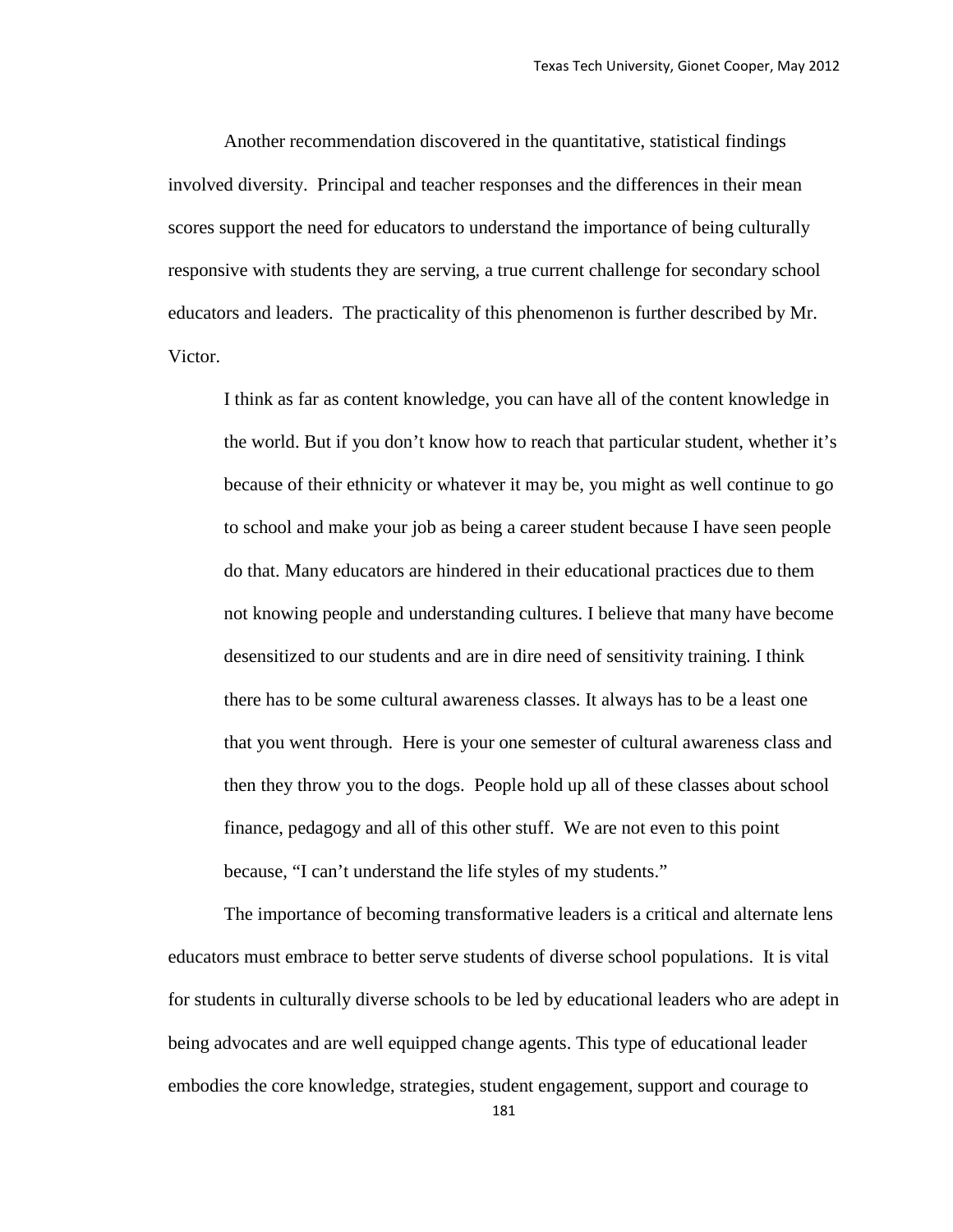make curriculum, instruction, and family partnerships culturally responsive. Educational leaders within this theoretical lens are responsible to transform schools by discarding ideologies and practices that are deliberately biased or color-blind traditions. The metamorphosis of educational leaders striving to become truly transformative leaders is a continuous ongoing process moving from transformational leaders to distributive leaders. Embedded staff development in areas of diversity and transformative leadership practices is vital and necessary in secondary schools.

#### **Implications for future research**

A limitation of this study was the sample size for the quantitative phase of the study. This study consisted of a complete sample size of 106 participants that included 45 principals and 61 teachers. A larger sample size could lead to more variance between the mean scores. Another limitation of this research was the regional and state approach of the study. A national quantitative study for secondary school principals and their transformational and distributive practices in various secondary school settings (urban, rural, suburban) would provide empirical data to match with mixed methodologies to further fill the complex knowledge needed to lead and transform secondary schools across the country.

182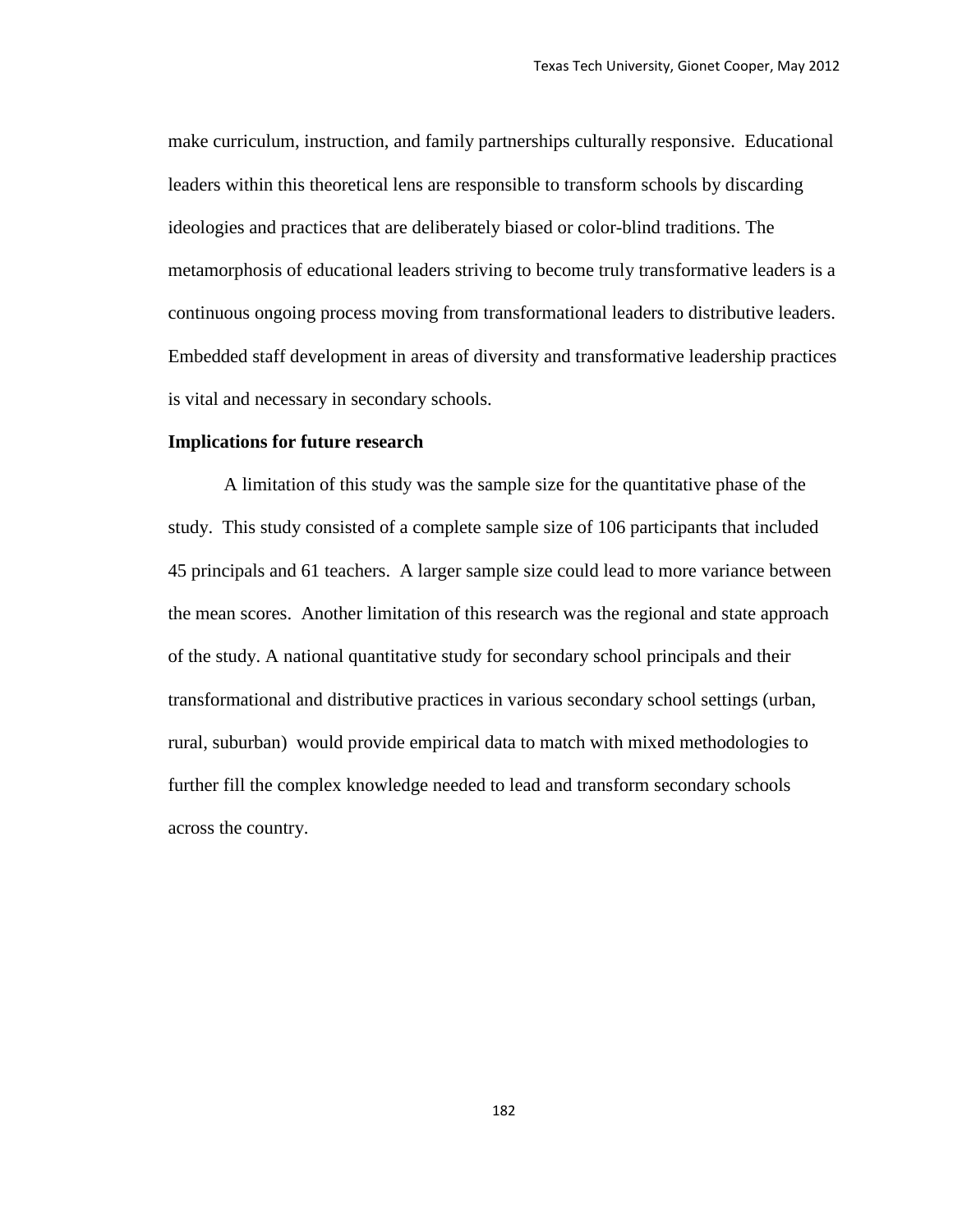#### BIBLIOGRAPHY

Bass, B.M. (1998) *Transformational leadership: industry, military and educational impact*. New Jersey: Lawrence Erlbaum Associates.

Behar-Horenstein, L.S. (1995). Promoting effective school leadership: A changeoriented model for the preparation of principals. *Peabody Journal of Education, 7*  (3). Curriculum Issues and the Postsecondary Preparation of Educators (1995), 18-40. Retrieved September 13, 2009, from JSTOR data base: [www.jstor.com](http://www.jstor.com/) 

- Bennis, W.G. (1989). Managing the dream in the 21<sup>st</sup> century. *Journal of Organizational Change Management, 2* (1) 7.
- Brown, K.M. (2004) Leadership for social justice and equity: Weaving a transformative Framework and pedagogy. *Educational Administration Quarterly, 40* (1) 77-108.

Burns, J.M. (1978) *Leadership*. New York: Harper and Row.

- Cable, D.M and Judge A.T, (2002). Managers' upward influence tactic strategies: the role of manager personality and supervisor leadership style. *Journal of Organzational Behavior, 24* (2 )197-214. Retrieved November 11, 2009, from JSTOR database: <http://www.jstor.com/stable/4093659>
- Cambron-McCabe, N., & McCarthy, M. ( 2005). Educating school leaders for social justice. *Educational Policy, 19* (1) 201-222.
- Cooper, C.W. (2009). Performing cultural work in demographically changing schools: implications for expanding transformative leadership frameworks. *Educational Administration Quarterly, 45* (5) 694-724. University Council for Educational Administration. Retrieved July 25, 2011 from www.eaq.saepub.com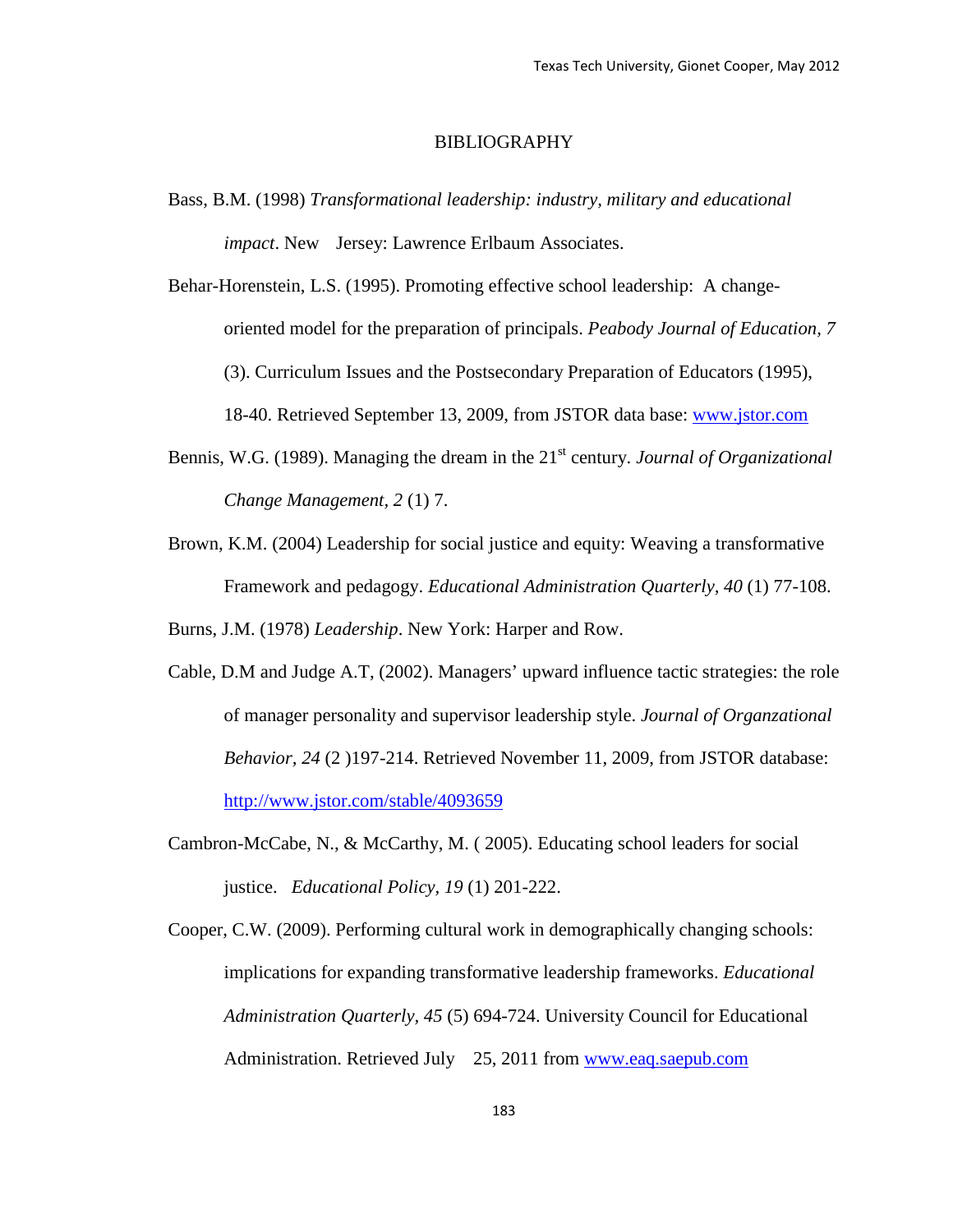- Copeland, M. A. (2003). Leadership of inquiry: Building and sustaining capacity for school improvement. *Educational Evaluation and Policy Analysis, 25* (4) Special issue on educational leadership (2003) 375-395. American Educational Research Association. Retrieved September 18, 2009 from JSTOR database <http://www.jstor.org/stable/3699583>
- Dantley, M.(2003). Principled, pragmatic, and purposive leadership: Reimaging educational leadership through prophetic spirituality. *Journal of School Leadership, 13* (2), 181-198.
- Dantley, M. E. (2005). African American spirituality and cornel west's notions of prophetic pragmatism: Restructuring educational leadership in American urban public schools. *Educational Administration Quarterly, 41* (4), 651-674.
- Eaker, R. (2008). *The collaborative administrator*. Bloomington, IN: Solution Tree Press
- English, F.W. (2003). *The postmodern challenge to the theory and practice of educational administration*. Illinois: Charles C Thomas Publisher, LTD
- Fiedler, F. (1967). A theory of leadership effectiveness. New York, NY: McGraw-Hill
- Friedkin, N.E., and Slater, M.R. (1994). School leadership and performance: A social network approach. *Sociology of Education, 67* (2) 139-157. Retrieved September 13, 2009, from JSTOR database: [http://www.jstor.com](http://www.jstor.com/)
- Gaziel, H. (2003). Images of leadership and their effect upon school principals' performance. *International Review of Education*, *49* (5) 475-486. Retrieved September 13, 2009, from JSTOR database:<http://www.jstor.com/stable/3445311>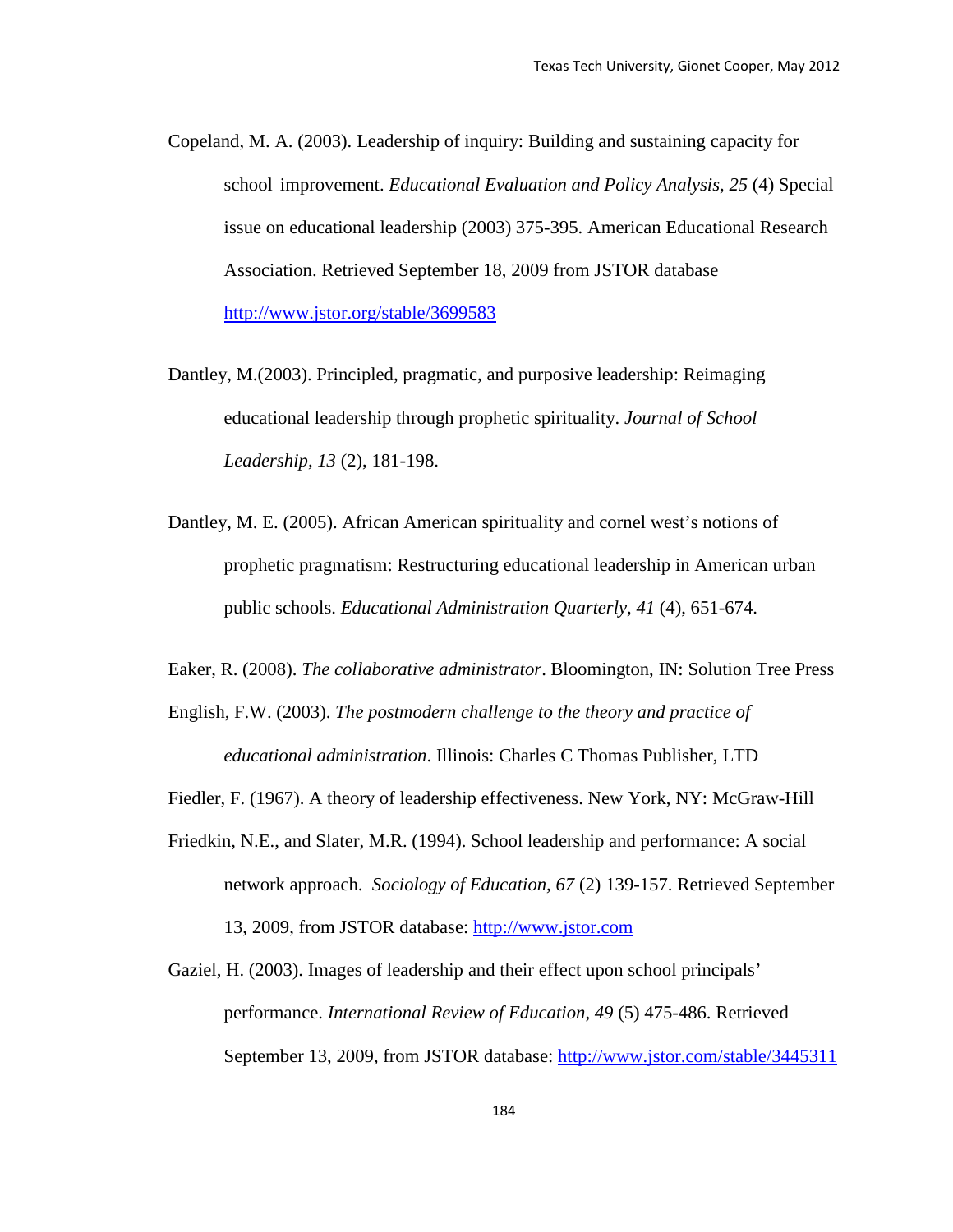- Glasman, N.S (1984). Student achievement and the school principal. *Educational Evaluation and Policy Analysis, 6* (3) 283-296. Retrieved September 13, 2009 from JSTOR database:<http://www.jstor.org/stable/1163873>
- Glickan, C.D., Gordon, S.P., and Ross-Gordon, J.M. (2003). *Supervision and instructional leadership: A developmental approach 6th edition*. Pearson Education Inc.
- Green, R.L. (2010). *The four dimensions of principal leadership: a framework or leading 21st century schools*. Pearson Education Inc.
- Greenfield, T. (1979/1980). Research in educational administration in the United States and Canada: An overview and critique. *Educational Administration*, *8* (1) 207- 245.
- Halverson, J.P., and Diamond, J.B. (2001). Investigating school leadership practice: A distributed perspective. *Educational Researcher, 30* (3) pp. 23-28 Retrieved September 13, 2009, from JSTOR database: [http://www.jstor.com](http://www.jstor.com/)
- Hershey, P., & Blanchard, K. (1977). *Management of organizational behavior: Utilizing Human resources*. Englewood Cliffs, NJ: Prentice-Hall.
- Hodgkingson, C. (1978). The failure of organizational and administrative theory. *McGill Journal of Education, 13* (3) 271-278.
- Johnson, R.B., & Turner, L. (2003). Data collection strategies in mixed methods research. *Handbook of mixed methods in social behavioral research*, (pp. 297-320). Thousand Oaks, CA: Sage.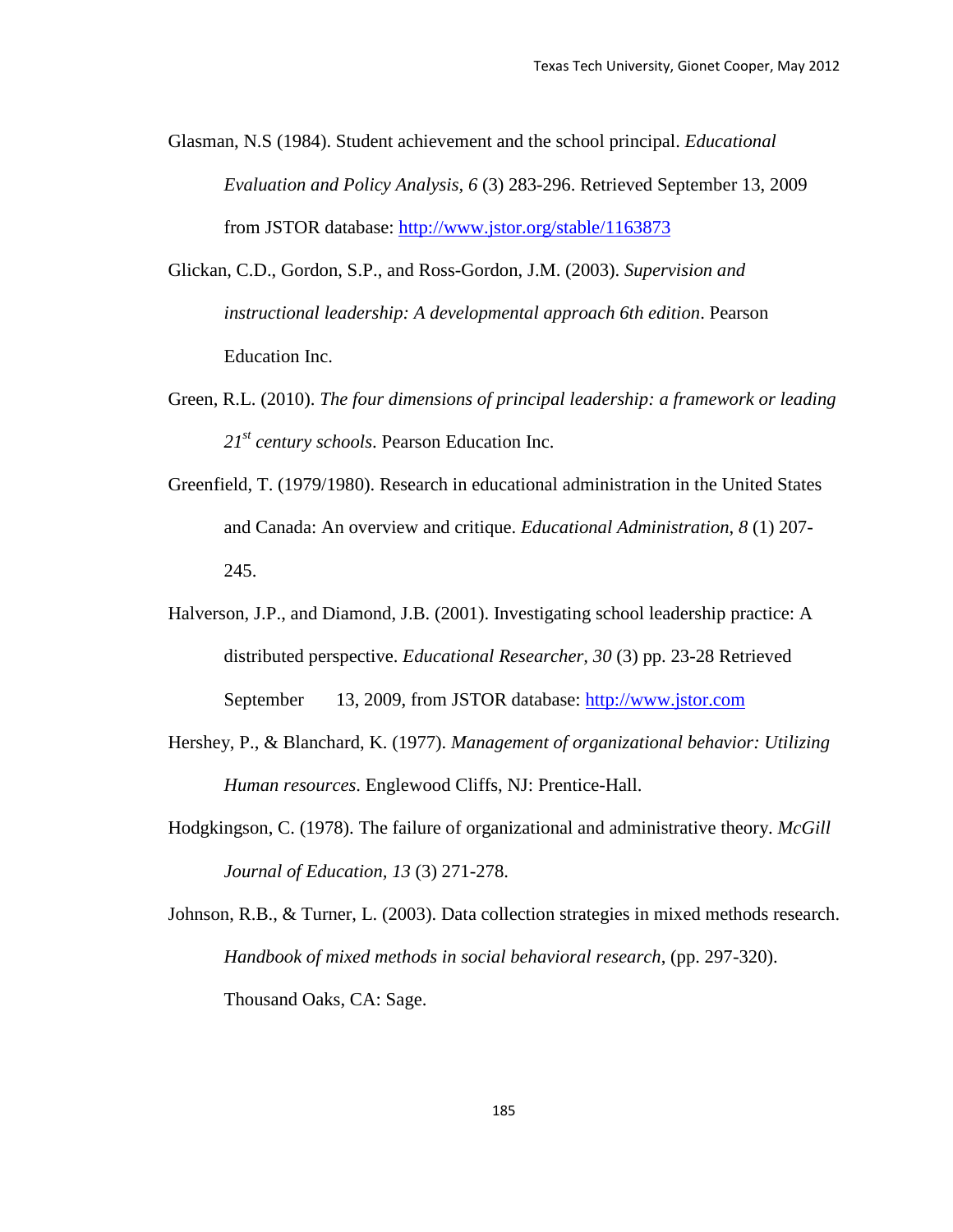Kirby, P.C. (1992). Extraordinary leaders in education: Understanding transformational leadership. *The Journal of Educational Research*, *85* (5) Retrieved October 10, 2010, from JSTOR database: http://www.jstor.org/stable/27540491

Krajewski, R.J. (1979). Role Effectiveness: Theory into practice. *Theory into Practice, 18* (1) Retrieved September 13, 2009, from JSTOR database:

<http://www.jstor.org/stable/1475089>

- Larson, C., & Ovando, C. (2001). *The color of bureaucracy: The politics of equity in multicultural school communities.* Belmont, CA: Wadsworth.
- Latour, B. (1987). *Science in action: How to follow scientists and engineers through society*. Cambridge, MA: Harvard University Press.
- Leithwood, K., Leonard, L. & Sharratt, L., (1998) Conditions fostering organizational learning in schools. *Educational Administration Quarterly, 34* (2) 243-276.
- Leithwood, K., & Jantzi, D. (2006) Transformational school leadership for large-scale reform: Effects on students, teachers, and their classroom practices. *School Effectiveness and School Improvement, 17*, (2)
- Leithwood, K., Mascall, B., & Strauss, T. (2009). *Distributed leadership according to the evidence*. New York, NY: Routledge.
- Leonard, L.J. & Leonard, P.E. (1999) Reculturing for collaboration and leadership. *The journal*
- *Educational research, 92* (4) Retrieved March 2, 2011, from JSTOR databases: <http://www.jstor.org/stable/27542216>
- 186 Littrell, J & Foster, W. (1995). The myth of a knowledge base in educational administration. *The knowledge base in educational administration,* 32-46.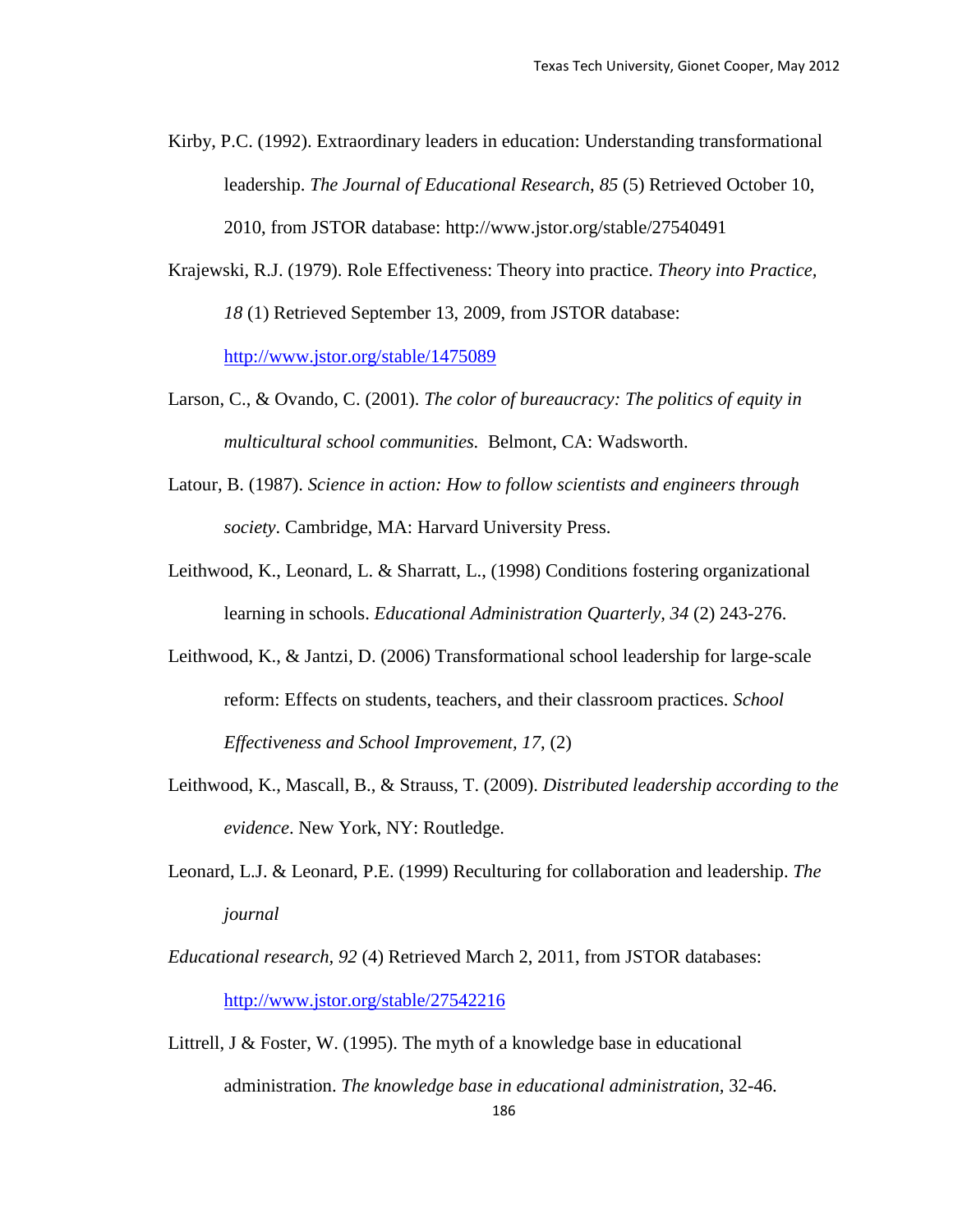- Lopez, G.R., (2003). The (racially neutral) politics of education: A critical race theory perspective*. Educational Administration Quarterly*, *39* (1), 68-94.
- Lopez, G.R., Gonzalez, M.L., & Fierro, E. (2006). Educational leadership along the U.S.- Mexico Border: Crossing borders/embracing hybridity/building bridges. In C. Marshall & M. Oliva (Eds.), *Leadership for social justice: Making revolutions in education* (pp. 64-48) Boston: Pearson Education.
- Marshall, C., & Oliva, M. (Eds). (2006). Building the capacities of social justice in leaders. In C. Marshall & M. Oliva (Eds.), *Leadership for social justice: Making revolutions in Education* (pp. 1-15). Boston: Pearson Education.
- Martin, J.H. (2000) The role of the principal as transformational leader in a multiculturallearning community. *The high school journal, 83* (3) Retrieved February 10, 2010, from JSTOR database:<http://www.jstor.org/stable/40364443>
- McBeth, M.E. (2008).*The distributed leadership toolbox: Essential practices for successful schools*. Thousand Oaks, CA: Sage.
- McGough, D.J., (2003) Leaders as learners: An inquiry into the formation and Transformation of principals' professional perspectives. *Educational evaluationand policy analysis, 25* (4) Retrieved February 10, 2010, from JSTOR database: [http://www.jstor.org.stable.3699586](http://www.jstor.org.stable.3699586/)
- Muhammad, A. (2009). *Transforming school culture*. Bloomington, IN: Solution Tree Press No child left behind. 115 STAT.1440 Public Law 107-110-Jan. 8, 2002. Retrieved March 6, 2011 from:

<http://www.2.ed.gov/policy/elsec/leg.esea02/107.110pdf>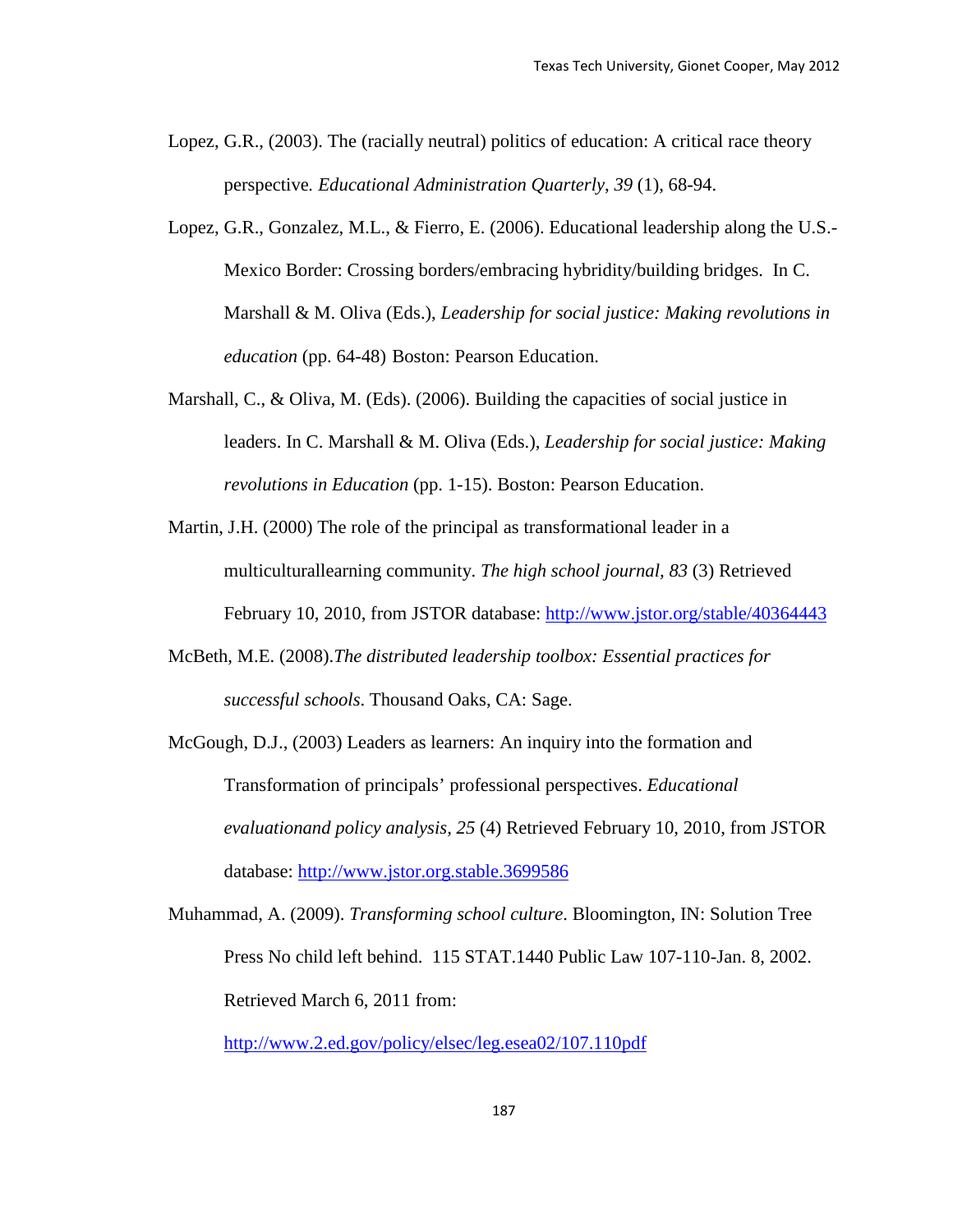- Punch, K.F. (1999). *Introduction to social research: Qualitative and quantitative approaches*. Thousand Oaks, CA: Sage.
- Quantz, R., Rodgers, J., & Dantley, M. (1991). Rethinking transformative leadership: Toward Democratic reform of schools. *Journal of Educational Research, 173* (3) 96-118.
- Reichardt, C.S., & Cook, T.D. (1979) *Beyond qualitative versus quantitative methods.* Thousand Oaks CA: Sage.
- Sather, Susan E. (1999) Leading, lauding, and learning: Leadership in secondary schools serving diverse populations. (1999). *The Journal of Negro Education, 68* (4) 511- 528. Retrieved September 13, 2009, from JSTOR database: <http://www.jstor.org/stable/2668151>

Sergiovanni, T.J. (1973). *The new school executive: A theory of administration*. New

York and Toronto: Dodd, Mead & Company.

- Shamir, B., House J.R., Arthur B.M. (1993). The motivational effects of charismatic leadership:A self-concept based theory. *Organizational Science, 4* (4) 577-594. Retrieved November 11, 2009, from JSTOR database: [http://www.jstor.org](http://www.jstor.org/)
- Shields, C.M., & Sayani, A. (2005). Leading in the midst of diversity: The challenge of our times. In. F. W. English (Ed.), *The sage handbook of educational leadership: Advances in theory, research, and practice.*(pp. 380-406) Thousand Oaks, CA: Sage.
- Spillane, J.P. (2006). *Distributed leadership*. New York and London: Teachers college press.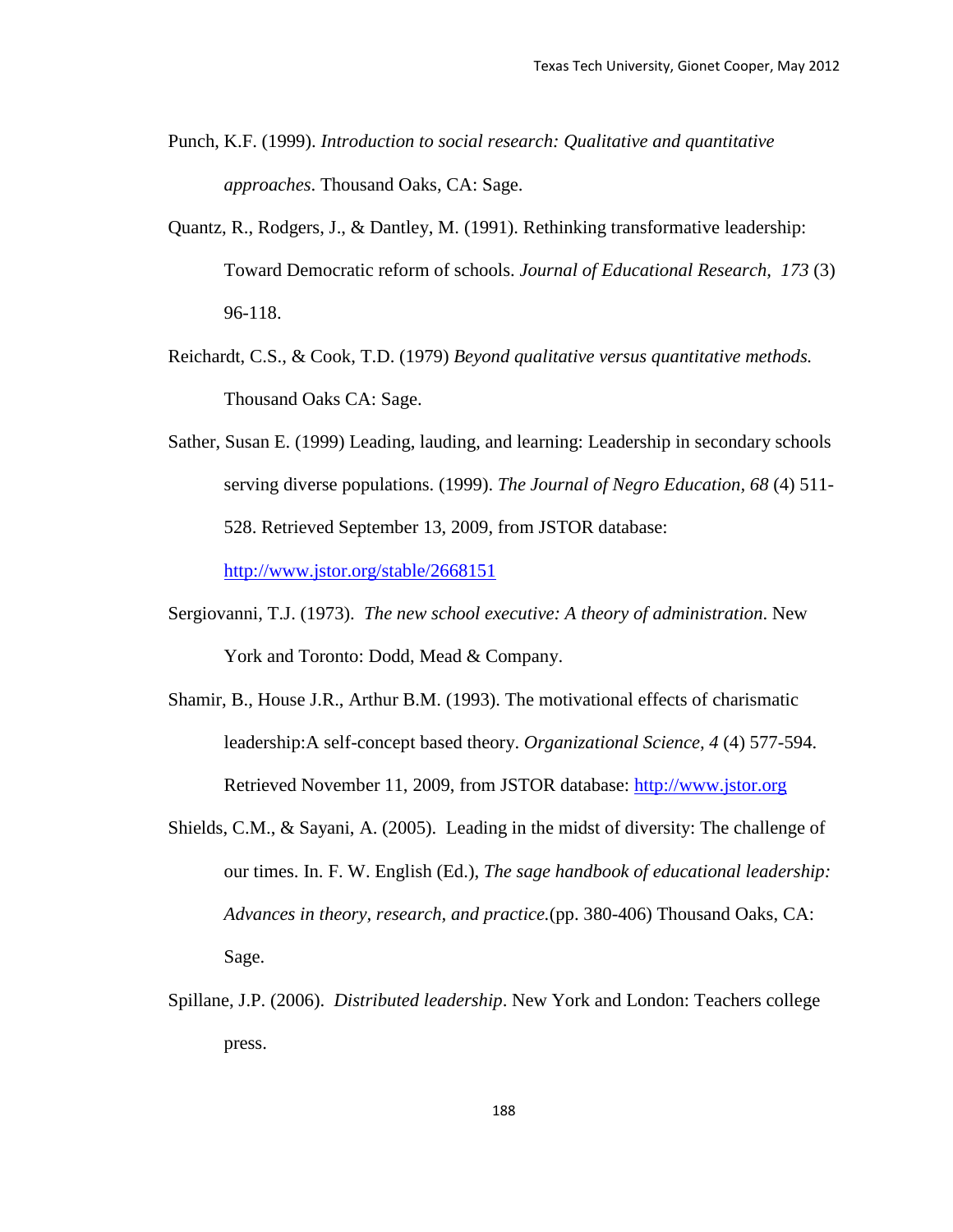- Tashakkori, A., & Teddlie, C. (2003). *Handbook of mixed methods in social and behavioral research*. Thousand Oaks, CA: Sage.
- Tashakkori, A., & Teddlie, C. (2009). *Foundations of mixed methods research*. *Integrating quantitative and qualitative approaches in the social and behavioral sciences*. Thousand Oaks, CA: Sage.
- Theoharis, G. (2007). Social justice educational leaders and resistance: Toward of theory of social justice leadership. *Educational Administration Quarterly, 43* (2), 221- 258.
- Thompson, J.D. (1967). *Organizations in action: Social science bases of administrative theory*. New York: McGraw-Hill.
- Tirozzi, F.N., (2001). The evolving role of the secondary school principal. *The Phi BetaKappan, 82* (6) pp. 434-439. Retrieved February 11, 2010 from JSTOR database: http://www.jstor.org/stable/20439930
- Verma, D.P.S, & Jain, K. (2001). Leadership and management: Emerging consensus. *Indian Journal of Industrial Relations, 36* (4) 479-491. Retrieved October 22, 2010 from JSTOR database: [www.jstor.org/stable/27767745](http://www.jstor.org/stable/27767745)
- West, C. (1999). The new cultural politics of differences. In C. West (Ed.), *The Cornel West Reader* (pp. 119-139). New York: Basic Civitas Books.
- Willower, D. (1994). *Educational administration: Inquiry, values, practice*. Lancater: PA Technomic.
- Zhou, M. (2003). Urban education: Challenges in educating culturally diverse children. *Teachers College record*, *105*(2), 208-225.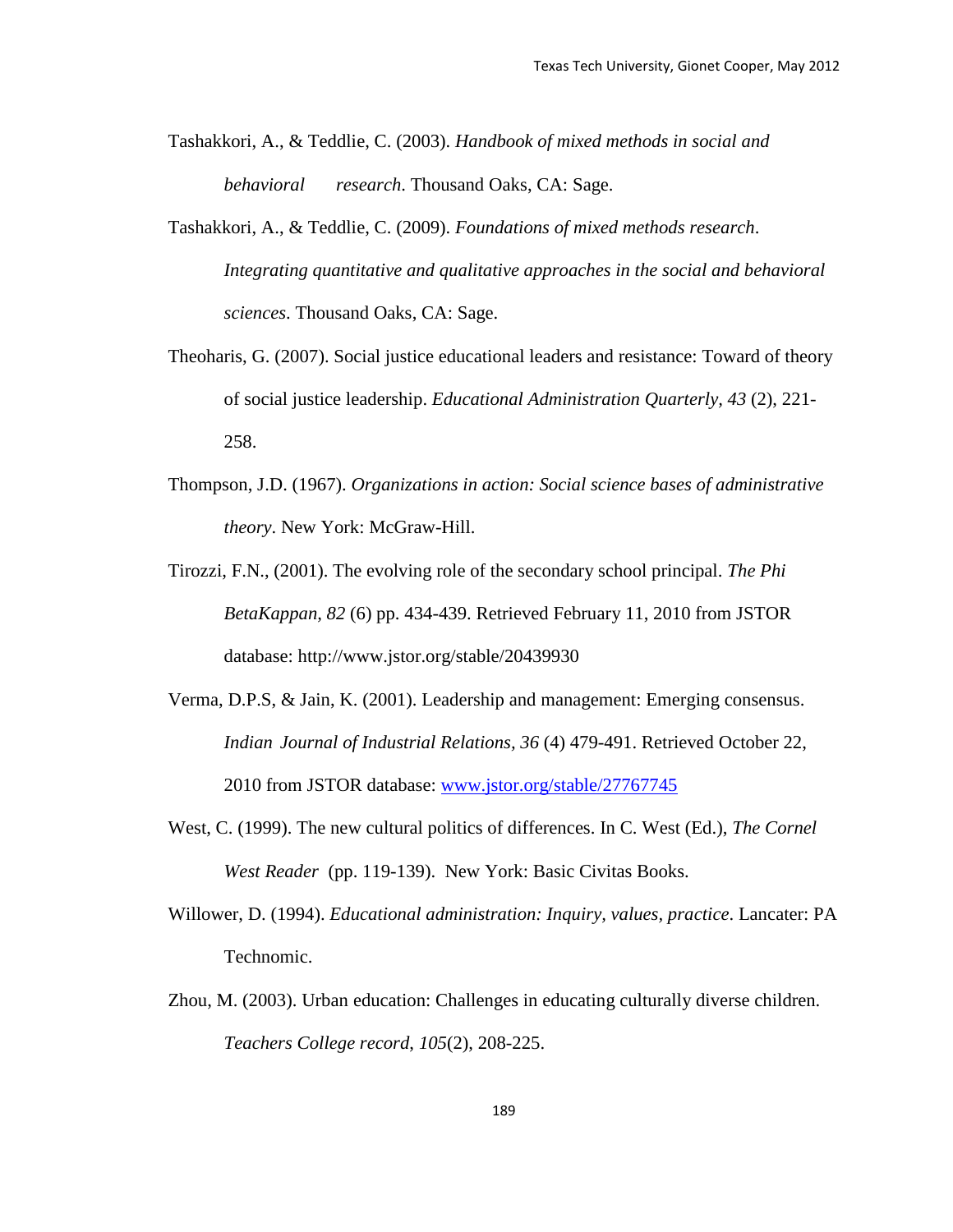## APPENDIX A

*The Thirteen (13) core competencies grouped Items* (Green, 2006).

|                  | <b>ASSESSMENT</b>                                                                           |  |  |  |  |  |  |  |
|------------------|---------------------------------------------------------------------------------------------|--|--|--|--|--|--|--|
|                  |                                                                                             |  |  |  |  |  |  |  |
| 3                | advocating the use of a variety of strategies that can be used to monitor student           |  |  |  |  |  |  |  |
|                  | performance and continuous leadership development                                           |  |  |  |  |  |  |  |
| 22               | using a formal plan to assess student progress for the purpose of enhancing student         |  |  |  |  |  |  |  |
|                  | achievement                                                                                 |  |  |  |  |  |  |  |
| 30               | using assessment processes to identify areas of student achievement that needs              |  |  |  |  |  |  |  |
|                  | improvement                                                                                 |  |  |  |  |  |  |  |
|                  | <b>COLLABORATION</b>                                                                        |  |  |  |  |  |  |  |
| 8                | engaging school personnel in the creation of a community of individuals that value positive |  |  |  |  |  |  |  |
|                  | social interaction                                                                          |  |  |  |  |  |  |  |
|                  |                                                                                             |  |  |  |  |  |  |  |
| 25               | working in concert with individuals who have diverse opinions                               |  |  |  |  |  |  |  |
| 37               | demonstrating a willingness to collaborate with school-based personnel for the purpose of   |  |  |  |  |  |  |  |
|                  | improving student achievement                                                               |  |  |  |  |  |  |  |
|                  | <b>CURRICULUM AND INSTRUCTION</b>                                                           |  |  |  |  |  |  |  |
| 35               | showing evidence of having knowledge of curriculum components that keep the school          |  |  |  |  |  |  |  |
|                  | focused on student learning                                                                 |  |  |  |  |  |  |  |
| $\overline{2}$   | demonstrating an understanding of the relationship among curriculum coherence, student      |  |  |  |  |  |  |  |
|                  | success, and pedagogic leadership                                                           |  |  |  |  |  |  |  |
| 11               | recommending curriculum that focuses on individual student needs                            |  |  |  |  |  |  |  |
| <b>DIVERSITY</b> |                                                                                             |  |  |  |  |  |  |  |
|                  |                                                                                             |  |  |  |  |  |  |  |
| 6                | creating an environment in which the ethical and moral imperatives of schooling in a        |  |  |  |  |  |  |  |
|                  | democratic society are valued                                                               |  |  |  |  |  |  |  |
| 16               | respecting the diverse ideas of teachers when working with them                             |  |  |  |  |  |  |  |
|                  |                                                                                             |  |  |  |  |  |  |  |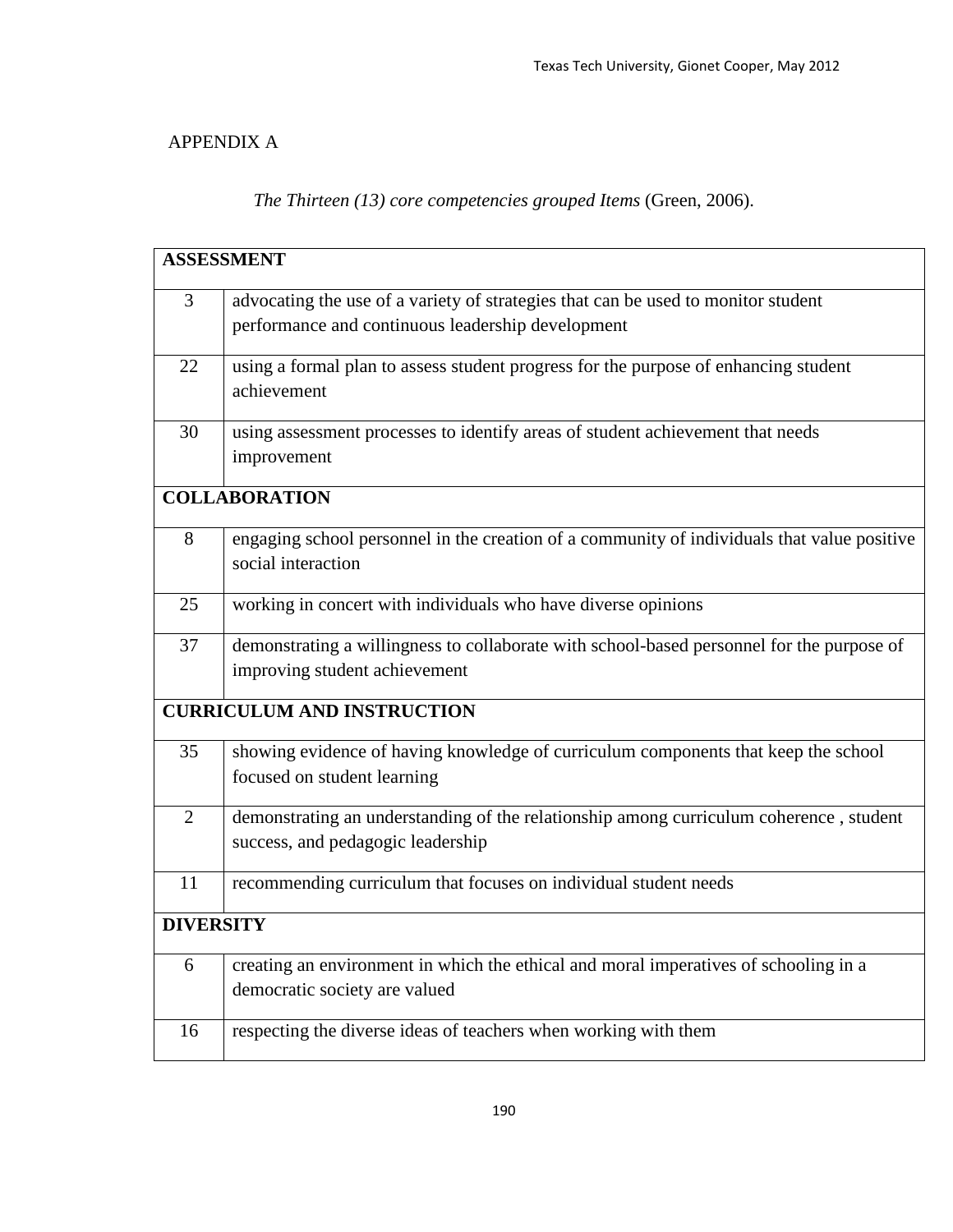| 32             | eliminating inequities                                                                                   |  |  |  |  |  |  |  |  |
|----------------|----------------------------------------------------------------------------------------------------------|--|--|--|--|--|--|--|--|
| <b>INQUIRY</b> |                                                                                                          |  |  |  |  |  |  |  |  |
| 7              | examining research to identify best practices for use in responding to school-related issues             |  |  |  |  |  |  |  |  |
| 29             | using data to guide you in making decisions                                                              |  |  |  |  |  |  |  |  |
| 31             | assisting teachers in clearly understanding outcome expectations                                         |  |  |  |  |  |  |  |  |
|                | <b>INSTRUCTIONAL LEADERSHIP</b>                                                                          |  |  |  |  |  |  |  |  |
| 13             | exhibiting knowledge of processes that can be used to enhance teaching and learning                      |  |  |  |  |  |  |  |  |
| 19             | designing instructional programs to improve student achievement                                          |  |  |  |  |  |  |  |  |
| 36             | collaborating with school-based personnel in analyzing data for the purpose of identifying               |  |  |  |  |  |  |  |  |
|                | programs to improve instruction                                                                          |  |  |  |  |  |  |  |  |
|                | <b>LEARNING COMMUNITY</b>                                                                                |  |  |  |  |  |  |  |  |
| 33             | empowering teachers to participate in the decision-making process                                        |  |  |  |  |  |  |  |  |
| 5              | supporting teachers when they provide the leadership for student learning and performance                |  |  |  |  |  |  |  |  |
| 18             | keeping teachers focused on student learning                                                             |  |  |  |  |  |  |  |  |
|                | ORGANIZATIONAL MANAGEMENT                                                                                |  |  |  |  |  |  |  |  |
| 12             | performing tasks in a manner that enhances the climate of the school                                     |  |  |  |  |  |  |  |  |
| 34             | supporting teachers when engaged in a project or activity with them                                      |  |  |  |  |  |  |  |  |
| 39             | assisting teachers in seeing the relationship between their roles and function and the vision            |  |  |  |  |  |  |  |  |
|                | for the school                                                                                           |  |  |  |  |  |  |  |  |
|                | PROFESSIONAL DEVELOPMENT                                                                                 |  |  |  |  |  |  |  |  |
| 9              | demonstrating a commitment to professional development                                                   |  |  |  |  |  |  |  |  |
| 38             | recommending professional development activities that energize teachers                                  |  |  |  |  |  |  |  |  |
| 21             | designing professional development activities to keep teachers educational informed to<br>best practices |  |  |  |  |  |  |  |  |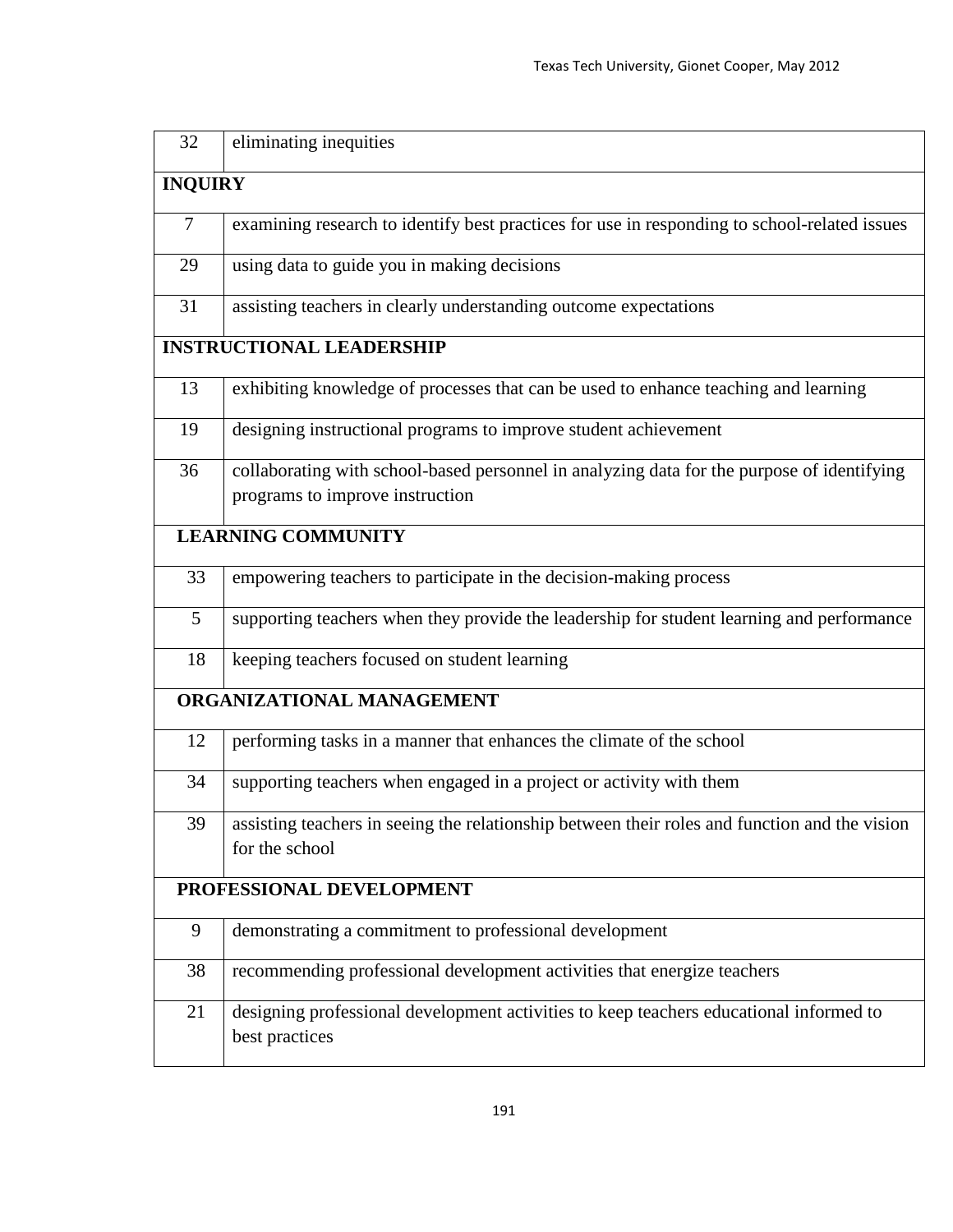|                | <b>PROFESSIONALISM</b>                                                                                          |  |  |  |  |  |  |  |  |
|----------------|-----------------------------------------------------------------------------------------------------------------|--|--|--|--|--|--|--|--|
| 23             | making teachers feel valued as professionals                                                                    |  |  |  |  |  |  |  |  |
| 17             | behaving in a way that reflects a value for ethical standards in the education profession                       |  |  |  |  |  |  |  |  |
| 24             | demonstrating, thorough behavior, a commitment to being a moral agent in the profession<br>of education         |  |  |  |  |  |  |  |  |
|                | <b>REFLECTION</b>                                                                                               |  |  |  |  |  |  |  |  |
| $\overline{4}$ | reflecting on past practices for the purpose of improving future practices                                      |  |  |  |  |  |  |  |  |
| 14             | evaluating the results of work completed for the purpose of improving future practices                          |  |  |  |  |  |  |  |  |
| 20             | making it evident that they reflect on their practices with focus on improving their<br>effectiveness           |  |  |  |  |  |  |  |  |
|                | <b>UNITY OF PURPOSE</b>                                                                                         |  |  |  |  |  |  |  |  |
| 10             | using data to assist school-based personnel in achieving their goals                                            |  |  |  |  |  |  |  |  |
| 26             | assisting teachers in aligning their activities to facilitate the accomplishment of the vision<br>of the school |  |  |  |  |  |  |  |  |
| 27             | influencing teachers to support student learning and performance                                                |  |  |  |  |  |  |  |  |
|                | <b>VISIONARY LEADERSHIP</b>                                                                                     |  |  |  |  |  |  |  |  |
| $\mathbf{1}$   | influencing teachers to assist in the transformation process                                                    |  |  |  |  |  |  |  |  |
| 15             | influencing teachers to have faith and truth in their directions                                                |  |  |  |  |  |  |  |  |
| 28             | influencing teachers to commit to assisting in accomplishing the vision of the school                           |  |  |  |  |  |  |  |  |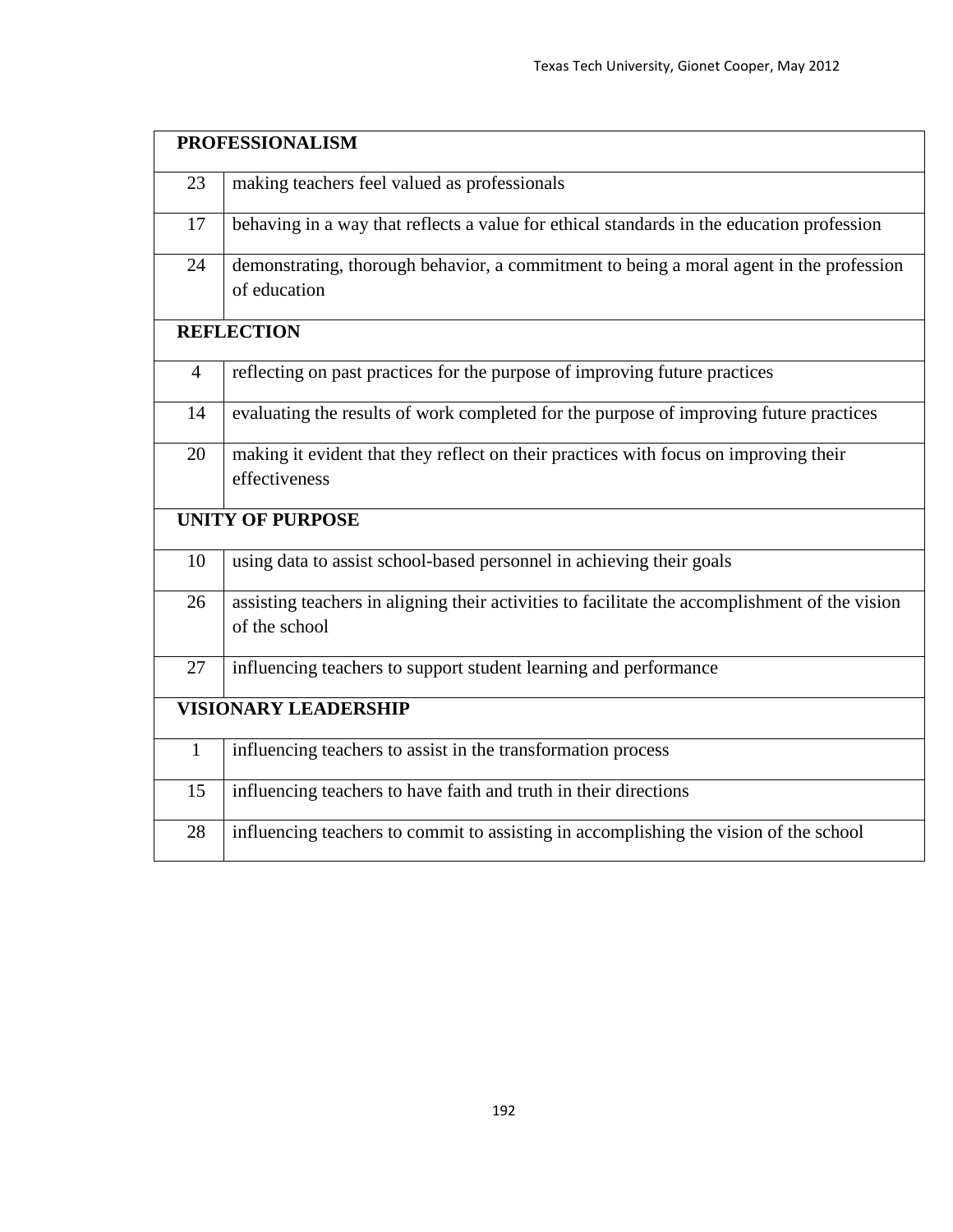### APPENDIX B

## LEADERSHIP BEHAVIOR INVENTORY FOR PRINCIPALS

|                                                                       |                                            |                      |          |                   | Leader Behavior Inventory                                                                                                                                                                                                                                                                                                                                                                  |             |        |                                         |            |        |  |
|-----------------------------------------------------------------------|--------------------------------------------|----------------------|----------|-------------------|--------------------------------------------------------------------------------------------------------------------------------------------------------------------------------------------------------------------------------------------------------------------------------------------------------------------------------------------------------------------------------------------|-------------|--------|-----------------------------------------|------------|--------|--|
|                                                                       | Gender:                                    |                      |          | м                 | F<br>٥r                                                                                                                                                                                                                                                                                                                                                                                    |             |        |                                         |            |        |  |
| Years of Teaching Experience:<br>$1 - 5$<br>$6 - 10$<br>$11+$         |                                            |                      |          |                   |                                                                                                                                                                                                                                                                                                                                                                                            |             |        |                                         |            |        |  |
| <b>Years of Principal Experience:</b><br>$6 - 10$<br>$11+$<br>$1 - 5$ |                                            |                      |          |                   |                                                                                                                                                                                                                                                                                                                                                                                            |             |        |                                         |            |        |  |
| <b>Educational Level:</b><br>MA+<br>ED.D/PH.D<br>ВA<br>МA             |                                            |                      |          |                   |                                                                                                                                                                                                                                                                                                                                                                                            |             |        |                                         |            |        |  |
| <b>Current Position:</b><br>Principal<br>Assistant Principal<br>Other |                                            |                      |          |                   |                                                                                                                                                                                                                                                                                                                                                                                            |             |        |                                         |            |        |  |
| <b>Name of Current School:</b>                                        |                                            |                      |          |                   |                                                                                                                                                                                                                                                                                                                                                                                            |             |        |                                         |            |        |  |
| Unimportant                                                           | ç<br>Little Importanc<br><b>IMPORTANCE</b> | Moderately Important | mportan  | Very<br>Important | Directions: The following 39 statements characterize leader<br>behavior advocated for 21st century school leaders. Please<br>read each statement and indicate your perception on both the<br>importance you place on the behavior discribed in the statement. $\begin{vmatrix} z \\ \overline{z} \\ \overline{z} \end{vmatrix}$ which you exhibit the behavior described in the statement. |             | Seldom | <b>Occasionally</b><br><b>FREQUENCY</b> | Frequently | Always |  |
|                                                                       |                                            | M                    |          |                   | teachers<br>influence<br>student<br>learning<br>to<br>support<br>and                                                                                                                                                                                                                                                                                                                       | N           | s      | $\circ$                                 | F          |        |  |
| U                                                                     | L                                          |                      | I        | v                 | 1<br>performance                                                                                                                                                                                                                                                                                                                                                                           |             |        |                                         |            | Α      |  |
| U                                                                     | L                                          | м                    | I        | ν                 | demonstrate an understanding of the relationships among<br>2 curriculum coherence, student success, and pedagogical<br>leadership                                                                                                                                                                                                                                                          | N           | s      | O                                       | F          | А      |  |
| U                                                                     | L                                          | M                    | I        | ٧                 | advocate the use of a variety of strategies that can be used to<br>monitor<br>student<br>performance<br>and<br>continuous<br>leaderl<br>3.<br>development                                                                                                                                                                                                                                  | $\mathbb N$ | s      | $\circ$                                 | F          | А      |  |
| U                                                                     | L                                          | м                    | L        | v                 | behave in a way that reflects a value for ethical standards in<br>4<br>the education profession                                                                                                                                                                                                                                                                                            | N           | s      | O                                       | F          | А      |  |
| U                                                                     | L                                          | м                    | I        | v                 | reflect on past practices for the purpose of improving future<br>5<br>practices                                                                                                                                                                                                                                                                                                            | N           | S      | $\circ$                                 | F          | Α      |  |
| U                                                                     | L                                          | м                    | I        | v                 | create an environment in which the ethical and moral<br>6<br>imperatives of schooling in a democratic society are valued                                                                                                                                                                                                                                                                   | Ν           | s      | O                                       | F          | Α      |  |
| U                                                                     | L                                          | м                    | I        | v                 | examine research to identify best practices for use in<br>$\overline{ }$<br>responding to school-related issues                                                                                                                                                                                                                                                                            | N           | S      | $\circ$                                 | F          | А      |  |
| U                                                                     | L                                          | м                    | I        | v                 | engage school personnel in the creation of a community of<br>8<br>individuals that value positive social interaction                                                                                                                                                                                                                                                                       | Ν           | s      | O                                       | F          | А      |  |
| U                                                                     | L                                          | M                    | I        | v                 | recommend professional development activities that energize<br>9<br>teachers                                                                                                                                                                                                                                                                                                               | N           | s      | O                                       | F          | Α      |  |
| U                                                                     | L                                          | м                    |          | ٧                 | influence teachers to commit to assisting in accomplishing the<br>10<br>vision of the school                                                                                                                                                                                                                                                                                               | и           | S      | O                                       | F          | Α      |  |
| U                                                                     | L                                          | M <sub>1</sub>       | <b>I</b> | v                 | recommend curriculum that focuses on individual student<br>11<br>needs                                                                                                                                                                                                                                                                                                                     | N           | S.     | $\circ$                                 | F          | Α      |  |
| U                                                                     | L                                          | м                    | Ι.       | ν                 | 12 assist teachers in clearly understanding outcome expectations                                                                                                                                                                                                                                                                                                                           | N           | s      | O                                       | F          | Α      |  |
| U                                                                     | L                                          | M                    | 1        | v                 | exhibit knowledge of processes that can be used to enhance<br>13<br>teaching and learning                                                                                                                                                                                                                                                                                                  | N           | s      | O                                       | F          | Α      |  |
|                                                                       |                                            | м                    | 1        | v                 | assist teachers in seeing the relationship between their role<br>14<br>and function and the vision for the school                                                                                                                                                                                                                                                                          | Ν           | s      | O                                       | F          | Α      |  |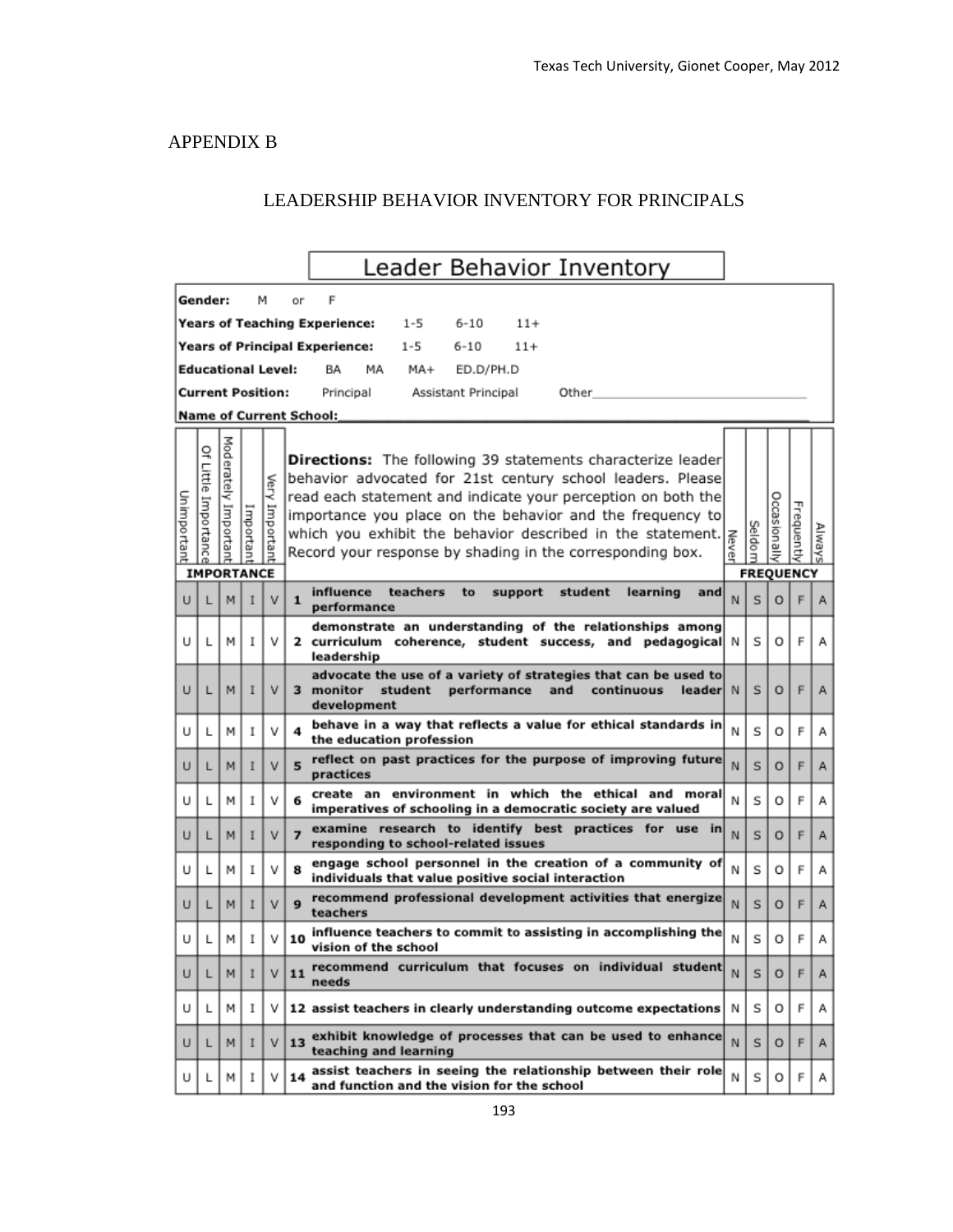| U | L | м   | I | v | support teachers when they provide the leadership for<br>15<br>student learning and performance                                         | N  | s | O |   | Α |
|---|---|-----|---|---|-----------------------------------------------------------------------------------------------------------------------------------------|----|---|---|---|---|
| U | L | м   | I | ν | 16 respect the ideas of teachers when they work with you                                                                                | N  | S | o | F | А |
| U | L | м   | I | ٧ | 17 demonstrate a commitment to professional development                                                                                 | N  | s | O | F | Α |
| U | L | м   | I | ν | 18 keep teachers focused on student learning                                                                                            | N  | s | O | F | А |
| U | L | м   | I | v | instructional<br>improve<br>student<br>design<br>programs<br>to<br>19<br>achievement                                                    | N  | s | o | F | Α |
| U | L | м   | I | ν | demonstrate, through behavior, a commitment to being<br>a<br>20<br>moral agent in the profession of education                           |    | S | O | F | А |
| U | L | м   | I | v | perform tasks in a manner that enhances the climate of the<br>21<br>school                                                              | N  | s | O | F | Α |
| U | L | м   | I | v | use a formal plan to assess student progress for the purpose<br>22<br>of enhancing student achievement                                  | N  | S | o | F | А |
| U | L | м   | I | v | design professional development activities to keep teachers<br>23<br>educationally informed of best practices                           | N  | S | O | F | Α |
| U | L | м   | I | ٧ | 24 make teachers feel valued as professionals                                                                                           | N  | S | o | F | А |
| U | L | м   | I | V | 25 work in concert with individuals who have diverse opinions                                                                           | N  | s | O | F | Α |
| U | L | м   | I | ν | make it evident that you reflect on your practices with focus<br>26<br>on improving your effectiveness                                  | Ν  | S | o | F | А |
| U | L | м   | I | v | assist teachers in aligning their activities to facilitate the<br>27<br>accomplishment of the vision of the school                      | N  | S | O | F | Α |
| U | L | м   | I | ν | 28 influence teachers to assist in the transformation process                                                                           | N  | S | o | F | А |
| U | L | м   | I | ٧ | 29 use data to guide you in making decisions                                                                                            | N  | s | O | F | Α |
| U | L | м   | I | ν | use assessment processes to identify areas of<br>student<br>30<br>achievement that need improvement                                     | N  | S | o | F | А |
| U | L | м   | I | v | use data to assist school-based personnel in achieving their<br>31<br>goals                                                             | N  | s | O | F | Α |
| U | L | м   | I | ν | 32 eliminate inequities                                                                                                                 | N  | s | O | F | А |
| U | L | м   | I | v | evaluate the results of work completed for the purpose of<br>33<br>improving future practices                                           | N  | S | O | F | Α |
| U | L | м   | I | v | support teachers when they are engaged in a project or<br>34<br>activity with you                                                       | Ν  | S | O | F | А |
| U | L | M I |   | v | curriculum<br>show<br>evidence<br>of<br>having<br>knowledge<br>оf<br> 35<br>components that keep the school focused on student learning | N. | ъ | o |   | A |
| U | L | м   | 1 | V | collaborate with school-based personnel in analyzing data for<br>36<br>the purpose of identifying programs to improve instruction       | Ν  | s | О | F | Α |
| U | L | м   | I | v | demonstrate a willingness to collaborate with school-based<br>37<br>personnel for the purpose of improving student achievement          | N  | s | o | F | Α |
| U | L | м   | I | v | empower teachers to participate in the decision-making<br>38<br>process                                                                 | N  | s | o | F | Α |
| U | L | м   | I | v | 39 influence teachers to have faith and truth in your directions                                                                        | N  | s | 0 | F | Α |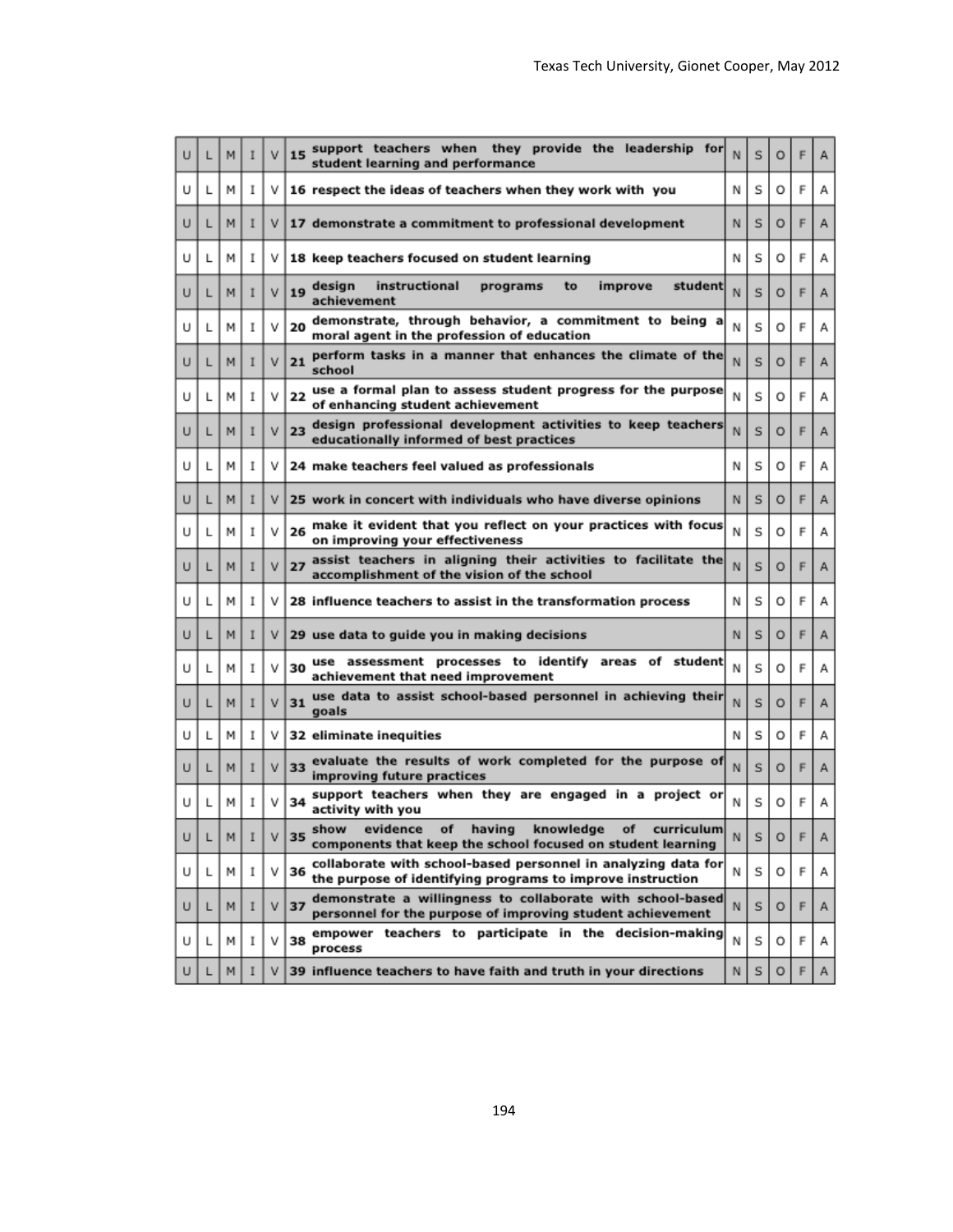### APPENDIX C

## LEADERSHIP BEHAVIOR INVENTORY FOR TEACHERS

|                                                                  |                       |                      |          |                |                | Leadership Behavior Inventory                                                                                                                                                                                                                                                                                                                                                                               |   |                  |                     |            |        |
|------------------------------------------------------------------|-----------------------|----------------------|----------|----------------|----------------|-------------------------------------------------------------------------------------------------------------------------------------------------------------------------------------------------------------------------------------------------------------------------------------------------------------------------------------------------------------------------------------------------------------|---|------------------|---------------------|------------|--------|
|                                                                  | Gender:               |                      |          | м              | or             |                                                                                                                                                                                                                                                                                                                                                                                                             |   |                  |                     |            |        |
| <b>Years of Teaching Experience:</b><br>1-5<br>$6 - 10$<br>$11+$ |                       |                      |          |                |                |                                                                                                                                                                                                                                                                                                                                                                                                             |   |                  |                     |            |        |
| <b>Educational Level:</b><br>BA<br>MA<br>MA+<br>ED.D/PH.D        |                       |                      |          |                |                |                                                                                                                                                                                                                                                                                                                                                                                                             |   |                  |                     |            |        |
| Position:<br>Spec. Educ. Teacher<br>Reg. Edu. Teacher<br>Other   |                       |                      |          |                |                |                                                                                                                                                                                                                                                                                                                                                                                                             |   |                  |                     |            |        |
| <b>Name of Current School:</b>                                   |                       |                      |          |                |                |                                                                                                                                                                                                                                                                                                                                                                                                             |   |                  |                     |            |        |
| Unimportant                                                      | 으<br>Little Importanc | Moderately Important | Importan | Very Important |                | <b>Directions:</b> The following 39 statements characterize leader<br>behavior advocated for 21st century school leaders. Please<br>read each statement and indicate your perception on both<br>the importance your principal places on the behavior and the<br>frequency to which he/she exhibits the behavior described in<br>the statement. Record your response by shading in the<br>corresponding box. |   | Seldom           | <b>Occasionally</b> | Frequently | Always |
|                                                                  | <b>IMPORTANCE</b>     |                      |          |                |                | influence<br>teachers<br>student<br>learning<br>to<br>support<br>and                                                                                                                                                                                                                                                                                                                                        |   | <b>FREQUENCY</b> |                     |            |        |
| U                                                                |                       | M                    |          | v              | $\mathbf{1}$   | performance                                                                                                                                                                                                                                                                                                                                                                                                 | N | s                | $\circ$             | F          | A      |
| U                                                                | L                     | M                    | I        | v              |                | demonstrate an understanding of the relationships among<br>2 curriculum coherence, student success, and pedagogical N<br>leadership                                                                                                                                                                                                                                                                         |   | s                | O                   | F          | А      |
| U                                                                | L                     | м                    |          | v              | 3.             | advocate the use of a variety of strategies that can be used to<br>monitor<br>student<br>leader  N<br>performance<br>and<br>continuous<br>development                                                                                                                                                                                                                                                       |   | s                | $\circ$             | F          | Α      |
| U                                                                | L                     | М                    | I        | v              | 4              | behave in a way that reflects a value for ethical standards in<br>the education profession                                                                                                                                                                                                                                                                                                                  | N | S                | O                   | F          | А      |
| U                                                                | L                     | м                    | I        | v              | 5              | reflect on past practices for the purpose of improving future<br>practices                                                                                                                                                                                                                                                                                                                                  | N | s                | $\circ$             | F          | A      |
| U                                                                | L                     | М                    | I        | v              | 6              | create an environment in which the ethical and moral<br>imperatives of schooling in a democratic society are valued                                                                                                                                                                                                                                                                                         | Ν | S                | о                   | F          | А      |
| U                                                                | L                     | м                    |          | v              | $\overline{ }$ | examine research to identify best practices for use in<br>responding to school-related issues                                                                                                                                                                                                                                                                                                               | N | Ś                | O                   | F          | Α      |
| U                                                                | L                     | м                    | I        | v              | 8              | engage school personnel in the creation of a community of<br>individuals that value positive social interaction                                                                                                                                                                                                                                                                                             | Ν | S                | O                   | F          | Α      |
| U                                                                | L                     | м                    | I        | v              | 9              | recommend professional development activities that energize<br>teachers                                                                                                                                                                                                                                                                                                                                     | N | S                | O                   | F          | А      |
| U                                                                | L                     | м                    | I        | v              | 10             | influence teachers to commit to assisting in accomplishing the<br>vision of the school                                                                                                                                                                                                                                                                                                                      | Ν | s                | O                   | F          | А      |
| U                                                                | L                     | M                    | I        | v              |                | 11 recommend curriculum that focuses on individual student<br>needs                                                                                                                                                                                                                                                                                                                                         | N | s                | $\circ$             | F          | Α      |
| U                                                                | L                     | м                    | 1        | v              | 12             | assist<br>teachers<br>in<br>clearly<br>understanding<br>outcome<br>expectations                                                                                                                                                                                                                                                                                                                             | Ν | s                | O                   | F          | Α      |
| U                                                                | L                     | м                    | I        | v              | 13             | exhibit knowledge of processes that can be used to enhance<br>teaching and learning                                                                                                                                                                                                                                                                                                                         | N | s                | O                   | F          | Α      |
| U                                                                | L                     | м                    | I        | v              | 14             | assist teachers in seeing the relationship between their role<br>and function and the vision for the school                                                                                                                                                                                                                                                                                                 | Ν | s                | O                   | F          | А      |
| U                                                                | L                     | M                    | I        | v              | 15             | support teachers when they provide the leadership for<br>student learning and performance                                                                                                                                                                                                                                                                                                                   | N | s                | $\circ$             | F          | Α      |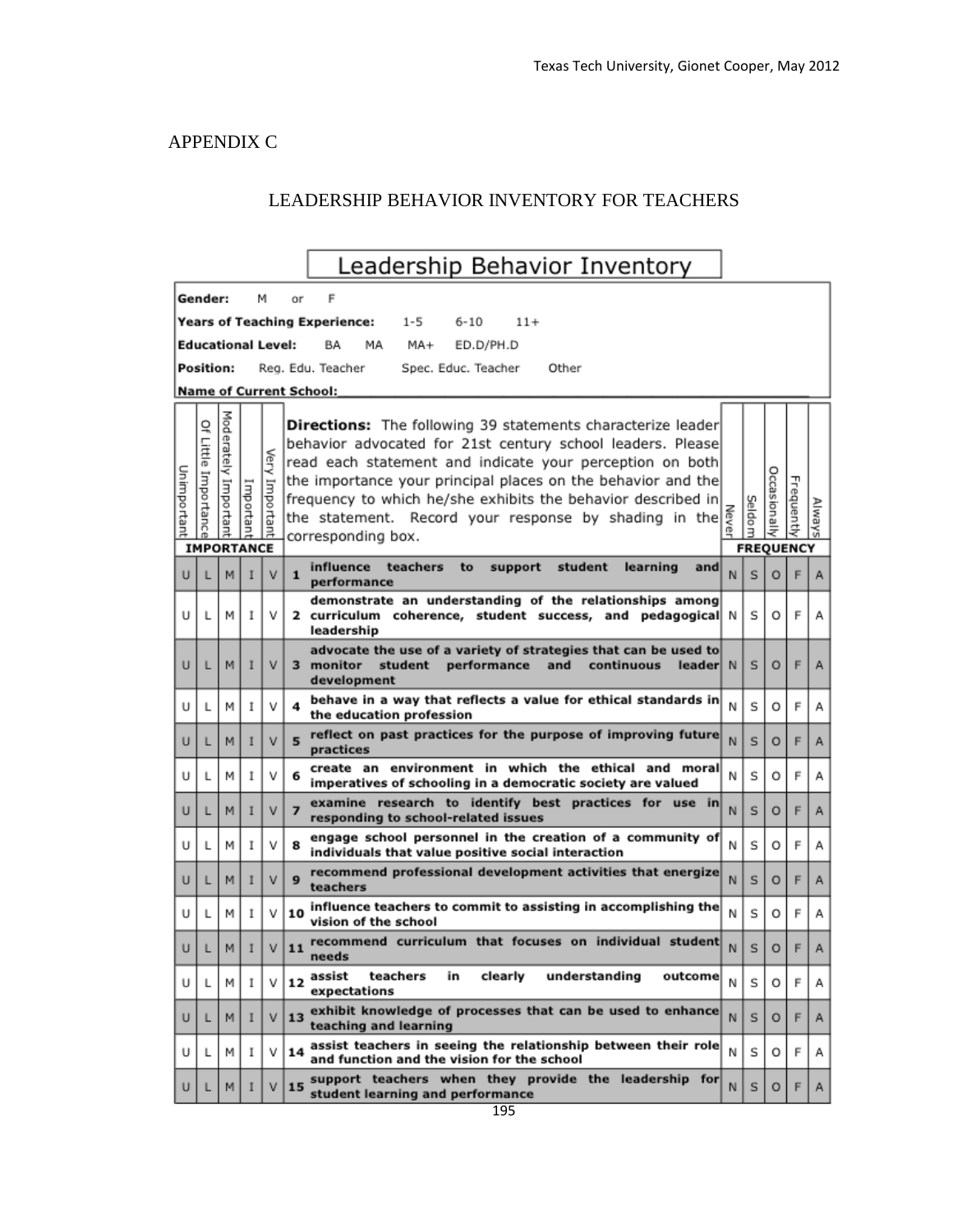|   | u. | м | I | ٧ | 16 respect the ideas of teachers when you work with them                                                                               | Ν | S | O | F |   |
|---|----|---|---|---|----------------------------------------------------------------------------------------------------------------------------------------|---|---|---|---|---|
| υ | L  | м | Ī | ۷ | 17 demonstrate a commitment to professional development                                                                                | N | S | O | F | Α |
| U | L  | м | I | v | 18 keep teachers focused on student learning                                                                                           | Ν | S | o | F | А |
| υ | L  | м | I | ٧ | instructional<br>student<br>design<br>programs<br>to<br>improve<br>19<br>achievement                                                   | Ν | S | o | F | Α |
| U | L  | м | I | ٧ | demonstrate, through behavior, a commitment to being a<br>20<br>moral agent in the profession of education                             | Ν | S | O | F | Α |
| U | L  | м | I | ٧ | perform tasks in a manner that enhances the climate of the<br>21<br>school                                                             | N | s | o | F | А |
| U | L  | м | I | v | use a formal plan to assess student progress for the purpose<br>22<br>of enhancing student achievement                                 | Ν | S | O | F | А |
| U | L  | м | I | ٧ | design professional development activities to keep teachers<br>23<br>educationally informed of best practices                          | N | Ś | o | F | Α |
| U | L  | м | I | ٧ | 24 make teachers feel valued as professionals                                                                                          | Ν | S | O | F | А |
| U | L  | м | I | ٧ | 25 work in concert with individuals who have diverse opinions                                                                          | N | S | O | F | A |
| U | L  | м | I | ٧ | make it evident that they reflect on their practices with focus<br>26<br>on improving their effectiveness                              | Ν | S | O | F | Α |
| U | L  | м | I | ٧ | 27 assist teachers in aligning their activities to facilitate the<br>accomplishment of the vision of the school                        | N | S | Ō | F | Α |
| U | L  | м | I | v | 28 influence teachers to assist in the transformation process                                                                          | Ν | S | O | F | А |
| U | L  | м | I | ٧ | 29 use data to guide them in making decisions                                                                                          | N | S | o | F | Α |
| U | L  | м | I | ٧ | use assessment processes to identify<br>areas<br>student<br>оf<br>30<br>achievement that need improvement                              | Ν | Ś | O | F | А |
| U | L  | М | I | ٧ | use data to assist school-based personnel in achieving their<br>31<br>goals                                                            | N | s | o | F | А |
| U | L  | м | I | ٧ | 32 eliminate inequities                                                                                                                | N | S | O | F | Α |
| U | L  | м | I | ٧ | evaluate the results of work completed for the purpose of<br>33<br>improving future practices                                          | Ν | S | O | F | Α |
| U | L  | м | I | v | support teachers when you are engaged in a project or<br>34<br>activity with them                                                      | N | S | O | F | А |
| U | L  | м | I | ٧ | evidence<br>having<br>knowledge<br>show<br>of<br>оf<br>curriculum<br>35<br>components that keep the school focused on student learning | N | s | o | F | Α |
| U | L  | м | I | ٧ | collaborate with school-based personnel in analyzing data for<br>36<br>the purpose of identifying programs to improve instruction      | Ν | s | o | F | А |
| U | L  | м | I | v | demonstrate a willingness to collaborate with school-based<br>37<br>personnel for the purpose of improving student achievement         | N | S | O | F | Α |
| U | L  | м | I | ٧ | empower teachers to participate in the decision-making<br>38<br>process                                                                | Ν | Ś | O | F | А |
| U |    | м |   | ٧ | 39 influence teachers to have faith and truth in their directions                                                                      | Ν | Ś | O | F | А |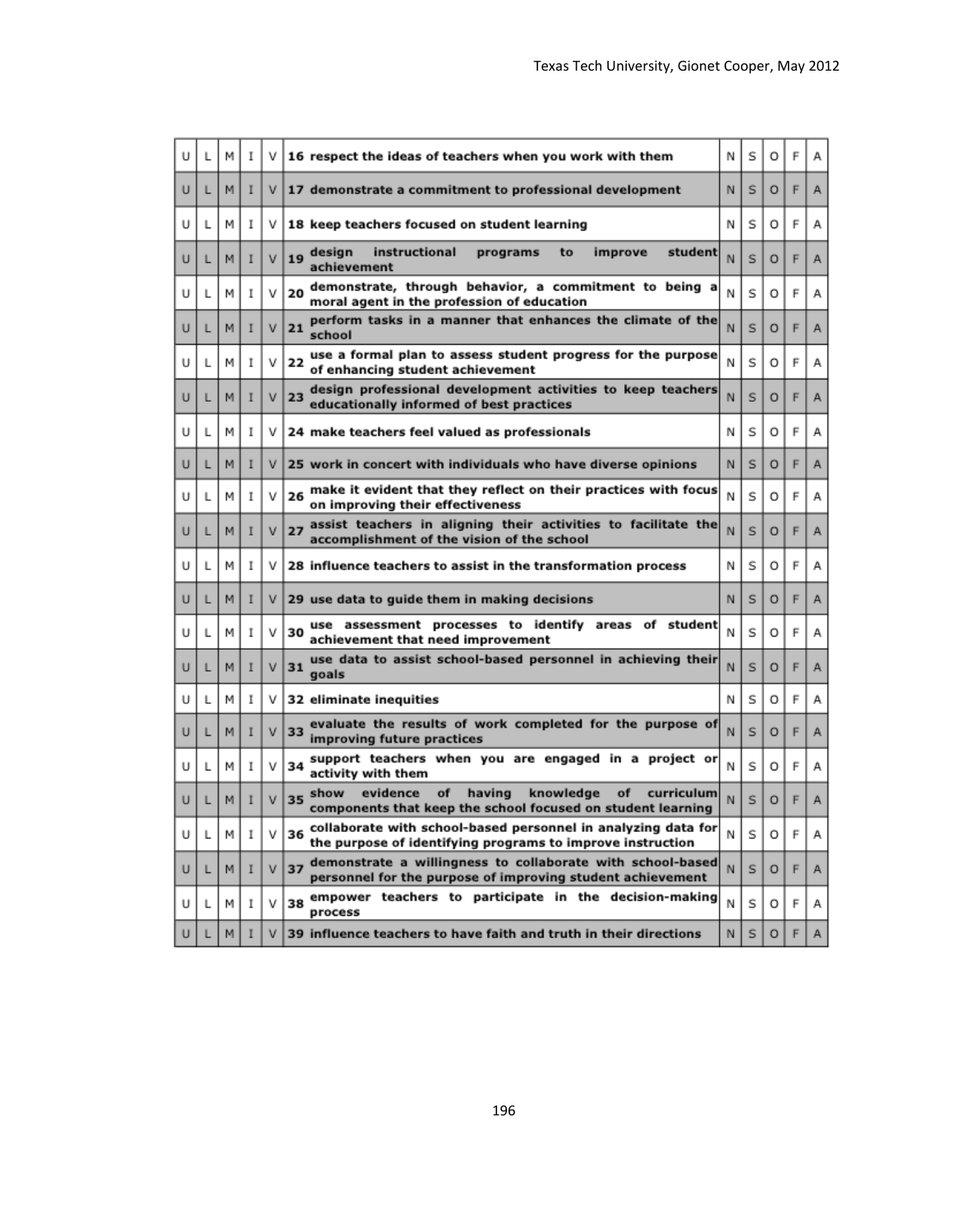### APPENDIX D

### INTERVIEW PROTOCOL FOR PRINCIPALS

- 1. What inspired you to choose education as a career?
- 2. How would you describe your educational philosophy? What is your school's philosophy on teaching/leading students who are culturally and linguistically diverse? What about the student's who are non-culturally and linguistically diverse?
- 3. How would you describe the culture of your school?
- 4. What school factors do you feel influence the leadership style?
- 5. In what ways does the cultural make up of your school impact your leadership style?
- 6. What types of interventions does your school community (principals, assistant principals, counselors and teachers) take to aid students who are failing or have disciplinary challenges/concerns? What about with a language or achievement gap? What interventions does the school community take with students who have exceptional learning disabilities?
- 7. In what ways do you think diverse students can be engaged (by teachers? by principals?) to be active members of your school community?
- 8. In your opinion, do teachers/principals see your diverse/non diverse students as "college material" or do they feel that a college education has little or nothing to do with realities from which they come?
- 9. In what ways are teachers/principals and counselors fully engaging and validating diverse/non-diverse students schools?
- 10. In what ways are principals and teachers recognizing that not all students can be expected to learn or to get involved in secondary school life in the same way?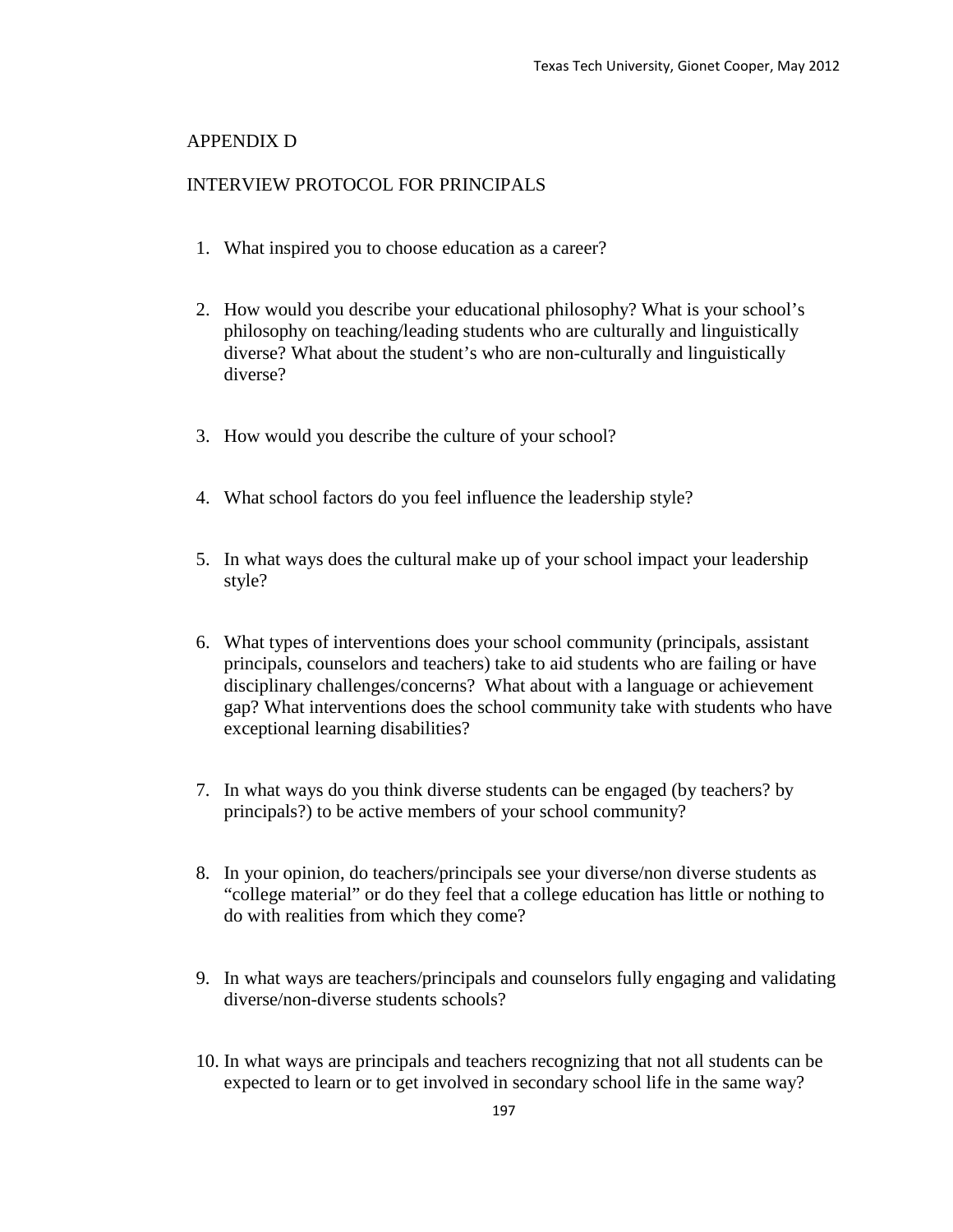- 11. From your experience, what leadership skills do you think are needed to lead schools with diverse populations and lead the school community (teachers, counselors, Assistant Principals) who work with these students?
- 12. Do you have any closing remarks or comments?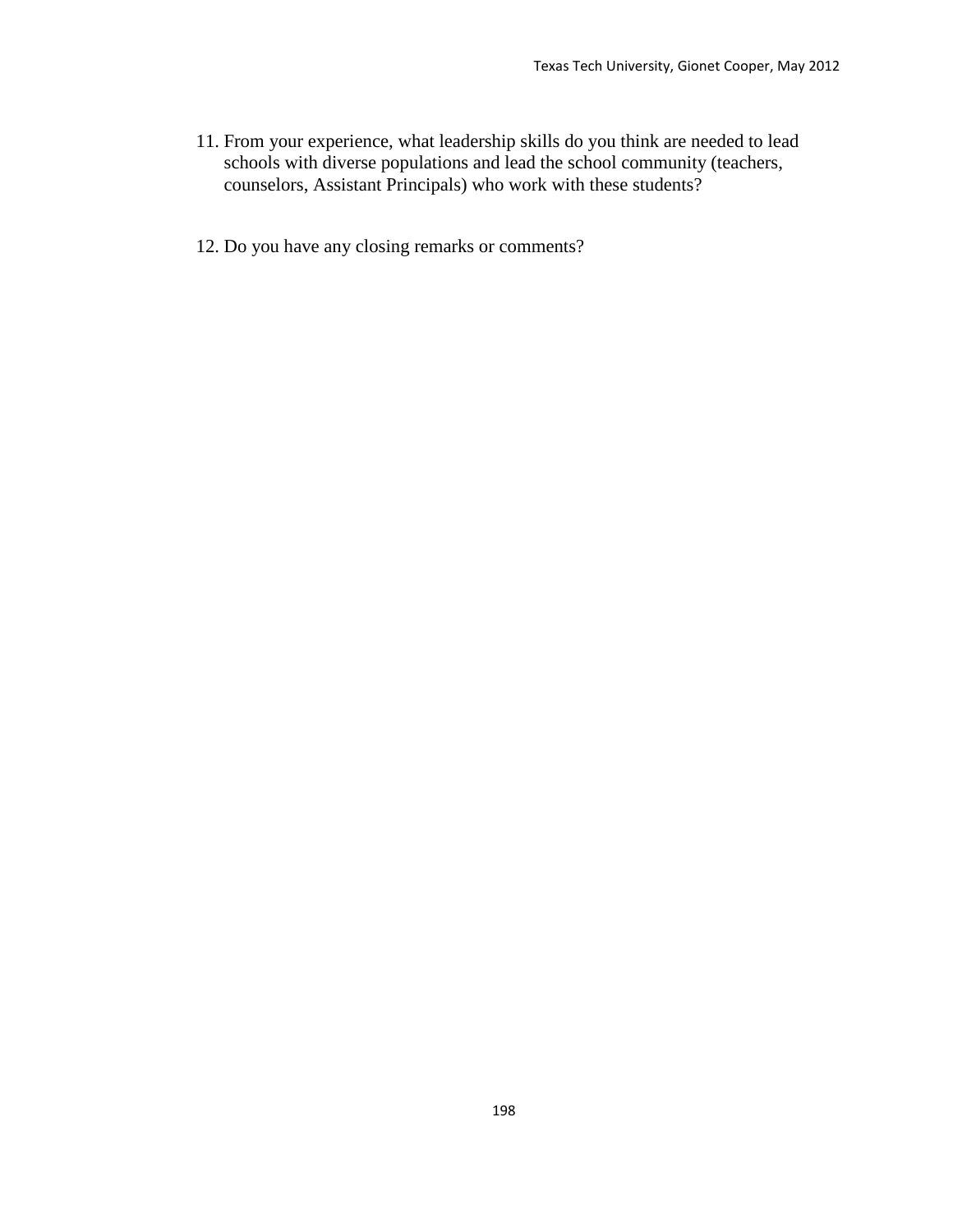### APPENDIX E

### INTERVIEW PROTOCOL FOR TEACHERS

- 1. What inspired you to choose education as a career?
- 2. How would you describe your educational philosophy? What is your school's philosophy on teaching/leading students who are culturally and linguistically diverse? What about the student's who are non-culturally and linguistically diverse?
- 3. How would you describe the culture of your school?
- 4. What school factors do you feel influence the leadership style of your principal?
- 5. In what ways does the cultural make up of your school impact the leadership style of your principal?
- 6. What types of interventions does your school community (principals, assistant principals, counselors and teachers) take to aid students who are failing or have disciplinary challenges/concerns? What about with a language or achievement gap? What interventions does the school community take with students who have exceptional learning disabilities?
- 7. In what ways do you think diverse students can be engaged (by teachers? by principals?) to be active members of your school community?
- 8. In your opinion, do teachers/principals see your diverse/non diverse students as "college material" or do they feel that a college education has little or nothing to do with realities from which they come?
- 9. In what ways are teachers/principals and counselors fully engaging and validating diverse/non-diverse students schools?
- 10. In what ways are principals and teachers recognizing that not all students can be expected to learn or to get involved in secondary school life in the same way?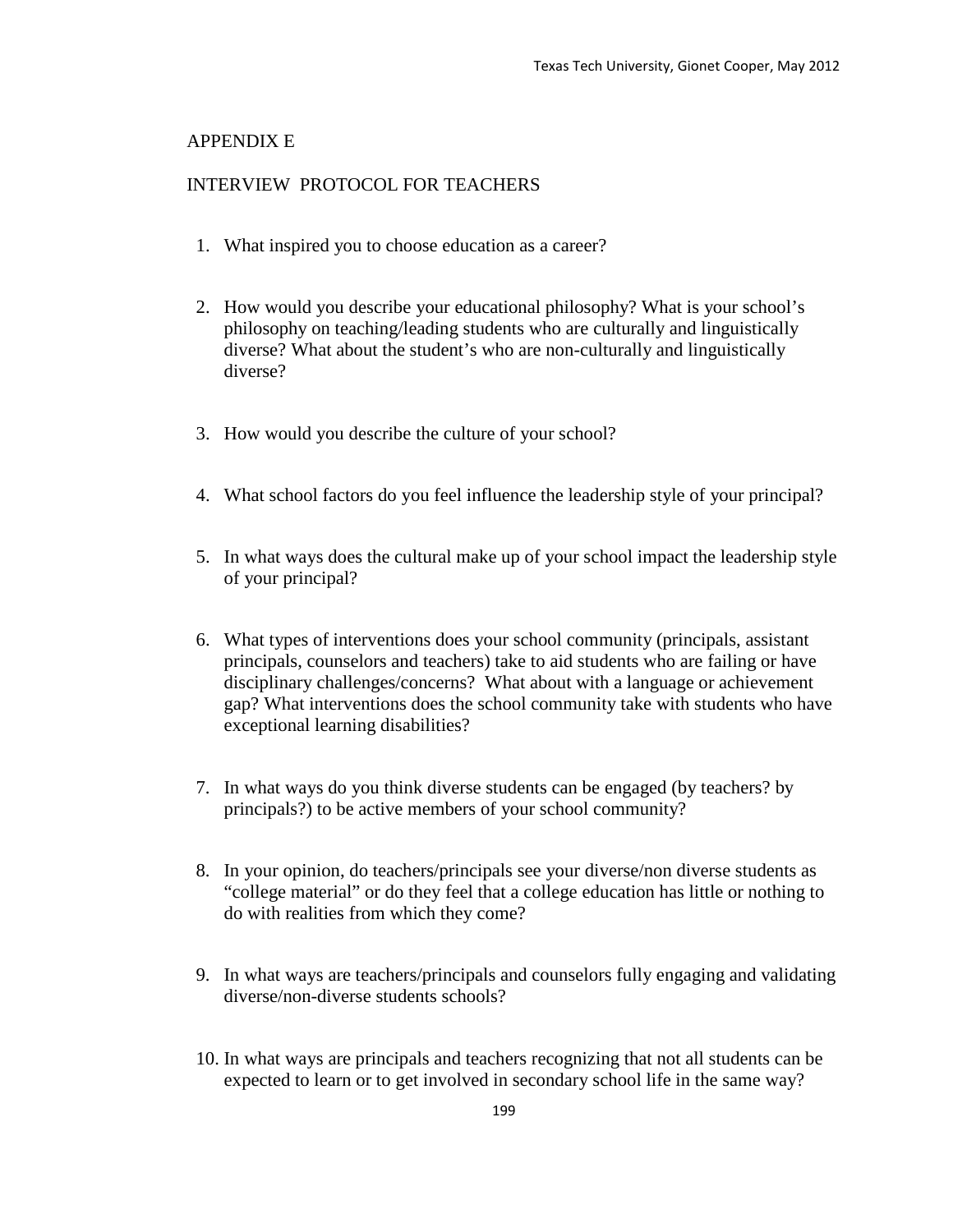- 11. From your experience, what leadership skills do you think are needed to lead schools with diverse populations and lead the school community (teachers, counselors, Assistant Principals) who work with these students?
- 12. Do you have any closing remarks or comments?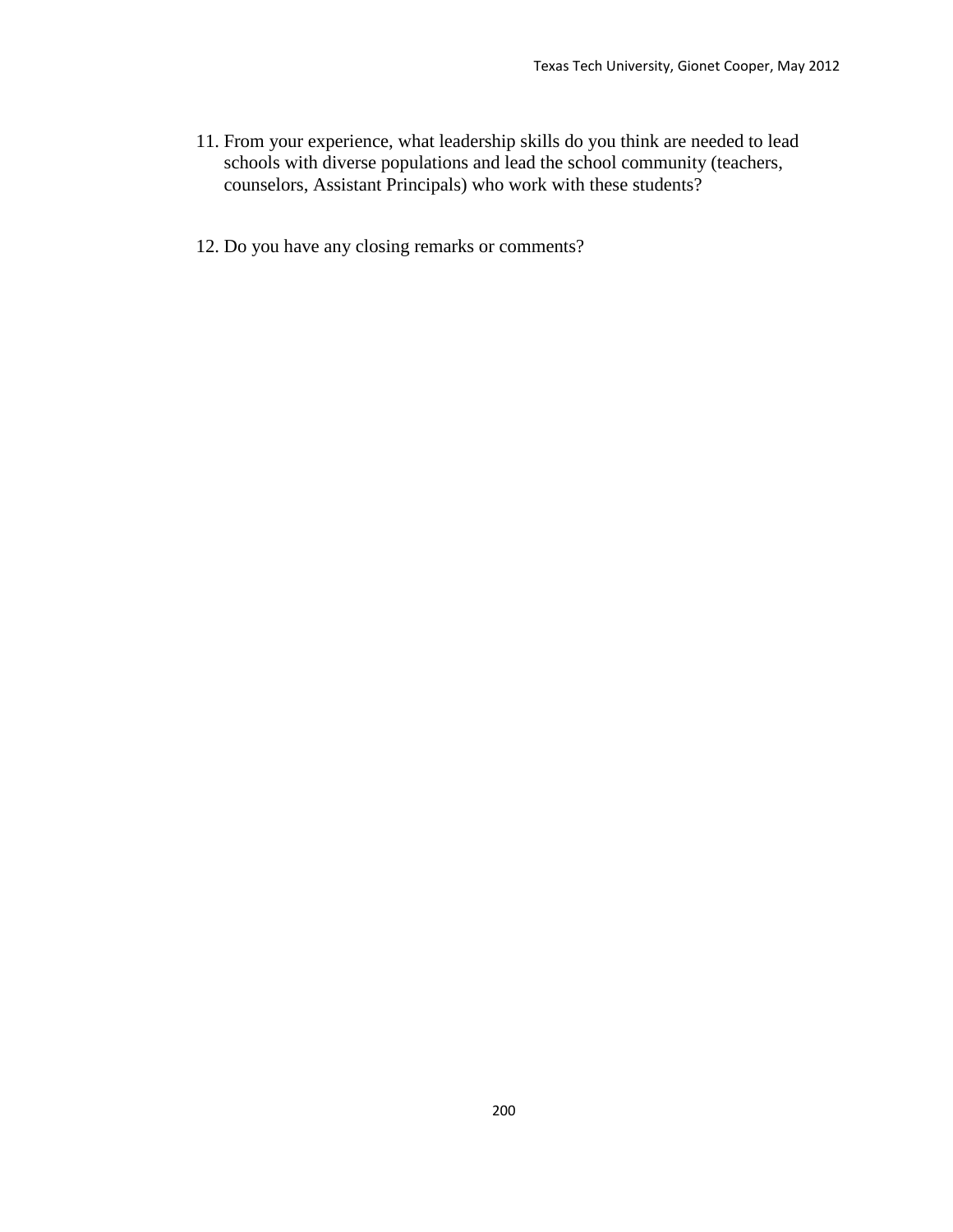### APPENDIX F

# DESCRIPTIVE STATISTICS FOR PRINCIPALS AND TEACHERS SEPARATE

|        |                    | <b>Descriptive Statistics</b> |        |                |  |  |  |
|--------|--------------------|-------------------------------|--------|----------------|--|--|--|
| source |                    | N                             | Mean   | Std. Deviation |  |  |  |
|        | Assessment         | 45                            | 3.1259 | .59156         |  |  |  |
|        | Collaboration      | 45                            | 3.0111 | .62401         |  |  |  |
|        | CurrInstr          | 45                            | 2.9407 | .64858         |  |  |  |
|        | Diversity          | 45                            | 3.2741 | .45665         |  |  |  |
|        | Inquiry            | 45                            | 3.0815 | .68223         |  |  |  |
|        | Instr_lead         | 45                            | 2.9889 | .73547         |  |  |  |
| 99.00  | Learn_Comm         | 45                            | 3.1704 | .50062         |  |  |  |
|        | Org_Man            | 45                            | 3.1037 | .51159         |  |  |  |
|        | Prof_dev           | 45                            | 3.1630 | .50564         |  |  |  |
|        | Prof_ism           | 45                            | 3.1704 | .63014         |  |  |  |
|        | Reflection         | 45                            | 3.4000 | .44153         |  |  |  |
|        | Unity              | 45                            | 3.0222 | .64118         |  |  |  |
|        | Vision             | 45                            | 3.2148 | .41533         |  |  |  |
|        | Valid N (listwise) | 45                            |        |                |  |  |  |
|        | Assessment         | 61                            | 3.3033 | .64801         |  |  |  |
|        | Collaboration      | 61                            | 3.2760 | .73842         |  |  |  |
|        | CurrInstr          | 61                            | 3.3333 | .75277         |  |  |  |
|        | Diversity          | 61                            | 3.3661 | .67688         |  |  |  |
|        | Inquiry            | 61                            | 3.4317 | .54210         |  |  |  |
|        | Instr_lead         | 61                            | 3.2186 | .71721         |  |  |  |
| 999.00 | Learn_Comm         | 61                            | 3.4262 | .59979         |  |  |  |
|        | Org_Man            | 61                            | 3.3388 | .70315         |  |  |  |
|        | Prof_dev           | 61                            | 3.2131 | .74295         |  |  |  |
|        | Prof_ism           | 61                            | 3.3388 | .75643         |  |  |  |
|        | Reflection         | 61                            | 3.5683 | .56877         |  |  |  |
|        | Unity              | 61                            | 3.3333 | .68313         |  |  |  |
|        | Vision             | 61                            | 3.4863 | .66548         |  |  |  |
|        | Valid N (listwise) | 61                            |        |                |  |  |  |

201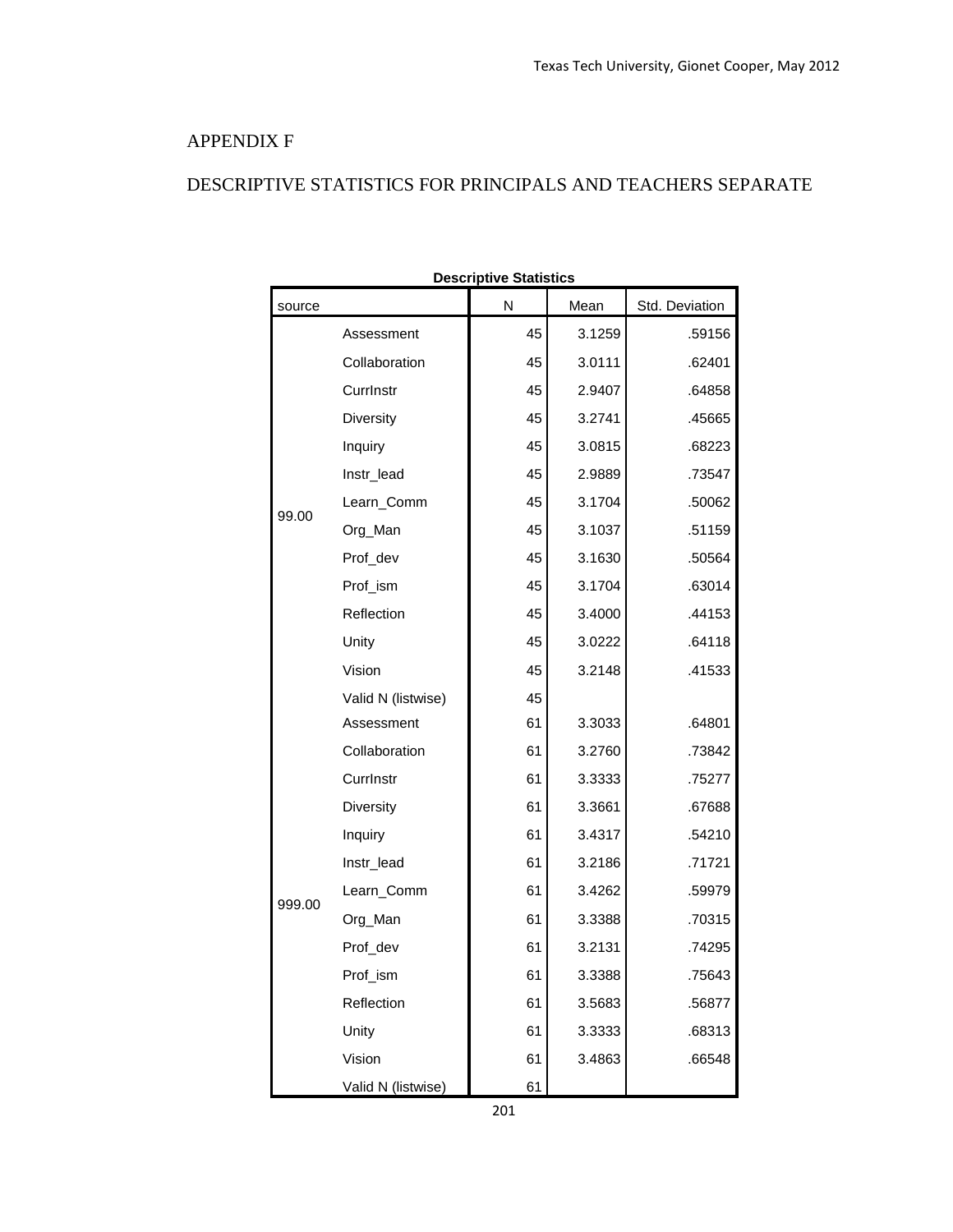### APPENDIX G

# DESCRIPTIVE STATISTICS FOR PRINCIPALS AND TEACHERS COMBINED

| <b>Descriptive Statistics</b> |     |        |                |  |  |  |  |  |  |  |
|-------------------------------|-----|--------|----------------|--|--|--|--|--|--|--|
|                               | N   | Mean   | Std. Deviation |  |  |  |  |  |  |  |
| Assessment                    | 106 | 3.2280 | .62797         |  |  |  |  |  |  |  |
| Collaboration                 | 106 | 3.1635 | .70147         |  |  |  |  |  |  |  |
| Currinstr                     | 106 | 3.1667 | .73355         |  |  |  |  |  |  |  |
| Diversity                     | 106 | 3.3270 | .59269         |  |  |  |  |  |  |  |
| Inquiry                       | 106 | 3.2830 | .62707         |  |  |  |  |  |  |  |
| Instr lead                    | 106 | 3.1211 | .73049         |  |  |  |  |  |  |  |
| Learn Comm                    | 106 | 3.3176 | .57161         |  |  |  |  |  |  |  |
| Org_Man                       | 106 | 3.2390 | .63705         |  |  |  |  |  |  |  |
| Prof dev                      | 106 | 3.1918 | .65052         |  |  |  |  |  |  |  |
| Prof_ism                      | 106 | 3.2673 | .70736         |  |  |  |  |  |  |  |
| Reflection                    | 106 | 3.4969 | .52301         |  |  |  |  |  |  |  |
| Unity                         | 106 | 3.2013 | .68030         |  |  |  |  |  |  |  |
| Vision                        | 106 | 3.3711 | .58612         |  |  |  |  |  |  |  |
| Valid N (listwise)            | 106 |        |                |  |  |  |  |  |  |  |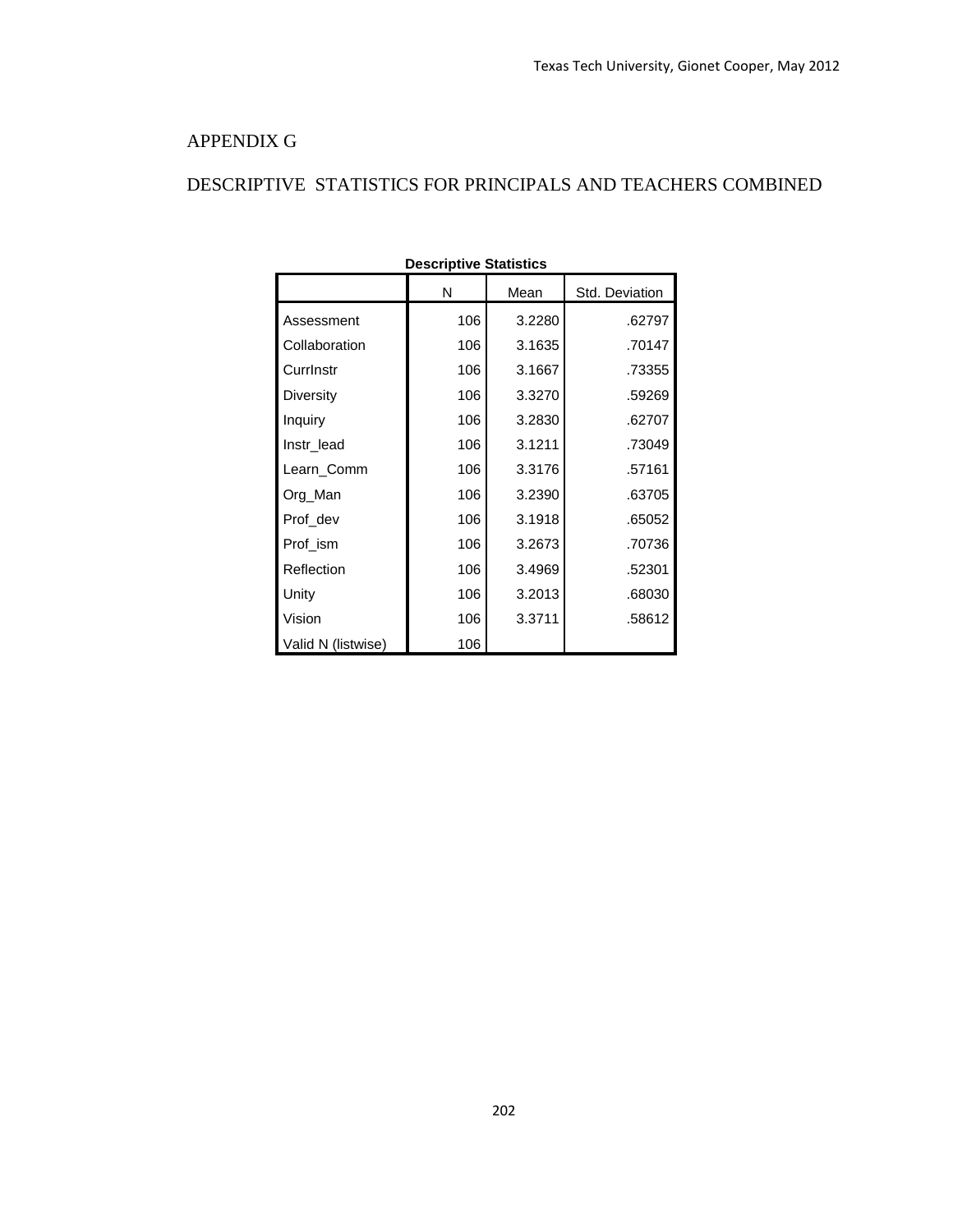## APPENDIX H

### T-TEST RESULTS

|                        | <b>Notes</b>                   |                                                             |
|------------------------|--------------------------------|-------------------------------------------------------------|
| <b>Output Created</b>  |                                | 05-JAN-2012 06:38:02                                        |
| Comments               |                                |                                                             |
|                        | Data                           | C:\Users\hburley\Desktop\cooper193<br>principal_working.sav |
|                        | <b>Active Dataset</b>          | DataSet1                                                    |
| Input                  | Filter                         | $none$                                                      |
|                        | Weight                         | $none$                                                      |
|                        | <b>Split File</b>              | $none$                                                      |
|                        | N of Rows in Working Data File | 106                                                         |
|                        | Definition of Missing          | User defined missing values are                             |
|                        |                                | treated as missing.                                         |
| Missing Value Handling |                                | Statistics for each analysis are based                      |
|                        | <b>Cases Used</b>              | on the cases with no missing or out-                        |
|                        |                                | of-range data for any variable in the                       |
|                        |                                | analysis.                                                   |
|                        |                                | T-TEST GROUPS=source(99 999)                                |
|                        |                                | /MISSING=ANALYSIS                                           |
| Syntax                 |                                | /VARIABLES=FreqMean                                         |
|                        |                                | /CRITERIA=CI(.95).                                          |
|                        | <b>Processor Time</b>          | 00:00:00.02                                                 |
| Resources              | <b>Elapsed Time</b>            | 00:00:00.02                                                 |

### **Group Statistics**

|          | source | N  | Mean   | Std. Deviation | Std. Error Mean |
|----------|--------|----|--------|----------------|-----------------|
|          | 99.00  | 45 | 3.1283 | .44648         | .06656          |
| FreaMean | 999.00 | 61 | 3.3571 | .59957         | .07677          |